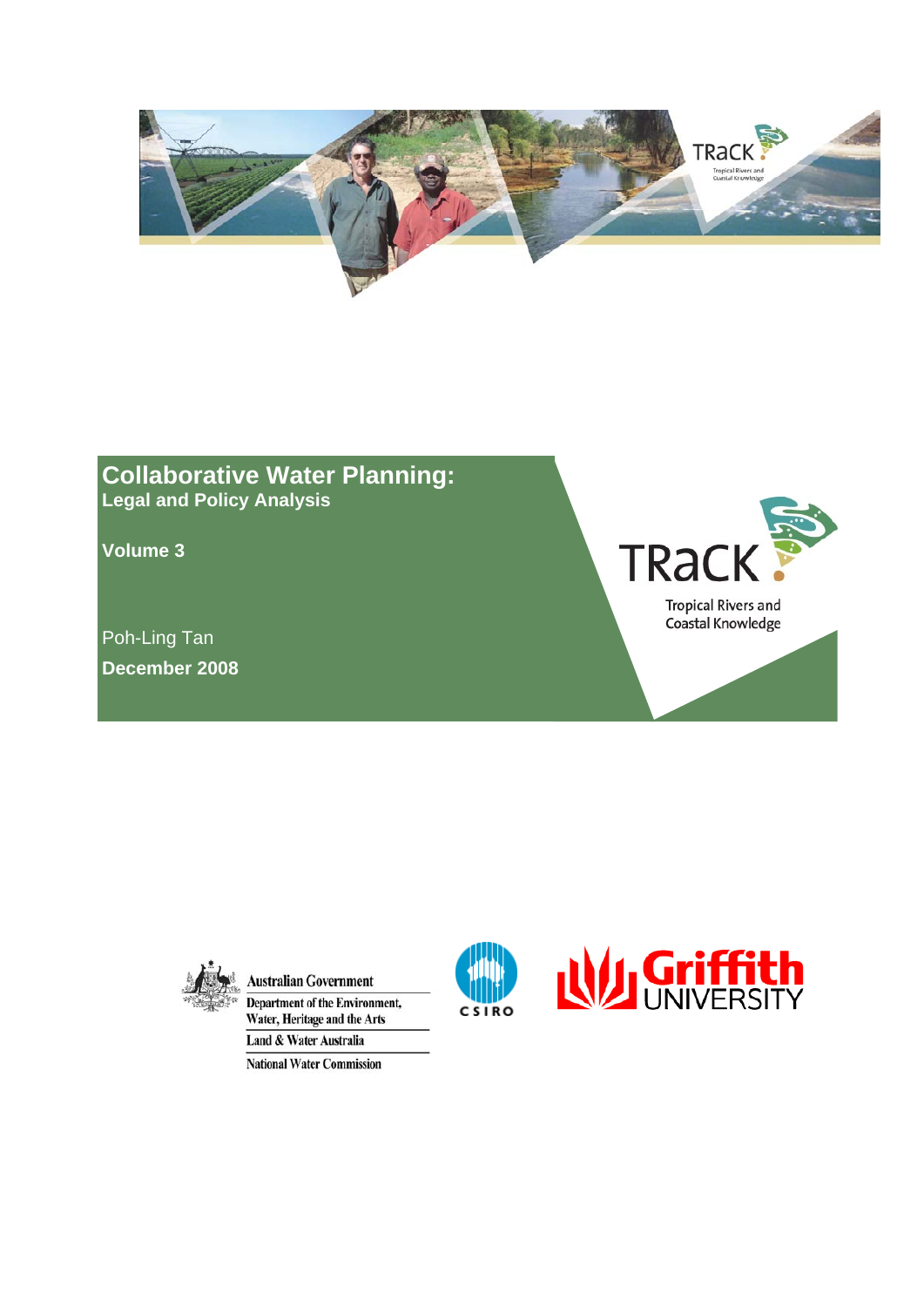

### **Tropical Rivers and** Coastal Knowledge

#### **Disclaimer**

*TRaCK has published the information contained in this publication to assist public knowledge and discussion and to help improve the sustainable management of Australia's tropical rivers and coasts. Where technical information has been prepared by or contributed by authors external to TRaCK, readers should contact the author(s), and conduct their own enquiries, before making use of that information. No person should act on the contents of this publication whether as to matters of fact or opinion or other content, without first obtaining specific independent professional advice which confirms the information contained within this publication.* 

### **Copyright**

*Copyright of this publication, and all the information it contains, belongs to the Land and Water Resources Research and Development Corporation, with its brand name being Land & Water Australia (LWA). LWA grants permission for the general use of any or all of this information provided due acknowledgement is given to its source.* 

TRaCK brings together leading tropical river researchers and managers from Charles Darwin University, Griffith University, University of Western Australia, CSIRO, James Cook University, Australian National University, Geoscience Australia, Environmental Research Institute of the Supervising Scientist, Australian Institute of Marine Science, North Australia Indigenous Land and Sea Management Alliance, and the Governments of Queensland, Northern Territory and Western Australia.

TRaCK receives major funding for its research through the Australian Government's Commonwealth Environment Research Facilities initiative; the Australian Government's Raising National Water Standards Programme; Land and Water Australia and the Queensland Government's Smart State Innovation Fund.

The author would like to thank Associate Professor Alex Gardner, Ms Ilona Millar, and others including members of the TRaCK Collaborative Water Planning team for comments on drafts of this report.

For further information about this publication:

 Associate Professor Poh-Ling Tan, Griffith University p.tan@griffith.edu.au

Or to find out more about TRaCK

| Visit: | http://www.track.gov.au/ | Product code: | PN22336                        |
|--------|--------------------------|---------------|--------------------------------|
| Email: | track@cdu.edu.au         | ISBN:         | 978-1-921544-43-9              |
| Phone: | 07 3735 4182             | Printed by:   | Uni Print, Griffith University |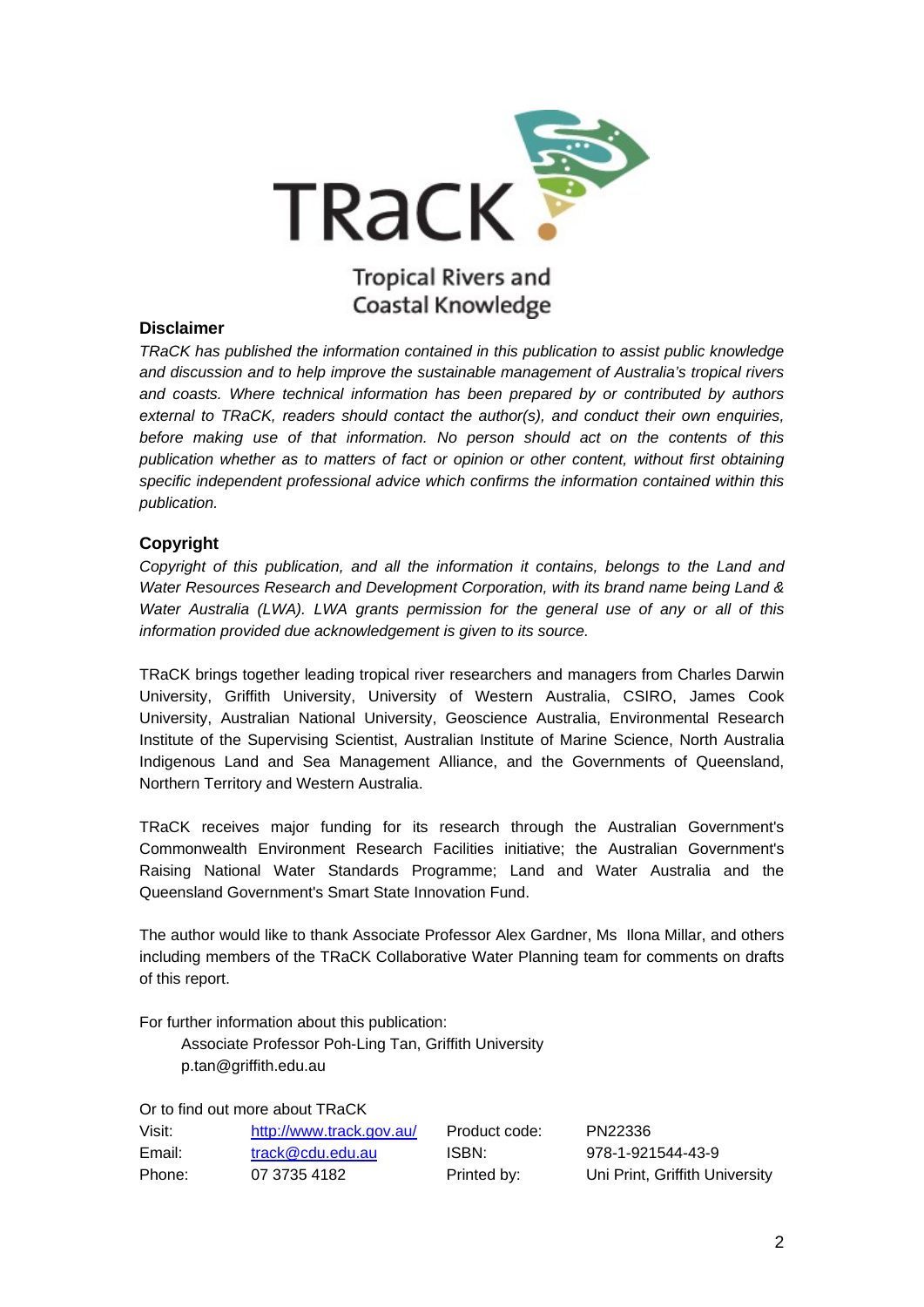# **TABLE OF CONTENTS**

| 1.1                                                                     |  |  |
|-------------------------------------------------------------------------|--|--|
| 1.2                                                                     |  |  |
|                                                                         |  |  |
| 2.                                                                      |  |  |
|                                                                         |  |  |
| 3.                                                                      |  |  |
| 3.1                                                                     |  |  |
| Native title, cultural heritage legislation and water planning24<br>3.2 |  |  |
| 3.2.1                                                                   |  |  |
| 3.2.2                                                                   |  |  |
| 3.2.3                                                                   |  |  |
| 3.2.4                                                                   |  |  |
| 3.2.5                                                                   |  |  |
| 3.3                                                                     |  |  |
| 3.3.1                                                                   |  |  |
| 3.3.2                                                                   |  |  |
|                                                                         |  |  |
| 4.                                                                      |  |  |
| 4.1                                                                     |  |  |
| 4.1.1                                                                   |  |  |
| 4.2                                                                     |  |  |
|                                                                         |  |  |
| Analysis of Framework for Water Planning in Queensland 47<br>5.         |  |  |
| 5.1                                                                     |  |  |
| 5.2                                                                     |  |  |
| 5.3                                                                     |  |  |
|                                                                         |  |  |
| Analysis of Framework for Water Planning in Western Australia 68<br>6.  |  |  |
| 6.1                                                                     |  |  |
| 6.2                                                                     |  |  |
| 6.3                                                                     |  |  |
|                                                                         |  |  |
| 7. Analysis of Framework for Water Planning in Northern Territory84     |  |  |
| 7.1                                                                     |  |  |
| 7.2                                                                     |  |  |
| 7.3                                                                     |  |  |
|                                                                         |  |  |
| 8.<br>Analysis of Framework for Water Planning in New South Wales95     |  |  |
| 8.1                                                                     |  |  |
| 8.2                                                                     |  |  |
| 8.3                                                                     |  |  |
|                                                                         |  |  |
| 9.                                                                      |  |  |
|                                                                         |  |  |
|                                                                         |  |  |
|                                                                         |  |  |
|                                                                         |  |  |
|                                                                         |  |  |
|                                                                         |  |  |
|                                                                         |  |  |
|                                                                         |  |  |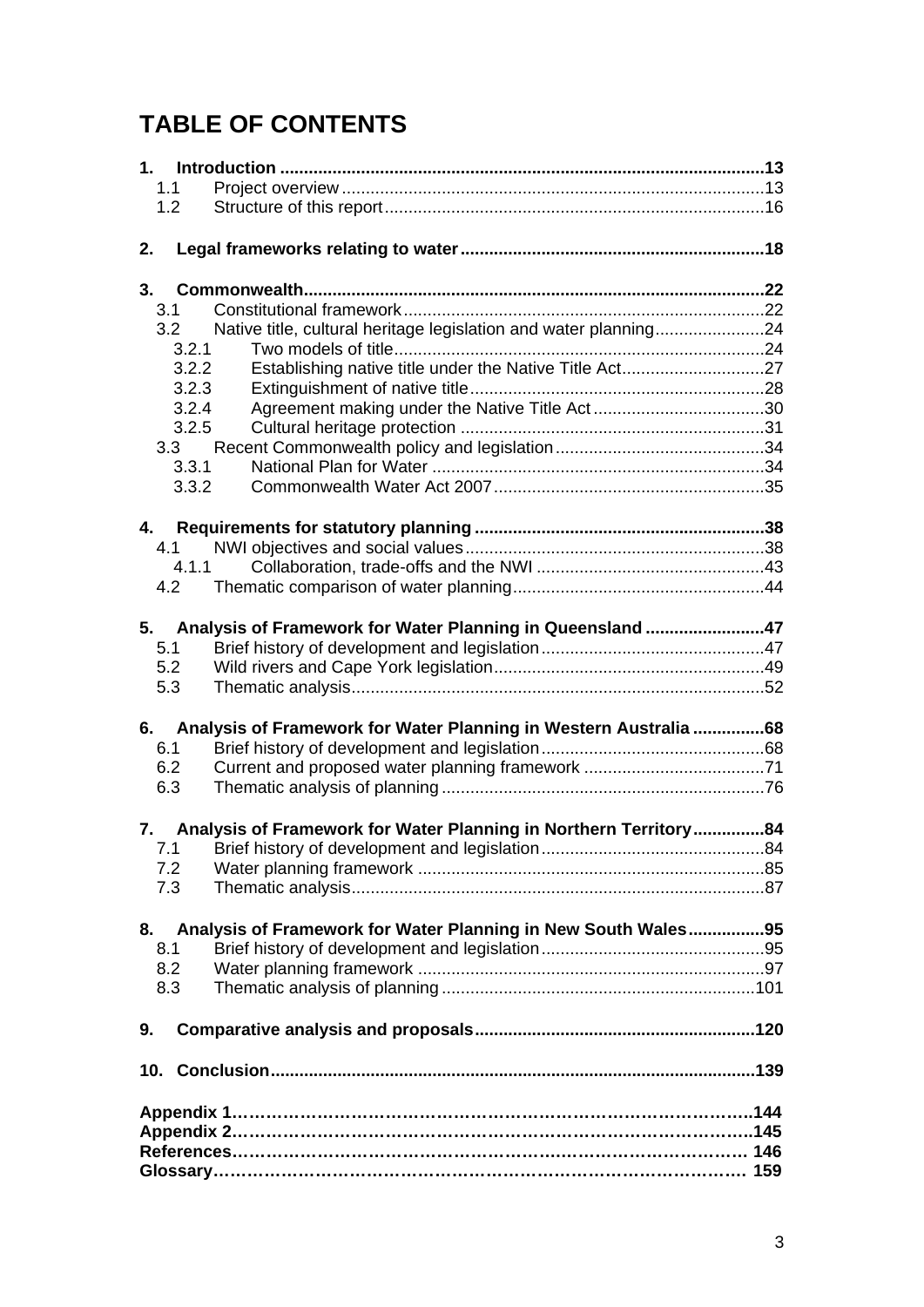# **Tables and Figures**

- Figure 1: Diagram showing timing of various project components
- Figure 2: Water planning framework in Queensland
- Figure 3: WA proposed planning framework, adapted from State Water Plan 2007
- Figure 4: WA Water Management Plan Development Framework
- Figure 5: Northern Territory water allocation planning
- Figure 6: Statutory process for non-macro WSP
- Figure 7: Policy process for macro WSP
- Table 1: Relevant NWI provisions for consultation in water planning
- Table 2: Themes adopted for comparative analysis
- Table 3: Provisions relating to advisory committees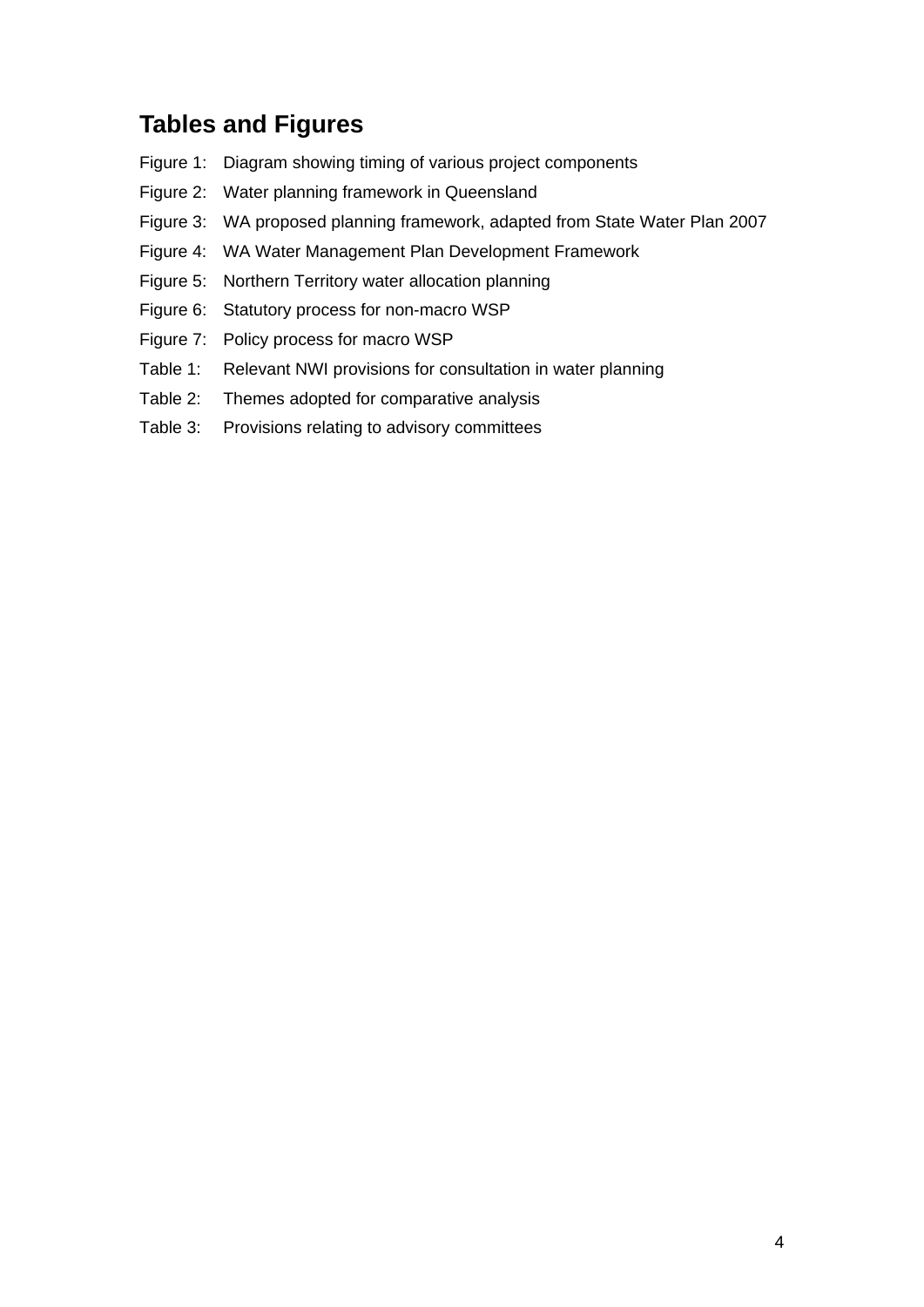# **Report Summary**

The purpose of this report is to provide readers with an understanding of the main objectives of national water reform, the critical role that is assigned to water planning by the National Water Initiative (NWI), and the legal and policy framework implementing that reform in northern Australia. The collaborative planning process engages the full range of stakeholders, including Indigenous and other local communities as well as industry. It involves making use of scientific and environmental knowledge and socio-economic analysis.

Water planning is the *only* mechanism contemplated under the NWI for constructing the public benefit and sustainability outcomes desired by particular communities. Knowing this makes it all the more important that the objective of open and transparent processes is achieved.

Water planning has been carried out in the three jurisdictions of Northern Australia, namely Western Australia, Northern Territory and Queensland, but in many parts of the region, there is little understanding of the NWI in general and the processes which should be used in collaborative water planning in particular.

The report is written for readers who do not have a legal background but are particularly interested in water planning in northern Australia. While the complexity of the subject must be acknowledged, the provision of a glossary containing names and terms may assist readers to keep track of and gain familiarity with important concepts and the many organisations, relevant pieces of legislation and so on, that feature in the legal and policy sphere of water planning.

This report reviews the legislation, case-law and policy on water planning, with a focus on the *process* of planning not the content of plans. It also interprets analysis of published material in addition to that surveyed in this project's separate literature review and forecasts possible implications for readers. It starts at the Commonwealth level looking at the Constitution, as well as more recent policy and legislative aspects including the NWI; Native Title and Cultural Heritage legislation; and the National Water Plan. It then provides case studies of the water planning legal frameworks for Queensland, Northern Territory, and Western Australia. It uses New South Wales as a bench-mark as water planning commenced in that state in 1998 and the process has gone through revisions, thus providing opportunity for learning.

The structure of the report is outlined at 1.2. An overview of collaborative processes in water planning is used to set the scene for the case studies examining water planning processes across northern Australia. Eleven themes<sup>\*</sup> are used to structure the case studies:

- Planning objectives that provide for sustainability and adaptive management.
- Provisions for standards and procedures for statutory water planning
- Provisions that allows for reasonable deadlines

<span id="page-4-0"></span><sup>∗</sup> These themes have been adopted from important elements of the NWI and from analysis of its implementation by Gentle and Olszak (2007).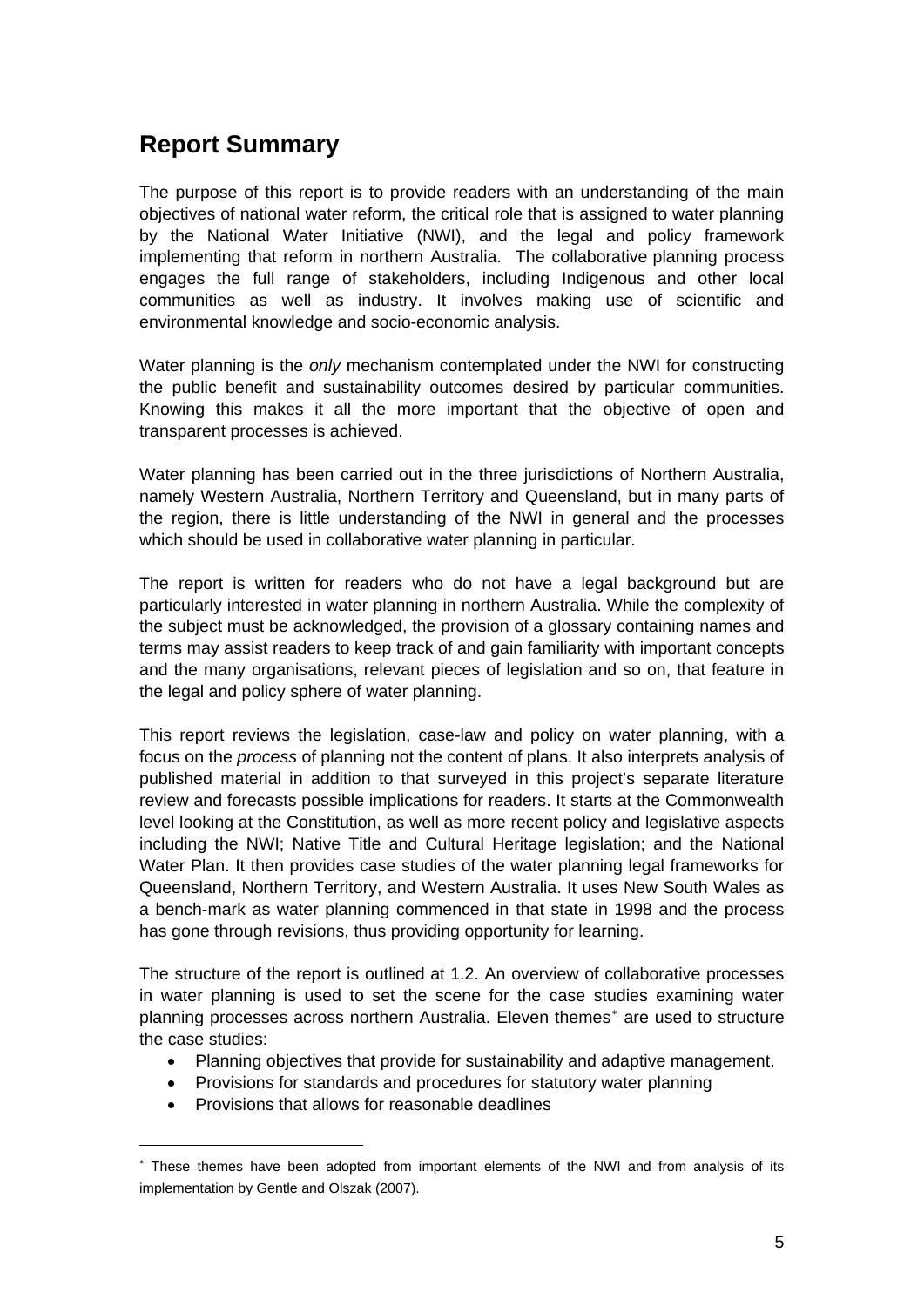- Provisions for socio-economic or other analysis
- Community engagement in gathering and assessing scientific data including the communication of science in water planning
- Provisions for stakeholder engagement
- Provisions for indigenous engagement
- Provisions for transparency in decision-making
- Provisions clarifying the relationship between planning and political process
- Guidelines for use of mediation/negotiation/other conflict resolution techniques
- Integration of water plans with other planning processes including broader natural resource management.

Table 1 at page 42 sets out the relevant NWI provisions for consultation in water planning.

A total of 17 proposals are made in relation to eight major areas for improvement in collaborative processes in water planning. Formal recommendations will be included in the culminating part of this project. The eight major areas for improvement are:

#### **Collaborative water planning requires the development of clear objectives**

In all jurisdictions except the Northern Territory, the objectives of water legislation acknowledge the role of the community in water planning. Legislation in each jurisdiction should provide a statement of objectives that specifically refers to collaboration in water management and planning. Principles of collaborative planning should be provided either in legislation or in a policy document. It would be helpful for all jurisdictions to adopt a common statement of principles relating to collaboration, outlining what it means, the objectives that collaboration should achieve, and what levels of collaboration are required in different circumstances.

### **Promoting stakeholder engagement through deliberative processes**

Stakeholder engagement is strongly supported by the NWI, and recognised by legislation in most jurisdictions. A broad range of stakeholders is anticipated – those within or downstream of the plan area, affected water users, communities, industry (e.g. agriculture and mining) and Indigenous peoples. Engagement is seen as critical for creating and maintaining public confidence in water plans and their implementation. States have adopted a rather formulaic approach, with engagement occurring mainly through community panels which may or may not be representative of sectoral interests. There is a lack of reference to or requirement for deliberative participatory processes within Australian water policy and law. Regulatory design in water planning requires a greater emphasis on such processes to develop a range of mechanisms suitable for adoption in a variety of contexts. National principles along the lines of those developed for provision of water for ecosystems would be helpful in this context.

### **Promoting collaboration through transparency**

The NWI emphasises technical assessments and socio-economic analysis as important in providing a sound basis for decision-making. Where these are undertaken, all jurisdictions currently provide for reports to be made publicly available. Satisfaction of this requirement in and of itself does not mean that decisions are transparent. Transparency in decision-making processes is a concept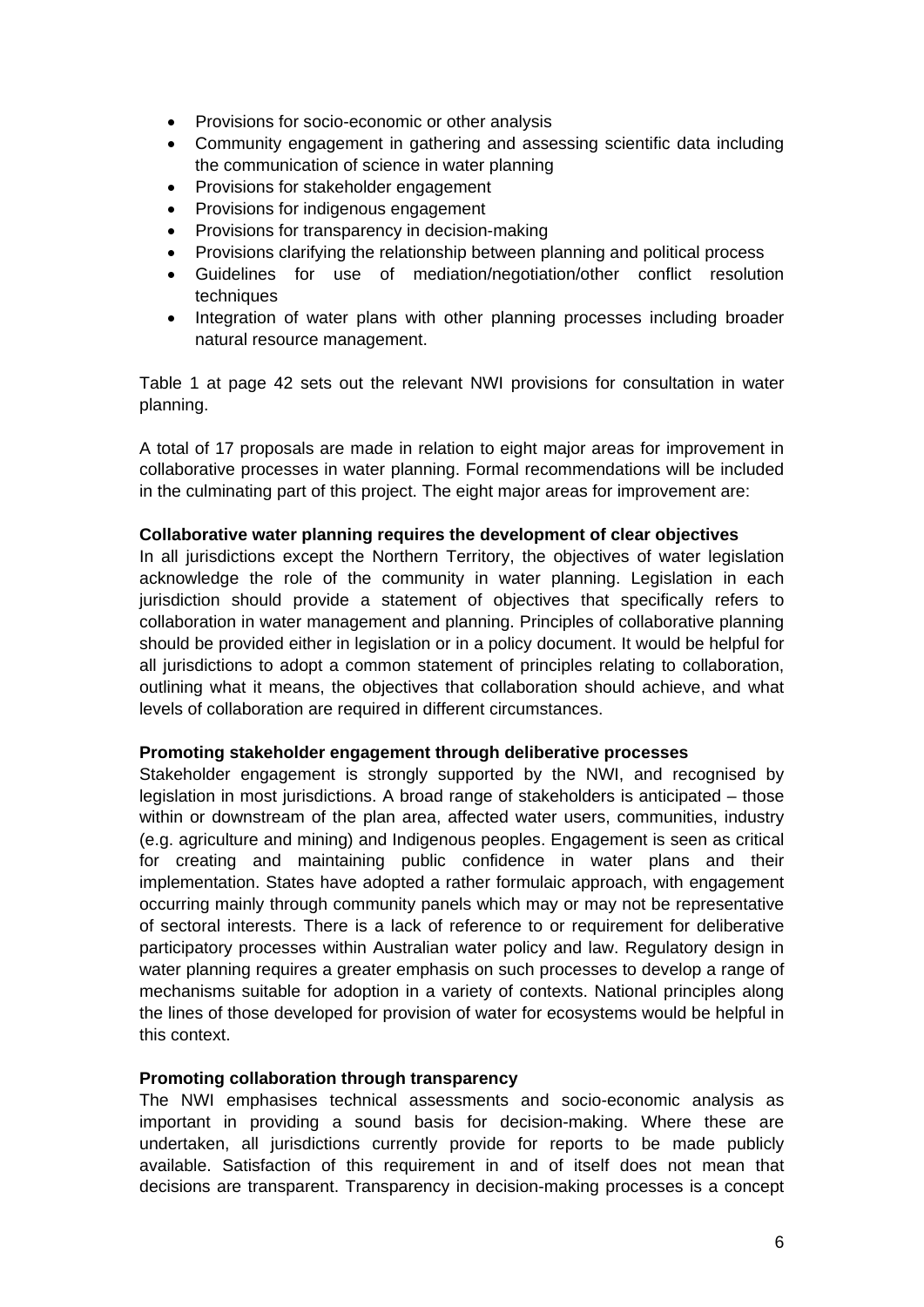which is relatively new to the management of water, where decisions have long been the domain of administrators as experts. How best to provide for transparency in decision making remains a continuing challenge throughout Australia. The position varies across the jurisdictions of interest to this analysis.

Decision makers are now guided by a number of principles or objectives laid down in legislation but discretionary powers remain available. These discretionary aspects of the process provide for flexibility but may also introduce confusion and uncertainty into planning. Flexibility and discretion in decision making are features in a planning framework where, in the current era, final decisions are made by a Minister. Requiring ministers to justify a departure from the usual process, or the making of a decision that contradicts the aspirations of a community panel or technical (including socio-economic) assessments may contribute towards promoting public confidence in decision-makers.

### **Ensuring decisions are based on accurate information and analysis**

Despite NWI provisions, requirements for technical assessment and their standards vary greatly across jurisdictions. The NWI provides that socio-economic analysis, community input and information from the best available science are pre-requisites for the settling of trade-offs between competing water users. Gathering of base-line data for constructing the water-use profile of the planned area, understanding biophysical, social and economic conditions of the catchments and identifying community issues as they relate to water resource management are first steps in socio-economic analysis. The next step involves generating and evaluating options based on the above and assessing effects of changes arising from water use decisions. The use of these analyses enables decision makers to justify choices made between alternative scenarios.

Many of the jurisdictions do not mandate the use of socio-economic or other analysis. A recent national study of water planning found that if carried out at all, socioeconomic assessments were highly variable in quality (Hamstead et al 2008). This study further showed that the community has little confidence that the decision has given due consideration to all relevant factors and analyses.

### **Improving the writing of water plans**

Attention should be given to clear and concise writing of water plans. At present, they are often difficult to understand and expressed in an overly complex manner. Courts have referred to difficulties associated with plans which are written in such a complex way that anyone seeking to understand them had an extraordinarily difficult task; moreover that if the literal meaning of some clauses was adopted, the plan could not operate.

On the other side, plans may contain terms that are broad, imprecise or subjective; and performance indicators may be so general that it is difficult to ascertain whether they have been achieved. The setting of performance indicators is highly relevant to ongoing processes and stakeholders will be discouraged and disinterested if they are not able to assess whether plans are actually being implemented.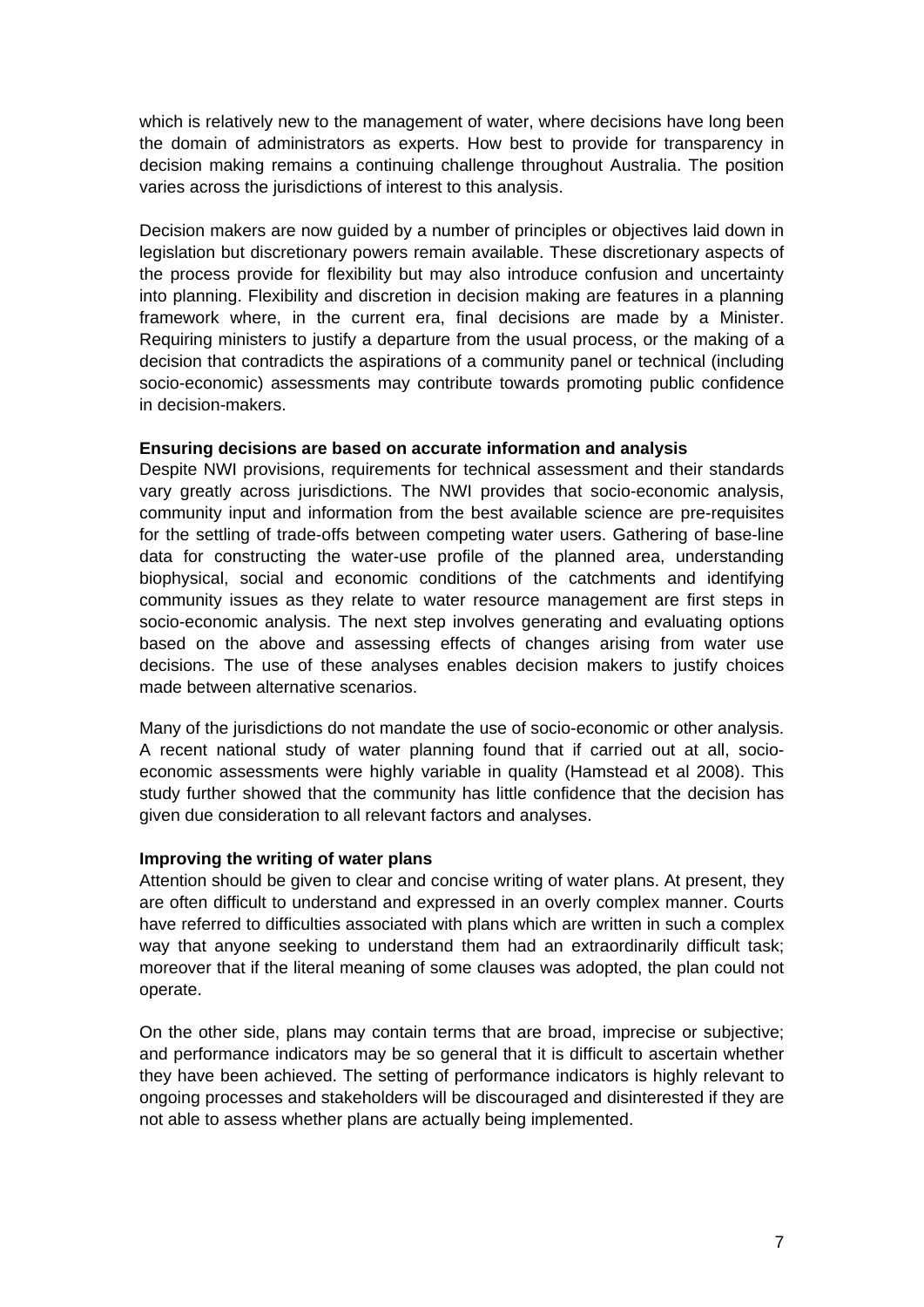#### **Providing for Indigenous interests in water planning**

An area for improvement repeatedly noted is that Indigenous interests are not adequately provided for in planning practice. There is qualified recognition of Indigenous rights to water in the NWI, the provisions of which are attempting to steer a difficult course between the strict legal requirements of native title, and the wider approach that Indigenous social, spiritual and customary objectives have intrinsic value and should be considered in planning.

While high level policy statements made by the jurisdictions of Northern Australia contain strong commitments to Indigenous engagement, it may appear rhetorical given that there is a shortfall between the policy and its implementation. Indigenous rights to water have also been narrowly construed by case-law and legislation to refer only to domestic (i.e. non-commercial) uses of water.

Indigenous communities have stated clearly that where planning involves their interests, it ought to respect their timeframes and decision-making processes. In view of the attention given to meeting Indigenous needs to access water and participate in water planning, allowing sufficient time will be a consideration.

It is suggested that a policy on appropriate Indigenous engagement should be drawn up. For example, a water planning cultural assessment policy could identify cultural values, assets and objectives. Consideration needs to be given to ensuring that native title holders can continue to enjoy their rights to fish and hunt for example, in the face of increased water use and allocations.

### **Identifying and using appropriate dispute resolution processes**

Few policy guidelines exist across the jurisdictions for mediation of disputes, or the use of conflict resolution mechanisms in water planning. Given that the ability of parties to take disputes for judicial resolution has been limited, it would be reasonable to see further development of more alternative dispute resolution mechanisms (ADR) in this area. In stark contrast with research, knowledge and practice of ADR in private and commercial disputes, environmental or public dispute resolution is in its early phases in Australia. Existing policies related to the use of conflict resolution mechanisms appear to be underdeveloped.

There are several techniques adopted for conflict management in water resources, for example mediation, facilitation and consensus building. Where consensus building was introduced as a planning mechanism, it was not well designed and implemented. It is apparent that few of the jurisdictions have developed policy that benefits from existing knowledge on designing systematic approaches to consensus building. All jurisdictions will benefit, at the very outset, from designing a planning system for managing conflict rather than ignoring its existence.

### **The importance of adequate resourcing**

Finally, this report notes the general deficiency in resourcing collaborative efforts in water planning. Though not directly related to the NWI, the two most recent formulations of national policy relating to water, the Howard government's National Plan for Water Security and the Rudd government's National Plan for Water, have allocated vast sums of money on capital works for modernising irrigation systems and other matters directly affecting consumptive use. Although no definite provisions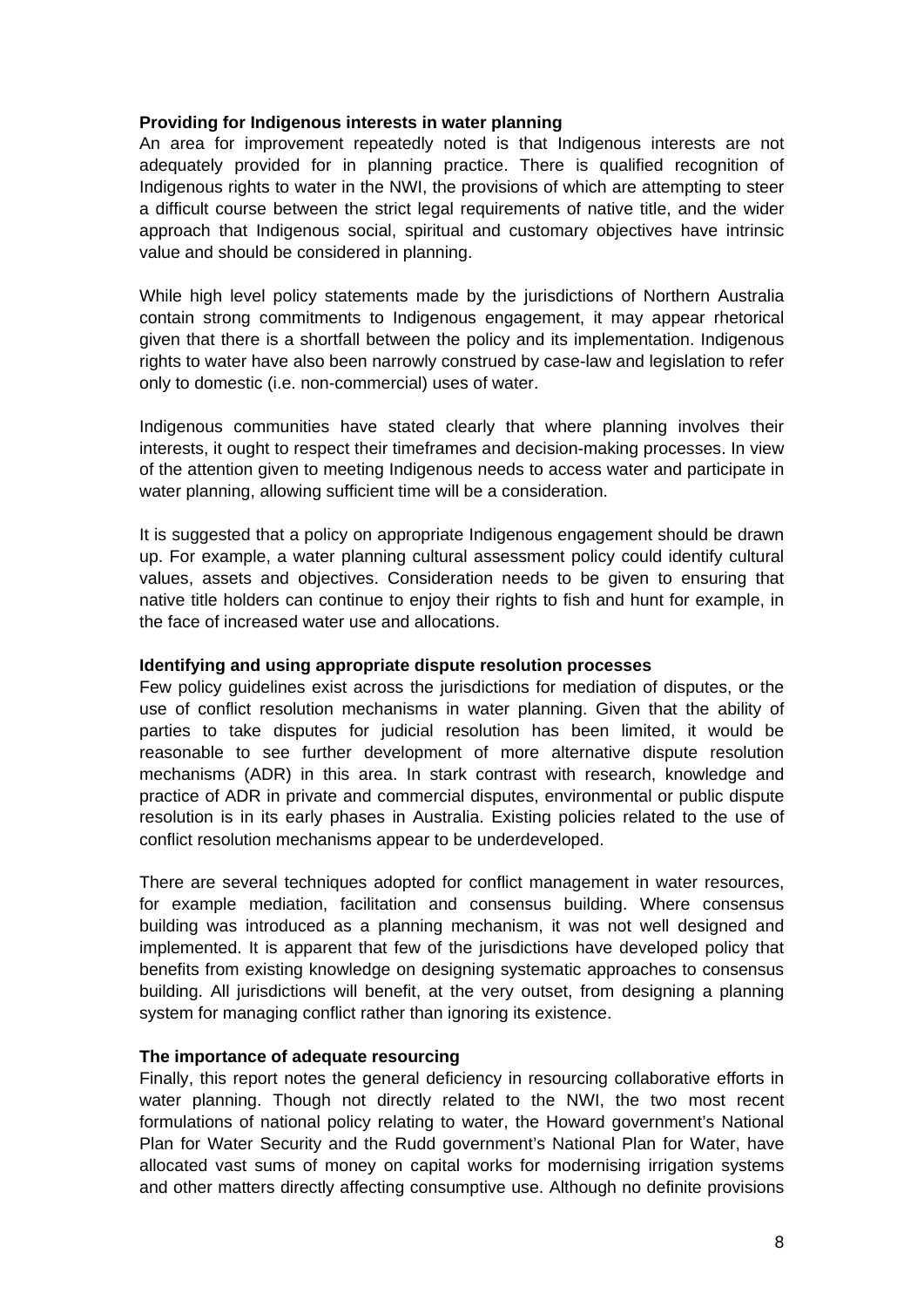are as yet available, it appears that despite the NWI identifying water plans as being the key mechanism for delivery of national water reforms, there is limited support of the water planning efforts made in the states, in comparison with the very significant support given to infrastructure building and water buy-back in the Murray-Darling Basin.

In general Australian policy-makers and legislatures have been able to work together for water reform in ways that other countries have not been able to. Water planning is not new; however in the past it adopted a technical approach which did not require collaboration with communities. Assessments of water reform progress tell us that agencies in all jurisdictions have yet to adequately meet the challenge of water planning. Slow progress may partially be explained by the difficulties experienced by agencies' realignment of priorities, and development of new strategies and skills. In this era of water resource uncertainty, it is essential to gain public confidence in measures designed to deliver on the objectives of water reform. For this reason alone, collaborative water planning needs the full support of governments.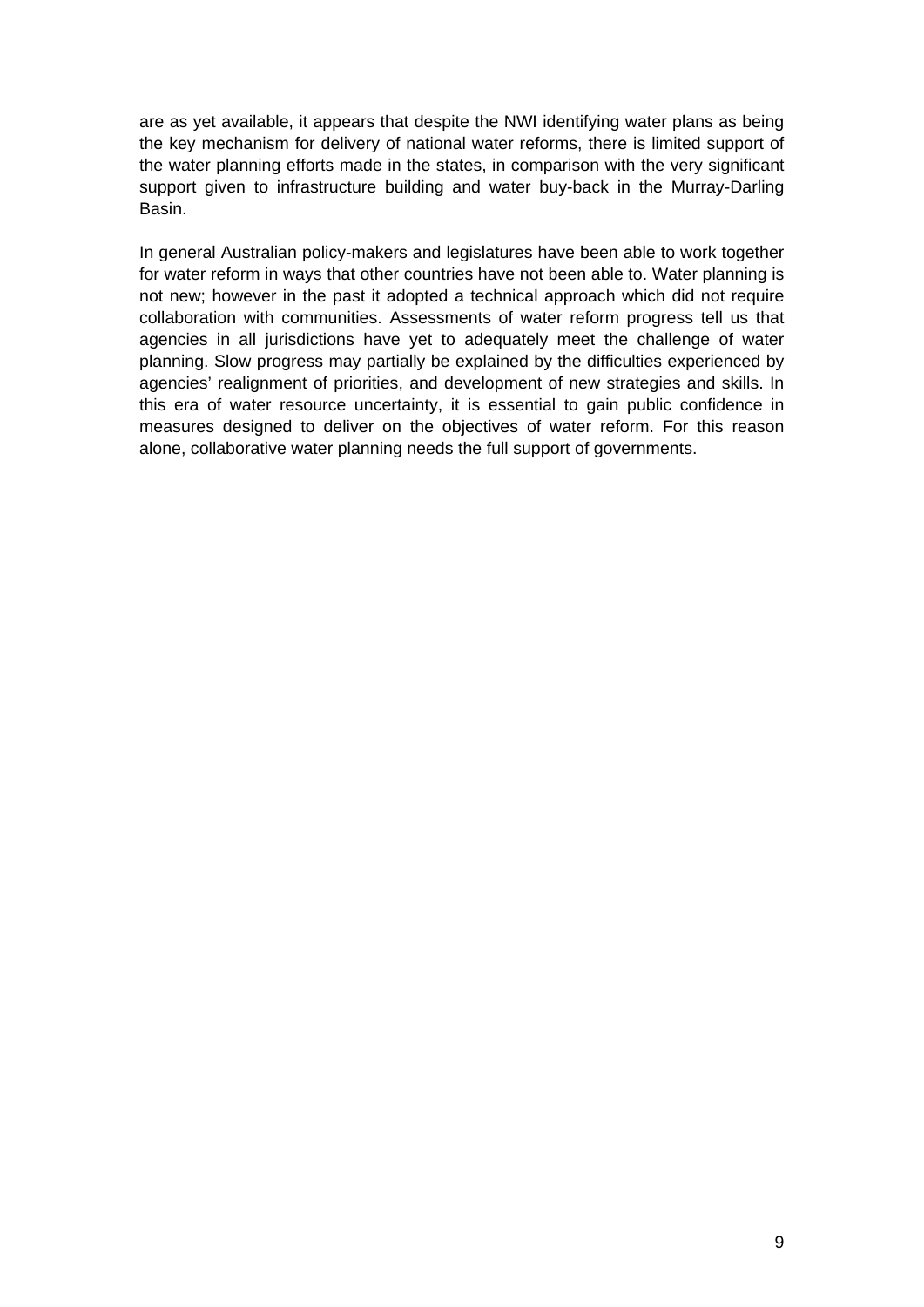# **Table of Acronyms**

| <b>ACH</b>     | <b>Aboriginal Cultural Heritage</b>                                          |
|----------------|------------------------------------------------------------------------------|
| <b>ADR</b>     | <b>Alternative Dispute Resolution</b>                                        |
| <b>ALR</b>     | <b>Australian Law Reports</b>                                                |
| <b>ALRA</b>    | Aboriginal Land Rights (Northern Territory) Act 1976 (Cth)                   |
| <b>ANZECC</b>  | Australian and New Zealand Environmental and Conservation<br>Council         |
| <b>ARMCANZ</b> | Agricultural and Resource Management Council of Australia and<br>New Zealand |
| <b>ATSIC</b>   | Aboriginal and Torres Strait Islander Commission (abolished 2005)            |
| <b>CBWC</b>    | Condamine-Balonne Water Commission                                           |
| <b>CHMP</b>    | Cultural Heritage Management Plan                                            |
| <b>CLR</b>     | Centre for Land Rehabilitation                                               |
| <b>CMAs</b>    | <b>Catchment Management Authorities</b>                                      |
| CoAG           | <b>Council of Australian Governments</b>                                     |
| <b>CRP</b>     | <b>Community Reference Panel</b>                                             |
| <b>CSIRO</b>   | Commonwealth, Scientific and Industrial Research Organisation                |
| <b>CTH</b>     | Commonwealth                                                                 |
| <b>DEC</b>     | Department of Environment and Climate Change                                 |
| <b>DLWC</b>    | NSW Department of Land and Water Conservation                                |
| <b>DNRM</b>    | Department of Natural Resources and Water                                    |
| <b>DoW</b>     | Western Australian Department of Water                                       |
| <b>DPI</b>     | Department of Primary Industries                                             |
| <b>DRMAC</b>   | Daly River Management Advisory Committee                                     |
| <b>EDO</b>     | Environmental Defender's Office                                              |
| <b>EFO</b>     | <b>Environmental Flow Objectives</b>                                         |
| EPA            | <b>Environmental Protection Agency</b>                                       |
| <b>ESD</b>     | <b>Environmentally Sustainable Development</b>                               |
| <b>EWP</b>     | <b>Environmental Water Provisions</b>                                        |
| <b>EWR</b>     | <b>Environmental Water Resources</b>                                         |
| <b>FCA</b>     | <b>Federal Court of Australia</b>                                            |
| GAB            | <b>Great Artesian Basin</b>                                                  |
| <b>GMUs</b>    | <b>Groundwater Management Units</b>                                          |
| <b>HCA</b>     | <b>High Court of Australia</b>                                               |
| <b>IACSEA</b>  | Independent Advisory Committee on Socio-Economic Analysis                    |
| <b>ILUA</b>    | Indigenous Land Use Agreement                                                |
| <b>IWG</b>     | <b>Indigenous Working Group</b>                                              |
| <b>KWAC</b>    | Katherine Water Advisory Committee                                           |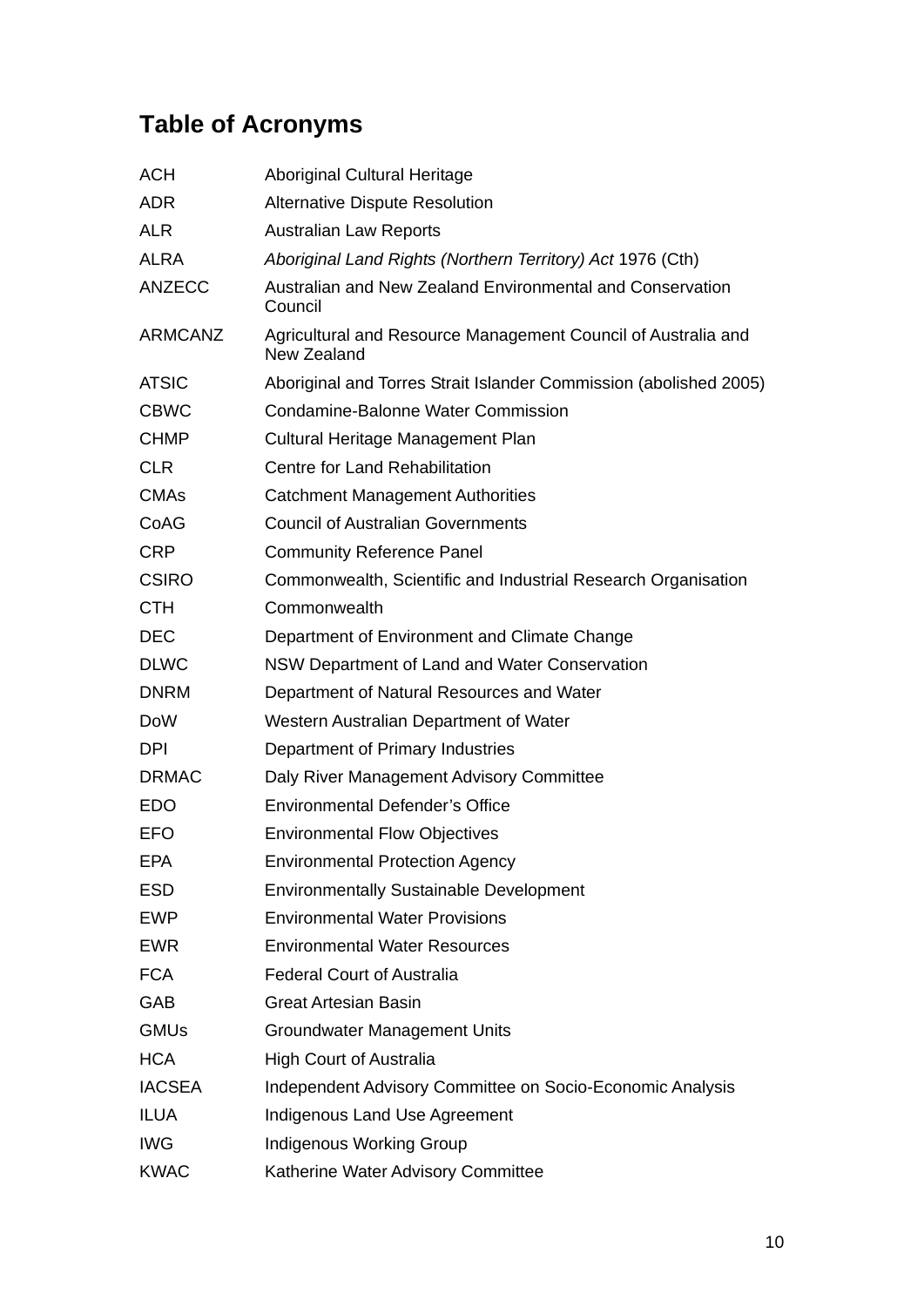| <b>LWMP</b>   | Land and Water Management Plans                                                                                                                       |
|---------------|-------------------------------------------------------------------------------------------------------------------------------------------------------|
| <b>MC</b>     | <b>Management Committee</b>                                                                                                                           |
| <b>MDBA</b>   | Murray-Darling Basin Authority                                                                                                                        |
| <b>MG</b>     | Miriuwung Gajerrong                                                                                                                                   |
| <b>MRWAC</b>  | Murray River Water Advisory Council                                                                                                                   |
| <b>NCC</b>    | <b>National Competition Council</b>                                                                                                                   |
| <b>NNTT</b>   | <b>National Native Title Tribunal</b>                                                                                                                 |
| <b>NRETA</b>  | Northern Territory Department of Natural Resources and the Arts<br>(now NRETAS – Department of Natural Resources, Environment,<br>The Arts and Sport) |
| <b>NRM</b>    | Natural Resource Management                                                                                                                           |
| <b>NRW</b>    | Queensland Department of Natural Resources and Water                                                                                                  |
| <b>NSW</b>    | <b>New South Wales</b>                                                                                                                                |
| <b>NSWCA</b>  | New South Wales Court of Appeal                                                                                                                       |
| <b>NSWLEC</b> | New South Wales Land and Environment Court                                                                                                            |
| NT            | Northern Territory                                                                                                                                    |
| NTA           | Native Title Act 1993 (Cth)                                                                                                                           |
| <b>NWC</b>    | <b>National Water Commission</b>                                                                                                                      |
| <b>NWI</b>    | <b>National Water Initiative</b>                                                                                                                      |
| <b>ORWMP</b>  | Ord River Water Management Plan                                                                                                                       |
| QLD           | Queensland                                                                                                                                            |
| RIWI          | Rights in Water and Irrigation                                                                                                                        |
| <b>RMC</b>    | <b>River Management Committee</b>                                                                                                                     |
| <b>ROP</b>    | <b>Resource Operations Plans</b>                                                                                                                      |
| <b>SWMOP</b>  | State Water Management Outcomes Plan                                                                                                                  |
| <b>SWNRM</b>  | South West Natural Resource Management                                                                                                                |
| <b>TAP</b>    | <b>Technical Assessment Panels</b>                                                                                                                    |
| <b>TOR</b>    | <b>Terms of Reference</b>                                                                                                                             |
| <b>TRaCK</b>  | Tropical Rivers and Coastal Knowledge                                                                                                                 |
| <b>UN</b>     | <b>United Nations</b>                                                                                                                                 |
| <b>WA</b>     | Western Australia                                                                                                                                     |
| <b>WAC</b>    | <b>Water Advisory Committee</b>                                                                                                                       |
| <b>WAMP</b>   | Water Allocation and Management Plan                                                                                                                  |
| <b>WAP</b>    | <b>Water Allocation Plan</b>                                                                                                                          |
| <b>WASO</b>   | <b>Water Allocation Security Objectives</b>                                                                                                           |
| <b>WMA</b>    | Water Management (New South Wales) Act 2000                                                                                                           |
| <b>WMC</b>    | <b>Water Management Committee</b>                                                                                                                     |
| <b>WRIC</b>   | <b>Water Reform Implementation Committee</b>                                                                                                          |
| <b>WRMP</b>   | Water Resource Management Plan                                                                                                                        |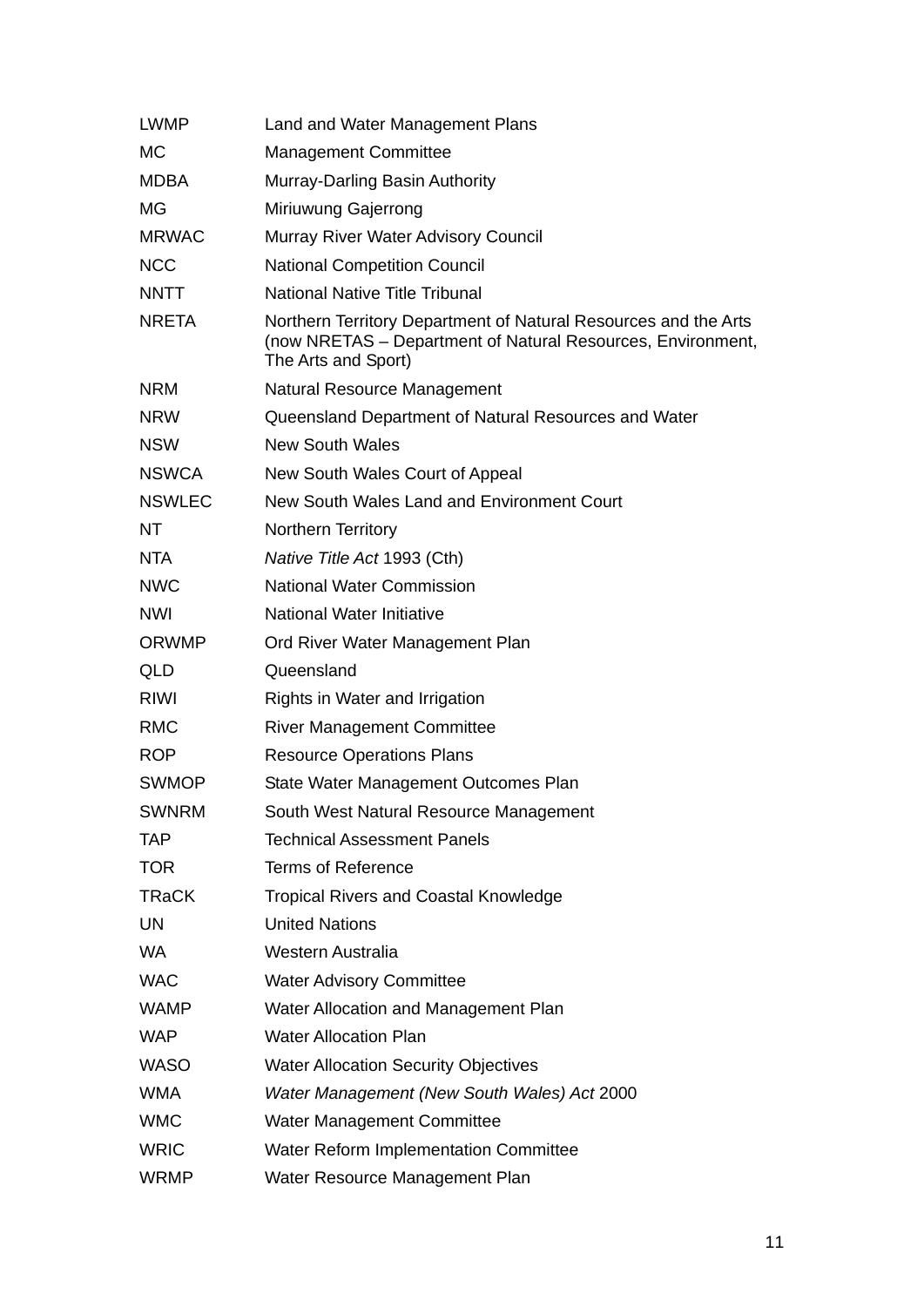WRP Water Resource Plans

WRS Water Resource Strategies

WSC Water Sharing Committee

- WSP Water Sharing Plans
- WUP Water Use Plans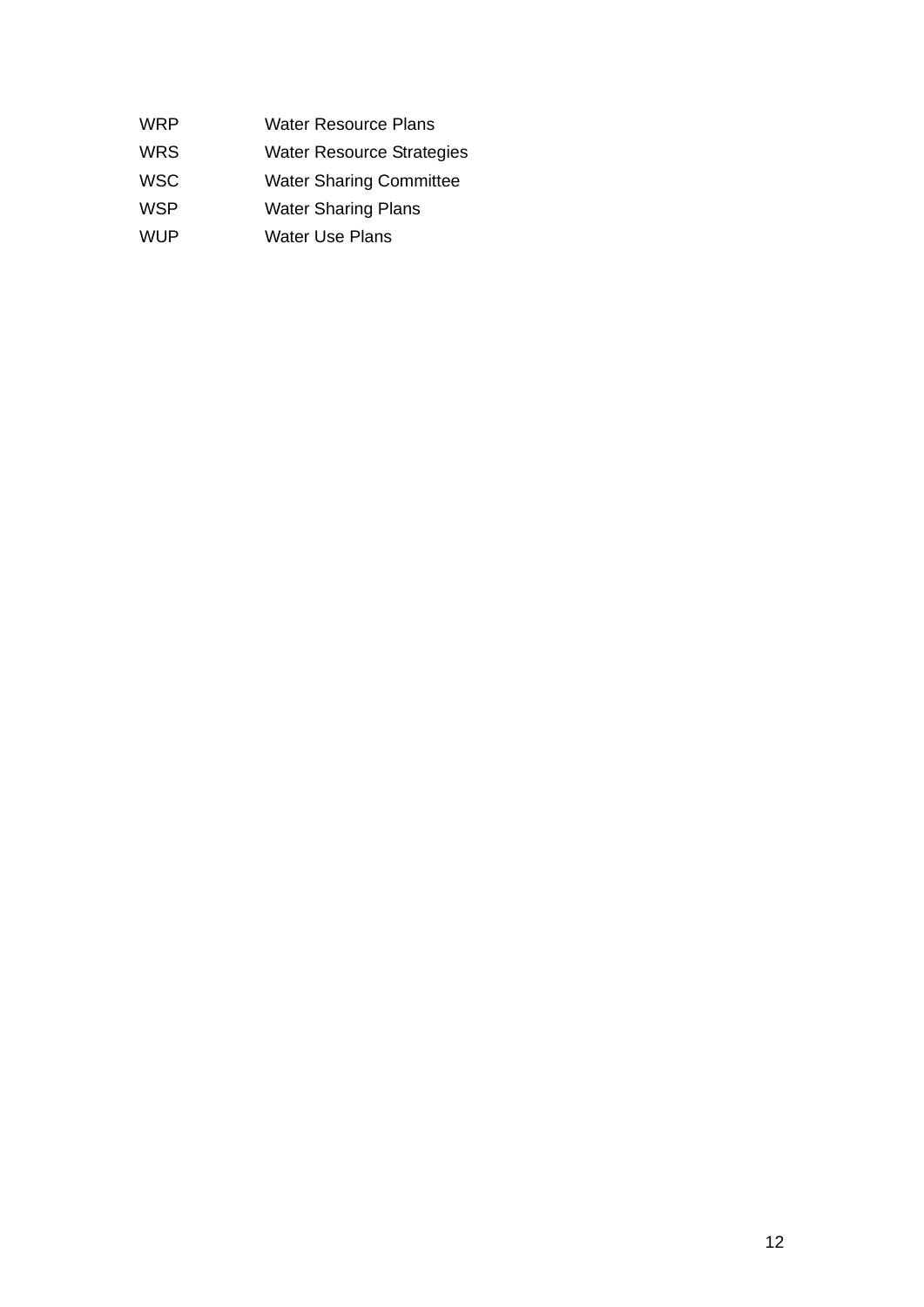# <span id="page-12-0"></span>**1. Introduction**

### **1.1 Project overview**

*This overview describes a three-part project, of which this report, Volume 3, is only one aspect*.

After Antarctica, Australia is the driest continent on Earth. Water is differentially distributed across its surface. Groundwater – water below the surface of the earth  $$ is related to surface water in complex ways that sometimes span the boundaries of many surface-water catchments. In Australia, this is particularly the case with deep groundwater. Climate change is causing significant changes in rainfall. In general terms, areas in the south of the continent are subject to drying, and areas in the north are experiencing greater rainfall and the prospect of more extreme weather events. While Council of Australian Governments (CoAG) agreements have sought to encourage consistency in water management, it is unsurprising that a federation of states and territories, all experiencing climatic change in different ways, has considerable variation in legislation and government policies.

The vast majority of Australian people live within 50 kilometres of the coast (Natural Resource Management Ministerial Council 2006:.4). The trend towards coastal living is continuing and is particularly evident in the major urban areas of Australia. This population pressure, combined with changing rainfall patterns, particularly lower rainfalls in urban water catchments, is placing significant pressure on urban water supplies. While many of the heavily populated areas of coastal and southern Australia are experiencing less rainfall due to the influence of climate change, the reverse is true in many parts of northern Australia. Demand for water for irrigation is high and, increasingly, not able to be met in areas of the south of the continent where agriculture is a dominant land use. There are growing calls to investigate the agricultural potential of the now wetter north of the continent in response to this pressure.

Yet water resource science and planning are in their infancy in northern Australia and this vast area faces an enormous knowledge deficit, under-developed catchment management structures, low population numbers, and a growing Indigenous population facing multiple sources of social and economic disadvantage. Indigenous environmental knowledge will be of value in improving our understanding of water resource issues, but new pressures and changing institutional arrangements will require concerted efforts from all participants (Hamilton and Gehrke 2005).

Australia's pre-eminent water policy, the National Water Initiative (NWI) places a great deal of emphasis on water planning as the mechanism through which water resource management will be restructured and sustainable and equitable water allocations achieved. It calls on States and Territories to develop water entitlement and planning frameworks to:

- address systems where water is over-allocated or overused
- address environmental and public needs for water
- reflect regional differences in water supply
- identify and manage high conservation value water systems.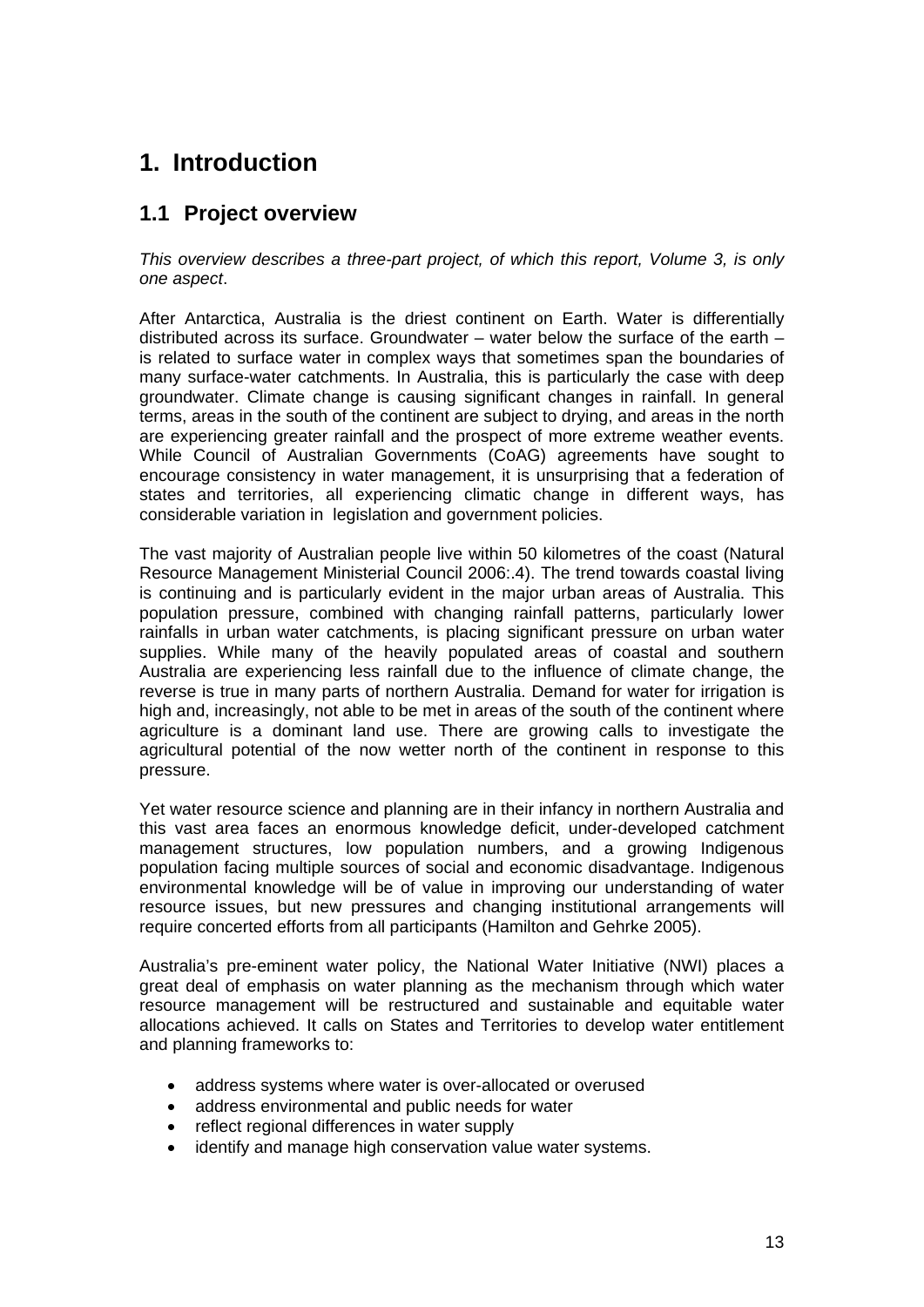CoAG and the NWI have set an ambitious agenda for reform. Achievement of the central objectives of the reform depends on comprehensive planning systems based on full basin-wide hydrological assessment of the resource. Water planning is seen as "an important mechanism to assist governments and the community to determine water management and allocation decisions to meet productive environmental and social objectives" (Council of Australian Governments 2004: para 36). The NWI requires more transparent and comprehensive water planning that deals with key emerging issues. The plans, based on adaptive management, are to provide for secure ecological outcomes *and* resource security outcomes.

The Commonwealth has also acquired a new and expanded role in water management planning and achieving the NWI and CoAG outcomes in the Murray Darling Basin through the *Water Act* 2007 (Cth).

A strong principle that underpins planning is that water users, interest groups and the general community are to be involved as partners in catchment planning processes. Rising concern for environmental sustainability and the need for water planning, water entitlements and water trading processes to take account of local circumstances explain the emphasis given to public participation in the NWI (Connell, Dovers and Grafton 2005). Water planning processes usually involve some element of community consultation and participation, often via the establishment of advisory committees or reference groups comprising representatives of groups from industry, community and government. But despite the attempt to consult and involve the public in water reform and management, the scale and pace of change and the size of the water governance challenge has meant that implementation has been contentious.

Tensions will inevitably arise between different stakeholders, particularly where overallocated water systems are required to be returned to an environmentally sustainable level of extraction (Hussey and Dovers 2006). It is precisely for the purposes of reconciling conflict between stakeholders that the water planning process is required to be transparent. The whole planning process and management system is required to provide a much greater capacity to make trade-offs between competing uses in ways that will gain and maintain community support (Connell and Dovers 2006).

For all the recent discussion on the virtues of community-government partnerships, there is insufficient clarity and agreement amongst various parties as to what constitutes a partnership or collaboration, and how collaborative procedures actually operate. This review and analysis of the literature highlights the ill-defined and nebulous nature of the community-government partnership principle. This is due, at least in part, to the way power, responsibility and authority are understood by politicians and government agency staff involved and the way that, as a result, these 'partnerships' are then implemented and evaluated. While some may see empowering the community as potentially providing better outcomes from the implementation of government policy, others may see it as eroding the power, responsibility and authority of a democratically elected government. Depending on circumstances, both may be correct. Tension between citizen participation and representative democracy gives rise to a variety of competing and sometimes contradictory interpretations and definitions of terms found in the literature on citizen participation, public involvement and community engagement in government. This confusion is mirrored in the literature on the role of citizens in natural resource planning and management. In practice, government water planners and those they involve in the process from community and industry may also understand a range of terms differently. For example, some may see 'partnering' as working together or collaborating with others in a way that involves re-negotiating authority or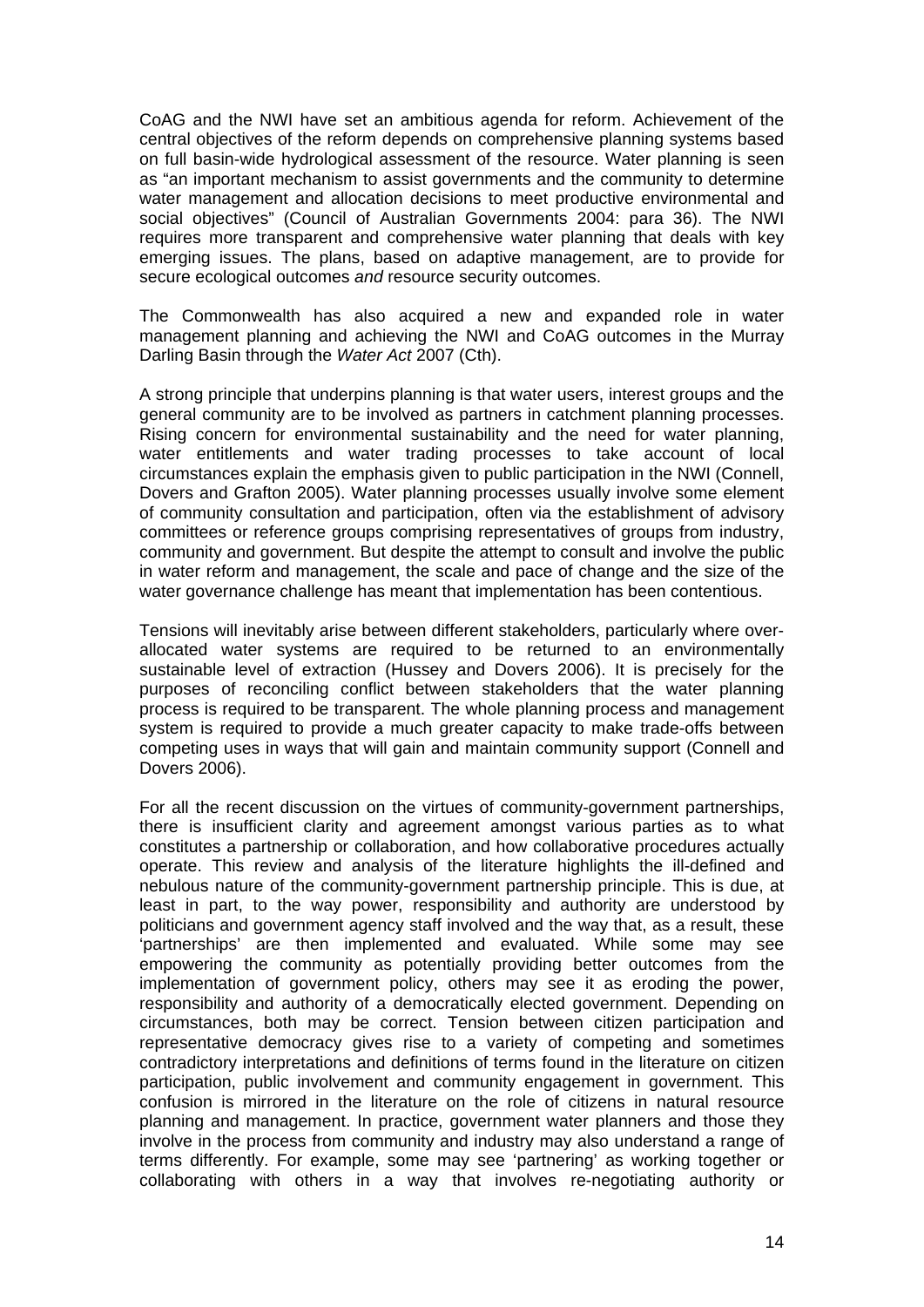'partnership' and responsibility. Others may have in mind a relatively passive process of informing or consulting and seeking opinions of those who may be affected by water planning processes. This ambiguity extends to a wide range of terms relating to public participation in the water planning process, including 'collaboration', a concept which is central to the concerns of this report.

In this *Collaborative Water Planning Project* the research team has used the term collaboration to mean 'actively working together'. The research team is interested in better understanding ways that people engage in an active process of working together to manage water; in how collaborative procedures actually operate in this context. Government agencies usually initiate and lead water planning processes. This generally involves informing and consulting with the community and industries affected by the outcomes. Collaborative approaches need to involve citizens more actively as members of water planning committees: learning about water issues, undertaking joint fact-finding, formulating decision-criteria and making decisions together about advice to government on water planning matters. Implicit is the notion of inter-dependence, where the parties have something to gain from collaborating, indeed, believe they can only achieve their respective outcomes by doing so.

It is in this setting that the TRaCK Collaborative Water Planning Project has sought to understand the practice of collaborative water planning, and in particular, the barriers to and enablers of effective public participation. TRaCK, the Tropical Rivers and Coastal Knowledge Research Hub, is a consortium led by Charles Darwin University, CSIRO, Griffith University, Land & Water Australia, the North Australian Indigenous Land & Sea Management Alliance and the University of Western Australia. In 2007, TRaCK was established as a research hub under the Commonwealth Environmental Research Facilities Program. TRaCK aims to provide the science and knowledge needed by governments, communities and industries for the sustainable use and management of Australia's tropical rivers and estuaries.

The Collaborative Water Planning Project seeks to improve water planning efforts at two levels:

- **nationally** by developing a tool-kit of good practices to engage industry, Indigenous and rural communities; by setting guidelines and benchmarks to monitor and evaluate collaboration in water planning; by establishing procedures that integrate Indigenous values into water planning; and
- **regionally** by assisting northern Australian water agencies to improve water planning approaches; by helping to minimise conflicts between parties; by providing models and case studies for good collaboration; by encouraging stronger, long-term relationships between stakeholders.

The project has three components (See Figure 1 below):

- 1. a review and analysis of the literature to provide the conceptual foundation underpinning the project. As well as scientific literature relating to natural resource management, water administration and planning, collaboration and public participation (Volume One), this component includes a review of public dispute resolution (Volume Two), and the legal and policy environment relevant to northern Australia (Volume Three);
- 2. two retrospective case studies that sought to understand contemporary water resources planning in north Australian settings, one of the Ord River Water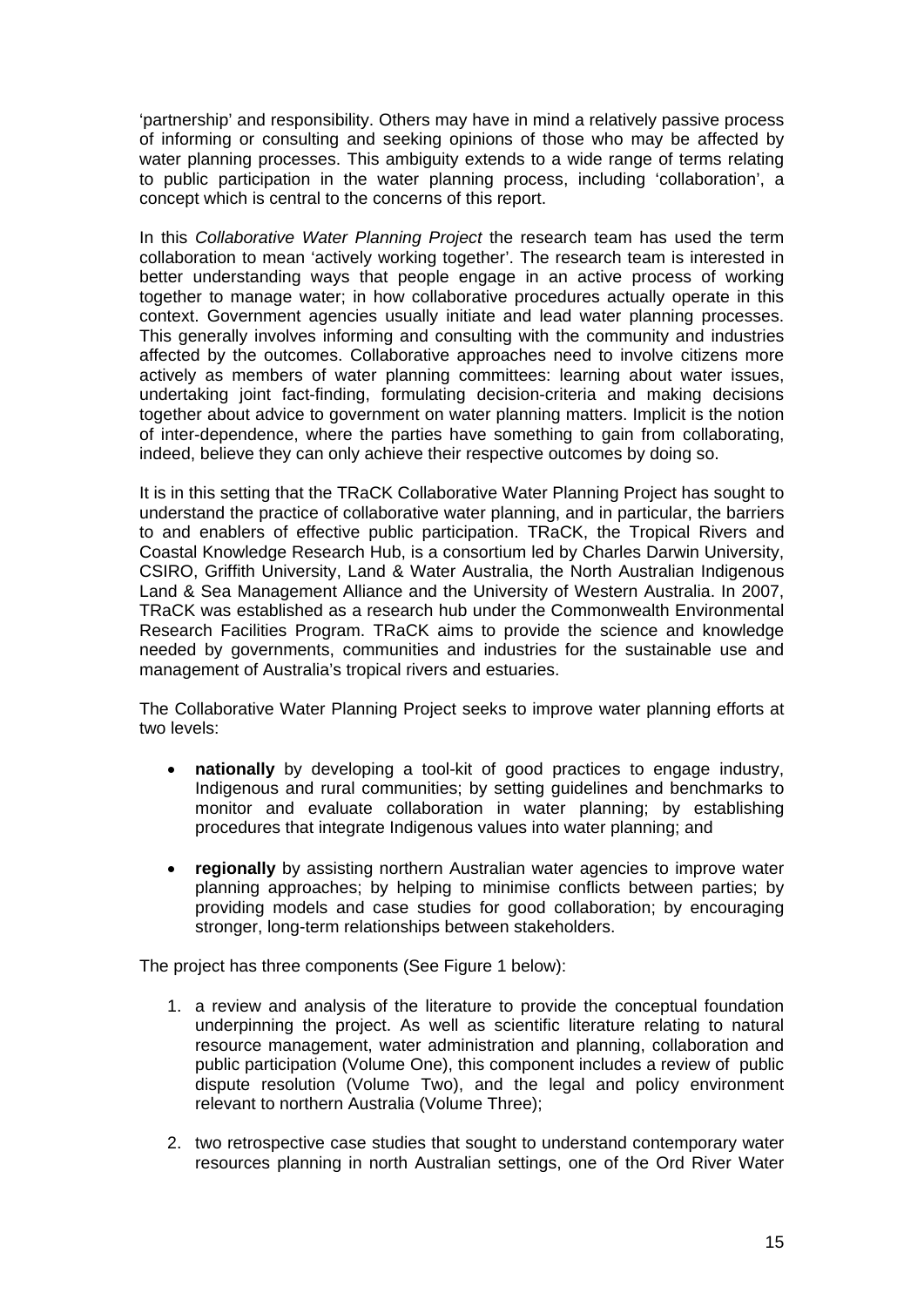<span id="page-15-0"></span>Resources Plan in Western Australia and another of the Gulf Water Resources Plan in Queensland;

3. two prospective case studies, one in either the Greater Darwin region or Mataranka in the Northern Territory, and the other in the Wet Tropics Region of north Queensland.

Figure 1 below shows the sequence of activities to be undertaken in two phases. The literature review (Volume One), review of public dispute resolution over natural resources (Volume Two), the Legal and Policy Analysis (Volume Three) and the two retrospective case studies (Volume Four) are all to be undertaken in Phase One.



**Figure 1: Diagram showing timing of various project components**

### **1.2 Structure of this report**

This document reviews the legislation, case-law and policy on water planning, with a focus mainly on the process of planning, touching on content or substantive matters only where they relate closely to the stages of the plan. It also interprets analysis of published material and forecasts possible implications for readers. It is written for readers who do not have a legal background but are particularly interested in water planning in northern Australia.

Chapter 2 describes aspects of the legal framework relating to water. It starts with an explanation of rights at common law – riparian rights, rights to groundwater, and to overland flows, before moving on to explain some of the objectives underpinning the regulatory regime in water. It then considers legal issues at the Commonwealth level. Australia has a federal system and jurisdiction over water, as with other natural resources, is shared between the state and Commonwealth governments. This chapter explains the Constitutional framework for water management. Besides water, native title is yet another matter where there is a joint Commonwealth and state approach. In this case, there is a uniform approach as Commonwealth native title legislation is mirrored by each of the states, and the same principles of protecting and extinguishing native title applies. Although the same national approach is not taken for cultural heritage matters, it is convenient to consider these issues alongside native title.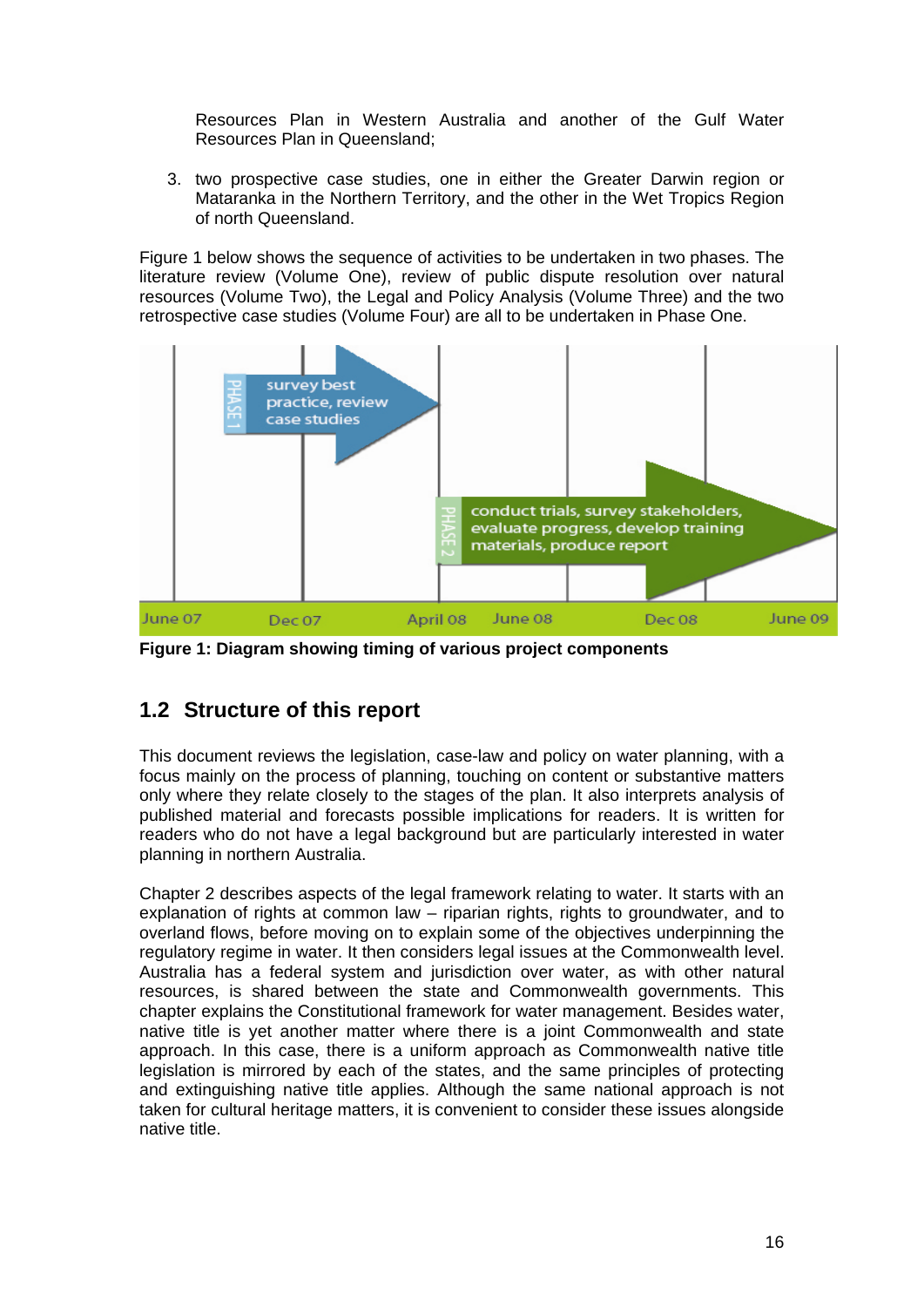We move to a discussion of the implementation requirements of statutory water planning under the National Water Initiative (NWI) in Chapter 3. After a brief overview of the NWI, the chapter attempts to explain the objectives, the key actions, and the target dates for implementing water planning. It also sets out processes required for water planning, and the products or immediate consequences for plans. While the NWI requires states to produce plans which are consistent with its standards, at the same time it allows a large amount of flexibility in the type of plans, and the details of the planning process differs in each jurisdiction. To allow comparisons to be drawn across jurisdictions, eleven themes are used to describe and interpret the processes, and consider whether requirements of the NWI have been met.

Chapters 4, 5 and 6 present both an explanation and a critical analysis of the water planning framework and processes in Queensland, Western Australia and the Northern Territory. The chapter begins by providing an outline of the history of water resource development and legislation for each of these jurisdictions. The current legislative framework for the allocation and management of water is briefly explained and features relating to the understanding of water issues in each particular jurisdiction are also explained. These chapters then present a thematic analysis of water planning in the specific jurisdiction.

To enable readers to put the jurisdictional analyses into an Australia-wide context, Chapter 7 examines water planning issues in New South Wales. NSW was chosen as a 'bench-mark' state for several reasons:

- Water planning started in 1997 and there has been independent analysis of the processes.
- Planning processes have evolved and there are a number of lessons to be drawn.
- Innovative mechanisms have been adopted for Indigenous water use.
- There was a substantial level of conflict over water plans, with decisions being reached at the Court of Appeal in two instances. These decisions provide objective assessment of the plans and provide insight as to whether the Minister fulfilled statutory duties.
- The latest template for planning, the macro-planning process, has been subjected to rigorous expert review.

The last chapter draws together findings from the comparative analysis and, where lessons are clear, forwards proposals for consideration. Formal recommendations will be made in the culminating part of this project in late 2009.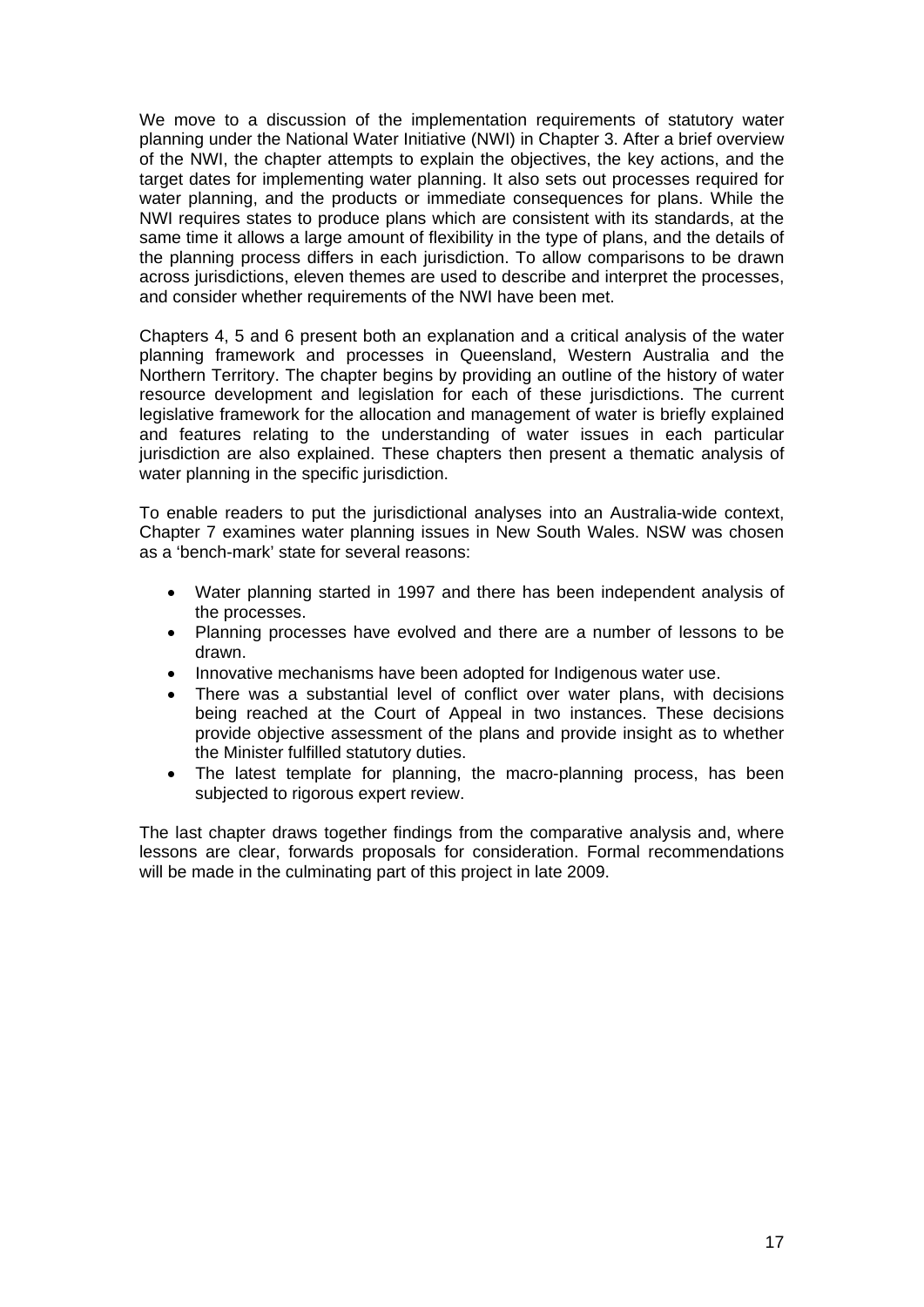# <span id="page-17-0"></span>**2. Legal frameworks relating to water**

Legislation and legal principles may be likened to a complex and very large jigsaw puzzle. The purpose of this short chapter is to give an overall picture of the puzzle so that readers may later perceive how pieces of the water planning puzzle fit together. It describes how rules governing water in the past were organised and what the main concerns of the law were at that time. By doing so it is hoped that the reader can understand how the past has shaped the present legal framework, which is described in more detail in the later chapters of this report.

Access to water resources in Australia has, in the last 250 years, been governed by three different legal frameworks or regimes. Until colonial settlement, Indigenous peoples' relationship to land and water was characterised by custodial obligations, which were only recently recognised by non-indigenous law. Indigenous people exercised group/joint property rights over water for many thousands of years with individual rights and responsibilities derived from wider mytho-geographical knowledge (Langton, 2002: 45). Langton describes these rights and responsibilities in relation to water bodies, many of which are still observed today in regions of Australia, as 'jural' in nature.<sup>[1](#page-17-1)</sup> The extent to which these Indigenous institutions are currently recognised will be discussed in Chapter 3.2.

As part of the reception of the English common law into Australia, the colonisers instituted a second regime of access to water based on a different sort of common property regime. The common law had two different schemes to allow access to water.

The first scheme, riparian rights, related to surface water flowing in a river. Riparian rights were restricted to a select group of people who occupied land immediately next to rivers. These rights had certain limitations – riparian owners and occupiers could use water for all ordinary and domestic purposes provided the quality of water in the river was not substantially affected. If water was taken for manufacturing or irrigation for commercial gain, then use had to be reasonable. This meant that water was to be returned to the river or stream substantially undiminished in quantity and quality (Howarth 1992). The common law recognised the correlative nature of surface water use; that is, that one person's use affected another's, and limits placed by the law indirectly restricted individual consumption.

The second scheme related to all other categories of surface water or groundwater that flowed in an undefined manner over or under land, or was collected artificially on the land. In contrast to the riparian scheme, the owner of the land had unrestricted right of access to these classes of water. This was based on policy considerations in  $19<sup>th</sup>$  century England, as well as the legal doctrine that owners of land would have unrestricted discretion over the soil, subsoil and resources in the subsoil. Therefore, 'water collected or conserved by one means or another on land, as a result of natural processes, belongs to the owner of the land and the owner, in exercise of this right, can do as they please with the water' (Fisher 2000, p84).

Two other common law concepts are relevant; Firstly, the common law recognised limited public rights over rivers – of navigation and of fisheries (Howarth, 1992). These could be exercised over tidal rivers only. Secondly, the common law reflected

 $\overline{a}$ 

<span id="page-17-1"></span> $1$  'Jural' means relating to law, in other words, of a legal nature.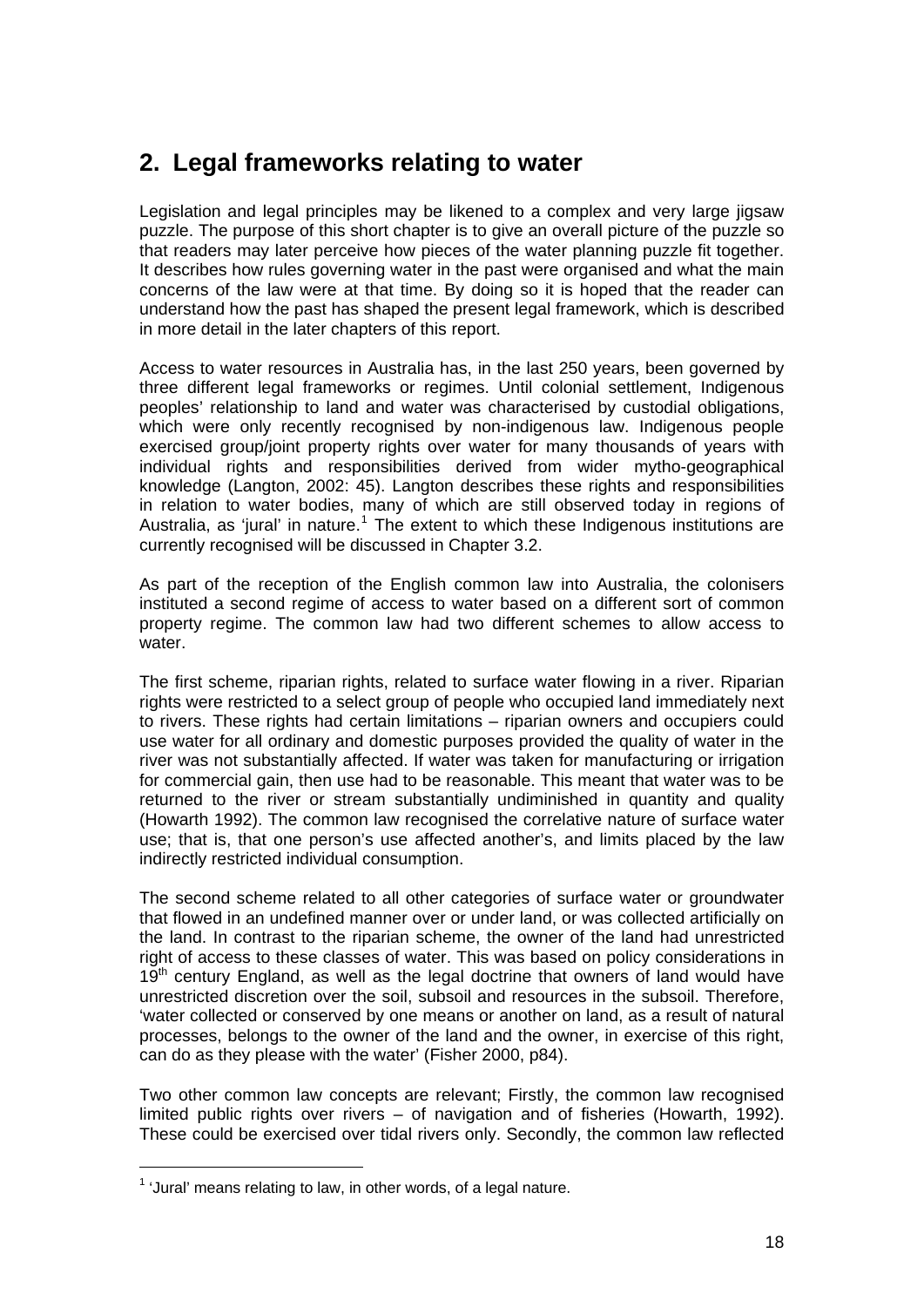Roman law principles and recognised that running water was *publici juris* (of public right), or as public *and* common. No right of property therefore existed in flowing water (ie in rivers) until it was captured. $2^{\circ}$  $2^{\circ}$  With respect to overland flow, the owner of land over which the water flowed had a right to capture the water.

The common law was a legal transplant  $-$  its rules on water were drawn from European notions of rivers, with defined beds and banks, and transplanted to the Australian landscape where waterways are often intermittent and waterholes are linked only in wet seasons. Water in England in the  $19<sup>th</sup>$  century was in plentiful supply therefore many of the decisions of the courts related to flood protection. As a legal transplant, common law principles not only did not fit with hydrological reality, they were not suitable to fulfil the colonies' needs for secure water supplies, particularly for agricultural pursuits.

Drought conditions in the 1870s and early 1880s in Victoria made the public conscious of the need for dams. Private investment in dams was risky and so, public money was required. Chapter 2 of Volume 1 sets out the circumstances in which regulatory control was asserted over water in more detail. The third legal regime introduced to allocate and manage water in Australia took the form of regulatory control through administrative grants. Alfred Deakin, the architect of the Australian water regulatory regime, introduced revolutionary legislation into Victoria in 1885. Australia was the first country with a wholly common law tradition to accept state control of water resources. Deakin assessed the situation thus:

The one lesson to be learned [from the study of American irrigation] is that in any introduction of irrigation into Victoria it will be necessary to provide against the separate ownership of land and water, except where the water may belong to the State or is sold under its regulations. Applications for water will require to be carefully considered, and the grant of water rights even for fixed periods jealously guarded …[water] is a treasure which no state can afford to give carelessly away.<sup>[3](#page-18-1)</sup>

The introduction of a regulatory regime in Australia generally married two legal approaches - it introduced administrative control over water while retaining the common law's disdain of acknowledging property rights in water. The objectives for introducing state control were to avoid judicial apportionment of water; to overcome the vagaries of the riparian system; and to create a system that would 'encourage the greatest possible utilisation of water over the largest possible area' (Clark and Renard 1972, p 172).

Public management of Australian water was, and is enabled by the early legislation such as the *Water Rights Act 1896* (NSW*)* which focused on rights to the use, flow and control of water in rivers and lakes which flow through or past land of two or more occupiers. The exercise of the rights was and is 'vested' in the Crown which meant that in Queensland and Victoria the vesting of this right in the Crown was complemented by rights of property in the bed and banks of certain watercourses. A system of administrative grants for water put in place first in Victoria and then in NSW, became the template for the rest of the jurisdictions.

Over the next hundred years water allocation arrangements became extremely complicated as they were tailored to suit the types of crops grown, local land use and

<span id="page-18-0"></span> $\mathfrak{p}$ *Embrey v Owen* (1851) 6 Exch 353 at 369, per Baron Parkes

<span id="page-18-1"></span><sup>3</sup> *First Progress Report of the Royal Commission on Water Supply - Irrigation in Western America* [1885] 2 Victorian Parliamentary Papers, 47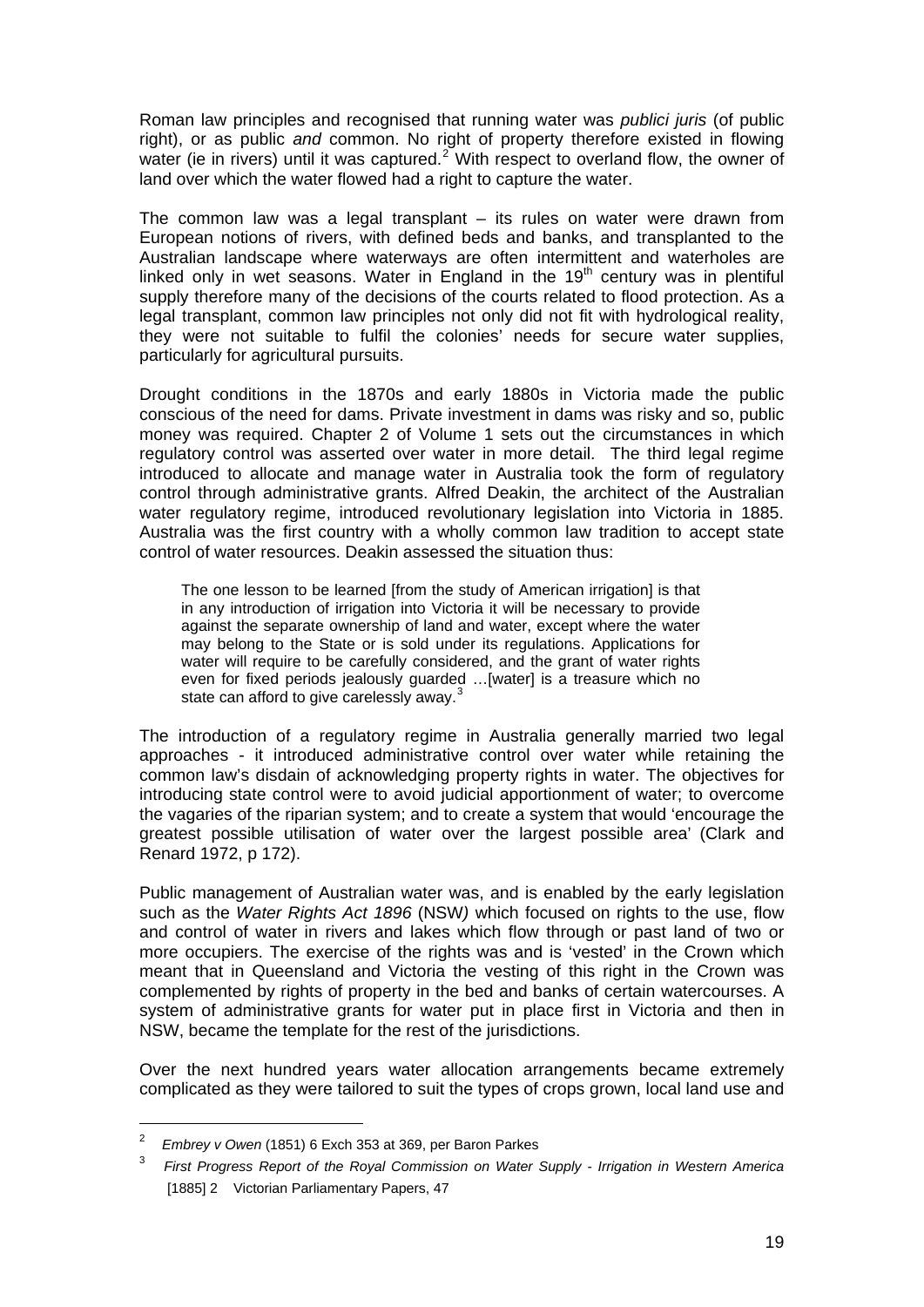water supply patterns. In addition, metropolitan water supply, sewerage and drainage agencies were generally placed beyond the scope of generic water legislation and managed under special laws. Under these laws water boards and agencies also allocated water, often allocating one water source to one water user. The problems that emerged in Victoria and NSW in the 1970s are referred to in chapter 2.1.3 of Volume One of this report. John Paterson, who had reviewed water policy in NSW and was Director-General of Water Resources in Victoria in the 1980s summed up the administrative problems:

.. taking of water and drainage and river improvement are dealt with differently in different parts of the state under different Acts. The complexity of these statutory arrangements and of the complex institutional arrangements based on them effectively put management of water systems beyond the practical reach of elected governments and beyond the conceptual reach of most people in positions of responsibility within the industry (Paterson 1985, 125).

There were also grave concerns about overallocation, water quality and salinisation of land. In many states although the management models had changed from centralised decision-making in the era of big dam building in the 1950s and 60s to technocratic managerialism in the 1970s and 80s, the basic legal framework remained the same. The regime was increasingly reliant on administrative discretion which was criticised for not being exercised consistently. Political decisions taken during key election times were also subject to criticism.

By the mid-1980s reviews in NSW and Victoria led policy makers to realise that major organisational and legislative changes were needed. Reforms undertaken from the mid-1980s to 1995 are described elsewhere (Tan 2001, 2002). With increased competition over water and the imposition of 'embargoes' preventing the further issue of water licences, trading water became an issue. Access to water for new enterprises was not possible unless governments used their statutory powers to revoke licences for breach of conditions, or refused to renew licences that had lapsed. This they were reluctant to do. Also, reforms were undertaken on statewide basis, and each state took measures thought appropriate for their own particular issues. In addition, there was increasing realisation that particular issues had not been addressed sufficiently by the legal regime; for example, overland flows.<sup>[4](#page-19-0)</sup> Until this point in time, the legal regime was confined to managing the deleterious effects of floods, and access to overland flows was not regulated.

Concerns were addressed in a consistent manner through the National Reform Framework agreed upon by the Council of Australian Governments (CoAG) more fully described in Chapter 2.2 of Volume One. Following CoAG reform in the mid 1990s, most states have either introduced new water legislation or amended existing legislation. Fragmentation is minimised as the water legislation is intended to extend to all aspects of water allocation and management, except for water quality. Generic features of the new and amended water legislation are:

- The state's right to water, and duty to manage water:
- Statement of objectives of water management;

Planning for allocation and management of water;

<span id="page-19-0"></span> $4$  This term refers to water that runs across the land after rainfall and before it enters a watercourse, or after it leaves a watercourse as floodwater, or after it rises to the surface naturally from underground.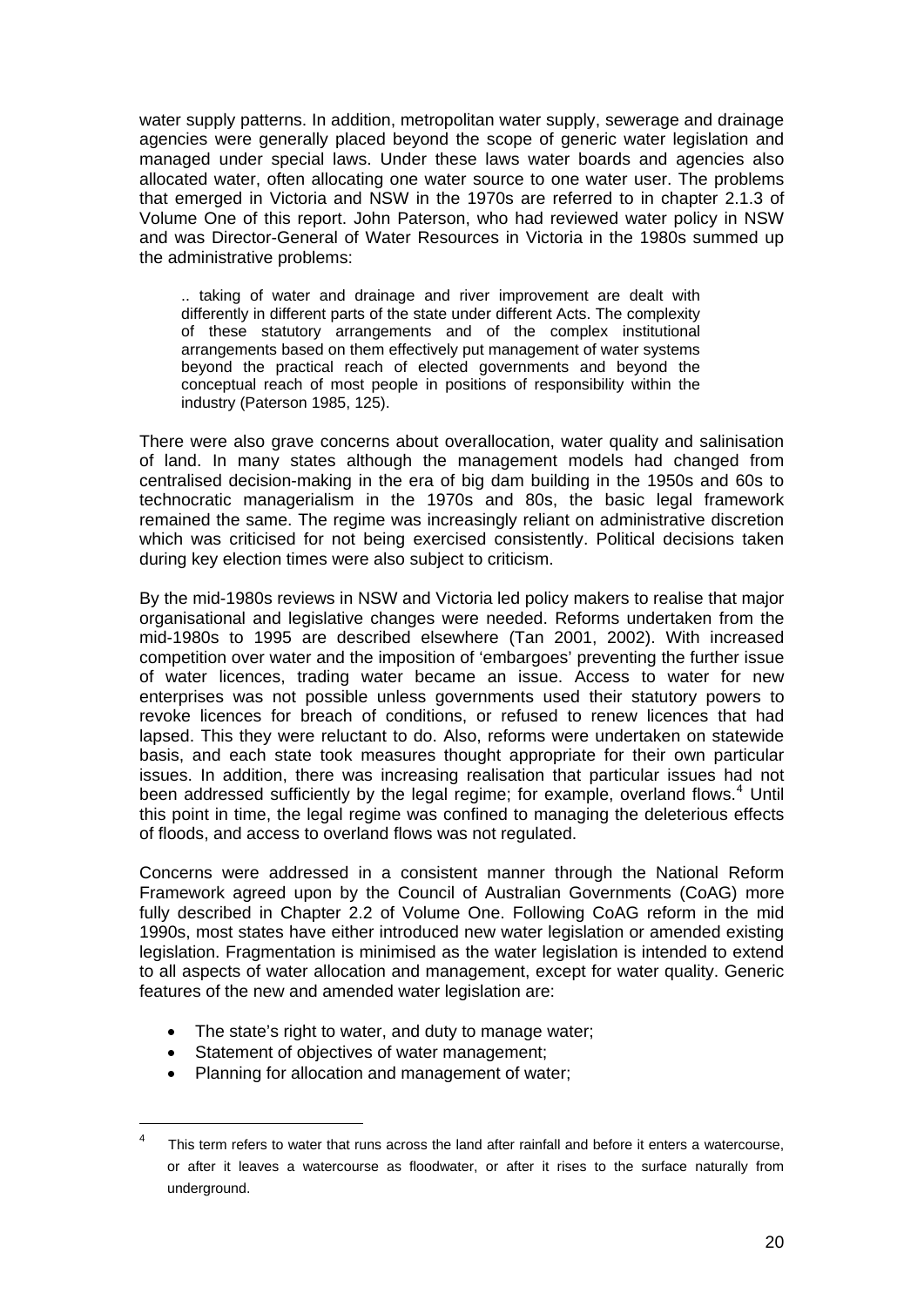- Allocation of water for extensive public and private use through statutory entitlements;
- Allocation of water for environmental flows, with statutory entitlements in some states;
- Basic rights to domestic and stock water without entitlements;
- A register of entitlements;
- A system of trading and leasing water;
- Water supply authorities, functions, powers and service;
- Infrastructure maintenance:
- Riverine protection, control of activities including small dams, drilling of wells;
- Offences, investigation and enforcement.

To summarise, the laws relating to water were forcibly changed by colonisation. Transplanted into this country, the common law sat uneasily with Australian conditions and societal demands resulted in regulatory control over water. Concerns over the environment and styles of management have seen changes in law since the mid 1980s. Economic, environmental, political, ideological and pragmatic forces built up momentum that led to nationwide reform in the mid 1990s to early 2000. Some limited recognition was given to the legal rights of Indigenous traditional owners with the passage of the Native Title Act, and references in the National Water Initiative. As later chapters will explain, planning instruments are at the core of the new legal regime.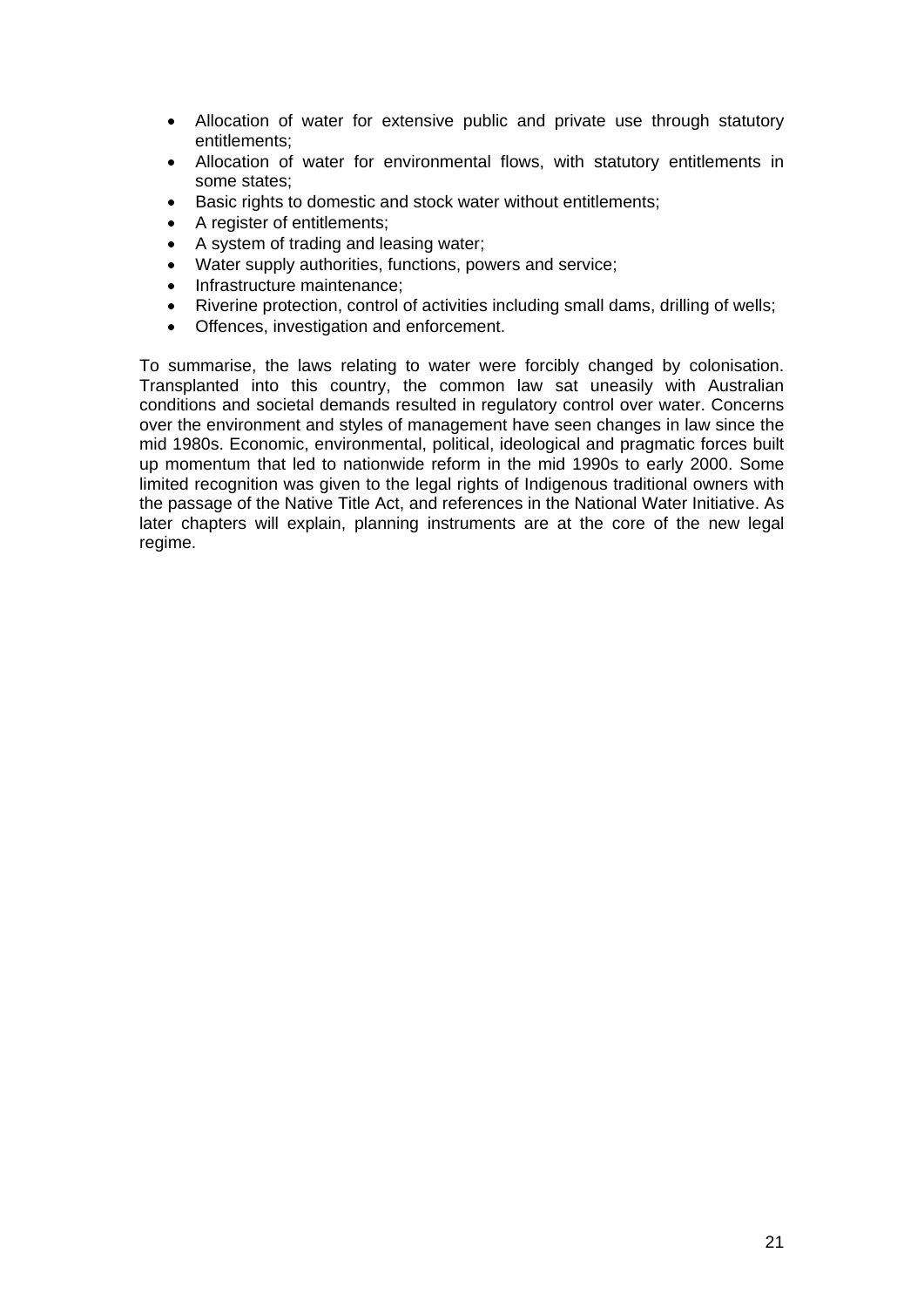# <span id="page-21-0"></span>**3. Commonwealth**

### **3.1 Constitutional framework**

The Commonwealth has sovereign rights and powers over natural resources within its territorial, coastal and marine environments.

Responsibility for coastal waters is shared between the Commonwealth and the states and territories through the *Seas and Submerged Lands Act* 1973 (Cth) and the corresponding Off-Shore Settlement between both levels of government in 1979.<sup>[5](#page-21-1)</sup> Under the Settlement, the states and the Northern Territory exercise jurisdiction over coastal waters, airspace, sea-bed and subsoil to the extent of three nautical miles from a baseline. $6$  This baseline is generally drawn from the low water mark on the mainland, across the mouths of rivers flowing into the sea. The baseline encloses bays not more than 24 miles wide at the mouth. Where there is a group of islands, then straight base-lines are drawn to enclose islands, and the waters on the landward side are within the area of the state/territory's power.

When Australia became a federation in 1901, inland waters had already been used for decades as highways to get produce to markets. They were also very important to the states for irrigation. To reflect the states' concerns, the Constitution was silent on the issue of water resources. Therefore, according to common law principles about sovereign legislative power, this power remained with the states (Clark and Renard 1974).

The only explicit reference to water in the Commonwealth Constitution is found in s 100.

The Commonwealth, shall not, by any law or regulation of trade or commerce, abridge the right of a state or of the residents therein to the reasonable use of the waters of rivers for conservation or irrigation.

Commentators agree that power over water is a matter for the states (Clark and Renard 1974, Fisher 2000, Tan 2002, McKay 2006). In the Northern Territory, power is exercised over water but within limitations later discussed. However the Commonwealth may exercise power over water resources if it acts within some *other source* of legislative or executive capacity (or powers). With respect to water, the most important are:

- Laws for the government of any territory: s 122;
- Financial assistance: s 96;

 $\overline{a}$ 

- Trade and commerce with other countries and among the states: s 51(i);
- Foreign, trading or financial corporations: s 51(xx):

<span id="page-21-1"></span><sup>5</sup> The settlement followed an unsuccessful challenge by the states to the *Seas and Submerged Lands Act* 1973 (Cth). The Commonwealth and States and Territories enacted parallel Coastal Waters legislation in 1980.

<span id="page-21-2"></span> $6$  The territorial sea adjacent to each state is defined as the 'coastal waters of the state'. In 1990 Australia's territorial sea expanded to 12 nautical miles, as proclaimed under s 7 of the *Seas and Submerged Lands Act* 1973 (Cth), but this does not affect the 3 nautical mile limit of state coastal waters: Carney 2006 p 214.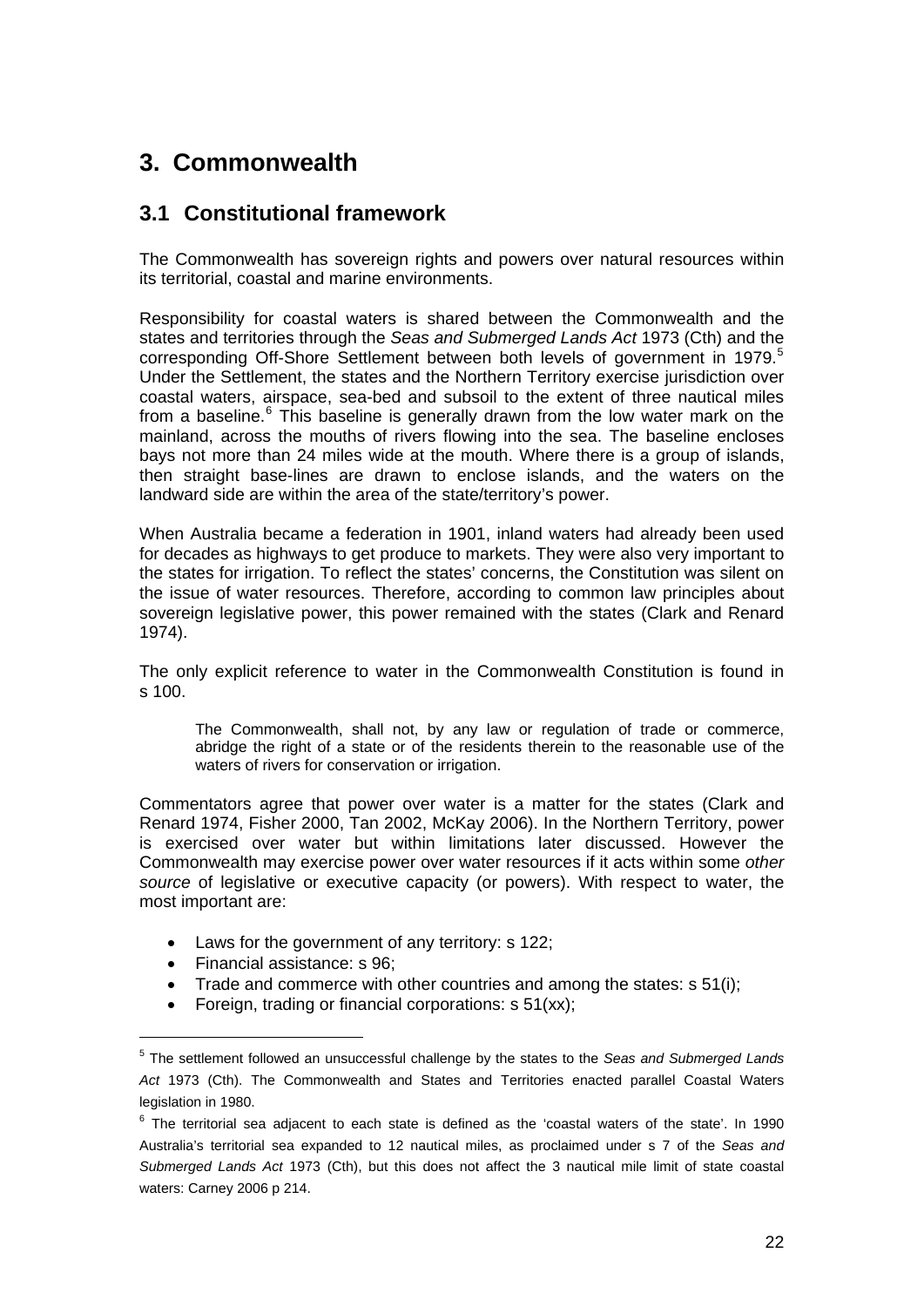• External affairs: s 51.

Water is increasingly seen as being subject to the trade and commerce power. It is not easy to deny that it has been commodified and traded in the normal course of commercial activity. As we have seen, one of the main thrusts of the NWI is to increase the tradeability of water entitlements. In this context, it is more than likely that the external affairs power could be used. In the *Tasmanian Dam* case<sup>[7](#page-22-0)</sup> the construction of the dam and associated works for the production of electricity was seen as a trading activity. Therefore the Commonwealth's use of power to intervene in the construction of the dam was held to be legitimate. The expansive view of the power together with the broad potential of the corporations power 'opens the way for direct Commonwealth control of a wide range of manufacturing and production activities' (Hanks 1996).

Use of the external affairs power by the Commonwealth in the area of water may also be valid. In this context the power is justifiably used as (i) water is a matter of international concern, and (ii) there are a number of international treaties and conventions which need to be implemented by legislative action. These treaties which relate to elements of water and aquatic ecosystems include the Ramsar Convention on Wetlands of International Importance, UN Convention on Biological Diversity, and the New York Convention on climate Change 1992 (Fisher, 2000).

In addition the powers used to enact the *Water Act* 2007 (C'th) extend to a number of other section 51 powers such as postal telegraphic and other like services; astronomical and meteorological observations; census and statistics; and also the power to legislate for territories, incidental powers; and in particular the referral powers. A brief discussion of the Act is undertaken in 3.4.2 of this report.

A great many High Court decisions involve constitutional validity. Irrigators in the Lower Murray Groundwater scheme in NSW attempted to argue that the reduction of their water entitlements by a water sharing plan was unconstitutional as it offended that prohibition in s 100. The Commonwealth was involved in the reduction through financial assistance legislation, the *National Water Commission Act* 2004 (Cth), and a Funding Agreement with states. The NSW Court of Appeal in *Arnold v Minister administering the Water Management Act 2000* [2008] NSWCA 338 updheld the use of power by the Commonwealth noting that the prohibition only applied to laws made under s 51(i) and none of the laws or agreements at issue could be characterised as a 'law or regulation of trade or commerce': para 89-93, 147-8. This decision is under appeal.

Unlike the States, the NT is subject to the legislative power of the Commonwealth under section 122 of the Commonwealth Constitution. States have a constitutional guarantee of their rights, but the NT has no such power apart from express powers granted by the Commonwealth through the *Northern Territory (Self Government) Act*  1978. The 1978 Act allowed the NT to exercise limited responsible self government. It was the federal government which 'determined the framework and scope of the new system of governance arrangements, with limited input from Territory politicians and virtually no consultation with the Territory population' (Legislative Assembly of the Northern Territory, Standing Committee on Legal and Constitutional Affairs, 2002 p3).

 $\overline{a}$ 

<span id="page-22-0"></span><sup>7</sup> *Commonwealth v Tasmania* (1983) 158 CLR 1.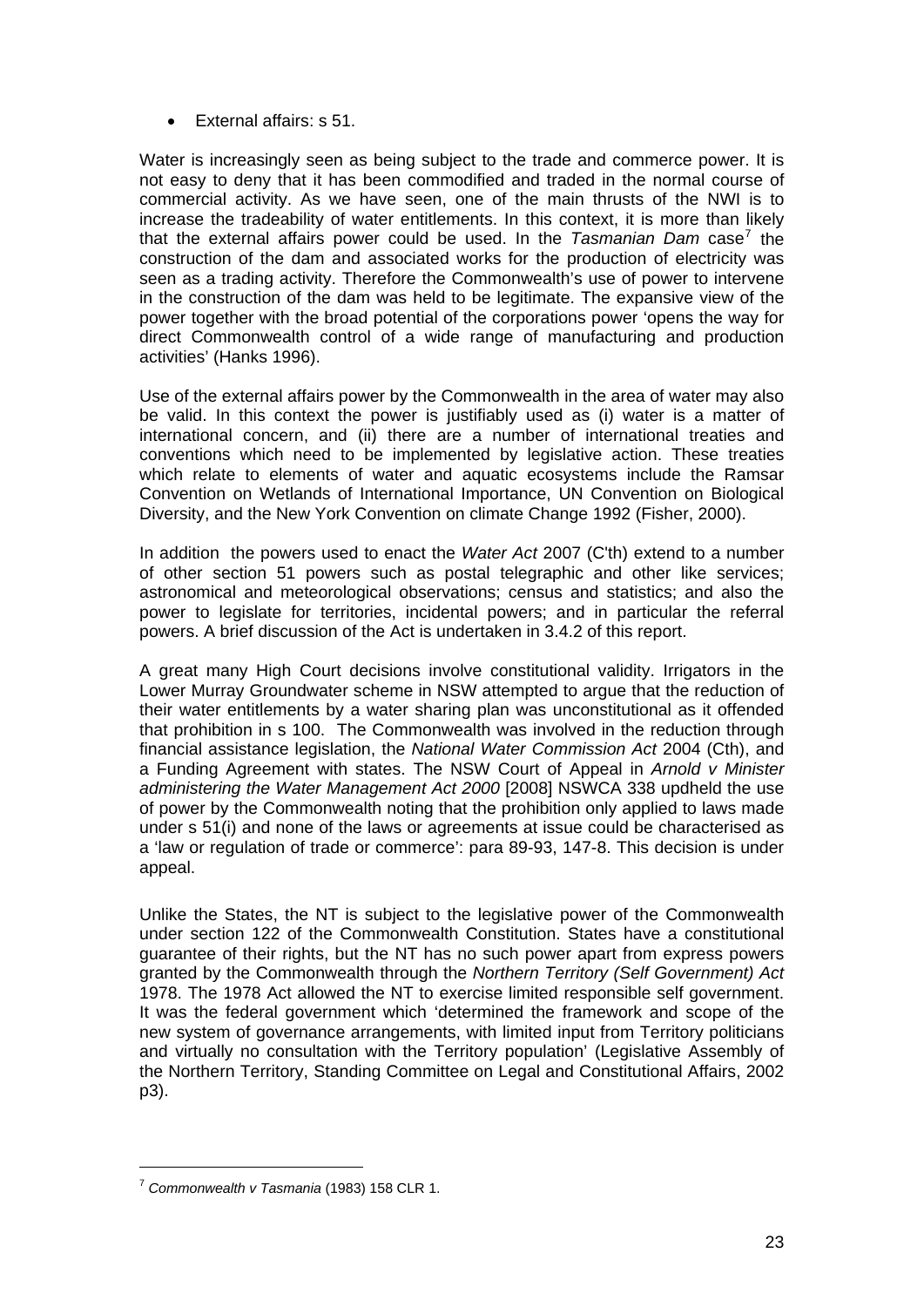<span id="page-23-0"></span>The NT's power over water operates in much the same manner as the states of Australia. However the 1978 Act reserves considerable procedural control for the federal government, through the requirement that *every proposed law* passed by the NT Legislative Assembly is to be presented to the Administrator of the Territory who may either assent, withhold assent or reserve the proposed law for the Governor-General's pleasure. The power to reserve proposed laws has not yet been exercised (Legislative Assembly of the Northern Territory, Standing Committee on Legal and Constitutional Affairs, 2002).

In addition, the federal government exercises control over matters such as industrial relations, uranium mining, Aboriginal land rights and the management and control of Uluru and Kakadu National Parks (Legislative Assembly of the Northern Territory, Standing Committee on Legal and Constitutional Affairs, 2002). An ordinary Act of the Commonwealth legislature may either change the 1978 Act, or any piece of legislation of the NT Legislative Assembly.<sup>[8](#page-23-1)</sup> Administrative and legislative powers over the NT and its residents continue to be exercised at the federal level, and may be exercised without consultation or the agreement by Territorians. A recent example is the *Northern Territory National Emergency Response Act 2007 (Cth)*.

### **3.2 Native title, cultural heritage legislation and water planning**

Chapter 3.3 of the literature review has set out how the NWI provides for Indigenous interests in water. This section will give an overview of native title and cultural heritage legislation in respect of how they may interact with water and water planning. Specific provisions for Indigenous engagement in water planning legislation of States will be considered later in this chapter.

Since the late 19<sup>th</sup> century courts in the United States, Canada, and New Zealand have recognised the claims by Indigenous people in their countries for recognition of communal, group or jointly held property. In Australia, recognition of Indigenous rights took place only in the later part of the  $20<sup>th</sup>$  century. It took two separate paths, both originating from litigation followed by legislation. They are:

- the land rights model; and
- the native title model.

### **3.2.1 Two models of title**

The policy documents on water refer often to 'native title' as if there is only one homogenous form of Indigenous rights to land recognised by law. In reality there are two models of Indigenous rights. The land rights model, which was instituted earlier in time gives inalienable freehold title to the Indigenous holders. Under this model, Indigenous holders would arguably own a 'superior' form of title than someone who owns a leasehold interest in the land.

<span id="page-23-1"></span><sup>8</sup> For example the Commonwealth Parliament enacted the *Euthanasia Laws Act 1997* that amended the *Northern Territory (Self Government) Act* 1978, and negated the effect of the *Rights of the Terminally Ill Act 1995* (NT).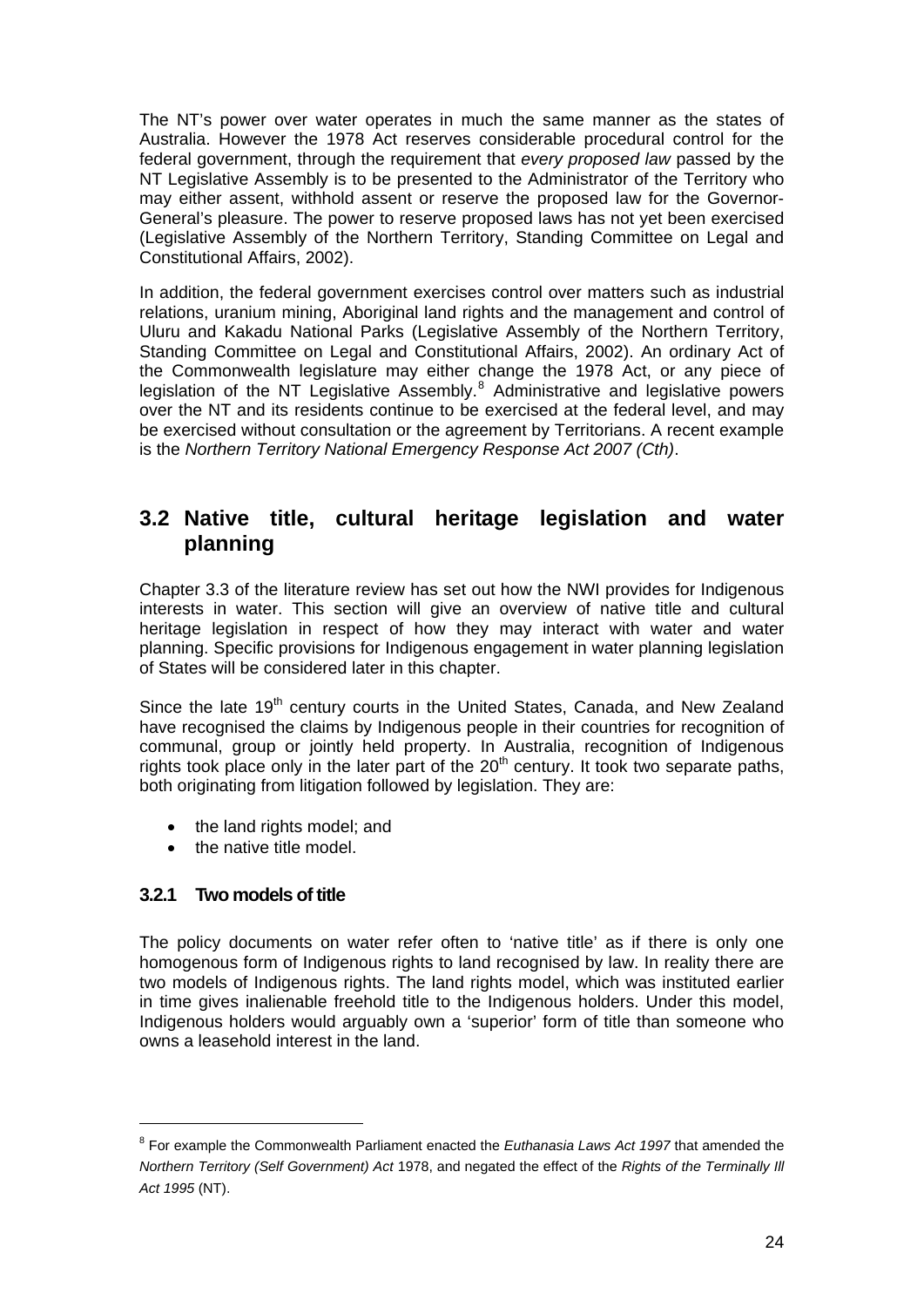The land rights model stemmed from the first land rights case, brought in the Northern Territory – that is, *Milirrpum v Nabalco Pty Ltd* (1971) 17 FLR 141. When this claim failed, the Commonwealth Government established an Aboriginal Land Rights Commission. In 1976 it passed the *Aboriginal Land Rights (Northern Territory)*  Act (Cth) (ALRA) to recognise Indigenous land rights. Rights to the area claimed in *Milirrpum* were granted to the traditional owners (Bartlett 2004). This model was followed in other states (with the exception of WA) although land holdings were smaller. WA has a large area set aside for Aboriginal reserves but these are held under Crown control and management (Bartlett 2004).

Generally legislation under this model did not expressly provide for inland or coastal water, or other resource rights (Jackson and Morrison 2007, O'Donnell 2002, Altman 2004). However each jurisdiction has its own special features which provide for access to coastal water and inland water. For example in the NT 'sea closure' provisions of the ALRA provide for a non-exclusive right of access and use of marine resources within a 2 kilometre zone of adjacent Aboriginal land (Jackson 2004). Within this zone, commercial fishers may continue to fish under their licences, but recreational fishers and new commercial fishers must seek permission or negotiate with traditional owners. However as the claims process is 'ponderous' and weakly enforced, and as no title to the zone is conferred, few sea closure applications are made (Jackson 2006, p224).

Litigation over *land* in the inter-tidal zone and seabeds has arisen under the ALRA. Apart from references to key judgements it is beyond the scope of this report to present analysis on this issue. The claim in *Risk v Northern Territory* [2002] HCA 23, (2002) 210 CLR 392 related to the Beagle Gulf Area, between the coastline of the city of Darwin and Bathurst and Melville Islands. The High Court decided that the *seabed* of bays and gulfs within the limits of the NT could not be claimed under ALRA. There were at least three reasons for reaching that conclusion. Firstly, title under the ALRA was limited to '*land* in the NT'. There were strong textual conclusions within the legislation that that phrase does not include the seabed. Second, the nature of the interest which is granted to a Land Trust suggests that the seabed does not satisfy that definition of *land*; finally, that relevant extrinsic material and legislative history of the ALRA do not support the argument that *land* includes *seabed* below the low water mark.

Another claim relates to land in the inter-tidal zone under the ALRA. The Yolngu people are the traditional owners of parts of Arnhem Land and held some 90,000 sq. km of land and adjacent islands, by way of grants of estate in fee simple under the ALRA. This land included Blue Mud Bay. Litigation arose over their desire to determine their rights to exclude fishers from waters in the area. In *Gumana v Northern Territory* [2007] FCAFC 23, the Full Court concluded that a grant in fee simple to the low water mark made under the ALRA was intended by Parliament to confer an exclusive right over the inter-tidal zone. Therefore the *Fisheries Act 1988* (NT) has no application in areas within the boundary lines described in the grants made to the Arnhem Land Aboriginal Lands Trust around Blue Mud Bay. It follows that the Director of Fisheries has no power to grant licences for the purpose of fishing in the area.

On appeal, in *Northern Territory v Arnhem Land Aboriginal Land Trust* [2008] HCA 29, the High Court ruled that the public right to fish conferred by the common law, did not survive the enactment of the fishing legislation. Accepting that the Fisheries Act 1988 (NT) *did* apply to the area of the grant, the High Court set aside the Full Court's declaration to that effect. The crux of the matter was whether the grants made under the ALRA permit the Land Trust to exclude persons who hold a fishing licence from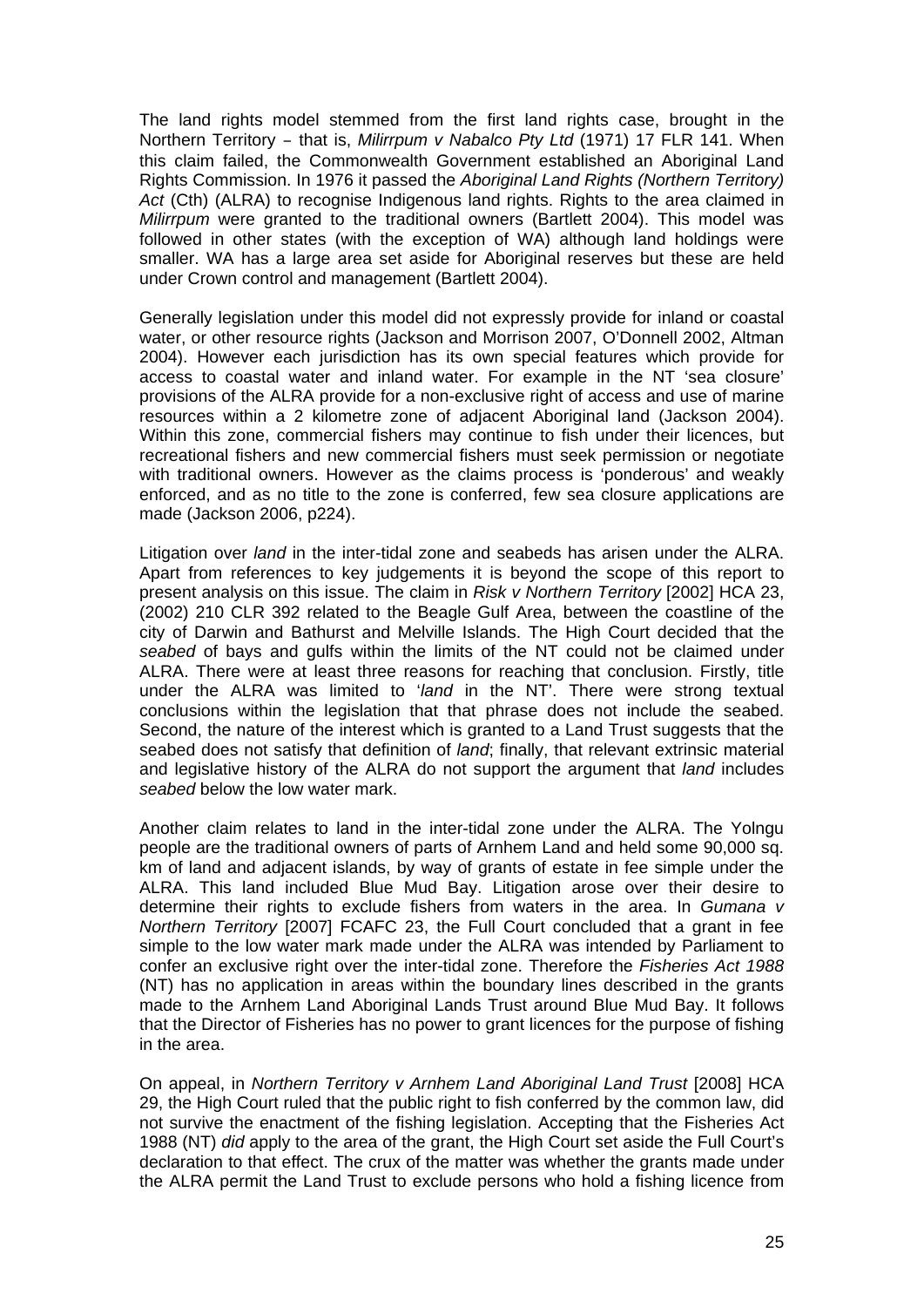entering waters that lie within the boundaries of the grant. The High Court accepted that grants to the Land Trust related to a geographical area and entry within the boundaries of that area (whether covered by tidal waters or not) was prohibited by s 70 of the ALRA. Thus the Director of Fisheries had no power under the Fisheries Act 1988 (NT) to grant fishing licences in areas of the grant. This included the intertidal zone, which is the area of land covered and uncovered by water at different times of the day, and tidal waters which extends to rivers and estuaries affected by the ebb and flow of the tides. This decision confirms that Indigenous people hold exclusive rights to the inter-tidal zone of up to 80% of the NT coastline.

Inter-tidal claims may also be available in Queensland. The land claim process pursuant to the *Aboriginal Land Act* 1991 (Qld) and the *Torres Strait Islander Land Act 1991 (Qld)* is handled administratively and is relatively simple. Land is generally held by trustees for the benefit of the relevant groups. Land under this model may be held in fee simple, with a reservation to the Crown of all minerals or petroleum on or below the land, and may also have a reservation regarding forest products or quarry material. This is akin to other freehold title. Only certain dealings over the land are permitted, and only with the terms of the proposed dealing first being explained to the people affected, who must be given opportunity to express their views on the proposal (Macdonald et al 2005). Title may be held over 'tidal land' which is defined as 'land that is ordinarily covered and uncovered by the flow and ebb of the tide at spring tides': s 3. But the opportunity for claiming tidal land is small. Claims may only be made if the particular tidal land is declared by regulation to be available Crown land: s 21. In relation to water resources, the most significant feature about the Queensland land rights legislation is the potential for land rights to exist over beds and banks of watercourses and lakes which are found on available Crown land: s 20.

The second model of Indigenous title to land and water originates from the Mabo decision by the High Court in 1992. The decision established that the common law would recognise and protect a form of 'native title' held by Indigenous Australians in their traditional lands in accordance with their traditional laws and customs: *Mabo v Queensland (No 2)* (1992) 175 CLR 1. Following that decision, the *Native Title Act 1993* (Cth) established a form of title, provided administrative processes for determining claims, validated types of past actions of government which extinguished native title, and provided compensation where title was extinguished. The Act survived an early challenge to its validity by the WA Government in 1994. Claims to native title are now invariably brought under the 1993 Act instead of the common law.

Principles relating to the proof and extinguishment of native title established by *Mabo*  have been reformulated by legal and political developments since 1993. Important points to note in relation to our present discussion are:

- 'Native title' is defined under the 1993 Act as the rights and [interests](http://www.austlii.edu.au/au/legis/cth/consol_act/nta1993147/s253.html#interest) possessed under the traditional laws acknowledged, and the traditional customs observed, by the [Aboriginal peoples](http://www.austlii.edu.au/au/legis/cth/consol_act/nta1993147/s253.html#aboriginal_peoples) or [Torres Strait Islanders](http://www.austlii.edu.au/au/legis/cth/consol_act/nta1993147/s253.html#torres_strait_islander); and where they have a connection with the land; and these rights and [interests](http://www.austlii.edu.au/au/legis/cth/consol_act/nta1993147/s253.html#interest) are recognised by the common law of Australia.
- Native title extends to waters as well as land. 'Waters' is defined to include '(a) sea, a river, a lake, a tidal inlet, a bay, an estuary, a harbour or subterranean [waters](http://www.austlii.edu.au/au/legis/cth/consol_act/nta1993147/s253.html#waters); or (b) the bed or subsoil under, or airspace over, any waters (including [waters](http://www.austlii.edu.au/au/legis/cth/consol_act/nta1993147/s253.html#waters) mentioned in paragraph (a)); or (c) the shore, or subsoil under or airspace over the shore, between high water and low water.' S 222, *Native Title Act* 1993 (Cth).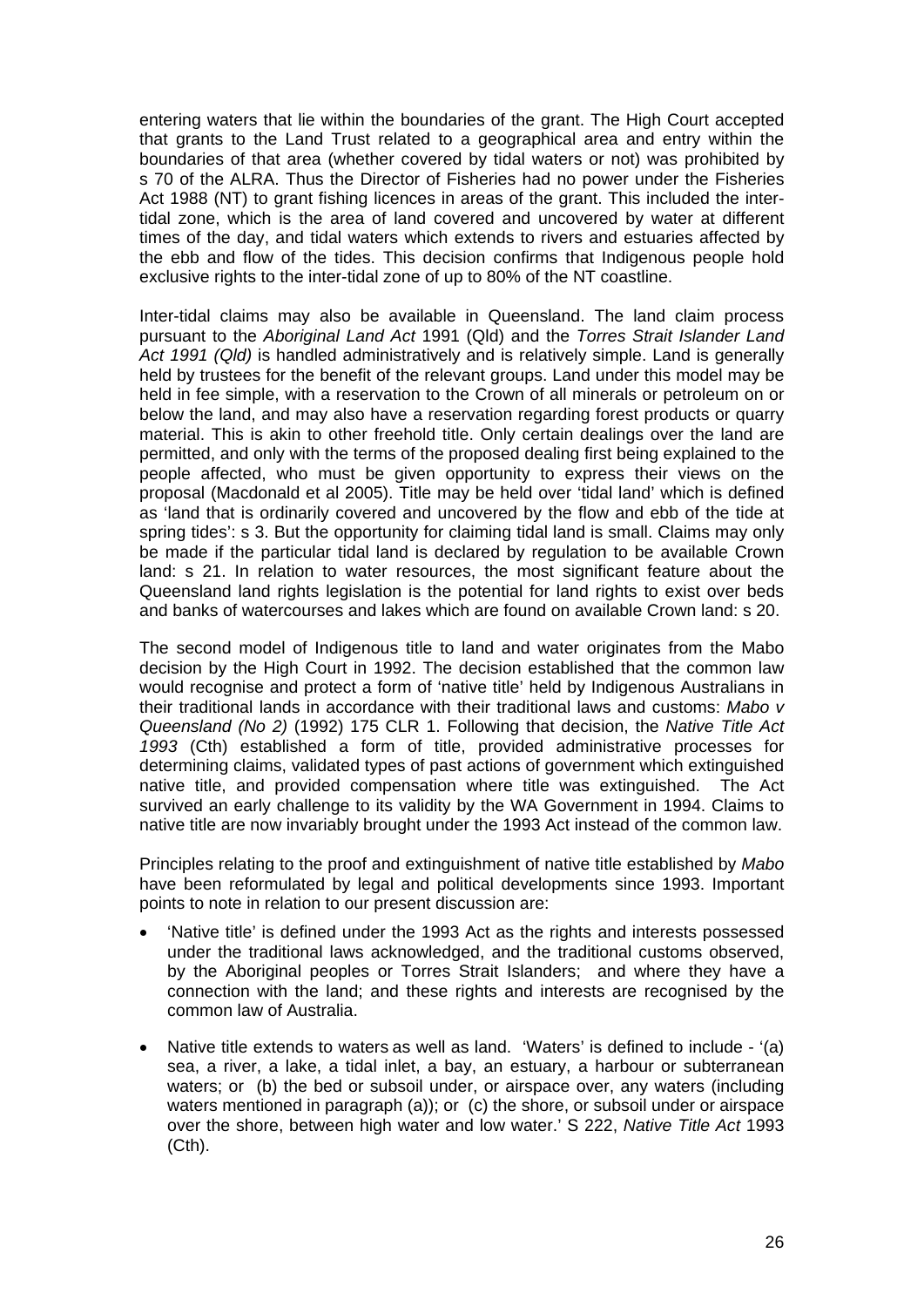- <span id="page-26-0"></span>• Rights and interests which are recognised and protected include hunting, gathering, and fishing.
- Native title rights are generally held communally by the claimant group under the terms of the traditional law and customs.
- Under common law, native title rights are generally deemed inalienable on the basis that traditional law and custom would not have permitted the disposition or trading of rights to others not within the traditional group.

As noted above, native title can exist over *sea-country* under the NTA. Two additional points have been made in relation to this. Firstly, claims to the seabed, territorial waters or the inter-tidal zone, even if successful are so far regarded as nonexclusive. The High Court in *Commonwealth v Yarmirr* 2001 HCA 56; (2001) 208 CLR 1 found insufficient evidence to a demonstrated right under traditional law and custom to exclusive fishery, and to the right of exclusive possession around the seas of Croker Island. Second, these claims can only exist to the extent that the rights are not inconsistent with other established rights, particularly public rights to fish and to navigate, and international right of innocent passage in territorial sea.

It should be further noted that the terms '*native title*' or *'native title and interests'* have been defined by s 223 (2) of the NTA 1993 also to mean rights and interests that have been at any time in the past, compulsorily converted into, or replaced by, statutory rights and [interests](http://www.austlii.edu.au/au/legis/cth/consol_act/nta1993147/s253.html#interest) in relation to the same land or [waters](http://www.austlii.edu.au/au/legis/cth/consol_act/nta1993147/s253.html#waters) that are held by or on behalf of [Aboriginal peoples](http://www.austlii.edu.au/au/legis/cth/consol_act/nta1993147/s253.html#aboriginal_peoples) or [Torres Strait Islanders](http://www.austlii.edu.au/au/legis/cth/consol_act/nta1993147/s253.html#torres_strait_islander). This definition confers a generic meaning to those terms, and extends the 'native title' to the land rights model. The extension of the terms is confusing as the land rights model as earlier discussed, confers title of a different form and content.

For the purpose of clarity, in this report, the term 'native title' will be used to refer to generic native title and interests. Where discussion is specific to rights and interests arising out of the NTA 1993, that distinction will be made clear.

### **3.2.2 Establishing native title under the Native Title Act**

A test approved by the High Court in *Yorta Yorta Aboriginal Community v Victoria* (2002) 194 ALR 538 requires evidence by native title claimants of a 'continuing connection' to the land. This connection is proven by continued existence of a society that preceded British sovereignty; and acknowledgement and observance of laws which existed at the time of sovereignty, and continued till the time of claim. The High Court also accepted the trial judge's assessment of evidence which favoured written European commentary written in the 19<sup>th</sup> century over oral Aboriginal history and reports by anthropologists, historians and linguists (Bartlett 2004, p81). This test of continuing connection to the land has raised the bar for native title claimants and has been criticised by the Human Rights and Equal Opportunity Commission in their recent Native Title Report (Aboriginal and Torres Strait Islander Social Justice Commissioner 2008).

The content of native title as conferred by the NTA 1993 is determined by the relationship of the traditional society under its laws and customs to the territory. If the traditional relationship to water was exclusive then it is arguable that native title should extend to all uses of water. This requires proof of exclusive use and enjoyment prior to the acquisition of sovereignty and evidence of current practices. 'Exclusive use' of land is characterised as the right to possess, occupy, use and enjoy the land and its resources and to control access to it: *Mabo v Queensland*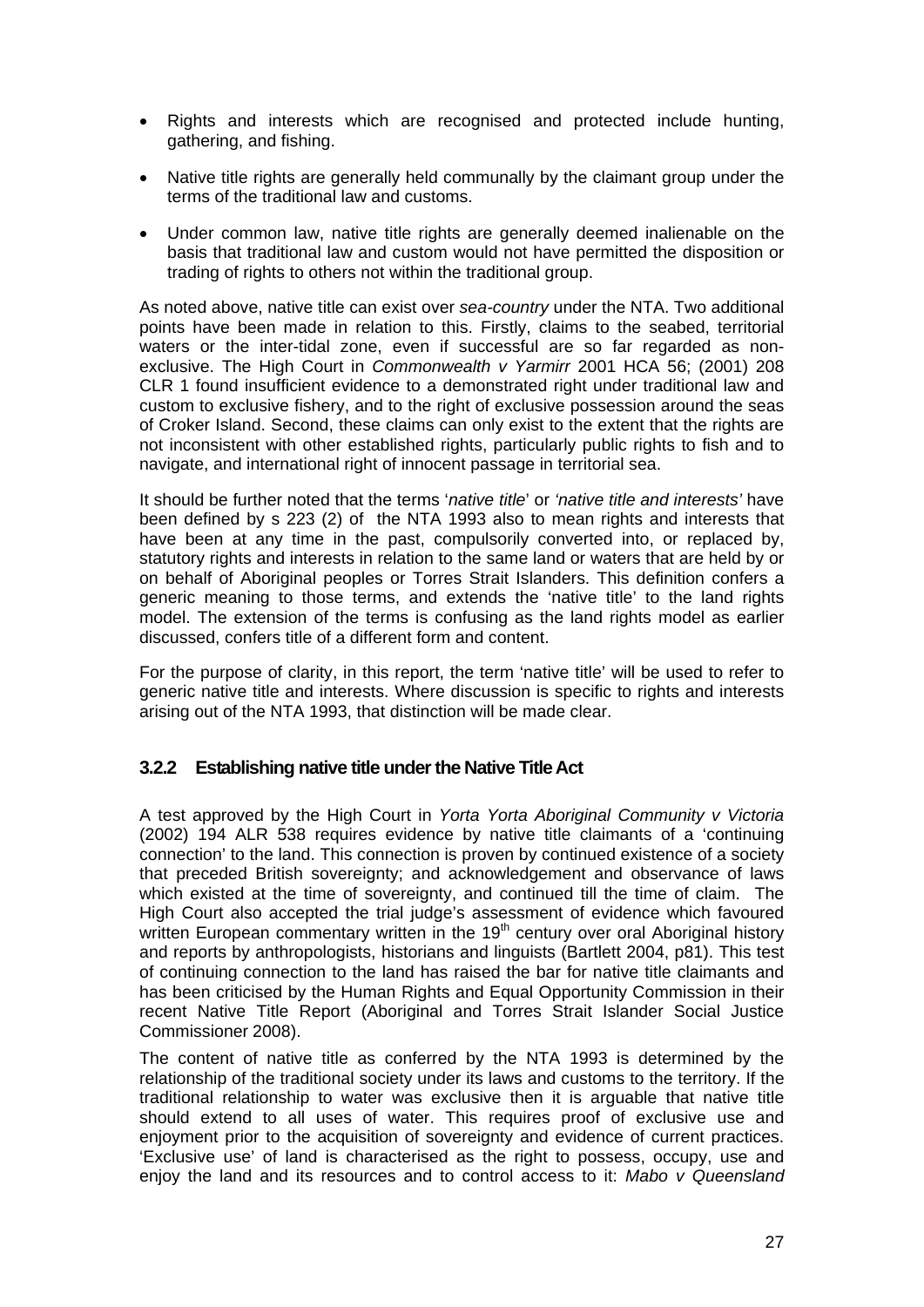<span id="page-27-0"></span>(1992) 175 CLR 1. In terms of *flowing* water, exclusive use is not as easy to characterise. Control of access via land may be the key to a finding of 'exclusive use' of water.

The High Court in *Western Australia v Ward* (2002) 213 CLR 1 required 'the particularisation of each and every element of traditional law and custom, stifling any larger claim to a more global or comprehensive right' (Bartlett 2004, p 212). In reaching this decision, the court rejected the notion that a group of people which occupied an area at sovereignty could be presumed to be 'owners' of an area. Rights and interests that constitute native title were considered a 'bundle of rights'. This understanding of native title is particularly relevant where extinguishment has occurred for the purpose of determining which right or interests have been extinguished.

To this date native title to waters under the NTA 1993 has been determined for limited non-exclusive and non-commercial use. The Federal Court considered that a right to take water for drinking and domestic use is a necessary incident to life in the exercise of other rights such as access, camping, hunting and foraging: *Daniel v WA*  [2003] FCA 666. On appeal to the Full Federal Court in *Moses v WA* year [FCAFC] 78, that decision was upheld.

There are calls from various commentators that native title rights should include commercial rights to water but this has not been recognised by our courts (Durette 2008). Altman, Langton and others have drawn attention to the need for Indigenous economic rights over water (Altman 2004, Langton 2002). Jurisprudence in Australia has not followed that in the US and Canada. The US Supreme Court recognises the 'reserved rights doctrine' which means that where reserves have been set up for Indian tribes, the reservation comes with water rights sufficient to meet the tribes' present and future needs (Getches and Van de Wetering, 2005). In principle Indian water rights allow for irrigation and other contemporary use (Durette, 2008).

### **3.2.3 Extinguishment of native title**

Certain kinds of dealings over traditional land may extinguish native title held under the NTA 1993. The legislation authorises States and Territories to enact legislation to validate their own previous dealings over land on the same terms which apply under Commonwealth legislation. Parallel legislation is now in place in all States.

The statutory framework for extinguishment is complex and highly technical. In its original form, the NTA 1993 provided for validation of 'past acts' of the State which fell into four different categories. These categories determined the extent to which native title was extinguished, and also provided for compensation for where this had occurred.

In addition, the 'future acts' regime applies to proposals to carry out activity/activities over land and waters which are subject to registered native title claims. Unless a future act is authorised by the statutory scheme, that act/activity is invalid to the extent it affects native title. A range of categories of permissible future acts are found. Where permissible future acts extinguish native title or create interests which are inconsistent with Native title, compensation must be paid. The most important categories of permissible future acts are mining and infrastructure development. Where a future act relates to mining and compulsory acquisition of land for the benefit of third parties, registered native title claimants have a right to negotiate with government and the proposed third parties with a view to agreement on conditions under which the activity/activities may take place.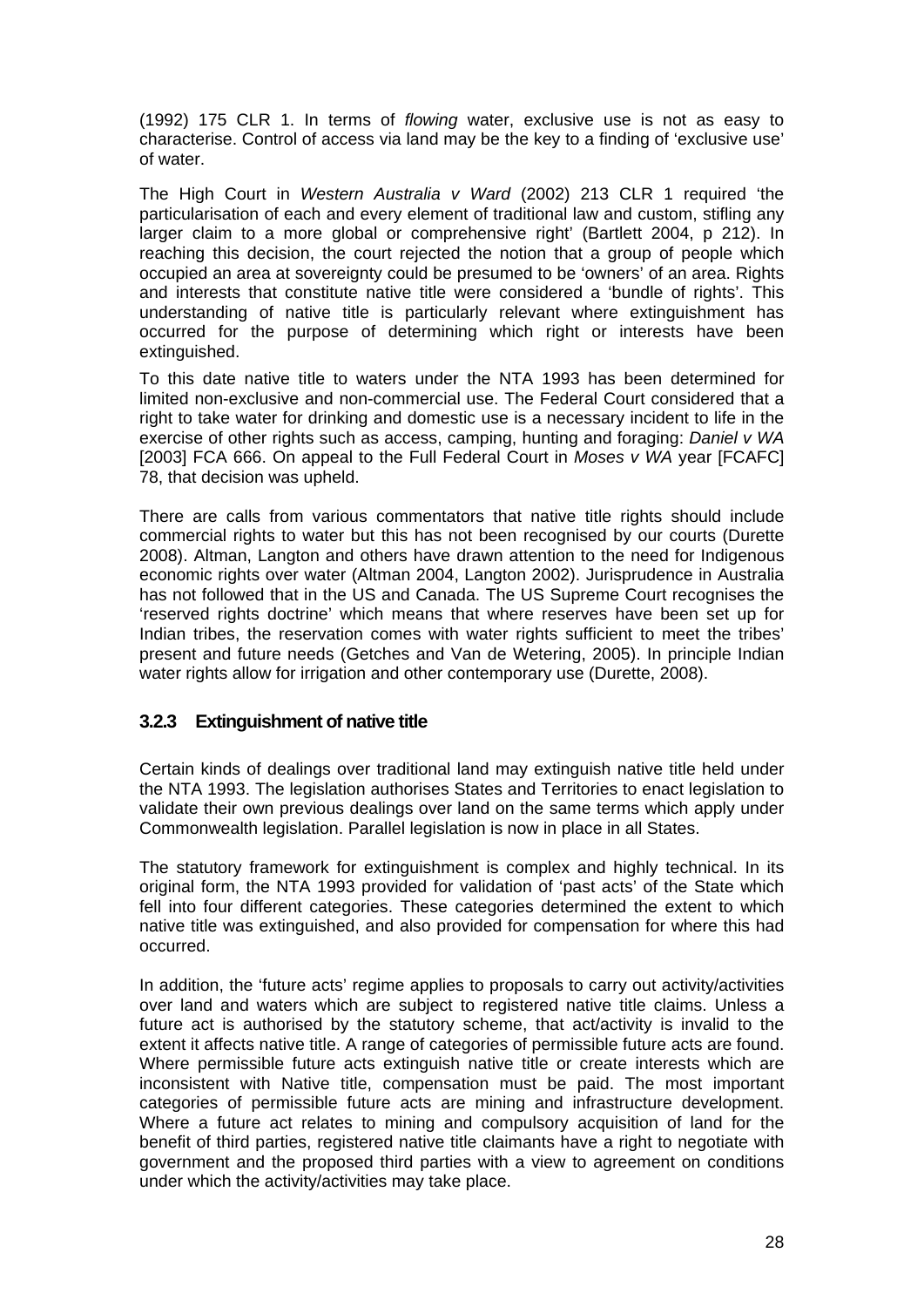The current statutory framework for extinguishment was enacted as a response to *Wik Peoples v Queensland* (1996) 187 CLR 1 which concerned claims to native title at common law in far Northern Queensland. The High Court decided that the grant of pastoral leases did not necessarily extinguish native title. In deciding questions of extinguishment we are to look at the legislation governing the administrative grant in question and the 'instrument' by which the action took place, and consider the effect those had on native title rights and interests. Amendments to the Act in 1998 resulted in additional layers of complexity, with an additional classification of 'intermediate period acts' and confirmation of extinguishment provisions.

Since 1993, all future development which *affects native title* (including the building of water infrastructure such as dams, pipelines, and canals) will need to comply with the 'future acts regime'. An activity or legislation is taken to affect native title 'if it extinguishes the native title rights and interests or if it is otherwise wholly or partly inconsistent with their continued existence, enjoyment or exercise': s 277, NTA. If the future act takes place over land which native title does not exist, or has been extinguished, then the future act regime does not apply.

Infrastructure development over land where native title exists is likely to, at the very least, be partly inconsistent with the titleholders continued enjoyment of title. As an analogy, the extension of a mineral exploration licence was held to be a future act which affects native title: *Mineralogy Pty Ltd v NNTT* (1997) 150 ALR 467 at p484-6.

Where a future act affects native title, it may either be a valid act or invalid act. It will be valid if covered by an Indigenous land use agreement (ILUA see below) or validating provisions found within the NTA. With regard to water, s 24HA applies. Important points to note are:

- The provision relates to surface and subterranean water or living aquatic resources.
- 'Water' means water in all its forms.
- The NTA validates future acts consisting of the making, amendment or repeal of legislation.
- The NTA validates future acts consisting of management or regulation of water including grants of lease, licence, permit or authority to access water or to take water.
- Any future act does not extinguish native title.
- If the activity impacts on native title, the native title holders concerned are entitled to compensation – payable by either the Commonwealth or the State/Territory.
- A notification process is required, with the registered native title claimant or title holder having the right to comment on the proposal.

The validating provision does not apply to the building of infrastructure. In these circumstances, any proposed developer including the State, Territory or the Commonwealth will need to enter an ILUA to validate the action.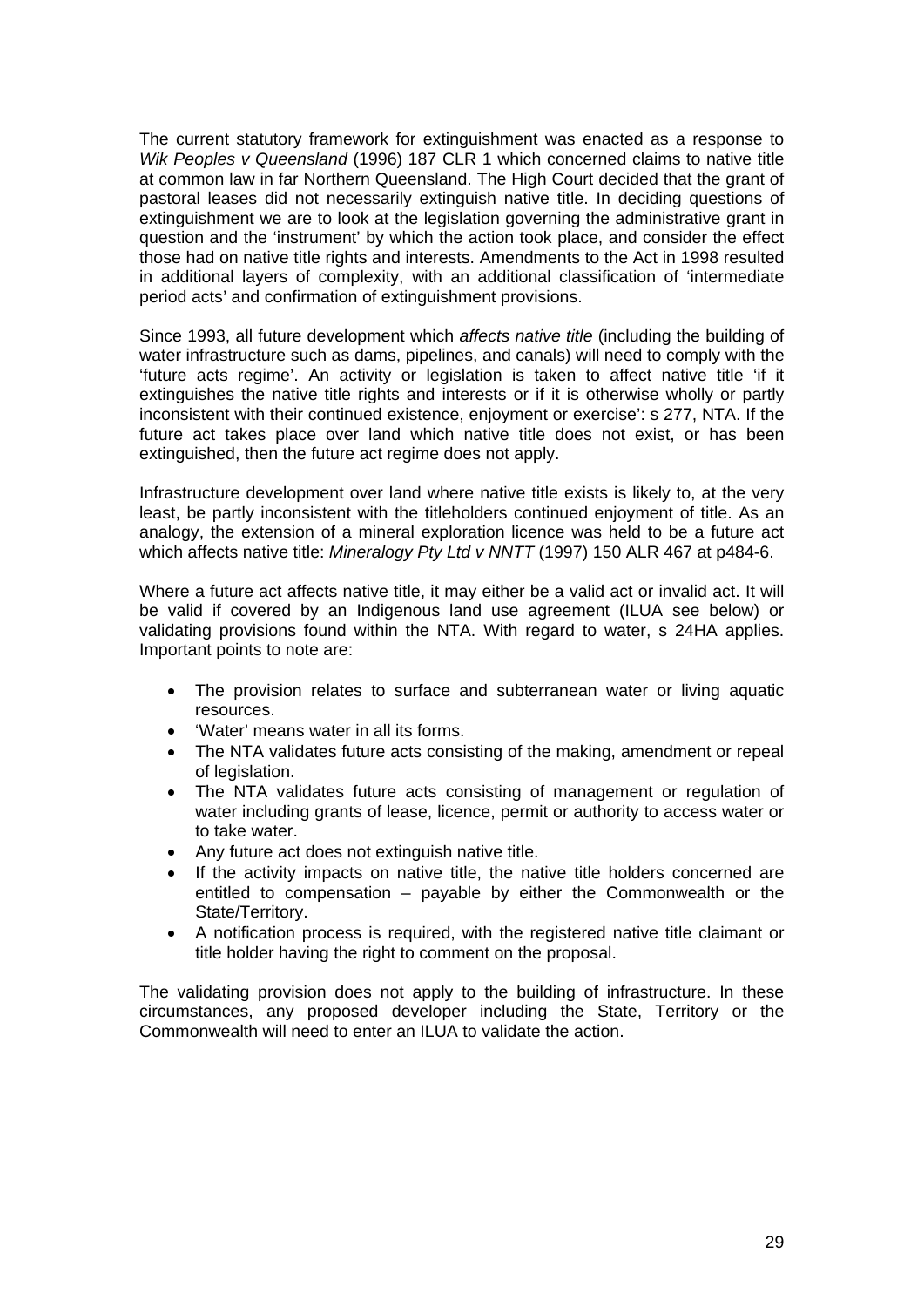### <span id="page-29-0"></span>**3.2.4 Agreement making under the Native Title Act**

The 1998 amendments also introduced Indigenous land use agreements (ILUA) to provide for statutory certainty and enforceability for negotiated agreements.<sup>[9](#page-29-1)</sup> It may be argued that these provisions were a response to very strong statements from superior courts about the importance of native title agreements.<sup>[10](#page-29-2)</sup> Since then the ILUA has proven to be a significant mechanism. The provisions of the NTA on this matter, like every other aspect of the NTA, are complex and detailed. The relevant points are:

- Not every agreement negotiated with Indigenous people is an ILUA. The Act provides for three types of ILUAs, and prerequisite conditions.
- All potential native title holders must be identified. They must be informed of the ILUA and involved in the process. Negotiating with one group but not including all people who may assert they hold native title interest may place an agreement at risk as these individuals or groups may object to the registration of the agreement with the result that the agreement may not be authorised or certified under the Act.
- Once an ILUA is registered it binds all persons holding native title in relation to any or all of the land and waters in the area covered by the agreement *even if they were not parties to the agreement:* S 24 EA(1)(b).
- An ILUA may be made separately from a native title determination, but may also be part of, or a step in the formal native title process.

Under the strict test imposed by the decision in Yorta Yorta, difficulties are faced by many native title claimants. For example, in *De Rose v South Australia* [2002] FCA 1342, the claim failed because of a failure to prove a continuing connection with the land after 1978. Considering these difficulties it may be that most Indigenous people will not be recognised as native title holders (Bogan and Hicks, 2006).

Given the high transaction costs of litigation and uncertainty of claims, commentators suggest that negotiated agreements are most likely to satisfy the range of co-existing interests (see for example Jackson and Morrison 2007, Langton and Palmer 2003, Altman 2004). This is so even though the ILUA process has been criticised as onerous and complex, and the implementation of ILUAs requires persistence and resources. All parties need to 'embrace cross-cultural learning, the development of new capabilities and a mutual understanding and respect' (Crooke et al 2006, p111).

The utility of ILUAs finds support from the fact that, as at 31 December 2007, there are 310 registered ILUAs.<sup>[11](#page-29-3)</sup> By far, Queensland leads the number of registered agreements with 166, and there are 82 in the NT, and 9 in WA. On the whole agreements are less costly (in financial, personal and temporal terms), more flexible in terms of process, and are able to be far more comprehensive in scope than the

 $\overline{a}$ 

 $9$  There are a range of other agreements available: ss 31, 41, NTA. See

<span id="page-29-2"></span><span id="page-29-1"></span><sup>&</sup>lt;sup>10</sup> See for example *North Ganalanja Aboriginal Corporation v Queensland* (1996) 185 CLR 595 at p617;<br>Fejo v Northern Territory (1998) 195 CLR 96, p134.<br><sup>11</sup> Of the 287 JULIAS 200

<span id="page-29-3"></span>*Feff* the 287 ILUAs 262 are Area Agreements, with the remaining being alternative procedure agreements. These two types relate to areas where native title determinations have not been made over the entire area. Body corporate agreements relate to areas where determinations have been made and there are registered native title bodies in relation to the areas. So far there have not been body corporate agreements registered. See http:/www/nntt/gov.au/ilua/browse\_ilua.html (accessed 4/09/2007).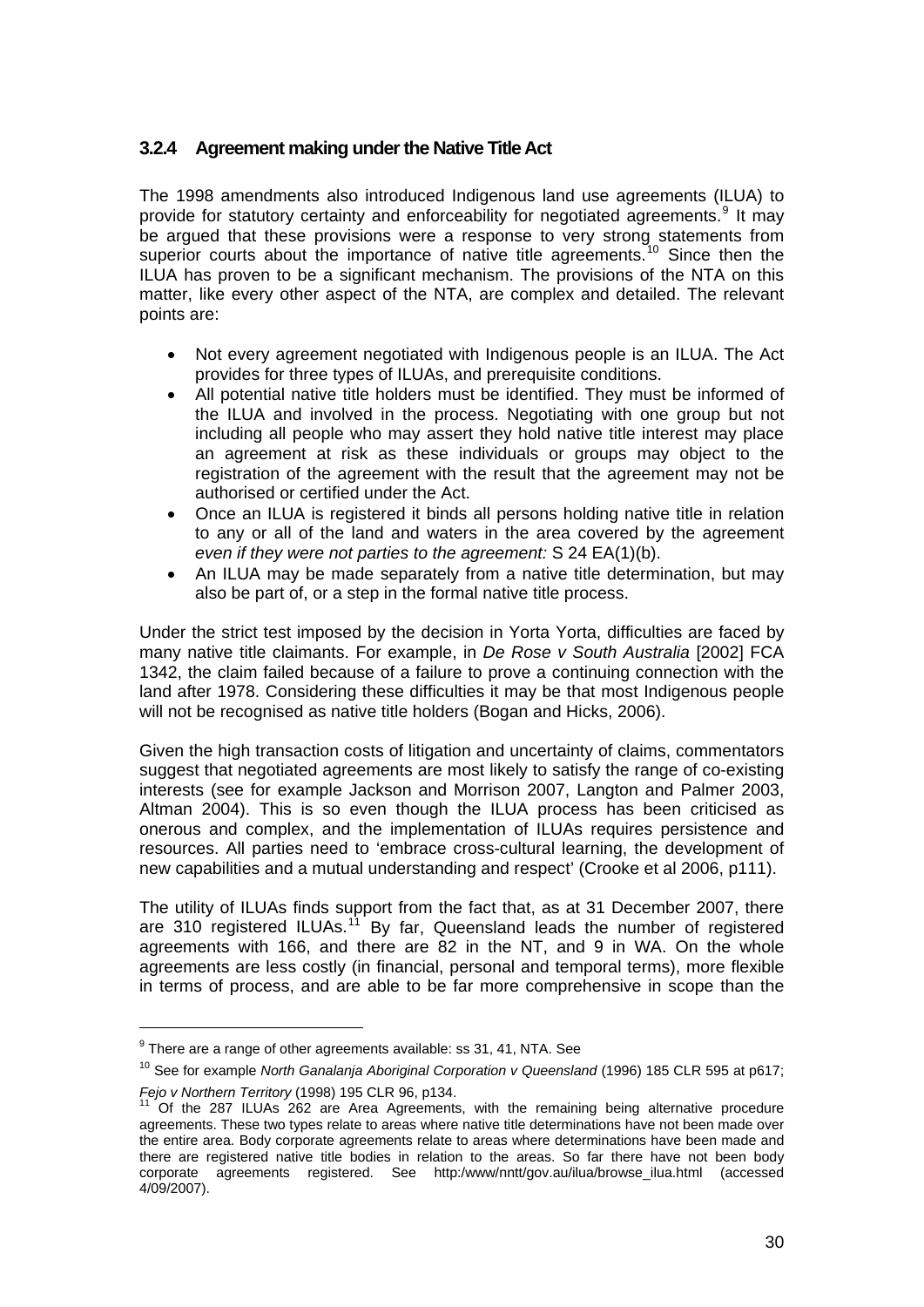<span id="page-30-0"></span>often necessarily narrow judgements handed down by courts (Neate 2004, Edmunds and Smith undated). Parties are able to deal directly with each other, thereby giving the opportunity to build relationships (Agius et al. 2004) and engage in creative solutions that allow the expansion of Indigenous interests in social, political and economic terms (Palmer 2004).

Among the most significant ILUAs is the Ord Final Agreement which arose from the two native title claims of the Miriuwung Gajerrong (MG) people over the land and waters in the East Kimberly. The earlier claim, MG#1 was determined by the Full Federal Court in December 2003 and the MG#1 Native Title Prescribed Body Corporate was registered as Native Title owner of claim land. The other claim, over land in WA and NT, was known as MG#4. It was also subject to years of litigation, eventually reaching the High Court as *Western Australia v Ward* (2002) 213 CLR 1. The High Court's decision narrowed the content of native title, and focused on the nature and principles of extinguishment. The substantive matter was sent to the Full Federal Court for further determination as to whether native title had in fact been extinguished.

The Miriuwung Gajerrong people considered the Aboriginal Heritage Act 1972 (WA) as a 'key instrument' (Jackson 2006, 67).<sup>[12](#page-30-1)</sup> They started mapping culturally important sites along the river as a strategy to 'try and incorporate cultural values in the decision-making/planning process'. The WA Water and Rivers Commission commissioned a study of the Aboriginal cultural, environmental social and economic values of the Ord river and associated floodplains and wetlands (Barber and Rumley, 2003). However Barber considered that this process did not 'solve the water issue, nor the legacies from the past development of two dams and an irrigation scheme (Jackson 2006, 68). Although cultural heritage issue did not directly lead to water allocations for claimants, the value of such cultural heritage reports may lie in the negotiations for ILUAs.

In this context negotiations were initiated in September 2003, between the State of WA and the Miriuwung Gajerrong people. Talks culminated in the Ord Final Agreement registered as an ILUA in 16 August 2006. The agreement resolves issues relating to native title claim of land around the Kimberly area; land for the development of Ord Stage 2 irrigation area; social and economic issues relating to Ord Stage 1 irrigation area that have impacted on the traditional owners; and a compensation package to be paid for the extinguishment of native title. The Ord Final Agreement specifically dealt with cultural heritage and protected sites by creating reserve areas. Title to water resources was not specifically dealt with in the Agreement. Instead provisions allow the MG people intensive agricultural farmland in future development (including the Ord Stage II development areas) that comes with an allocation of water: Recital X, clause 48.2, Ord Final Agreement.

### **3.2.5 Cultural heritage protection**

 $\overline{a}$ 

In an assessment carried out by ATSIC in 1999, cultural heritage laws were seen as 'inadequate in their application to all aspects of Indigenous cultural and intellectual property and do not recognise many rights Indigenous people believe are important

<span id="page-30-1"></span><sup>12</sup> All states have general cultural heritage legislation: for example *NT Heritage Conservation Act* 2000. In addition jurisdictions also have special Aboriginal legislation regarding cultural heritage, for example, the *NT Aboriginal Sacred Sites Act* 1989 (NT), the *Aboriginal Cultural Heritage Act* 2003 (Qld) and *Aboriginal Heritage Act* 1972 (WA).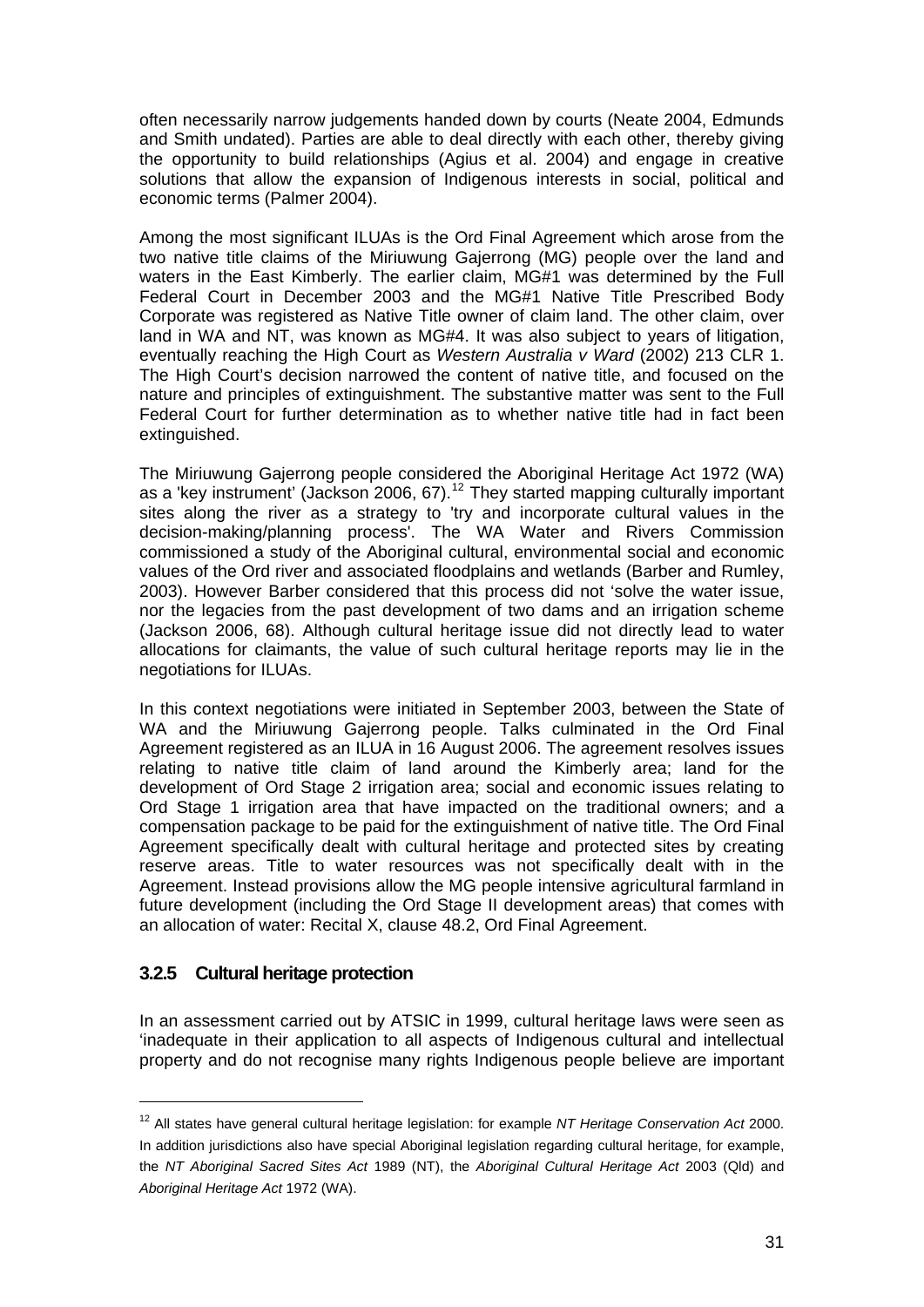for the continuation of their culture' (Frankel and Janke, 1998: XXIV). The system generally relies on permits for surveys and excavations involving cultural heritage. The common inadequacies of the system are seen as:

- Ownership of cultural heritage is often vested in a government minister rather than in the appropriate Indigenous community.
- The focus of cultural heritage laws is on tangible cultural heritage, such as specific areas, objects and sites. The intangible aspects of a significant site, such as its associated stories, songs and dreaming tracks, are not protected.
- The focus is on past heritage rather than living heritage.
- The emphasis for protection is scientific and/or historical value, rather than cultural and spiritual values.
- The onus is on the relevant government minister to take action to protect;
- Indigenous participation in decision-making is usually limited (Frankel and Janke, 1998)

The above refers to cultural heritage laws in general. Cultural heritage protection may have more significance in water planning under the Queensland regime. The *Aboriginal Cultural Heritage Act* 2003 (Qld) (ACH Act) is said to be a 'quantum leap' in the model for Indigenous heritage protection (Singleton, 2003/2004, 190). Protection may extend to cover not only objects of cultural heritage but also significant areas, even where no artefacts or markings are present (section 8). Meeting places, a birthing place, or other areas of archaeological or historic significance are capable of being protected (section 11). The criterion of significance is determined by reference to Aboriginal tradition or history (section 9). Thus, although the Act still does not protect intangible cultural property, it does provide for an extended definition of cultural heritage.

For present purposes, the key provisions in the Act are that all persons and organisations (including the State) are bound by the Act and owe a duty of care to take all reasonable and practicable measures to ensure their activities do not harm Aboriginal cultural heritage: s 23(1). Matters which are to be considered in determining whether the duty of care requirement has been complied with include:

- The nature of the activity;
- The nature of the Aboriginal cultural heritage;
- The extent and results of consultation with Aboriginal parties about carrying out the activity;
- Whether there was a study or survey of the area to determine Aboriginal cultural heritage issues;
- Compliance with cultural heritage guidelines.

This duty of care requirement may be complied with in several ways. It imposes an onus on persons proposing an activity to assess the risk of harm. Compliance may require a risk management decision showing that the proponent has taken sufficient measures to satisfy that duty. Compliance may further involve a cultural heritage management plan (CHMP) formulated through a statutory process involving consultation with Aboriginal parties. The term 'Aboriginal party' is widely defined to include a registered native title holder or registered native title claimant. In the absence of such registered parties, then the term will extend to an Aboriginal person with particular knowledge about traditions of the area and who is recognised as having responsibility under Aboriginal tradition for some of that area (s 35).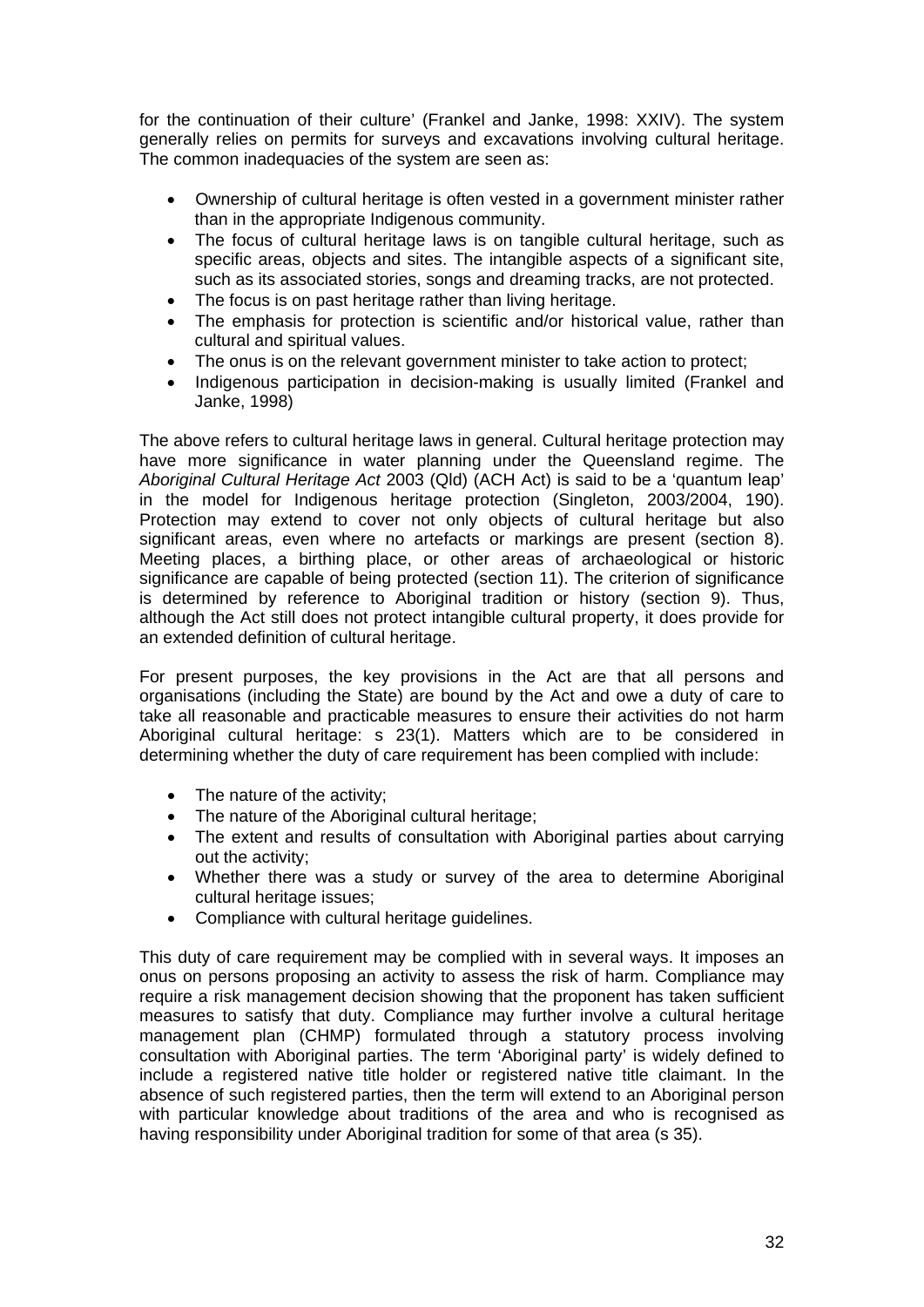Under this new model of Aboriginal cultural heritage protection, there is an onus on the state to involve Aboriginal parties in decision-making where cultural heritage may be affected. At an individual project level, compliance is achieved through specific measures. Guidelines gazetted in 2004 identify reasonable and practicable measures designed to ensure that activities are managed in a way that meets the duty of care requirements under the ACH Act. The Guidelines provide for 5 categories of activities:

- Category 1: activities involving no surface disturbance;
- Category 2: activities causing no additional surface disturbance;
- Category 3: activities in developed areas;
- Category 4: activities in areas previously subject to significant ground disturbance; and
- Category 5: any activity that does not fall within 1-4 is an activity that causes additional surface disturbance.

For activities under categories 2 and 4, if at anytime it is necessary to excavate, relocate, remove, or harm a cultural heritage or object/s or site of cultural heritage significance, the activity is to cease and agreement should be reached with an Aboriginal party for the area. In the absence of an agreement, the duty of care obligation under the ACH Act applies.

Category 5 activities are considered high risk, and should not proceed without cultural heritage assessment. Particular care should be taken where activities are likely to impact on features of cultural heritage significance (para 5.15 of Guidelines). Water-related features include: fish traps and weirs; contact sites such as former or current Aboriginal missions; rock wells; landscape features such as natural wetlands, and permanent or semi-permanent water holes; natural springs; and particular types of natural vegetation. (para 6 of Guidelines).

A CHMP is mandatory where a licence and an Environmental Impact Statement are required for a project; where approval under the *Integrated Planning Act 1997* (Qld) is required and the NRW is a referral agency; and where leases, licences, permits or approvals are required in addition to environmental authority: ss 97 and 89. A CHMP is not required if a Native Title Agreement is in place unless Aboriginal cultural heritage is expressly excluded from that agreement.

Approval of a CHMP is gained through a program of consultation between the sponsor (the person/organisation undertaking the activity) and the Aboriginal parties, with final approval by the Chief Executive of the NRW. If agreement is not reached or approval is not given, then mediation and appeal processes follow. The Land Court (previously the Land and Resources Tribunal) has jurisdiction over Aboriginal cultural heritage matters in respect of mediation and injunctions.<sup>[13](#page-32-0)</sup>

Some water planning scenarios may fall within category 5, for example where the implementation of a water plan could result in 'surface disturbance' – defined to mean 'any disturbance of an area which causes a lasting impact to the land and waters during the activity or after the activity has ceased.' (s 3 of Guidelines). If water planning outcomes or implementation results result in deterioration of cultural heritage sites where water is featured, or impacts on water-related landscape features then agreement with an Aboriginal party is required.

 $\overline{a}$ 

<span id="page-32-0"></span> $13$  As of 21 September 2007 this jurisdiction was transferred from the Land and Resources Tribunal.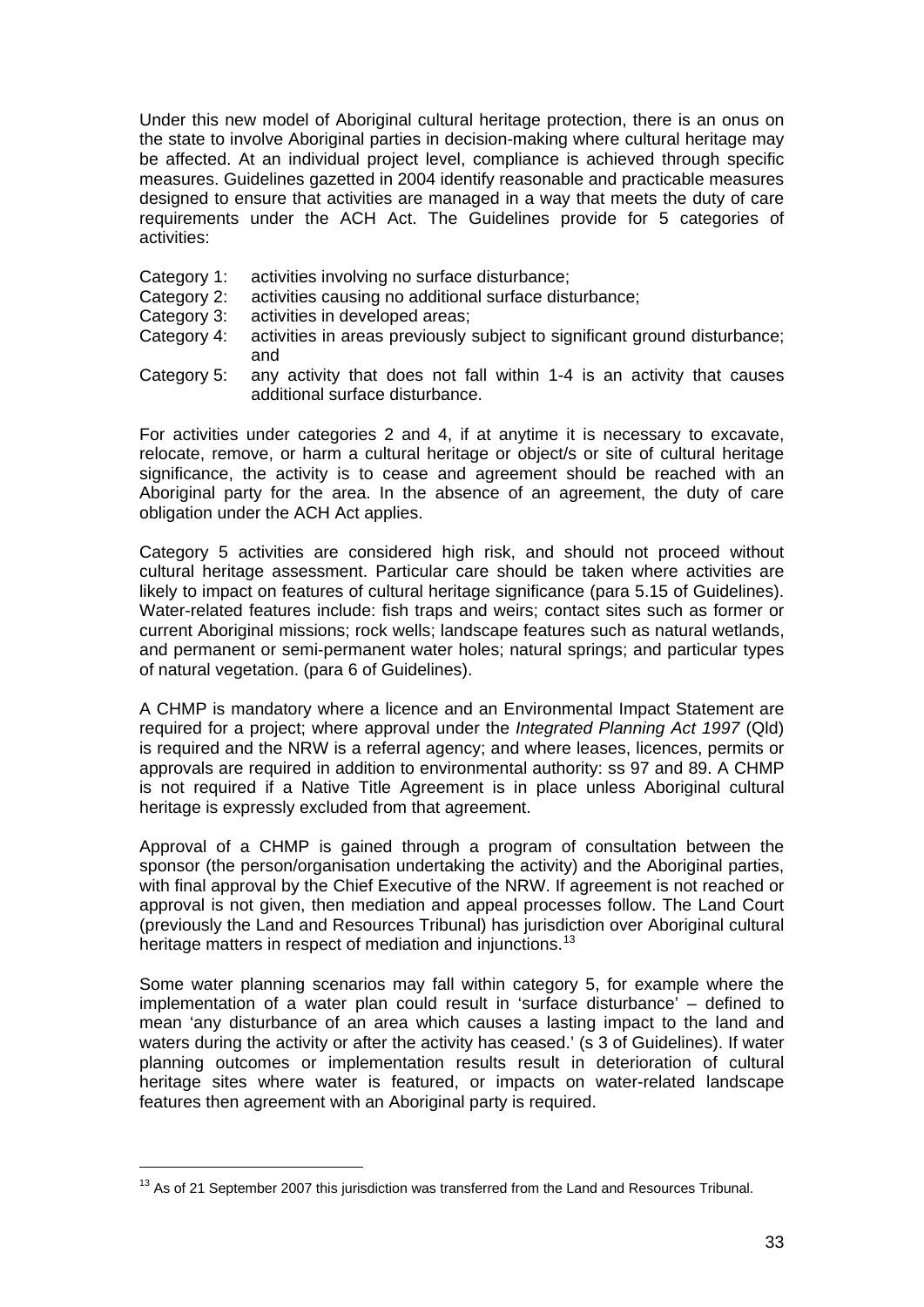<span id="page-33-0"></span>Although Jackson and Morrison state that they are 'not aware of any instances where heritage legislation has been applied to protect significant sites from the adverse effects of water trading' (2007, 28), at a strategic level the duty of care under the ACH Act may be of considerable importance to Indigenous groups in Queensland. Under the Queensland model, a due-diligence assessment may be required for proponents to study compliance to the cultural heritage duty of care. Such studies have been commissioned (see for example ARCHAEO Cultural Heritage Services 2005).

### **3.3 Recent Commonwealth policy and legislation**

### **3.3.1 National Plan for Water**

In early January 2007, Prime Minister Howard announced the Commonwealth Government's \$10 billion National Plan for Water Security. Citing the severity of the drought in South Eastern Australia, various factors such as climate change and changes in land use reducing inflows in the catchments, the Commonwealth proposed new governance arrangements 'to ensure decisions affecting it are made promptly and with a Basin-wide perspective'. The Plan focused primarily on issues in the south-east of Australia, specifically the Murray-Darling Basin.

This major investment in water security was aimed at improving water efficiency and addressing over-allocation of water in rural Australia through targeted works in key areas namely:

- modernising irrigation by reducing the loss of water (mainly in the Murray-Darling Basin) through leakage and evaporation, and obtaining efficiencies through updating outmoded irrigation methods. The funds will also improve metering, monitoring and accounting of water and improve the efficiency of river flow and water storage operations. The target is to achieve 25% savings in total irrigation water use (\$6 billion over 10 years);
- addressing over-allocation in the Murray-Darling Basin including reconfiguring irrigation systems, retiring non-viable areas, providing structural adjustment assistance, and using water saved to restore the health of rivers and wetlands (\$3 billion);
- reforming governance in the Murray-Darling Basin (\$600 million);
- developing capacity to enable management, interpretation and free public access to water information (\$480 million);
- examining future land and water development in Northern Australia;
- ensuring a sustainable future in the Great Artesian Basin through further investment in works (\$85 million) (Commonwealth Government of Australia 2007a, Commonwealth Government of Australia 2007b).

The overwhelming focus of spending under the Water Security Plan is on irrigation works in the Murray-Darling Basin. Over 60% of total funds are allocated for irrigation efficiency, and 30% of total funds are for addressing overallocation in the Murray-Darling Basin. Although the Plan mentions development of Northern Australia, there do not seem to be any funds allocated to this. A Northern Australian Taskforce was set up and with the change in Commonwealth Government in November 2007, there has been a change in the membership and strategic focus of the Taskforce. There does not appear to be any change in the allocation of funds for land and water development in Northern Australia.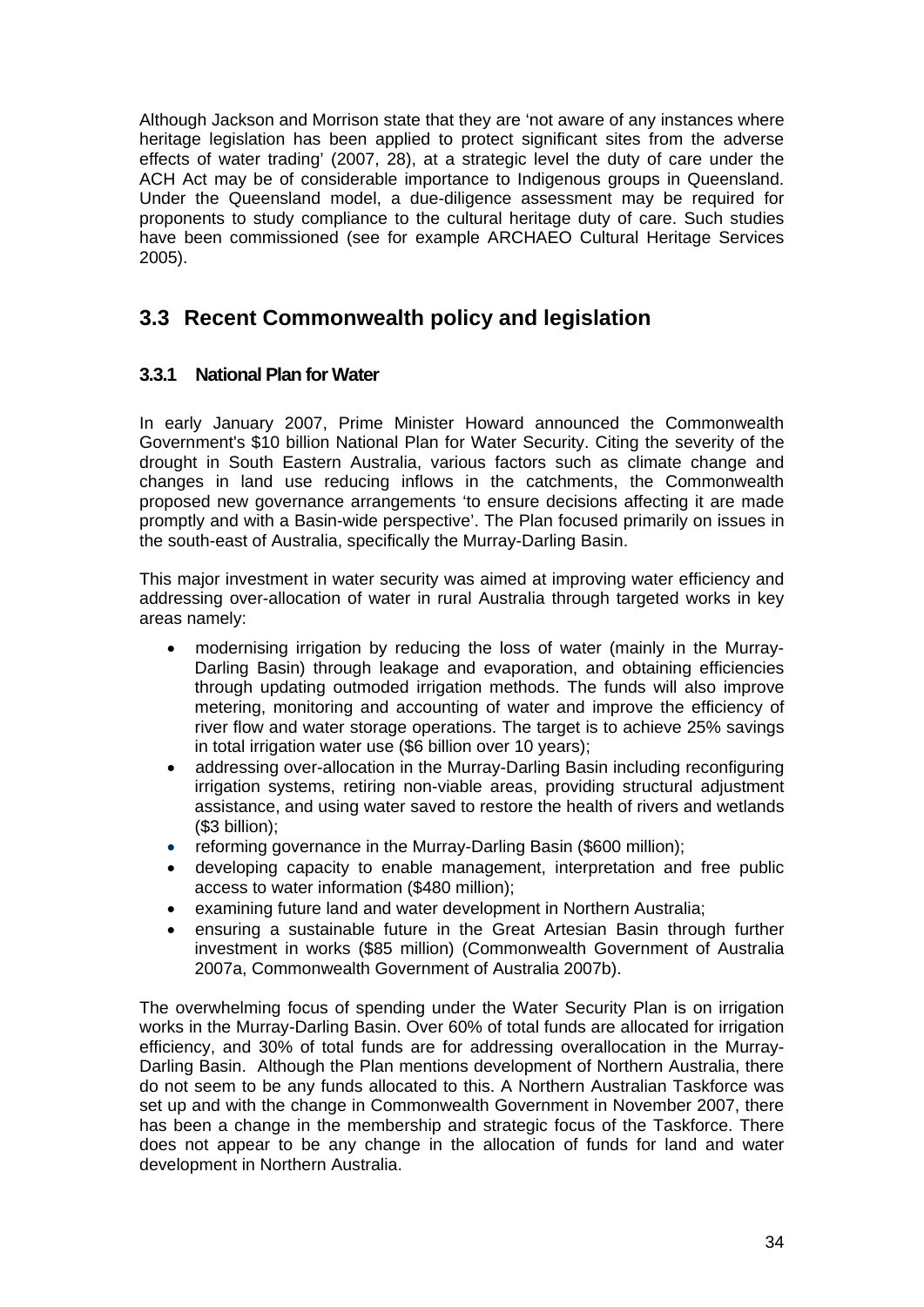<span id="page-34-0"></span>Major aspects of the Howard \$10 billion plan are intact. The new Rudd government boosted funds to \$12.9 billion, and renamed the program *Water for the Future*. Of that increased sum it appears that over the next five years, \$2.3 billion will be spent to address climate change. These new arrangements are briefly discussed in the latter part of the next section.

### **3.3.2 Commonwealth Water Act 2007**

The *Water Act* 2007 gives effect to a number of key elements of the Commonwealth Government's National Plan for Water Security. Because of Victoria's refusal to refer its power, the Commonwealth has relied mainly on the trade and commerce power, corporations power, and their external affairs power to assert jurisdiction over the above key elements.<sup>[14](#page-34-1)</sup> The commentary in the following paragraphs reflects the law as it stands on 26 March 2008. With the change of Commonwealth government in late 2007 the water pact was renegotiated, with Victoria agreeing to enter the pact in early 2008. Resulting amendments to the Act are being debated in late 2008 and proposed changes are briefly flagged.

Except for aspects relating to northern Australia and the Great Artesian Basin which do not need legislative backing, the Act reflects the Plan. The \$10 billion investment under the National Plan for Water Security is not specifically addressed in the Act.

Firstly the new Act clarifies the interaction between Commonwealth water legislation and State laws. It does not exclude or limit the concurrent operation of any state law: s 15(1). There is no change in the Constitutional framework and general power over water will remain vested in the Crown in the right of particular states. This means that water entitlements issued by states are not affected in any way. Provisions of state water legislation relating to offences are also unaffected. In further protection of state power, the state may declare any matter to be an excluded matter: s 16. It is not necessary for a state to exclude specific matters such as setting of water charges from the Commonwealth legislation. The *Water Act* provides that regulated water charge rules apply only to Basin water resources, related infrastructure or water rights: ss 91 and 92. If there is direct inconsistency between the Commonwealth water legislation and state law, then the former will prevail: s 15(3).

There is no change in the interaction between the Commonwealth and the Northern Territory's law on water. The Commonwealth *Water Act* does not refer to the NT at all. This is primarily because the *Water Act* is focused on Murray-Darling issues. In addition, under the Federal Constitution, the Commonwealth retains legislative power over the NT, including the power to override any existing NT water legislation (see 3.1 above). Unless this power is exercised, power over water in the NT remains vested in the Territory.

Secondly the Act establishes an independent Murray-Darling Basin Authority (MDBA) with the functions and powers, including enforcement powers, needed to ensure that Basin water resources are managed in an integrated and sustainable way. The MDBA and the Basin Plan does not affect Northern Australia. The principles which have been adopted are worth noting:

<span id="page-34-1"></span><sup>&</sup>lt;sup>14</sup> Section 9, Water Act 2007 (Cth) specifically relies on other powers namely postal, telegraphic and other like services (para v of the Commonwealth of Australia Constitution); astronomical and meteorological observations (para viii); census and statistics (para xi); weights and measures (para xv); incidental powers (para xxxix), power to legislate for Territories (s 122) and any implied legislative powers of the Commonwealth.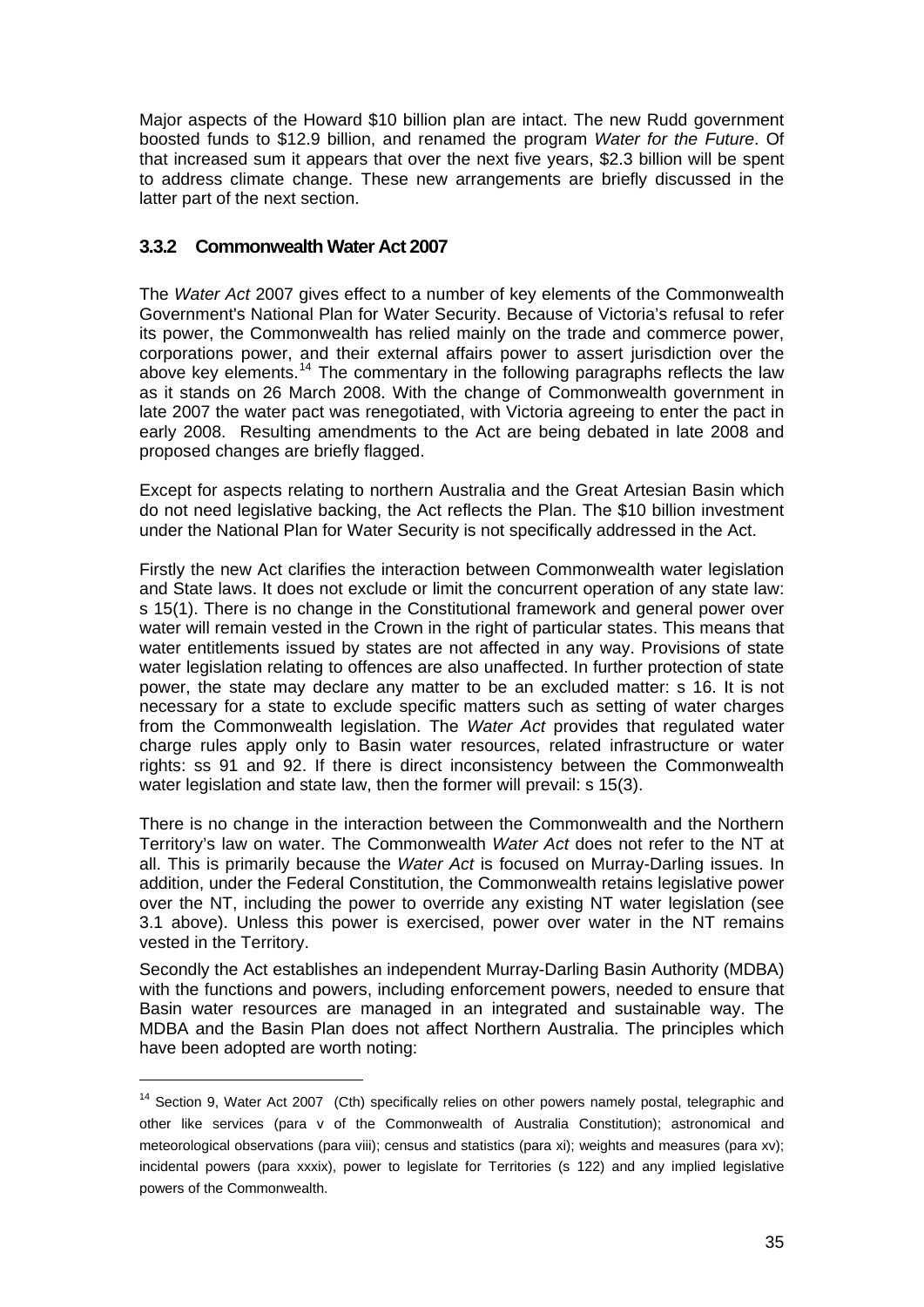- sustainable limits must be set on the taking of water from surface and groundwater systems across the Basin;
- water resources in the Basin must be measured and monitored;
- the community must be engaged in the management of the Basin's resources; and
- there is mandatory content for the Basin Plan which includes limits on the amount of water that can be taken from Basin water resources on a sustainable basis, identification of risks to Basin water resources, such as climate change, and strategies to manage those risks; and an environmental watering plan to optimise environmental outcomes for the Basin by specifying environmental objectives, watering priorities and targets for Basin water resources.

Thirdly, the Act establishes a Commonwealth Environmental Water Holder to manage the Commonwealth's environmental water. This involves protecting and restoring the environmental assets of the Murray-Darling Basin, and outside the Basin where the Commonwealth owns water. In the Murray-Darling Basin, these holdings will be managed consistently with the Environmental Watering Plan that will be developed by the Murray-Darling Basin Authority in consultation with state governments and stakeholders. It is conceivable that should the Commonwealth exercise control over NT's water, the Commonwealth Environmental Water Holder will have a role to play there.

Currently, arrangements for water management and allocation in Northern Australia are not directly affected by the National Plan for Water Security and the *Water Act* 2007 (Cth). Announcements of financial commitments appear narrowly focused on irrigation issues in the Murray-Darling Basin. Under the Howard version of the plan, 90% of funding under the National Plan focuses on irrigation issues important for that region. The new Rudd government is likely to spend even more on this region and sector. Analysis of the Commonwealth financial arrangements is not within the scope of this report.

In March 2008 an understanding was reached between the Commonwealth and the Basin states, namely NSW, Victoria, Queensland, South Australia and the ACT governments.[15](#page-35-0) The key additional terms include the continuation of the States' roles in setting annual water allocations; and an in-principle commitment from the Commonwealth to invest up to \$1 billion in Stage 2 of the Foodbowl Project in Victoria. The latter would return 100 billion litres of water to the Murray River and an equivalent volume of water to farmers in the Goulburn Valley region.

The scope of new arrangements was clarified in an Intergovernmental Agreement on Murray-Darling Basin Reform in July 2008. Legislation providing for a limited referral of state powers to the Commonwealth will be enacted to implement reform which includes:

• the making of a Basin Plan by early 2011;

- new governance arrangements allowing for Commonwealth control of water management in the Basin;
- the Commonwealth taking on aspects of state liabilities under the NWI risk assignment framework; and
- the ability of States to cause water market and water charge rules to be applied outside of the Basin.

<span id="page-35-0"></span><sup>&</sup>lt;sup>15</sup> Senator Penny Wong, Minister for Climate Change and Water, 'Murray Darling deal delivered' Media Release, 26 March 2008, http://www.environment.gov.au/minister/wong/2008/pubs/mr20080326.pdf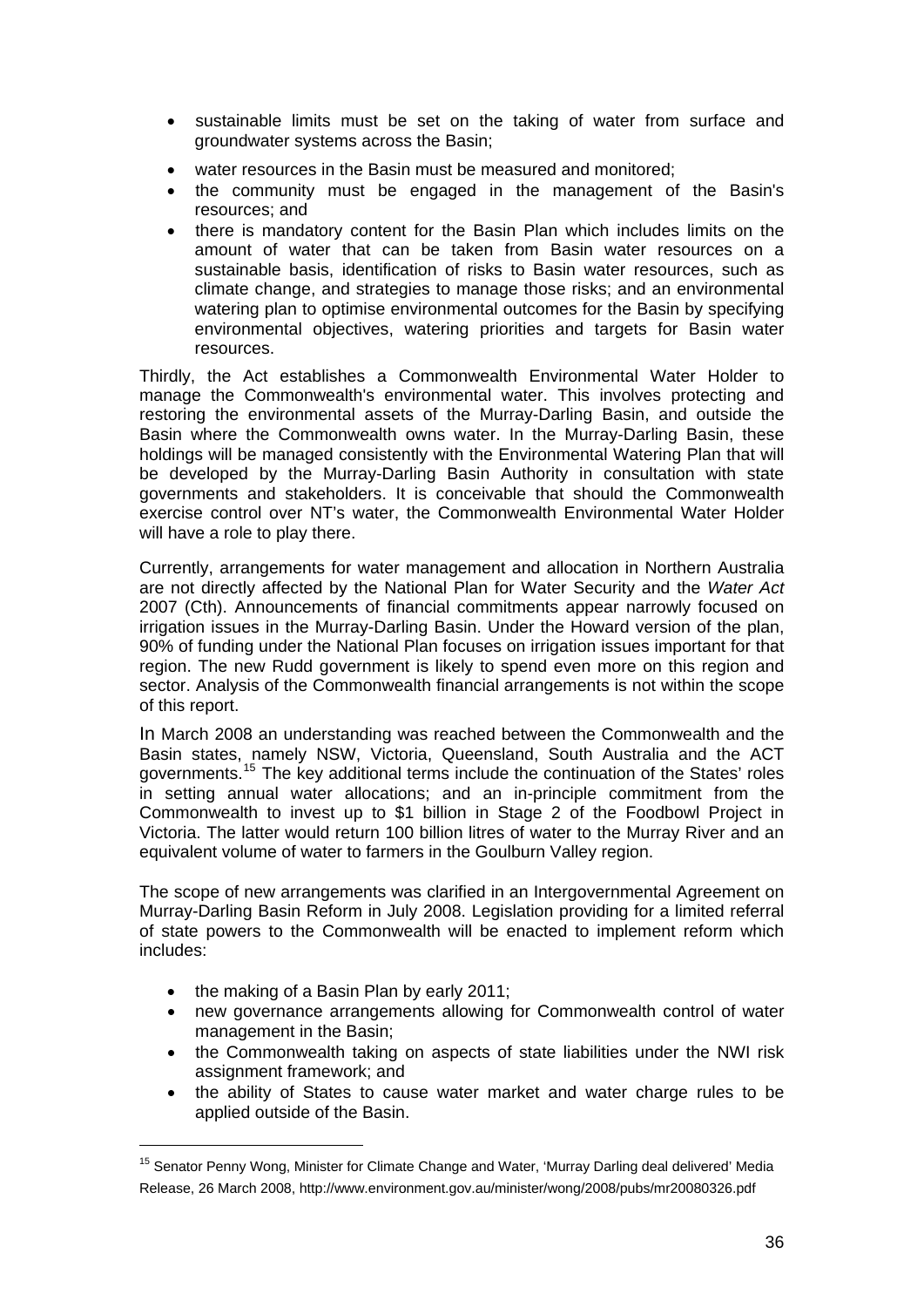The new Basin Plan will provide for critical human needs.Although the term refers to *human* needs this new concept refers to the 'minimum amount of water that can only reasonably be provided to meet (a) core human consumption requirements in urban and rural areas; and (b) those non-human consumption requirements that a failure to meet would cause prohibitively high social, economic or national security costs'. Thus defined, it would appear the prospect of a large scale failure to provide water for environmental or ecosystem needs could be considered a critical human need.

The most relevant points for water planning are:

- (1) the Basin Plan will have primary effect;
- (2) there are 3 components to the Plan namely (i) Sustainable Diversion limits, (ii) environmental water and (iii) water quality and salinity management, with all needing to be integrated and consistent;
- (3) the Authority will consult widely in making, amending and reviewing the Basin Plan;
- (4) there will be a three-step system for sharing water in a Basin Plan, ranging from 'normal' water availability, low flow periods to extreme and unprecedented circumstances.

The Intergovernmental Agreement of Murray-Darling Reform was hailed as providing a 'new era of cooperation between governments aimed at saving the Murray-Darling Basin' when amendments were introduced in the Commonwealth Parliament on 25 September 2008.<sup>[16](#page-36-0)</sup> By 14 November 2008, New South Wales, South Australia and Queensland had passed the necessary supporting legislation.<sup>[17](#page-36-1)</sup>

<span id="page-36-0"></span><sup>16 25</sup> September 2008, *Sydney Morning Herald.*

<span id="page-36-1"></span><sup>17</sup> Murray-Darling Basin Ministerial Council, *Communique,* 14 November 2008, Canberra.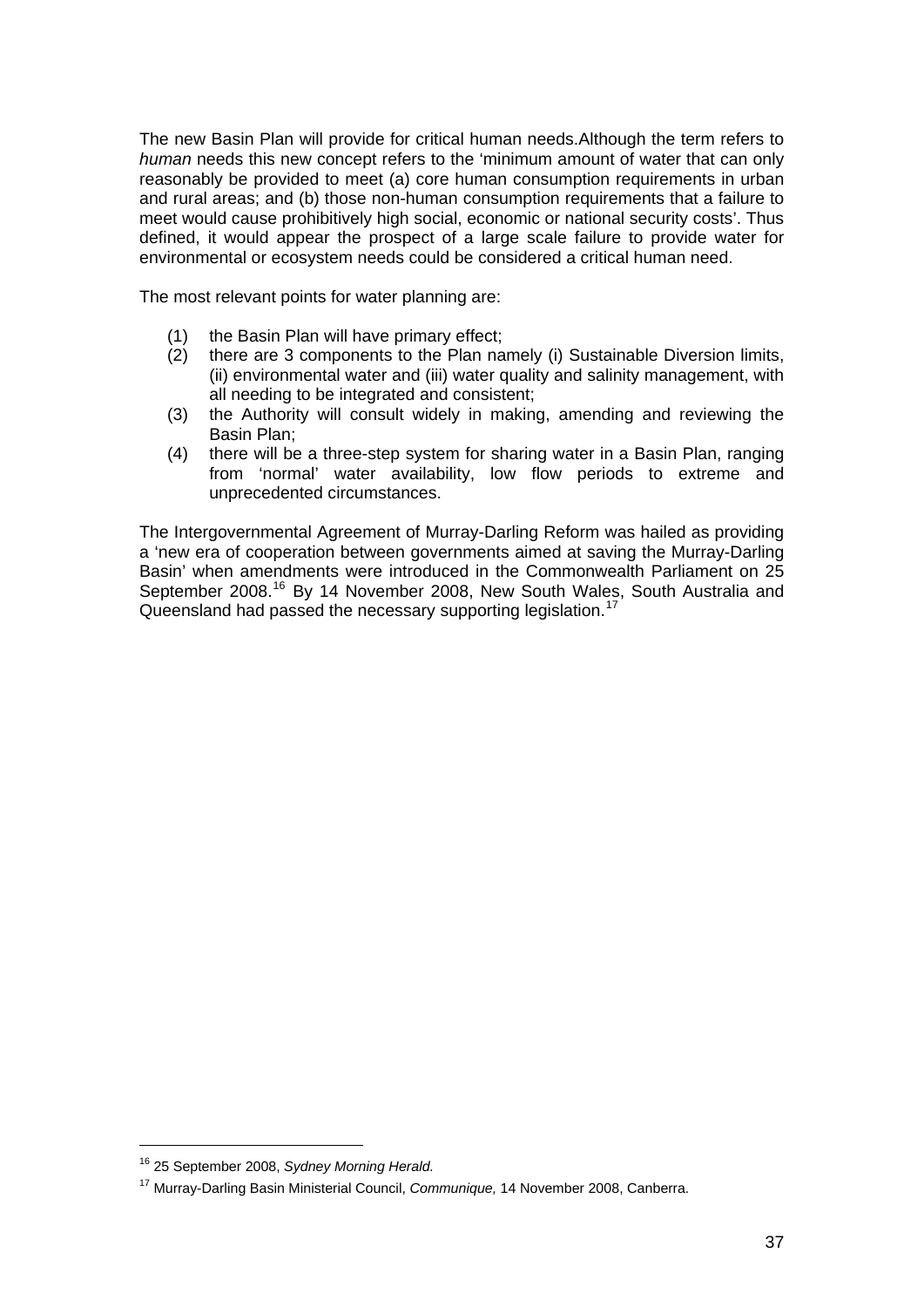# **4. Requirements for statutory planning**

The Intergovernmental Agreement on a National Water Initiative was signed by most Australian governments in 2004, Tasmania in 2005 and WA in 2006. It builds on the previous Council of Australian Governments (CoAG) framework for water reform signed by the Australian Government and all state and territory governments in 1994 (CoAG 1994). While acknowledging that there are other natural resource management initiatives and agreements in place that impact on water, all governments committed themselves to the pre-eminence of the NWI. It is to be implemented over a ten year period.

The NWI Agreement seeks to achieve a nationally-compatible water trading system and to that end states that entitlements are to be exclusive, tradeable, enforceable, defined separately from land and as a perpetual share of a specified water resource. Registers of entitlements are to be set up. Among an extensive list of measures, the NWI seeks to remove institutional barriers to permanent trades by 2014. Effective water planning is critical to the NWI outcomes and is the instrument which resolves the tensions between delivering a highly specified 'product' for trade while at the same time providing for sustainable management.

Achievement of the central objectives of the reform depends on comprehensive planning systems. In 1995 it was thought that planning systems needed to be 'based on full basin-wide hydrological assessment of the resource' (ARMCANZ 1995 p5). The CoAG 1994 framework called for a less rigorous assessment process which required specific allocation to the environment, determined, wherever possible, by the best scientific information available (Working Group on Water Resource Policy, 1995). Under the NWI, the level of hydrological assessment as well as the specification of detail required for planning has been left for each State or Territory to determine, based on an assessment of the degree of development of water systems, projected future consumptive demand and the risks of not having a detailed plan (NWI para 38).

The NWI is not an easy document to read. It is multi-layered, complex and detailed, with over-lapping provisions. To navigate through the document we need to consider its preamble, objectives, elements, outcomes and actions.

# **4.1 NWI objectives and social values**

The preamble sets out the grounds and intentions of the NWI. It is often the part of a document that receives the least attention, but it may be helpful in informing the legal interpretation of statutes. Courts will consider a Preamble and statements of objectives when attempting to ascertain the meaning of the operative parts of the document, especially if a provision is uncertain or ambiguous (Pearce and Geddes 1996). In general 'a particular section must be seen in its context; the whole statute must be read as a whole and recourse to the preamble may throw light on the statutory purpose and object' (*Wacondo v Commonwealth* (1981) 37 ALR 317, per Mason J at p. 333).

Paragraph 2 of the preamble explicitly refers to social values and the critical part they play in water management. Noting that water is used for a variety of purposes, the preamble unequivocally states that decision-making over water involves 'balancing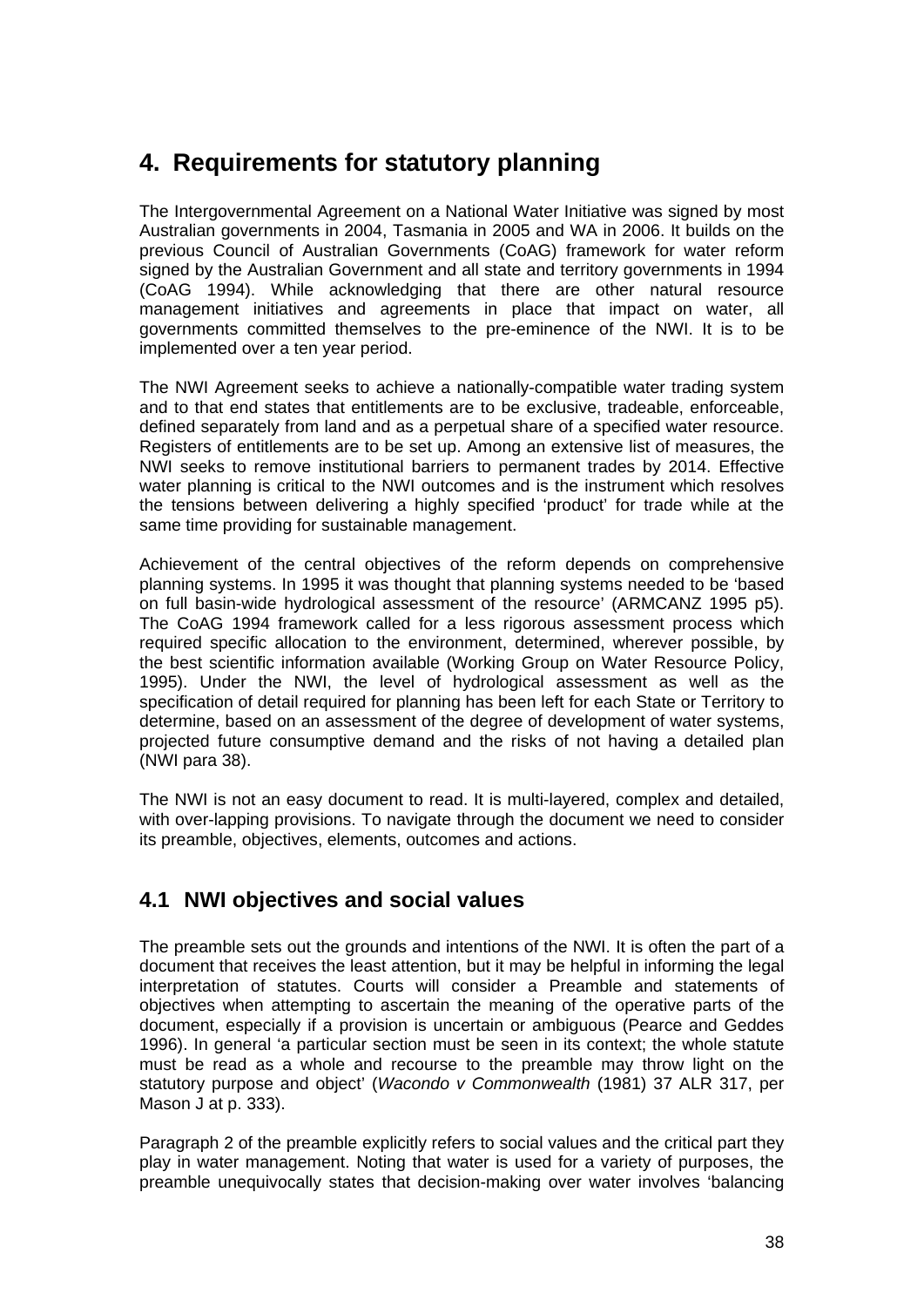sets of economic, environmental and other interests'*.* It affirms all governments have an obligation 'to ensure that water is allocated and used to achieve socially and economically beneficial outcomes in a manner that is environmentally sustainable'.

This intention is further supported by the NWI's objectives found in Clause 23:

- i. clear and nationally-compatible characteristics for secure water access entitlements;
- ii. *transparent, statutory-based water planning*;
- iii. statutory provision for *environmental and other public benefit outcomes*, and improved environmental management practices;
- iv. complete the return of all currently over-allocated or overused systems to environmentally-sustainable levels of extraction;
- v. progressive removal of barriers to trade in water and meeting other requirements to facilitate the broadening and deepening of the water market, with an open trading market to be in place;
- vi. clarity around the assignment of risk arising from future changes in the availability of water for the consumptive pool;
- vii. water accounting which is able to meet the information needs of different water systems in respect to planning, monitoring, trading, environmental management and on-farm management;
- viii. policy settings which facilitate water use efficiency and innovation in urban and rural areas;
- ix. *addressing future adjustment issues that may impact on water users and communities*; and
- x. recognition of the connectivity between surface and groundwater resources and connected systems managed as a single resource (emphasis added).

In achieving the objectives, the NWI commits governments to outcomes and agreed actions, and an implementation schedule in eight inter-related elements of water management:

- i. [water access entitlements and planning framework](http://www.nwc.gov.au/nwi/index.cfm#framework#framework)
- ii. [water markets and trading](http://www.nwc.gov.au/nwi/index.cfm#trading#trading)
- iii. [best practice water pricing](http://www.nwc.gov.au/nwi/index.cfm#pricing#pricing)
- iv. [integrated management of water for environmental and other public](http://www.nwc.gov.au/nwi/index.cfm#outcomes#outcomes)  [benefit outcomes](http://www.nwc.gov.au/nwi/index.cfm#outcomes#outcomes)
- v. [water resource accounting](http://www.nwc.gov.au/nwi/index.cfm#accounting#accounting)
- vi. [urban water reform](http://www.nwc.gov.au/nwi/index.cfm#reform#reform)
- vii. [knowledge and capacity building](http://www.nwc.gov.au/nwi/index.cfm#capacity#capacity)
- viii. [community partnerships and social adjustment](http://www.nwc.gov.au/nwi/index.cfm#community#community).

'Public benefit outcomes' is a term frequently referred to within the NWI, and used in conjunction with environmental outcomes. It is explained thus: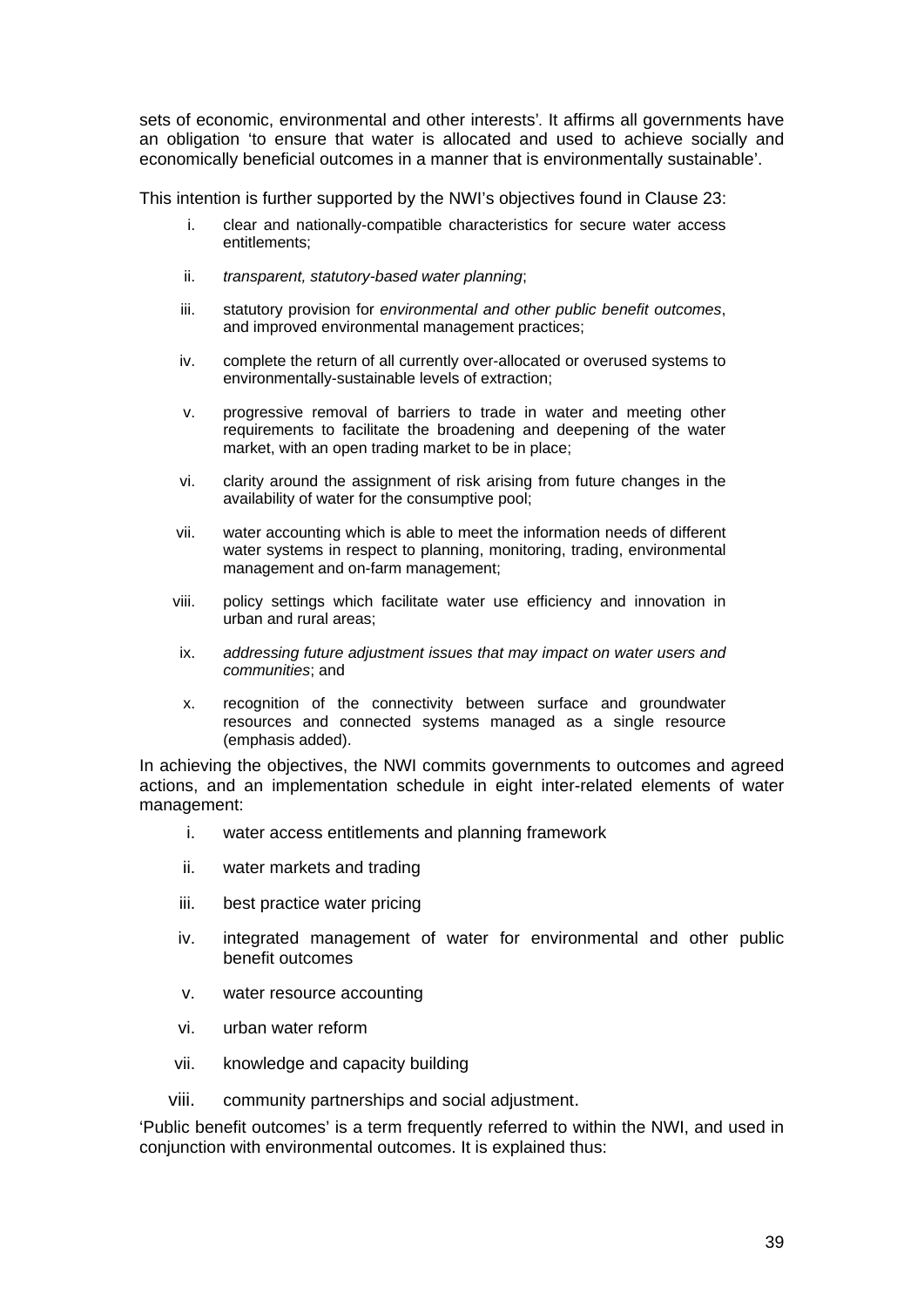- environmental and other public benefit outcomes are defined as part of the water planning process, are specified in water plans and may include a number of aspects, including:
	- *environmental outcomes*: maintaining ecosystem function (eg. through periodic inundation of floodplain wetlands); biodiversity, water quality; river health targets;
	- *other public benefits*: mitigating pollution, public health (eg. limiting noxious algal blooms), indigenous and cultural values, recreation, fisheries, tourism, navigation and amenity values: NWI, Schedule B(ii).

From the explanation and other NWI provisions we note:

- Public benefit clearly encompasses a wide range of values, these values being sets of ideals and beliefs to which people individually and collectively aspire and which they desire to hold (see discussion in the Literature Review, Volume 1, Chapter 3.2).
- Public benefits outcomes, as the NWI intends, are identified through water planning processes: NWI para 35.
- Water management arrangements required to meet public benefit outcomes must be defined within water plans: NWI para 35(ii)
- Water to meet the agreed public benefit outcomes is to be given statutory recognition and at least the same degree of security as water access entitlements for consumptive use: NWI para 35(i).
- Any entitlements for public benefit outcomes need to be fully accounted for: NWI para 35(i).
- Any entitlements for public benefit outcomes may also be tradeable when not required to meet those outcomes, provided trading is consistent with those outcomes: NWI para 35(iii).

Water planning is the *only* mechanism contemplated under the NWI for constructing the public benefit outcomes desired by a particular community. Knowing this makes it all the more important that the objective of open and transparent processes is achieved. To underscore this point, element (iv), the integrated management of water, requires that states establish effective and efficient management and institutional arrangements to ensure the achievement of environmental and other public benefit outcomes: NWI para 79. Social and economic values and how they are understood and currently addressed in water management have been dealt with more fully in Chapter 3.2 of the literature review of this project.

One way to understand the provisions of the NWI in relation to water planning is to focus on key actions and their timelines for implementation. All jurisdictions have developed Implementation Plans that set out how they would proceed on the key actions. These implementation plans have been accredited by the NWC, with NSW, NT and Qld's plans accredited in 2006, and WA in 2007. The accreditation of plans means that the NWC considers that the plan provides a good basis for implementing the NWI. These plans provide the jurisdiction's own benchmarks for the NWC's biennial assessment of progress. A knowledge of the key actions helps in understanding the 2007 NWC biennial assessment, and previous assessments by its predecessors in this function – the National Competition Council and the Productivity Commission. A table of key actions appears as Appendix 2 to this report.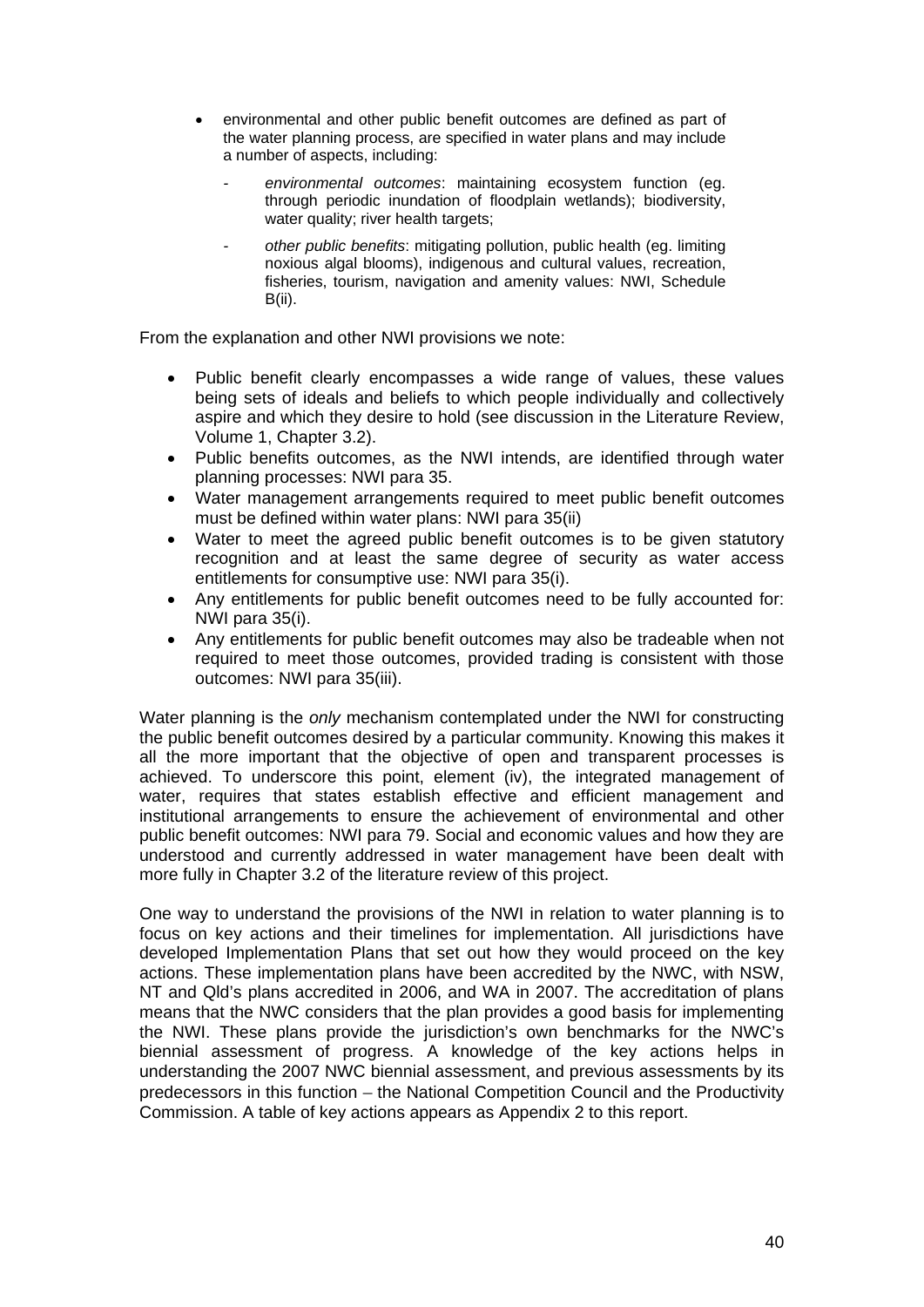Another way to understand the provisions of the NWI in relation to consultation in water planning is to focus on its provisions in terms of processes, outputs and outcomes (see Hamstead et al, 2008).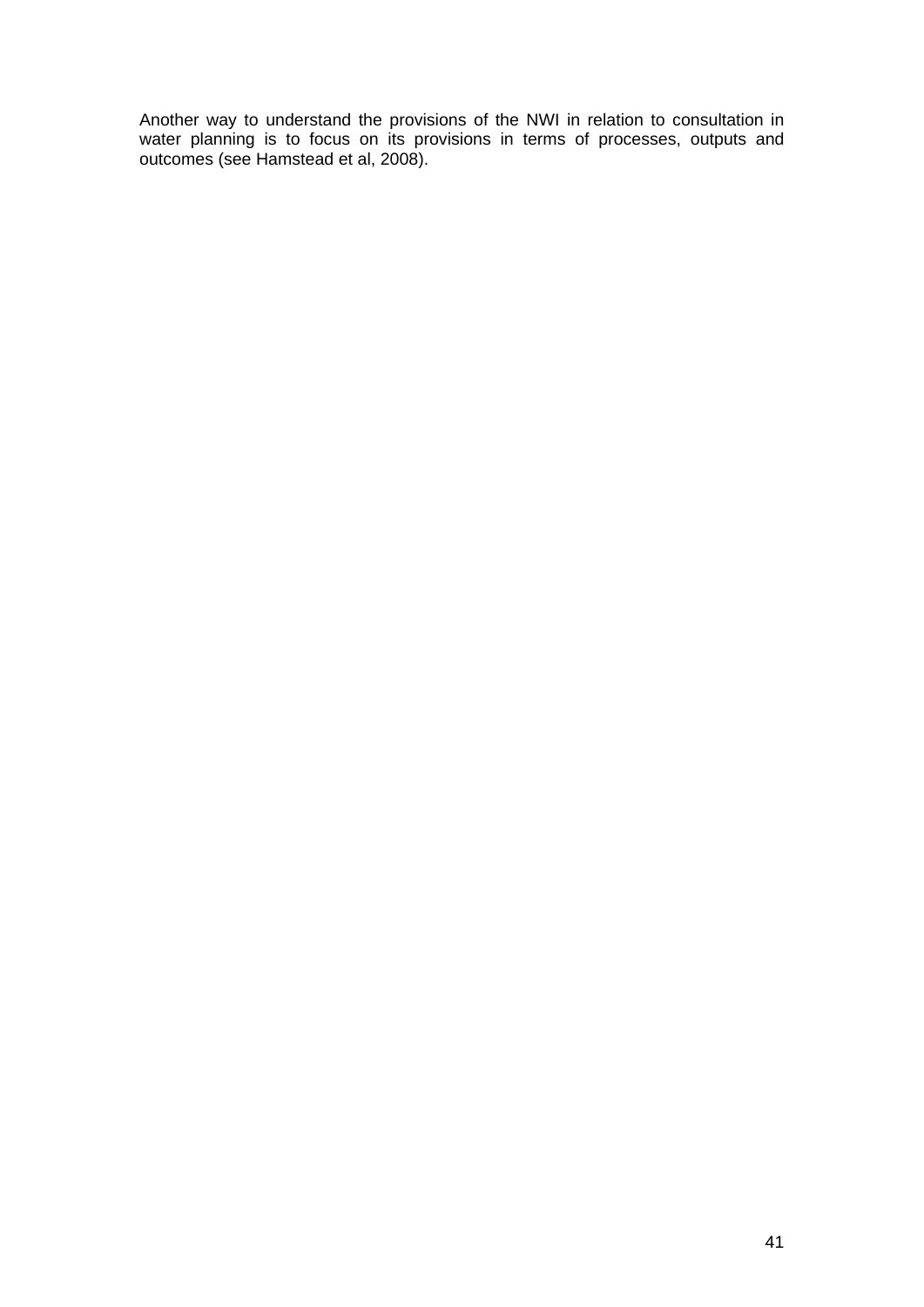### **Table 1: Relevant NWI provisions for consultation in water planning**

#### **Processes**

- Consultation with stakeholders including those within or downstream of the plan area: Sched. E cl 6(i)
- Adequate opportunity for consumptive use, environmental, cultural and other public benefits to be identified and considered in an open and transparent way: Sched. E cl 6(iii)
- Include Indigenous representation in water planning: cl 52
- Incorporate Indigenous social, spiritual and customary objectives into planning and strategies for achieving these objectives: cl 52
- take account of the possible existence of native title rights to water in the catchment or aquifer area: cl 53.
- Settling the trade-offs between competing outcomes for water systems' involving 'judgements informed by best available science, socio-economic analysis and community input': cl 36
- Reference to broader regional natural resource management planning processes: Sched. E cl 6(iv)
- Consideration of, and synchronisation with, cross-jurisdictional water planning cycles: Sched. E cl  $6(v)$
- Ensuring accurate and timely information is available to all sectors/stakeholders at key decision points, particularly
	- progress with the implementation of *water plans*, including the achievement of objectives and likely future trends regarding the size of the consumptive pool; and
	- other issues relevant to the security of *water access entitlements* and the sustainability of water use, including the science underpinning the identification and implementation of *environmental and other public benefit outcomes*: cl 96.
- Open and timely consultation with all stakeholders, including Indigenous representation in relation to
	- pathways for returning overdrawn surface and groundwater systems to environmentally sustainable extraction levels;
	- the periodic review of *water plans*;
	- other significant decisions that may affect the security of *water access entitlements* or the sustainability of water use: cl 95.
- Consultation with affected water users, communities and associated industry on possible appropriate responses to address impacts from reductions in water: cl 97.
- Monitoring performance of water plan objectives, outcomes and management arrangements: cl 40.
- Provide regular public reports: cl 40.

#### **Outputs (content of legislation or plans)**

- Statutory water plans: cl 36
- Statutory provision for environmental and other public benefit outcomes: cl 35, 37
- Water plans incorporating indigenous social, spiritual and customary objectives and strategies wherever they can be developed and taking account of possible native title rights to water in a catchment or aquifer: cl 52, 53
- Accounting for water allocated to native title holders for traditional cultural purposes: cl 54
- Monitoring and reporting requirements: Sched 6 cl1(x)
- Review process that allows for changes in the light of improved knowledge: Sched 6 cl 4.

#### **Outcomes**

- Improved certainty and confidence in reform processes: cl 93
- Openess and transparency in decision-making: cl 25, 93
- Provision for adaptive management of water: cl 25
- Recognises Indigenous needs for water: cl 25
- Identifies and protects high conservation values in water systems: cl 25
- Provides for secure ecological outcomes: cl 37
- A range of economic and social outcomes from improved security for entitlements: cl 25.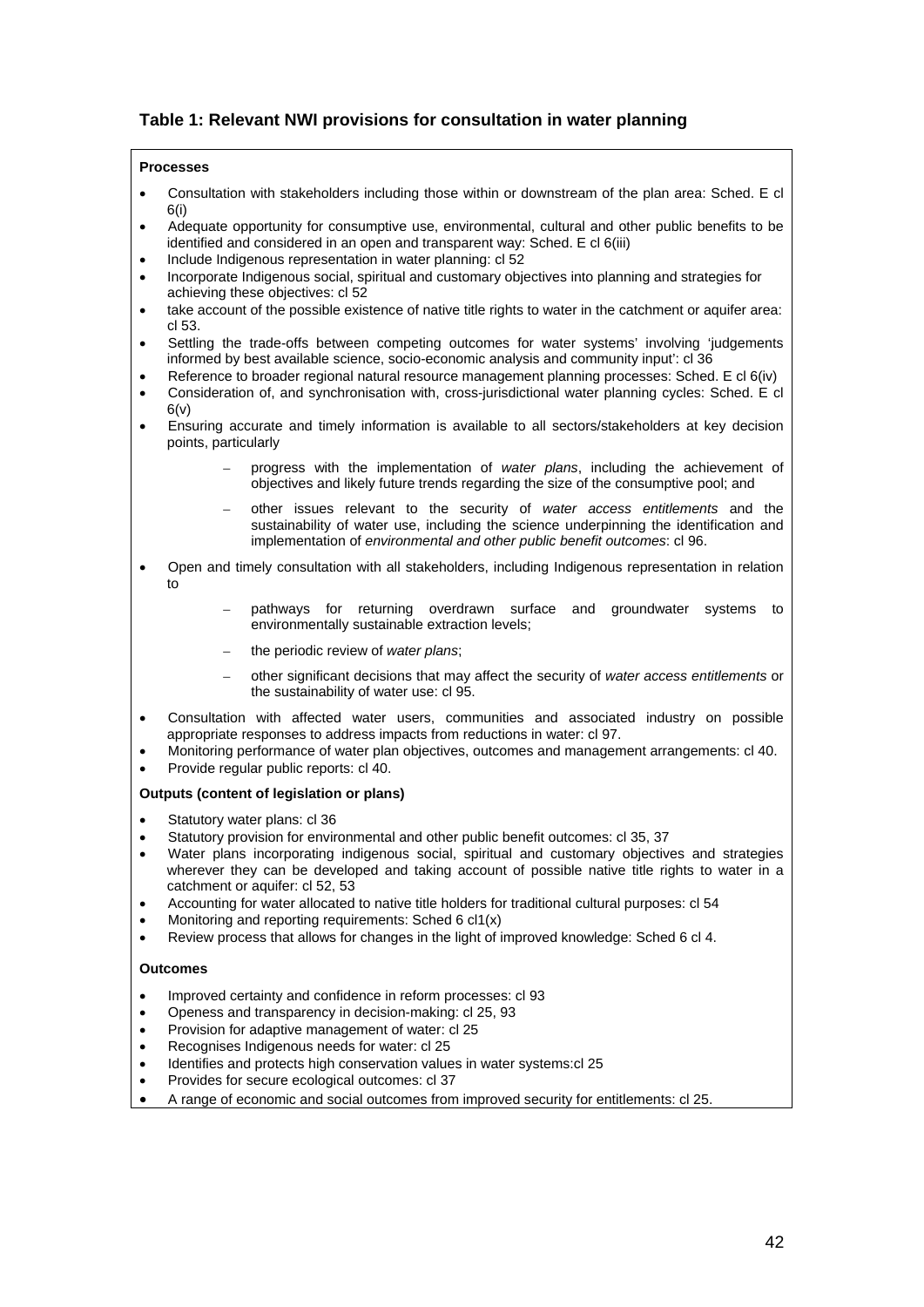### **4.1.1 Collaboration, trade-offs and the NWI**

In the context of law and regulation, collaboration is understood as a reliance on a broad array of third parties besides government working together to address public problems. Collaboration is now recognised as a central reality of public problem solving for the foreseeable future. It is useful for the reader to also refer to the discussion in Volume One, chapters 2.4 and 3.1.

This governance model involves (Salamon 2002, p 600):

- First, a clear recognition that the task of public problem solving has become a *team sport* that has spilled well beyond the borders of government agencies and now engages a far more extensive network of social actors – public as well as private, forprofit as well as nonprofit – whose participation must often be coaxed and coached, not commandeered and controlled.
- Second, the realization that the resulting complex systems of public action are not self-executing, that they pose immense management and organizational challenges, but challenges that differ from those characteristic of direct government, and that consequently they must be approached in a new way.

It involves a focus on themes such as:

- using tools or instruments to achieve public purposes;
- recognising the interdependencies of public agencies and stakeholders;
- replacing command and control regulation by negotiation and persuasion;
- shifting from management skills to those required to engage multiple stakeholders (Morgan and Yeung 2007).

The above themes find resonance in the language of the NWI especially in its provisions for water planning. Most advocates of collaborative governance recognise the importance of deliberative participatory procedures for securing regulatory objectives (Yeung 2004).

While deliberative participatory procedures are not expressly provided for under the NWI, one may point to paragraph 36, which recognises that planning decisions require trade-offs between competing outcomes 'informed by best available science, socio-economic analysis and community input'. Where trade-offs have to be made, it may be argued that the traditional information giving and consultation measures taken are not sufficient for meaningful community input into these decisions.

Another recent understanding of regulation which is reflected in the language of the NWI is that regulation can itself be a form of public communication; playing a role in enhancing transparency in government and opening the 'black box' of government actions and decisions. (Morgan and Yeung 2007). This is demonstrated, particularly by paragraphs 25 and 93 of the NWI. For example paragraph 25(3) requires adequate opportunity for environmental and public benefit considerations to be identified and considered in an open and transparent way. Paragraph 93 emphasizes the engagement of water users and other stakeholders for the purposes of certainty of confidence in reform processes and transparency in decision-making.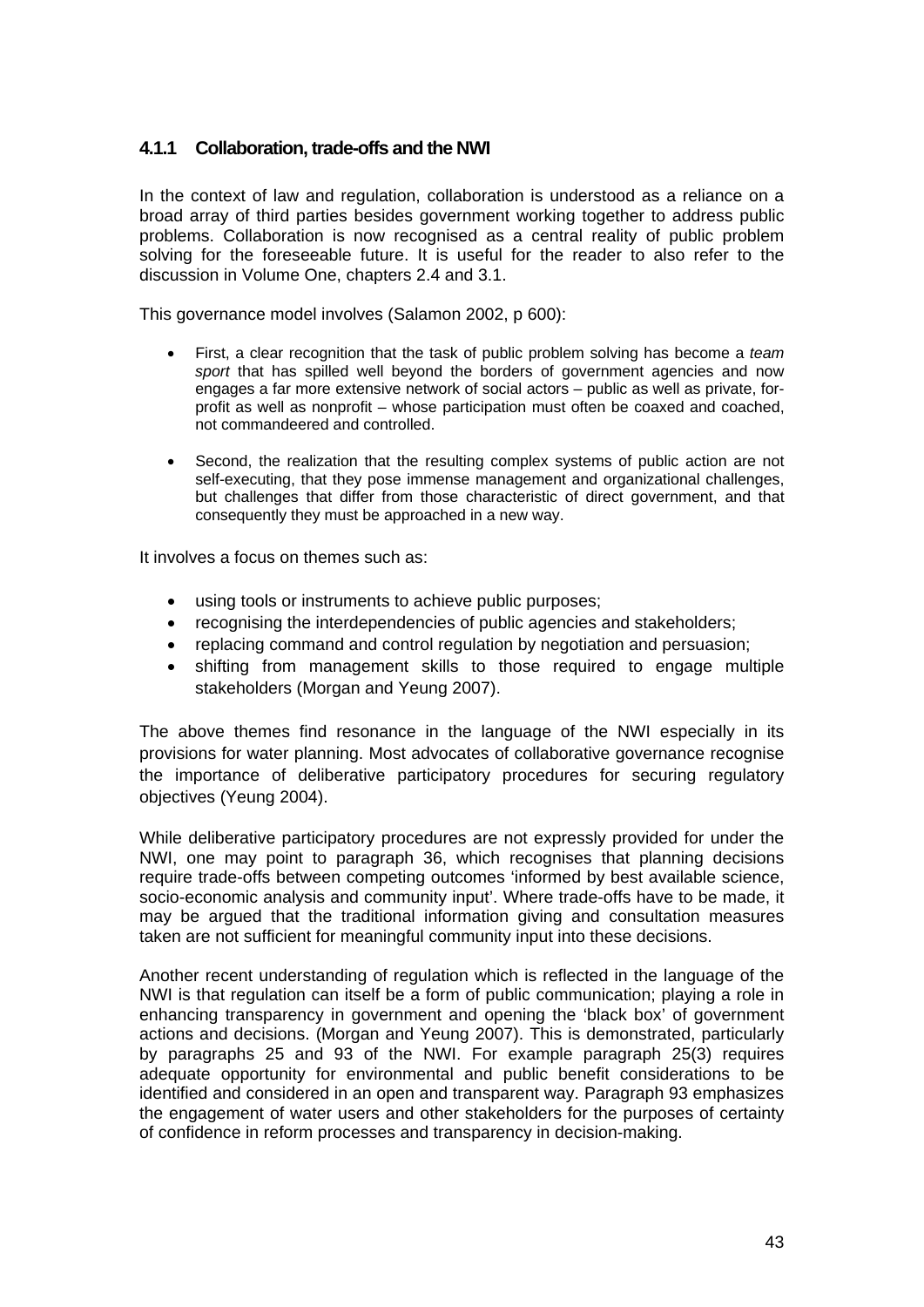Relying on this understanding of collaborative water planning, and aspects relevant to collaboration as presented in Volume One of this report, the following chapters analyse law and policy, and draw comparisons between the jurisdictions.

# **4.2 Thematic comparison of water planning**

Statutory water plans sit at the centre of the NWI and its broad framework of planning and regulation. The NWC confirms that 'how and when plans are developed and implemented is the critical driver for implementing the NWI water access entitlement and planning framework' (National Water Commission 2007b, p 33). Planning systems not only differ in detail in each jurisdiction, they differ in the emphasis that is placed on constituent parts of the system. The NWI envisages that regional differences in the variability of water supply and the state of knowledge be taken into consideration in planning. Gentle and Olszak consider that a planning system forms a 'complex network, with multiple linkages among plans and regulations of various forms and levels' (2007, p 59).

Strategic state/territory water plans are at the top of the hierarchy of plans. Implementation plans accredited by the NWI would also sit within this category. They are in general not statutory and may or may not have public input. We will only be making reference to these strategic plans where relevant.

The focus of this chapter will be on water plans that deliver the 'key actions' or the outputs required by NWI commitments. These plans, called by a variety of terms, provide for allocation and management of water within catchments or parts of catchments. To allow for some comparisons to be drawn across the jurisdictions, we adopt the following themes in our analysis of water planning: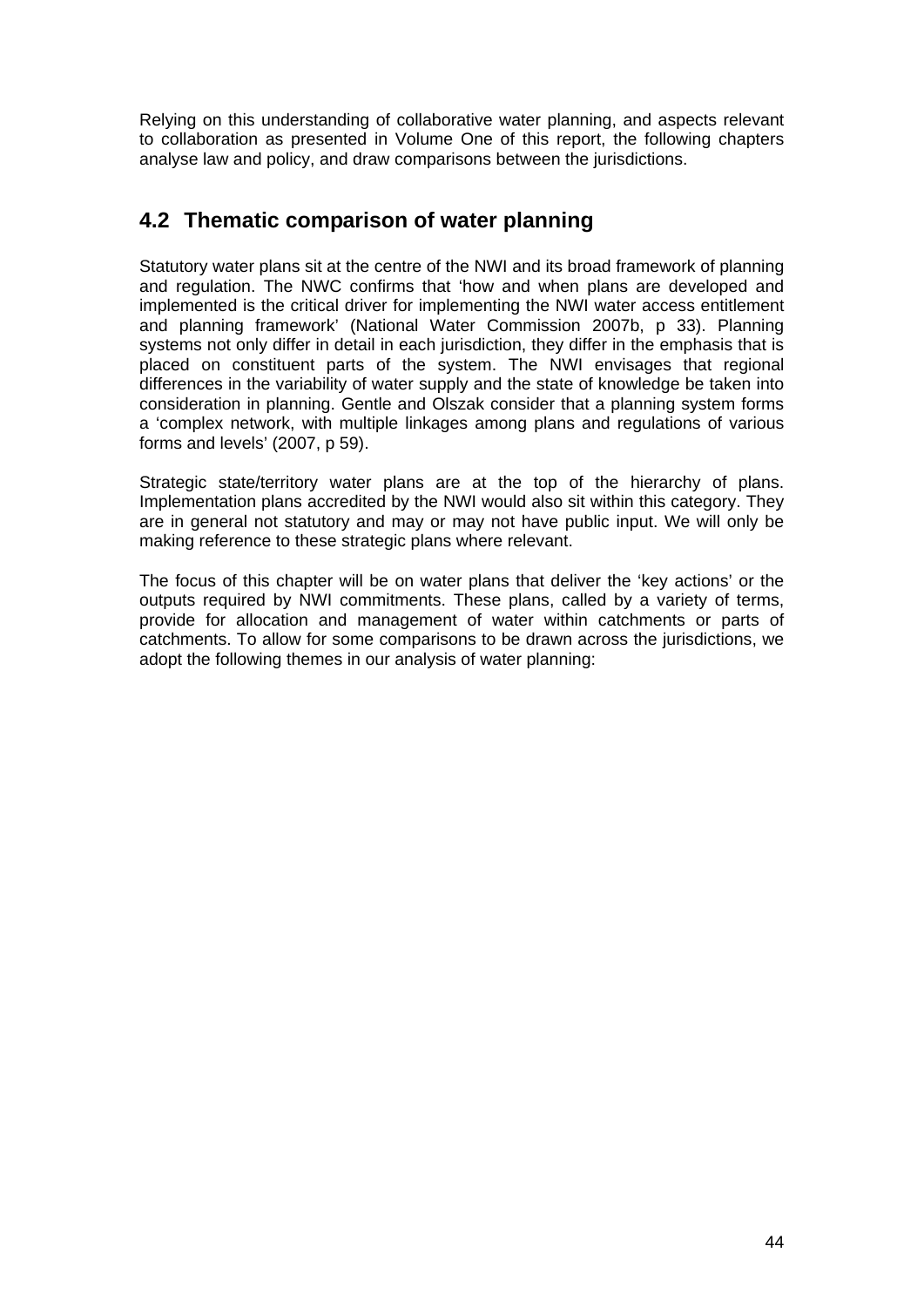|                | <b>Theme</b>                                                                               | <b>Explanation</b>                                                                                                                                                                                                                                                                                                                                                                                                                                                                                                                                                                                 |
|----------------|--------------------------------------------------------------------------------------------|----------------------------------------------------------------------------------------------------------------------------------------------------------------------------------------------------------------------------------------------------------------------------------------------------------------------------------------------------------------------------------------------------------------------------------------------------------------------------------------------------------------------------------------------------------------------------------------------------|
| 1              | Planning objectives that<br>provide for sustainability<br>and adaptive management.         | Consider policy/statutory planning framework and<br>the extent that it provides for these two key NWI<br>concepts. The core principles of sustainability have<br>been internationally and nationally applied in natural<br>resource management.<br>Adaptive<br>management of natural<br>resources<br>acknowledges the uncertainties and complexities of<br>systems.<br>Essentially<br>these<br>resource<br>it<br>is<br>management that is flexible, encourages public<br>input, and monitors the results of actions for the<br>purpose of adjusting plans and trying new or<br>revised approaches. |
| $\overline{2}$ | Legislative/policy standards<br>and procedures for statutory<br>water planning             | This theme considers the extent to which<br>legislation and policy provide for standards<br>$\bullet$<br>that<br>reflect<br><b>NWI</b><br>commitments<br>to<br>consultation and transparency in water<br>planning, and<br>whether they are known and understood.                                                                                                                                                                                                                                                                                                                                   |
| 3              | Legislative/policy standards<br>allow for reasonable<br>deadlines                          | Gentle and Olzak's view is that delays in water<br>planning stem from unrealistic timetables set at high<br>levels without planners' advice (2007, p 62).<br>Time frames are also set by states working with the<br>Commonwealth. Implementation against the States'<br>own timelines is considered.                                                                                                                                                                                                                                                                                               |
| 4              | Whether socio-economic/<br>other analysis required                                         | <b>NWI</b><br>requires<br>planning<br>The<br>to<br>take<br>into<br>consideration socio-economic analysis. Gentle and<br>Olzak consider that this analysis if done at all, is at<br>the last minute as a compliance activity (2007, p<br>61). This theme considers whether<br>the planning framework provides for timely<br>data, reports and submissions;<br>there is an obligation on the decision-maker<br>to consider data, socio-economic /scientific<br>reports and submissions; and<br>it is clear how these matters are to be taken<br>into consideration.                                  |
| 5              | Community engagement in<br>gathering and assessing<br>scientific data                      | available<br>scientific<br><b>Best</b><br>forms<br>data<br>a key<br>requirement in making decisions. This theme<br>considers the extent the planning framework<br>provides for science-based planning by asking<br>whether<br>there is independent scientific assessment<br>$\bullet$<br>of data; and<br>there is community input into the gathering<br>and assessment of data.                                                                                                                                                                                                                    |
| 6              | Legislation/policy providing<br>stakeholder engagement                                     | The table in Chapter 3.1 will be used to assess the<br>extent of engagement. It will consider whether<br>participation focuses on information provision, or<br>consultation, or uses deliberative techniques.                                                                                                                                                                                                                                                                                                                                                                                      |
| 7              | Legislation/policy providing<br>for Indigenous engagement<br>and reference to native title | This theme considers whether: NWI requirements<br>of Indigenous representation in water planning are<br>complied with; Indigenous social, spiritual and                                                                                                                                                                                                                                                                                                                                                                                                                                            |

# **Table 2: Themes adopted for comparative analysis**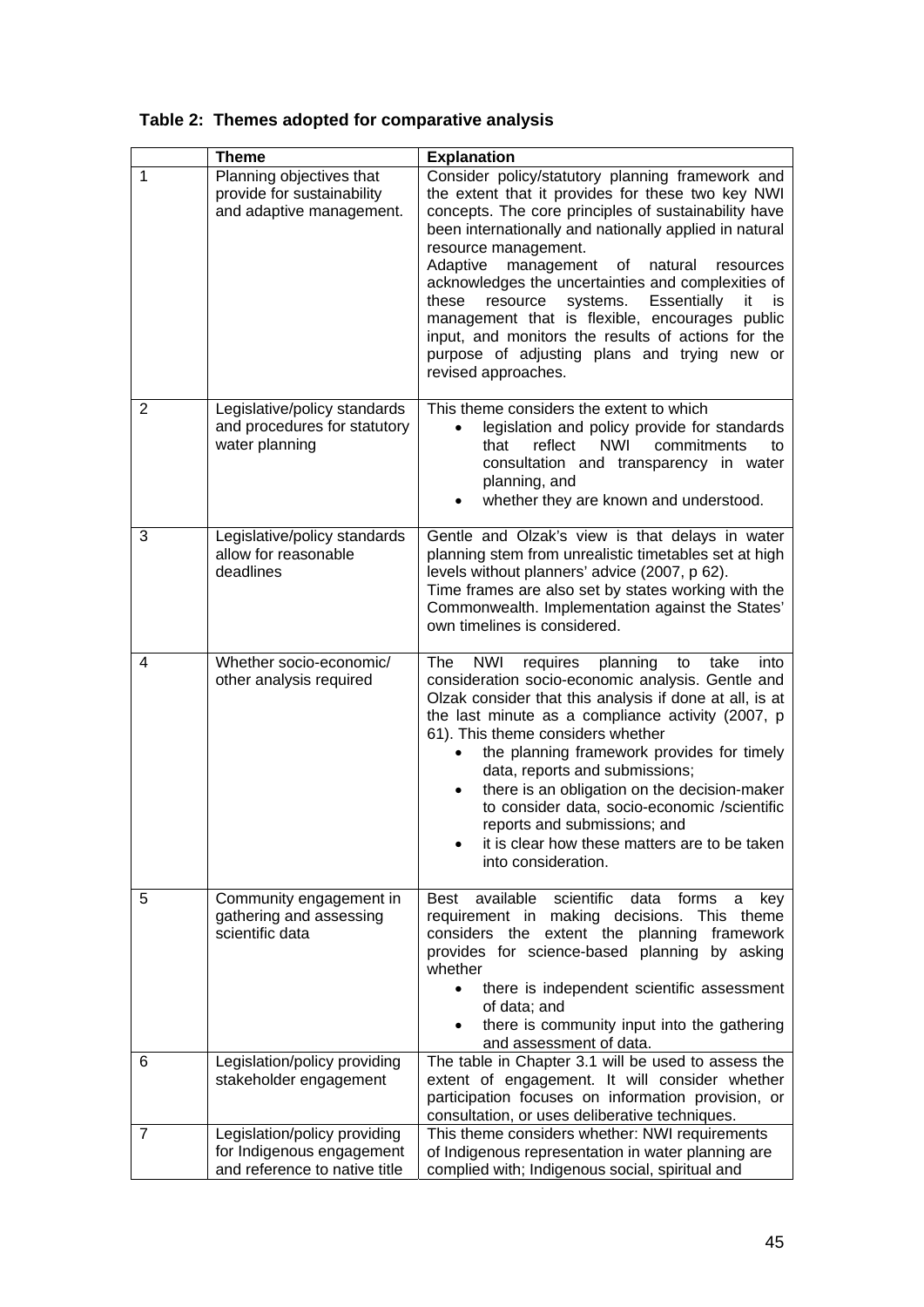|    |                                                                                           | customary objectives are incorporated into planning<br>and strategies for achieving these objectives; and<br>whether planning takes into account possible<br>existence of native title rights to water. It also<br>considers whether Indigenous representation is<br>culturally appropriate.                                                                                                              |
|----|-------------------------------------------------------------------------------------------|-----------------------------------------------------------------------------------------------------------------------------------------------------------------------------------------------------------------------------------------------------------------------------------------------------------------------------------------------------------------------------------------------------------|
| 8  | Transparency in decision-<br>making                                                       | NWI requires that decisions in planning are open<br>and transparent. This theme considers whether<br>requirement that<br>there<br>is<br>planning<br>a<br>information is available to the public; and<br>it is clear how trade-offs between competing<br>interests are made.                                                                                                                               |
| 9  | Relationship between<br>planning and political<br>process clear                           | The community has at times expected that they are<br>the plan-makers. This theme considers whether<br>it is clear who is the decision maker of the<br>final plan; and<br>the extent to which plans are binding on the<br>State.                                                                                                                                                                           |
| 10 | Guidelines for use of<br>mediation/negotiation/other<br>conflict resolution<br>techniques | Water planning has been marked by conflict. The<br>theme considers whether there is a consideration of<br>how conflict will be resolved within and after the<br>planning process.                                                                                                                                                                                                                         |
| 11 | Integration of plans                                                                      | The NWI requires water planning to have reference<br>to broader regional natural resource management<br>planning processes. This theme considers whether<br>there<br>is<br>provision<br>οf<br>multi-agency<br>$\bullet$<br>participation in process leading to integration<br>of various types of plans related to water;<br>and<br>water plans are required to relate to land use<br>plans and NRM plans |

Comparisons may be difficult to draw as states/territories are at different points of the process of NWI reform. The clearest example of this difference is WA, which became a signatory to the NWI agreement only in 2006 and adopted its NWI Implementation Plan in only 2007. Chapter 8 of this report will draw together findings from the comparative analysis and draw comparisons where relevant.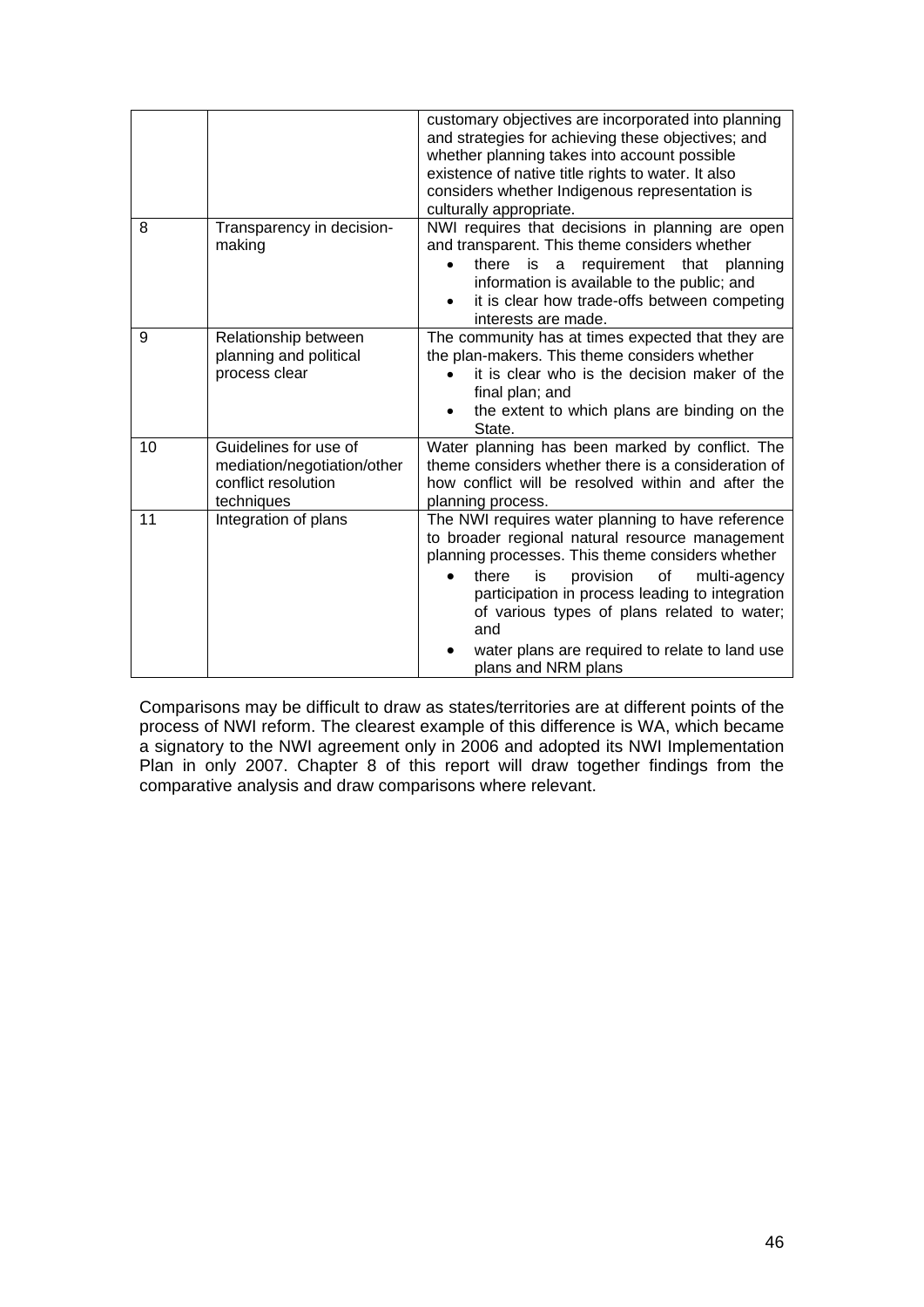# **5. Analysis of framework for water planning in Queensland**

## **5.1 Brief history of development and legislation**

River flows in Queensland show distinct variations with time, with streamflows showing both a seasonal pattern and substantial annual variability in discharge. There is also a distinct variability of discharge and rainfall across the state. Streams in the west of the State and around the Gulf of Carpentaria frequently cease to flow for 6 months of the year. Streams on the eastern coast of Queensland generally have flow all year but show distinct seasonal variation.

Queensland's concerns with water upon settlement were based on pastoralism, small scale irrigation, water supply and sanitation for settlements, much like other parts of Australia. Queensland also had vast stores of an underground resource in the Great Artesian Basin, and it was tapped mostly through private investment. Private irrigation for sugar cane had taken place in the Bundaberg, Burdekin and Burnett districts (Powell 1991, p107).

When Queensland was brought into the Federation, it was drought-stricken – the Brisbane River stopped flowing in 1902 and the city supply was maintained by cutting trenches through the river's natural shingle bars to permit the residual water holes to supply Mt Crosby pumping station (Powell 1991, p93). The regulatory framework at that time centred on development of irrigation infrastructure by the State and licensing the taking of water. Irrigation in the state is largely state sponsored, with the first project, the Dawson Valley Irrigation Area, built in 1922 around Theodore (Dawson Valley Irrigation Area).

Under the *Rights in Water and Water Conservation and Utilisation Act* 1910 (Qld) the state proceeded to build and operate around 37 irrigation areas and projects (Parker and Catton 2000). The Act also provided for small rural water and drainage boards to be established for water supply. Larger statutory authorities were later established to provide major water storages for urban supply.

The *Water Act 2000* (Qld) (Queensland Act) provided one of the earliest state responses to CoAG reform. It marked a foundational change as it was the State's first recognition that water needed to be sustainably managed. The Act established a legislative framework to provide for a catchment based statutory planning process based on CoAG's National Framework for the implementation of property rights in water (ARMCANZ 1995). Existing licences in water would be separated from land where hydrologic data is sufficient or where community support for trade coincides with drivers for trade, converted to new entitlements called 'water allocations' and tradeable.

All rights to the use, flow and control of all water in Queensland is vested in the State:  $(s, 19)$ . The definition of water covers all terrestrial phases of water – ie water in a watercourse, lake or spring, underground water, overland flow water, and water collection in a dam: Schedule 4. Former water legislation in Queensland did not vest overland flow in the State leading to problems with its regulation, particularly in the Lower Balonne. In that case, the State would also not have the power to allocate rights over that element of the resource (Tan 2000).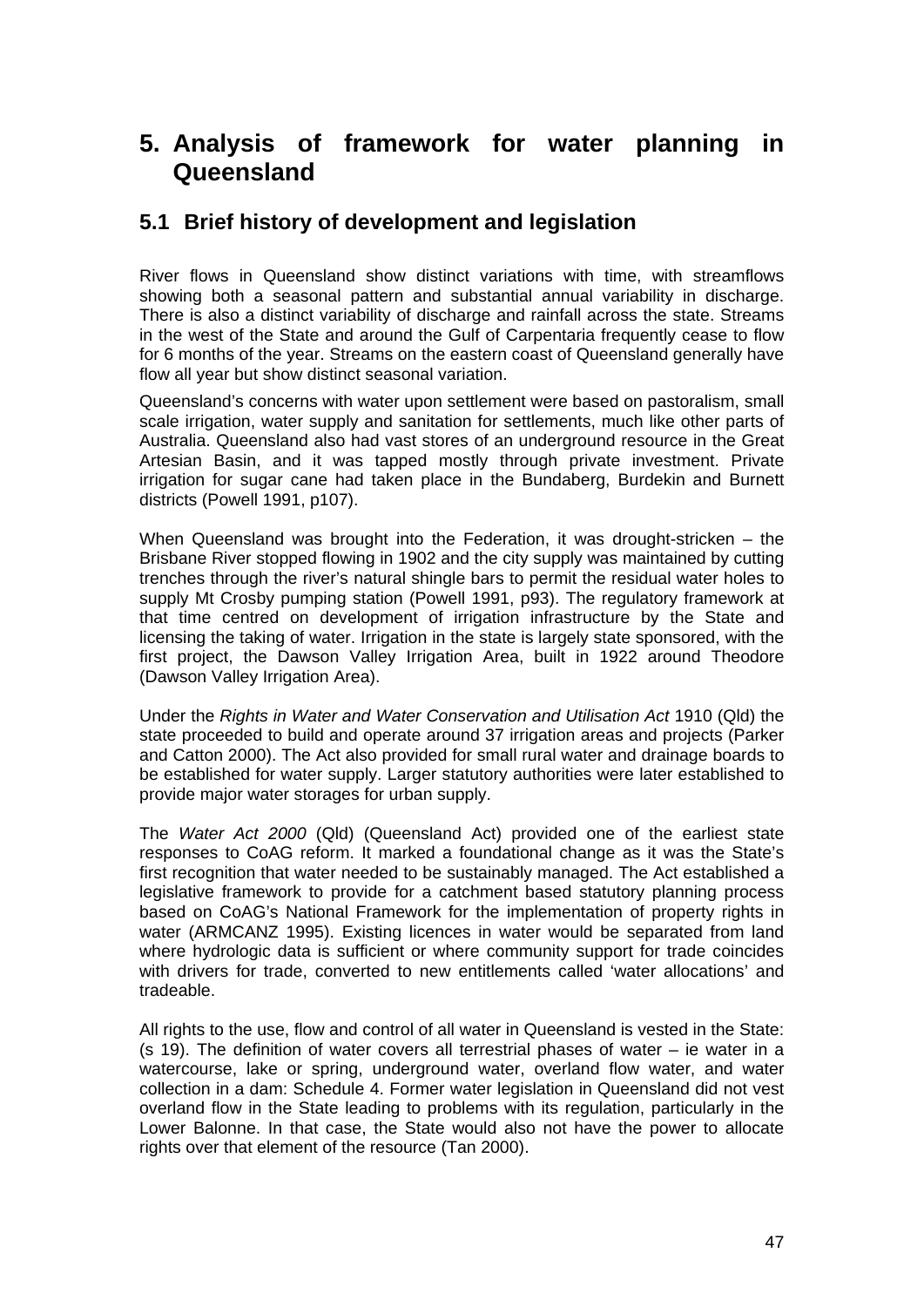Under this new statutory framework, Queensland's first State Water Plan in 2005 placed the management of water within the context and objectives of the NWI (Queensland Government 2005). Strategy 1 of the State Water Plan relates to securing water for the environment and water users through water resource plans. Soon after, a State Strategic Plan 2006-2011 was developed replacing the State Water Plan. The 2006 Plan deals with strategy within a reorganised Department of Natural Resources and Water. The 5-year strategy continues to focus on NWI policy with the addition of wild rivers protection and climate change consideration in policy, planning and allocation decisions. In addition, regional water supply strategies are available for meeting water supply demands. These are not statutory plans.

Although surface water issues often command attention, in Queensland it appears that groundwater issues may be more urgent. 32% of all Queensland Groundwater Management Units' (GMUs) have reached their sustainable yield while a further 23% have high abstraction levels.<sup>[18](#page-47-0)</sup> Within the Great Artesian Basin (GAB), GMU's have been affected by declining pressure levels and/or flow rates in the artesian groundwater. Additionally the GAB groundwater resource is considered over or fully abstracted.

Queensland has a two tier process for water resource plans (WRP) and resource operations plans (ROP).[19](#page-47-1) The WRP is subordinate legislation which has a life of 10 years. It sets broad catchment wide standards which are then implemented through the ROP which has the life of its corresponding WRP. More recent versions of WRPs set out:

- definition of the plan area and nodes or locations on the watercourse where measurements are taken;
- outcomes for sustainable management of water;
- performance indicators and objectives;
- where there is unallocated water available, how much is available and where;
- general monitoring and reporting requirements.

In contrast the ROP deals with a great amount of detail including<sup>[20](#page-47-2)</sup>

- the process for obtaining unallocated water
- the granting of resource operations licences for water supply schemes
- rules for conversions of existing licences to tradeable water allocations
- if water is to be traded, the water trading rules
- the operating rules for these schemes

 $\overline{a}$ 

- the water sharing rules for each scheme and watercourse
- water sharing agreements between states, if applicable

<span id="page-47-0"></span><sup>&</sup>lt;sup>18</sup> The information on water statistics in this section is sourced from the Australian Water Resources Atlas website maintained by the government of Australia at <http://www.anra.gov.au/topics/water/overview/qld/index.html>

<span id="page-47-1"></span> $19$  The other two plans which affect water management but which are not yet widely used are water use plans (WUP) and land and water management plans (LWMP). WUP are prepared only if the Minister is satisfied that water use in a particular area may cause negative effects on land and water resources (s 60). As yet there are no water use plans in preparation. LWMP are to ensure that irrigation water-use practices are ecologically sustainable, both on and off farm. Standard policies and procedures for their preparation are readily available. These plans need to be approved by the NRW and are mandatory in certain circumstances: Department of Natural Resources and Water, 2006, *Assessing a Land and Water Management Plan,* [http://www.nrw.qld.gov.au/about/policy/documents/2550/lmu\\_2006\\_2550.pdf](http://www.nrw.qld.gov.au/about/policy/documents/2550/lmu_2006_2550.pdf).

<span id="page-47-2"></span><sup>20</sup> For example the *Border Rivers Resource Operations Plan*, March 2008 was over 320 pages long.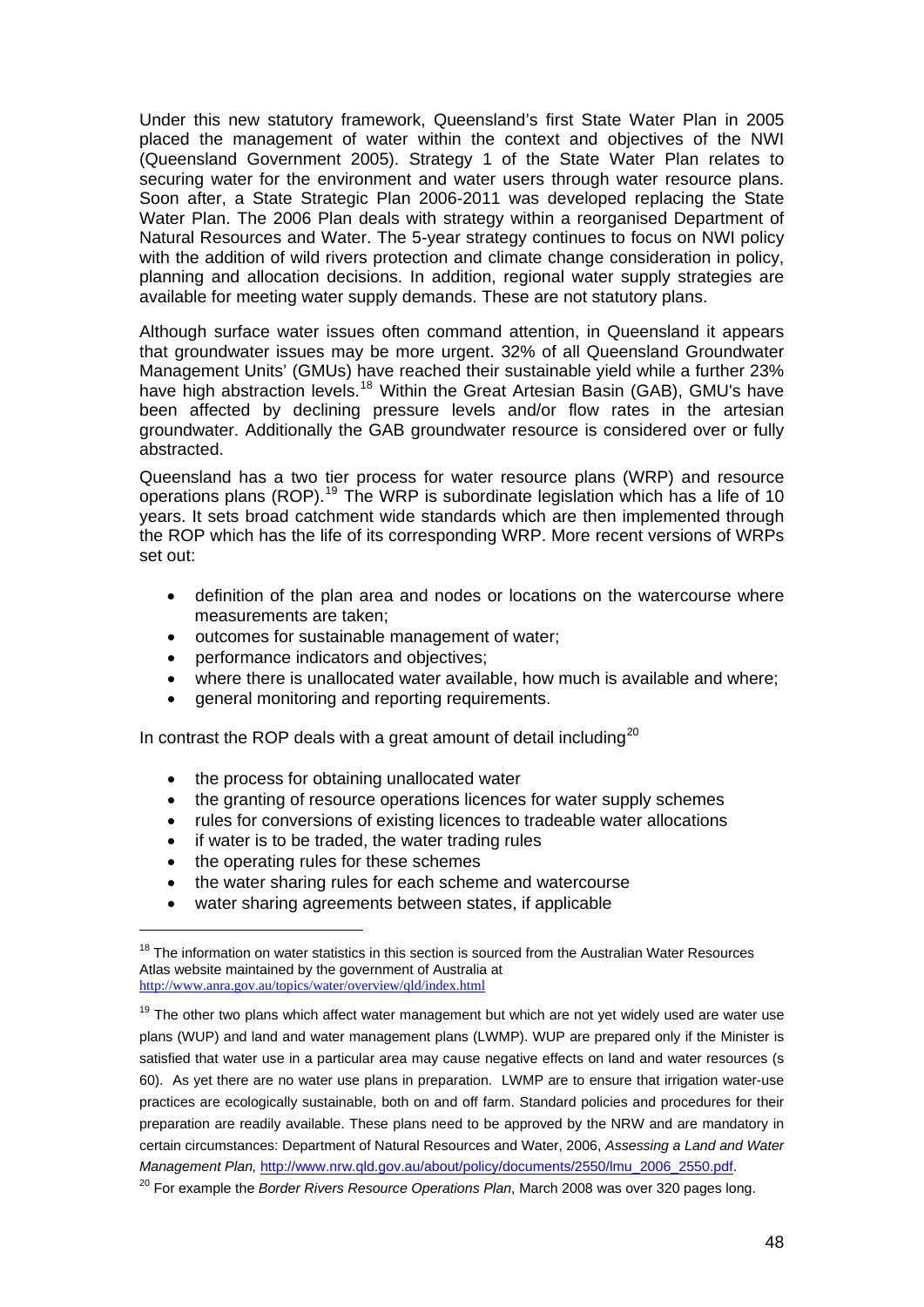• specific provisions for monitoring and reporting by resource operations licence holders relating to matters such as water quantity, and impact of storage operation on aquatic ecosystems.

The majority of these plans are catchment based however there is no legislative requirement for this. While the Queensland State Water Plan 2005-2010 states that 'catchment based water resource plans are a key means to deliver sustainable management' (Queensland 2005, 6) section 38 of the Act states that the Minister may prepare a plan 'for any part of Queensland'. There is generally one WRP for each catchment, however exceptions exist, for example the Gulf WRP where one plan covers a number of catchments.

Plans primarily relate to surface water within water courses and groundwater. Overland flows are regulated under certain conditions – if its use potentially impacts on the plan's outcomes, or other water users, or the ecosystem. Similar risk assessment takes place before planning extends to sub-artesian water.

In a minority of catchments WRPs were progressively developed. For example the Burnett and Pioneer catchment plans were initially developed for surface water in 2000 and 2001 respectively. Amendments are in the process of being carried out for groundwater (<http://www.nrw.qld.gov.au/wrp/timetable.html>(14 Nov 2007).

There are no specific references in the Water Act for Indigenous rights and interests apart from the definition of sustainable management. For reference see the discussion in Theme 7.

# **5.2 Wild Rivers and Cape York legislation**

Recent legislation has been enacted in Queensland relating to free flowing rivers mostly in the north of the state. The *Wild Rivers Act* 2005 (Qld) controls the management of natural resources, including the allocation of water, in northern catchments that retain intact natural values.

Nineteen wild rivers, mostly in Northern Queensland, were identified by the Queensland Premier, Peter Beattie in the lead up to the 2004 state election. Of these, four are in the Gulf of Carpentaria, thirteen on Cape York Peninsula and two on islands off the east coast of Queensland. Rivers declared under the Act are protected through the regulation of high impact activities, though existing activities are recognised and unaffected by declaration.

On 28 February 2007, six rivers were declared wild. In February 2007, a Wild Rivers Code was published. This document is to be used for assessing applications largely under the Integrated Development Assessment System under Queensland planning legislation.

The Act outlines a process to declare a river as wild. It includes public notice, a moratorium on new works, a declaration proposal that informs the public of key matters, including the natural values that are to be preserved and the types of activities to be prohibited or regulated. Public participation is legislatively required the Minister is required to consider results of community consultation, and all properly made submissions: s 13. Participation by the public is not required beyond consultation.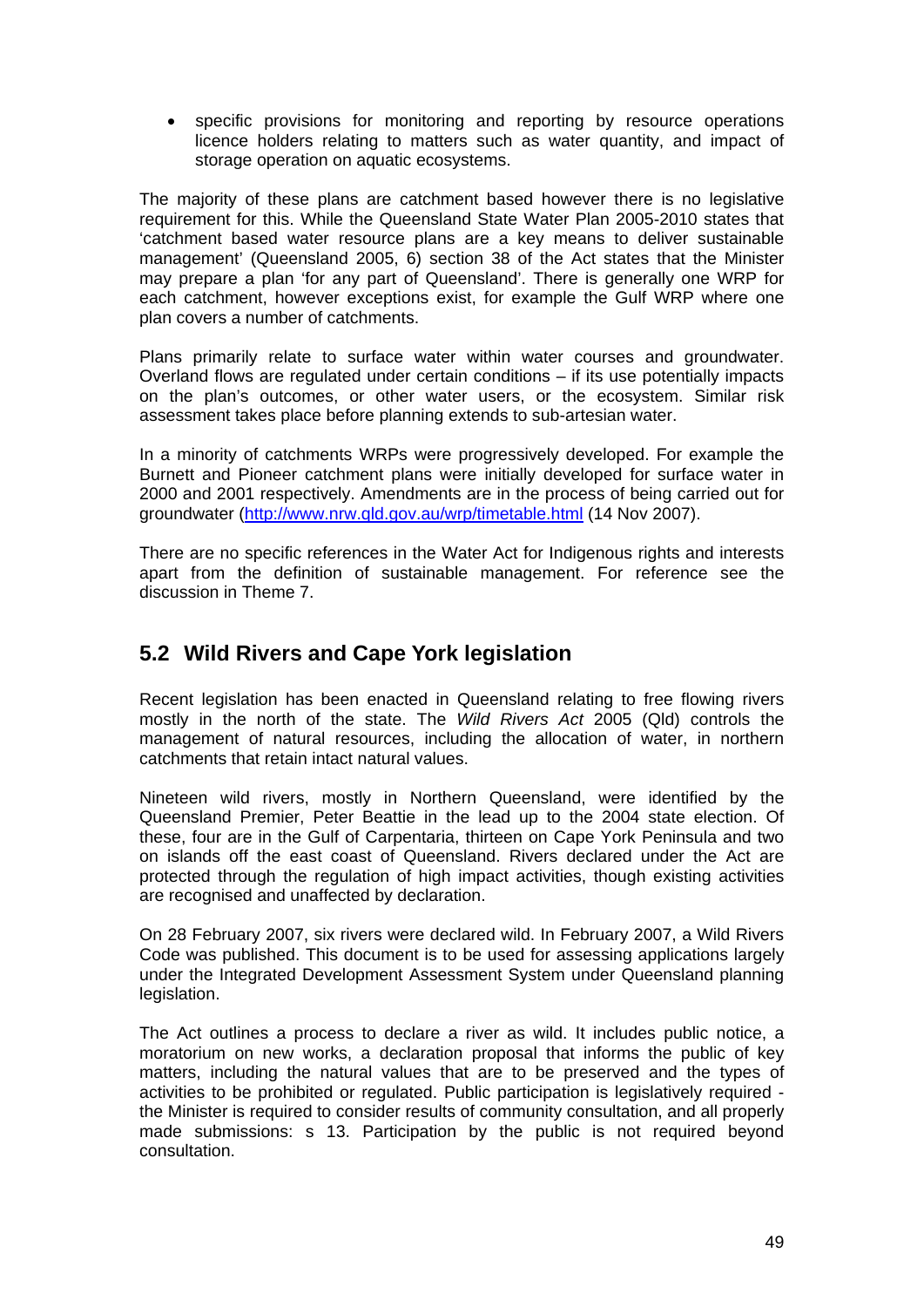The wild rivers framework uses the declaration process as a de facto planning process. The matters dealt with in a declaration are prohibitions on certain highimpact activities that occur within a management zone adjacent to the river and major tributaries, and the regulation of other activities in the balance of a declared basin.

Tradeable water allocations cannot be granted through a wild rivers declaration. Instead they are only to be granted after a water resource planning process under the *Water Act* 2000. However a declaration *may* include a **process** for granting, reserving or otherwise dealing with unallocated water in the proposed wild river area. In addition, the process will result in classifying the types of works<sup>[21](#page-49-0)</sup> for interfering with overland flows, and works for the taking of sub-artesian water or overland flows in a floodplain management area.

The relationship between the *Wild Rivers Act* 2005 and *Water Act* 2000 is clarified in s 37 of the 2005 Act. Where there is a WRP that applies to all or part of the proposed wild river area, then the matters mentioned in s  $14(1)(k)$  to (p) and (3) in a wild rivers declaration prevail over the WRP. These matters include that of classifying works earlier referred to, and the process for granting, reserving or otherwise dealing with unallocated water, and any threshold limits for carrying out activities or taking natural resources in the wild river area. Otherwise, to the extent a wild river declaration is inconsistent in any other way, the water resource plan or resource operations plan prevails.

Over and above the matters listed in the *Water Act* 2000, the declaration of a wild river may add additional matters to be considered in the allocation of water. For example in the Settlement Wild River Declaration 2007, s 7 provides that when dealing with unallocated water in the declared wild river area, the Chief Executive must consider matters such as water quality, movement of fish and other aquatic animals, natural movement of sediment, and maintaining stream flows to preserve a number of habitats and refuge pools. In this matter, if there is any inconsistency between the wild rivers declaration and the WRP, then the declaration is to prevail. This is the model for declarations in the Gregory, Morning Inlet and Staaten Rivers.

The level of protection required of wild rivers was contested. Views were initially expressed that the wild rivers legislation prevents Aboriginal people from using the areas for mining, tourism or farming.<sup>[22](#page-49-1)</sup> Thirteen of the potential wild rivers identified by Premier Beattie in 2004 are found on the Cape York Peninsula. The 13 are the Jardine, Ducie, Wenlock, Watson, Archer, Holroyd and Coleman on the western peninsula and the Jacky Jacky, Olive, Pascoe, Lockhart, Stewart and Jeanie on the eastern peninsula. In January 2007 these were subject to a moratorium notice under the *Water Act 2000* (Qld) which prevents development and applies to the taking of, or interfering with, water in streams, sub-artesian aquifers and overland flow. This moratorium also covers vegetation clearing and mining applications.

To meet the criticism mounted against the protection of wild rivers, the *Cape York Peninsula Heritage Act 2007* (Cape York Act) accommodates sustainable development of wild rivers. It stems from a private agreement reached in 1996 by Indigenous communities, pastoralists and environmentalists to ensure coexistence

<span id="page-49-0"></span><sup>&</sup>lt;sup>21</sup> See Glossary for an explanation of the term 'works'.

<span id="page-49-1"></span><sup>22 &#</sup>x27;Cape wild over rivers' *Koori Mail* 6 June 2007, 4 quotes Gerhardt Pearson, CEO of the Balkanu Cape York Development Corporation. His position was taken before the Cape York legislation in 2007, and Balkanu are now contracted by the Queensland Government to facilitate effective consultation on future wild rivers.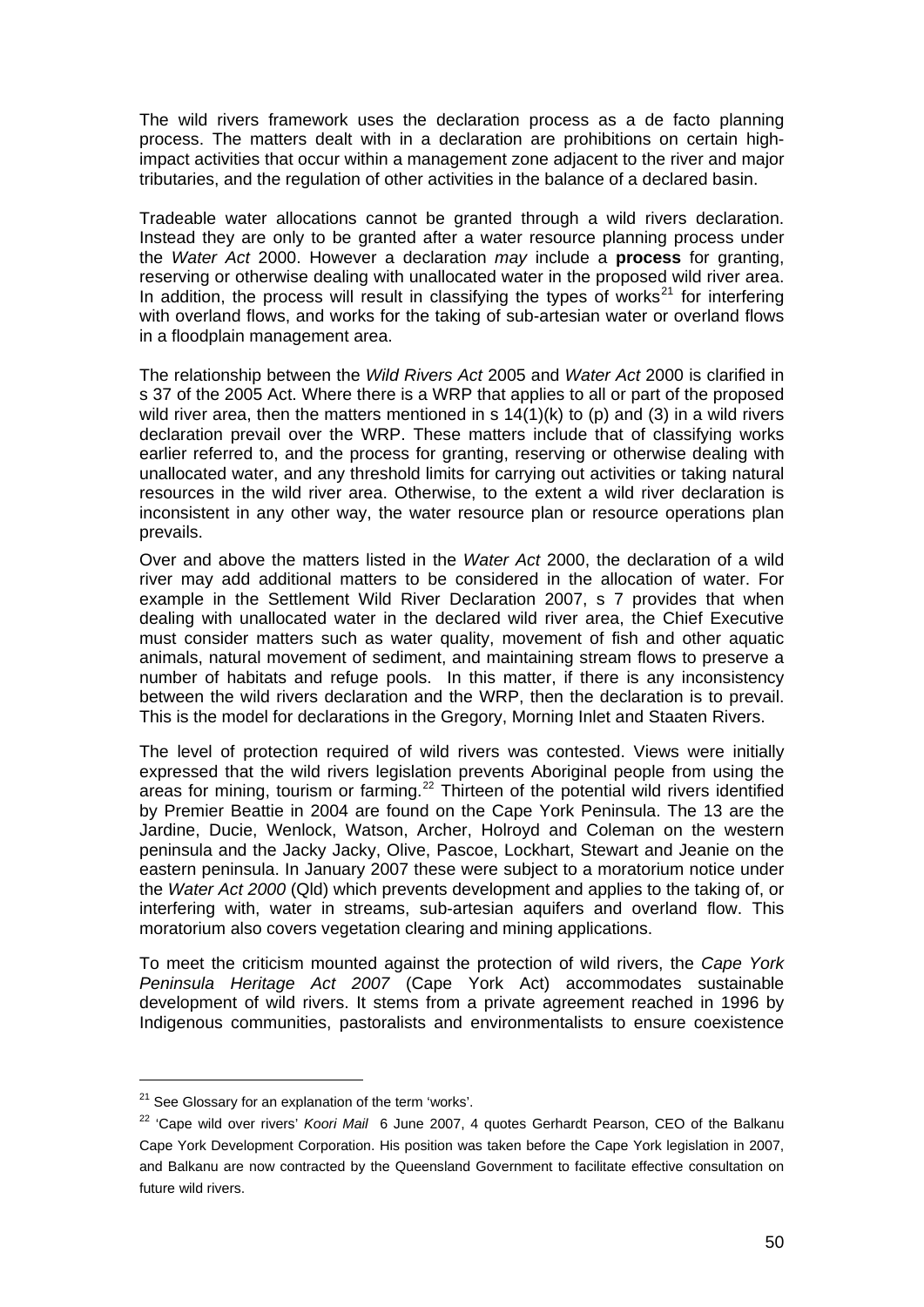on Cape York and joint protection of the environment.<sup>[23](#page-50-0)</sup> The historic agreement was designed to protect cultural heritage and environmental values while providing for greater certainty and more effective management of the pastoral industry. Negotiated outcomes provided the following:

- Aboriginal people gained an agreement for resolution of native title issues by negotiation rather than litigation.
- The cattle industry gained security in relation to native title.
- Conservation groups gained a commitment to World Heritage values and greater funding.

The Cape York Act provides for a framework for the cooperative and ecologically sustainable management of the region and the identification of the significant natural and cultural values of the Peninsula. Indigenous water reserves must be provided where a wild rivers declaration or a water resource plan is made in relation to an area in the Cape York Peninsula Region: s 27. The reserve is to provide for Indigenous communities in the area achieving their economic and social aspirations. These aspirations are balanced by the Minister in deciding the reserve, having also to consider the purposes of the *Wild Rivers Act* 2005*.* 

Although the Cape York Act refers only to Indigenous reserves, in practice there are three reserves - Indigenous, general and strategic – available under Wild Rivers legislation. For example section 14 of the Archer River Wild Rivers declaration proposal, July 2008, provides for the volumetric limit of each reserve at the time of declaration: (a) Indigenous reserve—6000 ML; (b) strategic reserve—6000 ML (made available for projects of State or regional significance, town water supply, or ecotourism in the wild river area); and (c) general reserve—2000 ML.

Thus the Archer River Declaration Proposal on the west coast of Cape York Peninsula, identifies a total of 14,000 ML of unallocated water for basin development where current use is probably around 500 ML. The volume of water identified for future economic development in the Archer River Declaration Proposal is consistent with a level of water use in rural coastal catchments in central and southeast Queensland.

No mechanisms are provided in either the Cape York or Wild Rivers legislation on how the balance between preservation of natural values of the rivers and the achievement of the economic and social goals of Indigenous peoples is to be struck. This is likely to be through assessments of water volumes identified in declaration proposals and the consultation process, including that of government agencies.

Consultation is provided for in both the Cape York and Wild Rivers legislation. While processes are clear in the former, no particular format or mechanism for consultation is provided in the latter. The intent to consult is clear in Wild Rivers legislation: details of the community consultation that will take place must be given in the declaration proposal; the Minister must give consideration to the results of the consultation; and consultation report must be prepared within 30 days of the approval of the declaration: ss 12, 13, and 38. However the legislation leaves details of how the

<span id="page-50-0"></span><sup>&</sup>lt;sup>23</sup> This landmark agreement was first signed by the Cattlemen's Union (CU), the Wilderness Society (TWS), the Australian Conservation Foundation (ACF), the Cape York Land Council (CYLC) and the Aboriginal and Torres Strait Islander Peninsula Regional Council on the 5 February 1996. The original agreement was revisited in September 2001 and the State of Queensland joined the agreement. See <http://www.atns.net.au/agreement.asp?EntityID=472> (29 February 2008)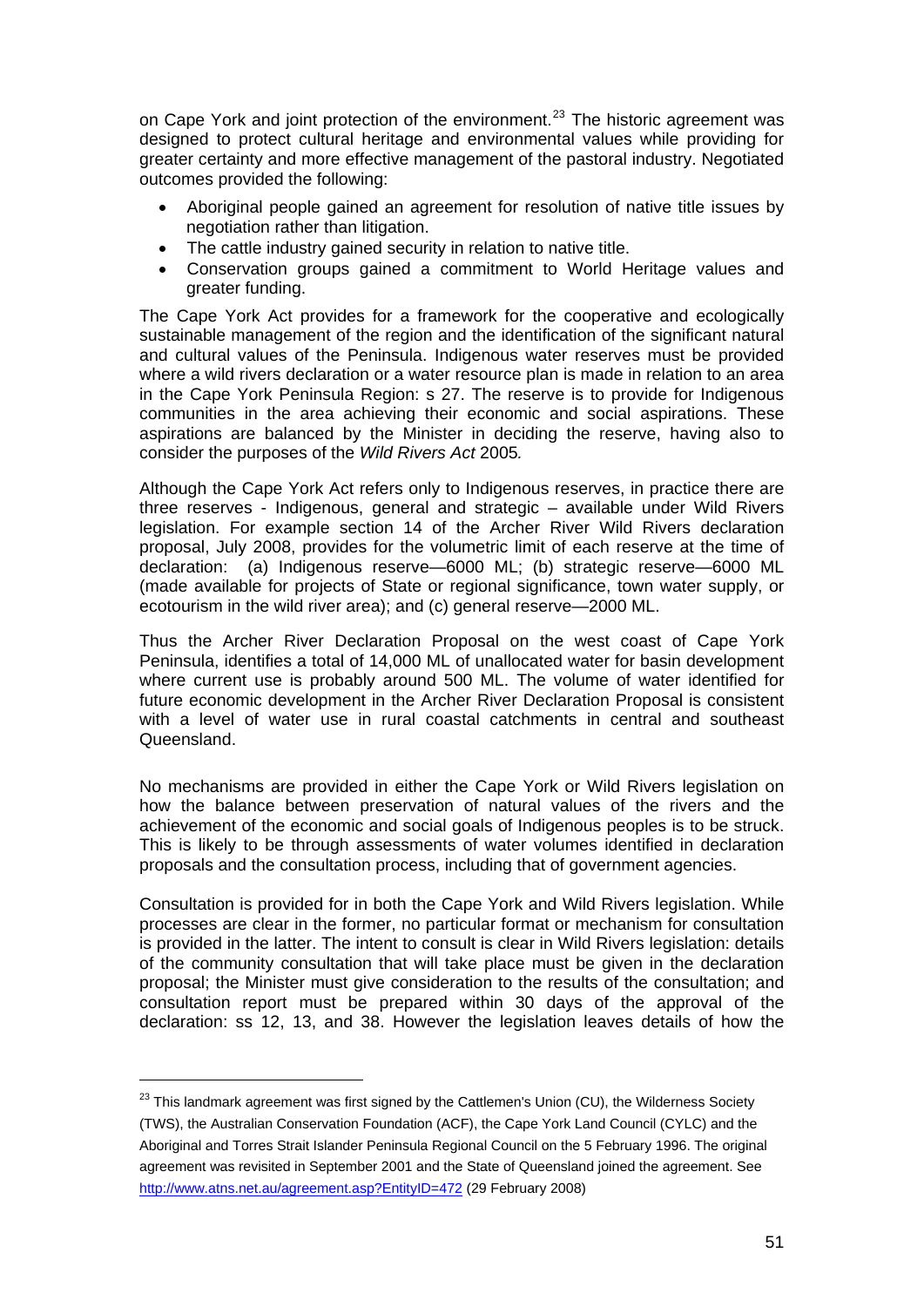consultation will take place open to administrative discretion. In comparison, the Cape York Act provides a structured and considered consultation process.

Two advisory committees are constituted to advise the Minister on various aspects of the Cape York Act. These are the regional committee, at least half of which must comprise the representatives of Indigenous people of the area; and the scientific and cultural committee. Detailed membership requirements are provided for both. It is noted that in relation to an Indigenous water reserve, there is no requirement for consultation of either the regional or the scientific and cultural committee. This appears to be an anomaly which should be reconsidered.

The thematic analysis below will focus on public participation measures under the Water Act 2000 (Qld) with reference to Wild Rivers legislation where relevant. It should be noted that more attention has been given to considering Indigenous interests and engagement efforts under the Cape York Act compared to the two other Acts. There is potential that engagement of Indigenous people under Wild Rivers legislation could also be developed along the lines of the Cape York Act. These matters are discussed under Theme 7 below.

## **5.3 Thematic analysis**

Water resource plans are being developed for 30 out of 64 surface water catchment areas in Queensland. The provisions of each Water Resource Plan (WRP) are implemented through an accompanying Resource Operations Plan. Where there are no water allocations (or trade) and no dams in a catchment a WRP does not require implementation through a ROP, for example the Cooper Creek WRP. In Northern Queensland water planning has been completed for the Barron catchment, and WRPs but not ROPS for the Burdekin, the Gulf and the Mitchell Catchments.

### *Theme 1: Planning objectives that provide for sustainability, and adaptive management*

Chapter 2 of the *Water Act* 2000 (Qld) provides for advancement of sustainable management of efficient water use. Sustainable management is defined to mean management that:

- Allows for the allocation and use of water for the physical, economic and social wellbeing of the people of Queensland and Australia within limits that can be sustained indefinitely.
- Protects the biological diversity and health of ecosystems.

Sustainable management is further described as contributing to a list of nine factors including:

- improving planning confidence of water users regarding availability and security of water entitlements;
- recognising the interests of Aboriginal people and Torres Strait Islanders, and their connection with the landscape, in water planning;
- increasing community understanding of the need to use water in a sustainable and cost-efficient way;
- encouraging the community to take an active part in planning the allocation and management of water;
- integrating, as far as practicable, the administration of the Act and other legislation dealing with natural resources.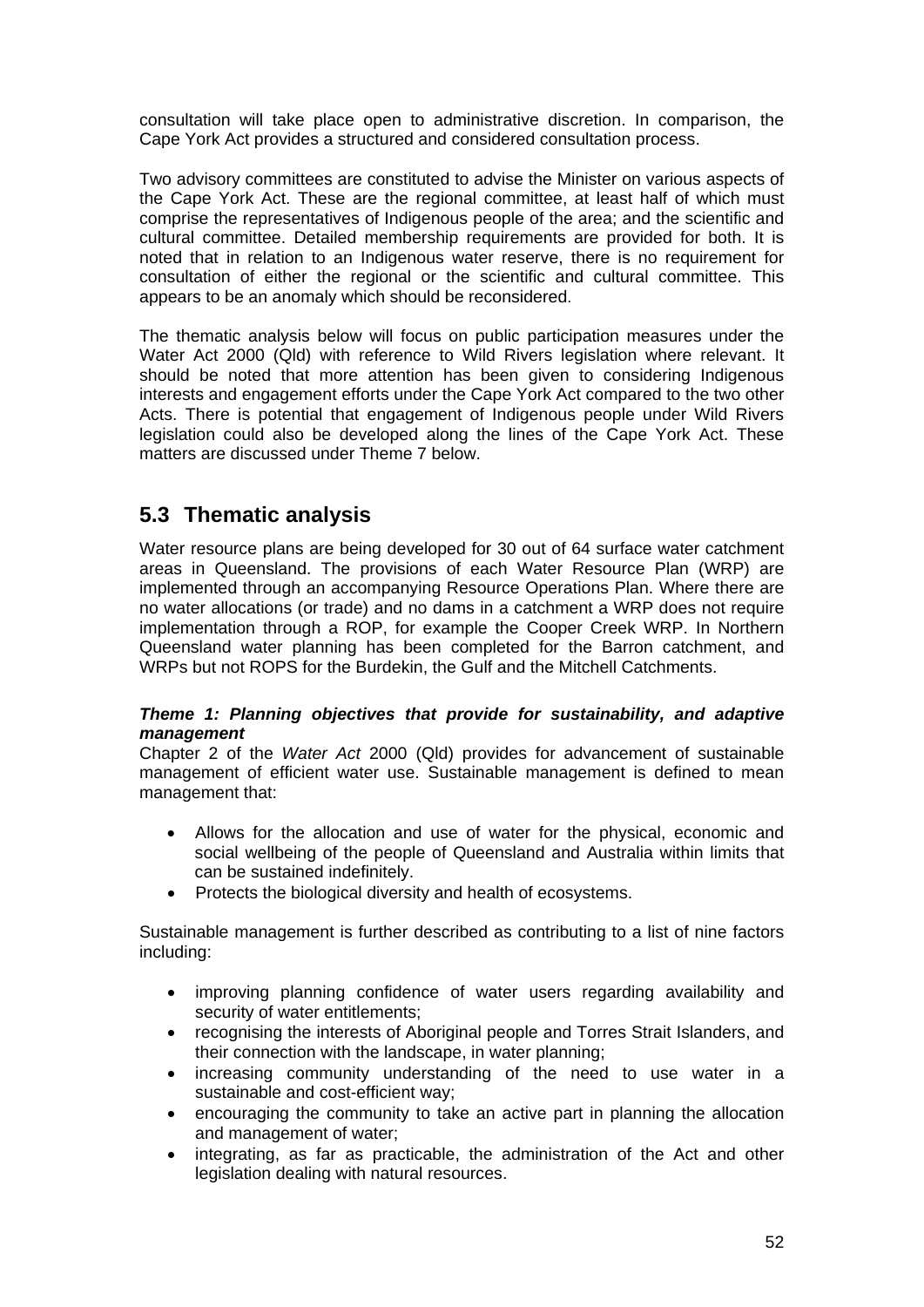Principles of ecologically sustainable development are also defined. They echo the general ESD principles and state that decisions and actions should provide for broad community involvement on issues affecting them.

The concept of adaptive management is not specifically mentioned in the Queensland Act. In Queensland there is no express reference to adaptive management of water. However an Adaptive Management Framework, which provides clear and progressive policy guidelines, has been formulated by the Department of Natural Resources and Mines (DNRM, 2005). It points to the importance of process and facilitation, information collation, systems analysis and visioning, monitoring and reviewing. Its core component acknowledges processes for facilitating decision-making, and community involvement. The document is not referred to in water planning, but has been used in the management of salinity. Despite the lack of an express reference to adaptive management, provisions for data collection and assessment are provided for in resource operations plans, see for example the Fitzroy Basin Resource Operations Plan, April 2006.

### *Theme 2: Legislative/policy standards and procedures for water planning*

The Queensland Act provides for statutory planning processes. Responsibility for planning lies with the Minister and the Chief Executive (s 35). The Chief Executive also has a duty to provide information for planning purposes – this extends to making records of volume and quality of water publicly available.

Key steps in the process for water resource planning are given in Figure 2. These steps are outlined in the Water Act. Although statutory planning in Queensland has taken place over 10 years, there are as yet no publicly available policy guidelines in support of the statutory requirements.

*Pre-planning phase:* the first statutory step is an information report outlining the water allocation and sustainable management issues in the proposed plan area; proposed arrangements for establishing a community reference panel; and arrangements for technical assessment: s 39.

*Preparation phase:* public notice is then given of the Minister's intention to prepare a draft water resource plan: s 40. This is commonly referred to as a 'Notice of Intent'. Frequently a moratorium notice to maintain status quo while planning is underway is given at the same time: s 26. Public submissions may be made on planning matters including the constitution of the community reference panel.

*Draft plan development phase:* Procedural standards are provided for this phase by the requirement that the Minister is to take into consideration a list of matters when preparing the draft WRP. These include national, State and regional objectives and priorities for promoting sustainable development, the wild river declaration for the area (if applicable), future water requirements, cultural, economic and social values, advice from the community reference panel, technical assessment, and properly made submissions.

The Act requires a mandatory content for the draft plan, but not the final plan. An exhaustive list of substantive matters must be covered in the draft plan: s 46. The draft plan must –

- state water and natural ecosystem monitoring requirements
- state outcomes including ecological outcome
- state strategies proposed to achieve outcomes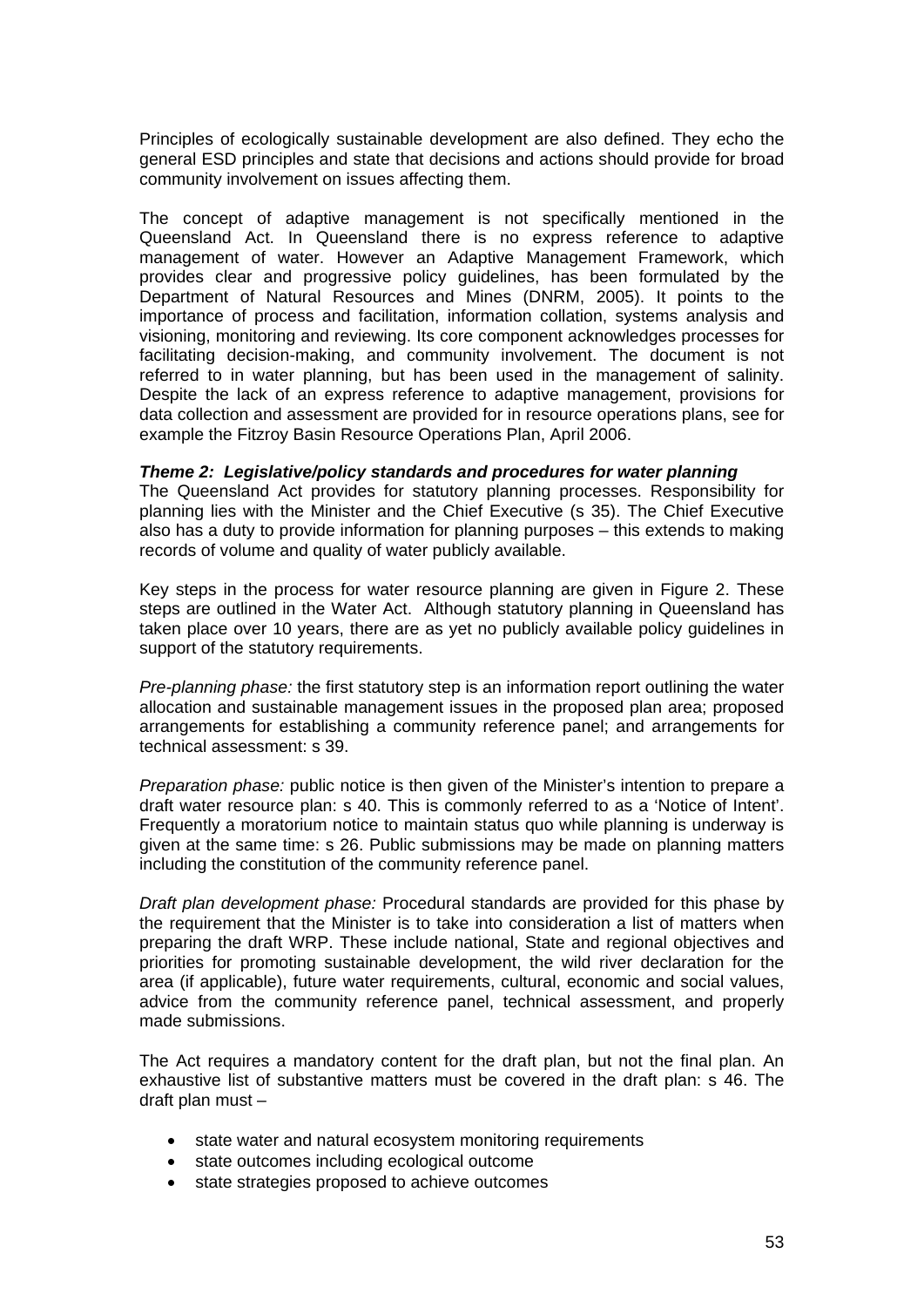- use best scientific information
- if tradeable water allocations are to be created under the plan, then environmental flow objectives and water allocation security objectives must be provided.

It appears strange that the Act requires mandatory content for the draft plan, but not the final plan.

*Public Review phase:* Each local government in the plan area is to be sent a copy of the draft plan. The draft plan must be publicly available for inspection and for purchase: s 49. An overview report which summarises assessments and findings about matters which the Minister is to consider in a WRP is made available at this time: s 48.

After considering all properly made submissions the Minister may decide that a further draft WRP is necessary: s 49A.

On approval of the final WRP, a report on the consultation process must be prepared within 30 business days. This report must include a summary of issue raised and how the issues have been dealt with: s 51.

*Implementation phase:* A Resource Operations Plan may be prepared for part or all of the plan area: s 95. Generally a draft ROP is started at the time of finalisation of the WRP. More recently, a public notice announcing the Chief Executive's intention to commence a ROP is released at the same time as the draft WRP. Similar statutory requirements apply for a ROP. A Notice of Intent is published: s 96. Written submissions are allowed in a 30 business day time period.

Mandatory standards are set for ROPS: s 98. They relate to how the draft ROP addresses WRP outcomes, how water will be managed, what is the water infrastructure in the plan area and how it will be operated. Additional standards are imposed if (1) overland flow is regulated (2) if tradeable water allocations are available. In the case of overland flows, the draft ROP must set a minimum share of flow water that each owner of land may take: s 98(3). For water allocations, the draft must provide for rules and details of conversions of existing licences and authorities to water allocations, and a range of other regulatory measures including environmental management rules and water sharing rules: s 98(4).

Additional procedural requirements are imposed for ROPs –

- The NRW must explain either by letter or public meetings the implications of the notice to 'as many affected water entitlement holders as possible': s 96(4).
- Those who operate water infrastructure are to provide proposed arrangements for the management of water for example, water and natural ecosystem monitoring practices: s 97.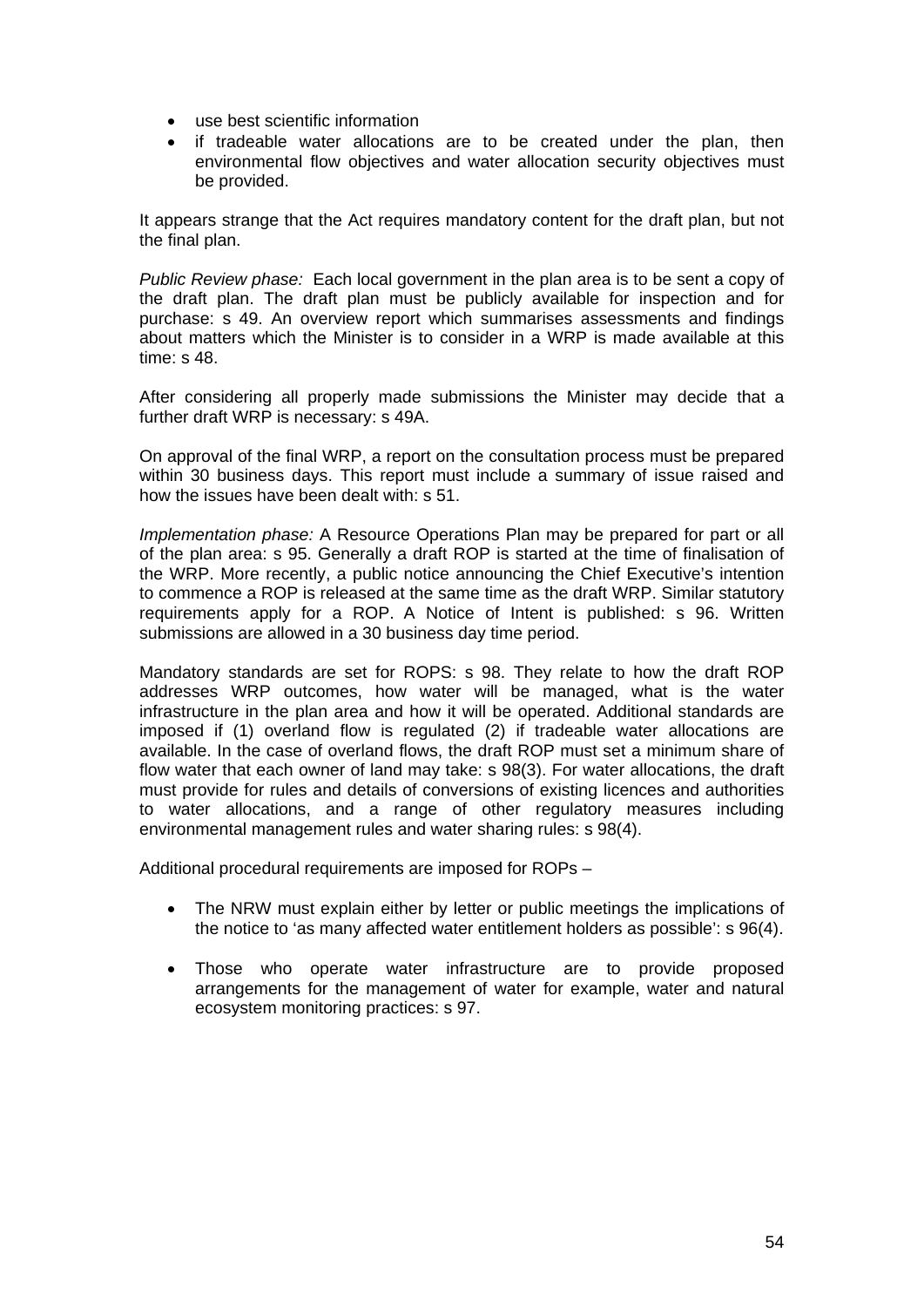

### **Figure 2: Water planning framework in Queensland**

\*At this stage, the chief executive issues a public notice announcing the intent to prepare a draft resource operations plan.<br>This will occur in parallel with finalisation of the water resource plan.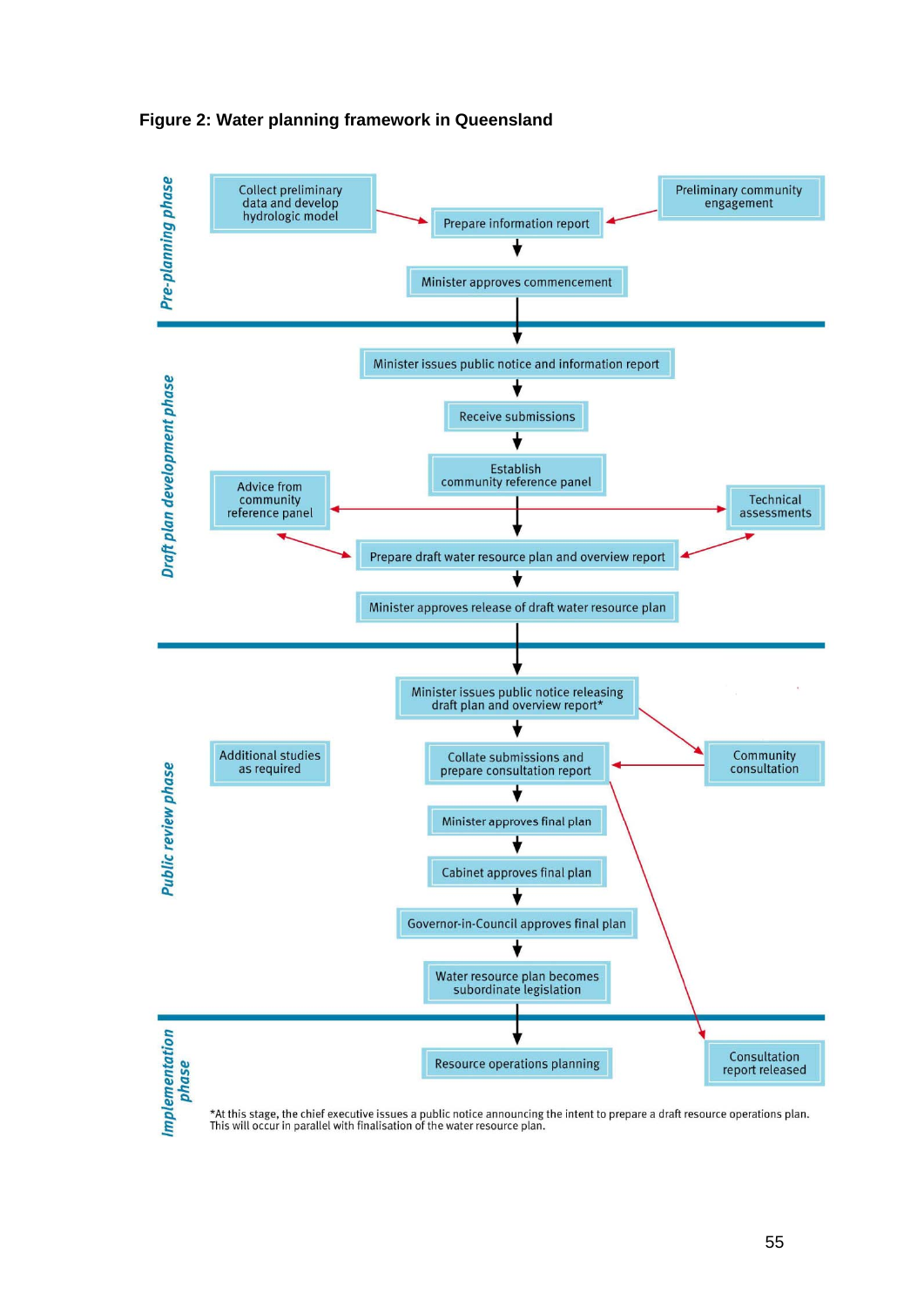### *Issues arising from legislative standards*

The legislative standards for water planning are well-known and understood. Although no formal empirical study into this has been carried out, there were a number of actions that contributed to an understanding of water issues. Firstly, a two way information process was established with the Water Reform Implementation Group, a state level consultation group with representatives of state agencies, industry, conservation groups and local government representatives. Secondly, fact sheets regarding water resource planning were available. However the Water Reform Implementation Group, now defunct, did not have any Indigenous representation, thus highlighting that there was little Indigenous input into water reform decisions.

A related issue is also whether the standards are satisfied in 'form' rather than in substance. There are two observations of how this may occur. Firstly, although outcomes are stated in the plan – they may be phrased in the most general terms. If this is so, then it will be difficult to ascertain whether those outcomes have been achieved. Secondly stated 'outcomes' are frequently not measurable. In the Condamine-Balonne Water Resource Plan 2004, one of the outcomes is stated to be 'to build social cohesiveness in the community by recognising the multiple users of water, including both Indigenous and non-Indigenous social and cultural needs. It is suggested that a statement such as this is not a measurable outcome.

Performance indicators found in WRPs may, to some extent, provide for measurable outcomes. These are found in 14 out of the 18 WRPs. These are present in WRPs where entitlements are converted to water allocations. Where allocations are not created, environmental outcomes are used, for example, in the Calliope WRP or Cooper WRP. There are two categories of performance indicators – one for environmental flow objectives (EFOs), and the other for water allocation security objectives (WASOs). There are two categories of performance indicators for EFOs –

- (a) The first category of EFO indicators are linked to flows or floods. These may be end of system flows, low flows, summer flows, beneficial flooding and 1 in 2 year flood flows. Flows are measured at 'nodes' or specified points along the river where gauging stations are located. End of system flows are very clearly specified: for example, at least 60.8% of the flow using a particular scenario simulated according to a specified model. However the objectives for other flows are not as tightly specified, difficult for the general public to understand, and measurement is complex. Arguably they are only set as a range of *desirable* flow patterns.<sup>[24](#page-55-0)</sup>
- (b) The second category of indicators relate to percentages of daily flow. These objectives have been criticised - as they are listed with little or no supporting information, they are not readily understood by anyone except trained professionals. Most members of the community will not be able to confirm whether an EFO means that flows will increase, remain unchanged or even decrease (Coffey 2001).

Other than these two performance indicators, other NWI outcomes, for example openness and transparency in decision-making and recognition of Indigenous needs to water, are not able to be measured.

<span id="page-55-0"></span> $24$  For example 66-133%, indicates that the EFO is to achieve approximately 33% variability of the predevelopment flow. The EFO merely requires that flows outside of this range be minimised (see for example *Water Resource (Border Rivers) Plan 2003,* s 12).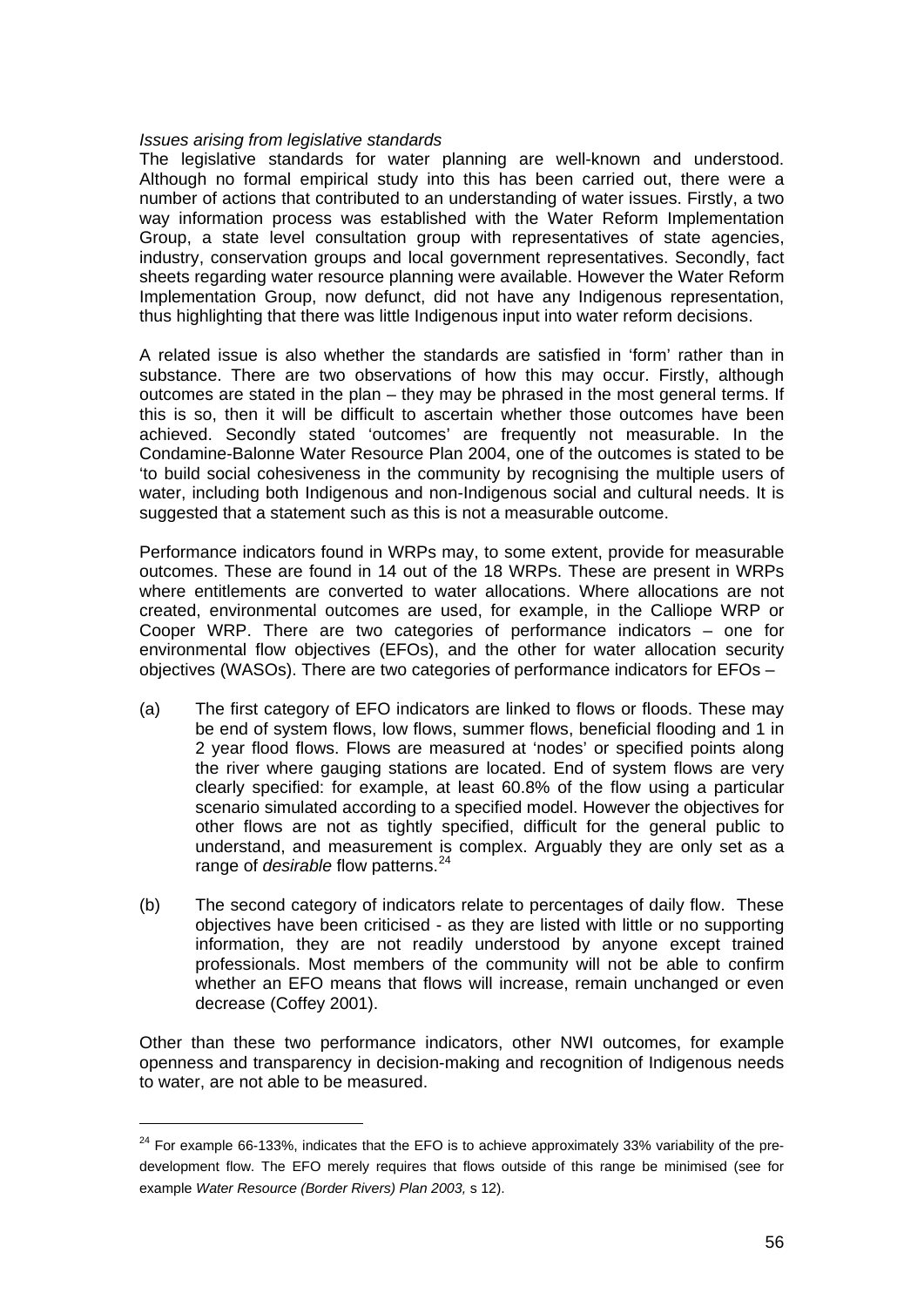### *Theme 3: Reasonable timelines*

Queensland has been involved in a trial of water planning since the mid 1990s in the Fitzroy catchment. The NWI requires that plans for systems that are overallocated, fully allocated or nearing full allocation be completed by the end of 2007. All other systems are to have plans by the end of 2009 (Council of Australian Governments 2004: para 39-40). Queensland's Implementation Plan commits the state to completion of all WRPs by 2008, and all ROPs by 2009 (Queensland, 2006 p 154). At the time of commitment, all but 9% of WRPS had either been completed (58%) or planning had been announced (32%). In these circumstances it would seem that the target date of the end of 2009 for completion of all plans was realistic.

However NWC's recent assessment of progress notes that:

the rollout has not progressed as rapidly as initially envisaged due to a number of factors including greater needs for community consultation, the resource pressures of the south-east Queensland drought, and amendments required due to the boom in mining (NWC, 2007a: 28).

In the State's Implementation Plan for the NWI, loose target dates are given for the completion of plans and the timeline for each of the phases of the planning process are not explicit. The absence of a predictive timeframe may affect public expectations, as stakeholders have no way of knowing whether the process is going smoothly. Should stakeholders perceive that there is a delay in the completion of the plan, there may be uneasiness and conjecture as to reasons for the delay.

There are neither legislative nor policy timelines for completion of the plan once the planning process has started. From public information it appears that once a notice of intent is published, the draft WRP is released within a range of 4 months (Great Artesian Basin), 9 months (Gold Coast) and seven years (Mitchell), with most taking between 2-4 years. The next stage, from the release of the draft WRP to the final plan is again variable. In some instances it has taken 4 months (Calliope) with the longest being 18 months (Warrego/Paroo/Bulloo/Nebine). In most instances this stage took between 8-13 months.

The ROP process is speedier. From the release of the draft ROP to the final plan usually takes 10-12 months, with the shortest process taking 6 months (Great Artesian Basin) and longest in the Burnett, where the first 'instalment' of the ROP for a priority area was made in 2003, but final ROP 'instalment' for the remaining areas under the WRP is still yet to be finalised, thus taking over five years.

Deadlines exist in relation to consultation/submission periods. Generally a notice period of 30 business days is provided under the Water Act. This applies to:

- Written submissions in response to the notice to prepare draft WRP must be made within 30 business days of the publishing of the draft: s 40 (4).
- Submissions to the draft WRP must be made within 30 days: s 49.
- Where a further draft WRP is prepared a 30 business days period of notice is required: s 49A.

While the deadlines above appear reasonable, in some cases the public notice/submission period takes place in December, which makes it difficult for members of the public to give the matter the attention it deserves. In four out of 22 WRP processes, and three out of 11 ROP processes, the submission period took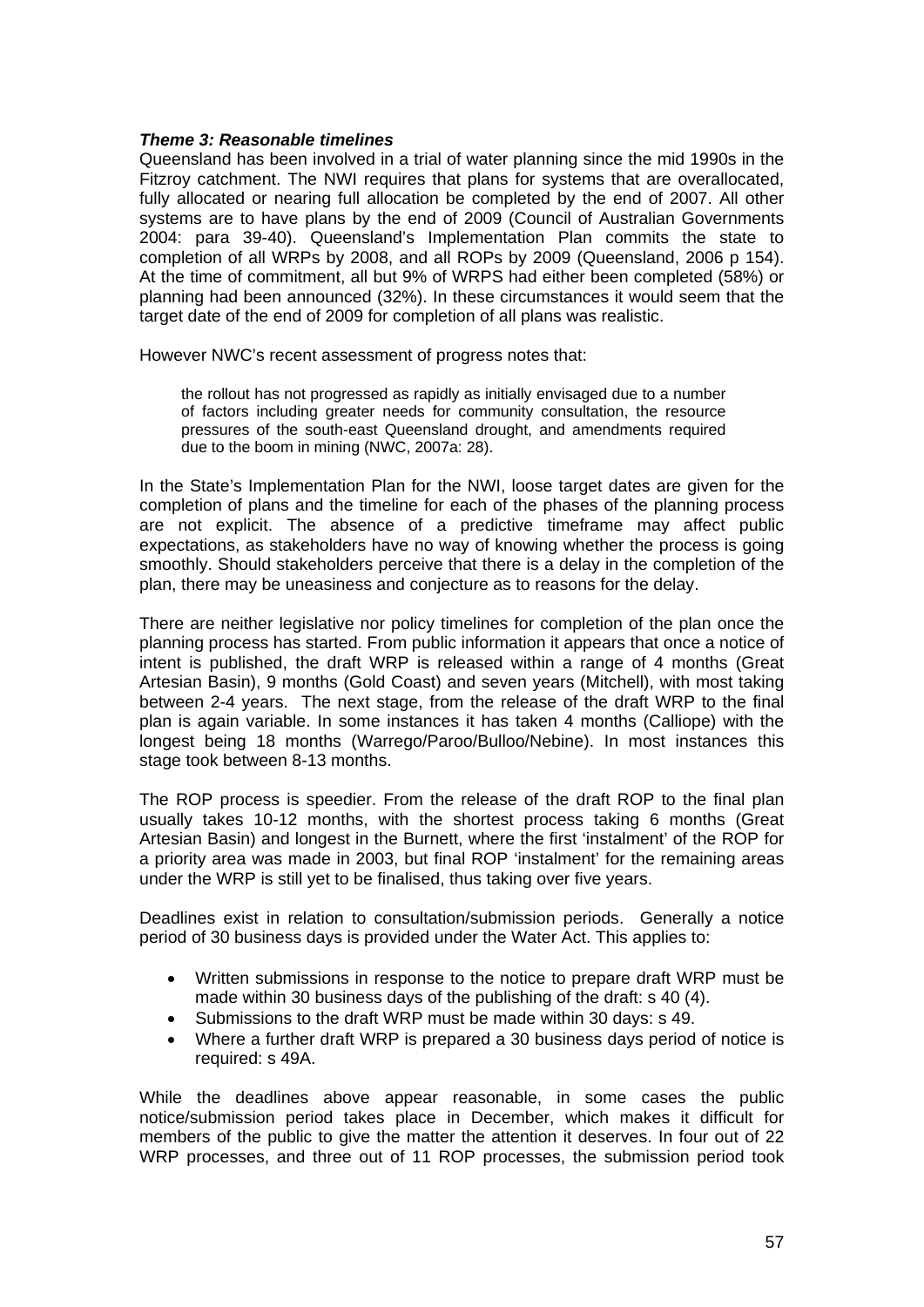place over the Christmas break. In those situations it is reasonable to expect that a longer period for submissions be allowed.

It is worth noting that the consultation and submission period for consideration of declaration proposals under the Wild Rivers Act is longer than under the Water Act. In the July 2008 declaration proposals for the Archer, Lockhart and Stewart Rivers, submissions were allowed until late November 2008, a period of around four months. This may be read as an attempt to allow for culturally appropriate time-frames for Indigenous communities in those catchments.

### *Theme 4: Socio-economic and other analysis*

There is a statutory requirement that the Minister must take into consideration cultural, economic and social values in preparing the draft WRP: s 47(h).

However there is no specific legislative requirement for reports to be prepared. Therefore it is discretionary for socio-economic analysis to be prepared. In the Condamine-Balonne WRP, developed between 2003-04, no socio-economic study was carried out. For the Burnett WRP a social and economic information report was prepared which included a profile covering population, agriculture and industries and community sensitivity to change (Hamstead et al 2008).

Where socio-economic analysis is carried out, there is no policy on terms of reference, on what must be included (especially in terms of non-consumptive uses of water) and on whether uses outside the catchment / basin should be included. In practice, social values identified by the government are presented to the community reference panel for review at the completion of the draft socio-economic report which occurs during draft WRP development phase.

If these reports are considered 'technical assessments' then the Minister is to take the reports into consideration when preparing the draft WRP: s 47(j). It may be argued that technical assessments are limited to hydrological, ecological and other bio-physical assessments. Such an argument may be made from a reading of s 39 (c) which reads

… the Minister must prepare an information report about –

(a) …

(b) …

(c) proposed arrangements for technical assessment using best scientific information available and relevant to the preparation of a draft water resource plan for the proposed plan area.

Nothing prevents the Minister or the Department of Natural Resources and Water from utilising further tools in the planning process. Prior to the enactment of the *Water Act 2000* (Qld), a process for the development of a Water Allocation and Management Plan (WAMP) for Condamine-Balonne was undertaken in the late 1990s. A Community Reference Panel together with the Department developed a 'multi-objective decision support system' which included economic and social criteria. Late into the WAMP process the Minister curtailed the use of the decision support system with members of the CRP also expressing concern over process and content issues (Hamstead et al 2008).

The Condamine Balonne WAMP example highlights that there is no clear process as to how data and reports are to be taken into consideration by the decision-maker.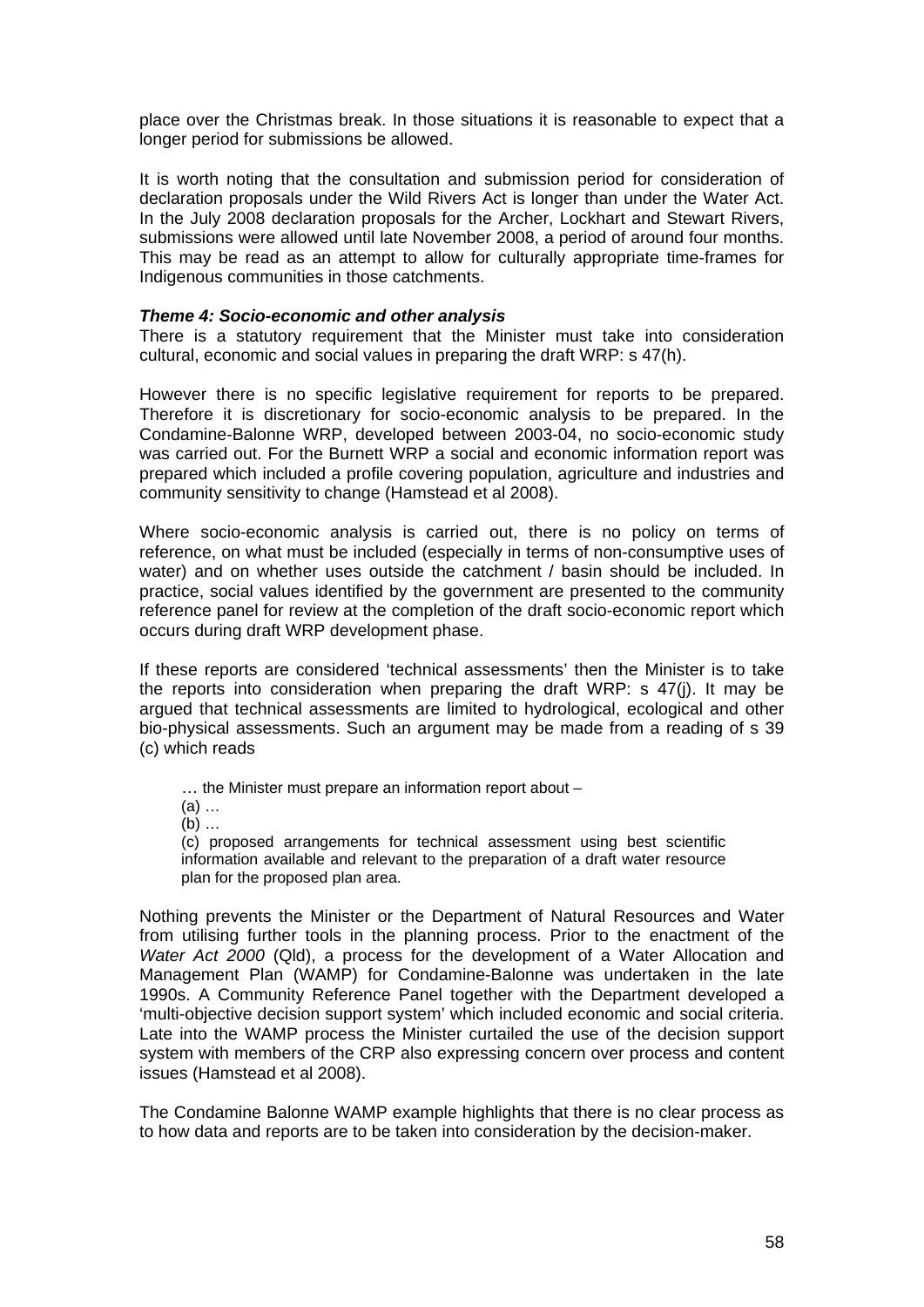The point is that even where socio-economic analysis is carried out, it may not be effectively integrated into the planning process. For example, in the Burnett WRP, some stakeholders expressed misgivings that the studies 'did not assist in making trade-offs either because they were inappropriately designed for the task or were manipulated' (Hamstead et al 2008, p 280). Others thought that socio-economic reports in the Burnett were not fully disclosed because the data showed that a proposed dam was not justified economically (Hamstead et al 2008, 281).

### *Theme 5: Scientific data, communication of science*

The Water Act imposes a duty that the best scientific information available is to form the basis of water planning: ss  $46(1)(f)$ ,  $47(c)$ . In preparing a draft WRP, the Minister must consider the duration, frequency, size and timing of flows necessary to support natural ecosystems as assessed using this scientific information.

The information may either be provided by officers within the Department of Natural Resources and Water through consultants, or frequently through Technical Assessment Panels (TAP). TAPs are appointed during the pre-planning phase of the WRP. There is no legislative requirement for involvement by TAPs, no legislative or policy guidelines as to how members are appointed, their qualifications or experience, or the workings of the panel. Policy guidelines on these matters are also not available. Unlike the appointment of community reference panels, no public submissions are available on the formation of TAPs.

A coordinator, hired from the private sector, is usually in charge of appointing members of the TAP. A team of 7-10 scientists (with skills in hydrology, hydraulics, water quality, geomorphology, aquatic ecology, riparian ecology, estuarine/marine ecology) is assembled by the coordinator. They may be academics or from government. A desktop study is carried out, in conjunction with a quick field assessment sometimes without much base-line data or indepth study. The amount of base-line data varies between catchments. Occasionally public workshops attended by the team and NRW are held (Arthington 2006, Arthington and Pusey, 2003).

Scientific information is usually communicated to the community reference panels (CRP). Besides voluminous technical reports, in the first few planning processes, diagrams with a 'traffic light system' were provided. A risk assessment diagram rates the potential outcomes of particular options with red, green or amber colours. The current manner of communicating the impacts of various management scenarios is through a standard risk assessment - low, minor, medium, severe and very severe.

Where there has been direct access to TAPs by the public, this has received favourable feedback (Hamstead et al 2007). Approximately 250 members of the public attended two public forums in the Burnett which were held at the request of the TAP. These have been the only examples of direct communication between the public and TAPs.

Where the TAP reports are given, the Minister is obliged to consider them when preparing the draft WRP: s 47(j). These reports are publicly available.

Feedback from TAP members suggests that current process issues are:

- There is no process for collection of essential scientific data well ahead of the planning process, therefore data may be patchy and *ad hoc;*
- Recommendations of TAP reports and scientific advice is not incorporated into the environmental flow objectives of WRP;
- TAP members do not get feedback from NRW planning department;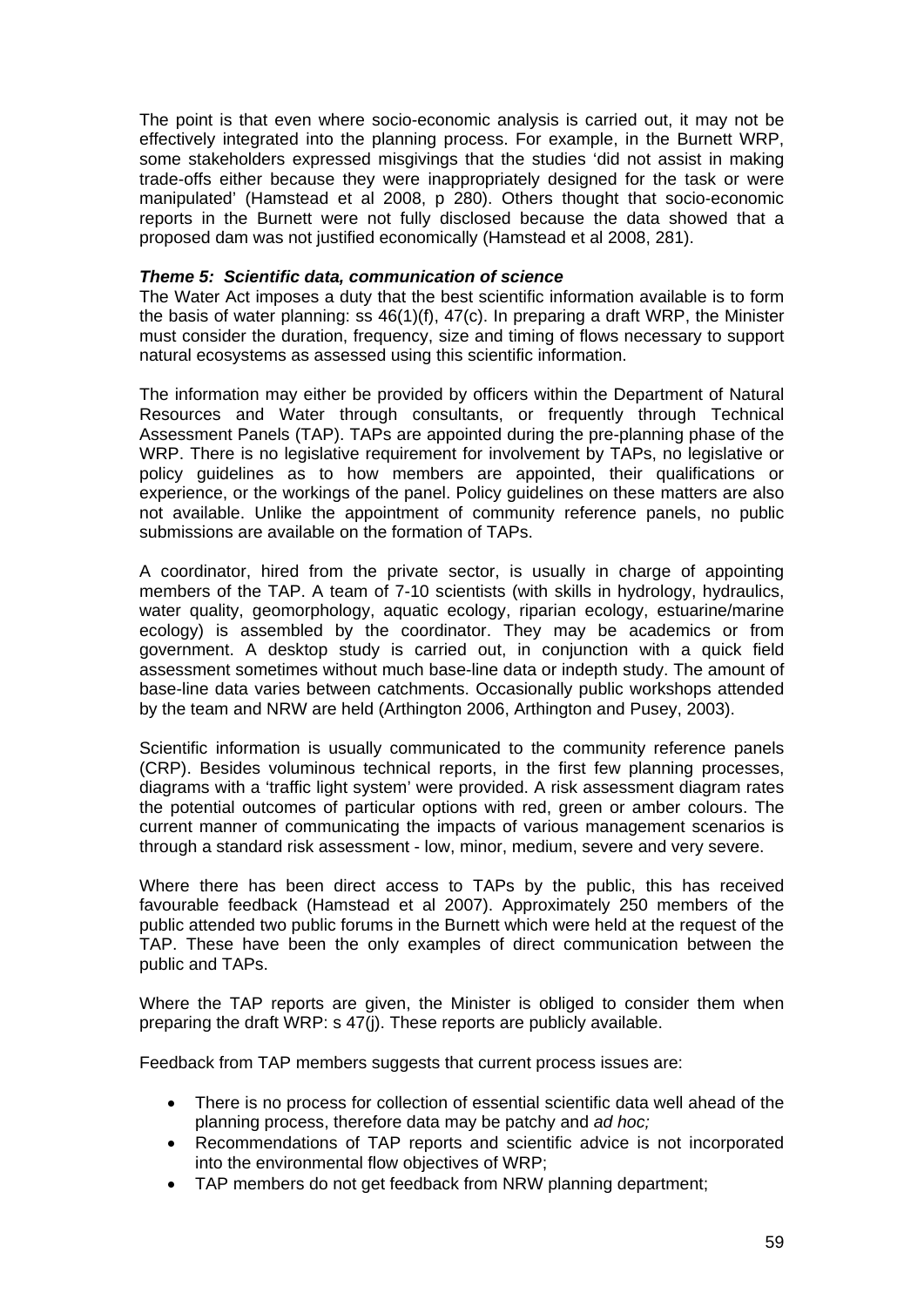• Monitoring suggested by TAP is not carried out (Arthington 2006, Arthington and Pusey, 2003).

### *Theme 6: Stakeholder engagement*

Meeting the needs of the community through stakeholder engagement is prominent in water legislation. The definition of 'sustainable management' includes:

- Improving the planning confidence of water users now and in the future regarding the availability and security of water entitlements: s 10(2)(c)(i):
- Providing for the fair, orderly and efficient allocation of water to meet community needs s 10(2)(c)(vi):
- Increasing community understanding of the need to use and manage water in a sustainable and cost efficient way s 10(2)(c)(vii):
- Encouraging the community to take an active part in planning the allocation and management of water s 10(2)(c)(viii).

The role of the community is elsewhere highlighted as part of the principles of ESD – which decisions and actions should provide for broad community involvement on issues affecting them: s 11(f).

In the implementation of the legislation, stakeholder engagement in the Queensland process ranges from information provision/consultative in most catchments to midlevel deliberation in the highly conflicted Condamine-Balonne catchment (Hamstead 2008). In the analysis presented in Volume 1, chapter 3.1.4, the various modes of participation were categorised as ranging from information provision, consultation, deliberation, collaboration, and lastly decision-making.

Public notice is given at all key steps in the process and submissions are taken from all interested parties:

- at the 'notice of intent phase' regarding proposed draft plan and establishment of a community reference panel: s 40(2)(e);
- when the draft water plan is published:  $s$  49(2)(b); and
- when the draft resource operations plan is published: s  $100(2)(c)$ .

In addition, it is mandatory to appoint a community reference panel (CRP) at the same time as the notice of intent is published: s41(1). In practice the NRW calls for nominations for the CRP, and a panel is selected to represent cultural, economic and environmental interests in the proposed plan area: s 41(2). The CRP is to advise the minister on the views and opinions of the community and it is made clear that the panel is not a decision-making body (Department of Natural Resources, 2006 #160).

A report on the community consultation process for a water planning exercise is a statutory requirement and must follow the release of a final WRP (see Theme 1).

Beyond the statutory requirements, there is a fair amount of flexibility and variation on stakeholder engagement. A high level of flexibility was demonstrated in the planning process in the Condamine-Balonne. The Minister has the discretion to appoint groups to advise on community matters: s 1005. During the WRP process, three separate advisory committees were appointed in that catchment for different sections of the river - the Upper Condamine Ministerial Advisory Committee, Middle Condamine Ministerial Advisory Committee and the Lower Balonne Community Reference Group. The three committees reflected the different and competing interests in the various parts of the catchments, and the history of conflict particularly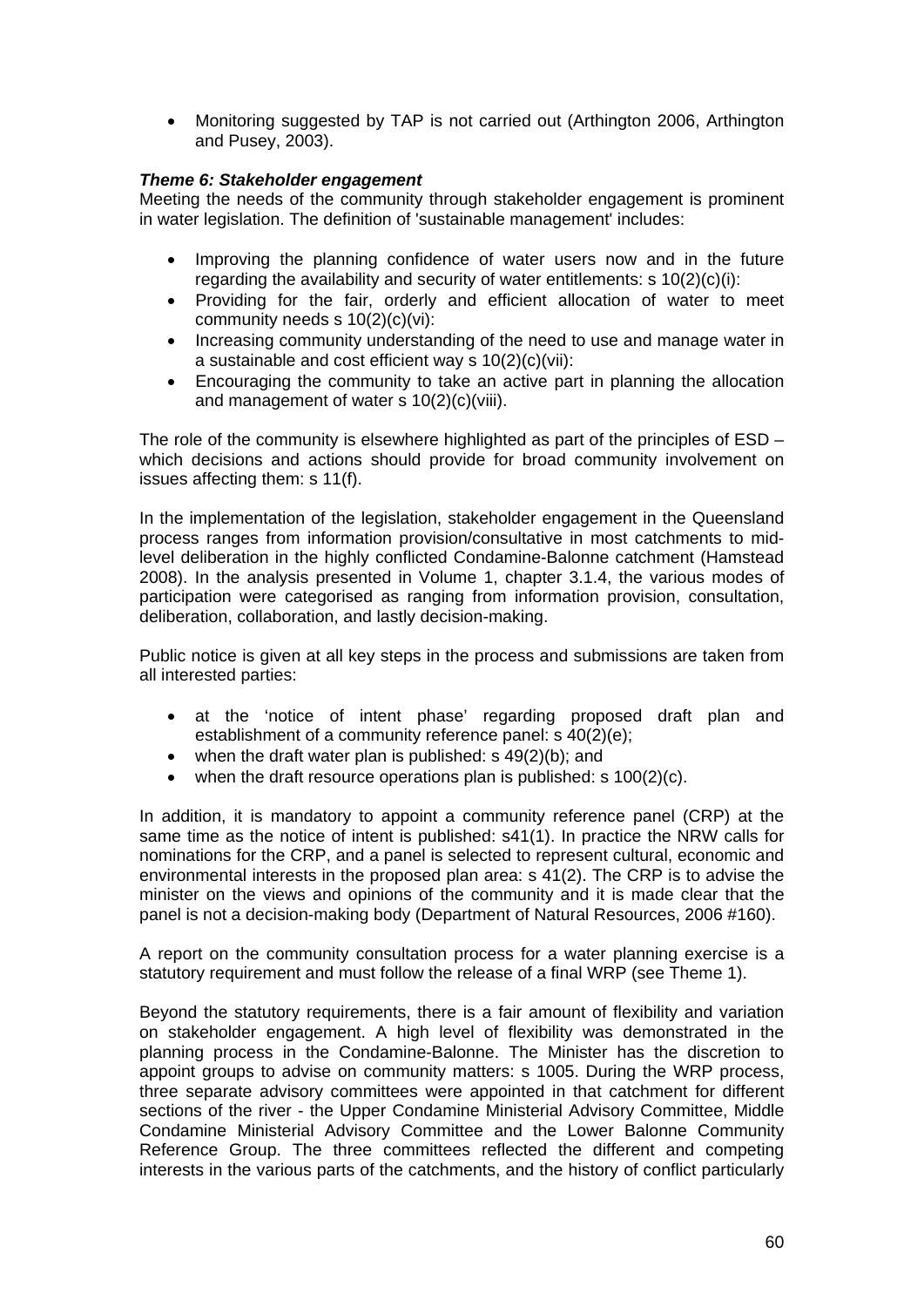in the Lower Balonne (Tan 2000, Vanderbyl and Boully 2004). As a result of submissions from the NSW government, and feedback from the three groups, the draft WRP was amended.

To further illustrate the point about flexibility of process, the Minister appointed a committee to increase stakeholder engagement in the ROP process in the Condamine-Balonne not only in the plan area but downstream in NSW. The Lower Balonne Ministerial Water Resources Advisory Council was established, with a chair which reported directly to the Queensland Minister. In addition the two middle and upper catchment advisory groups continued to have informal input into the process. It should be noted that stakeholder engagement is not required under the statutory ROP processes. In practice the NRW has public information sessions at the start of the ROP process and while the draft ROP is out for public review.

This high level of engagement was considered necessary because of powerful stakeholders in the Lower Balonne. It was unique as interstate interests were represented in Murray River Water Advisory Council. There were deep divisions of interests in Murray River Water Advisory Council and the engagement process was far from smooth. Irrigators were mainly satisfied with the process, but not others. Downstream stakeholders, mostly graziers and those from NSW suggested that there was a lack of transparency and procedural fairness in the ROP development (Hamstead et al 2008).

In other catchments where the conflict has not been as entrenched, NRW expresses satisfaction regarding consultation. NRW officers often go beyond the statutory processes and may attend meetings with particular group/s of stakeholders (Hamstead et al 2008). However some stakeholders view the entire engagement process as 'tokenistic', for example in the Burnett (Hamstead et al 2008). Their views will be considered in Theme 8.

Mechanisms adopted to encourage engagement and provide for an element of transparency are:

- Making technical documents publicly available, for example TAP reports and socio-economic reports where available.
- An overview report on the proposed draft plan is a statutory requirement (s 48). This report is to summarise all relevant matters which the Minister is required to consider in making the draft WRP.

Stakeholders have suggested that it would be worthwhile to run workshops on the whole process early and include the technical detail and analysis systems used in the planning process so that stakeholders can understand the basis for decisions (Hamstead et al 2008).

### *Theme 7: Indigenous engagement and native title*

Legal and policy issues relating to native title and cultural heritage matters were discussed earlier in this document.

The Minister and the NRW are under a duty of care not to harm Aboriginal cultural heritage: s 23 (1) *Aboriginal Cultural Heritage Act 2003* (Qld). Under that Act it is likely that the duty extends to having a due-diligence assessment for water planning. If that process results in deterioration of cultural heritage sites where water is featured, or impacts on water related landscape features then agreement with an Aboriginal Party is required. No policy document refers to this and it is unclear and unlikely that due-diligence assessment is at present part of the WRP process.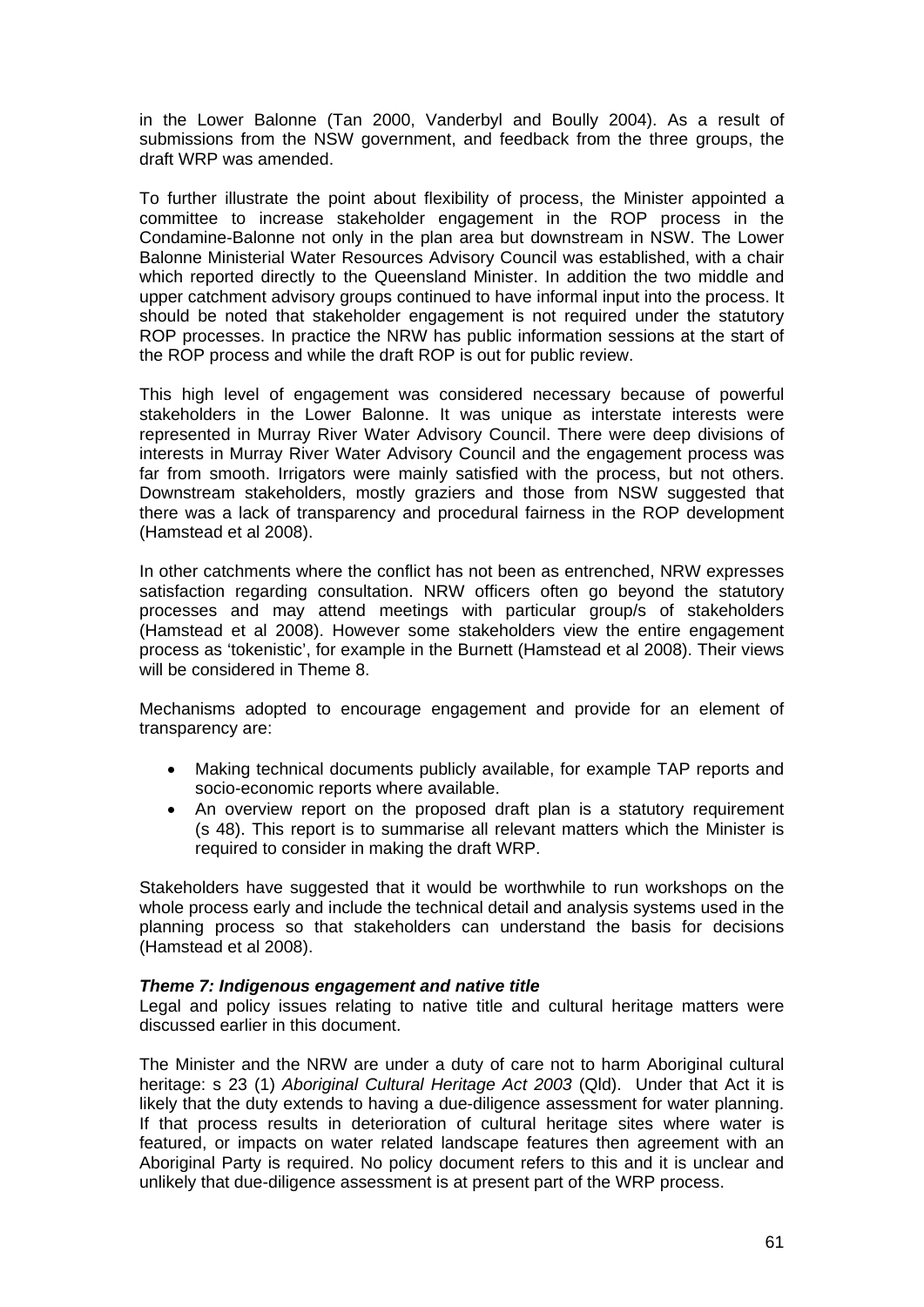Water legislation appears to place a high priority on Indigenous interests. The definition of 'sustainable management' includes 'recognising the interests of Aboriginal people and Torres Strait Islanders and their connection with the landscape in water planning': s10(2)(c)(v). Despite this statutory recognition, no specific mechanisms are provided in the Act to identify these interests and ensure trade-offs are transparent. This leaves the Act open to criticism that the recognition of Indigenous connections through the water planning process is merely symbolic.

The NWI requires that water plans should address Indigenous water issues and further requires immediate implementation of this: Schedule A, NWI. Thus far, this provision of the NWI has received a rather limited interpretation. Thus far water planning at best gives attention to sacred sites and cultural heritage when Indigenous values are assessed, but no action is taken to incorporate Indigenous people's interests in, and potential contributions to, environmental research and economic activity (Jackson 2006). A purposive interpretation of the NWI and the definition of 'sustainable management' in Queensland legislation requires a deepening of measures for incorporating Indigenous water issues into planning, particularly in Northern rivers which have significant Indigenous communities. Gaps in the research into implementation of the NWI were identified in Volume 1 Chapter 3.3.5.

In Queensland Indigenous participation is largely carried out through the CRP process. Membership of the CRP is required to reflect cultural interests and in four out of the five catchments in northern Queensland CRPs had Indigenous members. For the Burdekin Basin Water Resource Plan, two 'Traditional Owner' representatives sat on the Community Reference Panel for the water planning process (Hamstead et al 2008).

The Queensland NWI Implementation Plan refers to separate consultation with 'special characteristics' tailored for Indigenous requirements, such as more than one traditional owner group in a WRP. Further non-statutory measures are taken to engage the Indigenous community:

- an Indigenous Working Group (IWG) may be appointed to improve engagement. In the Burnett views were canvassed from 30 Indigenous representatives. The IWG met 11 times (Hamstead et al 2008). An IWG was also set up in the Barron catchment (Department of Natural Resources and Mines 2003, p. 11-12). No assessment has been made of this alternative process;
- informal 'consultations' may be carried out (Department of Natural Resources and Water 2006, p. 27);
- information consultation through natural resource management bodies;
- Indigenous issues papers, for example one was developed for the Georgina Diamantina catchment (Queensland Government, 2006).

Ascertaining who to consult may be a problem in areas where there are no registered native title claimants. This is unlikely to be the case in Northern Queensland, but is an issue in other areas where native title has been extinguished over vast tracts of land and where groups claiming attachment to land may be less organised.

Queensland's NWI Implementation Plan also states that 'as native title rights to water have not been legally recognised, Queensland has not been able to make any specific legislative or WRP provisions. However water allocated to protect ecosystem processes acts to protect traditional uses associated with water' (Queensland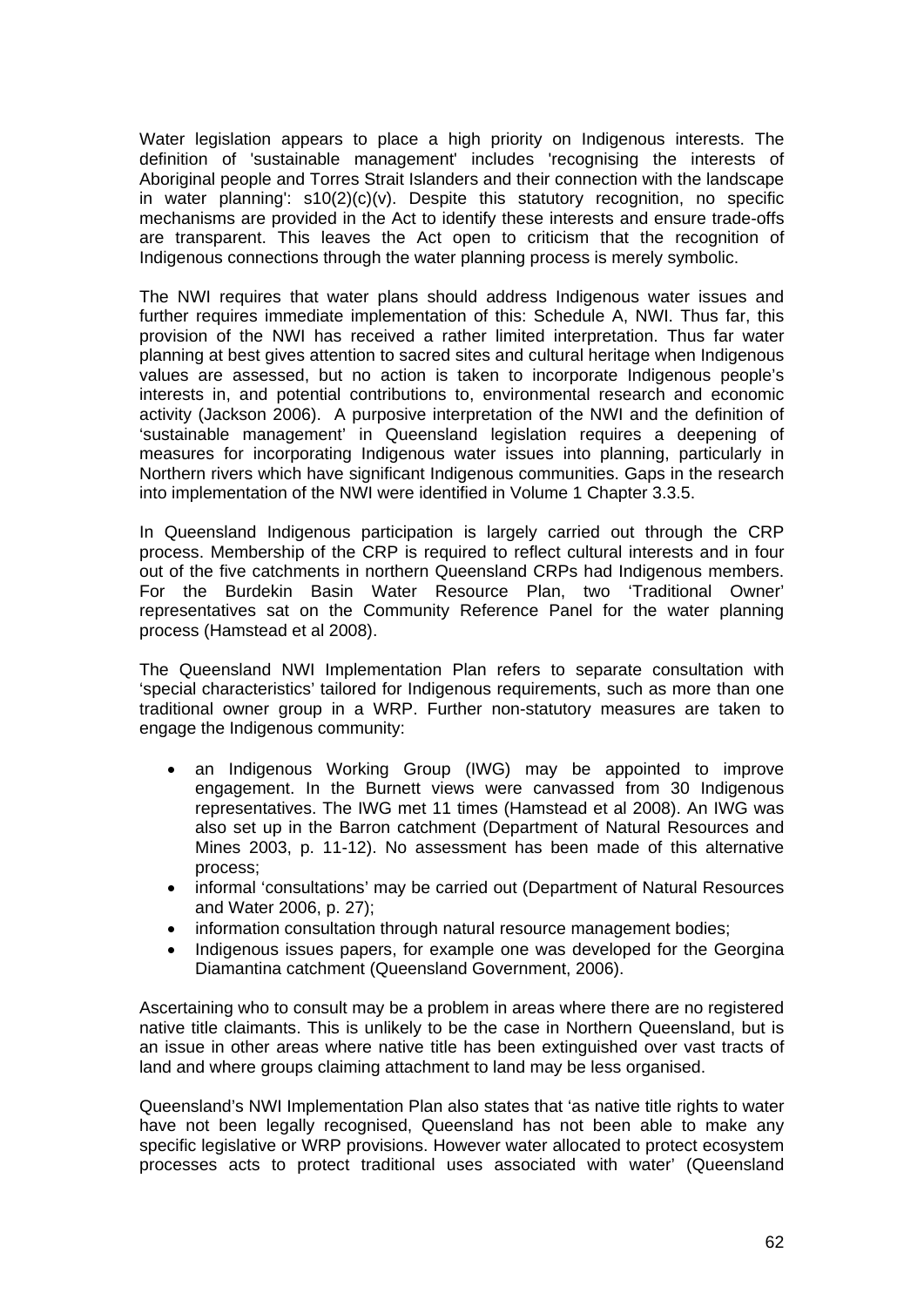Government 2006, p27, 28). There are also no relevant performance indicators given for this key action of the NWI.

It is likely that the above statement in Queensland's NWI Implementation Plan does not go far enough to fulfil the intent of the NWI. Indigenous peoples hold title under the land rights model as well as under the *Native Title Act* 2003 (Cth). Under the NWI there is a general obligation to consult Indigenous communities in their capacity as land holders and users of water (see key actions under Element (viii)), and a specific obligation to consult over Indigenous water issues. Under the NTA, rights to water include taking water for drinking and domestic use, and if proven, a right to fish. Further, even if native title claims have not been determined, or Indigenous rights over water not fully defined, the NWI requires that the *potential or possibility* of native title be considered in planning.

Positive outcomes have been reached in two very recent WRPs for the Gulf region and the Mitchell catchment. Indigenous water reserves have been established in these two plans, the first two in Queensland. The Mitchell WRP provides an Indigenous reserve of 5000 ML from unallocated water: s 28. Unallocated water held as an Indigenous reserve may be granted only for helping Indigenous communities in the Cape York Peninsula Region to achieve their economic and social aspirations: s 27. A similar provision appears in the Gulf WRP for the rivers in Cape York except that the annual volumetric limit for Indigenous water is much less, at 1000 ML: s 33.

These Indigenous water reserves have to date been located primarily in the Cape York Area. While these special measures are positive outcomes, their significance should not be overstated for the following reasons:

- The reserves are *only* available from rivers in Cape York and are a direct result of negotiations between interested parties which led to the landmark Cape York Agreement in 1996 and the *Cape York Peninsula Heritage Act* which followed in late 2007.
- The reserves in the Gulf and the Mitchell WRP are not a result of Indigenous engagement in the water planning process. The draft plans which were circulated for public consultation had no mention of Indigenous water reserves.
- It is uncertain whether Indigenous people in the Gulf and Mitchell Catchments were involved in negotiating the amounts allocated through the reserves, therefore it is not certain that the volumes allocated will meet their needs.
- None of the other rivers in the Gulf region which have significant Indigenous populations in their catchment areas have such provisions attached.
- The volumes of water available are small, at 1,000 ML for the Gulf in comparison to the general reserve which comprises 175,000 ML per annum. In the Mitchell the general reserve comprises 55,000 ML per annum.
- Indigenous reserves may be put towards the achievement of economic and social aspirations of Indigenous people, but as yet there is no process for working out how best to identify what these may be.
- Water allocated through these reserves will take the form of water licences and will thus not be tradeable.

Declarations under the *Wild Rivers Act* 2005 may also provide for Indigenous water reserves.<sup>[25](#page-62-0)</sup> It will be interesting to observe whether Indigenous reserves will be

<span id="page-62-0"></span><sup>25</sup> The *Cape York Peninsula Heritage Act* 2007 requires that the Wild Rivers declaration does this. As a result a 6,000ML Indigenous reserve is proposed for the Archer River declaration, see s. 14 ([http://www.nrw.qld.gov.au/wildrivers/pdf/archer\\_declaration\\_proposal.pdf](http://www.nrw.qld.gov.au/wildrivers/pdf/archer_declaration_proposal.pdf))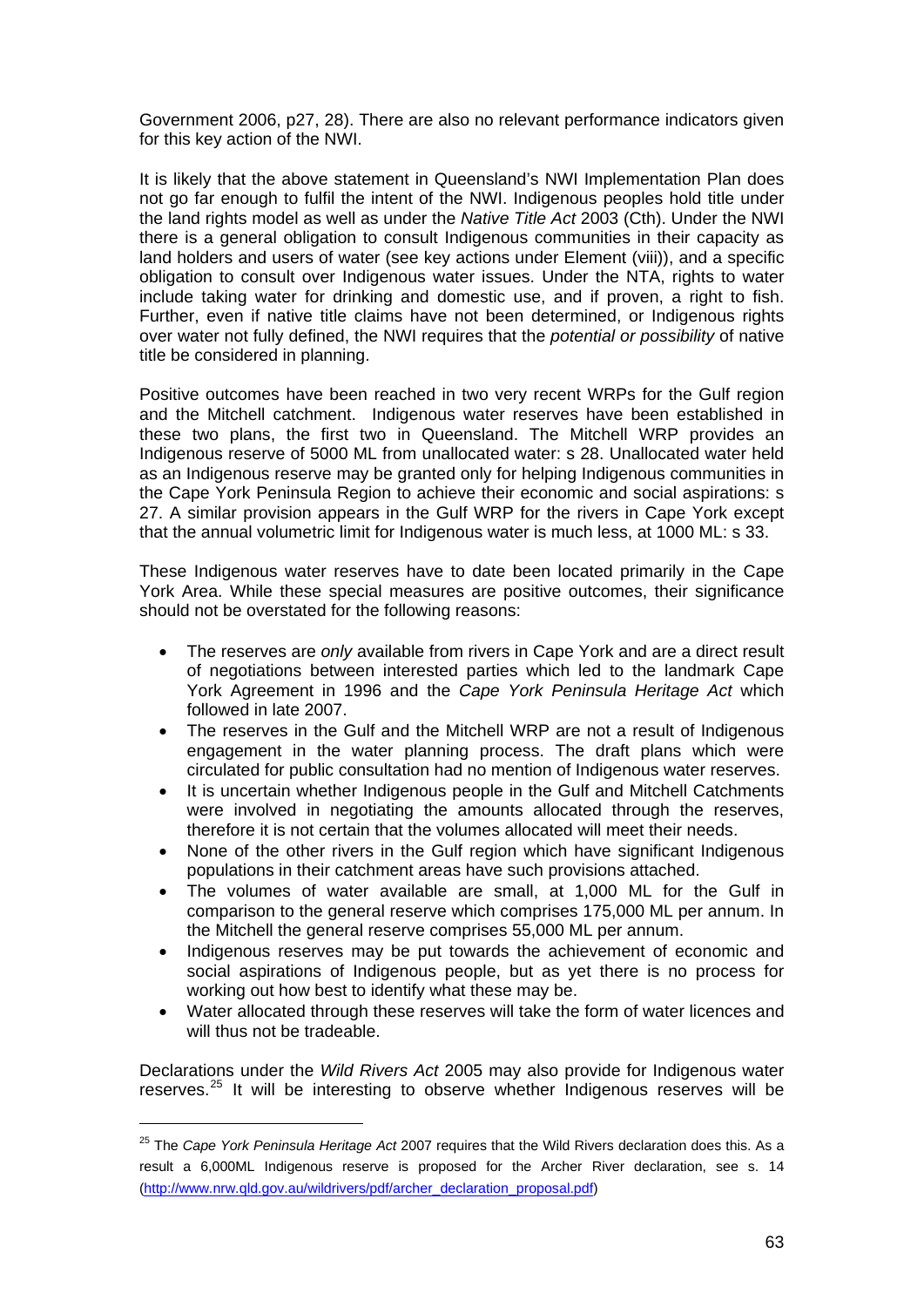provided in regions outside of the Cape York Area, where significant Indigenous populations also exist.

To sum up, there is no specific statutory or policy requirement for Indigenous engagement beyond the general duty that a CRP must provide for cultural, economic and environmental interests in the plan area. The practice is for two Indigenous representatives in the CRP. This is unlikely to provide satisfactory arrangements for cultural differences, particularly in larger regions where the diversity of Indigenous perspectives may be very high. The level of Indigenous engagement appears limited in many catchments, and special measures are ad-hoc. It is unclear why one measure is taken and not another. It is suggested that policy be developed for a comprehensive Indigenous engagement strategy which takes into consideration the cultural heritage duty of care, develops appropriate processes for identifying the economic and social aspirations of Indigenous communities, and seeks consistency in providing access to water for Indigenous groups across the State.

### *Theme 8: Transparency in decision-making*

It is the Minister for Natural Resources and Water who is responsible for decisionmaking in water planning. The minister has an obligation to consider a long list of matters when preparing the draft WRP (s 47). This list is set out in full below:

- (a) the State's water rights and the volume and quality of water;
- (b) national, State and regional objectives and priorities for promoting sustainable development;
- (ba) to the extent the draft plan applies to a wild river area—the wild river declaration for the area;
- (c) the duration, frequency, size and timing of water flows necessary to support natural ecosystems as assessed using the best scientific information available;
- (d) the underground water levels and underground water recharge processes necessary to support natural ecosystems;
- (e) taking of water authorised under section 20;
- (f) existing water entitlements;
- (g) the State's future water requirements, including cultural, economic, environmental and social requirements;
- (h) *cultural, economic and social values*;
- (i) *advice from the community reference panel;*
- (j) *technical assessments for the draft plan*; (italics added);
- $(k)$  the effects the draft plan will have on water not covered by the draft plan;
- (l) the effects the taking, or interfering with, water not covered by the draft plan will have on water covered by the draft plan;
- (m) environmental values established under the Environmental Protection (Water) Policy 1997;
- (n) the sustainable resource management strategies and policies for the catchment or underground water basin, including any relevant coastal zone;
- (o) *all properly made submissions about the proposed draft plan*; (italics added);
- (p) the public interest.

The minister has a duty to prepare reports on the consultation process including a summary of issues raised and how the issues have been dealt with: s 51.

Apart from the mandatory requirement to consider factors and the duty to report on consultation, there is no guidance either from the legislation or from policy as to how the Minister is to reach her/his decision. Thus the issue of transparency of decision making is very much related to how trade-offs are made in reaching a particular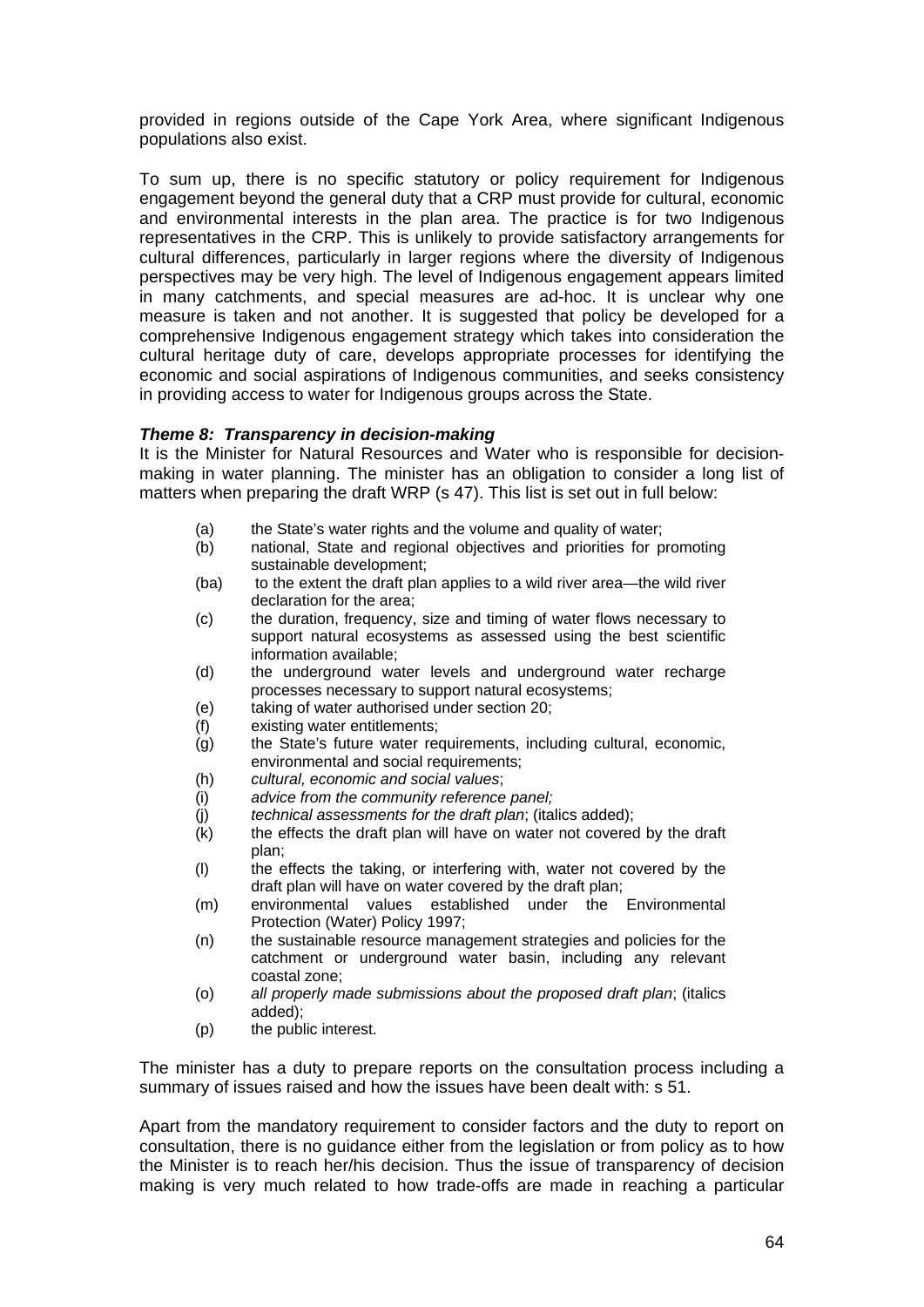decision. There are no mechanisms to guide a Minister as to how the trade-offs between competing interests are to be made.

Stakeholder comments on how decisions are made fall into five categories (Hamstead et al 2008).

- (1) Support that the final decision is made by government.
- (2) A lack of confidence in the objectivity of supporting information available to the public, including environmental modelling socio and economic studies.
- (3) The lack of confidence by the CRP, TAP and IWG that the recommendations they have made on trade-offs have been considered.
- (4) Perceived inadequate representation of environmental interests on the CRP in comparison with consumptive interests, therefore making articulation of those views difficult.
- (5) A scepticism that the final decision was in accordance with the objective of sustainable development.

### *Theme 9: Relationship between planning and political process clear*

The legislation clearly states that it is the Minister who makes the final decision on submissions, and on a WRP: s 50. The Minister has full powers to decide:

- whether a further draft WRP is required: s 49A, or
- that the water planning process is not to proceed: s 52 or
- that a WRP is to be amended: s 55; or
- that a new WRP is to be prepared to replace an existing WRP: s 55.

Where the Minister exercises power under ss 52 or 55, she or he is required to give the reasons for the decision.

In relation to implementation of planning, it is the Chief Executive who has powers to consider submissions on the draft ROP and decide on the final ROP: s 103.

However the political processes between State agencies are unclear to the public, and may undermine the water planning process. This lack of clearly defined boundaries between planning and political processes was demonstrated in the Burnett. The WRP was concluded in 2000 and overridden through a later piece of legislation in 2001 to allow the building of Paradise Dam and associated weirs, and to change indicators in the WRP (Coffey 2001). Confusion arises as the Water Act 2000 sets out various processes to decide on river system yields, uses, shares etc. Once this process has been followed and government uses other legislation to override the result, it causes confusion and alienation of people involved in the planning process.

Legislatively it is clear that the State had the power to take this course of action. Section 4 (2) of the Water Act 2000 (Qld) states that the Act binds the State except for the powers of the Coordinator-General under the State Development and Public Works Organisation Act 1971. Therefore any major infrastructure development, including the construction of dams will override water plans. It would be advisable for government to notify the community, prior to development of a WRP, that major infrastructure projects are proposed. If so, the public would be aware of the proposed projects so that political channels could be used to address their concerns.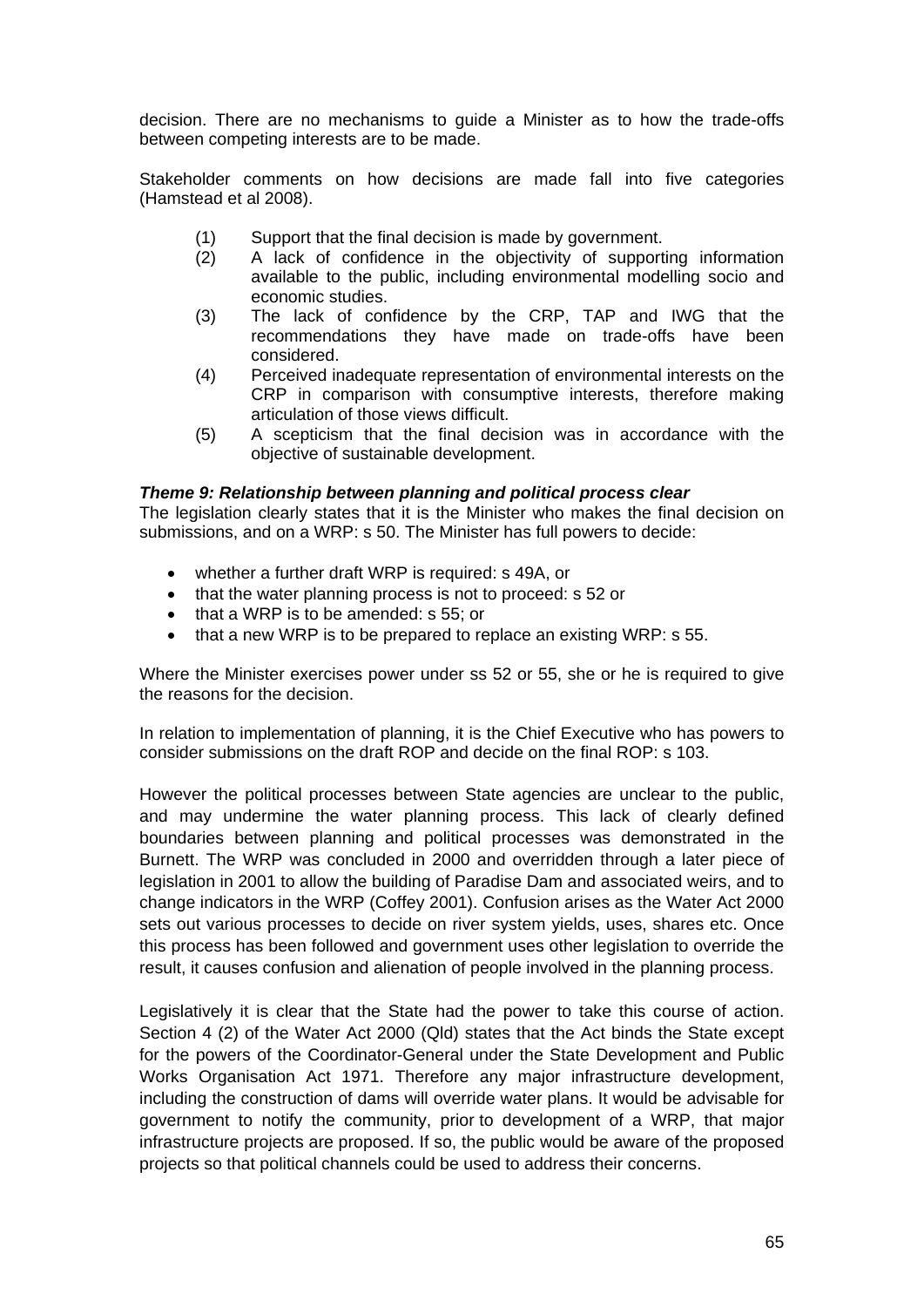### *Theme 10: Guidelines for use of mediation and other conflict resolution techniques*

There are no effective rights of appeal against the approval of plans or internal review of the WRP or ROP itself. In relation to decisions that are made regarding individual rights in the implementation of a plan, or a WRP or ROP, or wild rivers declaration, the complainant (called an 'interested person') 'may only appeal to the extent that a different decision, consistent with the plan or declaration could have been made': s 851(2).

Administrative decisions taken under the WRP or ROP or wild rivers declaration may be reviewed under the *Judicial Review Act* 1991 (Qld). Grounds for review, which relate to procedural matters, not substantive ones include:

- The decision-maker breached the rules of natural justice
- The decision-maker did not observe the correct legal procedures
- The decision-maker did not have the authority to make the decision: s 20.

To address these limited rights of review, a statutory mechanism has been developed for resolution of grievances arising from the ROP process. A referral panel has been established to advise the Chief Executive on certain matters: s 1004. At present the referral panel may address submissions relating to (a) a proposed water allocation (b) an environmental management rule (c) a water sharing rule and (d) an implementation schedule. Thus substantive matters are able to be addressed if they fall within these categories, for example a submission that an environmental management rule does not adequately address water requirements of a certain species of fish.

The referral panel plays an important albeit limited role in resolving disputes. It comprises at least 3 individuals drawn from a pool which has relevant expertise or a community background in water matters. It is provided with technical and administrative help. It is cost effective for water users with a grievance, and has the aim of providing an unbiased review of the implementation of planning. However the advice from the referral panel is not binding, nor is it available to the complainant. This mechanism supports administrative resolution of a small range of disputes and has been adapted from an anomalies committee used in NSW around 1977 when licensees had volumetric limits attached to their water licences.

There are no policy guidelines for mediation or other conflict resolution techniques in water planning. Conflict resolution provided by statute concentrates on internal review of a decision: s 861-865. In limited circumstances after the internal review, an individual may appeal to the courts: s 877. Arbitration is also available if a compliance notice has been served: s 891.

### *Theme 11: Integration of plans*

Water planning is undertaken by the NRW although interagency groups with the Department of Primary Industries (DPI) and Environmental Protection Agency (EPA) may be established in particular plans.

Water planning is at present not integrated with other planning processes within the catchment. Water supply planning is subject to a different process and timeframes. For example the Wide-Bay and Burnett Regional Water Supply Strategy concentrates on urban and industrial use, and supply issues, for 20-50 years. The Burnett WRP is agriculture-based and has a planning cycle of 10 years.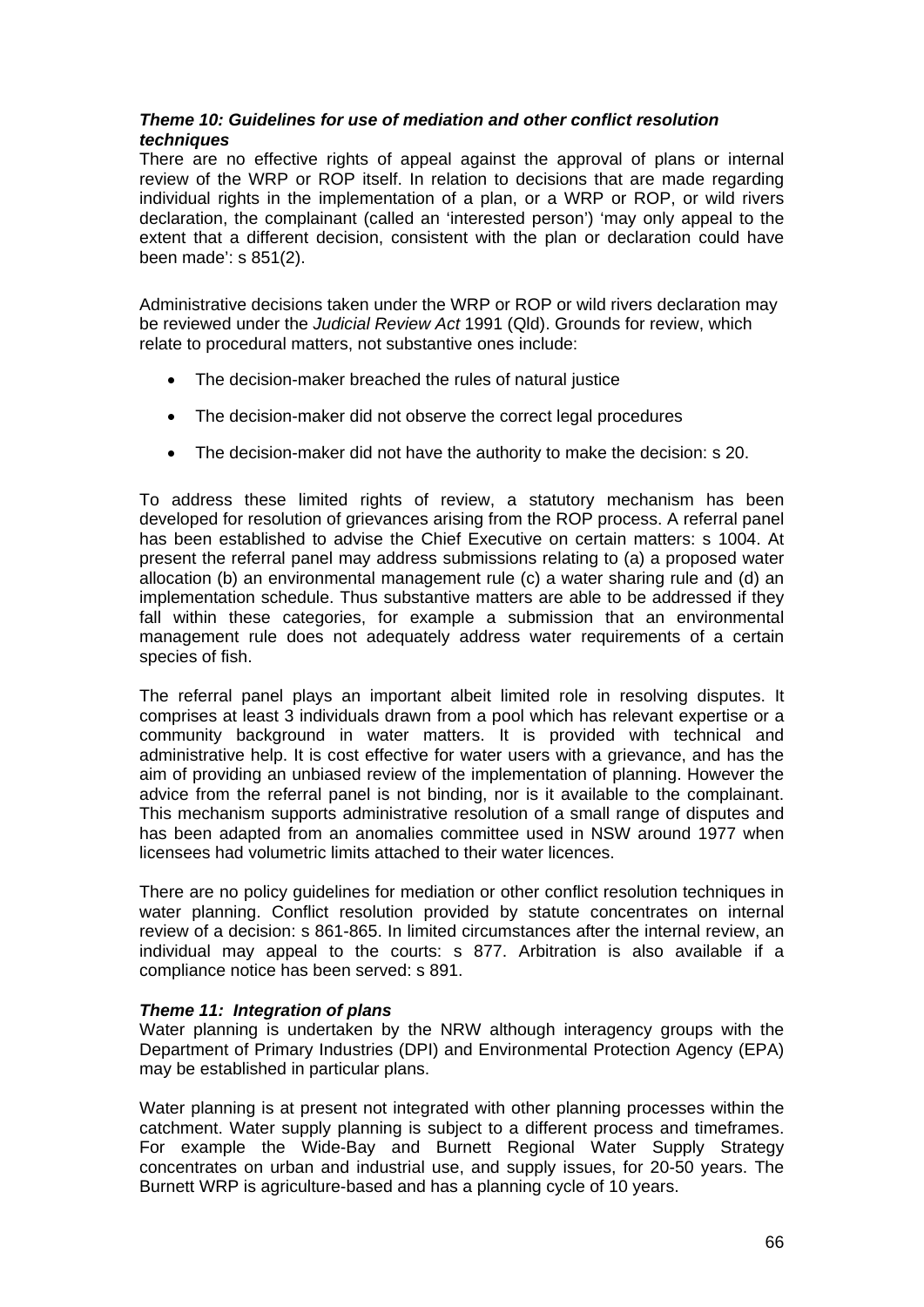An example of tensions which may arise from a lack of coordination between water allocation and management planning and water supply initiatives occurred in the Baffle Creek area. Water planning began in 2007 when planning also started for a dam for water supply to Gladstone under Strategic Water Initiatives (Regional Water Supply Strategies). A furore resulted amongst conservationists and the local community as the area is one of the most environmentally sensitive in central Queensland. Water Minister Craig Wallace would not rule out building a dam, <sup>[26](#page-66-0)</sup> but bowing to community pressure, Premier Anna Bligh announced in March 2008 that no dam would be built.<sup>[27](#page-66-1)</sup>

Other natural resources planning processes may be undertaken at the same time as water planning, but there does not appear to be any coordination between the various processes. Take for example the South West NRM plan (SWNRM) which covers seven catchments - Condamine-Balonne, Border Rivers, Maranoa-Balonne, Nebine-Mungallala, Warrego, Paroo, and Bulloo.<sup>[28](#page-66-2)</sup> The current NRM plan was developed in 2002 and 2003 at around the same time as the WRP for the Border Rivers and Warrego/Paroo/Bulloo/Nebine. Neither the WRP nor NRM planning documents show common processes or joint stakeholder consultation. From the perspective of the community, it was an added imposition that the Condamine-Balonne Water Quality Management Plan (CBWC, 2001) was completed at the start of the WRP process in that catchment. It is likely that the same stakeholders would have been involved in all three processes. A valuable opportunity to integrate planning for NRM, water quantity and quality issues was missed.

Recently, targets are being set for resolving the Natural Resource Management issues of the SWNRM plan area, including: water quality; developing and implementing riparian management plans which rehabilitate fish habitat; managing riverine structures; controlling alien fish species; protecting threatened native fish species; and managing fish translocation and stocking. These activities were being carried out at the same time as the ROP process for the Border Rivers and Warrego/Paroo/Bulloo/Nebine.

This example illustrates that efficiencies and synergies could have been gained from an integration of the several planning processes which were concurrently carried out.

 $\overline{a}$ 

<span id="page-66-0"></span><sup>26 &</sup>quot;QSIA airs Baffle Creek Dam fears",29 February 2008,

http://www.abc.net.au/news/stories/2008/02/29/2176017.htm

<span id="page-66-1"></span><sup>27 &</sup>quot;No dam for Baffle Creek", *The Courier Mail*, 3 March 2008.

<span id="page-66-2"></span><sup>&</sup>lt;sup>28</sup> For details see <http://www.southwestnrm.org.au/publications/regionalplan/index.html>.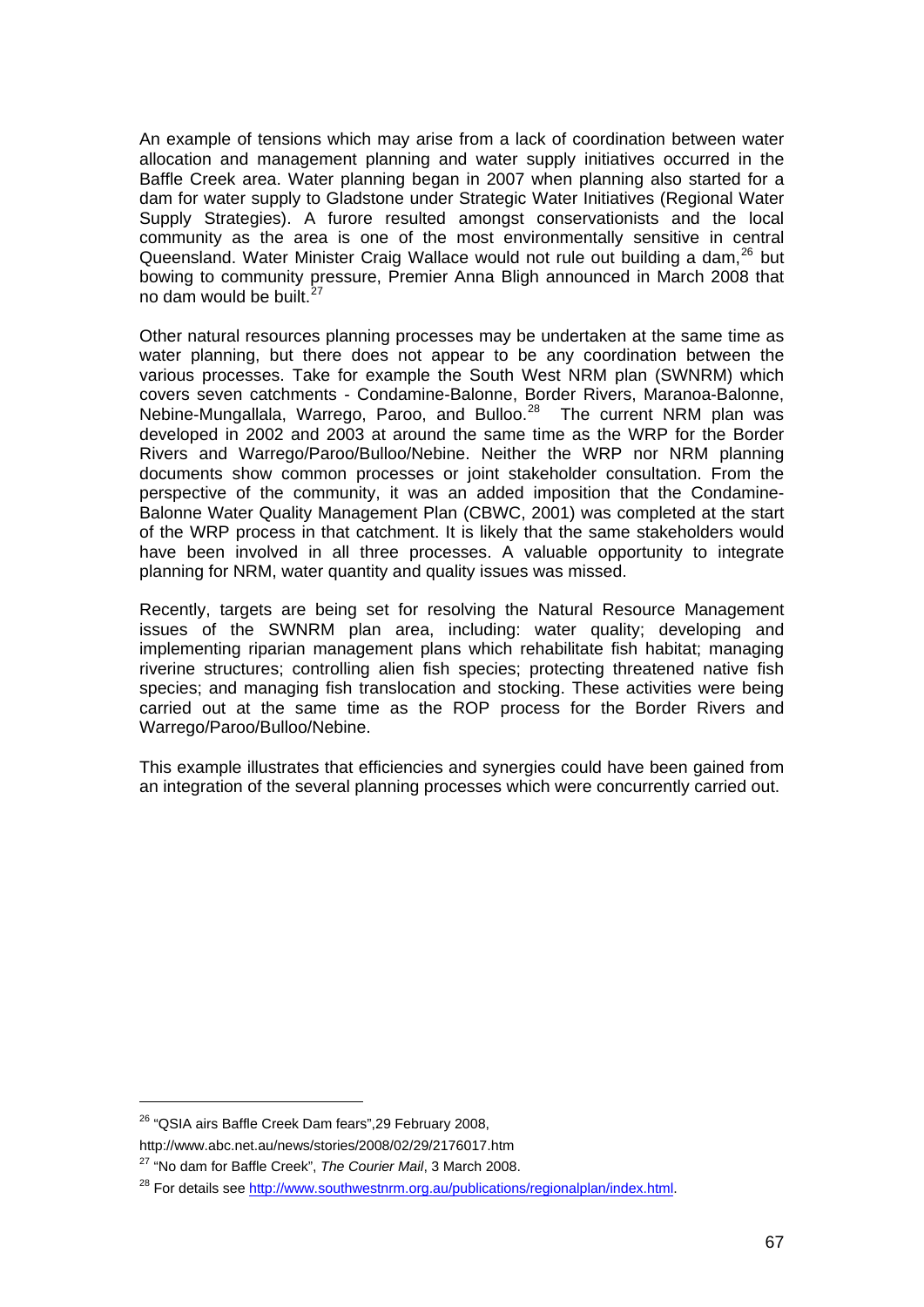# **6. Analysis of framework for water planning in Western Australia**

This chapter outlines the current regime for managing and allocating water in Western Australia, the current planning framework and its identified weaknesses. As new legislation is expected the proposed new water planning framework is briefly referred to in the analysis of thematic issues.

## **6.1 Brief history of development and legislation**

Western Australia occupies one third of the land mass of Australia and is inhabited by less than one tenth of the population. The water resource is characterised by its scale, diverse hydroclimate and landscape.<sup>[29](#page-67-0)</sup> Its development situations range from substantial areas of wilderness, pastoralism, and large scale mining development, through to broad-acre farming and coastal pockets of intensive irrigation. Intense development occurs in the Perth Coastal Plain where some 85% of the population resides.

Most rivers in Western Australia are intermittent, with summer flow in the north, winter flow in the south and ephemeral river flows in the north-west. Perennial streams are a comparatively unfamiliar feature, except in the far south-west corner of the State. Substantial quantities of confined and unconfined groundwater of varying quality occur in the sedimentary provinces.

Water is the consistent factor in settlement and growth in all of the states. By the end of the 1830s in WA there was a strengthening preference for populating the higher rainfall region of the south-west by colonialists (Powell 1998). The spread of population in the hinterlands has been dependent largely on underground water or extensive piped reticulation systems from coastal sources. There is strong reliance on public water systems and on major dams for effective utilisation of surface water. In contrast to the eastern seaboard, urban and industrial use exceeds irrigation use across the state. Significant public irrigation systems have been developed in the south-west and Timor Sea divisions.

There are 44 river basins in the State. About a third of the State's surface and groundwater resource systems are at a high or fully committed level of use; some areas of groundwater are seriously over-allocated. Groundwater resources have 'hotspots' of concern. Two of the state's Groundwater Management Units (GMUs) $30$ are considered overdeveloped, these being the Murray Cockleshell Gully unit of the Perth Sedimentary Basin and the Collie Sedimentary Basin. There are a significant number of highly developed Groundwater Management Units in the Perth region where utilisation is at or near sustainable limits, and quite possibly overallocated. These include the Gnangara and Jandakot mounds.<sup>[31](#page-67-2)</sup> The Carnarvon alluvial

<span id="page-67-0"></span><sup>&</sup>lt;sup>29</sup> The information on water statistics in this section is sourced from the Australian Water Resources Atlas website maintained by the government of Australia at

[http://www.anra.gov.au/topics/water/pubs/state\\_overview/wa\\_ovpage.html \(accessed 3](http://www.anra.gov.au/topics/water/pubs/state_overview/wa_ovpage.html%20(accessed%203) March 2008).

<span id="page-67-1"></span> $30$  A GMU is a groundwater system defined and recognised by the State agency.  $31$ See

<span id="page-67-2"></span><http://portal.water.wa.gov.au/portal/page/portal/WaterManagement/Groundwater/Gnangara>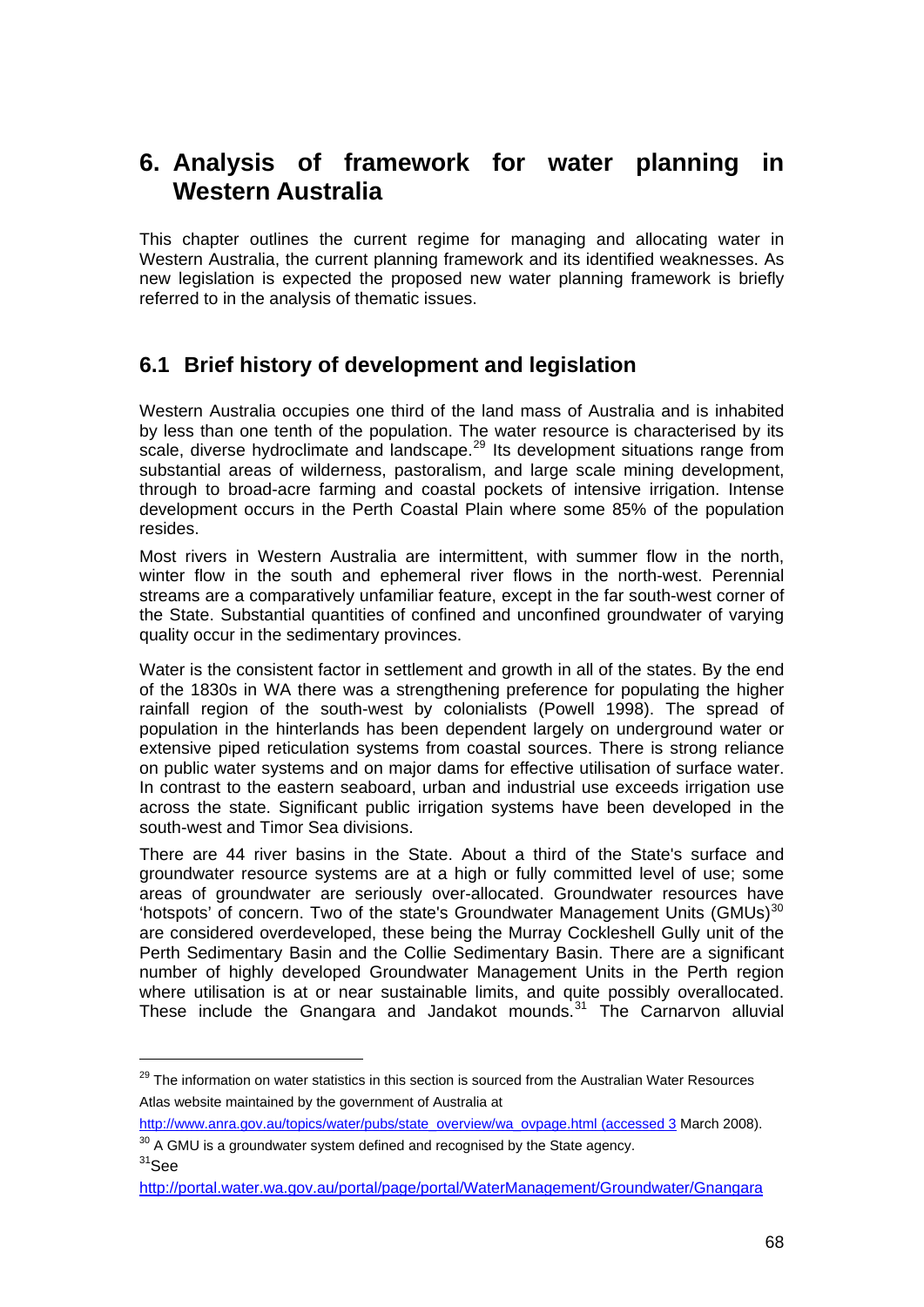aquifers of the Gascoyne River and the Albany GMU are also considered to be fully allocated.

Surface water is generally not stressed. Three basins are considered to have a high level of resource development, while 33 basins have a low level of development.

Virtually all of the dams above the Swan coastal plain result in the overallocation of the streams that flow below. There are very few passing flow events for any of these dams, and very little definition of environmental flows. Most are less than half full, which is why the ground water has been over-exploited and there is one desalination plant already in operation and another under construction in this region.

Significant growth in water use has occurred since a national water review in 1985. Groundwater use has trebled and surface water use has increased by 40%. Factors driving the increased use include mine dewatering,<sup>[32](#page-68-0)</sup> significant farm development in the Ord Irrigation Scheme and a widespread increase in self-supplied irrigation activity from surface and underground water sources in the south-west region. Water use in the State is projected to double again in the next 20 years. This continued rapid growth in demand has implications for managing water sustainably in WA,.

WA became a signatory to the NWI in April 2006, almost 2 years after other states. Water is scarce in many areas of the state however relatively few of WA's water systems are considered by the State Government to be overallocated or close to full allocation. Groundwater resources are the most important in WA, and they are localised and fragmented with water quality varying from fresh to hypersaline. Generally groundwater resources in WA have no predictable recharge and it becomes difficult to measure sustainable limits. As in other large states, surface water resources vary greatly. River flow in the north is influenced by cyclonic activity (Department of Water 2007).

The Water and Rivers Commission had responsibility for water policy, planning, and overall management of water until October 2005. The newly formed Department of Water has since taken on that responsibility. A newly created ministerial portfolio was also established at the same time.

The current framework for managing and allocating water in WA is found in the *Rights in Water and Irrigation Act* 1914 (WA) referred to as the RIWI Act.<sup>[33](#page-68-1)</sup> As a result of the CoAG water reform framework the RIWI Act has already undergone two substantial phases of reform (Gardner 1998 and 2002). It is currently under review and likely to be replaced at the end of 2009 by a new Water Resources Management Act.

Prior to recent legislative amendments, only water in proclaimed management areas was vested in the Crown and subject to regulatory control. Outside of these areas, water was subject to the common law. As of 2001 the right to use and flow, and control of water in watercourses, wetlands and groundwater is vested in the Crown, making the control over water resources more comprehensive than was previously possible (Gardner 2002). However, overland flows (unconfined surface waters) are

 $\overline{\phantom{a}}$ 

<span id="page-68-0"></span> $32$  Mining use of ground water is extracted for processing and also pumped out for mine de-watering. Either way, the arid zone extraction of groundwater for mining is not being measured as sustainable in allocation terms. There is a lack of knowledge and scrutiny about the ecological consequences of the mining of groundwater.

<span id="page-68-1"></span> $33$  Other legislation which are relevant are the Waterways Conservation Act 1976 (WA), the Water Supply, Sewerage and Drainage Act 1914 (WA), the Metropolitan Water Supply, Sewerage and Drainage Act 1909 (WA), the Country Areas Water Supply Act 1914 (WA), the Environmental Protection Act 1986 (WA), the Water Boards Act 1904 (WA), the Water Agencies (Powers) Act 1984 (WA), and the Conservation and Land Management Act 1984 (WA).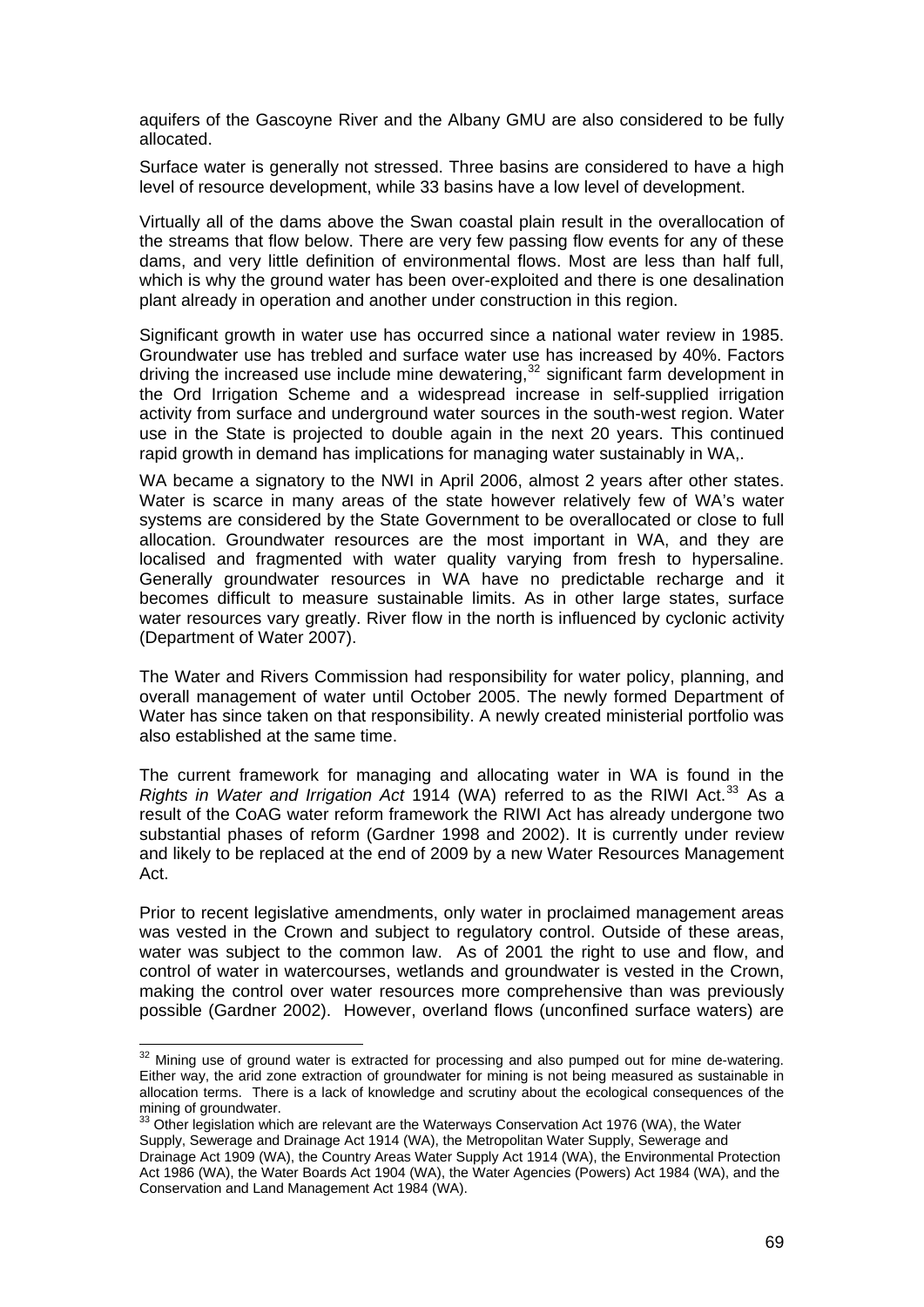still not vested in the Crown. There is thus no or limited capacity to regulate these flows, consequentially no capacity for the Crown to allocate overland flows. Gardner has identified this as an issue in some areas of WA, for example in the south-west for irrigation of vineyards, where taking of overland flows is a significant practice (2002, p9)

The taking and using of water is generally required to be authorised by a licence or other right provided for under the Act. $34$  Taking of water from all artesian wells requires a licence. Most licences to take and use water are for a maximum period of 10 years, and some are issued for shorter periods. For example, in the Ord, licences expire five years after issue but are routinely renewed (Department of Water, 2006). In the past licences were granted on a 'first in first served' basis with little regard for environmental issues. The concept of sustainable management of water was introduced by amendments to the RIWI Act in 2001. However no clear statement of the application of the precautionary principle exists (Gardner 2002, p15, Roberts and Gardner 2005).

Generally there are no application fees or annual charges associated with the granting, holding or renewal of a licence. A recent attempt to introduce water resource management charges by regulation was defeated when the Legislative Council voted in April 2008 to disallow the regulation.<sup>[35](#page-69-1)</sup> Licences are subject to conditions, which are to define the water entitlement as an annual volumetric allocation, address specific local issues, and require the licensee to use the entitlement within a reasonable time. In 2000, power was given to extend conditions to matters such as the protection and enhancement of the water resource and ecosystems, and the environment in which the water resource is situated; and the monitoring of the above. (s 15, Schedule 1, RIWI Act.)

Weaknesses in the existing framework and its implementation have been examined since at least 1997 (Bartlett, Gardner and Mascher 1997; Gardner 1997 and 2002, Freehills and Gardner 2005). The general issues regarding the regulatory regime are identified as:

The legislation is complex and difficult to understand.

- The regulatory regime for both surface and non-artesian groundwater is limited to proclaimed management areas. As of 2006 there were 45 groundwater and 22 surface water management areas proclaimed (Marsden Jacob Associates 2006).
- Substantial water catchments have not been proclaimed, eg Margaret River Wine region. Development which has occurred in these unproclaimed areas are thus subject only to the common law regime governing riparian rights, groundwater and overland flow, with minimal general statutory limits in the RIWI Act ss.5B and 5E. The DoW has severely limited authority to manage, and may not allocate water in these areas.

<span id="page-69-0"></span><sup>&</sup>lt;sup>34</sup> Other rights under the RIWI Act include basic rights which are riparian rights in and outside of proclaimed surface water management areas (ss 9 and 20); basic rights to take water from non-artesian wells in prescribed underground water management areas (s 25A); and other rights akin to statutory riparian rights enjoyed in common for persons who are able access the water resource by public road or reserve (ss 10 and 21).

<span id="page-69-1"></span><sup>&</sup>lt;sup>35</sup> See Legislative Council, Hansard, WA Parliament, 8 April 2008, Rights In Water And Irrigation Amendment Regulations (No. 3) 2007 — Disallowance.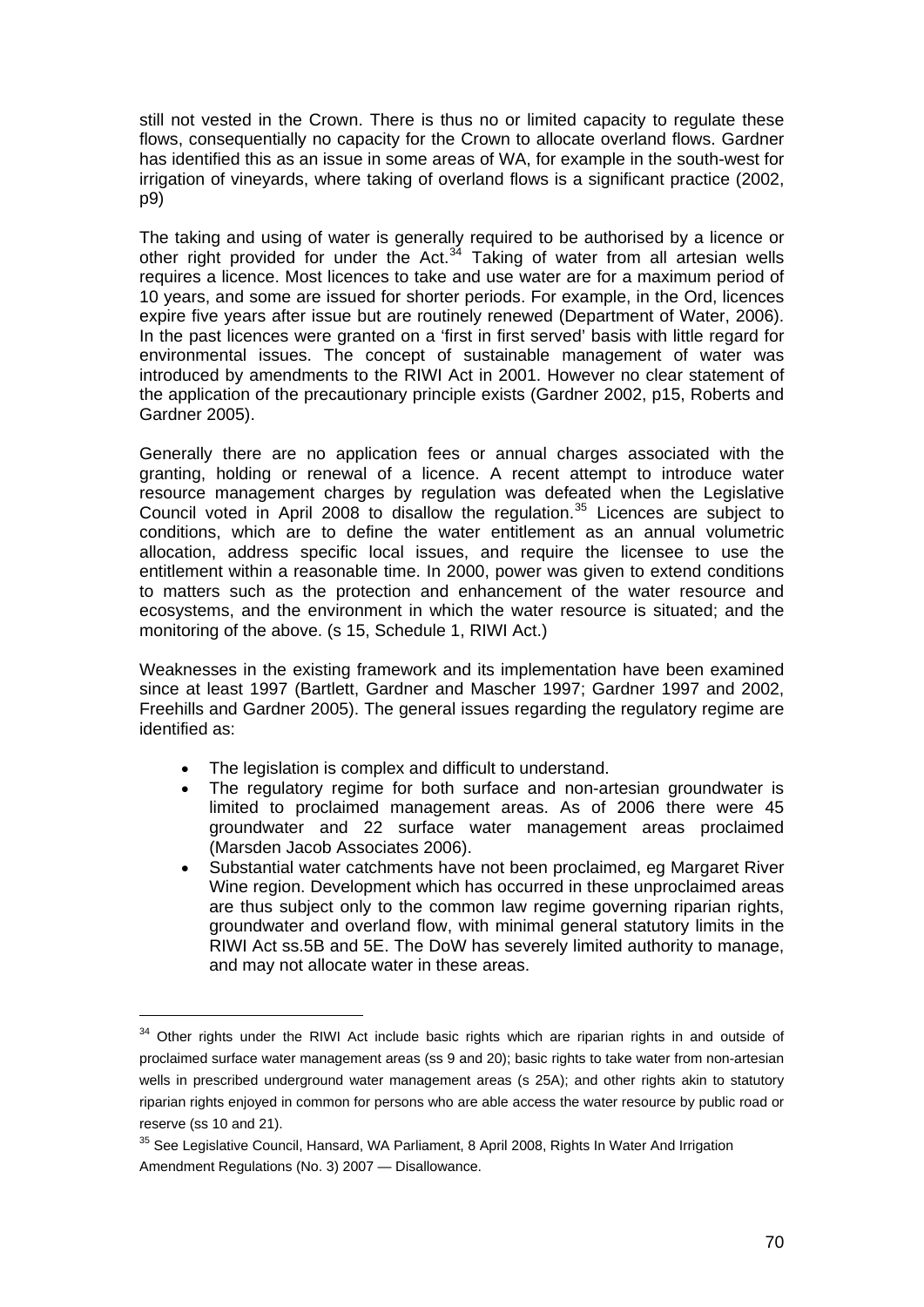• Outside of proclaimed areas, the DoW has little information on water extraction and water use.

Amendments to the RIWI Act in 2001 were intended to establish tradeable water entitlements and enhance the protection of water for the environment. However significant constraints still exist which prevent full implementation of CoAG objectives. For example, the RIWI Act does not provide for clear specification of the water entitlement; separation of water entitlements from land; and security of tenure of entitlements. Ongoing reform has been identified in these and other areas.

A description of reform measures would be incomplete without reference to privatisation of irrigation cooperatives which has occurred over a period since the 1990s (Freehills and Gardner 2005). Four irrigation cooperatives currently exist in WA. For instance, in July 2002 the Water Corporation handed over responsibility of administering the Ord Irrigation Scheme services to the Ord Irrigation Co-operative (OIC). Volume 4.2, 'Water planning in the Ord River of Western Australia', of this report considers water planning in the Ord Region. All irrigation cooperatives hold a single allocation licence under section 5 C of the RIWI Act. Individual irrigators generally hold shares in the cooperative in proportion to their entitlements to water and in accordance with the cooperative's articles of association. The WA arrangements mirror those of NSW (Marsden Jacob Associates 2006).

# **6.2 Current and proposed water planning framework**

The RIWI Act prior to 2001 did not provide for water planning although water agencies in WA 'have been developing procedures for water resource planning, including for environmental allocations, over the last two decades' (Gardner 2002, p16). In these circumstances there was no legal recognition of environmental water provisions. Statutory water planning is now recognised as the means by which the Department of Water provides 'secure water entitlement to users while meeting its social and environmental obligations.' (Irrigation Review Steering Committee 2005, p53).

WA currently has a 'nested' water planning system. Three levels of water management plans are provided in the Act – at regional, sub-regional or local levels. These classifications are rather misleading because the plans may relate to more than one region, sub-region or locality, and moreover all three levels of plans may be combined in the one document: s 26GV. The objectives of the plans are to guide management by detailing the management approaches relevant to the level of plan.

For *regional* management plans the purpose is to set out matters that guide the general management of water in the region in relation to:

- definition of water resources and environmental values and their protection;
- use of water:
- integration of water resources planning and management with land use planning and management: s 26GW.

For *sub-regional* management plans the purposes are made specific to the subregion and include: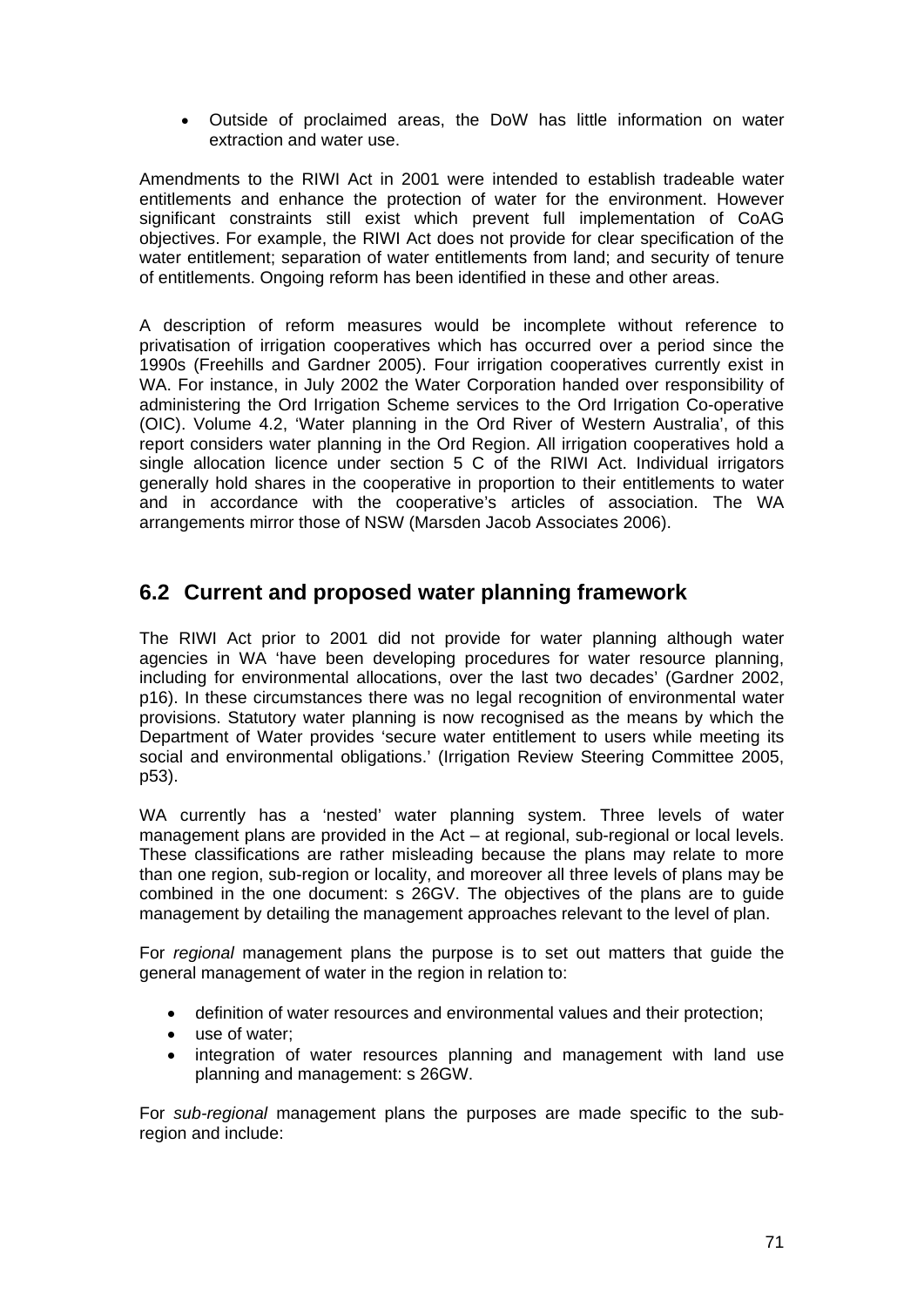- how investigation and development of water resources are to be facilitated by Commission;
- how rights are to be allocated to meet various needs including those of the environment;
- applications, renewal, suspension and transfer of licences;
- Commission's assessment of sustainable use;
- strategies of implementation of the plan: s 26GX.

*Local* level plans duplicate somewhat the purposes of the sub-regional plans in that they determine particular matters that guide management including:

- how rights are to be allocated to meet various needs including those of the environment;
- applications, renewal, suspension and transfer of licences: s 26GY.

Public notification and the right to make submissions on plans also exist (ss 26 GZA and 26GZB). A seven year minimum monitoring and reporting period is specified for all levels of plans (ss 26GW (3), 26GX (3), 26GY (3)). This is to ensure that, as far as practicable, the objects of this part of the RIWI Act are achieved in the implementation of the plan.

In addition to the legislative regime in Western Australia, there are also various policy documents, the most relevant of which are:

- *Wetlands Conservation Policy* (1997 Department of Conservation and Land Management)
- Draft Statewide Waterways Management Policy 2000
- Statewide Policy No 5: Environmental Water Provisions Policy for Western Australia, 2000
- Statewide Policy No 6: Transferable (Tradeable) Water Entitlements for Western Australia, 2001

Several deficiencies have been identified in the framework introduced in 2001 (Gardner 2002, Freehills and Gardner 2005, Irrigation Review Steering Committee 2005, Marsden Jacob Associates 2006, Gardner 2006). The main flaws in the current statutory planning framework are:

- While environmental water provisions are required under statutory plans, there is little statutory provision for the 'clear identification and protection of environmental values' (Gardner 2002, p 18). Currently, procedures for environmental allocations are provided in a policy that has no statutory recognition.
- While plans are relevant considerations for licensing decisions (Sched 1, cl.7(2)), there is no guarantee in the RIWI Act that the plans are legally binding. It has therefore been suggested that these plans are not binding on the DoW who need only consider the plans in the exercise of powers.
- The DoW cannot declare a moratorium on the issue of new licences while the planning process is underway. This undermines the process.
- Other Acts may override the RIWI Act and allow access to water through the *Mining Act 1978, Land Administration Act 1997, Water Agencies (Powers) Act 1984* and the *Energy Operators (Powers) Act 1979*.

To elaborate on this last point, mining activities use 24% of WA's water. (This compares to 3% nationally.) Most of the water is non-potable or hypersaline from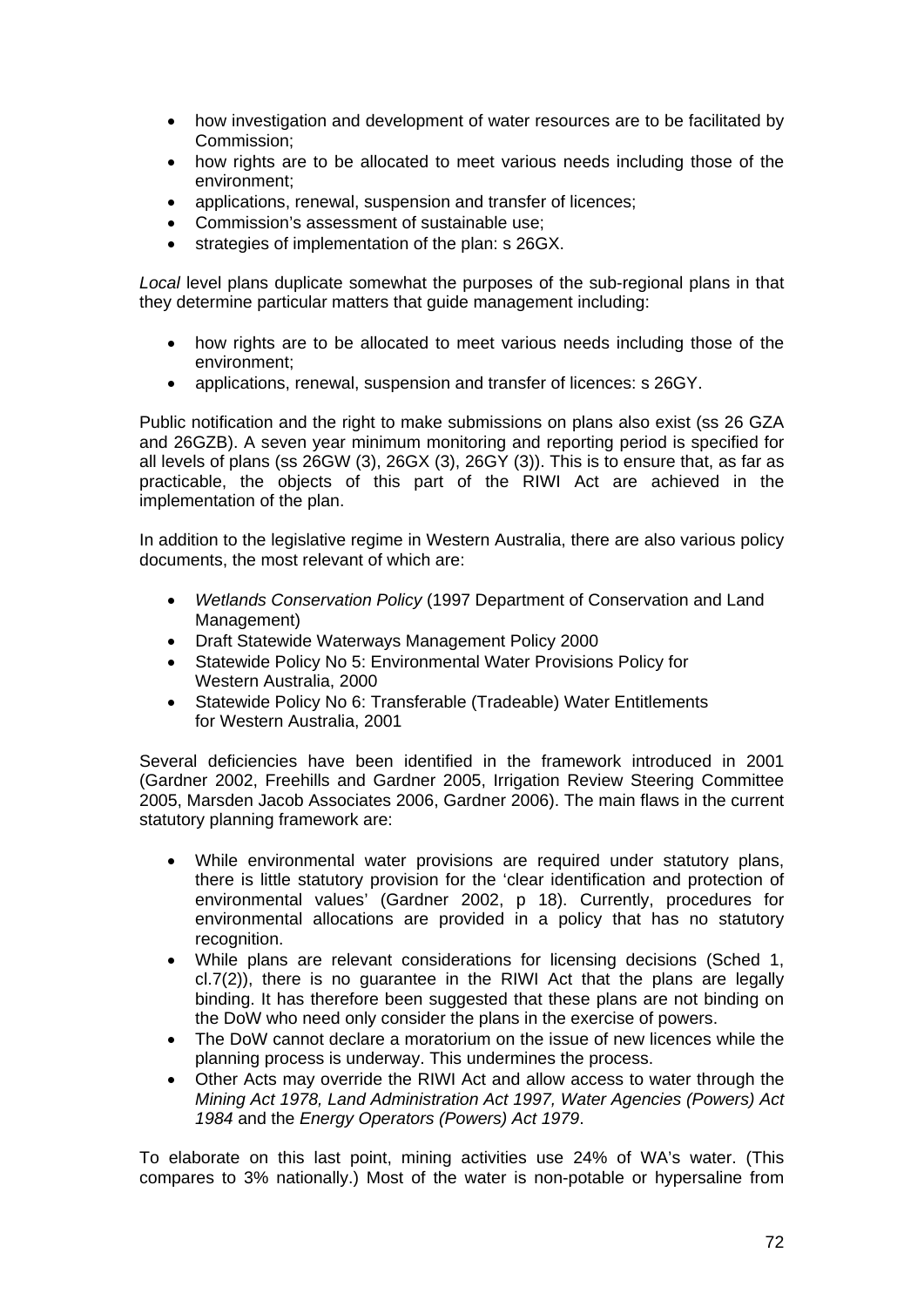groundwater resources in remote regions, and is not managed using allocation limits. The resources sector develops 95% of its own water supplies. Access to water for mining purposes is allowed under the *Mining Act 1978* subject to the RIWI Act. If mining takes place in an area outside of proclaimed water management areas under the RIWI Act, no licence under the latter is required.<sup>[36](#page-72-0)</sup> The exploration licence or mining lease may provide that the water is licensed and subject to conditions that stipulate annual volume. If operations use a large volume of water, or are located in sensitive areas, then a detailed operations strategy is required which will include monitoring and reporting requirements (Marsden Jacob Associates 2006).

Water for hydro electricity production is covered in stand alone legislation which specifically overrides the RIWI Act. For example the *Ord River Hydro Energy Project Agreement Act 1994* (WA) (Ord Hydro Act) ratifies and authorises the implementation of an agreement (the main Ord River Agreement) between the state and the Pacific Hydro group of companies in relation to the development of a power station at Lake Argyle. The Ord Hydro Act authorises that the agreement operates and takes effect despite any other state law: s 4 (3). Water for the power station is not supplied through the RIWI Act. It is obtained through the *Water Authority Act 1984* (now the *Water Agencies (Powers) Act 1984*): cl 16 Ord Hydro Act.

Water for the hydro power station is at the core of the main Ord River Agreement but terms of supply are not disclosed in the Ord Hydro Act. Instead the terms remain confidential through a Water Supply Agreement which is ancillary to the main Ord River Agreement and referred to in the Ord Hydro Act.<sup>[37](#page-72-1)</sup> Supply agreements of this nature predate statutory water planning, and their contractual obligations bind the state. It is acknowledged that capital investments of this nature require commercial confidentiality, but this alone does not preclude the necessity for the water planning process to be informed by key details such as (1) the quantity and flow of water provided under the agreements, (2) the life of the agreement, and (3) other obligations of the Water Corporation in relation to water supply.

In the 2005 Assessment of water reform progress, the National Competition Council recommended that competition payments to WA be suspended until it demonstrated significant progress in improving its water planning processes and practices. These improvements were in particular related to addressing overallocated systems. In May 2007, the National Water Commission recognised that WA made considerable progress in reforming the water planning framework. In particular the NWC noted that there would be new legislation by the end of 2008 providing clear guidance on water management and planning over various scales. The NWC thus recommended the lifting of the suspension of the National Competition Payment for Western Australia. (National Water Commission, 2007a).

Western Australia is in the process of overhauling its water management framework and the governing legislation. In *A blueprint for water reform in Western Australia,* the Water Reform Implementation Committee (2006) recognised that 'statutory water management plans are the basic building block of water reform and the primary

<span id="page-72-1"></span><span id="page-72-0"></span><sup>&</sup>lt;sup>36</sup> See Mining Act s.85(1)(c) regarding the rights of the holder of a mining lease to take water.<br><sup>37</sup> The Ord Hydro Act protects the supply of water to the power station in several ways: s 31. It provides: first that the exercise of administrative powers under the RIWI Act shall not affect supply without prior consultation between the Minister and the Pacific Hydro group; second, that any use of State powers should not have a material adverse effect on the operations of the power station. Third, s 31(d) of the Act provides that liquidated damages may be sought as a result of the failure to release water for the power station. Provisions for liquidated damages are often regarded by the public as cost penalty clauses.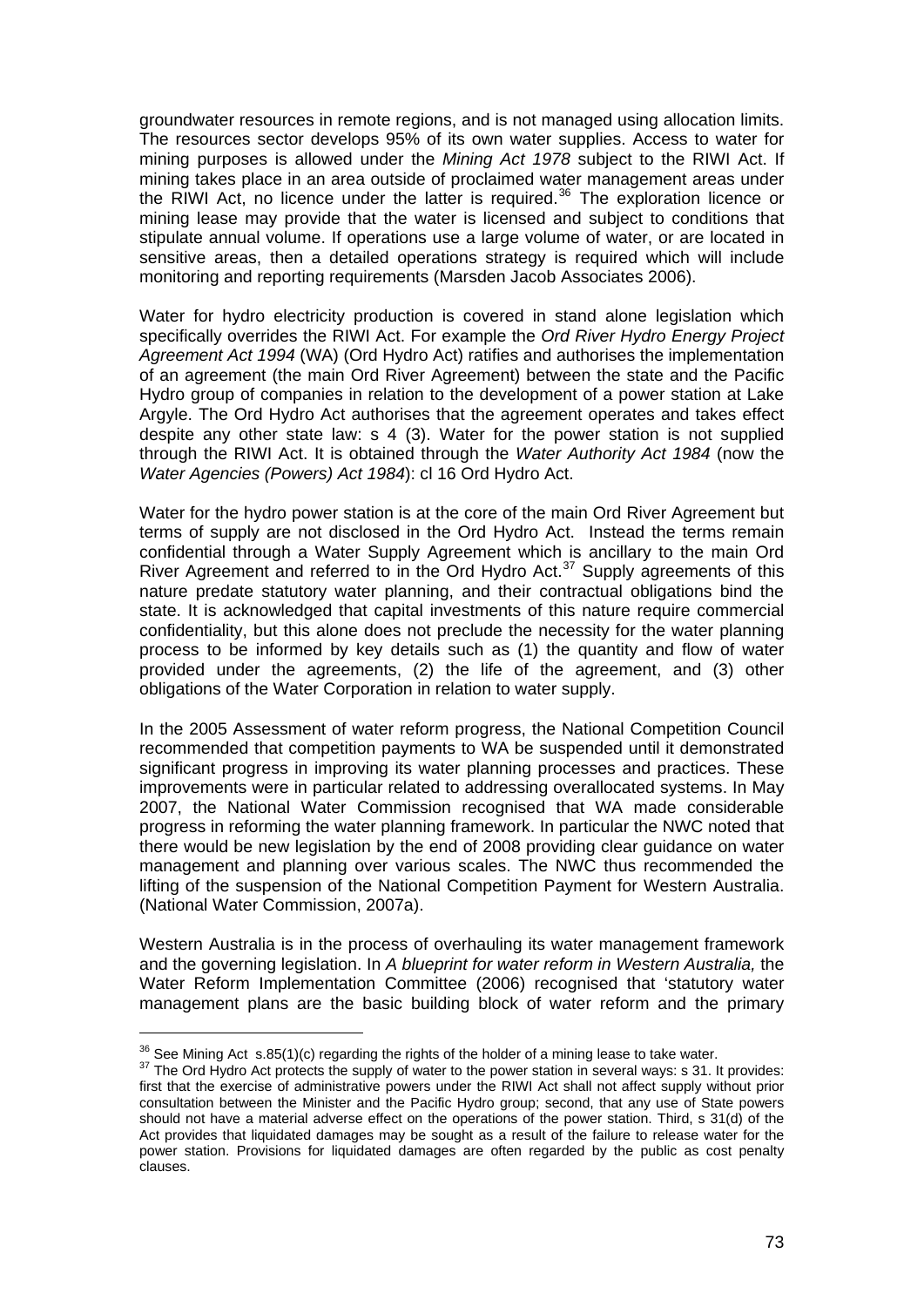means of delivering sustainable water resources management' (Water Reform Implementation Committee 2006, p4).

A high level of stakeholder engagement has so far taken place in the reform process. Much of this occurred via the Water Reform Implementation Committee, established in September 2005 to provide detailed advice on progressing water reform. The WRIC's response takes the form of the Blueprint document referred to above. After disbanding of the WRIC, the State Water Forum, a much larger, looser and merely consultative body of stakeholders' representatives (not industry experts), was established around 2006. This is a peak body of 50 stakeholders (Department of Water 2007). Workshops and information sessions were held for the public and stakeholder groups, with external facilitation for public workshops. Community and stakeholder views were surveyed with specific proposals presented for comments. A report on the public consultation, public submissions, and qualitative and quantitative analysis of the surveys was given by a professional consulting group (Department of Water 2007).



**Figure 3: WA proposed planning framework, adapted from State Water Plan 2007** 

The current hierarchy of water planning has two non-binding strategic planning instruments at the top and it is likely that the proposed arrangements will reflect this as well. The first, the State Water Plan, a non-statutory document released in May 2007, evaluates likely demands and management options for each sector of water use. It outlines the government's approach to management, and sets out broad principles to be incorporated into Regional Water Plans. The proposed planning framework is outlined in Figure 3 above.

The second tier of the Regional Water Plans will not resolve water allocation issues nor determine the available water for consumptive use. Instead the Regional Water Plans have a 25 year planning horizon to ensure a clear path for water supply security, implementation of water efficiency measures, and protection of the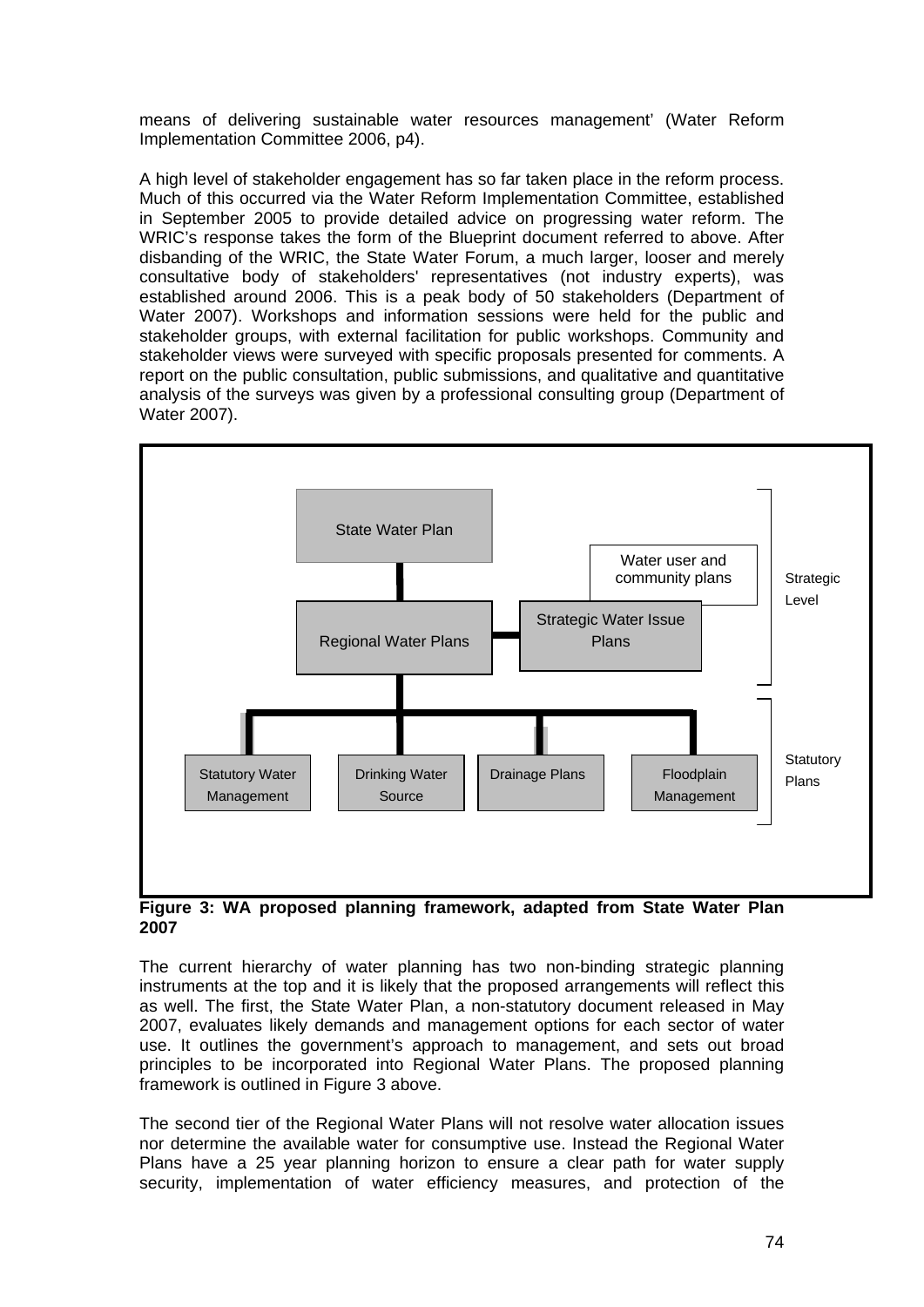environment. These plans, although non-binding, are to be given statutory recognition. It is said that these will have the legal effect of being relevant considerations for administrators under proposed new legislation. How this is to be provided for remains to be seen.

In the proposed planning framework, all four of the plans on the third and lowest level, including those relating to drainage, flood management and drinking water protection are to be statutory. The *Blueprint* recommended that statutory water management plans (SWMP) be the principal instrument for delivering security of water entitlements, public benefits outcomes including water for the environment, and providing sustainable management of water. Thus SWMPs really refer to water allocation and use plans. In time all groundwater and surface water management areas will be covered by SWMPs. Guided by Schedule E of the National Water Initiative, plans are to be made on the basis of best available science and information, reviewed within 10 years of completion, must provide for adaptive management, and set clear principles for allocation and sharing the available pool between competing interests (Water Reform Implementation Committee 2006). However, as noted by the NWC, boundaries for SWMPs are not linked to Regional Water Plan boundaries (National Water Commission 2007a).

The NWC accepted that WA's restructuring of planning arrangements was a major step forward. The prioritisation of areas requiring planning, and a timetable for this to occur was also noted. It observed however, that WA had a poor track record on implementation of planning within a tight timeframe, and that 'only one Statutory Water Management Plan had been finalised since the 2005 National Competition Policy Assessment'.[38](#page-74-0) Funding for water planning projects is to be made available for four key areas in WA, with appropriate incentive/penalty measures for meeting targets.<sup>[39](#page-74-1)</sup> Each water plan is to take up to 3-4 years to complete.

Transitional arrangements for plans to be put in place by new legislation, will provide that existing water management plans continue to operate and be treated as interim plans. They will then be updated or deemed to become statutory plans after that time (National Water Commission 2007a).

Strong views were expressed by the public in relation to public participation in planning. In response, the *Blueprint* recommended that it was imperative that SWMPs be developed for discrete water systems 'in close consultations with local users of (and stakeholders in) water' (Water Reform Implementation Committee 2006, p4). Thus recommendation 12 reads:

That consistent with the requirements of the National Water Initiative and community expectation, when preparing statutory water management plans, the Department of Water use transparent and consultative processes (WRIC 2006, p4).

In relation to the process for consultation, recommendation 63 of the *Blueprint*  required the Department of Water to *identify and enable opportunities to strengthen* 

 $\overline{a}$ 

<span id="page-74-0"></span><sup>38</sup> NWC, *2005 National Competition Policy: follow up of water reform progress: Water Planning in WA,*  September 2007 ([http://www.nwc.gov.au/resources/documents/2005-NCP-followup-water-planning-WA-](http://www.nwc.gov.au/resources/documents/2005-NCP-followup-water-planning-WA-0907.pdf)[0907.pdf\)](http://www.nwc.gov.au/resources/documents/2005-NCP-followup-water-planning-WA-0907.pdf) at 4.2. This Statutory Water Management Plan was not identified by the NWC, and there is some doubt whether such a completed statutory plan exists. In Attachment A the NWC notes that there are four completed groundwater plans: Arrowsmith 2002, Carnarvon 2004, Gingin 2002 and Jurien 2002; and one completed surface water plan: Ord 2006.

<span id="page-74-1"></span><sup>&</sup>lt;sup>39</sup> They are the Gnangara Mound groundwater area, Upper Collie surface and groundwater area, South West groundwater area, and Pilbara groundwater area (NWC 2007a).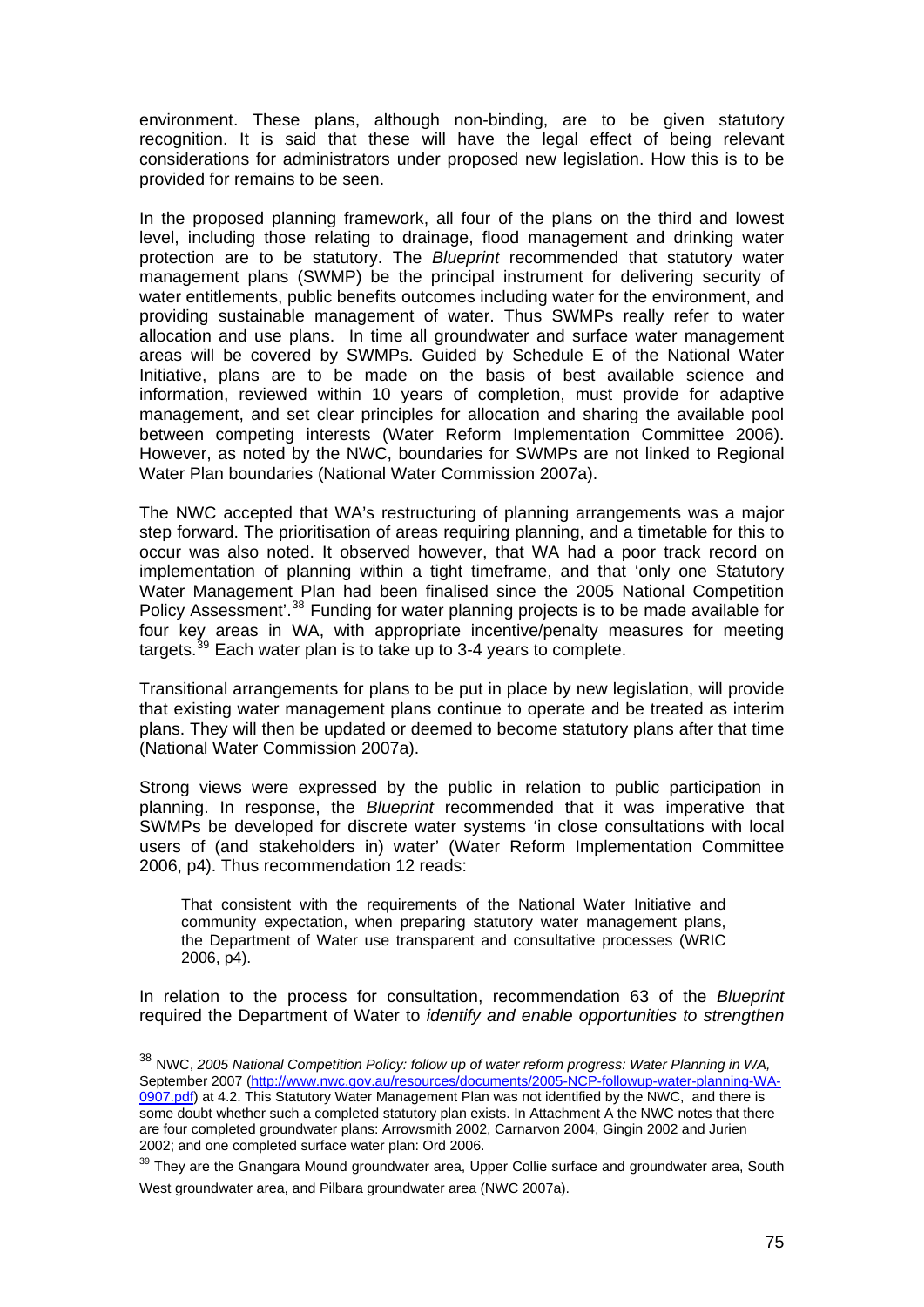*community engagement in the management of water resources (emphasis added).* Measures taken should include establishing community reference panels to participate in the planning process, and plans to define how communities may manage their own water. This recommendation was supported by the WA government, as were the vast majority of the other recommendations.

It appears that the *Blueprint* and the WA Government's response on public participation do not merely reproduce the measures that are already in place in the WA. There is an additional onus on the State to improve on existing measures, to seek out opportunities to engage the community, and to build community capacity to participate in the planning and ongoing management of water. This is a strong recognition of the role of communities in such planning and management.

It should be noted, however, that the NWC's Follow-up Assessment of WA in 2007 is silent on the participation measures required in planning.

## **6.3 Thematic analysis of planning**

There has been a considerable amount of debate over the proposed planning arrangements and legislation, and several documents have been published foreshadowing the changes which are to occur. However, provisions are in a state of flux until new legislation is passed, (expected in 2009). Therefore, thematic analysis is necessarily based on the current framework. It makes some references to proposed changes and will be brief.

#### *Theme 1: Planning objectives that provide for sustainability and adaptive management*

The purpose of the RIWI Act is for the management of water resources, in particular their sustainable use and the protection of ecosystems and the environment: s 4. Adaptive management is partly provided for by the object of fostering consultation with members of local communities: s 4 (c). An assessment of the RIWI's objectives reads:

Whilst the protection of water dependent ecosystems is one of the objectives of the *Rights in Water and Irrigation Act 1914* (WA) that administrators are "to seek to ensure are achieved", it is juxtaposed with the competing goals of sustainable use and development to meet the needs of current and future users of water. The objects create only justiciable obligations of process; that is, an obligation on the part of administrators to consider the objects in their decisionmaking and not any substantive duty of environmental conservation. (Gardner 2006, p221)

There is a great deal of flexibility in relation to plans – though they must be reviewed every 7 years they can be revoked or amended at any time. The Commission has broad powers to amend, suspend or cancel licences in order to manage risk or adapt to change.

Currently, Statewide Policy No. 5, 2000 develops Environmental Water Policy. Ecological Water Requirements (EWRs) are to be determined on the basis of best available scientific information. Adaptive management is identified as a fundamental aspect of water resources planning. Processes are to allow for regular review of allocations and Environmental Water Provisions (EWPs). This document is perhaps the most forward looking of the policy documents in the current regime, and will be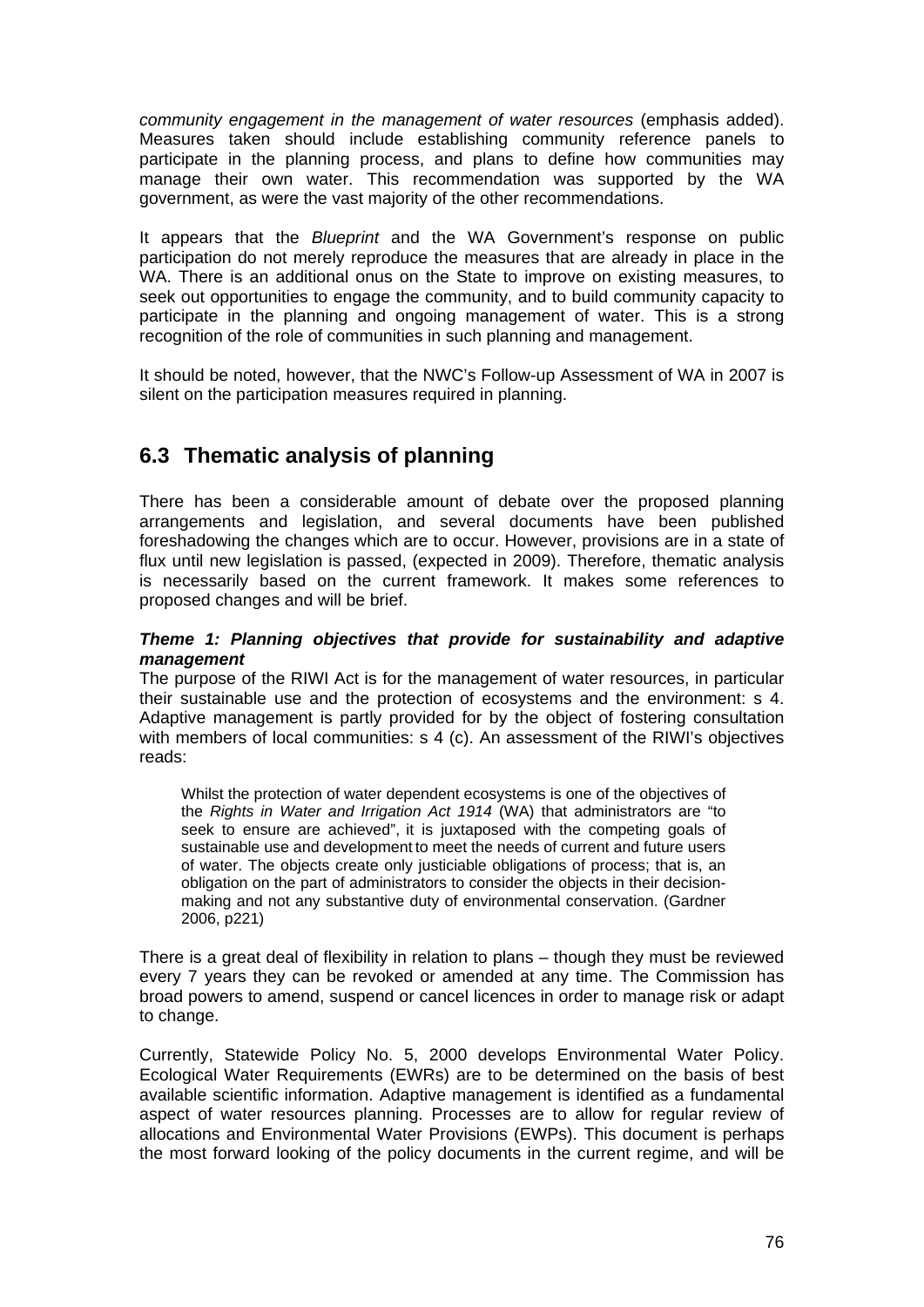referred to throughout the analysis in this section. The difference between EWPs and EWRs is clarified thus:

Determining ecological water requirements for an ecosystem involves identifying those aspects of the natural water regime that are most important for maintaining key ecosystem features and processes. EWRs include elements of quantity and duration and apply both spatially and temporally and are used to inform water resource management and decision makers in the determination of environmental water provisions (EWP). The EWP is the water regime that should be met after consideration of social, economic and ecological water requirements and may involve trade-offs between these requirements. Clearly, it is desirable that the EWR and EWP are the same, however, they may not be equal due to conflicts over the use of water. In such cases the issue of whether the EWP should be equal to or less than the EWR will largely depend on the relative importance placed upon the protection of ecological values by the community concerned. (Froend et al 2004).

#### *Theme 2: Legislative/policy standards and procedures for statutory water planning*

There is currently no obligation on the government to carry out water planning (Gardner 2006).

Should the government, at its discretion, decide to conduct a planning process, a regional management plan must include the definition of water resource values including environmental values and their protection. Sub-regional and local management plans must also include the DoW's assessment of the capacity of water sources to provide water at sustainable levels of use and the environmental impact of developing those sources, and the strategies for reaching those objectives.

The only statement about the effect of the statutory plan is in Schedule 1, cl.7(2), to the effect that it is a relevant consideration for licensing decisions. Thus, in the absence of any other statutory statement about the effect of plans, they are not legally binding.(Gardner 2006).

Under the State Water Plan 2007, the water policy framework and water planning framework will provide legislative and policy standards and procedures (Department of Water 2007). Stages in the current water management plan development framework are provided in Figure 4 below.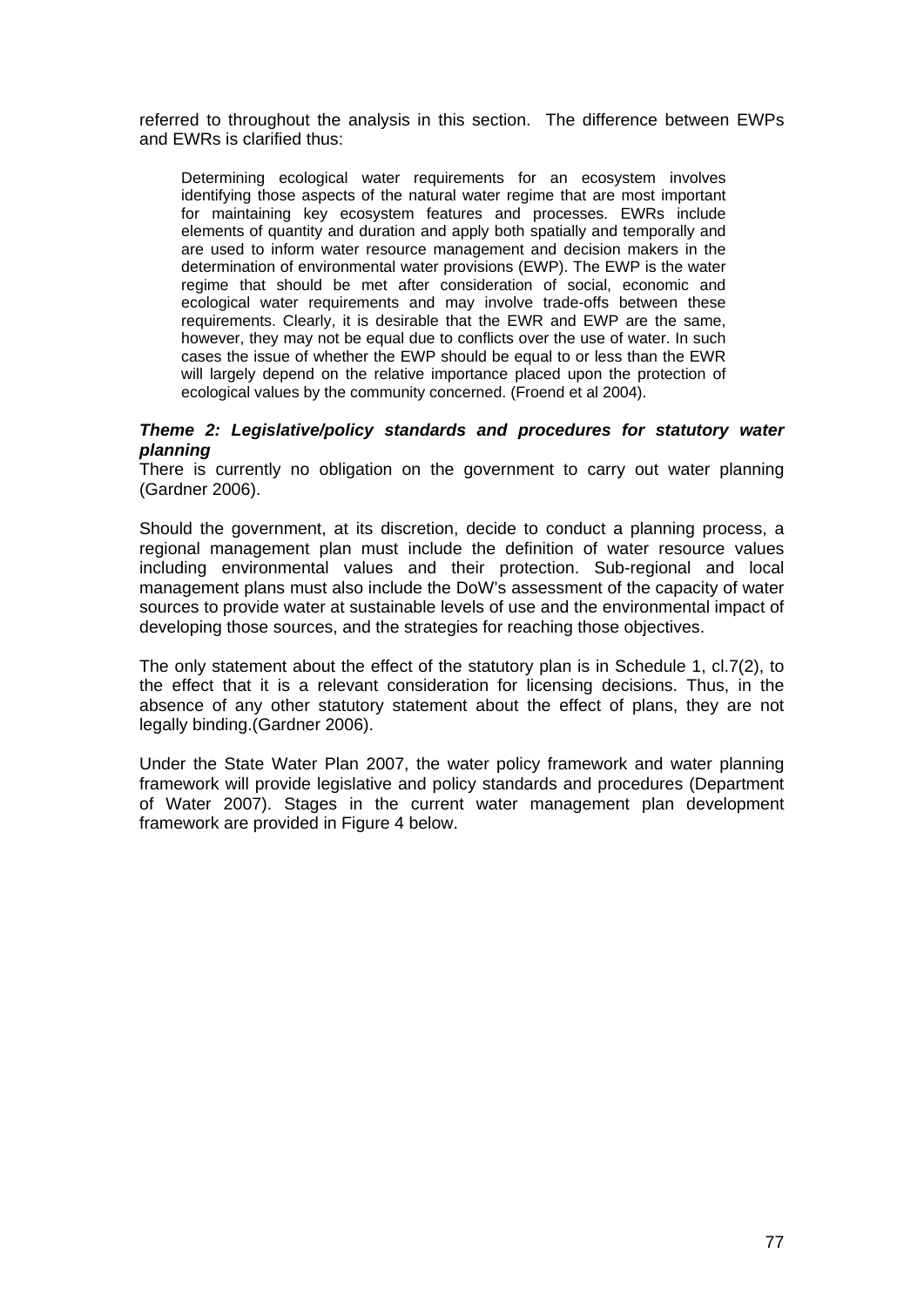

**Figure 4: WA Water Management Plan Development Framework**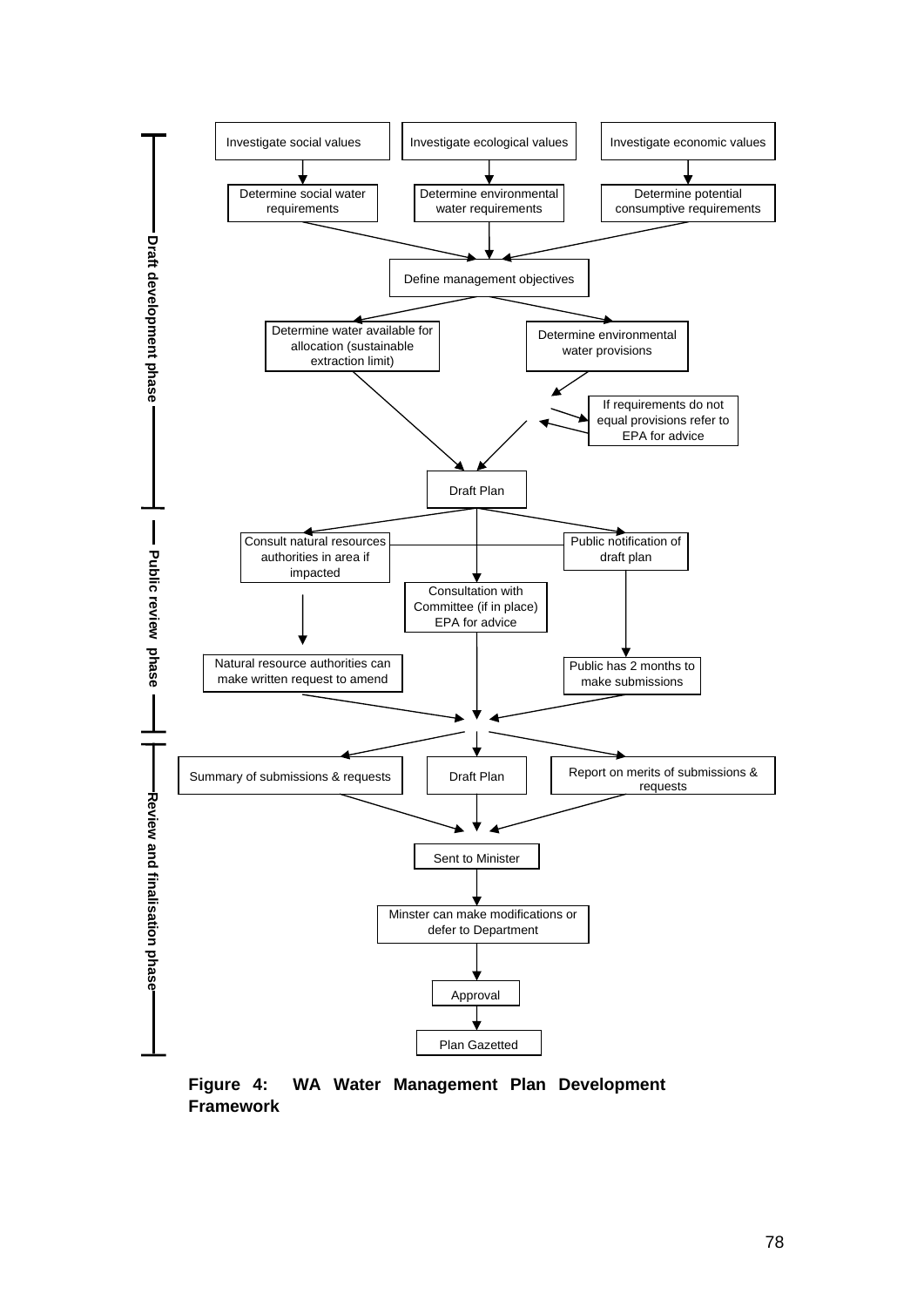#### *Theme 3: Legislative/policy allows for reasonable deadlines*

This is not currently addressed by legislation except for providing:

- public notification/submission periods
- that monitoring and reporting of all management plans are to take place at least once every 7 years: s 26GW(3), 26GX(3) and 26GY(3).

WA has set a timetable for completing plans on a priority basis. For systems that are overallocated or in a similar category, planning was to start by 2007. For systems not yet near full allocation, planning starts in 2009 (Government of WA 2007b).

In its 2007 assessment of WA, the NWC notes that five plans have been produced and implemented since 1999. Six more plans are near completion and will be produced by the first quarter in 2007-08. And six more will be at draft stage by the same date. When new legislation is introduced all these plans will be subject to transition or review arrangements in order to be NWI-compliant statutory management plans (National Water Commission 2007b).

#### *Theme 4: Whether socio-economic or other analysis is required*

This is again not addressed by legislation. However Statewide Policy No. 5, 2000, which develops Environmental Water Policy, requires that EWPs identify economic values and social values.

The setting of EWPs also requires the identification of key social values as part of the determination of social water requirements. As for ecological values, this may require consideration of the indigenous social values of relatively undisturbed water systems and contemporary values of systems which have suffered disturbance due to regulation, and/or land use changes. In some cases, the disturbance may be directly due to the establishment of towns and cities and the associated development of water-based recreation sites.

Identifying key social values will require consideration of:

- . Aboriginal and other Australian heritage;
- . recreational and tourist pursuits;
- . landscape and aesthetic aspects; and
- . educational and scientific aspects.

Clearly, the identification of social values requires consultation with the community, and especially key stakeholders (Water and Rivers Commission 2000, Appendix 3).

The Policy does not go on however to set out exactly how social values are to be considered. It refers to existing statutory requirements for community involvement under environmental legislation. No other mechanisms or measures are outlined in the Policy.

#### *Theme 5: Community engagement in gathering and assessing scientific data; communication of science in water planning*

Statewide Policy No. 5, 2000 states that Ecological Water Requirements are to be determined on the basis of best available scientific information. The policy emphasises that community consultation is to be carried out to develop allocation scenarios and Environmental Water Provisions.

Since the amendments in 2001, the Act provides for the establishment of committees for any locality or area to provide assistance or advice to the Department (see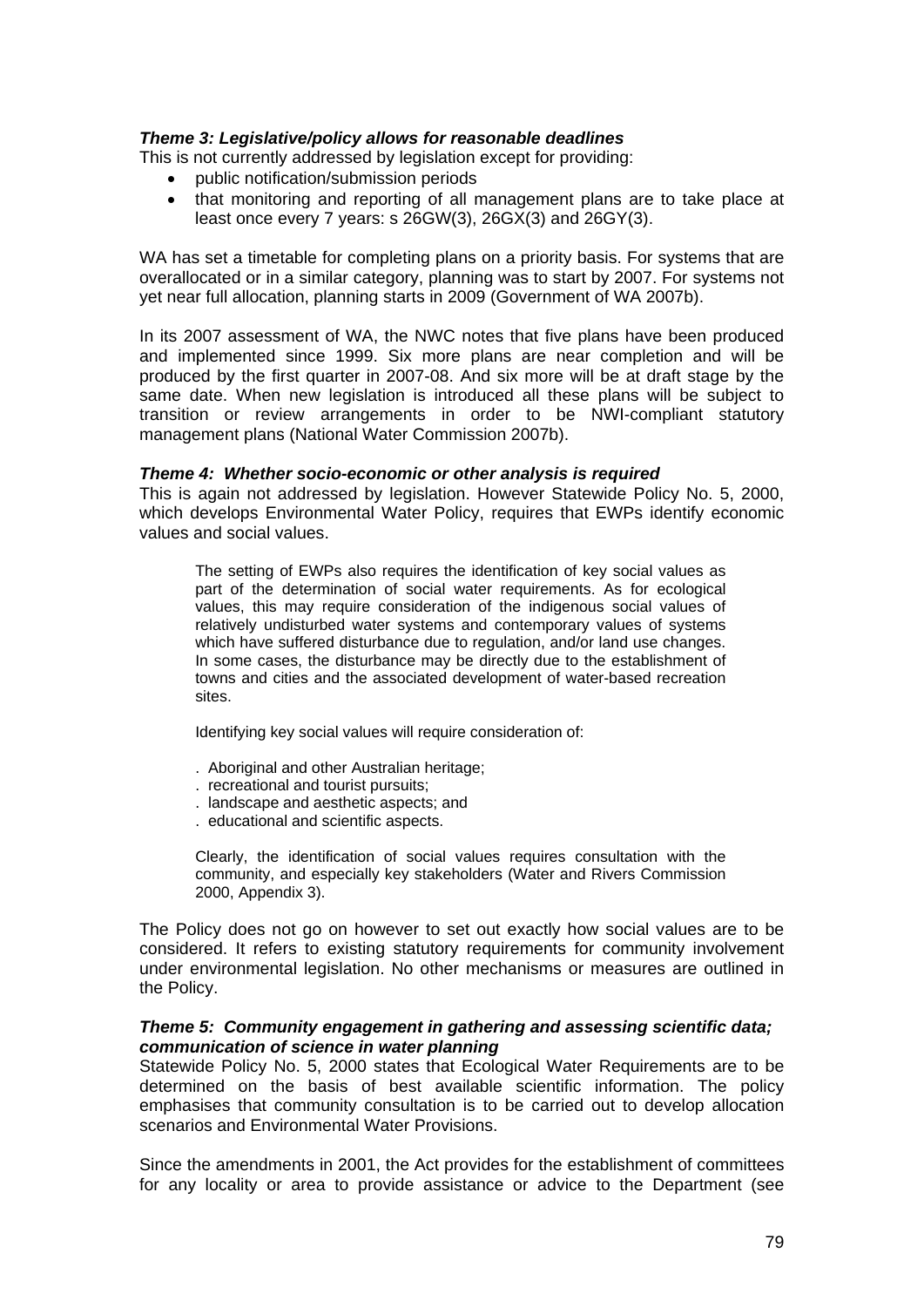below). It is a requirement that the committee should have experience in conservation of ecosystems: S26GL(2)(d). However, none have been established under these provisions. Similar committees were established under the *Water and Rivers Commission Act* 1995, because they could be established by the Board of the Commission – an easier process with no statutory guidance as to its effect and operation. With the repeal of the *Water and Rivers Commission Act 1995*, these committees have been given similar status under the *Water (Agencies) Powers Act 1984*. [40](#page-79-0) Under the 1984 Act these committees exist under administrative authority.

#### *Theme 6: Legislation/policy providing stakeholder engagement*

The abovementioned Statewide Policy No 5, 2000 also recognises the need for stakeholder engagement.

Community involvement is an essential component of planning and management of water resources. With respect to the provision of water for the environment, this policy identifies a number of opportunities for the community (including all relevant stakeholders) to be involved in decision-making processes (Water and Rivers Commission 2000. p8)

Amendments to the RIWI Act in 2001 provided for the form and process of public participation in the management of water. Part III deals with Control of Water Resources. Section 4 states that

The objectives of this Part provide for sustainable management, the orderly, equitable and efficient use of water resources, and 'to foster consultation with members of local communities in the local administration', and to enable them to assist in that administration.

Stakeholder engagement mechanisms concentrate on information provision and consultation. Important points are

- (1) Public notification that a draft plan has been prepared is mandatory. A 2 month period for submissions is allowed: s 26GZA and 26GZB.
- (2) Local water resources management committees (Local WRMC) are the main avenue for the public to have input into planning. Plans at all levels must be prepared, amended or revoked only after consultation with the relevant WRMC: s 26GZ.
- (3) They may be established by the Minister for any locality or area of the State. However it is not mandatory for Local WRMCs to be established. If there is no committee in place in the region or sub-region to which a plan relates, there is no statutory requirement to form one: s26GZ
- (4) The membership, constitution, procedures and term of appointment of the local committees are to be determined as the Minister thinks fit: s 26GL. As far as is practicable:
	- members are to be drawn substantially from persons who are either residents, or employees or business operators;
	- should be included from local government, public authorities, Aboriginal communities, or the Water and Rivers Commission; and

 $\overline{a}$ 

<span id="page-79-0"></span><sup>40</sup> Section 217, *Water Resources Legislation Amendment Act 2007* (WA).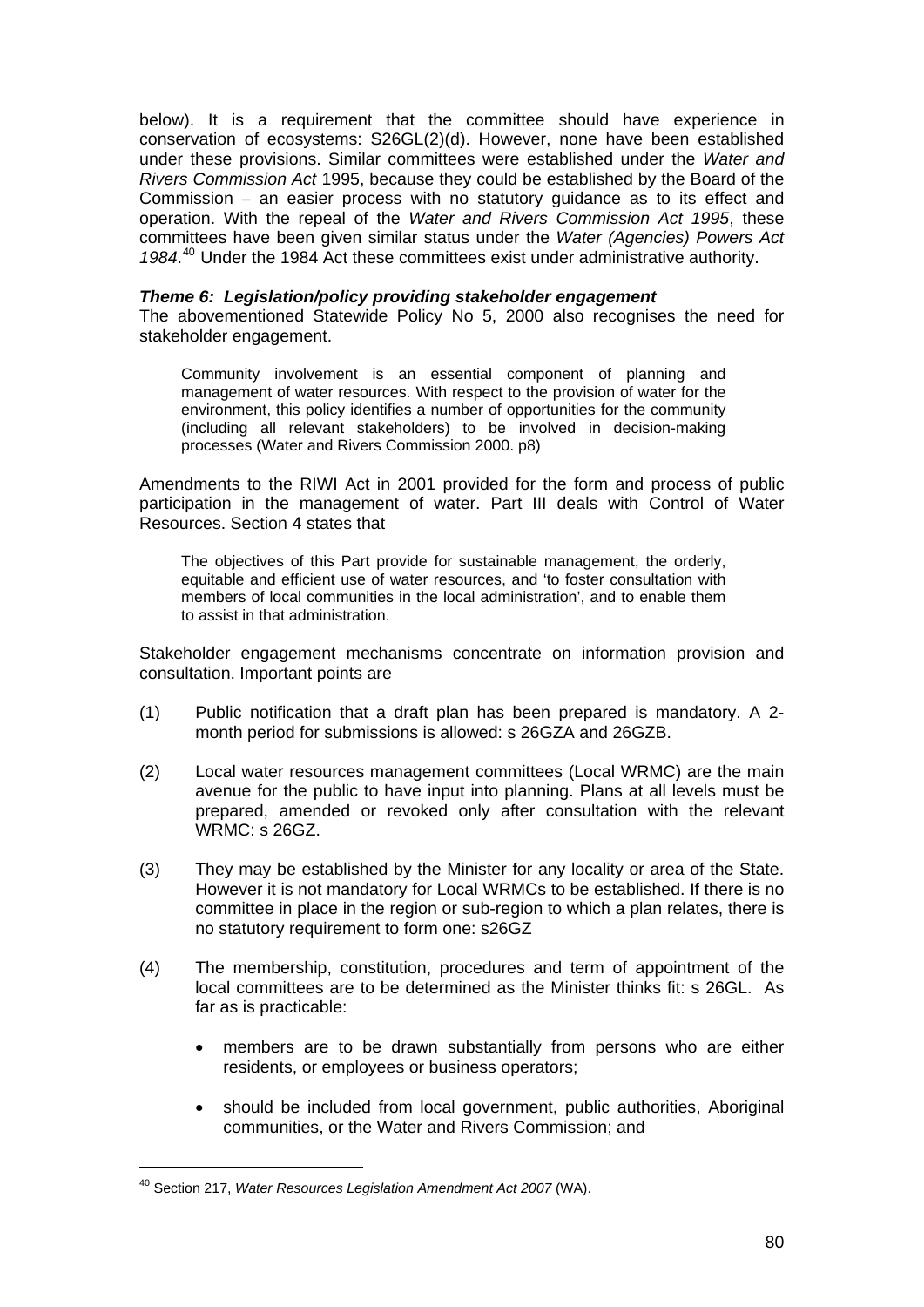• users of water must be in the majority if the functions of the committee relate to use of water.

The comments in Theme 5 apply – no statutory committees have been appointed for the purpose of stakeholder engagement in water planning. Administrative or informal stakeholder engagement has taken place. For example a Community Reference Panel was convened 'to identify the social values of the lower Ord River' in 2000 (Department of Water 2006, p44). The Panel met on two occasions in the development of the Ord River Water Management Plan. This is discussed in detail in the case-study on the Ord Water Planning Process which accompanies this report.

Proposals to improve community engagement in the new regime have been outlined in 4.2 above, strongly calling for meaningful community engagement in water planning.

#### *Theme 7: Legislation/policy providing for a level of Indigenous engagement and reference to native title*

High level policy exists in relation to Indigenous engagement. A 'Statement of Commitment for New and Just Relationships' with Indigenous People dates from 2001, and was renewed in September 2005 with the Commonwealth government and other parties. It creates a set of principles and a process for the parties to build a Statewide framework of partnerships that can negotiate agreements at the local and regional level. Having this partnership framework as its objective the commitment takes a new approach to Aboriginal Affairs Policy and administration, with a focus on regional agreements as a solution. The aim is to enhance negotiated outcomes that protect and respect the inherent rights of Aboriginal people and to significantly improve Indigenous health, education, living standards and wealth of Aboriginal people. (Strelein 2004). Its implementation has the potential to greatly enhance the engagement of Indigenous people in the water allocation planning process, and improve on the opportunities now provided.

Under the current legislative framework based on the RIWI Act there is no express recognition of cultural heritage matters or native title issues. Except for representation on the Local WRMC, no additional measures are provided for Indigenous engagement.

The WA government in accepting recommendations of the *Blueprint for water reform in Western Australia* regarding community engagement added that plans should take into account:

Indigenous water entitlements (established through Native Title determinations) including cultural and economic values associated with water, that are documented in the planning process' (Government of WA 2007a p6)

This suggests that entitlements to water for Indigenous people will be dependent on the resolution of native title. As Jackson and Morrison (2007 p 29) note, the NWI requires water planning processes to 'take account of the possible existence of native title rights to water' (Para 53) and that 'water allocated to native title holders for traditional cultural purposes (under the NTA) will be accounted for' (para 54). The NWI does not, however, give any guidance or details on how this might be done.

The recent WA Implementation Plan notes that 'Indigenous engagement is especially sought in the processes of developing water plans' in the State (Government of Western Australia, 2007b p 33) and that 'Indigenous ecological knowledge is also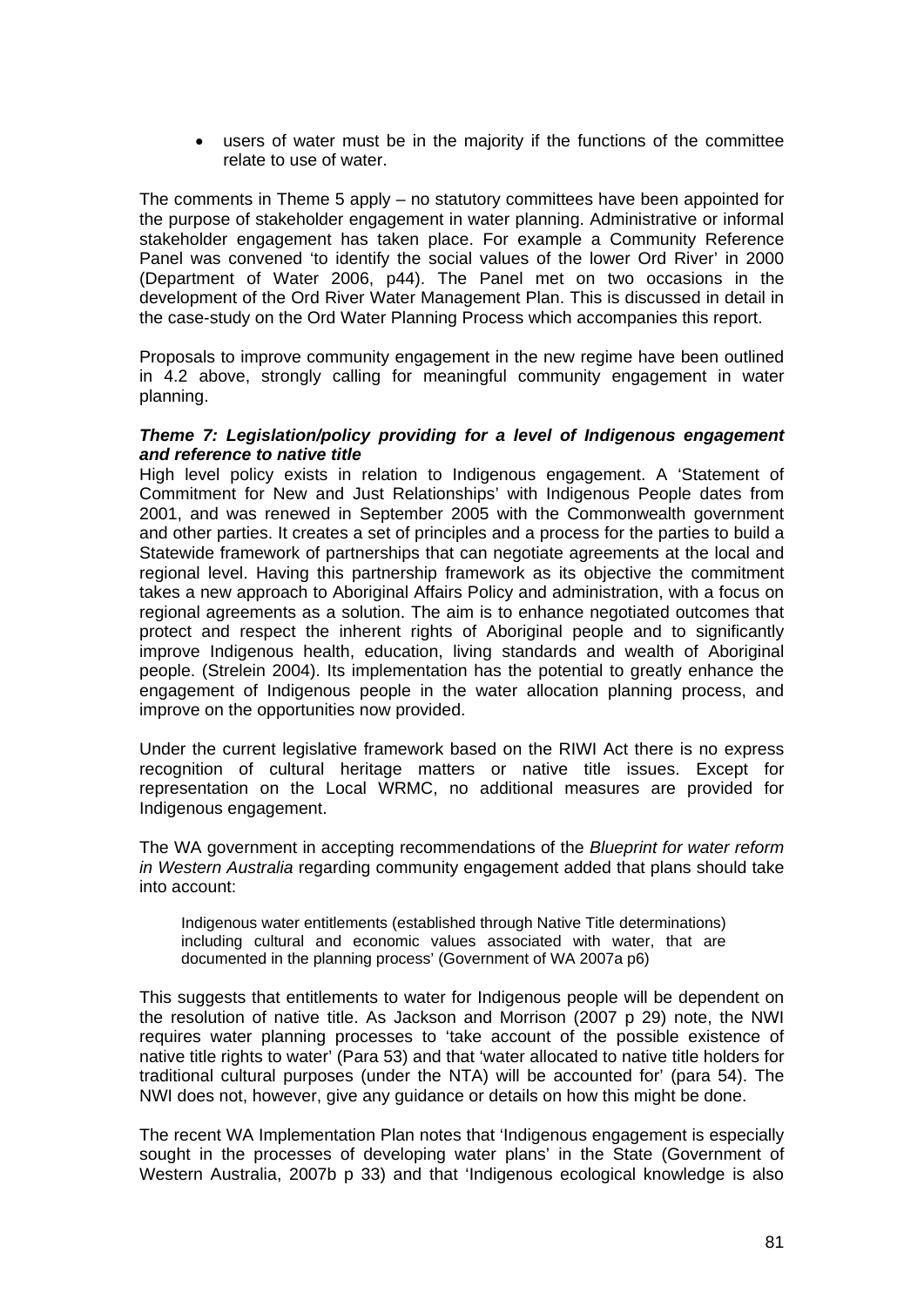sought to assist in making appropriate water allocations for the environment' (Ibid). In the north of that State as well as for the Gnangara Groundwater mound near Perth, the DoW has commissioned expert studies of Indigenous values and associations with water (Yu 2000; Barber and Rumley 2002, McDonald, Coldrick and Villers 2005).

The DoW has an Indigenous Advisory Committee which considers issues of policy and Indigenous access to water as they are put to it by the Department (Government of Western Australia, 2007b). The WA Implementation Plan delegates responsibility to the WA DoW '…for taking Indigenous cultural values into account in water resources management decision-making' (Government of Western Australia 2007b, p33). It gives no details on what this means or how such accounting will be implemented.

The Draft La Grange Groundwater Allocation Plan, released for comment in September 2008, provides a best practice example of how Indigenous knowledge may be incorporated into plan making even in the absence of a statutory requirement to do so. At least eight Aboriginal communities are located in the plan area, and two native title determinations exist, as well as a current native title claim. Thus a large part of the plan area is either already held under native title, or potentially subject to native title. As part of a water planning process triggered in 1999 by a large-scale cotton development proposed by Western Agricultural Industries, the Department (then the Water and Rivers Commission) consulted with local Aboriginal groups. Consultation and a commissioned report into Indigenous cultural values identified a strong connectivity between land and groundwater resources and as many as 131 sites of cultural value (Yu 2000, DoW 2008). The Draft Plan provides that an appropriate management action is to identify the hydrogeological investigations required to determine how much water is needed to maintain sites of cultural value. This information will be used to guide any new applications for water.

#### *Themes 8 and 9: Transparency in decision-making. Clarity in the relationship between planning and the political process*

The finalisation of a statutory water plan is both a political and an administrative process. The Minister for Water directs the DoW to prepare plans: s 26GU. It is the Minister who has the authority to approve of plans: s 26GZE (3). The Minister may also delegate to the Commission the power to approve plans: s 26GZE(4).

The DoW may exercise its administrative powers to modify a proposed plan to give effect to public submissions and requests by other government bodies: s 26GZD. This may be read as just the normal process of the government in preparing a plan for the Minister to approve, however the express power to modify a proposed plan taken together with the Minister's power to delegate approval of plans, means that the DoW currently has greater powers under the RIWI Act than water agencies in other jurisdictions.

The final decision on the plan is made only where there is a summary of all public submissions made: S26 GZE(2)(a). A report on the merits of those submissions is to be furnished to the Minister.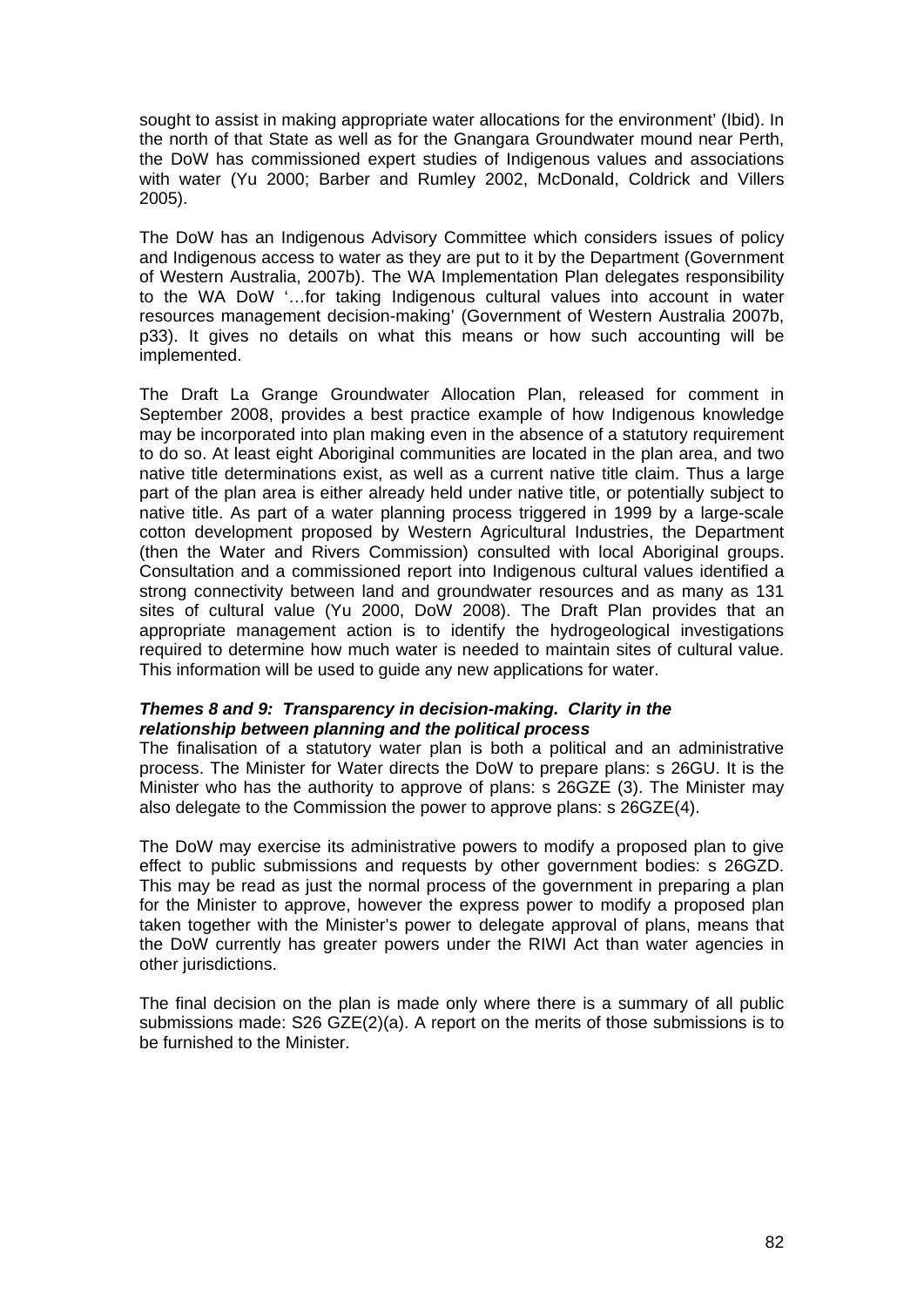#### *Theme 10: Guidelines for use of mediation/negotiation/other conflict resolution techniques*

Statewide Policy No 12 deals with the management of complaints and disputes on watercourses in WA. The policy sets out situations when the DoW will be involved, however none of these relate to water planning. If it is determined that the DoW has power to act on the complaint then investigation and mediation are the steps to be taken before any breach of the Act is dealt with.

#### *Theme 11: Integration of plans*

Currently a regional management plan must provide for the integration of water resources planning and management with land use planning and management: s 26GW(2).

In principle, water plans are made in an integrated manner with input from all other relevant state bodies. The Department must refer a draft plan to other bodies which have responsibility for the management of a natural resource if the plan may affect the functions of that body. The body can provide a written request that the Department amend the draft plan: 2 26GZC.

The final decision on the plan is made only where there is a summary of all requests made by other bodies: s 26GZE(2) (a).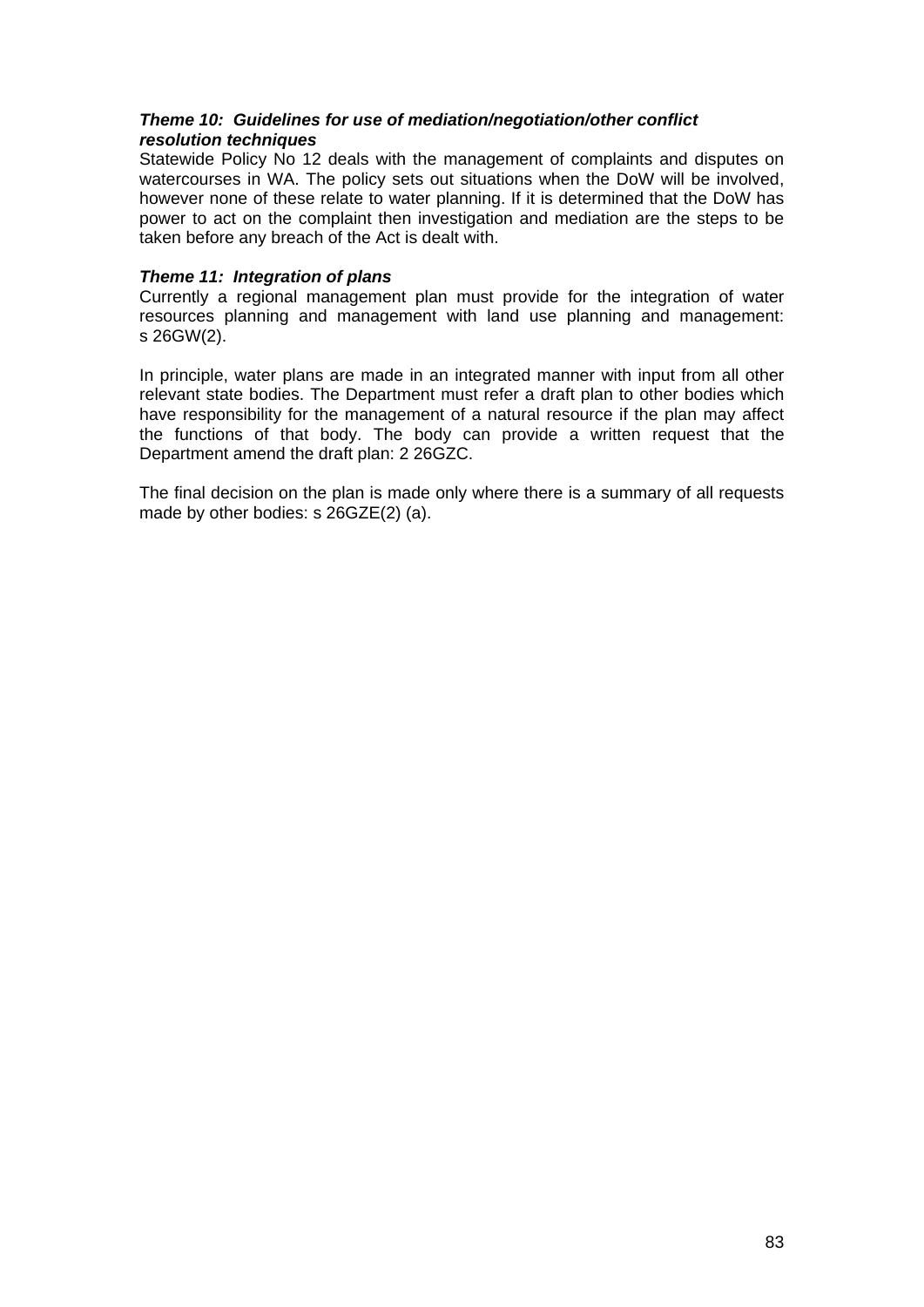# **7. Analysis of framework for water planning in Northern Territory**

### **7.1 Brief history of development and legislation**

In its infancy the Northern Territory was a nameless part of New South Wales when it was annexed by South Australia in 1863. Settlement of the Territory began at Port Darwin, and extended inland with the discovery of gold, then with the pastoral industry. South Australians promoted all manner of schemes to stimulate economic enterprise in the belief that plantation agriculture would thrive there, but these efforts came to nought (Donovan 1984). The other goal was to set up a pastoral industry, and this slowly took hold. In Central Australia, it was an extension of the South Australian pastoral frontier, and in the Top End it was founded principally by Queenslanders.

Shortly after Federation the SA Government surrendered control over the NT to the Commonwealth through the *Northern Territory Surrender Act* 1908 (SA). While the government of NT resembles that of state governments in many respects, the political situation of Territorians differs from other Australians in important ways. Chapter 3.1 of this report briefly explains the Commonwealth's administrative and legislative powers over the NT. Thus the NT's power over water may be overridden at any time by the Commonwealth Government. Currently this does not appear likely.

On taking over the NT the Commonwealth also focused on close settlement in the Top End based on the agricultural industry. In doing so it disregarded the SA experience, and 'spent vast amounts of money and effort on fanciful schemes which had little chance of success' (Donovan 1984, p49). Pastoralism remained the mainstay of the economy but the economic depression of the 1920s meant that smaller pastoralists were forced out. Crops such as cotton and peanuts were grown near Katherine and the Daly River but were not commercial successes.

Economic activity since the 1930s to the 1970s was reliant on mining (Donovan 1984). A series of NT regional development strategies in the 1990s continued this trend

 …they are concerned pre-eminently with an economic agenda that appeals to the 'settler north' (that is to short term residents of the north who earn large incomes from extractive industries) rather than to the long-term residents of these regions – indigenous or non-indigenous (Pritchard and Gibson 1996, p5)

The NT has an extreme range of climatic zones, limited data across most areas and a resource knowledge base limited to areas of current demand. There are 39 river basins within the Territory. Approximately 90% of the average annual discharge occurs between December and March in the humid zone. Compared with rivers elsewhere in Australia, the surface waters of the Territory are largely unmodified or regulated by dams, weirs, off-takes or diversions.

Data on water use is lacking in the NT. Based on available figures, only 0.46% of the sustainable yield of surface water is used annually in the NT. $41$  Surface water use in

<span id="page-83-0"></span><sup>&</sup>lt;sup>41</sup> Data on water was obtained from

http://www.anra.gov.au/topics/water/pubs/state\_overview/nt\_ovpage.html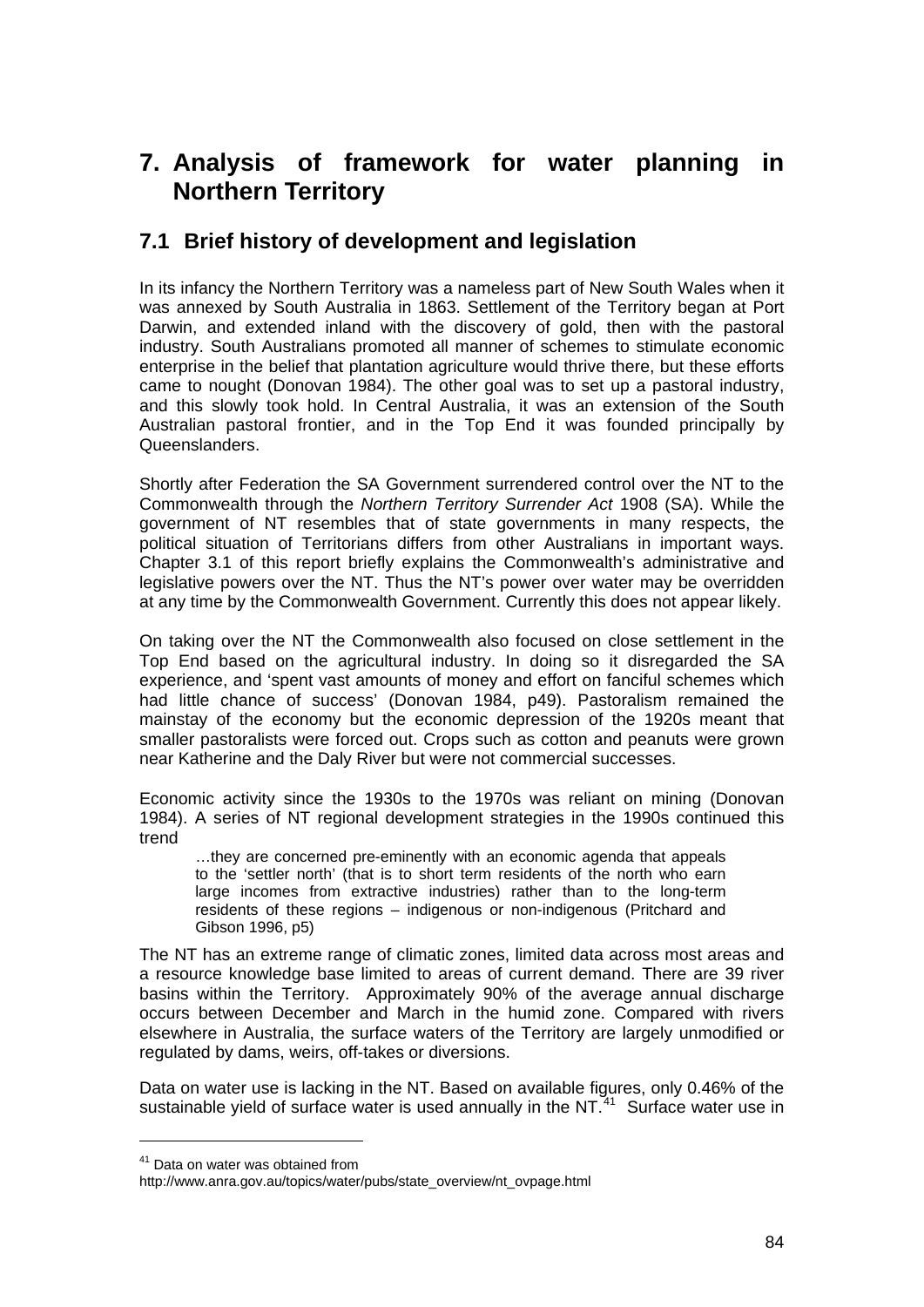NT is dominated by urban water supply, which uses approximately 74% of total extracted water on average each year. Rural water supply accounts for 5%, Irrigation use accounts for 12% of total use and the cattle industry consumes approximately 6%. The remainder is consumed primarily for mining activities, and aquaculture. Most of the land under irrigation using surface water is located in Katherine River floodplain area within Daly River. Surface waters flow on an intermittent basis and therefore cannot be relied upon to provide a secure year round water supply with a few exceptions for example in the Daly which has perennial flows.

As a result of the high variability and seasonality in-flows in the Territory's surface waters, year round water use is reliant on the Territory's extensive groundwater systems. There are sixteen main groundwater resource provinces, seven in the Top End and nine in the Centre. Many of these groundwater basins have large storage capacities and remain viable in the long term due to the fact that they are largely recharged by rainfall. Supplies for Aboriginal communities in remote areas are generally from bores and occasionally surface water.

Across the NT the dominant user of groundwater is by the pastoral industry. Irrigated agriculture and horticulture, which is predominantly in the Darwin and Katherine regions, uses approximately 47,000 ML/year. Groundwater is also used by mines across the NT, with the major user the Nabalco bauxite mine. Two Groundwater Management Units are over-abstracted – the Mereenie Sandstone aquifer which is the town water supply for Alice Springs and the Alice Springs town basin aquifer which is being deliberately over- abstracted to manage a rising water table.

Groundwater resources face a number of threats due to the lack of knowledge about their sustainable yield and the extent to which other ecosystems are dependent upon them, requiring guaranteed environmental flows. Another significant feature of the Northern Territory's water resources is the extensive number of wetlands of international and national significance.

As far back as the late 1980s, early 1990s, it was acknowledged that 'access costs are high and the real costs of water should not be underestimated' (Northern Territory Government 1988?, p 22).

## **7.2 Water planning framework**

The NT Water Act, enacted in 1992 but amended several times, provides for the management and administration of water. The Minister for Natural Resources, Environment and Heritage and the Controller of Water Resources exercise power under the Act. The Department of Natural Resources, Environment and the Arts (NRETA) is responsible for operational duties under the Act.

The Act is different from all other water legislation in Australia in three main respects.

- 1. The Act declares 'property in and the rights to the use, flow and control of all water in the Territory is vested in the Territory and those rights are exercisable by the Minister': s 9(2).
- 2. There is no statement of objectives in the Act. Although there is no standard model for objectives to be stated in legislation, increasingly, a statement is directed to all persons and institutions responsible for the legislation (see Queensland and NSW analysis).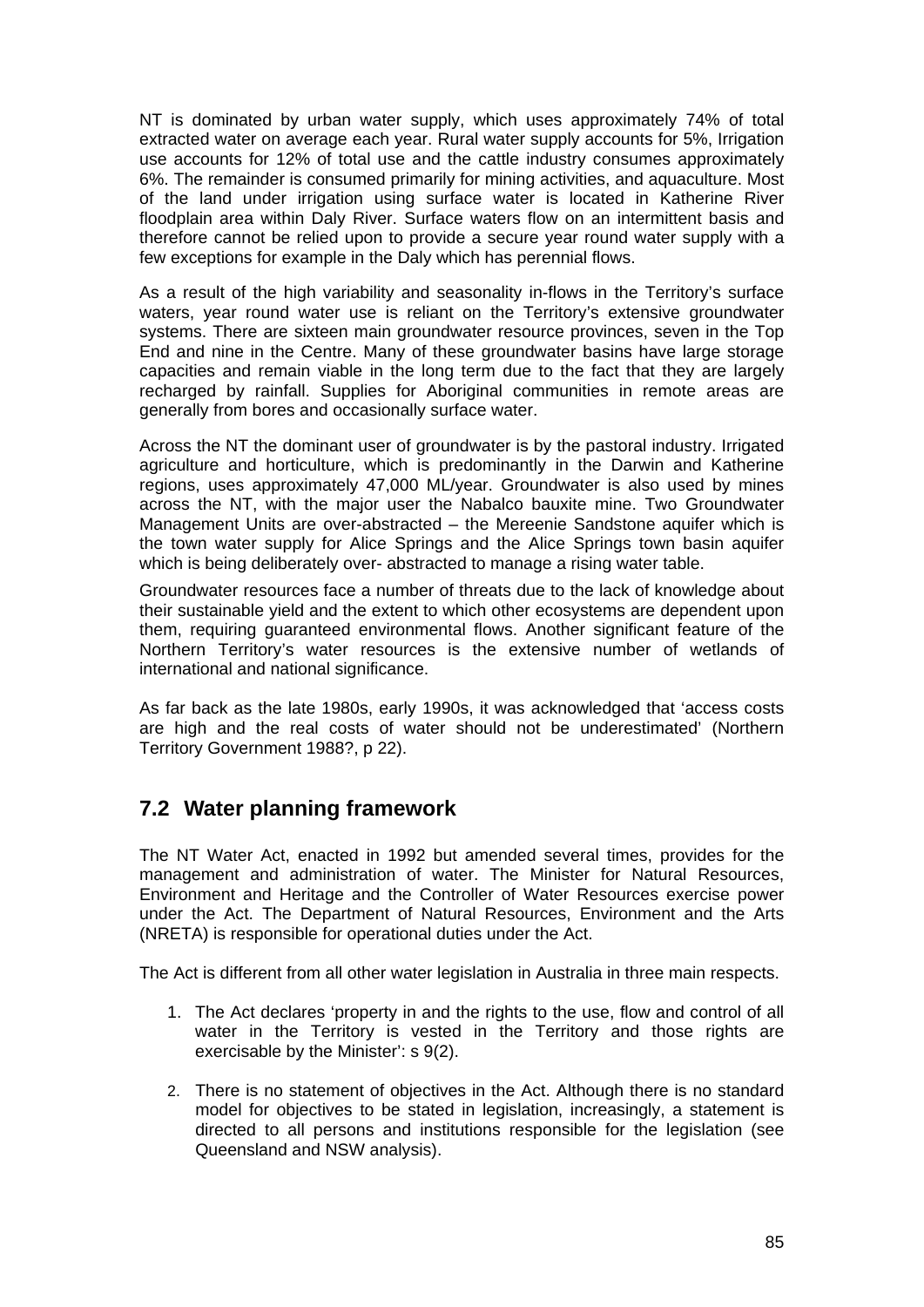3. Water quality and pollution controls are also found in the Act. All other jurisdictions have separate regulatory frameworks against pollution.

The regulatory regime in NT segments water into surface water and groundwater, and has separate controls placed. Controls placed on groundwater are by far the more exacting. Given the NT's reliance on groundwater, this is to be expected. The definition of groundwater does not make a distinction between artesian and subartesian water. The provisions of Part 6 of the Act apply unless an exemption is declared for a particular class or description of bores or drainage water or waste: s 47. In other words, the default position is that the controls described below apply for all groundwater. Important points to note regarding regulation of groundwater are:

- Construction of bores is regulated. Drillers for bores are licensed, and no one is to drill, construct, deepen, enlarge or otherwise work on parts of a bore unless she or he has a licence: s 48.
- Taking of groundwater requires a licence.
- A licence may be granted by the Controller to dispose of water underground by way of a bore: s 63.
- Otherwise disposal of water underground through a bore is prohibited and depending on the intention of the offender, is a serious environmental offence ranging from level 1-4: s 62.
- A licence may be granted by the Controller to recharge water in an aquifer: s 67.
- No work may be constructed or operated for unlicensed recharge: s 66.

In relation to surface water, the controls are simpler:

- No one is to take and use water (presumably from a waterway) unless permitted by a licence: s 44(1).
- No one is to construct or alter a dam, storage or other structure in a waterway so as to affect the flow or likely flow of water: s 40.
- An owner or occupier of land may drain the land in accordance with the *Soil Conservation and Land Utilization Act:* s 40(2)(a).
- An owner or occupier of land may construct a water storage away from a waterway if the flow or likely flow of water into or in a waterway is not materially affected: s 40(2)(b).

Deficiencies of the legislation have been identified (NSW Environmental Defender's Offices 2005) and amendments in 2000 provided explicitly for the declaration of Water Allocation Plans (WAPs) and for trading in water entitlements once plans were in place. Following this, the National Competition Council found that the NT legislation was consistent with the 1994 CoAG water reform framework. The NT Government in the Implementation Plan for the NWI committed to a comprehensive review of legislation by the end of 2006. This has not yet occurred, but the NWC's 2007 assessment of implementation does not comment on this issue.

Minor amendments to the Water Act were made in December 2007. A new Part 6A requires compulsory advertising of all licence applications and consequential decisions. Section 95 now provides for the Controller to keep a publicly available register of water extraction licences as required by the NWI.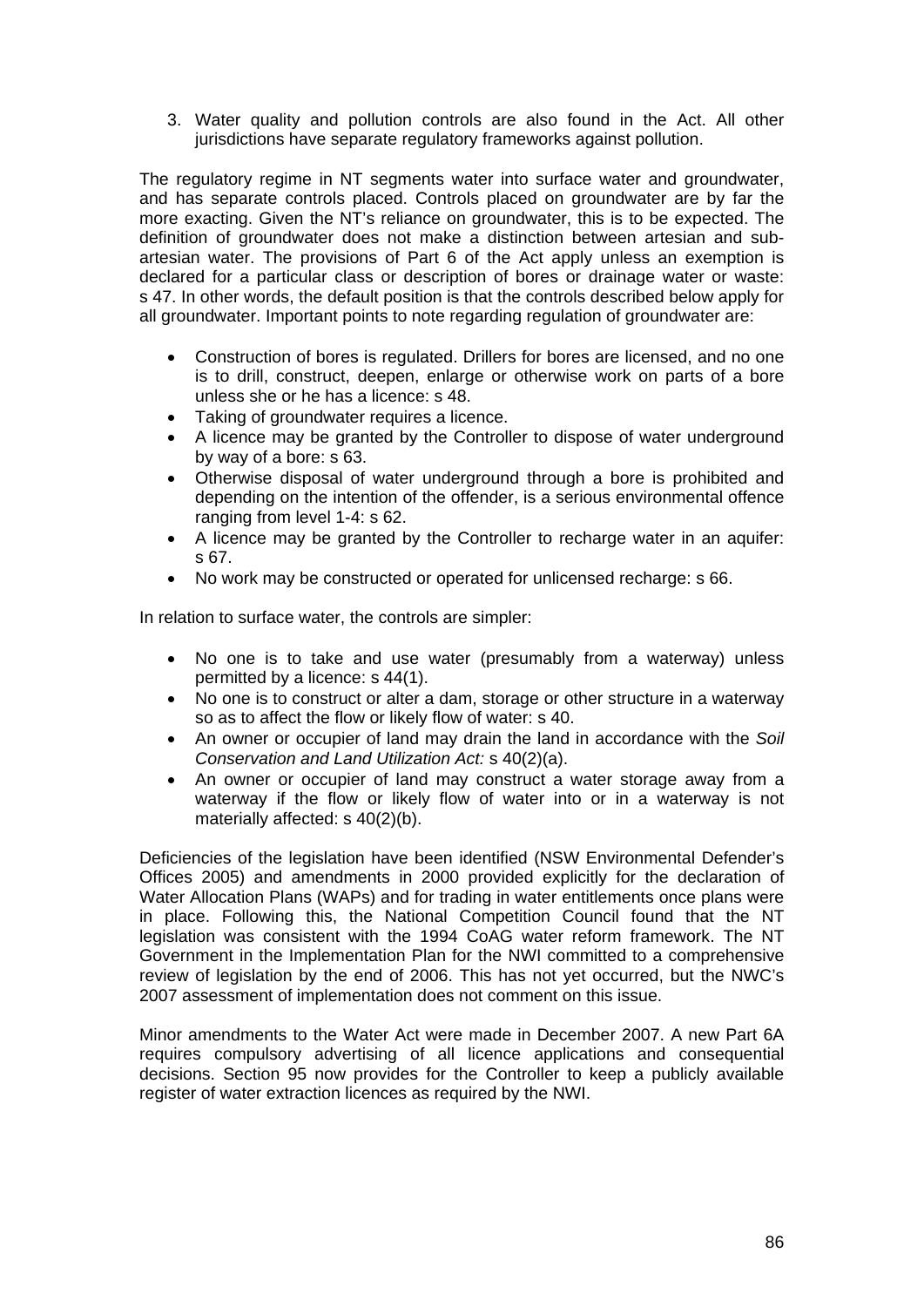## **7.3 Thematic analysis**

#### *Theme 1: Planning objectives that provide for (1) sustainability and (2) adaptive management*

The *Water Act 1992* (NT) has no objectives or principles to guide the development or content of a water allocation plan.

Sustainability is introduced through the concept of 'beneficial use' which is defined in s 4(3) to include: agriculture; aquaculture; public water supply; environment (providing for health of aquatic ecosystems); meeting aesthetic, recreational and cultural needs; industry; and rural stock and domestic requirements. The Act further allows for the beneficial uses of a water control district to be specifically declared by Gazette: s 22A. For example in the Upper Alice Springs Water Cotnrol District, for the Surface Water Catchment Area, beneficial uses are listed as 'environment, cultural and rural stock and domestic'.<sup>[42](#page-86-0)</sup>

This concept is important as it provides the context for decision making related to management planning and the issuing of licences and approvals. Note however that there is no prioritisation in the list of beneficial uses, and the environment is just one of a number of uses for which water can be allocated (NSW EDO, 2005).

The Act provides for sustainable management of water by specifying the outputs and outcomes of the plan. Section 22B(5) specifies that a water allocation plan is to ensure in the water control district that:

- (a) water is allocated within the estimated sustainable yield to beneficial uses;
- (b) the total water use for all beneficial uses (including those provided through rural stock and domestic use and licences granted under sections 45 and 60) is less than the sum of the allocations to each beneficial use; …
- (d) as far as possible the full cost for water resources management is to be recovered through administrative charges to licensees and operational contributions from licensees.

The environment is further protected through a specific requirement that an allocation under s 22B (5)(a) is to include an allocation to the environment: s.22B(6).

The absence of planning objectives is not mitigated by policy documents. An undated document entitled 'Water Allocation Planning' which is purportedly circulated by NRETA states that for the Top End (the northern one-third of the NT) in the absence of scientific research directly related to environmental water requirements, the following contingent allocations are made for environmental water provisions and consumptive use: at least 80% of flow at any time in any part of a river or 80% of the annual recharge of an aquifer is allocated to the environment. In the event that current and/or projected consumptive use exceeds the 20% threshold levels, then new Surface Water Licences will not be granted unless supported by directly related scientific research into environmental water requirements.

 $\overline{a}$ 

<span id="page-86-0"></span><sup>42</sup> <http://www.nt.gov.au/nreta/water/beneficial/pdf/bud.pdf>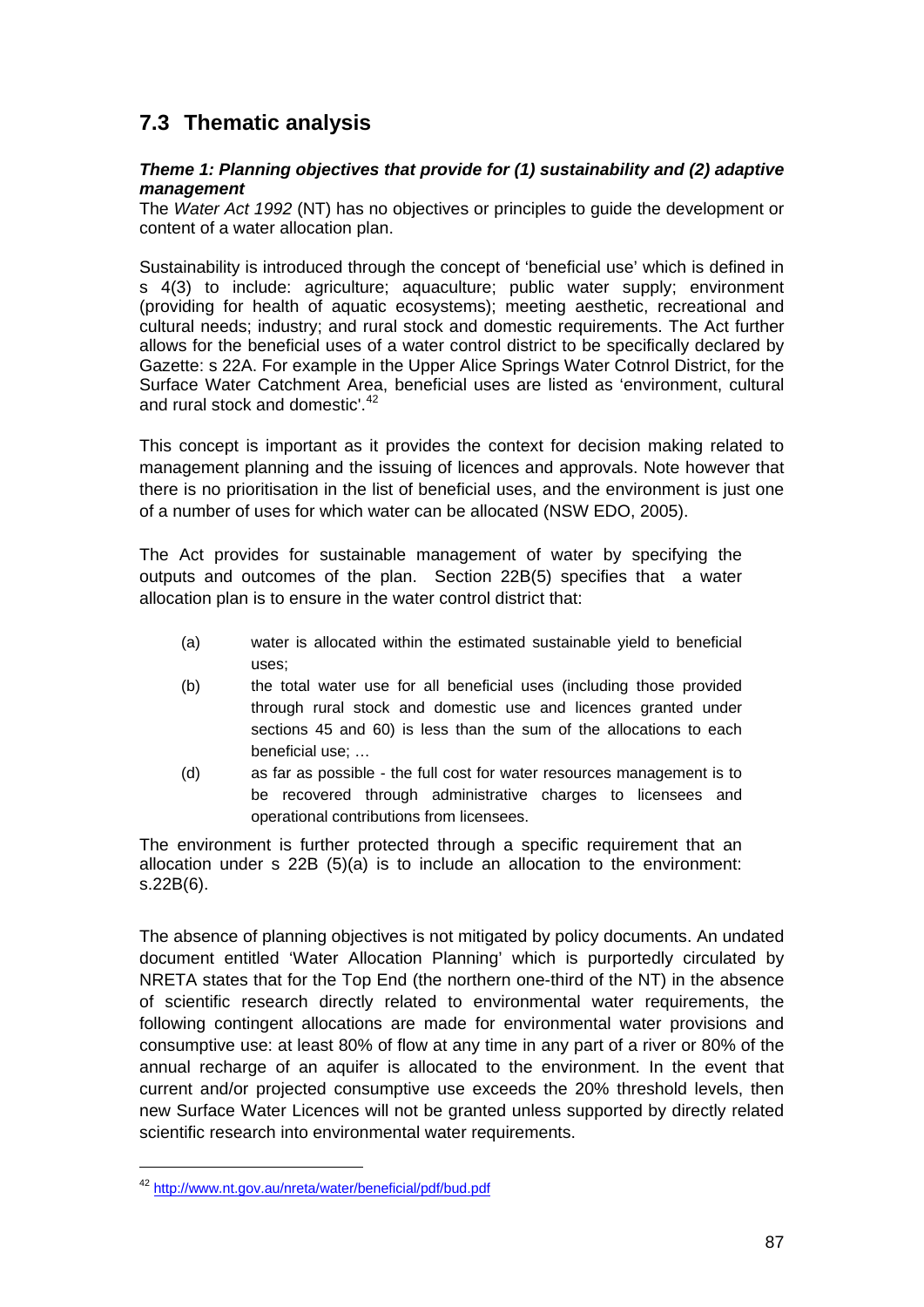For the arid zone (or southern two thirds of the NT), a more stringent default rule applies: 95% of the river is allocated to the environment, and total extraction over a period of not less than 100 years will not exceed 80% of aquifer storage at start of extraction. This default rule was applied in the Alice Springs Water Regional Strategy (NRETA, 2007a p3). The default rules suggest an intent to protect the environment, but the firm rules are at best difficult to implement with poor hydrological data. At worst the default rules have no legislative or even administrative authority unless adopted in a WAP.

There is similarly no reference to adaptive management of water in either legislation or policy. In areas where capacity may be low, this lack of a definition leaves it open for communities to misinterpret the concept. There is an attempt by the Daly River Ministerial Advisory Committee to furnish an explanation of the concept, but the effect of such explanations in the absence of a statutory imperative remains to be seen.<sup>[43](#page-87-0)</sup>

Some provisions in the legislation do however allow for flexibility, monitoring and review of management:

- Plans have a limited life of not more than 10 years
- Plans are subject to regular review
- There is a continuous program for the assessment of water the Controller is under a duty to collect and analyse data including for flow, volume, characteristics, quality and flood potential: s 34.

As noted earlier in Chapter 6.1 of this report, cogent arguments exist as to the clear provision of statement of objectives.

#### *Theme 2: Legislative/policy standards and procedures for statutory water planning*

There are few legislative or policy standards and procedures for water planning, therefore planning is at the discretion of the Minister. The steps taken in the practice of water planning are set out below.

<span id="page-87-0"></span><sup>&</sup>lt;sup>43</sup> See "Adaptive Management and the Daly River" on

<http://www.nt.gov.au/nreta/water/drmac/pdf/adaptivemanagement.pdf>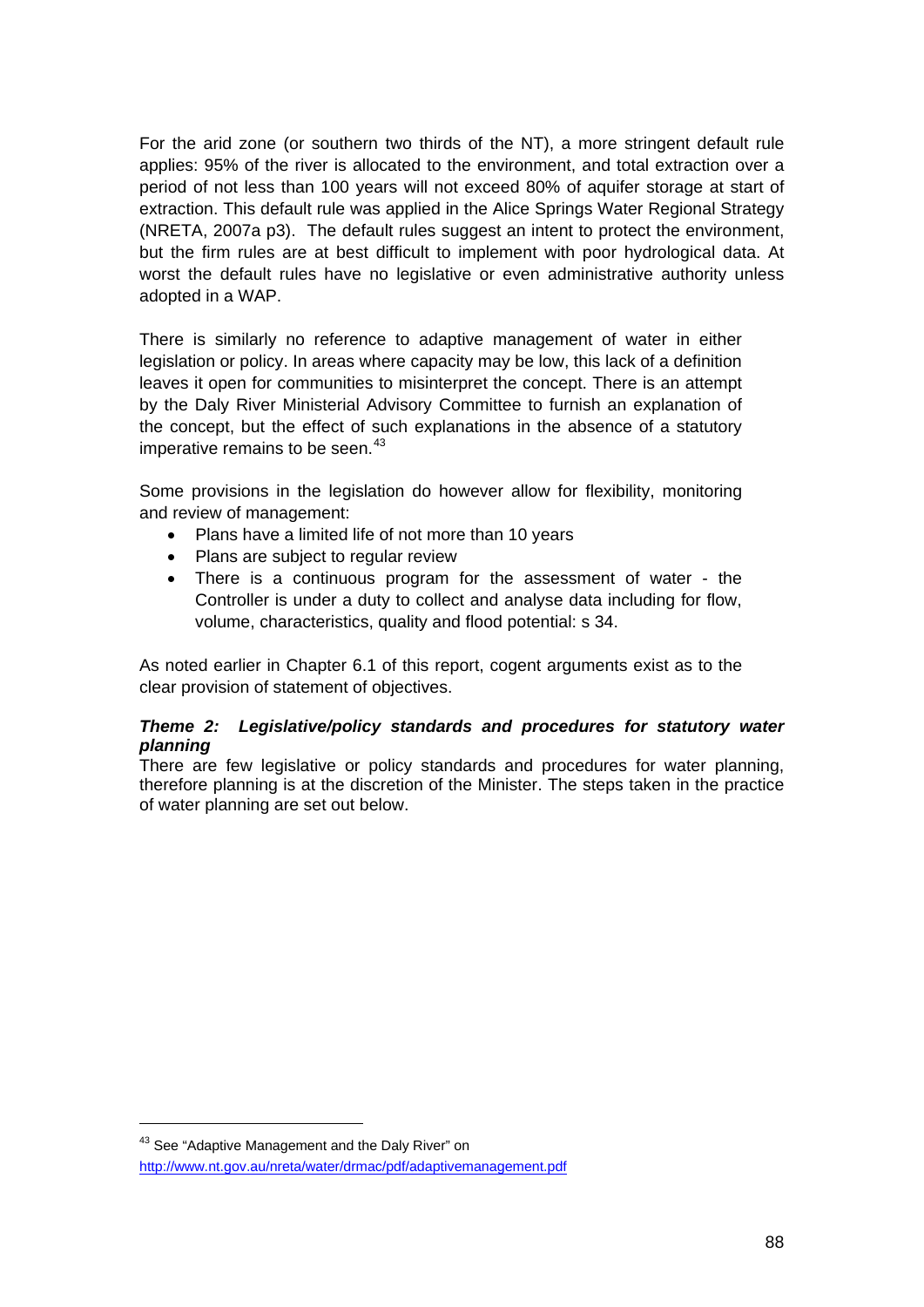

**Figure 5: Northern Territory water allocation planning** 

#### (Darker boxes indicate statutory steps)

In relation to water planning, the Minister may declare, by notice in the Gazette, a part of the Territory to be a *water control district,* and assign a name to that district (s 22). The purpose of the declaration is specified in the notice, and may include the purpose of preparation of a WAP. To date there are six declared water control districts.

The Minister has wide discretion in relation to the making, format and content of Water Allocation Plans (WAP). No detailed water planning policy exists although fact sheets are available on the NRETA website. A few key elements of the WAP framework appear in the Act. A WAP must:

- be in a water control district
- exist not longer than a 10 year period
- be reviewed every 5 years or less
- allocate water within sustainable yield to beneficial uses
- allocate water for the environment
- allow for trade of licences (s 22).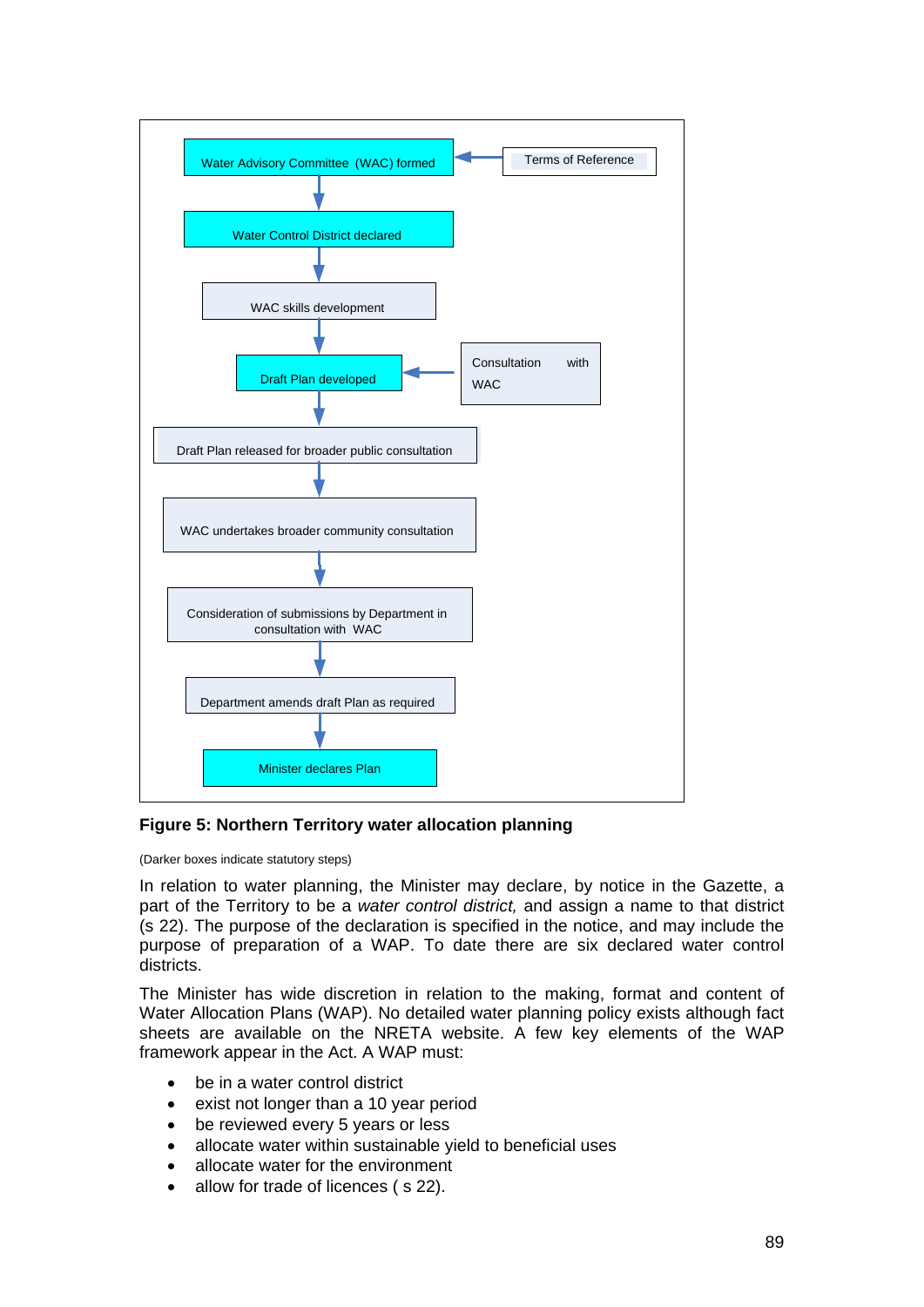Besides WAPs, NRETA has developed Water Resource Strategies (WRS). The difference in title suggests that there are differences between a WAP and a WRS, but the Alice Spring WRS states that it is a WAP under the Water Act. Thus far the Ti-Tree Region and the Alice Springs Water Resource Strategies (September 2007) have been declared. Several concerns have been raised regarding the Ti-Tree Region Water Resources Strategy completed in 2002. Among the most important are that:

- It is general and lacks rigorous scientific underpinning (for example, it is unclear the extent to which modelling has been reliably used to identify sustainable yields).
- It assumes that regional groundwaters have no cultural significance and that there are no ecosystems reliant on shallow groundwater aquifers.
- The Plan does not provide an express environmental allocation for the aquifers within the region.
- There are no clear "rules" for allocation of water to various identified beneficial uses.
- The strategy provides no public information on the hydrology modelling, consultants to the process, stakeholder comments or the committee's response to any comments received (NSW EDO 2005).

As of June 2008, the Ti-Tree WRS was in the process of being reviewed. The draft WAP for the Katherine was released in June 2008 and the public comment period has closed. A WRS for the Darwin rural area is being developed.

#### *Theme 3: Legislative/policy allow for reasonable deadlines*

In their Implementation Plan for the NWI, the NT Government states that the Territory river systems or groundwater resources are not overallocated (Government of NT 2006). Thus there is not as much pressure as the States to finalise water plans. However there is evidence to suggest that the Tindall Limestone Aquifer in the Katherine water control district is already overallocated with 'Katherine River late dry season flows being reduced by unacceptable levels' (NRETA 2007b).

The NT Implementation Plan made a commitment to review the Ti-Tree Water Allocation Plan by July 2007 to incorporate NWI requirements for transparency of process, reporting arrangements and risk assignment.

In addition the government committed to start planning in July 2006 and complete WAPs in mid 2007 for Darwin Rural and Katherine/Daly Regions. This timeline is tight and at the time of writing of this report only the WAP for the Katherine is being completed.

The NWC did not comment adversely on the NT Government's actions except for the Ti-Tree WAP (National Water Commission 2007b). This will be discussed under Theme 7.

#### *Theme 4: Whether socio-economic/ other analysis required*

Apart from the general requirement for investigation and analysis of the resource itself, there is no statutory requirement for other analysis. There is also no evidence that socio-economic analysis is required by policy, nor does any step in the planning process explicitly provide for an obligation for the decision-maker to consider data, socio-economic or other reports. In the formulation of a WAP for the Tindall Limestone Aquifer within the Katherine Water Control District, a values and issues report has been tabled for consideration by the Katherine Water Advisory Committee but it is unclear how these matters will be taken into consideration (NT Government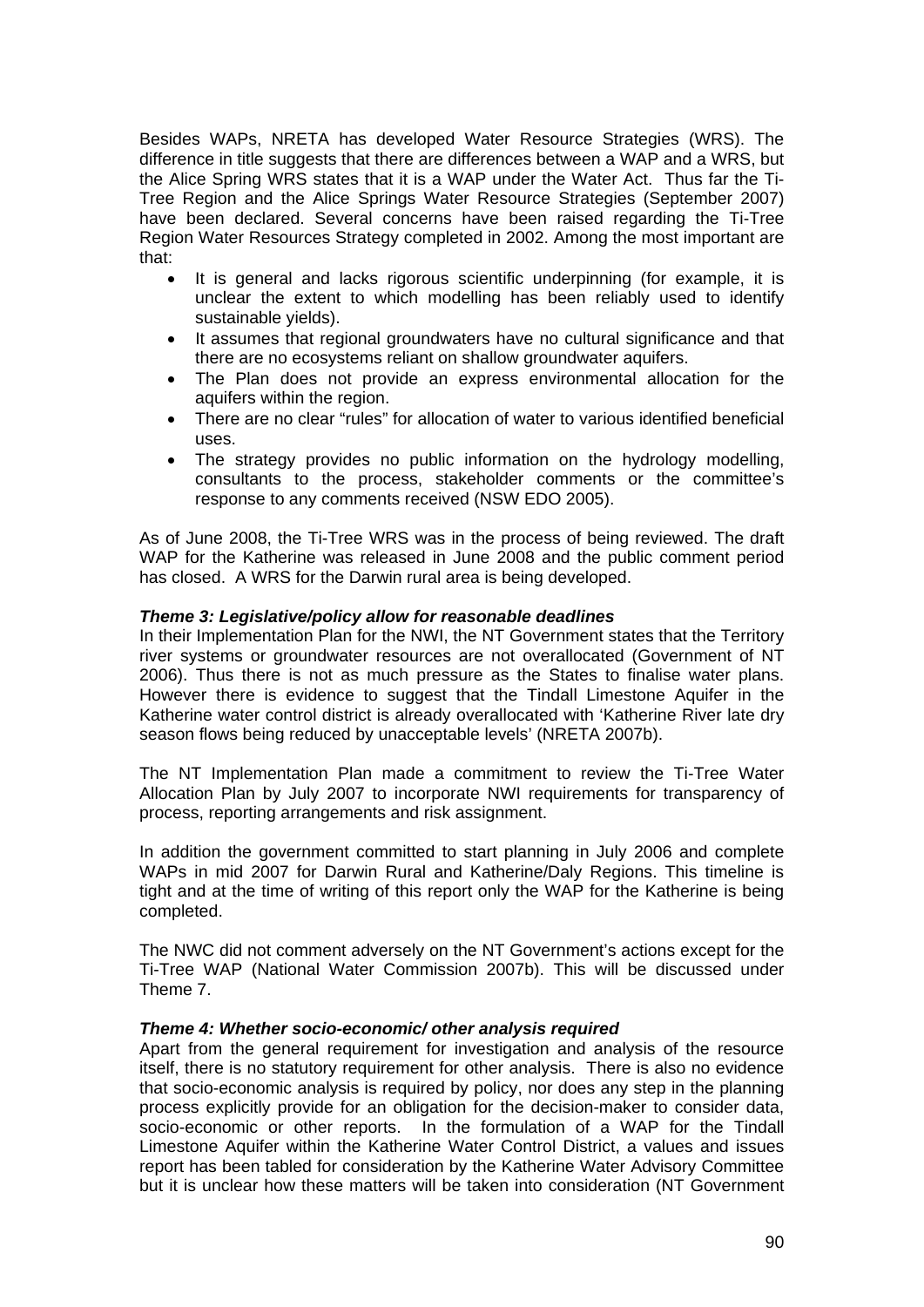et al, 2007). One of the key processes required by the NWI is that trade-offs between competing outcomes for water systems require judgements based on by best available science, socio-economic analysis and community input. The forthcoming review of NT legislation requires particular attention to these matters.

#### *Theme 5: Community engagement in gathering and assessing scientific data; communication of science in water planning*

It is implied that the estimate of sustainable yield in a WAP is based on scientific data. There are no references to 'best available science' as the basis for planning, and no specific provisions for technical assessment in WAP processes. Neither provision for independent scientific assessment of data, nor any requirement of community input into the gathering and assessment of data is made. It is evident that NT legislation has yet to be made NWI compliant in these matters.

#### **Theme 6: Legislation/policy providing a level of stakeholder engagement**

The Act also allows for, but does not mandate, the establishment of a Water Advisory Committee (WAC) in a water control district for which a management plan is being prepared: s 23(1A). There is no requirement that the WAC members be representative of interests within the water control district. Appointment and the number of members are all at the discretion of the Minister: s 22B(2). This is in contrast to the statutory requirements of the Water Resources Review Panel.

Seven water advisory committees have been appointed at various times:

Rapid Creek Catchment Water Advisory Committee Katherine Water Advisory Committee<sup>[44](#page-90-0)</sup> (KWAC) Darwin Harbour Advisory Committee Daly River Management Advisory Committee (DRMAC) Ti-Tree Water Advisory Committee The NT Artesian Water Advisory Committee Alice Springs Water Advisory Committee.

Each advisory committee is to consider and advise the Controller on such matters within its jurisdiction as are referred to it by the Controller: s 24(3). In addition it is to advise on the effectiveness of the water plan in maximising economic and social benefits within ecological constraints: s 24(1B)(a). Terms of reference are furnished to each advisory committee. For example the terms of reference for the Katherine WAC (KWAC) which was established in January 2007 state:

To participate in decision making about water resource management by identifying, discussing and making recommendations to the DRMAC on matters regarding water resource management in the Katherine Water Control District.

To advise DRMAC on policy matters and regional development issues that may impact on the sustainable management and development of groundwater use in the Katherine Water Control District.

To assist in the development and review of the Katherine/Tindall Water Allocation Plan and community consultation arrangements.

 $\overline{a}$ 

<span id="page-90-0"></span><sup>&</sup>lt;sup>44</sup> The Katherine Water Advisory Committee functions as a sub-committee of the Daly River Management Advisory Committee.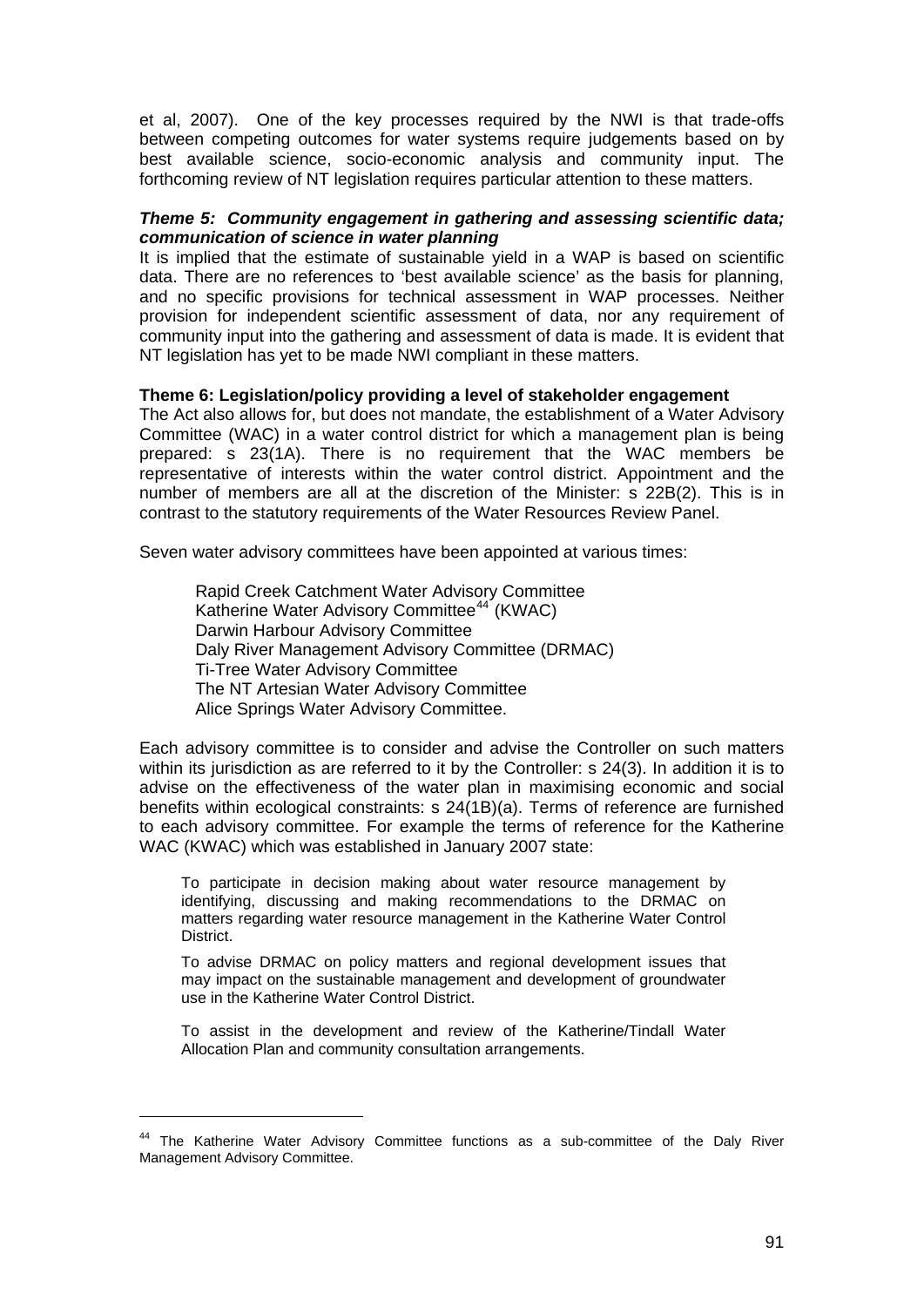To assist with the determination of beneficial uses and water allocations under the Water Act. KWAC consists of twelve voting members, an independent chairperson and is supported by three NT Government Officers.<sup>[45](#page-91-0)</sup>

We see that each term of reference is specific to the task. In the Daly River Management Advisory Committee, the functions of the Committee are much broader. They are to assess and advise the government on matters including: land and resource use options; critical scrutiny of estimates of costs and benefits of different land use and management options; and options for legislative change to support improved management of natural resources at the regional scale.

Members of each WAC are to hold office at the Minister's pleasure, that is they are appointed and can be removed at the discretion of the Minister: s 22B(2). In the KWAC it is relatively clear that any determination of the committee is taken by vote.

There is no statutory requirement of public notice of draft plans, and no right for the public to make public submissions. However a 5-week public comment period was allowed in the draft Katherine Plans and a community consultation report is available.[46](#page-91-1)

#### **Theme 7: Legislation/policy providing for a level of Indigenous engagement and reference to native title**

There are no specific provisions for Indigenous engagement in the NT legislation. This is in practice provided through the WAC processes. The initial process in the Daly River region was criticised as being inappropriate for Indigenous peoples to frame discussions, influence research and give their opinions as to values significant to them (Jackson 2006). An Indigenous Advisory Group has since been established.

In the NWC assessment of NT's progress in implementation, it was stated that 'much work needs to be done to improve processes for appropriate inclusion and consultation with Indigenous stakeholders. Often this requires engagement of external consultants and facilitators… consultation is a lengthy, often iterative process for which timetabling is difficult' (NWC 2007a p 39).

In relation to the Ti Tree Water Plan, the NWC commented that it was developed with 'little input from regional Indigenous interests despite continuous efforts to bring representatives to the WAC that directed the plan's preparation'. The plan therefore has been criticised for not adequately representing Indigenous interests. A review of the plan is near completion. Additionally, native title talks have resulted in one of three 'irrigation blocks' being held by local Indigenous interests (NWC 2007a p 39).

#### **Theme 8: Transparency in decision-making**

No specific policy or statutory provisions exist to require planning information to be made publicly available. As a matter of practice, this information is available online at the NRETA website.

#### **Theme 9: Relationship between planning and political process clear**

The Minister is empowered to declare a WAP: s 22B. As the WAC is clearly stated to have an advisory role, it is clear that the final decision-maker on plan issues is the Minister.

<span id="page-91-0"></span><sup>45</sup> http://www.nt.gov.au/nreta/water/kwac/tor.html

<span id="page-91-1"></span><sup>46</sup> http://www.nt.gov.au/nreta/water/kwac/index.html.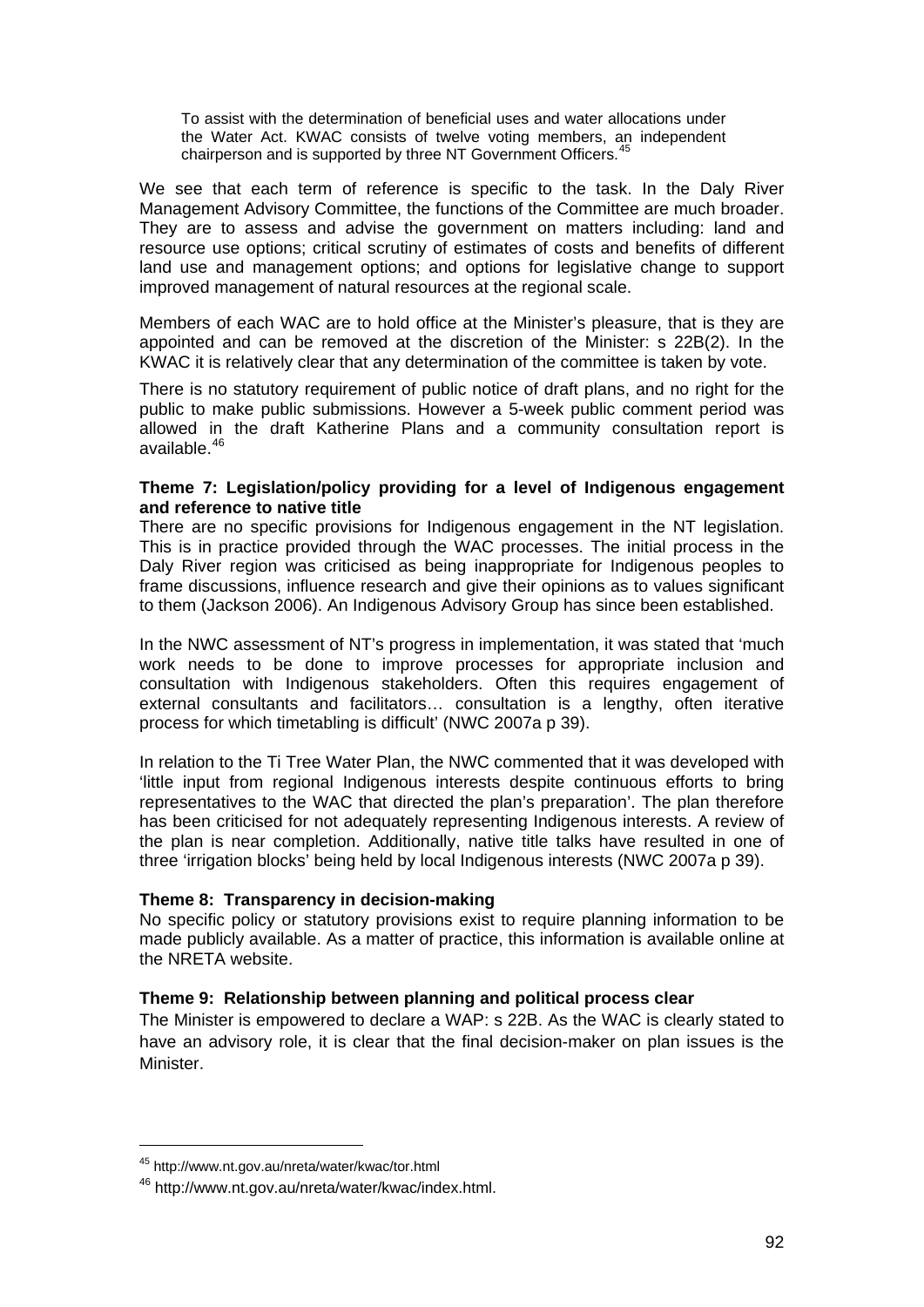#### **Theme 10: Guidelines for the use of mediation/negotiation/other conflict resolution techniques**

The water legislation provides a conflict resolution mechanism which if implemented has great potential for redressing complaints over substantive as well as procedural matters. A person who is aggrieved by an action or decision of the Controller or Minister, apart from the exercise of their powers under s 93(3) or 5(6) (both provisions not relating to water planning) may apply to the Minister to review that matter: s 30.

There is no definition of the word 'aggrieved' in the NT legislation. The most frequently cited exposition of the meaning of 'aggrieved person' is that of Ellicott J. in *Tooheys Ltd v Minister for Business and Consumer Affairs* [\(1981\) 4 ALD 277](http://www.lexisnexis.com.libraryproxy.griffith.edu.au/au/legal/search/runRemoteLink.do?service=citation&langcountry=AU&risb=21_T2976727464&A=0.3800960285496049&linkInfo=AU%23ALD%23year%251981%25page%25277%25decisiondate%251981%25vol%254%25sel2%254%25sel1%251981%25&bct=A); [36](http://www.lexisnexis.com.libraryproxy.griffith.edu.au/au/legal/search/runRemoteLink.do?service=citation&langcountry=AU&risb=21_T2976727464&A=0.5625409868601308&linkInfo=AU%23ALR%23year%251981%25page%2564%25decisiondate%251981%25vol%2536%25sel2%2536%25sel1%251981%25&bct=A)  [ALR 64.](http://www.lexisnexis.com.libraryproxy.griffith.edu.au/au/legal/search/runRemoteLink.do?service=citation&langcountry=AU&risb=21_T2976727464&A=0.5625409868601308&linkInfo=AU%23ALR%23year%251981%25page%2564%25decisiondate%251981%25vol%2536%25sel2%2536%25sel1%251981%25&bct=A) His Honour said

The words "a person who is aggrieved" should not in my view be given a narrow construction. They should not, therefore, be confined to persons who can establish that they have a legal interest at stake in the making of the decision. It is unnecessary and undesirable to discuss the full import of the phrase. I am satisfied from the broad nature of the discretions which are subject to review and from the fact that the procedures are clearly intended in part to be a substitution for the more complex prerogative writ procedures that a narrow meaning was not intended. This doesn't mean that any member of the public can seek an order of review. I am satisfied however that it at least covers a person who can show a grievance which will be suffered as a result of the decision complained of beyond that which he or she has as an ordinary member of the public [\( ALR 79;](http://www.lexisnexis.com.libraryproxy.griffith.edu.au/au/legal/search/runRemoteLink.do?service=citation&langcountry=AU&risb=21_T2976727464&A=0.4003600225915086&linkInfo=AU%23ALR%23year%251981%25tpage%2579%25vol%2536%25sel2%2536%25sel1%251981%25&bct=A) [ALD 290\)](http://www.lexisnexis.com.libraryproxy.griffith.edu.au/au/legal/search/runRemoteLink.do?service=citation&langcountry=AU&risb=21_T2976727464&A=0.2293406103724167&linkInfo=AU%23ALD%23year%251981%25tpage%25290%25vol%254%25sel2%254%25sel1%251981%25&bct=A).

In these circumstances, anyone who can show that he or she had been financially or otherwise affected more than an ordinary member of the public by a water planning decision may qualify as an 'aggrieved person' and may lodge an application for review. The Minister has the discretionary power to refer such an application to a Water Resources Review Panel: s 30(3)(b).

This Panel may be appointed at the discretion of the Minister: s 24. It is a high level body to advise the Minister in reviewing the Minister's own actions or those of the Controller. Its extensive statutory powers include the power to require attendance by any person who may be compelled to give evidence under oath, and the production of relevant books, papers or documents: s 30. Any person who fails to act according to the direction of the Panel is guilty of an offence and may be fined \$1,000.

The panel is to consist of 8 members, drawn from persons with relevant qualifications in Aboriginal affairs, bore drilling, industry, natural resources, environmental management, and health: s 24(3).

The work of each Panel is to be conducted by its Chair and not less than two other Panel members: s 24(2). The Chair is to hold office for three years but be eligible for reappointment.

There is potential for the Panel to be an important conflict resolution mechanism in water planning. No Panel has as yet been established in the NT. The legislation leaves it open for any person to challenge the validity of a WAP either on its merits or on judicial review. However, the scope for mounting a successful challenge is very slim. The main reasons for this are that there is no statement of objectives in the Water Act, few statutory requirements, thus a high level of discretion is available to the Minister.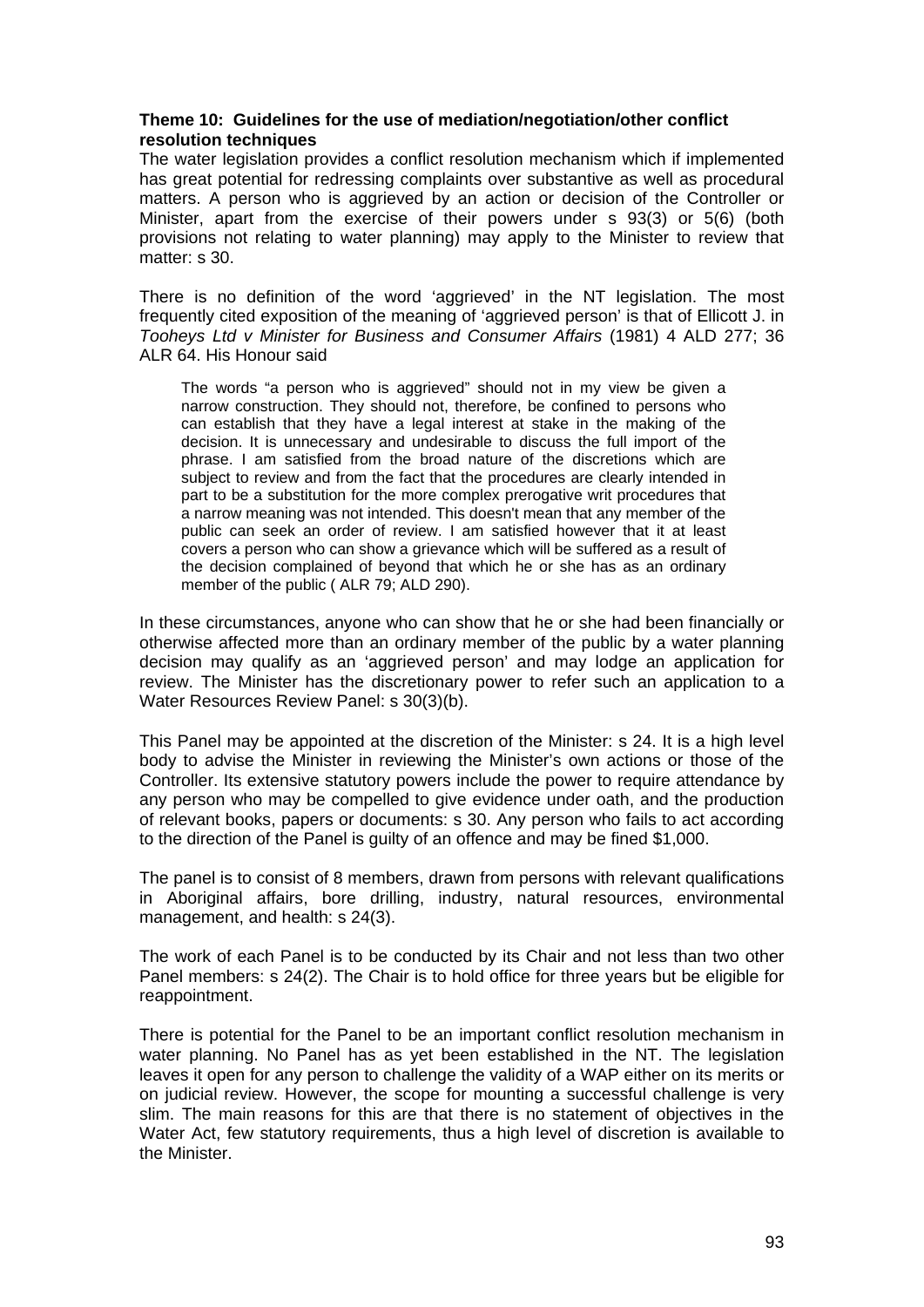#### **Theme 11: Integration of plans**

In a recent review of the water legislation, it was found that there is no clear relationship between the *Water Act* and other environmental or planning laws in the Territory (EDO 2005). There is no formal requirement for consultation between different Departments or agencies, nor are plans made under the *Water Act*  integrated with other natural resource plans.

Integrated natural resource planning in the NT is largely an administrative task. The current NRM plan was prepared in 2005 by the Landcare Council of the NT. $47$  Its implementation is guided by a resource investment strategy formulated for 2007- 2010. Inland waters particularly groundwater systems and wetlands are acknowledged to be concerns for management, and the plan provides for long term 'aspirational' as well as shorter term targets. One such relevant target is to provide for WAPs for all water control districts by 2009, and to institute appropriate licensing outside of such districts.

There is no requirement that WAPs consider such plans. Although a recent assessment of water planning in the NT reports that the NRM plan informs water planning, there is no formal consideration of issues within the water planning framework set out in Figure 6 above. As NRM plans and their implementation become more complex, integration between both sets of plans will be an issue.

Catchment management is another matter on which the Water Act is silent.

<span id="page-93-0"></span><sup>47</sup> *Integrated Natural Resource Management Plan for the Northern Territory: Sustaining our Resources – People, Country and Enterprises* (Northern Territory Government, 2005). Appendix 9 of the Plan provides a brief overview of the effectiveness of current NRM legislation, but this is no longer available online. A review of the plan was intended to have taken place in 2008.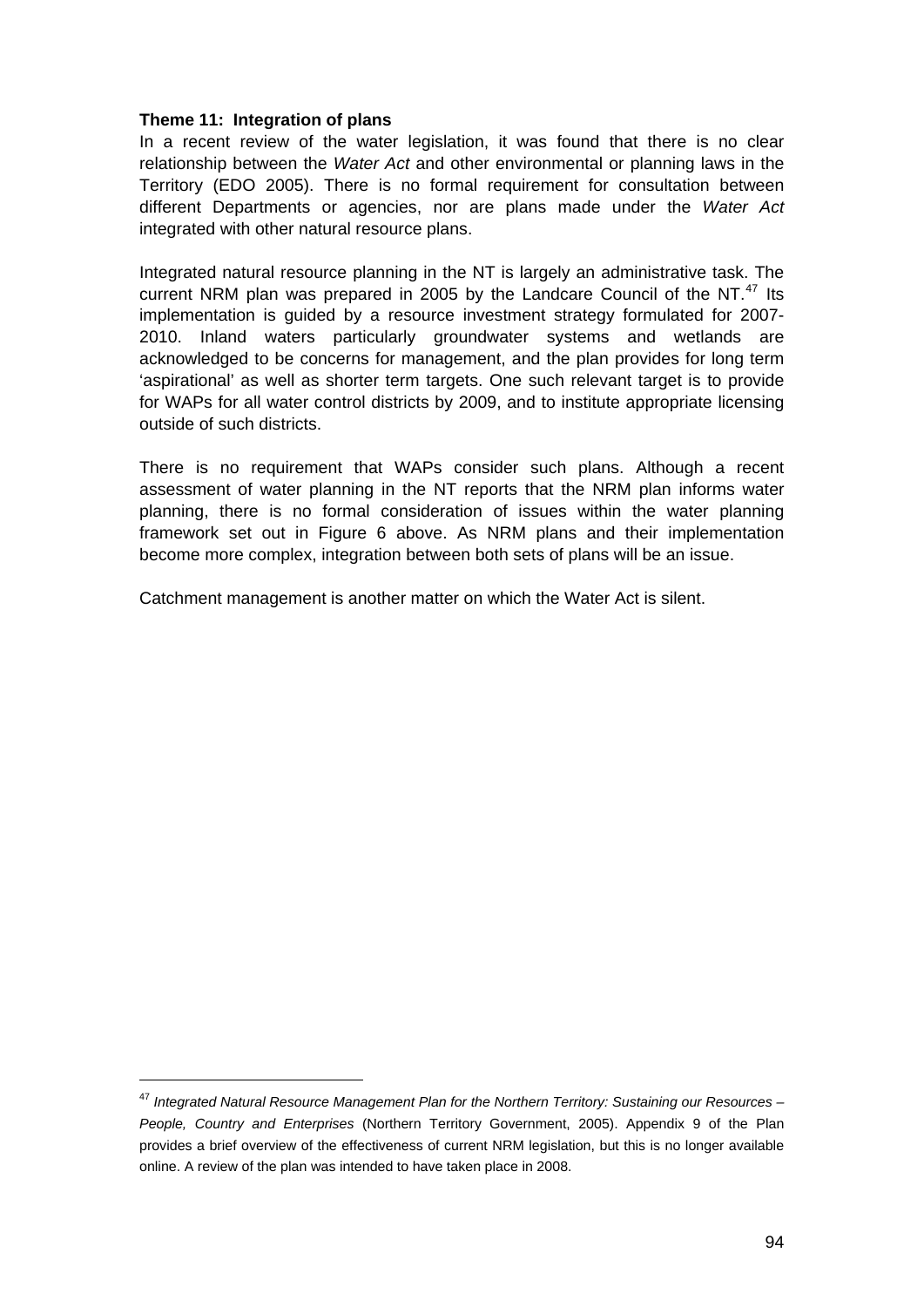# **8. Analysis of framework for water planning in New South Wales**

### **8.1 Brief history of development and legislation**

Water for supplying new colonial settlements, watering sheep around south-west Riverina, mining gold in various parts of the State, navigating the Murray, settling the arid heartland – these were important considerations in the development of water resources in New South Wales (Lloyd, 1988). However as in the other parts of Australia, it was the needs of irrigation that were most influential in setting the direction for water administration and policy in the State.

Geographical, hydrological and historical factors resulted in a coastal versus inland 'divide' in NSW. Coastal areas east of the Great Dividing Range are generally wet, and inland western areas are generally dry. Despite 75% of rainfall occurring on the coast where 90% of the population now live, 80% of water use presently occurs in inland catchments. 90% of this is for irrigation.<sup>[48](#page-94-0)</sup>

Irrigation development inland has historical roots. Explorers saw the product of a 'good' year' and mistakenly thought that was the general weather pattern. Even so, early recommendations for irrigation focused on coastal rivers, but the Lyne Royal Commission on the Conservation of Water (1885-86) changed the course of irrigation in the state. At that time basic survey and hydrological information was lacking, 'largely explaining why geographical absurdities were presented as serious water schemes' (Lloyd, 1988, 168). Lloyd further observes

An important, although perhaps unintended consequence of the Commission's investigations was the irrevocable separation of the coastal rivers from the western rivers in policy terms … consequently it failed to develop even a basic policy rational for coastal waters; its focus was on the river basins of the interiors. This created a fundamental policy division that has existed ever since, with the principal thrust of State water policy directed towards conservation and irrigation in the Murray Darling Basin. Policy reference to coastal rivers … was largely incidental.. (1988, p 172).

The Royal Commission's priorities were directed to the needs of the pastoralists, followed by the production of small crops, and generally increasing the productive capacity of the land. Hugh McKinney, a British civil engineer who worked on irrigation in India, then the Royal Commission and later appointed head of the NSW Water Conservation Branch, was to change this ordering of importance. He gave priority to domestic and livestock needs followed by irrigation, mining, manufacturing and water power. As a result, irrigation was firmly impressed on the public consciousness as a major issue during the 1890s.

Drought at the turn of the century in NSW provided reason for the building of dams. The Murrumbidgee irrigation area was settled, and other irrigated areas were established in the State. Currently irrigation in the Murrumbidgee Valley and the

<span id="page-94-0"></span><sup>&</sup>lt;sup>48</sup> Water statistics in this section are sourced from

<http://www.anra.gov.au/topics/water/overview/nsw/index.html>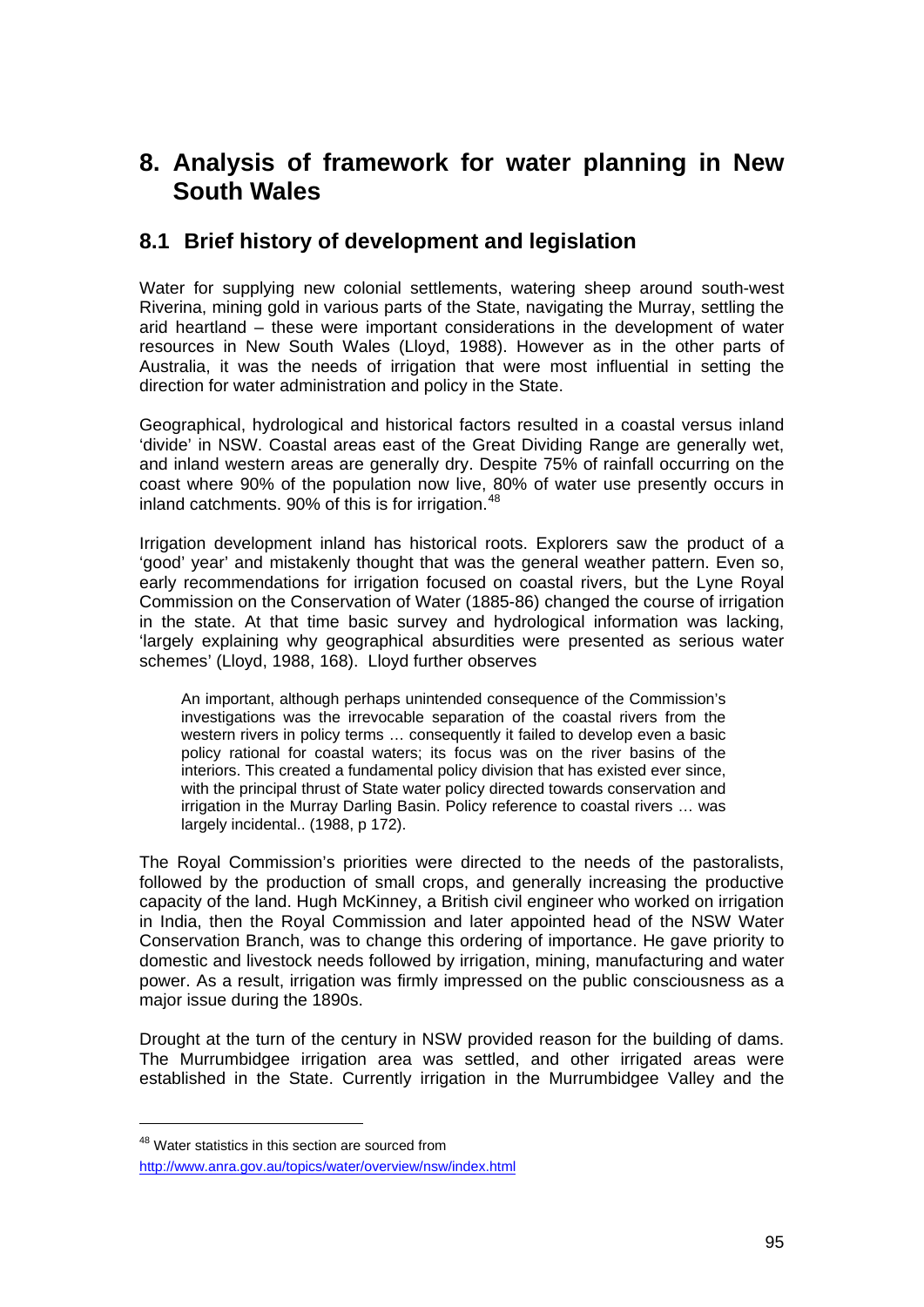southern Riverina-Murray Valley comprise over two thirds of total area under irrigation in the State (Pigram, 2006).

Irrigation water supplied from dams is 'regulated', and the rivers supplying them are similarly called regulated rivers. Rivers not controlled by releases of water from dams but dependent on rainfall and natural flows are 'unregulated'. Most of the inland western flowing rivers have regulated reaches, except for areas upstream of irrigation supply dams, tributaries and effluents of regulated rivers and sections of the main rivers below the regulated reach. Unregulated rivers include most of the coastal rivers, with the major exception of the Hunter (DNR, 2006).

North/South patterns of water use account for second policy divide. There is winter rainfall in the South and summer rainfall in the North resulting in different crops being grown. South of the Lachlan catchment, large public dams were built as part of the post-war reconstruction effort to provide for irrigation. By the 1960s, policy makers recognised that financial returns of these capital work programs did not justify their cost. Therefore to the north of the Lachlan, newer agricultural industries, mainly cotton, relied on smaller dams and private irrigation.

The *Irrigation Act 1912* (NSW) and the *Water Act 1912* (NSW) provided the legislative framework for allocation and management of water resources for much of the  $20<sup>th</sup>$  century. In that time the pattern of water management was almost totally set by consumptive needs (Farrier and Mooney, 1999). There are eight major regulated river systems servicing predominantly irrigation development. In these systems, the river channel itself is the major water supply system from the one or more headwater storages. These systems occur in the Murray, Murrumbidgee, Lachlan, Macquarie, Namoi, Gwydir and Border River catchments in the Murray-Darling basin, and the Hunter River catchment on the coast. The major urban water supply schemes (for Sydney, Newcastle, central coast) are integrated systems that comprise of a number of dams and transfer works that divert water across basin boundaries. Smaller rural urban water supply schemes exist on the coast and the inland. Most of these do not involve diversion of water across basin boundaries.

Bond and Comino take the view that

water laws in NSW [were] developed and administered to enable maximum exploitative use of surface water resources, but within a system providing inherent flexibility and manageability. Law and policy facilitated growth in demand for water by keeping prices low to users and by exploring new sources of supply …(2002, p 238)

By the late 1970s it became evident that water was significantly over-allocated, meaning that if all users requested delivery of water to which their licences entitled them, the demand would exceed water in storage. To address the problem of overallocation, legal and policy reform occurred in the late 1970s, 1980s and 1990s. In that time, a crisis during 1991/92 where 48 waterways in the State had blue-green algal blooms, brought to public attention the serious degradation in water quality.

A number of measures were introduced from 1977 to 1999 to address these problems, the key ones being:

- Volumetric allocation schemes to impose a nominal limit on the volume of water extracted by licence holders from regulated streams in specified catchments
- Embargoes on new licences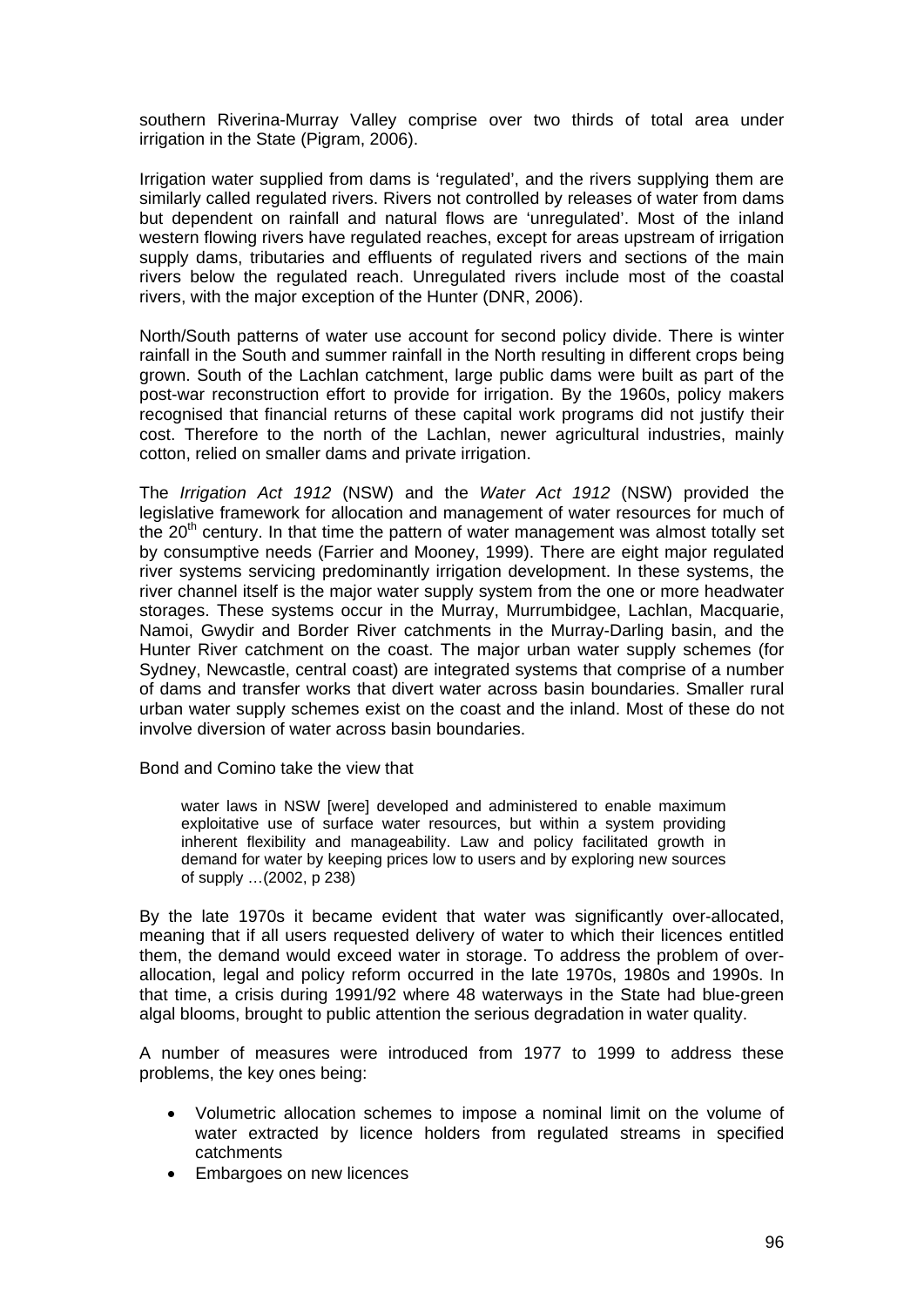- 'Shortage' powers to allow for water authorities to restrict or suspend extraction rights during periods of droughts or emergencies
- Environmental requirements to provide for the long term public interest of the State and Australia
- Institutional reform of water authorities
- Provision of principles of ecologically sustainable development in water management
- Introduction of floodplain management plans
- A system of transferable water entitlements (Tan, 2002, 2003).

By all accounts over allocation remains a serious issue in the State. There are 43 river basins in New South Wales and 17 of the 21 basins west of the divide form part of the Murray Darling Basin. Use in all 17 of the basins in the Murray Darling exceeds sustainable yield. Similarly two of the 49 groundwater management units are over committed based on current usage and a further 17 are overcommitted based on allocation.

## **8.2 Water planning framework**

Following an extensive period of public discussion, the NSW government implemented the *Water Management Act* 2000 (NSW) (Burchmore, 2000). Referred to as the WMA, it provides a water allocation and management framework. The WMA maintains the traditional separation of water and quality issues, but integrates management of surface and groundwater. Although water quality and salinity remain key indicators of ecosystem health for the purposes of the State Water Management Outcomes Plan (SWMOP), water quality is mainly dealt with under pollution legislation i.e. the *Protection of Environment Operations Act 1997* (NSW).

The WMA and the concepts which it makes provisions for are extremely complex. For example there are three ways which water sharing plans may be made, two reflected in the statute, and the third which is consistent with statutory provisions but found entirely in policy documents. Another example can be found in two categories of environmental water – planned environmental water, and adaptive environmental water. The later category comprises three different sub-categories with different applications: ss 8B-E. (Gardner, 2006).

One reason for the complexity is that water planning in NSW started in 1997, preceding the WMA. Some existing planning practices were subsumed into the legislation but others were not. As a result of several reorganisations of the department responsible for water, policy documents formulated by former departments are no longer publicly available. Another reason is that fine tuning of the operation of the WMA has also seen planning practices change. A third reason is that many of the concepts are new and evolving.

Under the WMA a range of statutory water management plans are available. They include:

- The State Water Management Outcomes Plan (SWMOP) made in 2002.
- Management plans for water sharing, water use, water source protection, drainage management or floodplain management.<sup>[49](#page-96-0)</sup>

The SWMOP provides the over-arching policy strategy and targets for the development, conservation, management and control of the State's water sources.

<span id="page-96-0"></span> $49$  Implementation Plans were also intended, but there is no evidence that these were made.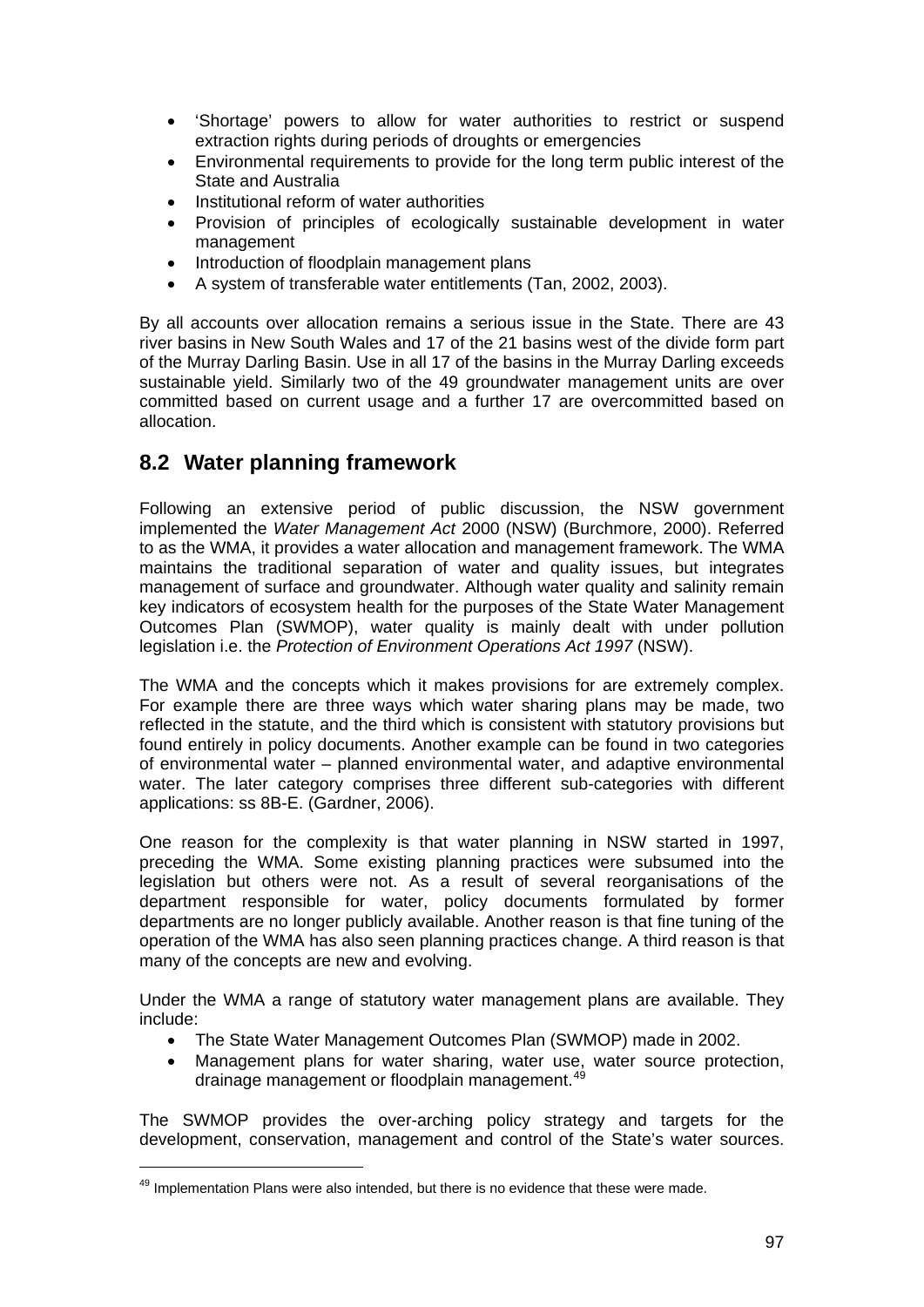Chapter 2 of the SWMOP adopts the objectives of the WMA. It also extends the WMA in several areas including adopting water quality objectives related not only to human but aquatic ecosystem health. It emphasises that state policy and other state legislation, for example the *National Parks and Wildlife Act 1974 (NSW),* requires that Aboriginal traditional and contemporary dependencies and cultural associations with water be protected and improved. For all of its objectives, long term outcomes and specific 5-year management targets for water management are provided. These are to be reviewed in 2007. However the SWMOP is a strategic document. No specific penalties are attached to a failure to meet these targets, apart from statement that it is a duty of all persons involved in the administration of the WMA to give effect to the SWMOP: s 9(2) WMA. The effectiveness of this duty is subject to judicial interpretation which as yet has not occurred. There are no statutory provisions in the SWMOP which constrain plan-making and no requirements for public participation.

This discussion therefore focuses on Water Sharing Plans (WSPs), which are a subgroup of water management plans. Other types of water management plans such as water use plans have not yet been developed. Until WSPs are completed and implemented for all surface and groundwater resources, the *Water Act* 1912 (NSW) and licences issued under that Act continue to have effect. Not long after many of the plans came into force they were suspended due to the drought. Although most are now operational, major regulated river systems including the Murrumbidgee and the Murray are still suspended. The effect of the suspension primarily relates to the allocation of water under the bulk access regimes but also applies to water trading rules.

Two other Acts have a relevant, albeit limited role in water management. The *Catchment Management Act* 1989 (NSW) (CMA) provides for catchment management through plans which do not have a statutory status and the manner of preparation is not specified (Mooney 2005). The catchment legislation has no direct effect on the allocation and management of water. However if a relevant water management plan provides, any water savings may be held by a catchment management authority set up under the catchment legislation and managed as adaptive environmental water: s 8D *Water Management Act* 2000 (NSW).

The *Natural Resources Commission Act* 2003 *(NSW)* establishes the Natural Resources Commission that provides the Government with independent advice on natural resources management. The Commission, which is an independent body with broad investigating and reporting functions, is also charged with reporting on the effectiveness of WSPs vis-a-vis statewide NRM standards: s 43A *Water Management Act* 2000 (NSW). These reports must be considered in any decision of the Minister to extend the life of a WSP. As at August 2008, no reports on WSPs are yet available.

The water legislation has been administered since April 2007 by a newly created Department of Water and Energy, and the Minister in charge is the Minister for Climate Change, Environment and Water.

Initially the focus was on developing WSPs to establish rules for sharing water between the environmental needs of the river or aquifer and water users, and also between different types of water use such as town supply, industry and irrigation. In addition, WSPs establish water trading rules for specified areas. More lately, attention has also been given to a sub-type of WSP called a macro plan. More details will be given to macro plans later.

Under the *Water Management Act* 2000, NSW has two categories of WSPs: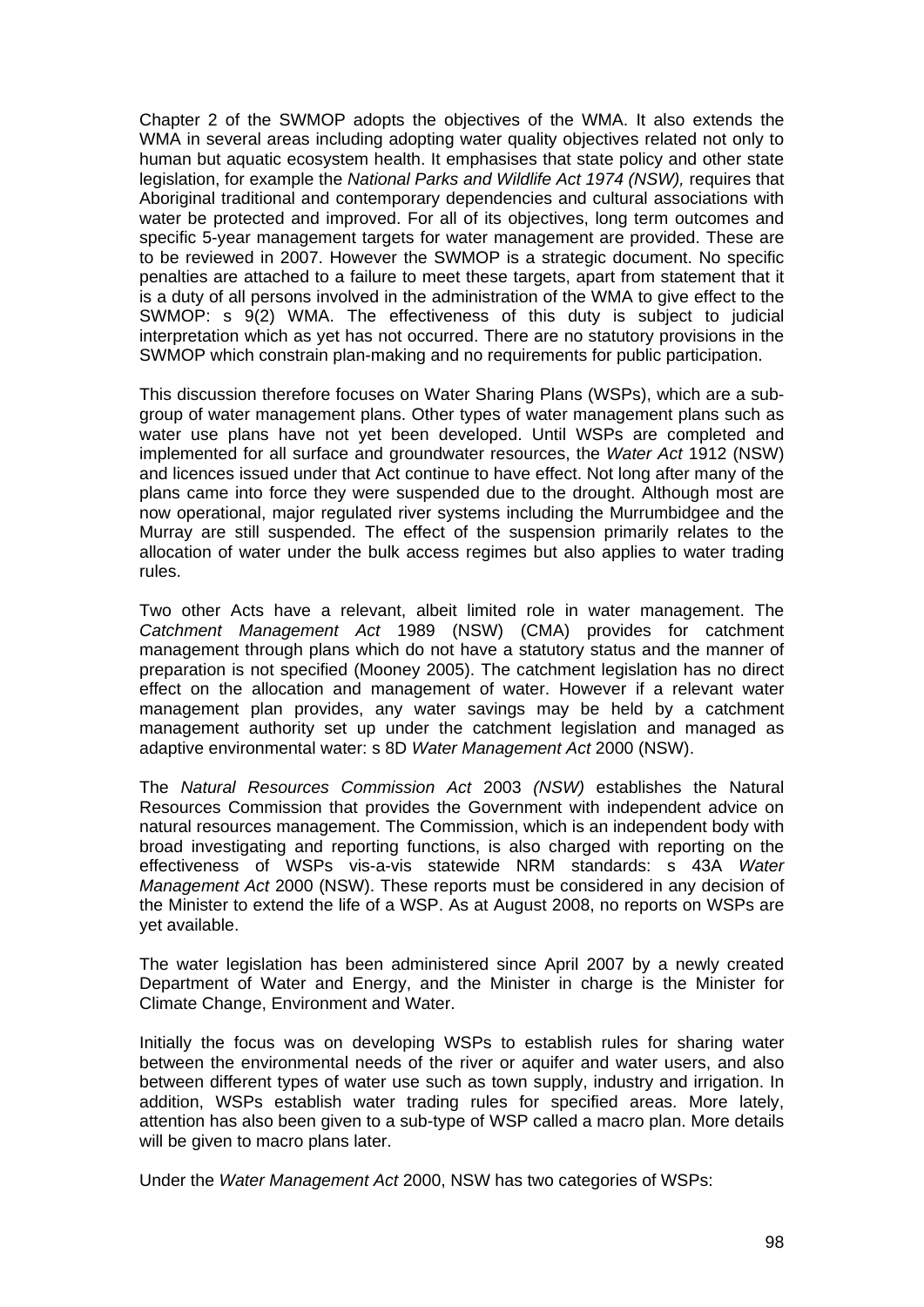- Category 1 made with the involvement of a management committee;
- Category 2 a Minister's plan made under s 50; including a macro plan which is a subset of a Minister's plan.

Many WSPs started out as Water Management Plans.<sup>[50](#page-98-0)</sup> The process of making Water Management Plans started with the appointment of River Management Committees in August 1997 in priority areas in the state. Indicative environmental flow rules were provided to the River Management Committees as a basis for a 6 month community discussion period. If a consensus decision was not reached in that period, then the Indicative flow rules would apply (Tan, 2003; Spriggs, 1999). Irrigators, environmental groups, local government, and government agencies were represented on the RMC in each area. Initially a sole Indigenous person represented all of the Indigenous community.

The role of the River Management Committees was to develop a water management plan, and when the WMA was passed, the River Management Committees were reconstituted and a narrower brief was to deal with water sharing only.

One of the many issues that River Management Committees had to deal with was over allocation, especially in many inland groundwater areas. In 2000 the Minister approved a statewide policy to reduce all existing groundwater licences proportionately without any regard for whether the licence-holder had used the water (a concept commonly referred to as 'history of use'). This cut-back would not apply to town, domestic and stock licences. This policy was the basis for WSPs in five major inland groundwater areas (Lower Macquarie, Upper and Lower Namoi, Lower Murray, Lower Gwydir, Lower Murrumbidgee) approved in 2002 but not commenced. Following significant lobbying, a new Minister and a new Director General reversed the policy in 2003 allowing cut-backs to reflect history of use (Gardner and Bowmer 2007, Hamstead et al 2008). The five groundwater WSPs were amended and commenced in late 2006. A bitter row has erupted over the reversal of policy with farmers challenging the revised groundwater WSPs (Snow 2007).

Thirty-one WSPs relating to 11 regulated reaches of rivers and 20 unregulated subcatchments commenced in 2004, covering about 80% of water extracted in the state (DNR, 2006). These plans were commenced as Category 1 WSPs but were eventually made as 'minister plans' or Category 2 WSPs. (Gardner and Bowmer 2007). This reversal in process led to litigation which is described below, and amendments to the *WMA*.

In June 2004 a major policy change was made regarding water planning. The Minister for Natural Resources announced that a 'macro' planning approach would be adopted, ie that planning would cover much larger areas than those previously adopted; and that water sharing arrangements would be completed quickly, thoroughly and cost effectively, building on the experience gained from community consultation during the first round of WSP (DNR, 2006). There was little consultation with stakeholders regarding the policy change (NSW Irrigators' Council, 2005). While a brochure informing the community about the macro approach was circulated in June 2005, detailed information regarding macro plans was given only in July 2006

<span id="page-98-0"></span> $50$  In some areas, a form of water planning commenced as early as 1995. For example in the Gwydir catchment, an Environmental Flows Committee was established to discuss flows to the Gwydir wetlands (Hamstead et al, 2008).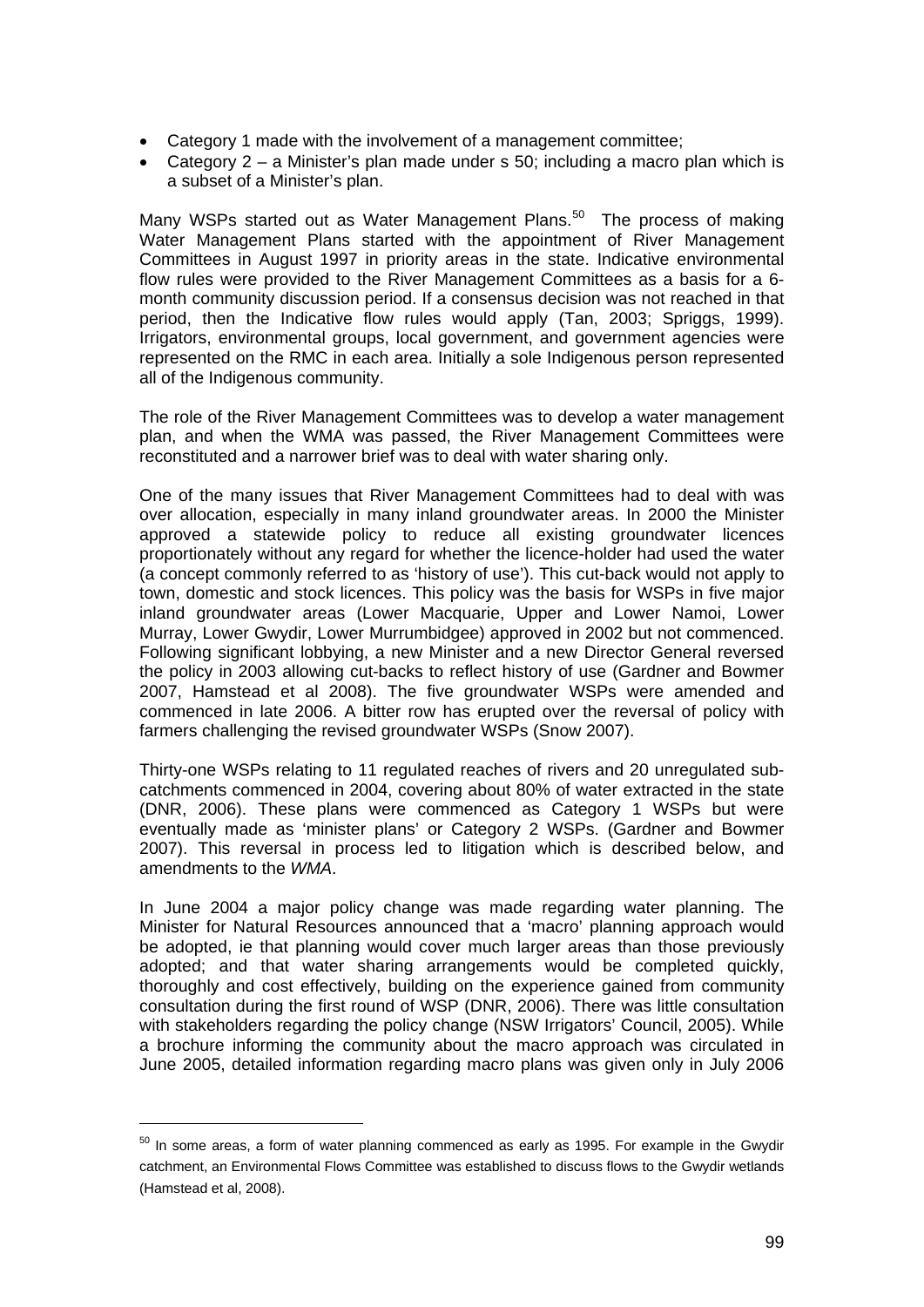(DNR, 2006). There is no mention of macro plans in the State Water Management Outcomes Plan 2002, which is the over-arching policy document in NSW.

Thirty-nine macro plans progressively commenced from July 2007 (NSW Government, 2006). They cover unregulated water sources and groundwater.

There has been significant litigation over the first group of WSPs and 13 court cases were filed. As many canvassed the same issues, a system of case management resulted in two test cases being decided first. These were the Gwydir case discussed under Theme 1 and the Murrumbidgee case discussed in Theme 9. These test cases decided by the NSW Court of Appeal upheld water plans which were challenged, specifically the WSPs for the Lower Murrumbidgee Groundwater Sources and the Gwydir Regulated River Water Source. Special Leave was granted to the High Court in the Gwydir case, however, the case did not proceed to final hearing as the NSW government amended the *WMA* immediately before the hearing to retrospectively validate the plan as made.

Litigation over WSPs reached the courts through the judicial review process. Under this process, decisions have to be based on administrative law (Millar, 2003). It is not open for the Courts to decide on matters of merit (or substance). For the most part, administrative law cases are extremely technical and are decided on fine points of legal argument.

Not long after many of the plans came into force they were suspended due to the drought. The effect of the suspension primarily relates to the allocation of water under the bulk access regimes but also applies to water trading rules. As at 29 October 2008, several WSPs are suspended, including major regulated systems (Cain, pers. comm.). $51$  They include:

- Water Sharing Plan for the New South Wales Murray and Lower Darling Regulated Rivers Water Sources 2003, as of 10 November 2006
- Water Sharing Plan for the Murrumbidgee Regulated River Water Source 2003, as of 10 November 2006
- Water Sharing Plan for the Lachlan Regulated River Water Source 2003, as of 1 July 2004
- Water Sharing Plan for the Macquarie and Cudgegong Regulated Rivers Water Source 2003, as of 27 July 2007
- Water Sharing Plan for the Hunter Regulated River Water Source 2003, as of 29 December 2006
- Water Sharing Plan for the Wybong Creek Water Source 2003 as of 18 August 2006
- Water Sharing Plan for the Ourimbah Creek Water Source 2003 as of 22 December 2006.

 $\overline{a}$ 

<span id="page-99-0"></span> $51$  It is difficult for researchers, let alone general members of the public to ascertain which WSP has been suspended. There is little or no information on the website maintained by NSW Department of Water and Energy on the suspension of WSPs. Anecdotally, only 4-5 remain suspended as at late November 2008 (Millar, pers. Comm.)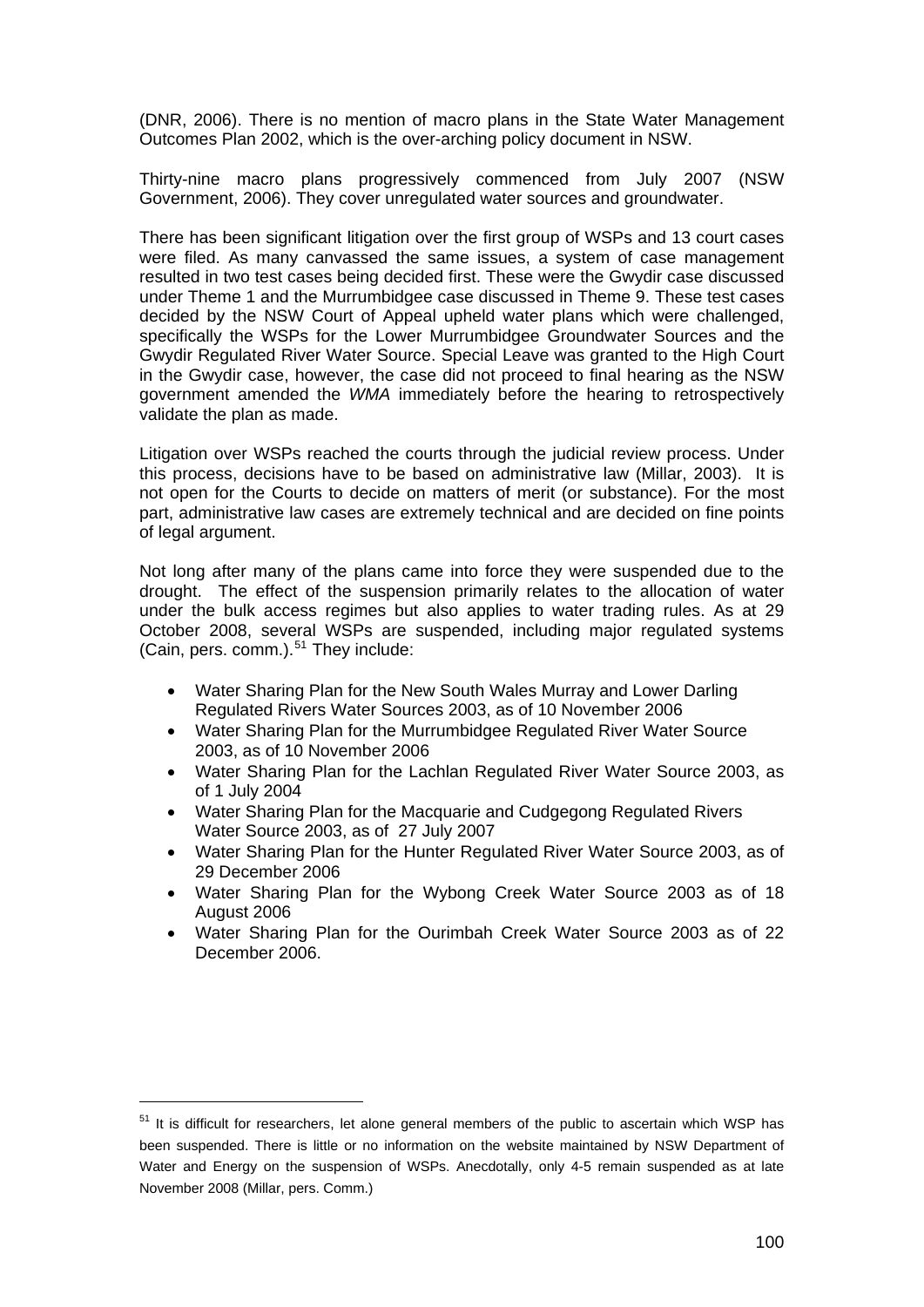Suspension of plans has been met with consternation by stakeholders including irrigators and the NGO sector. $52$  The WSPs were underpinned by water resource data reflecting the 'worst drought on record.' Questions have been raised on the accuracy of the data on which the WSPs are based, the robustness of these plans for a range of climatic conditions, the implications for environmental health of rivers now that environmental flows and targets no longer need to be met, and the lack of transparency regarding the triggers for suspension and recommencement of plans (NCC NSW 2007).

## **8.3 Thematic analysis of planning**

In the following analysis, discussion will centre on provisions which relate to the two categories of water sharing plans. Where there are points of difference, this will be made clear.

#### *Theme 1: Planning objectives that provide for sustainability and adaptive management*

The WMA's broad aims are to provide for the sustainable and integrated management of the water sources of the State for the benefit of both present and future generations. It then particularizes these aims in section 3 as:

- (a) to apply the principles of ecologically sustainable development;
- (b to protect, enhance and restore water sources, their associated ecosystems, ecological processes and biological diversity and their water quality;
- (c) to recognise and foster the significant social and economic benefits to the State that result from the sustainable and efficient use of water, including:
	- (i) benefits to the environment

 $\overline{a}$ 

- (ii) benefits to urban communities, agriculture, fisheries, industry and recreation
- (iii) benefits to culture and heritage<br>(iv) benefits to the Aboriginal people
- benefits to the Aboriginal people in relation to their spiritual, social, customary and economic use of land and water
- (d) to recognise the role of the community, as a partner with government, in resolving issues relating to the management of water sources;
- (e) to provide for the orderly, efficient and equitable sharing of water from water sources;
- (f) to integrate the management of water sources with the management of other aspects of the environment, including the land, its soil, its native vegetation and its native fauna;
- (g) to encourage the sharing of responsibility for the sustainable and efficient use of water between the Government and water users;
- (h) to encourage best practice in the management and use of water.

NSW is one of the few states that legislatively provides that 'the principles of adaptive management should be applied, which should be responsive to monitoring and improvements in understanding of ecological water requirements': s 5 (2)(h).. In addition, the concept of 'adaptive environmental water' is established by the WMA: ss 8(1); 8B; 8C. This provision is found in water management principles in the WMA.

<span id="page-100-0"></span> $52$  See minutes of the Namoi Catchment Management Authority, 26/11/07 [http://www.namoi.cma.nsw.gov.au/attachments/Minutes\\_meeting\\_\\_37.pdf](http://www.namoi.cma.nsw.gov.au/attachments/Minutes_meeting__37.pdf); and NGO Water Group convened by Nature Conservation Council of NSW, *Caring for our rivers report: A report on the operation of the Water Management Act (200), associated legislation and policies*, November 2007.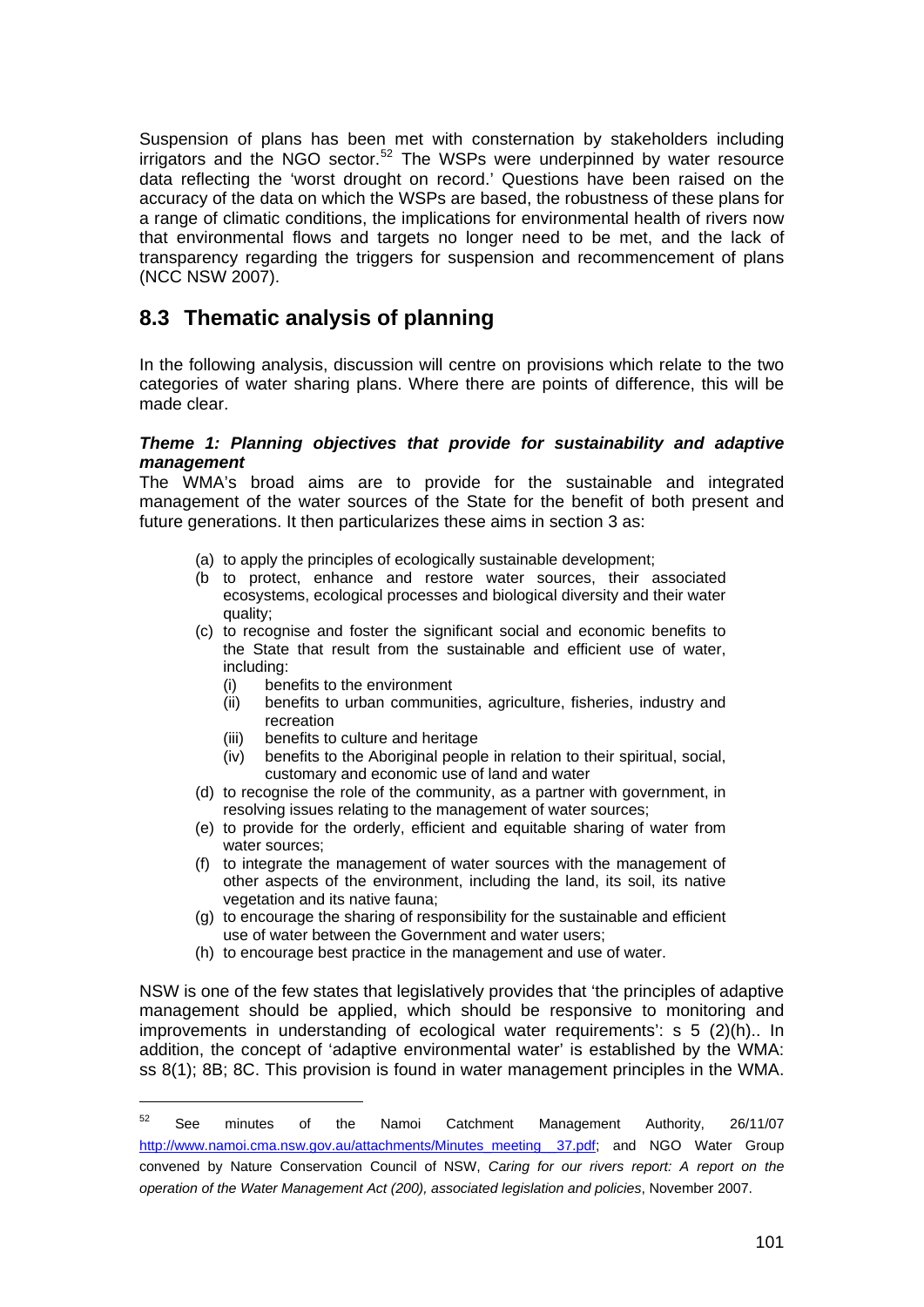The list of principles is ambitious (Nheu, 2002). There is an attempt to make these principles enforceable – s 9 provides that the WMA is to be administered in accordance with these principles and the State Water Management Outcomes Plan.

Further, the following management principles in relation to water sharing are provided in s 5(3):

- (a) sharing of water from a water source must protect the water source and its dependent ecosystems; and
- (b) sharing of water from a water source must protect basic landholder rights; and
- (c) sharing or extraction of water under any other right must not prejudice the principles set out in paragraphs (a) and (b).

WSPs are to give priority to the principles in the order that they are set out: s 9(2). In giving priority to protection of the water source over any other right, it would appear that there is very strong protection given to water for dependent ecosystems. Yet this was not the reading of the NSW Court of Appeal which held that the provisions do not have the purpose of making invalid a management plan that is inconsistent with them (Millar, 2005; Gardner 2006).

The validity of the WSP for the regulated portion of the Gwydir River was challenged in *Nature Conservation Council of NSW Inc v The Minister Administering the Water Management Act* 2000 [2005] NSWCA 9. Citing that the Ramsar-listed Gwydir wetlands were under threat, the Nature Conservation Council (NCC) challenged the WSP based on the environmental performance of the plan.

In its joint judgement, the NSW Court of Appeal firstly considered the objects of the WMA and said

The objects of the Act set out in s3(a) and s3(b), the water management principles set out in  $s5(2)(a)$ –(d) and  $5(3)(a)$ , together with the priority established by s9(1)(b) strongly suggest that the Parliament was concerned with matters of substance rather than form when it required the establishment of environmental water rules.

The court went on to consider Clause 14 of the plan which allocated water that was 'in excess of the long term average annual extraction limit' to fundamental ecosystem health.' One of the arguments of the NCC was that no actual water was set aside for environmental health. In defence the Minister alleged that it was sufficient for the plan to deal with an abstract concept of water. The court found that was cl 14 of the plan was inconsistent with the original provisions of the Act. In the judgement the court said that it was not sufficient for the Minister merely to deal with an abstract concept of water.

Having found the provision was inconsistent with the Act, the next question addressed by the court was whether the plan was thus invalidated. Applying a test developed by the High Court in the case of *Project Blue Sky Inc. v Australian Broadcasting Authority* (1998) 194 CLR 355 the NSW Court of Appeal held that the statutory provisions did not have the effect of invalidating a water sharing plan that was inconsistent with them. The High Court granted special leave to the Nature Conservation Council to appeal the decision.

Quickly, the state government moved in 2004 to amend the water legislation redefining environmental water, inserting a validating provision for plans thus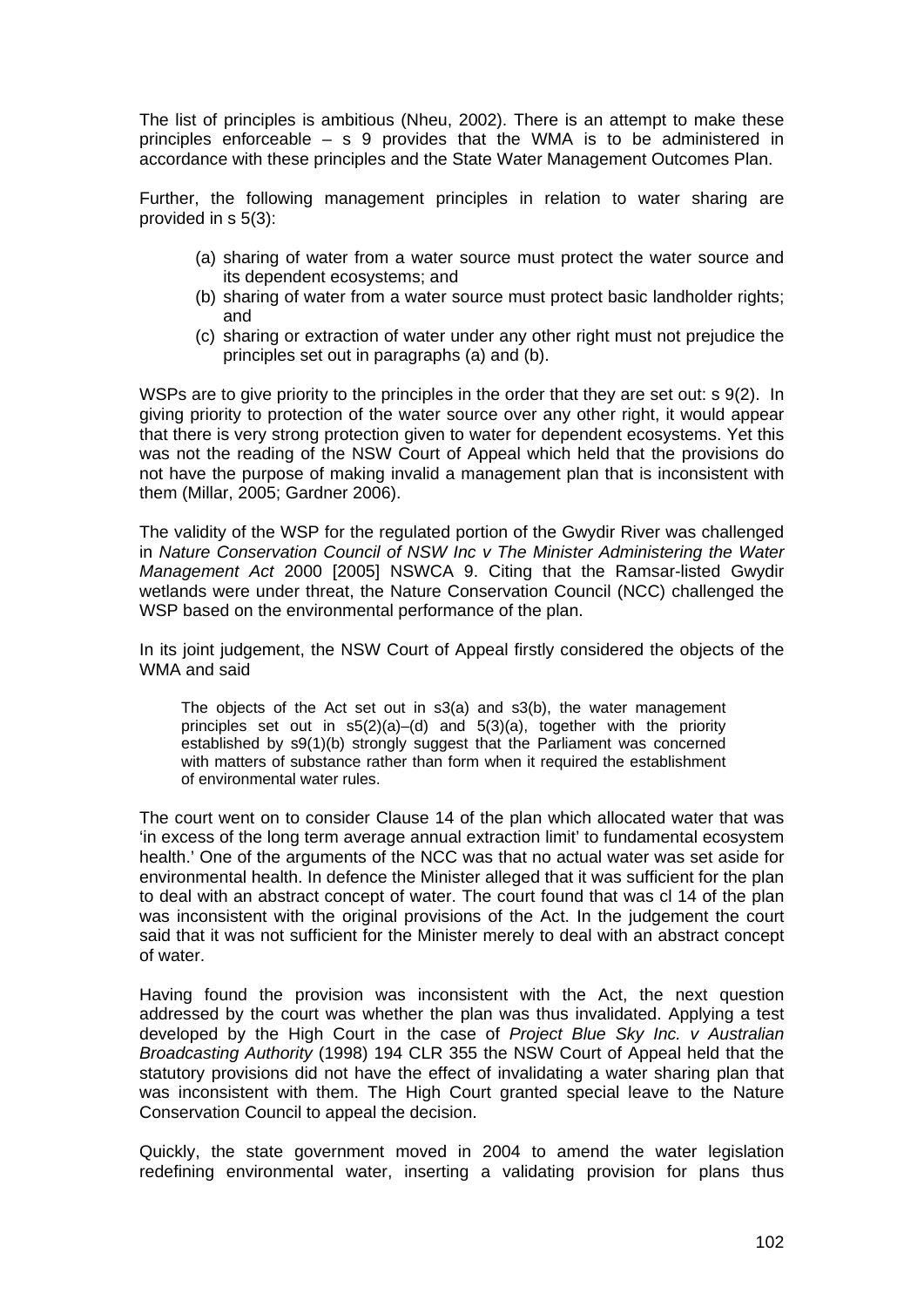retrospectively resolving the matter. Its actions made the appeal redundant (Millar, 2005, Gardner, 2006). While this may have shored up the WSP in question, it leaves little confidence in the planning objectives and water management principles provided for in the WMA, and the standards discussed below.

#### *Theme 2: Legislative/policy standards and procedures for statutory water planning*

The WMA provides a large number of legislative standards and procedures for statutory water planning. However the effectiveness of these standards in their implementation will need to be evaluated in the light of the Gwydir case discussed above and the NSW government's response.

Mandatory provisions of water sharing plans are provided primarily in s 20 WMA but also in other parts of the Act. Section 20 must be complied with by all categories of WSP. It is given in full below.

#### **S. 20 Core Provisions**

- (1) The water sharing provisions of a management plan for a water management area or water source must deal with the following matters:
	- (a) the establishment of environmental water rules and provisions relating to adaptive environmental water for the area or water source;
	- (b) the identification of requirements for water within the area, or from the water source, to satisfy basic landholder rights;
	- (c) the identification of requirements for water for extraction under access licences;
	- (d) the establishment of access licence dealing rules for the area or water source;
	- (e) the establishment of a bulk access regime for the extraction of water under access licences, having regard to the rules referred to in paragraphs (a) and (d) and the requirements referred to in paragraphs (b) and (c);
- (2) The bulk access regime referred to in subsection (1) (e):
	- (a) must recognise and be consistent with any limits to the availability of water that are set (whether by the relevant management plan or otherwise) in relation to the water sources to which the regime relates; and
	- (b) must establish rules according to which access licences are to be granted and managed and available water determinations to be made, and
	- (c) must recognise the effect of climatic variability on the availability of water, and
	- (d) may establish rules with respect to the priorities according to which water allocations are to be adjusted as a consequence of any reduction in the availability of water, and
	- (e) may contain provisions with respect to the conditions that must (as mandatory conditions) be imposed on access licences under section 66 (1), including conditions providing for the variation, from time to time, of the share and extraction components of access licences, and
	- (f) must be consistent with the water management principles.
- (3) The rules referred to in subsection (2) (d) must comply with the priorities established under section 58.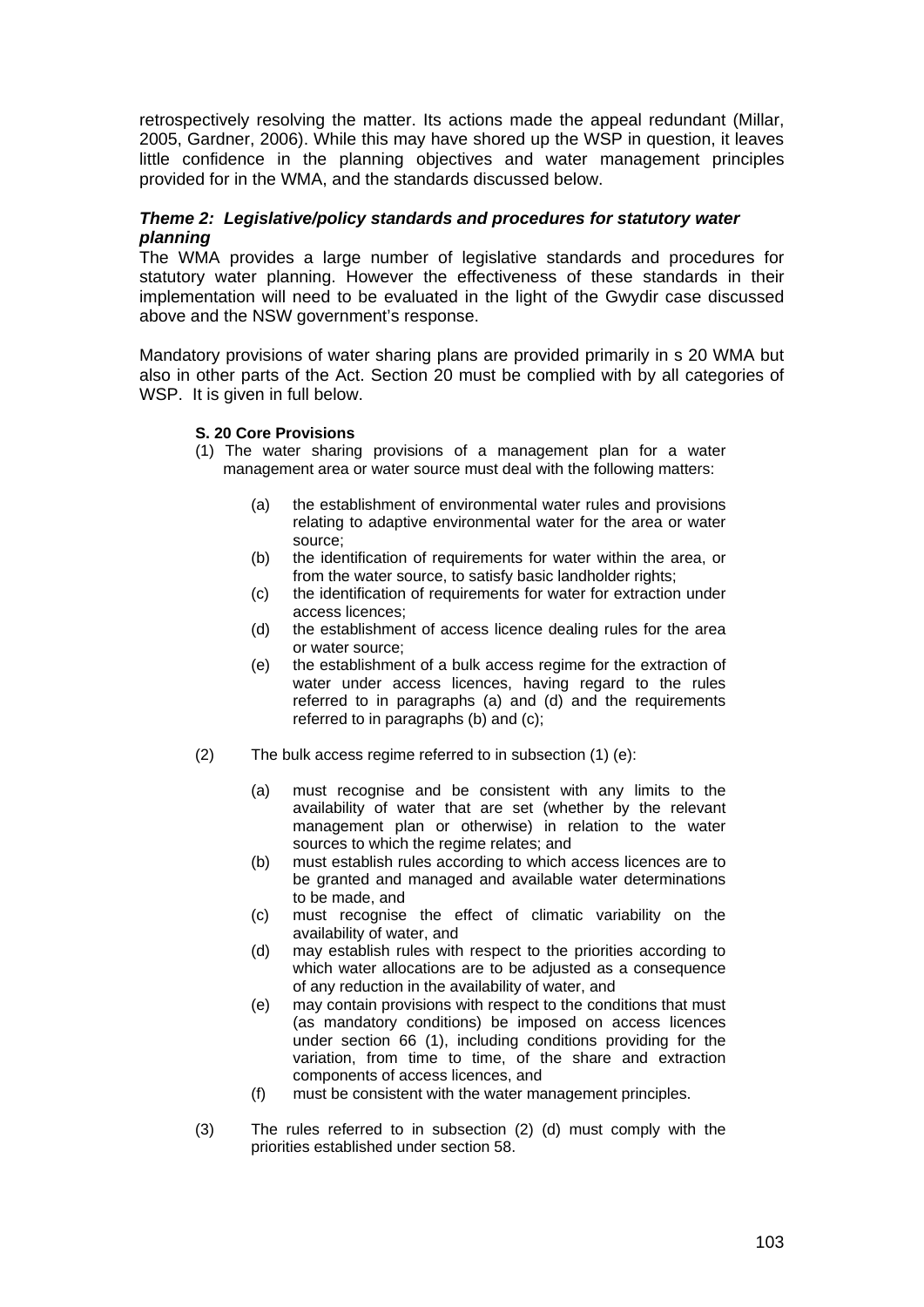- (4) The access licence dealing rules established under subsection (1) (d):
	- (a) must comply with the access licence dealing principles, and
	- (b) must not deal with any matter for which the access licence dealing principles may make provision under section 71Z (2), and
	- (c) subject to paragraph (b) and the access licence dealing principles, may regulate or prohibit any dealing under Division 4 of Part 2 of Chapter 3.

The WSP must be consistent with SWMOP, environmental planning policy, and other government policy. An anomalous situation arose as the SWMOP was prepared at the same time as the WSPs and not before, therefore whilst it was gazetted shortly before the WSPs it was not, in reality an instrument considered by the committees when first considering the plans.

It is mandatory for the WSP to provide for a number of substantive matters including establishing environmental water rules. These rules must provide for identification, and establishment of 'planned environmental water': s 8(2). That term was redefined in 2004 to mean at least 2 of 3 different things:

- a commitment of a physical presence of water; or
- a reference to the long-term average commitment of water; or
- a reference to water 'left over' after basic landholder rights and extractive rights have been met.

There are detailed statutory standards for substantive matters. This is not the case for procedural standards, where there are limited and discretionary requirements. The *WMA* provides the Minister with wide powers in relation to the *procedures* of water planning. This discretionary process is set out in Figure 6 below. Amongst the Minister's discretionary powers are:

- 1. The Minister is to establish a management area, with fixed boundaries: s 11. The latter requirement is most important as there is no statutory requirement that water management areas be consistent with catchment boundaries. The WMA empowers the Minister to declare any land a water management area without any restrictions. Therefore many WSPs are not catchment based.
- 2. The Minister may direct a committee to prepare a draft management plan: S 15 (1). This is discretionary and in macro plans, the committee process is not utilised.
- 3. The committee is to work to set terms of reference. The terms of reference are critical.
- 4. If the committee fails to prepare a plan in accordance with set TOR, the Minister may use step in powers under s 50 to make a Minister's plan. This may occur at any time whether or not a draft WSP has been submitted by the management committee, the only condition being that the use of these powers has the concurrence of the Minister of the Environment. Since mid 2007 the portfolios of water and the environment have been the responsibility of the same Minister. Under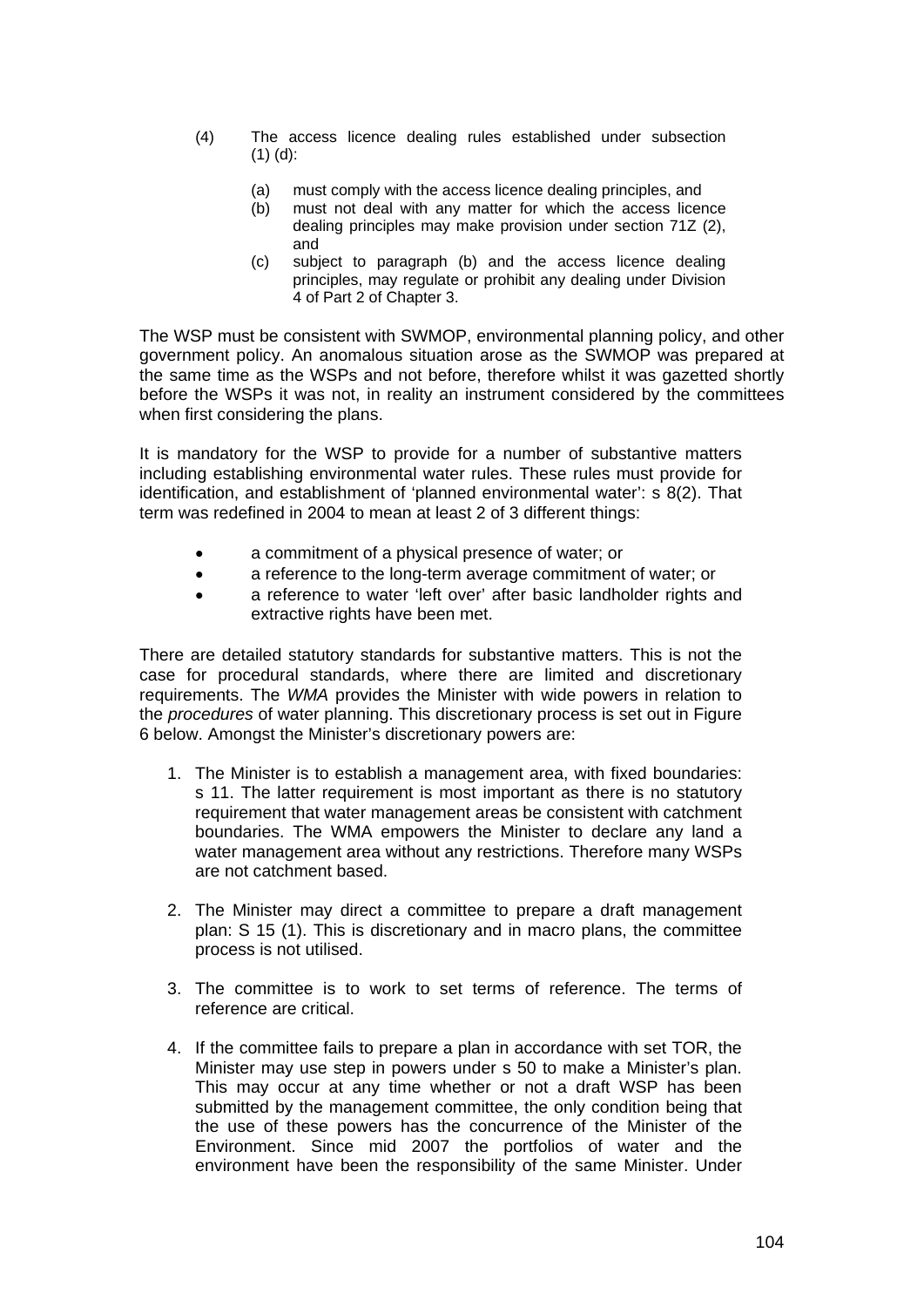NSW Administrative Orders the concurrence power is with the Minister for Primary Industries.<sup>53</sup>

 $53$  Concurrence means the agreement by another Minister or government agency.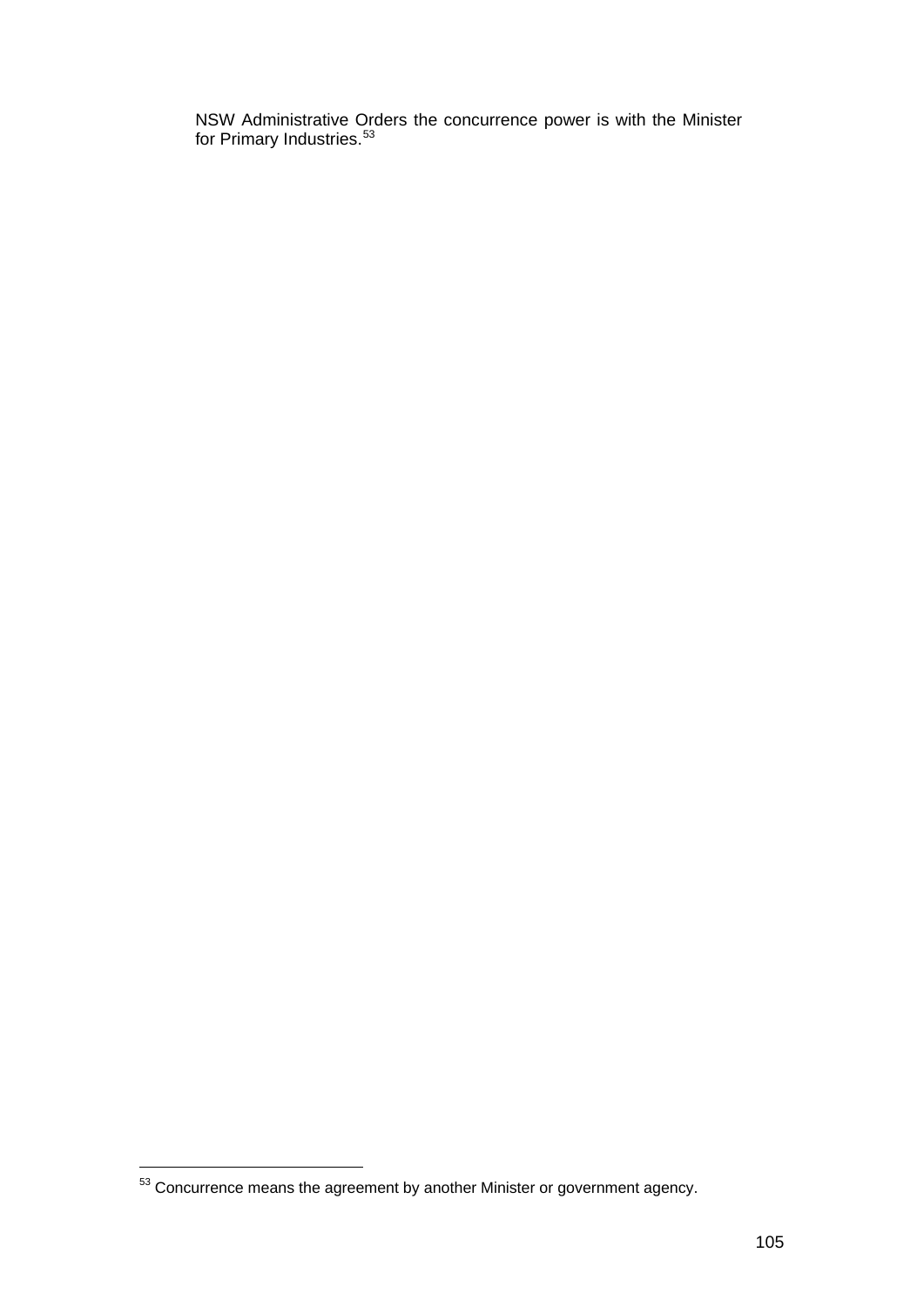

**Figure 6: Statutory process for non-macro WSP**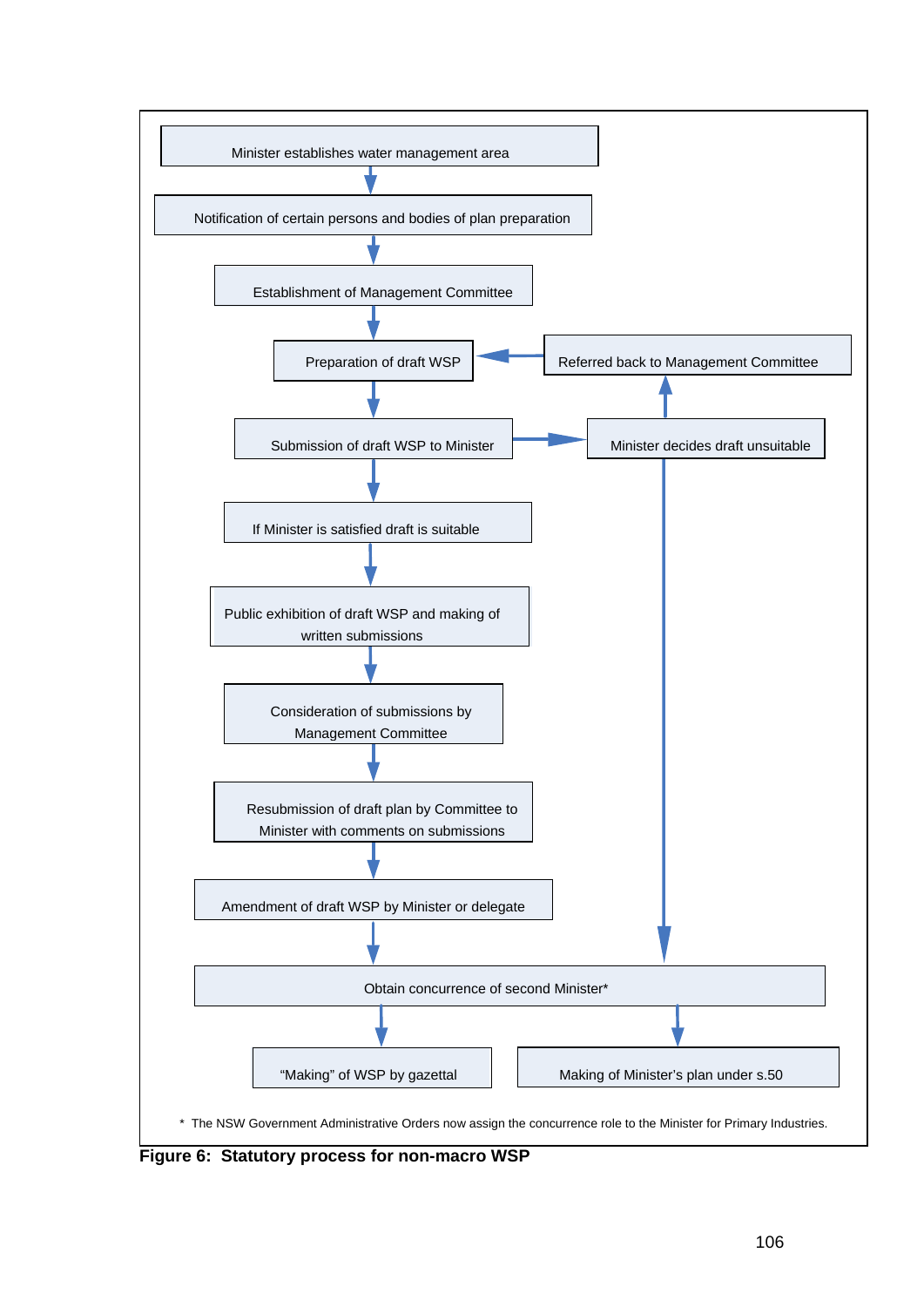Given the discretionary powers of the Minister, the macro-planning process introduced in 2005 did not require any legislative amendment. The process set out in policy documents (Department of Natural Resources 2006) is given below. The macro approach may or may not be catchment based. Generally draft macro plans:

- are prepared by the Department:
- cover unregulated rivers or across a coastal bioregion for freshwater aspects of estuarine areas over much larger planning areas than previous WSPs;
- establish a larger extraction management unit (EMU) comprising one of more water sources and sub-divided into smaller management zones;
- are based on technical assessments on hydrologic stress, in-stream values, by the DNR;
- consider the volume of water extracted, the economic value and social benefit of water extracted as determined by DNR and DPI;
- determine indicative trading rules and indicate water access rules.

The DNR and other agencies carry out community consultation on draft macro plans. This will be considered in Theme 6.

#### **Figure 7: Policy process for macro WSP**

(source: Harris et al, 2006 and DNR, 2006)

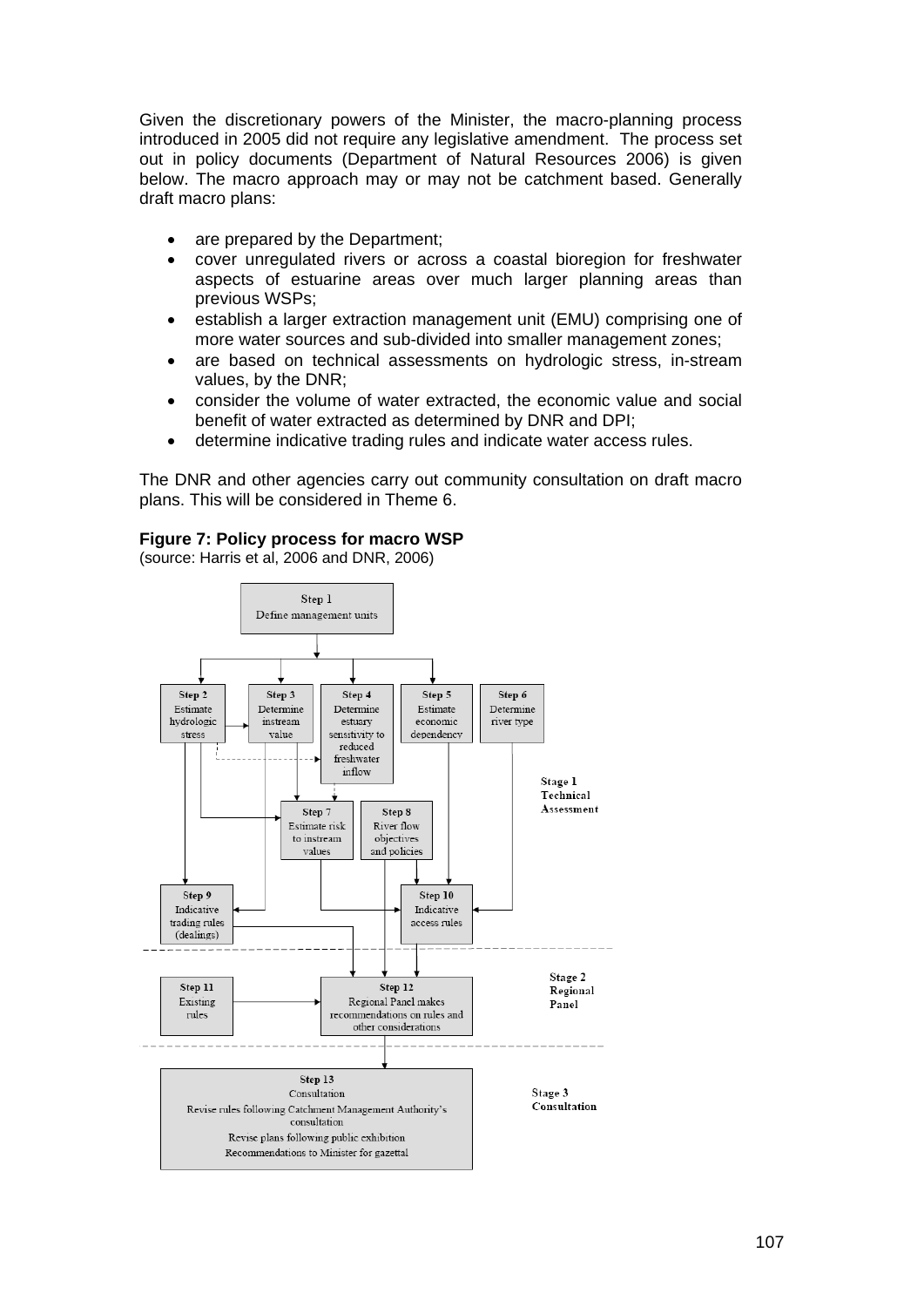#### *Theme 3: Legislative/policy allows for reasonable deadlines*

For the initial round of water management planning in 1997-98, a six-month period was given by the NSW Government for River Management Committees (RMCs) to reach a decision by consensus on indicative water rules. This deadline imposed an enormous level of pressure on RMCs and several requested extensions of time to reach a decision (Sprigg 1999, Tan 2003).

The NSW Government's Implementation Plan for the NWI states that it has substantially completed WSPs for existing overallocated water systems in the state. By 2005 it had started an internal review of existing plans to ensure that were NWI compliant. This was completed by 2006.<sup>[54](#page-107-0)</sup>

NSW had provided that each WSP would be reviewed by the Minister within the fifth year after it was made to ascertain whether its provisions remain adequate: s 43(3). As 31 WSPs commenced in 2004, there will be considerable pressure arising from this 5 year review deadline. Amendments to the Act were introduced in 2005 to provide for extension of WSPs. Plans may be extended on the recommendations of the Natural Resources Commission (NRC): s 43A. The NSW Implementation Plan makes very clear that for 31 plans that had commenced, a review would be conducted as soon as possible after 2009 (that is, 5 years after commencement) by the NRC in the context of catchment health. Depending on the advice of the NRC the Minister will decide whether to extend each WSP or to make a new WSP (Government of NSW, 2006).

To complete water sharing arrangements 'quickly, thoroughly and cost effectively' the NSW government adopted a pragmatic approach in the formulation of macro-plans (DNR 2006, p4). It achieved this goal. One of the main strengths of the macro approach is its completion for a large number of water sources 'in a relatively short timeframe (and with comparatively few resources)' (Hamstead 2008, p100). Take for example the Lower North Coast WSP process. From public records it is unclear exactly when it commenced. However targeted consultation to provide background information to stakeholders started in October 2005 (DNR 2007). Public exhibition of the draft WSP took place in October 2007, and the WSP was expected to take effect in June 2008.

The direction taken in NSW points to streamlining of processes. It appears to shelve the more time-consuming processes of Category 1 WSPs in favour of macro-planning. One of the ways that the water planning process in macroplans has been streamlined is considered below.

#### *Theme 4: Whether socio-economic or other analysis is required*

Two years after water management planning was initiated in the state, a taskforce was established to report on a suitable methodology to assess socioeconomic impacts of water reforms. The Independent Advisory Committee on Socio-economic Analysis (IACSEA, 1998) set out a framework for management committees, and a guide with detailed methodological advice. It envisaged that committees would call on government agencies and consultants for detailed work, with the IACSEA providing ongoing support to the committees to ensure credible socio-economic analysis was carried out. Important steps in the assessment included reporting to the government and the community on

<span id="page-107-0"></span><sup>&</sup>lt;sup>54</sup> The National Water Commission's assessment of NSW water reform process is discussed under Theme 5.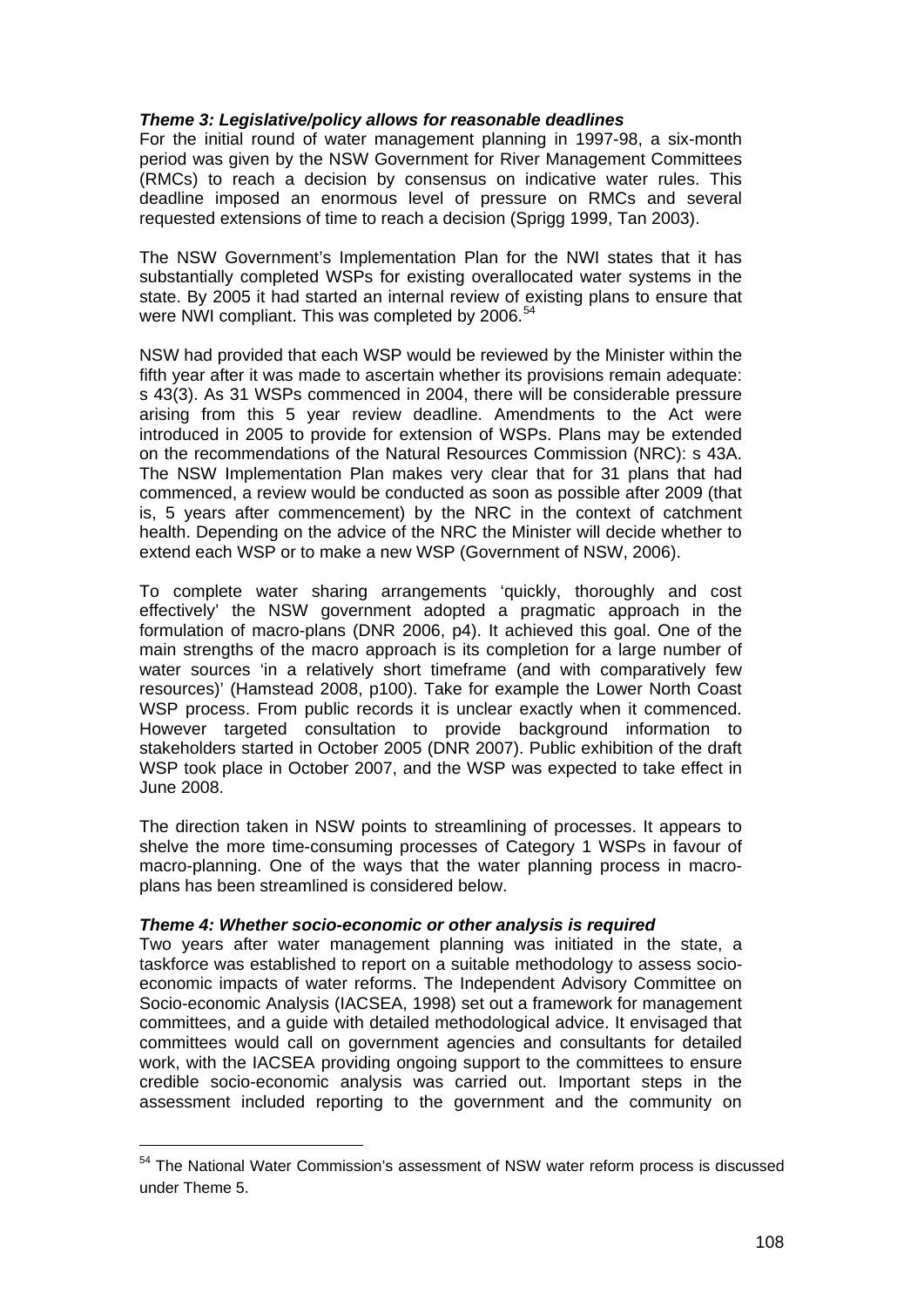recommendations, and monitoring evaluation and adjustment of management activities to determine whether implementation progressed as planned.

Despite this, the economic impact of draft WSPs continued to be questioned by communities. In response, a new socio-economic review committee was established in 2002 to review the adequacy of assessments (Hamstead et al 2008). An independent assessment was commissioned to clarify matters such as the appropriate baseline for measuring changes to water availability, interpreting changes in extraction resulting from draft plans, and translating the changes into regional impacts (ACIL, 2002).

Under the WMA, due regard of several matters is required:

- Socio-economic impacts of the proposals in the draft plan
- Provisions of any relevant catchment action plan
- How activities occurring or likely to occur outside the plan areas may affect the management area or the water source in the area: s 18.

However, this statutory requirement only applies if a management committee is established by the Minister: s 18. Therefore these procedural safeguards strictly do not apply to macro plans or plans made by the Minister under s 50.

At least six challenges to WSPs in 2003 by irrigators involved dissatisfaction with socio-economic assessment as their central theme. They believed that the water management committees failed to consider social and economic impacts of providing certain environmental contingency allowances while preparing the plans (Millar, 2003). The challenges were dropped when test cases of the Gwydir and Murrumbidgee were not successful.

The macro-planning process does not expressly consider socio-economic reports. In the technical assessment phase, the focus is mostly on bio-physical data (Bowmer et al 2006, p 17). As management committees are not utilised in the macro process, there is no statutory requirement that socio-economic impacts are considered by the decision-maker. A review of the macro process states that the approach:

… is one of static description rather than dynamic analysis. It puts in place a method for generating an understanding of the current status of the river and its communities. **However, it does not provide predictions of outcomes arising from alternative water sharing arrangements, or comparative consideration of the values society holds for the outcomes of alternative water sharing arrangements relative to the outcomes arising from a continuation of the current management regime (**emphasis in the original Bowmer et al 2006, p 17)**.** 

In view of expectations flowing from IACSEA's report, and from ACILs review, it is highly likely that socio-economic assessment will remain a contested matter in NSW. Theme 8 continues discussion on these matters.

#### *Theme 5: Community engagement in gathering and assessing scientific data; communication of science in water planning*

The objectives of the WMA (which include to protect, enhance and restore water sources, their associated ecosystems, ecological processes and biological diversity; and to encourage best practice in the management and use of water) cannot be achieved in the absence of best available scientific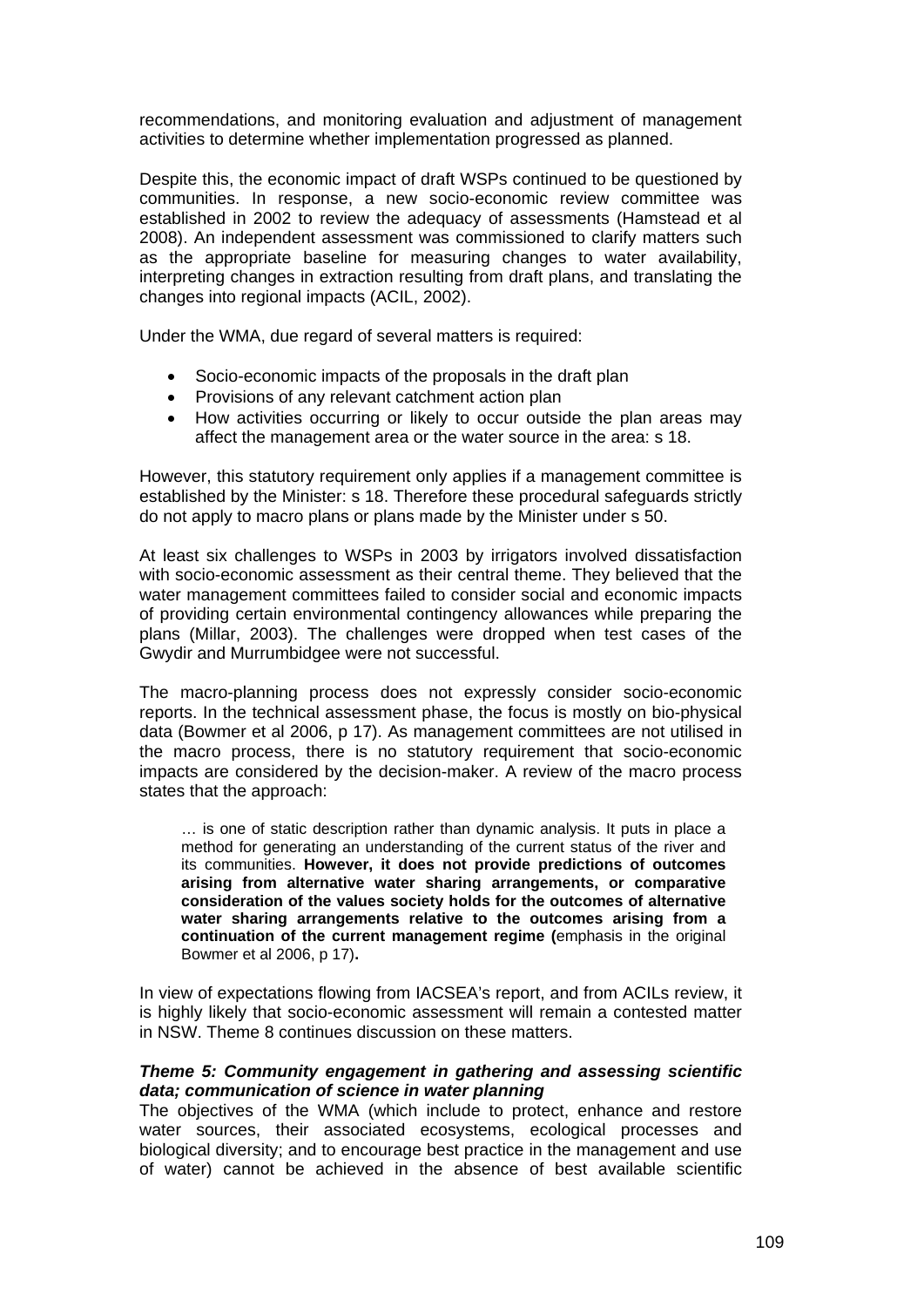information. The practice of adaptive management, based on monitoring and improvement, is predicated upon the availability and use of best scientific data.

The NWC's 2005 National Competition Policy assessment of water reform progress (National Water Commission 2006) found that in the preparation of its WSPs NSW did not use best available science. Ecological information was often generic, lacked sufficient detail in relation to the catchments, therefore planning committees were not able to determine the flow requirements needed to maintain ecosystem health (National Water Commission 2006, Gardner and Bowmer 2007). A slightly different observation is made by Mooney, in her analysis of the NSW water plan preparation, which states 'best science was available and it wasn't used.' (2005 p269).

This author considers that in NSW there is no express obligation for plan making to rely on best available scientific information. Neither does the statute provide for an explicit technical assessment phase, for WSP although policy documents for macro-plans point expressly to this phase (Department of Natural Resources, 2006). Consequently there are no provisions either in the legislation or in policy regarding community engagement in gathering and assessing scientific data.

There are only three references in the WMA to scientific knowledge. All refer to the change in water plans, typically the provision of additional water to the environment, because of the provision of 'more accurate scientific knowledge': s 43A(3)(b), 46(1)(b) and 87AA(6).

In the late 1990s, the NSW Department of Land and Water Conservation's 'stressed river process' was explicitly based on using the 'best data available' (DLWC 1998 p 9). Using this data, regional scientists, technical experts and expert panels with inter-agency representation provided a rapid desktop analysis of stress levels. Then River Management Committees (RMC) reviewed the classification of each stream using additional field assessment where appropriate (Department of Land and Water Conservation, 1998). As noted earlier the RMC process has been dismantled and rolled into Water Management Committees. Although decision-making procedures adopted by these management committees could be improved, the committees were an important avenue for community engagement in assessing scientific data.

The practice in Category 1 WSPs was to allow an Independent scientist to sit on the management committee. Although this was not the case for all WSPs, where it occurred it was found to be very useful to address queries from the committee (Tan, 2003).

For macro plans, there is a formalised multi-agency approach in the technical assessment phase. Before a draft macro plan sets indicative rules it is subject to advice from Regional Panels (see Figure 7 above) comprising of DNR, Department of Environment and Conservation (now Department of Environment and Climate Change, DEC), the Department of Primary Industries (DPI) with assistance from Catchment Management Authorities (CMAs) (Department of Natural Resources 2006). The object of this advice is to overcome problems of lack of data or the quality of data. In practice, the CMAs role on Regional Panels is that of observer status only (Hamstead et al, 2008).

In the 2005 National Competition Policy assessment of water reform progress, the NWC made findings and recommendations for water planning in NSW.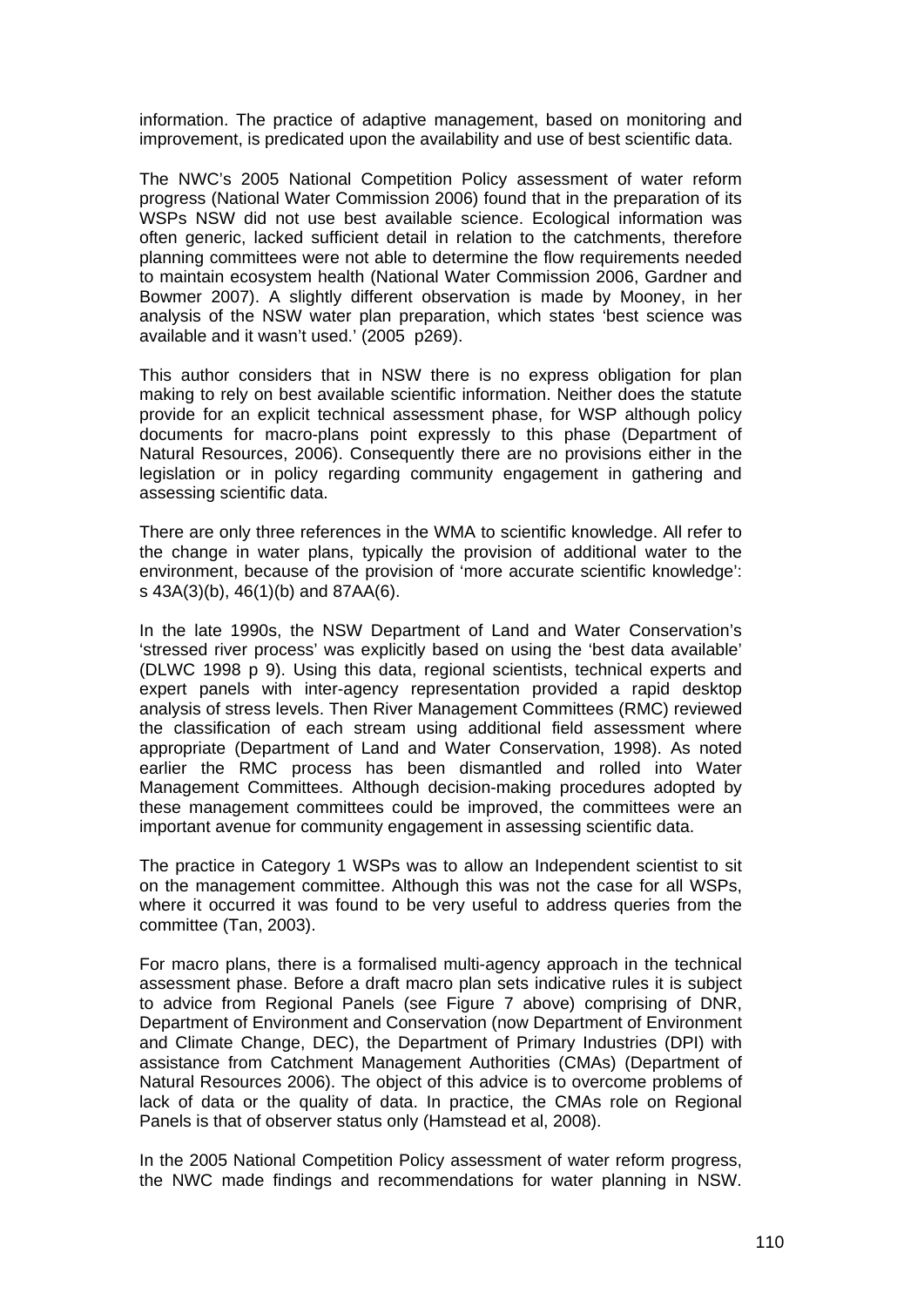These related to improving ecological science used to inform decision making; improving transparency in planning processes and in trade-offs; and monitoring outcomes of water sharing rules and environmental allocations where water plans exist (National Water Commission 2006). The NWC recommended a suspension of the 2004-2005 competition payments to the state.

Prior to this suspension, the NSW government had commissioned an independent expert panel to review macro planning. The panel of four had expertise in water policy, environmental and resource economics, freshwater ecology and water reform/community consultation and planning. They also had relevant experience with water reform process in NSW and Victoria (Bowmer et al 2006). Partly as a result of the review conducted by the panel, in September 2007 \$13 million was paid following NWC being satisfied that the state had demonstrated sufficient progress to recoup the payments (National Water Commission 2007b). The review conducted by Bowmer and her team was expressly mentioned by the NWC (2007a).

Bowmer's report notes that the Macro process 'as it stands does not set out to improve ecological science – merely to access existing knowledge and use it effectively' (2006 p 38). More critically, the report highlights that the macro process has the capacity to satisfy the NWC's concern only *'in catchments in*  which there is not strong competition for water' (italics added, ibid). The report made nine recommendations improving the adequacy of ecological sciences. The NSW government advised that it agrees with the recommendations of the expert panel (National Water Commission, 2007b).

## *Theme 6: Legislation/policy providing stakeholder engagement*

The objectives of the WMA expressly recognise 'the role of the community, as a partner with government, in resolving issues relating to the management of water sources': s 3(d). With the enshrinement of community partnership as a concept, stakeholders have reasonable expectations that they are a legitimate partner with government in water planning processes. Yet stakeholder engagement under the WMA is discretionary for all categories of WSPs. The Minister may establish a management committee to carry out a specific task according to set terms of reference: s 12. This provision applies to all aspects of water management including water sharing. The Minister has wide powers over the establishment of the management committee, including abolishing the committee at any time whether or not it has completed the task for which it was established: s (12)(3).

The membership of the management committee is interest based: s 13. Paired (at least 2) representatives of environmental groups, water user groups, local councils, Aboriginal persons, agency representatives, and an independent chairperson make up a committee of at least 12 but not more than 20 persons. As far as practicable, members are to reside in the water management area. It is unclear whether the 'interest' representatives have an obligation to consult with an 'interest group' (Mooney, 2005 p 272).

The management committee is to strive for consensus in reaching decisions, but where this is not possible a majority vote determines a decision: Sched 6. However a decision to submit a draft management plan to the Minister is required to be unanimous. Besides these requirements, there was little clarity about processes at the start of the planning process and some committees thought that they were a decision-making body. This was found in the Gwydir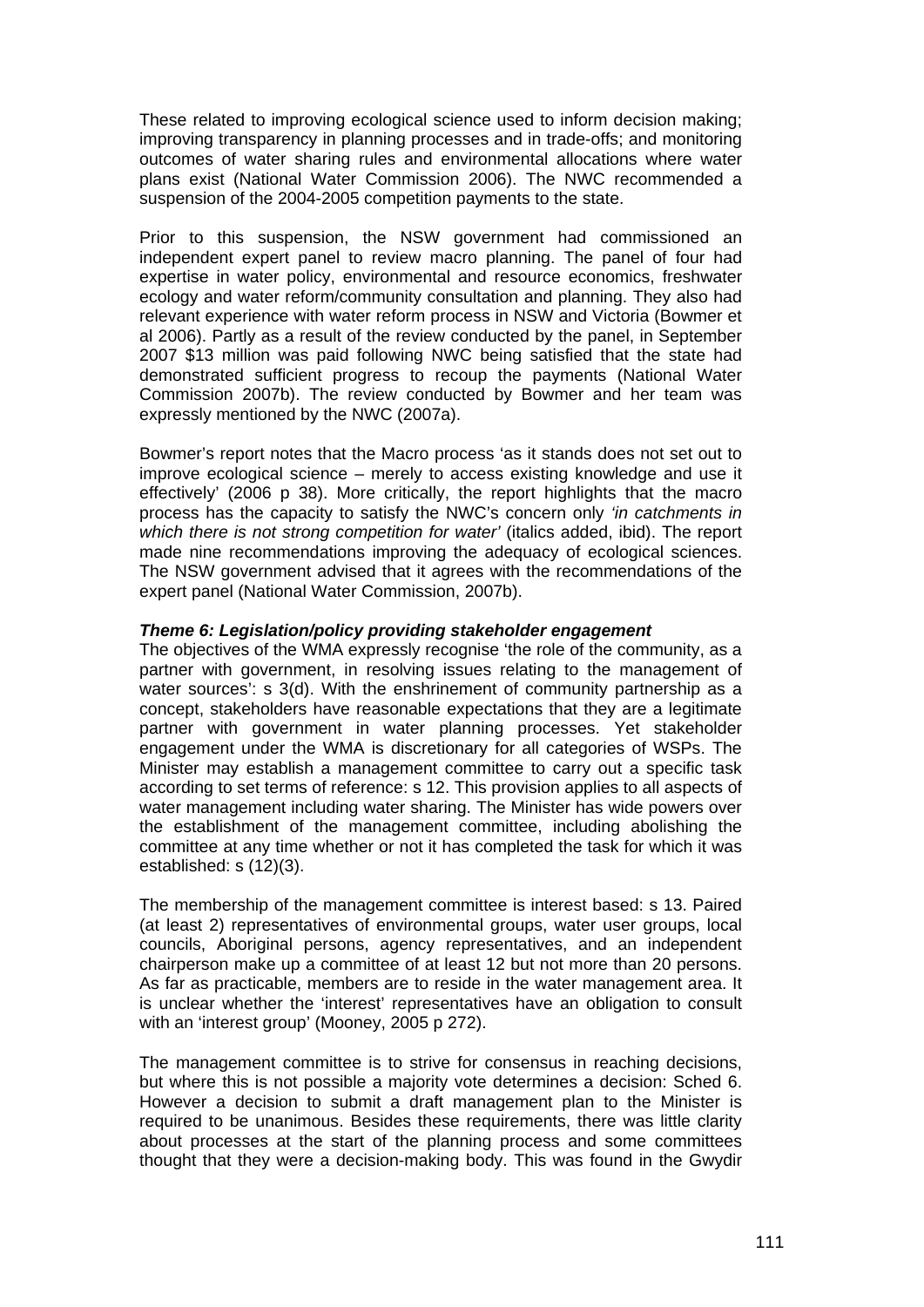Regulated River Committee (Hamstead et al 2008) and also the Murrumbidgee Groundwater committee as discussed in Theme 9.

Besides the formal WSP consultative process, in many of the Category 1 WSP processes the NSW Environmental Protection Agency carried out consultation on draft River Flow and Water Quality Objectives. In the Gwydir, one meeting was held for the general community, with a separate meeting for the Indigenous community (Hamstead et al, 2008).

A statutory requirement of public notification of draft plans applies: s 38. If the Minister is satisfied that the draft plan is suitable for public exhibition, notice is to be published in state-wide and local newspapers. Any member of the public may make a submission on the draft plan. A submission period of at least 40 days applies.

A detailed policy document exists for Macro plans but stakeholder engagement is circumscribed, and carried out after rules are proposed. Although CMAs are charged with managing the consultation process throughout the state (Department of Natural Resources 2006), in practice DNR remains in control of the process. Generally targeted meetings are held by DNR after the Regional Panel has recommended rules. For example in the Hunter macro planning process, meetings were held with water user associations, the local urban water authority, a state conservation group, and a regional Indigenous community network *after* rules had been proposed. The Panel did make changes to the rules before public exhibition (Hamstead et al, 2008). When a draft plan is prepared, the minimum statutory requirements of public notification and the right of submission apply. One public meeting was held in the Hunter. (Hamstead et al, 2008).

An expert review of the macro-planning approach suggested that community consultation in the macro approach could be improved in the following manner:

- Early and wide notification of the start of the planning process should be made so that the general public is made aware of the significance of the plan.
- Stakeholder assessment should be carried out to ensure that an adequate sample of the community be consulted.
- Mechanisms for information transfer from community consultation to the Regional Panels need to show that issues have been considered, and either acted on or discarded. This needs to be documented, and explained to the community.
- Supporting manuals are available to the Panels and plain English report and summary score-cards available for the community, clearer data should be available to clearly explain the operation of the 'risk matrix' especially how decisions were made where there is inadequate baseline data.
- Community consultation should occur as early as possible in the planning process with the express purpose of canvassing stakeholder views on issues which needed to be addressed in flow rules (Bowmer et al, 2006).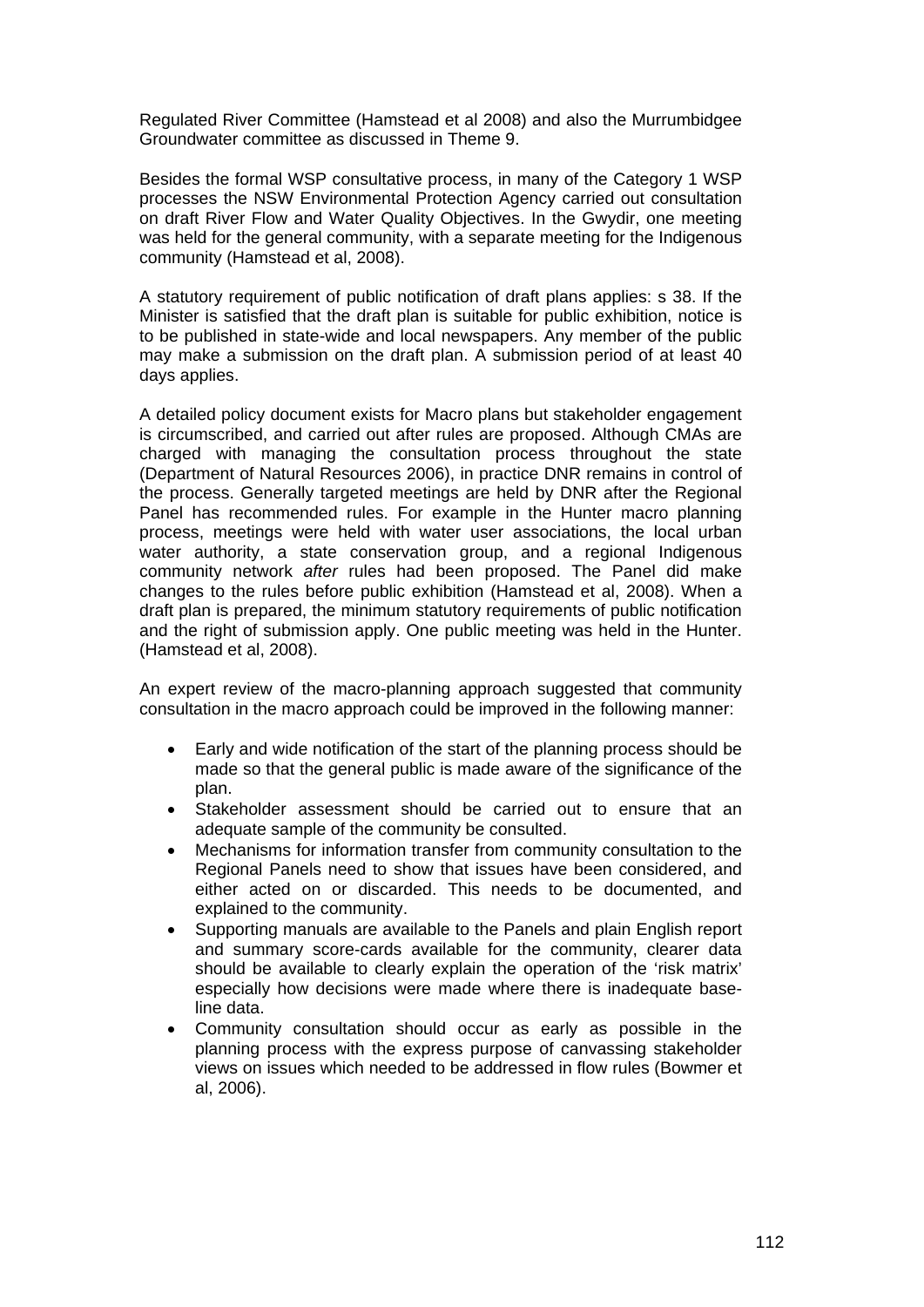# *Theme 7: Legislation/policy providing for a level of Indigenous engagement and reference to native title*

NSW water legislation specifically refers to the need to:

'recognise and foster the significant social and economic benefits to the State that result from the sustainable and efficient use of water, including:

(i) benefits to the environment, and

- (ii) benefits to urban communities, agriculture, fisheries, industry and recreation, and
- (iii) benefits to culture and heritage, and
- (iv) benefits to the Aboriginal people in relation to their spiritual, social, customary and economic use of land and water.' S.3 WMA

Special provisions exist in reference to Indigenous people. The question remains whether these provisions are sufficient to recognise and foster benefits to the Aboriginal people in relation to water at the same time as achieving the other benefits enumerated in Section 3, within the constraint of sustainable and efficient use. In practice it may be impossible to evaluate whether these objects have been met.

Firstly a native title holder is entitled under the WMA to take and use water in the exercise of native title rights without the requirement of a licence or administrative approval: s 55. This right extends to the construction of water supply work (meaning water pipelines or pump) on native title land alone. The right does not extend to the construction of a dam or bore without an administrative approval. These native title rights are classified under 'basic landholder rights' with domestic and stock rights<sup>[55](#page-112-0)</sup> and harvestable rights.<sup>[56](#page-112-1)</sup> These rights are consistent with native title rights under the *Native Title Act 1994 (Cth).* WSPs give effect to this by allowing the bulk access regime to allocate water under the Plan to native title rights. However, in almost all of the plans no water is allocated for these uses (Millar, pers comm.)

Secondly, the WMA specifies that at least two Aboriginal persons be appointed to a management committee: s 13(1)(s). Apart from this, the legislation does not make further provisions for Indigenous engagement in Category 1 WSPs. As discussed previously, the establishment of a MC is at the discretion of the Minister. In the Gwydir Regulated River MC, asking two Aboriginal representatives to comment on Aboriginal interests generally was found to be difficult and culturally inappropriate (Hamstead et al, 2008).

Thirdly, in the Macro approach, policy statements accept that Indigenous values not only relate to cultural and spiritual interests but include commercial use of water. Specific Purpose Licences which will include Aboriginal cultural and Aboriginal commercial licences. Special Purpose Licences are generally not able to be traded.

<span id="page-112-0"></span><sup>&</sup>lt;sup>55</sup> Domestic and stock rights allow an owner or occupant of land to take water from an adjoining river or stream, or from underground sources, and to construct and use water supply works. Water is to be used for domestic consumption and stock water purposes only. Such uses relate to current landholding but not for new subdivisions of land, and exclude stock kept for intensive commercial purposes. These rights existed under previous legislation and were continued under s 52 of the WMA.

<span id="page-112-1"></span><sup>&</sup>lt;sup>56</sup> Harvestable rights allow an owner or occupant of land within a designated area to construct and use a dam for capturing and storing rainwater without the need for a licence or administrative approval. These rights are established under sections 53 and 54 of the WMA The area where these rights apply and the formula for calculating the rights are determined by an order in the Gazette.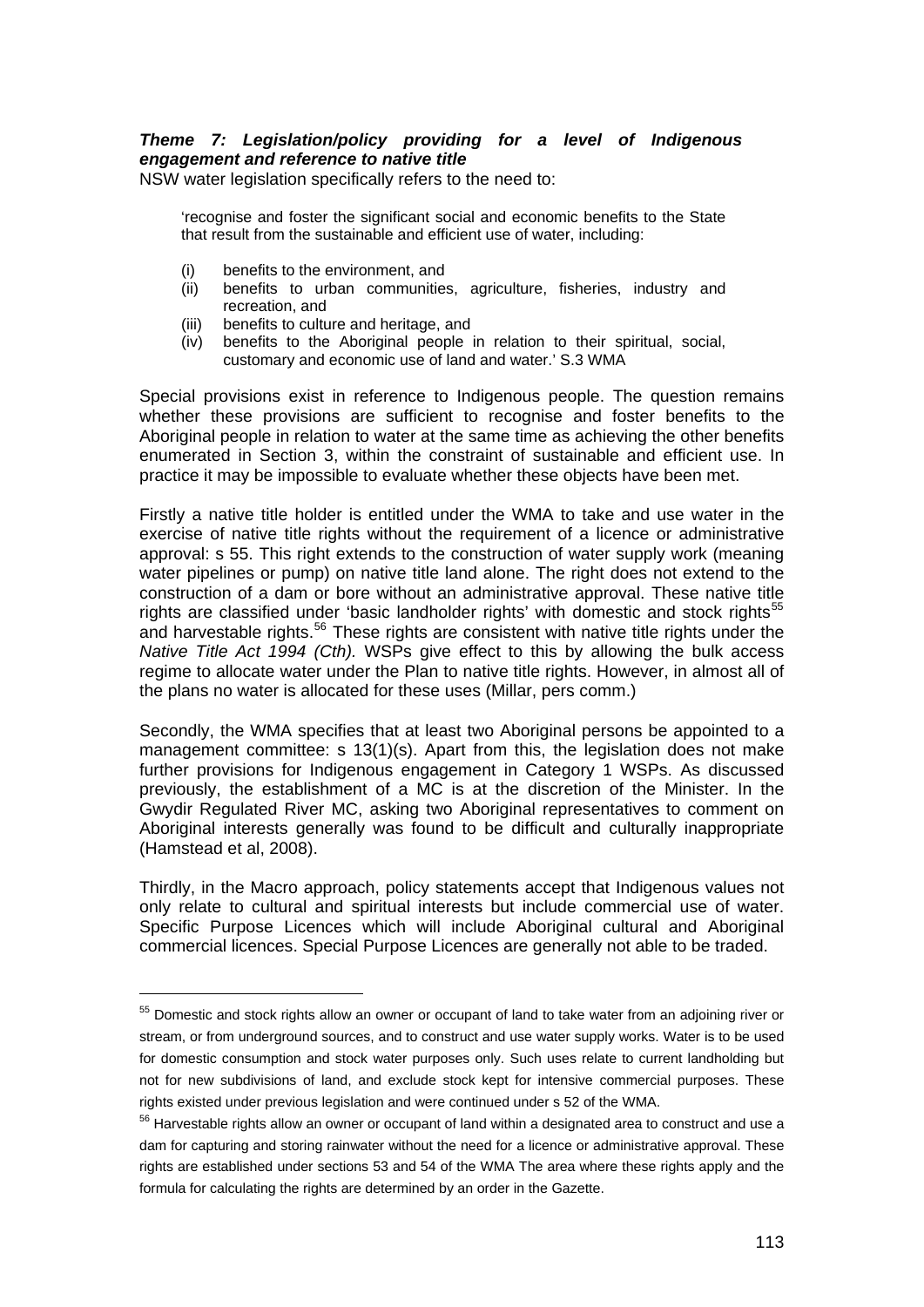From policy documents it appears that Aboriginal cultural licenses will be granted as a matter or course.<sup>[57](#page-113-0)</sup> They allow holders a small volume of water as they are capped at 10 ML per licence per year. The uses to which these licences can be put are also limited. They may be used for:

- Traditional activities such as manufacturing traditional artefacts, hunting, fishing, gathering, recreation, cultural and ceremonial purposes.
- Domestic requirements such as drinking, food preparation, washing, and watering domestic gardens.

It is suggested that the benefits of these licences will only be of benefit to communities which are not able to successfully prove the existence of native title. Native title holders will be able to establish rights for traditional activities and domestic requirements under the *Native Title Act 1993* (Cth). It is unclear whether these licences are granted to a community through an incorporated body or to individuals.

Aboriginal commercial licences are the first of their kind in Australia. They may be granted over surface or groundwater and used for any general commercial purpose including aquaculture, irrigation and manufacturing. Unlike other Specific Purpose licences, Aboriginal commercial licences can be traded, but there are conflicting policy statements on this matter.<sup>[58](#page-113-1)</sup> Limitations on these licences are:

- They may not be granted over inland rivers which are already stressed.
- They may be granted over higher flows in coastal rivers. This term is explained as applying to peak or flood flows and flows that occur for at least 50 percent of the time.
- On the total volume that can be extracted for Aboriginal commercial purposes within each water source. The limit would be a proportion of the river flow, and would not exceed 500ML per year.

Fourthly, an Aboriginal Water Trust was set up with five million dollars to support those who want to participate in the commercial water market.<sup>[59](#page-113-2)</sup> Investment guidelines apply, for example applicants must have a business plan and be Aboriginal individuals, Aboriginal corporations, or Aboriginal Partnerships with 51% Aboriginal owned. Funding may only be used for matters such as Water conservation, Water-based infrastructure, Professional business services, Waterbased equipment, Water Licence purchase supported with a Business Plan, Start-up business costs, acquisition of expert water skills and knowledge, and knowledge and capacity-building in Aboriginal water knowledge.

These initiatives are recent and innovative. How they are implemented, and whether they go some way towards addressing the desire for Indigenous people to participate in economic benefits associated with water remains to be seen. In assessing community engagement in the macro-planning process an expert team states that 'Indigenous involvement seemed to be a gap in the process' (Bowmer et al 2006, p 33). Currently Aboriginal commercial licences have small volumes attached and

<span id="page-113-0"></span><sup>57</sup> [http://naturalresources.nsw.gov.au/water/info\\_aboriginal\\_water.shtml \(3](http://naturalresources.nsw.gov.au/water/info_aboriginal_water.shtml%20(3) February 2008)

<span id="page-113-1"></span><sup>&</sup>lt;sup>58</sup> For example the on-line information at the DNR website allows for trade for Aboriginal commercial licences, but the DNT pamphlet dated June 2006 and also available online at [http://www.northern.cma.nsw.gov.au/pdf/aboriginalfs\\_final.pdf](http://www.northern.cma.nsw.gov.au/pdf/aboriginalfs_final.pdf) states that 'like all Specific Purpose licences, Aboriginal commercial licences cannot be traded..'

<span id="page-113-2"></span><sup>59</sup> http://naturalresources.nsw.gov.au/water/ind\_water\_trust.shtml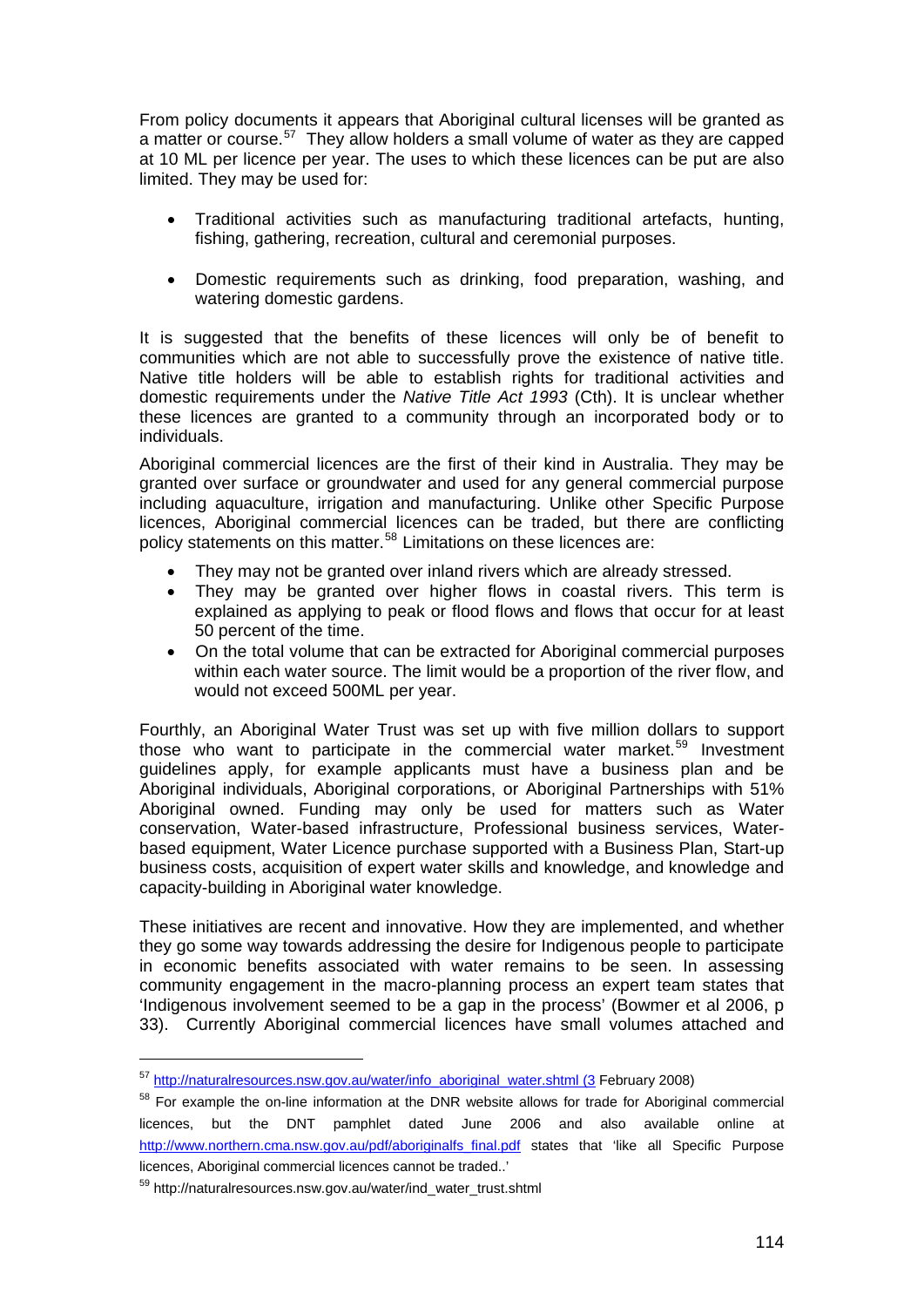appear to be subject to general limitations applicable to all other licence applicants. An initial assessment is that the real benefit comes from support through the Water Trust.

It pays to bear in mind the Principles and Protocols for Aboriginal involvement in the planning process articulated in the Boomanulla Conference:<sup>[60](#page-114-0)</sup>

- 1. Any planning must respect the timeframes of Aboriginal people. This must be defined and honoured in future protocols.
- 2. Aboriginal identity and traditional ownership and custodianship must be recognised in natural resource planning process.
- 3. Aboriginal culture and values must be identified, respected and incorporated in natural resource planning and implementation.
- 4. Aboriginal knowledge about vegetation, water and catchments must be recognised as important and where appropriate, active measures must be made to ensure legal protection of community intellectual property rights.
- 5. Cultural diversity must be respected there is not one Aboriginal community, culture or and view. Culture and traditional practices differ across communities.
- 6. Aboriginal people are major stakeholders in natural resource management, because their lives and spirituality are related to the land. This should be acknowledged in any consultation process.
- 7. The economic benefits that flow from natural resource management must be shared with Aboriginal communities, as Aboriginal people have a traditional custodian's right in relation to natural resources, which they never have given up.
- 8. Plans which affect the lives of traditional owners must be made on the basis of their informed consent.
- 9. In recognising the rights and interests of Aboriginal people, government (and other) agencies must be preferred to "negotiate" with Aboriginal people – not merely "consult".
- 10. Biodiversity must, as a minimum, be maintained at its current level.
- 11. The only Aboriginal people who can legitimately speak for country are those who are authorised by community leaders in their country and in accordance with any agreed community protocols for nominations and representation.

## *Themes 8: Transparency in decision-making*

 $\overline{a}$ 

There are few provisions in the *WMA* and policy documents in early water planning which address this issue.

In the first place the *WMA* gives wide discretionary powers to the Minister in terms of process issues.

<span id="page-114-0"></span><sup>60</sup> The *conference was attended by approximately 55 natural resource representatives from Aboriginal communities in NSW, to prepare a statement about Aboriginal peoples' expectations of the N.S.W governments planning process for water, catchments and native vegetation in 2001-2002. It was held in Canberra in March 2002.*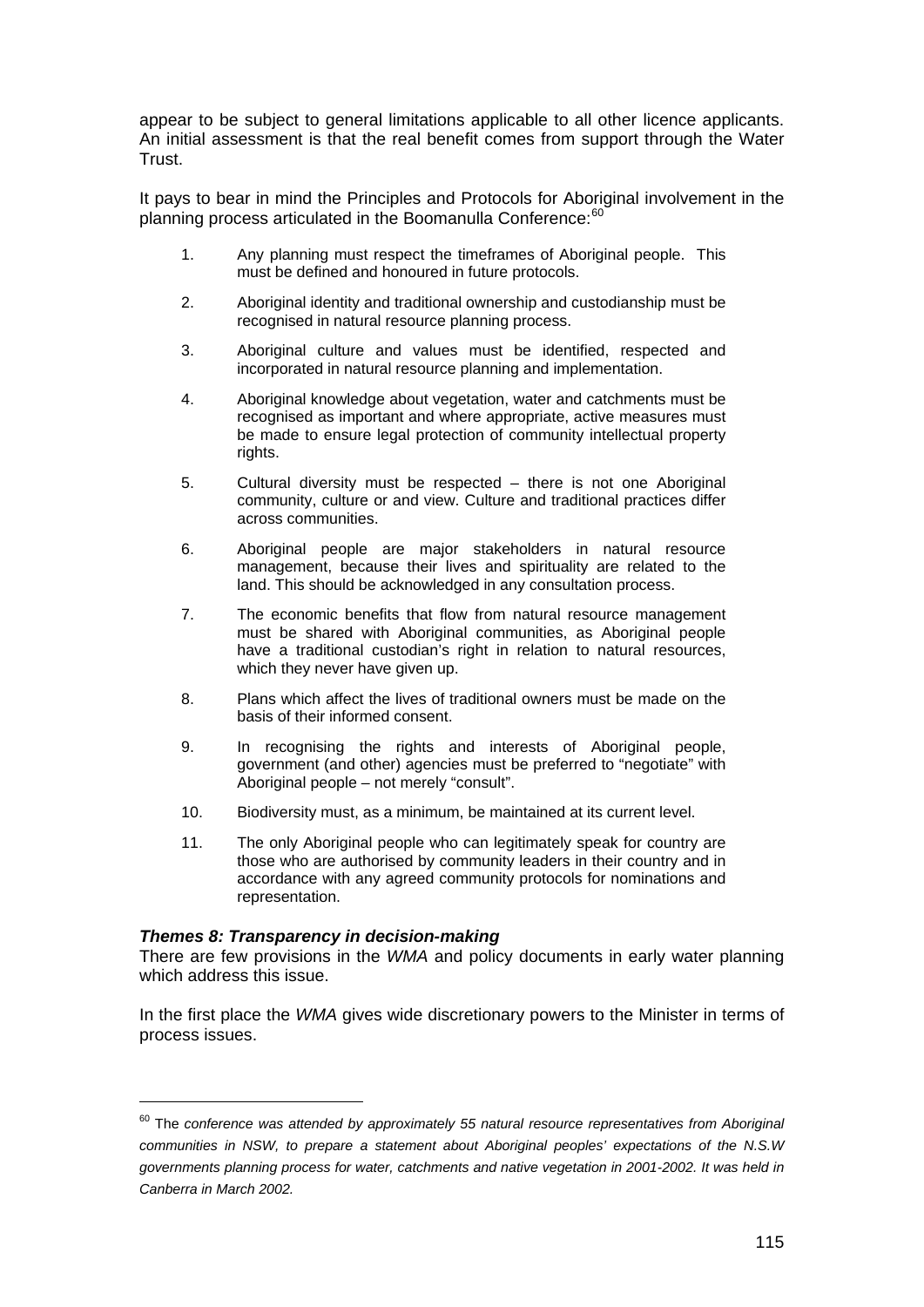Further the Minister is given powers to refer a draft WSP back to the committee for further consideration if he or she 'is of the opinion that the draft plan does not comply with the requirements of this Part [of the *WMA*]: s 37(2). As the reference is likely to direct the committee to specific areas in the draft plan that the Minister believes are not satisfactory, it is unlikely that the Minister's powers to refer will be challenged. In the event of a challenge it could be argued that the Minister's opinion may not be overturned unless it was so unreasonable that no other person would have reached that decision based on the available information.

The Minister has at any time the power to make a plan (a Minister's Plan) under s 50. As originally enacted in 2000, Minister's plans were required to comply with the requirements that applied to all other WSPs. However s 50 was amended in 2002 to provide that the Minister need only deal with these requirements in general terms. Section 50 was further amended in 2004 to further dilute compliance (Millar 2005). Currently, certain of the procedural safeguards that apply to Category 1 WSPs do not apply to a Minister's Plan. These include notification requirements in s 36, and public exhibition and submissions in s 38. However the Minister may choose to adopt any of these safeguards. The making of a Minister's plan was one of the first controversies of the implementation of the NSW system. This will be discussed under Theme 9.

Some provisions that do provide for transparency are:

- All public submissions on a draft plan are to be considered by the committee, who are to provide comments to the Minister: s 40.
- Before making alternations to a resubmitted draft plan, the Minister is obliged to consult with the committee.

Some stakeholders believed that government had already set the agenda and was paying lip service only to committee views. It was a general view that the largest impediments to the process were lack of basic information, particularly on water use, and scientific and socio-economic information.

In addition while the DLWC was generally praised for its overall technical support, the DLWC head office was seen as a 'black box' (Hamstead et al, 2008 p 87). Decisions taken by the committee were overturned and changed by people who had no understanding of local issues.

A key issue that negates transparency is that several sectors in the water planning process continue to lobby the Minister directly. This was seen as detrimental to the planning process by stakeholders in a study of the Lachlan, Namoi, Barwon-Darling and Macquarie plans (Spriggs, 1999) and also the Gwydir (Hamstead et al, 2008).

Transparency was one of the issues raised by the NCC in their 2005 assessment of NSW water reforms. From interviews conducted with government agency staff, a recent assessment of water planning notes that transparent trade-offs was one of the strengths of the macro planning process. Transparency was primarily a result of using a risk matrix which weighs up environmental and economic values (Hamstead et al, 2008). Considering the differing interpretations of the word 'transparency' it will be useful for the NWC to clarify whether NSW's risk assessment is sufficient to constitute a transparent process.

#### *Theme 9: Relationship between planning and political process clear*

Millar writes that many members of initial advisory committees set up as river management committees involved in Category 1 WSPs felt that the Minister had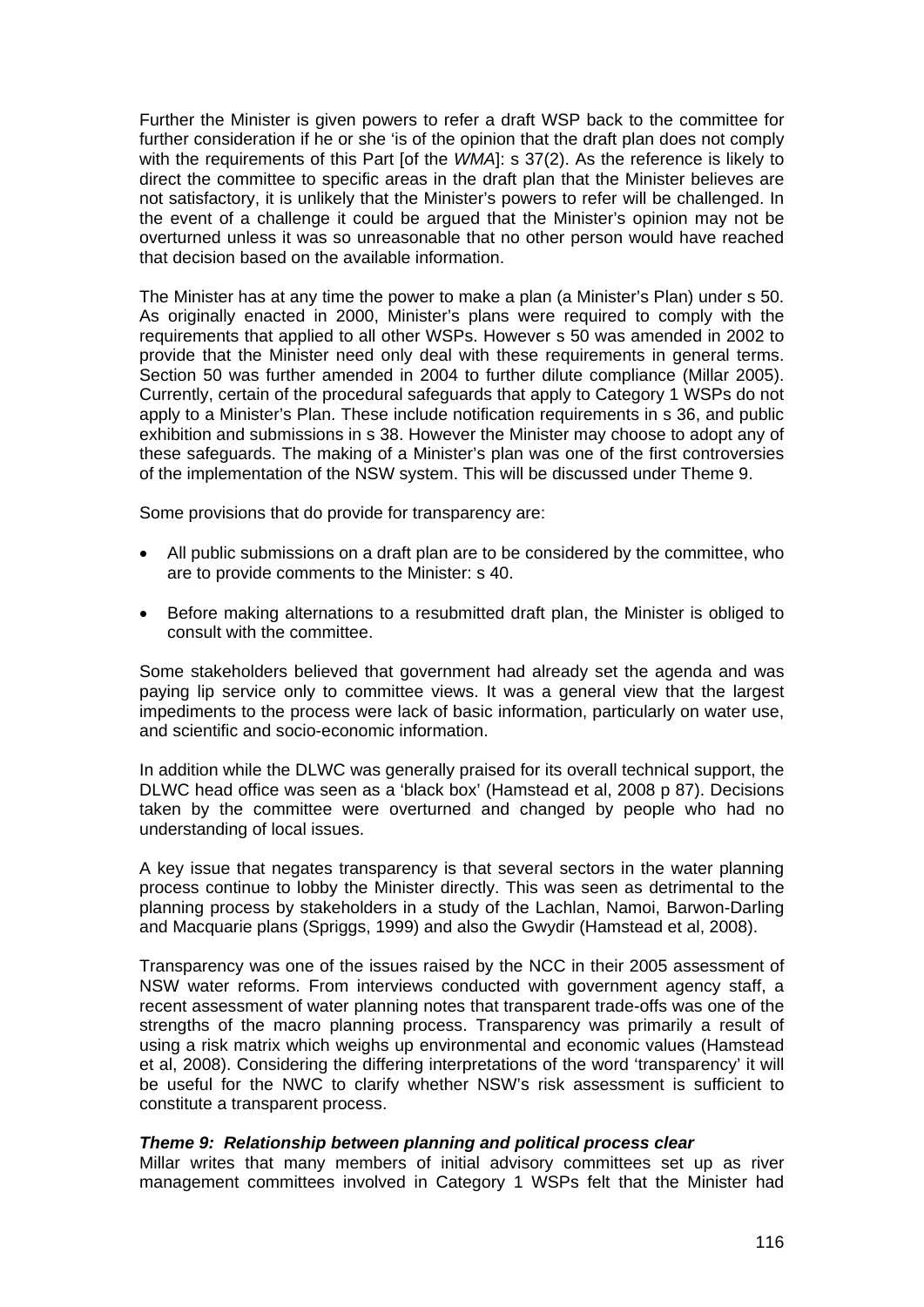misled them as to their role in the plan-making process (2005). The water agency attributes this to confusion caused by the significant policy void going into the process. 'There was a desire to seize the momentum and move forward with water sharing plans as soon as possible. In the end a more considered approach, where policies were established and information gathered prior to the commencement of the community process would have saved time and angst' (Hamstead et al, 2008, p 86).

Confusion over the powers of the Minister under s 50 led to a legal challenge in *Lower Murrumbidgee Groundwater Preservation Association Inc. v Minister for Natural Resources* (2004) NSWLEC 122, on appeal (2005) NSWCA 10. The Lower Murrumbidgee Groundwater WSP applied to three related aquifers – the Shepparton, the Calivil, and the Renmark. The whole groundwater management area was identified at high risk of overallocation and other threats. In 1998, the Respondent Minister established the Murrumbidgee Groundwater Management Committee, with a view to creating a water management plan for groundwater sources by means of community consultation.

As will presently appear, the Minister did not, in the event, invoke the statutory mechanism for drafting a plan by such a committee, but proceeded by the alternative statutory route of a Minister's Plan.

Two grounds for challenging the WSP are relevant to this discussion.

(1) That uniform reductions of groundwater entitlements do not achieve the objective of limiting extractions to sustainable yield.

The WSP introduced measures to reduce groundwater use. It imposed a cut in entitlements for all three aquifers. Evidence was introduced which showed that there was low interconnectivity amongst the aquifers and only one of them was severely over-allocated. However it was accepted by the Courts that State policy at that time provided for uniform cuts. McClellan CJ sitting at first instance in the Land and Environment Court had difficulties with understanding the formula for reduction. He said:

There is no disagreement between the parties as to the intended effect of the Plan, although I have adverted to the difficulty in understanding its complex provisions. It is regrettable that a Plan intended to control a farmer's access to water has been expressed in a manner so complex that anyone seeking to understand it is given an extraordinarily difficult task. I very much doubt whether most people affected by the plan could ever understand it. As will emerge, an already complex document is made more difficult by the fact that if the literal meaning of some clauses is adopted, the plan cannot operate.

(2) The appellants argued that the Minister in using his power under s 50 Minister acted for an improper purpose.

The evidence showed that the committee in place had undertaken consultation and deliberation. The judgements do not make clear whether a draft plan was ever sent to the Minister for approval. What is clear is that the final WSP was made by the Minister under s 50. The irrigators argued that s 50 should be seen as a backup mechanism. By utilising the power as he did, it was argued that the Minister acted for an improper purpose seeking to avoid the input of a management committee appointed in accordance with the Act. In the Land and Environment Court, McClellan CJ ruled that a finding that the Minister acted for an improper purpose is not lightly to be inferred. The Court of Appeal upheld the judgement saying that 'there is nothing in the legislative scheme [that] suggests that a Ministerial plan under s 50 is in any way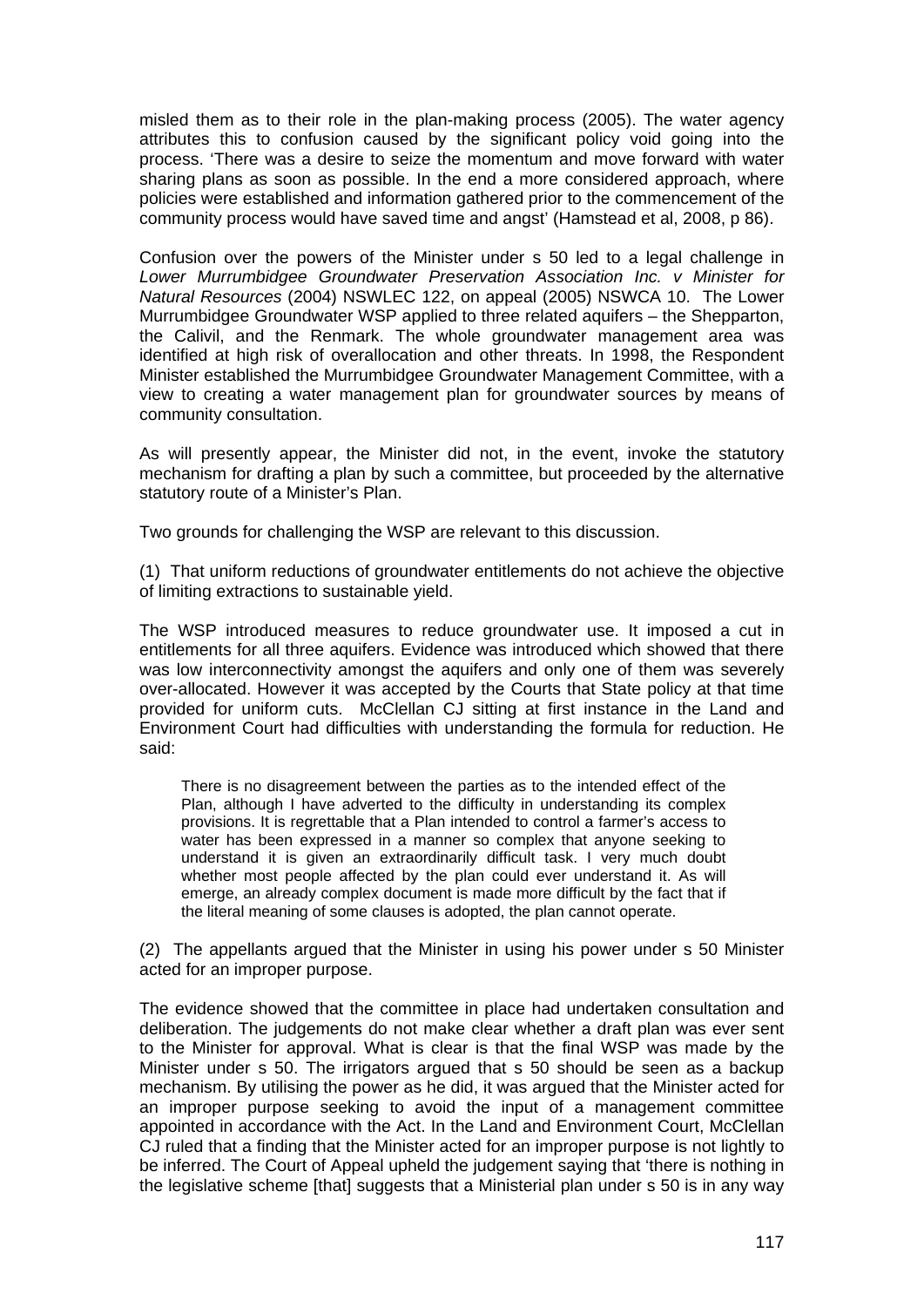a secondary, subordinate form of making a plan, or that the power to make such a plan is one only to be exercised as a matter of last resort.'

With the Court of Appeal's decision in the Murrumbidgee case, the relationship between planning and the political process is now clarified. While Category 1 WSPs may be the product of a planning exercise, at any time the Minister may use his stepin powers under s 50.

More recently, policy documents clarify that the decision maker in macro planning is the Minister (DNR 2006).

## *Theme 10: Guidelines for use of mediation/negotiation/other conflict resolution techniques*

The concept of consensus decisions sets the water planning process in NSW apart from the processes elsewhere in Australia. Adopted as a means of dispute resolution, it was made known in August 1997 that River Management Committees were to reach decisions by consensus (Spriggs 1999, Tan 2003). A great many RMCs were unsure what this meant, and no definition or interpretation was given to them (Spriggs 1999). This omission is difficult to justify given that the literature on consensus building is voluminous and well known. $<sup>6</sup>$ </sup>

In principle, building consensus amongst a community group is an ambitious and praiseworthy goal.

[It] is a process of seeking unanimous agreement. It involves a good-faith effort to meet the interests of stakeholders. Consensus has been reached when everyone agrees they can live with whatever is proposed after every effort has been made to meet the interests of all stakeholder parties. Thus, consensus building requires that someone frame a proposal after listening to everyone's concerns. Participants … have both the right to expect that no one will ask them to undermine their interests and the responsibility to propose solutions that will meet everyone else's interests as well as their own. Most dispute resolution professionals believe that groups or assemblies should seek unanimity, but settle for overwhelming agreement that goes as far as

possible toward meeting the interests of all stakeholders…It is absolutely crucial that the definition of success be clear at the outset of any consensus building process (Susskind et al, 1999 p 7).

For consensus building to work, a number of strategies need to be put in place including conflict assessment, the use of independent facilitators or mediators, clarifying the roles of all participants, and setting ground rules. In NSW this mechanism was put at risk from the start as a number of these strategies were not in place, although independent chairpersons were appointed, and in some cases professional facilitators were called in.

It is acknowledged by professionals that consensus building can take a number of years. A critical factor in NSW was that an initial decision was to be made 6 months from when the RMCs were set up, with an agency participant saying that 'everyone was really resentful' about this, especially in circumstances lacking hydrological, ecological, social and economic data.

 $\overline{a}$ 

<span id="page-117-0"></span> $61$  This is addressed in Volume 2 of this report. See also references and resources in L Susskind, S McKearnan, J Thomas-Larmer (eds), *The Consensus Building Handbook,* Sage Publications, California, 1999.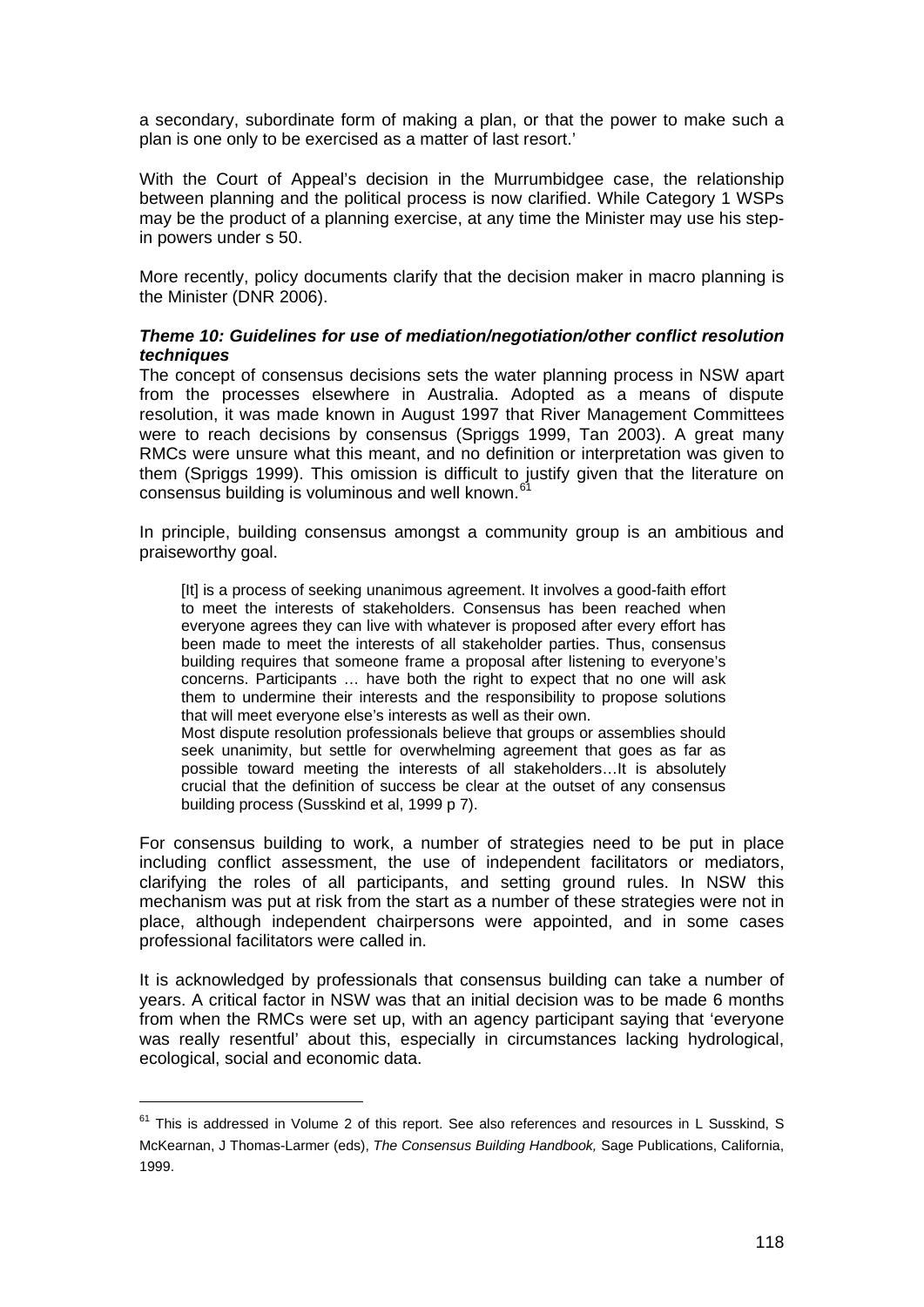Statutory guidelines now exist for Category 1 WSPs in relation to decision-making. Schedule 6, WMA applies to all management committees. A majority of members constitutes a quorum. All members present are to strive for a consensus. A unanimous decision is only required where:

- a draft management plan is referred to the Minister: clause 12 (3)(a), Schedule 6, s. 37);
- after consideration of public submissions, the draft management plan is resubmitted to the Minister: clause 12 (3)(a), Schedule 6, s.40; or
- where the order establishing the committee requires a unanimous decision: clause 12 (3)(b), Schedule 6.

For all other decisions, where a consensus was not reached, the Minister would accept decision by majority of members.

Apart from consensus building, the WMA provides for judicial review of management plans. Proceedings must be commenced within a three month window, and only in the Land and Environment Court: s 47. This period cannot be extended. It will be apparent from discussions on the Gwydir and Murrumbidgee cases that the judicial review process may be unsatisfactory to stakeholders as matters of merit cannot be considered by the court.

In Category 2 WSPs, ie for Minister's Plans and macro plans, apart from judicial review, no other statutory guidelines provide for any mediation or other conflict resolution mechanisms. However, the Regional Panel for the WSP for the Lower North Coast, a macro plan, made decisions using a consensus approach, and in early stages of the process an independent facilitator was present (Hamstead et al 2008).

#### *Theme 11: Integration of plans*

The process in Category 1 WSPs affirmed a whole-of-government approach. Agency representatives for fisheries, agriculture and conservation sat in significant numbers on water committees to the extent that some other members of the committees thought there was over-representation by government (Spriggs 1999). However it was made clear to committees that agency members were not eligible to vote or make decisions on matters, their role was to explain government policy and provide information (Tan 2003).

All plans including Minister's plans require joint Ministerial sign-off: s 41. Initially the Minister required for sign off was the Minister for the Environment; now the role is played by the Minister for Primary Industries. This in and of itself does not provide for integration of plans.

The macro planning process re-affirms and formalises a multi-agency approach. The major policy document on macro planning provides for input into almost all of the process by Regional Panels (Department of Natural Resources 2006). The process is outlined in Figure 7 above. Regional Panels are comprised of DNR, DEC, and DPI representatives with assistance from CMAs. These multi-agency Panels participate in technical assessment, then formulate recommended rules which go out for targeted consultation. It is unclear from the policy document whether feedback from targeted consultation is considered by the Panels. However in practice, this role is played by the Panels which make changes to the recommended rules before these go out for public exhibition.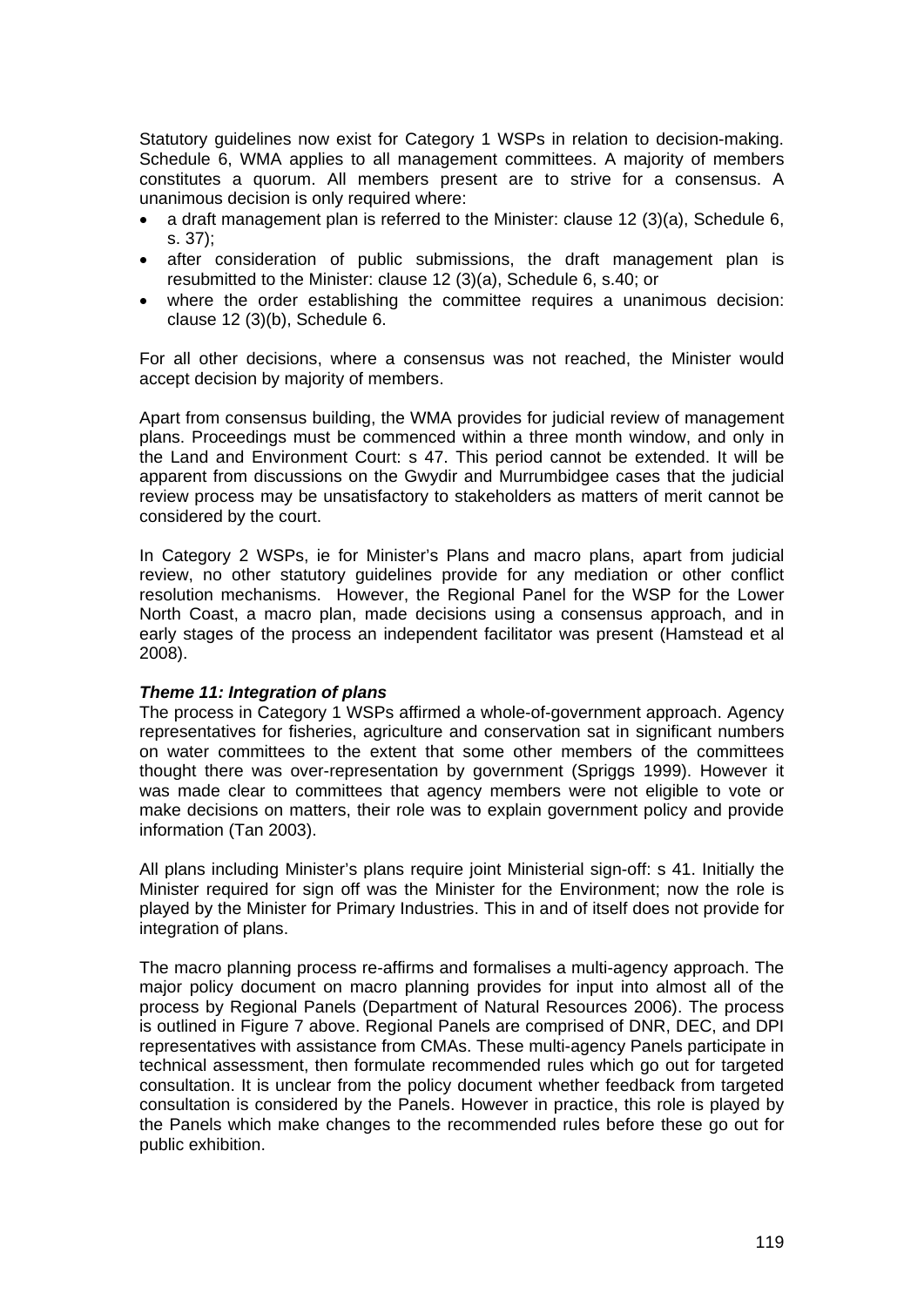# **9. Comparative analysis and proposals**

This report is a companion volume to the literature review carried out for the Collaborative Water Planning project.

Although water planning has been carried out in the three jurisdictions of Northern Australia, namely Western Australia, Northern Territory and Queensland, commentators such as Jackson and O'Leary (2006) have found that in many parts of that region, there is little understanding of the National Water Initiative in general and water planning in particular.

The intention of this report is to provide sufficient background material for a reader to understand the main objectives of national water reform (NWI), the critical role that is assigned to water planning by the NWI, and the legal and policy framework implementing that reform in Northern Australia. Eleven themes are adopted for a comparative analysis between the jurisdictions. They are:

- 1. Planning objectives that provide for sustainability and adaptive management
- 2. Provisions for standards and procedures for statutory water planning
- 3. Provisions that allows for reasonable deadlines
- 4. Provisions for socio-economic or other analysis
- 5. Community engagement in gathering and assessing scientific data including the communication of science in water planning
- 6. Provisions for stakeholder engagement
- 7. Provisions for indigenous engagement
- 8. Provisions for transparency in decision-making
- 9. Provisions clarifying the relationship between planning and political process
- 10. Guidelines for use of mediation/negotiation/other conflict resolution techniques
- 11. Integration of water plans with other planning processes including broader natural resource management.

This section of the report draws together findings from the thematic analysis, presents comparisons between the jurisdictions, and where lessons are clear, makes proposals for consideration. .

## *Theme 1: Planning objectives that provide for (1) sustainability and (2) adaptive management*

Many sections of the NWI refer to environmental sustainability. The NWI emphasises that States complete the return of all currently overallocated or overused systems to environmentally sustainable levels of extraction: clause 23(iv). A substantial number of key actions required under the NWI address overallocation. Further, the NWI requires that the water planning framework provides for adaptive management of surface and groundwater systems in order to meet productive, environmental and other public benefit outcomes: clause 25 (iv).

In the judicial interpretation of statutes and policy, statement of objects and management principles play an important role. Where a particular provision is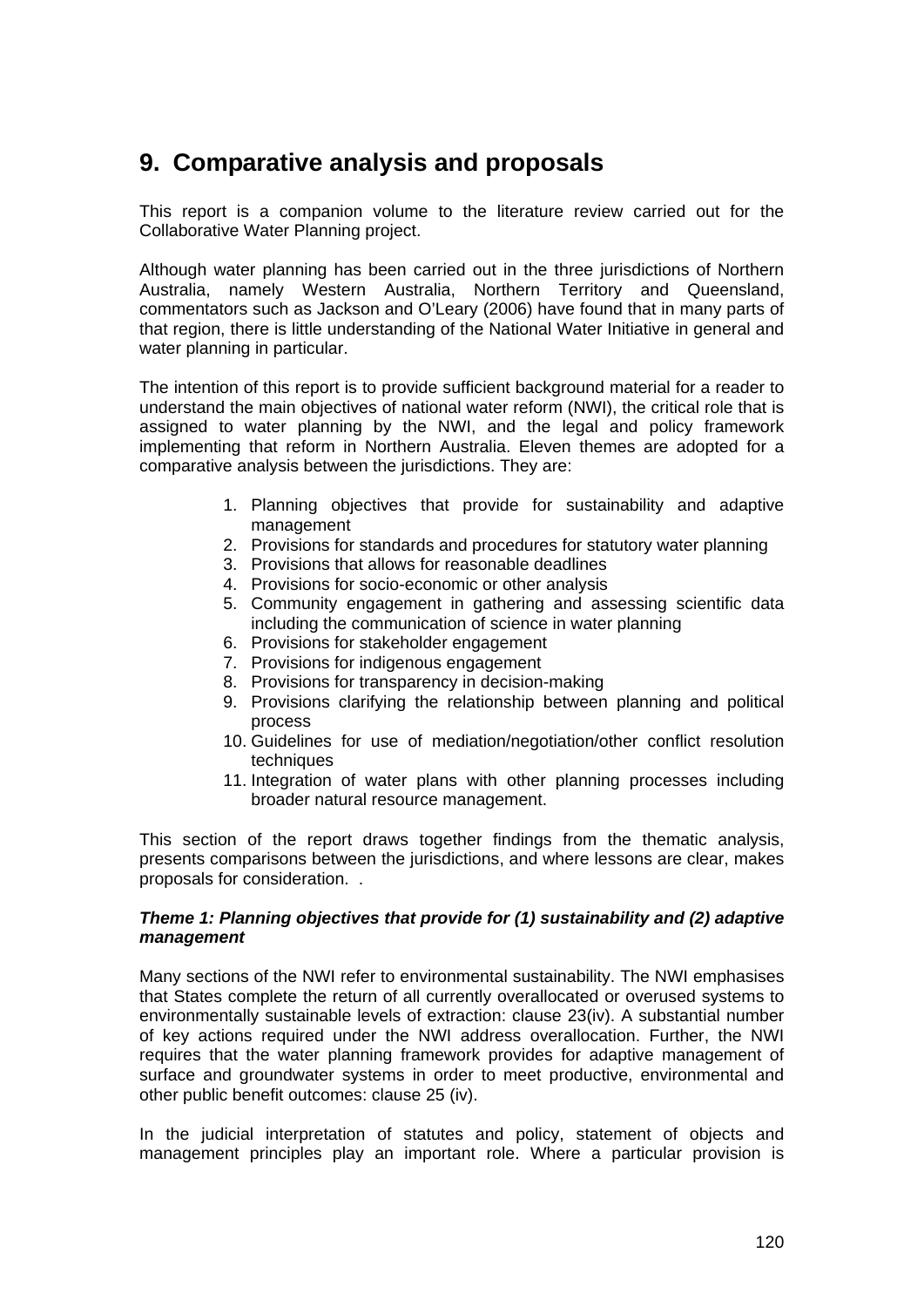ambiguous, these statements and principles allow the reader to adopt the interpretation which is consistent with or in support of the objects of the legislation.

This was demonstrated in the cases of the Gwydir Water Sharing Plan and also in the Murrumbidgee Groundwater Water Sharing Plan in NSW. The Court of Appeal in *Nature Conservation Council of NSW Inc v The Minister Administering the Water Management Act 2000* [2005] NSWCA 9 considered the objects and the management principles of the water legislation. It decided that the NSW Parliament was concerned with matters of substance rather than form when it required the establishment of environmental water rules. Having said that, the Court went on to find itself constrained by the rules of administrative law from declaring the Gwydir Water Sharing Plan invalid, although a particular clause in the Plan was found to be inconsistent with legislation. The recent decision of the NSW Court of Appeal in *Minister for Planning v Walker* [2008] NSWCA 224 reinforces the importance of principles of ESD and statement of objects of legislation. These are relevant considerations only if specifically provided for as such in legislation.

In relation to statutory planning objectives –

- 1. NSW has the clearest provision of statutory planning objectives. It provides for sustainability and recognises the role of the community as a partner with government in resolving issues relating to the management of water. Management principles further these objectives. They refer to adaptive management of the resource, and establish that the highest priority in relation to water sharing must be to protect the water source and its dependent ecosystems.
- 2. Queensland's water legislation while strongly providing for sustainability, does not expressly refer to adaptive management of water.
- 3. Queensland and NSW are the only two states that briefly refer to the issue of reversal of degradation in their legislation.
- 4. NT does not have a statement of objects in its Water Act. There is reference to sustainable use, but not to adaptive management. Allocation and management is to be based on the concept of 'beneficial uses', one of which is the allocation of water to the environment. Adaptive management is not expressly referred to, and while water plans are subject to regular review, there is little provision for monitoring and the feedback of information into the management loop.
- 5. The current legislation in WA provides for sustainable use of water and protection of ecosystems and the environment. There is no clear reference to adaptive management in the legislation but policy regarding provision of water for the environment affirms the concept as a fundamental tenet of water management.

Gentle and Olzak consider that the most contentious and difficult planning issue was how to 'claw back' entitlements and deal with adjustment assistance (2007, p64). The impasse often leads to a decision to 'leave major reallocation issues for another day' thus preserving the status quo (Gentle and Olzak, p63). In agreeing that ESD has not been implemented despite the clear directive of the NWI, Connell puts it another way – that in water planning much of the debate in overallocated catchments is about the volume of consumptive use that can be clawed back without hurting communities, and not about how much water is required for the sustainable use (2007, p61).

In context of having to clawback licences, the most glaring policy failure was the recognition of 'dozer' and 'sleeper' licences. Under the 1994 CoAG water reform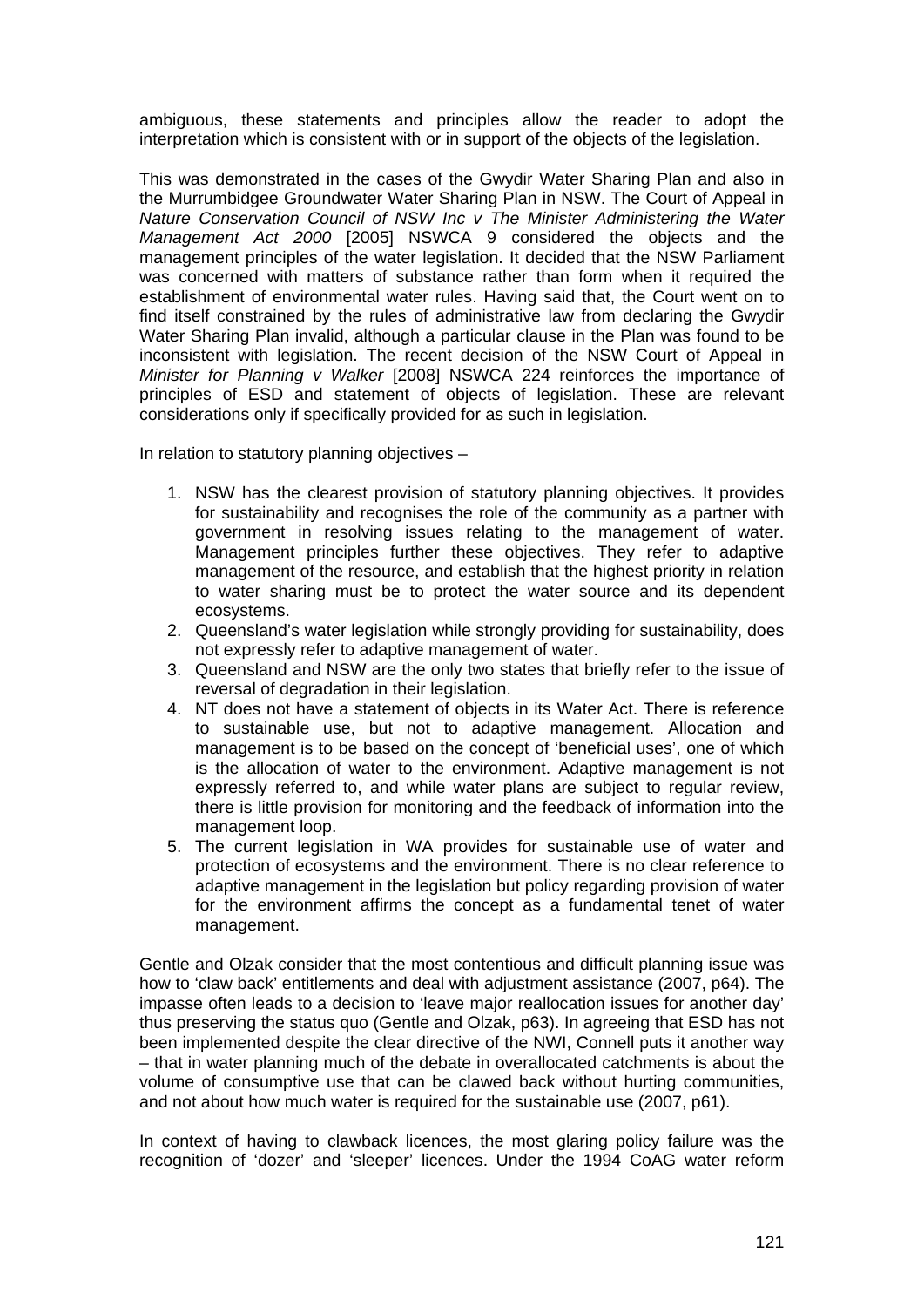framework a policy decision was taken to 'grandfather'<sup>[62](#page-121-0)</sup> sleepers (i.e. licences which were not used and had no infrastructure developed) and dozers (those that were used from time to time, or had been used at one time) into water entitlements that were capable of being traded. Once that occurred, licence-holders sought to capture those gains, and water trades were mainly in dozers and sleepers. This in turn led to activation of the licences by buyers and an increase in use of water. Activation of sleepers and dozers was anticipated in some quarters, including government agencies, as early as 1992. $^{63}$  $^{63}$  $^{63}$  Governments now stand in the position where they need to address that policy failure including the purchase of entitlements in overallocated catchments.

NWI actions require that by 2005 states were to 'substantially complete addressing overallocation as per National Competition Council (NCC) commitments', and by the end of 2010 there is to be substantial progress towards adjusting all overallocated and overused systems (NWI, Schedule A). Peter Cullen, a commissioner from the NWC is quoted as saying that it is doubtful whether as at 2006 there are water plans that are NWI compliant (Connell 2007, p61).

Despite the clear statement of objectives in legislation, and detailed management principles that place a priority on sustainability, it can be seen that without the supervision of some higher authority (in this case the NWC), the reality of planning may not deliver on the core objective of sustainability. Appeals to courts on water planning issues are not available on matters of substance or merit (see Queensland and NSW on theme 10). Whether or not a plan has provided a sustainable outcome, or has adequately provided for ecosystem needs, or will indeed deliver on the level of security for water users – all these are matters of substance. Restrictions placed by legislation mean that courts may not look into these matters when exercising their powers of judicial review of water sharing plans. The NSW Gwydir case illustrates this point. Gardner suggests that prospective action may succeed (2006) in the sense that prior to a Minister's finalisation of a WSP, the Minister may be compelled by an injunction to discharge his or her duty under the Act. Litigation is costly and the public rely on test cases which may not succeed. As more states seek to limit merit appeals to courts, there is a very heavy responsibility placed on the NWC in playing their watchdog role to ensure that the objectives of the NWI are met in substance and in form.

Hamstead and team suggest that 'development of guidelines for the practical and transparent application of the principles of ESD particularly the precautionary principle in water planning is needed' (2008, p66).

Adaptive management is even less recognised in legislation and policy in most jurisdictions. Only NSW water legislation has an express reference to that concept. However, legislation is not accompanied by policy guidelines for the monitoring, evaluation and feedback loops usually associated with the implementation of adaptive management. In Queensland there is no express statutory reference to adaptive management of water. However there are clear and progressive policy guidelines which have been formulated by the Department of Natural Resources and Water (DNRM, 2004) which need to be integrated into specific water planning processes.

<span id="page-121-0"></span><sup>&</sup>lt;sup>62</sup> See Glossary for an explanation of the term 'grandfather'.

<span id="page-121-1"></span><sup>63</sup> J Pigram et al, *Transferable Water Entitlements in Australia, Report to the Land and Water Resources Research and Development Corporation,* Centre for Water Policy Research, Armidale, 1992, 14-15.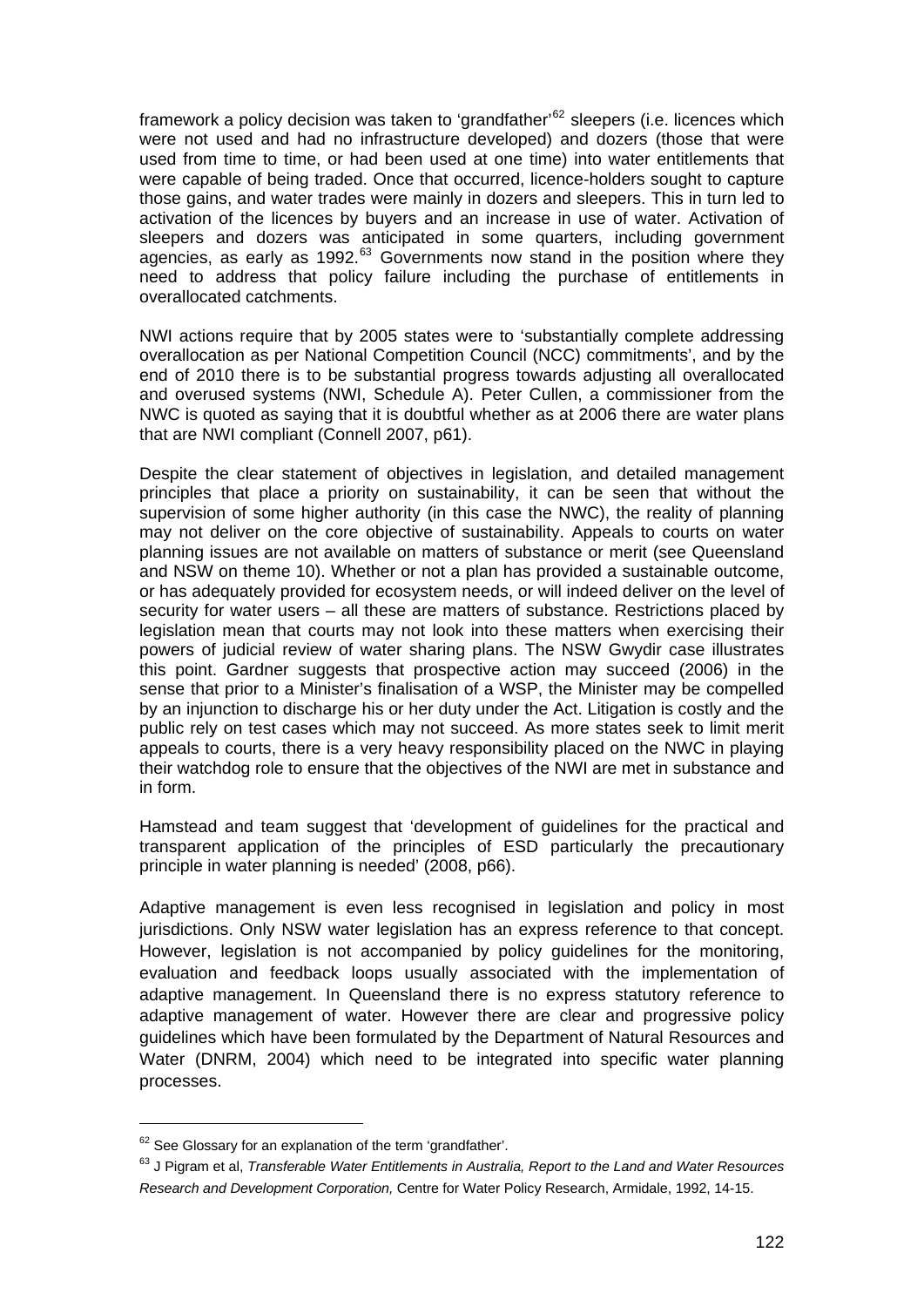Proposal 1

All jurisdictions should legislate for statement of objectives and management principles that provide for sustainable management in general, and adaptive management in particular.

Proposal 2

Policy guidelines should provide detail on how adaptive management should be integrated into specific water planning processes.

# *Theme 2: Legislative/policy standards and procedures for water planning*

In all of the jurisdictions except for NT there are legislative standards for water planning. In the NT, a process for water planning is available in practice but many aspects of the standards are not defined and water planning is still in early stages. In both the NT and WA, water planning is discretionary. The Minister may choose not to allow for water planning. This has however not been the case.

Water planning is a relatively new 'creature' and pilot projects have taken place in Queensland and NSW. To provide flexibility, many of the procedures are provided in statute but not mandatory. Of the jurisdictions studied Queensland has the clearest statutory provisions in terms of the process of planning. Stage one, called the Water Resource Plan sets broad catchment-wide outcomes including environmental flow objectives and water allocation security objectives where tradeable water allocations are created. Stage two, the Resource Operations Plan, is the implementation of the WRP and may be prepared for all or part of the plan area. It is stage two that converts existing licences into new water allocations.

There are clear legislative standards for water planning in Queensland. How standards are measured remains an issue. Performance indicators are provided only for two particular outcomes – water security and environmental flows. A criticism levied at environmental flows in particular is that without expert hydrological knowledge and information, it cannot be confirmed whether the performance indicators in plans are met.

A related issue, one that repeats the observations made in Theme 1, is whether the standards are satisfied in 'form' rather than in substance. Although outcomes are stated in the plan – they may be phrased in the most general terms. For example, environmental standards set by plans in South Australia and Victoria have been criticised on this point – that environmental flow needs may be expressed 'very simplistically … and the plan does not seem to quantify them in a way that can be used to assess clearly whether the water needs of a system are met or not'. (National Water Commission 2006, as cited in Gardner and Bowmer 2007 p53).

A full public explanation of how the environmental and resource objectives are intended to be met in a plan will address the above two issues. This may be inserted in an explanatory memorandum to the plan.

Currently, once a plan is finalised, most of the supporting documents including any technical assessments are no longer easily available. Unless an interested member of the community or the public has had access to a printed copy, there is limited access to planning information. It is suggested that planning information remain available on government websites for full accountability.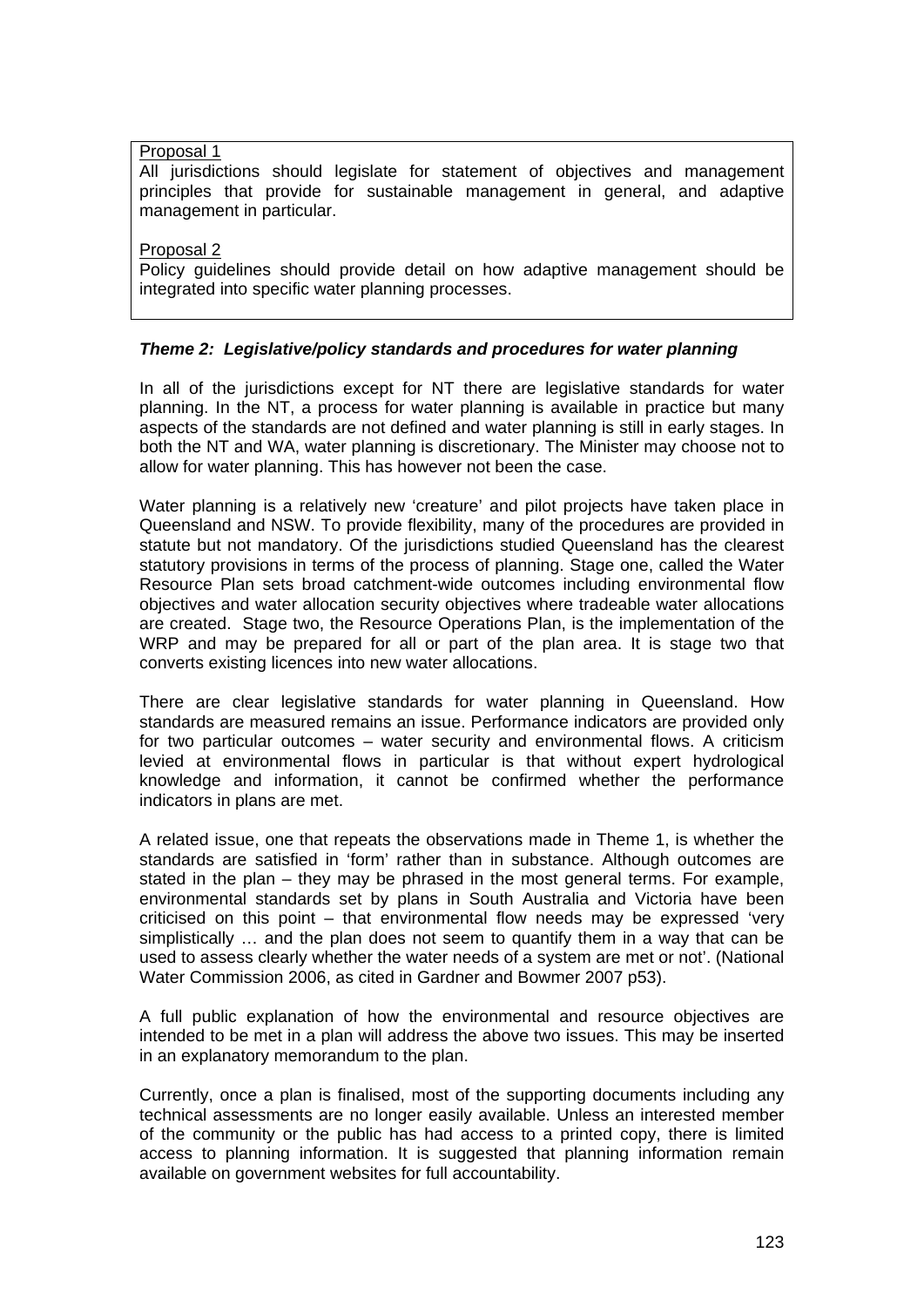In his assessment of sustainable extractions, Connell interprets the NWI to mean that the rules applying to decision making and management are to be so transparent that stakeholders know what to expect in a wider range of predictable circumstances, thereby eliminating discretionary decision making previously exercised by agency water managers and government ministers (2007, p61). Elsewhere I have commented on the unconstrained discretion available to decision makers under pre-CoAG legislation (Tan 2000).

Decision makers are now guided by a number of factors but discretionary powers remain available. These aspects of process provide for flexibility but may on the other hand also introduce confusion and uncertainty into planning. For example in NSW and Queensland, the Minister may at his or her discretion appoint a committee to advise on matters important to the community. Terms of reference are set at the Minister's discretion. In Queensland the flexibility of the process allowed the Minister to appoint three separate committees, one the formal CRP, and the other two advisory committees for sections of the Condamine-Balonne catchment. This was to diffuse and manage conflict, and, as the sections of the river had vastly diverse interests, to allow for more representative views to be reflected in the committee's advice. Flexibility of the process was generally commended by the community (Hamstead et al 2008).

In NSW the Minister's discretion extends to abolishing a management committee at any time, whether or not it has completed the task for which it was established. The Minister has the further discretion of bypassing much of the legislative processes by using 'step-in' powers and making a Minister's Plan.

It is also within the Minister's powers to delay the implementation of any finalised plan. In NSW this has occurred in five major inland groundwater areas. Amendments were made to the WSP reflecting a significant change in policy regarding cut back in licences. These amendments did not undergo a consultation process.

Flexibility and discretion in decision making are features of a planning framework where the final decision is made by a Minister. They are attributes that may be used to advantage in delivering beneficial outcomes. The criticism directed against discretion is mainly that it is exercised for reasons extraneous to the intention of the legislature. If Ministers are required to justify why a departure from the usual process was adopted, it will go a long way towards building public confidence in the decision.

For WA and NT, both jurisdictions which are yet to have comprehensive review of their legislative and policy frameworks, legislative and policy standards will need to be complemented by monitoring of the performance of the plans, public reporting, and the systematic review of the implementation process by independent experts. On this last point, NSW's independent expert review of its macro-planning process is much to be commended.

## Proposal 3

Performance indicators should be provided for planned outcomes. A full statement of how the environmental and resource objectives are intended to be met in a plan should be made available at the same time as a final plan. This should be publicly available.

#### Proposal 4

Documents used in planning including any technical assessments should remain available on government websites for full accountability.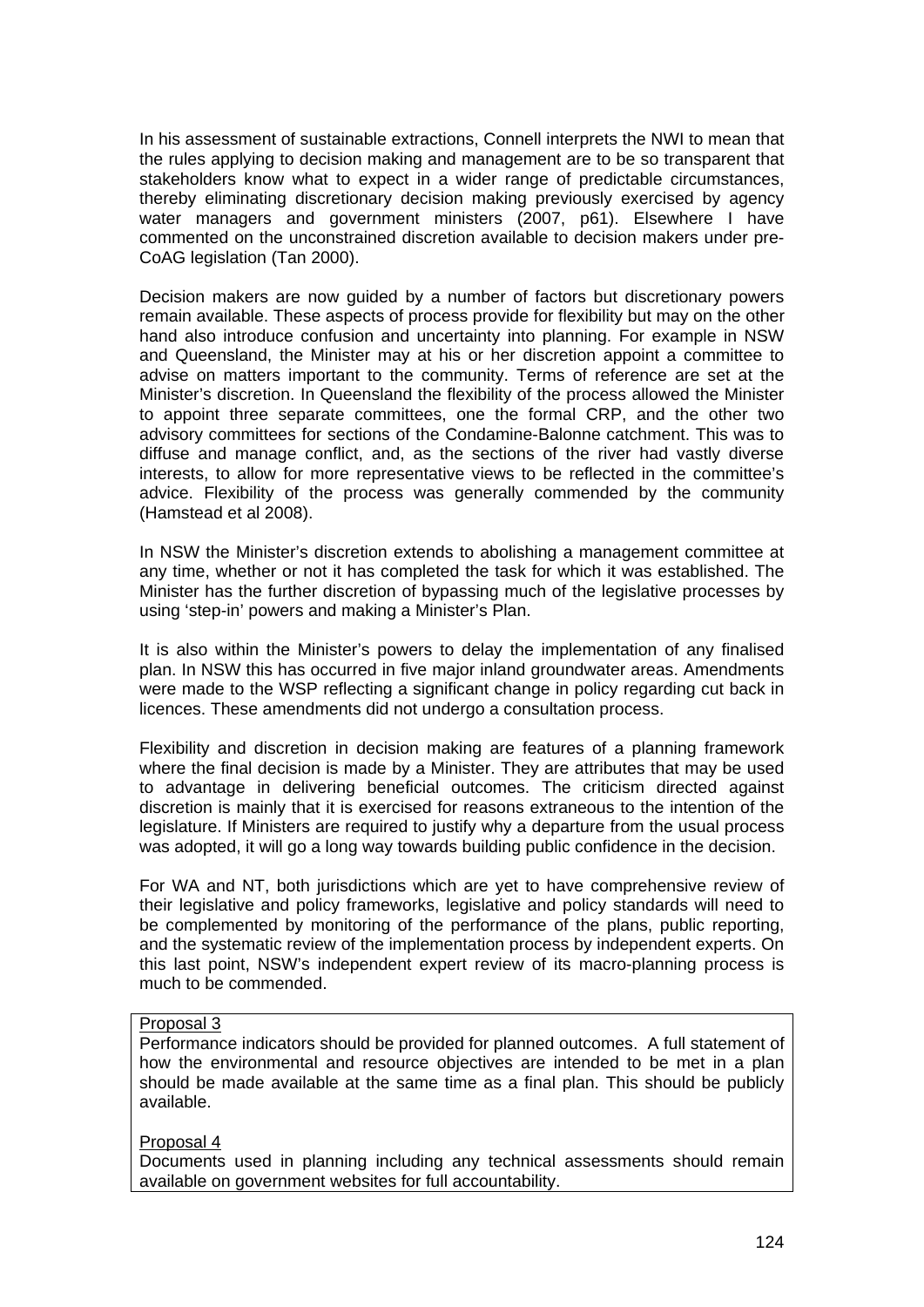## *Theme 3: Legislative/policy allows for reasonable timelines*

The NWI sets targets and timelines for achievement of most 'key actions.' Generally, water plans which need to comply with the requirements of Schedule D of the NWI need to be prepared for all systems by the end of 2009. The target date for systems that are overallocated, fully allocated or approaching full allocation was the end of 2007. Specific implementation schedules are negotiated between the NWC and each of the jurisdictions.

The importance of reasonable timelines is illustrated by the early experience in NSW water management planning. This occurred prior to the NWI, and prior to the introduction of the *Water Management Act* 2000 (NSW). In 1997, river management committees were given indicative rules for river management which needed a decision within 6 months. They were also asked to adopt a consensus decision in this matter. The unfamiliarity with the concept of 'consensus' together with the tight timelines led to confusion over the process, angst over the time pressure, delay and expense. Consensus building is supported by international literature as an effective conflict management mechanism in the management of natural resources. However among the other requirements for its effectiveness are reasonable timelines.

Based on that experience, NSW policy makers revised the water planning process in unregulated rivers. The macro planning process is pragmatic, quick, and does not depend on extensive data or resources. However independent expert review shows that even with modifications, it is appropriate only where there is little conflict over water, or where water is not overallocated or overused.

An important issue brought up by Queensland, and this may also be replicated by WA when water planning commences in more catchments – is that human resources may not be available as states go through a 'mining boom'. Associated with this is that expertise in water planning may be in short supply as agencies have traditionally been focused employing those with technical or engineering skills (Hamstead 2008).

A crucial issue relating to NWI targets is that planning, where it involves Indigenous communities, must respect the timeframes of Indigenous peoples. These and other protocols that require recognition of the cultural practices of Indigenous peoples require adjustment of NWI deadlines.

## *Theme 4: Whether socio-economic or other analysis is required*

The NWI provides that socio-economic analysis, community input and the information from best available science are pre-requisites for the settling of trade-offs between competing outcomes. The identification of social values held by stakeholders is presumably a preliminary step in socio-economic analysis, and is discussed under Theme 6. The use of these analyses allows a decision maker to be able to justify the choice between alternative scenarios.

Many of the jurisdictions do not mandate the use of socio-economic or other analysis. It is mandatory in NSW only if a water planning committee is established by the Minister. In all other cases in NSW these reports are discretionary. Queensland's CRP has access to socio-economic analysis at the discretion of the Minister. In WA this issue receives a passing statement in policy, and there is no provision at all for this in NT.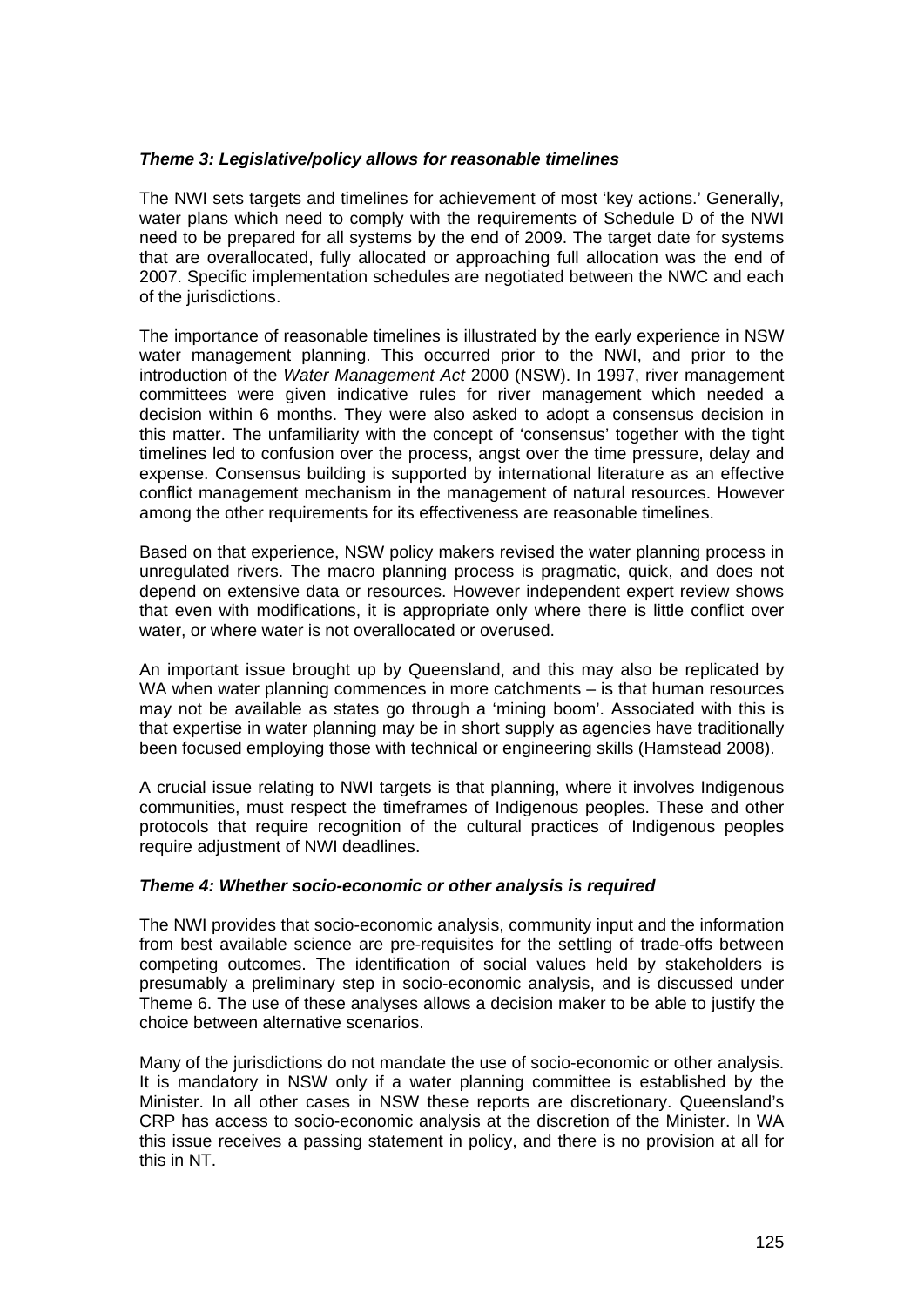Australia-wide socio-economic assessments, where done, were 'highly variable in quality' (Hamstead et al 2008, p171). Cynical views have been expressed by some stakeholders in Queensland that even where socio-economic reports exist, they are:

- not fully disclosed if contradictory to governmental views;
- subject to manipulation;
- are not properly designed for the task;
- routinely ignore or undervalue non-consumptive or non-market services.

This cynicism resonates with some perceptions in NSW that socio-economic assessment is completed at late stages more for compliance purposes than for input into the decision process (Hamstead et al, 2008). This suggests that the building of trust in the community is a critical factor in the water planning process.

It has been pointed out that technical assessment currently favours biophysical factors (Bowmer et al, 2007). An independent expert review of the NSW macroplanning process points out that analysis needs to be carried out in three parts:

- Understand the present situation;
- Predict the consequences of changed management; and
- Estimate the values associated with those consequences (Bowmer et al 2007).

Not only must the baseline situation be profiled, each alternative scenario of water sharing and the alternative strategies for achieving outcomes should be assessed. The level of cost involved in doing such analysis is an important resourcing issue. It may be argued that the socio-economic aspects of decision-making are just as critical as getting good scientific data. In the absence of reliable bio-physical data, rapid assessment techniques for bio-physical factors have been developed where full sets of data are not available. It may be extremely helpful if similar research is commissioned on developing rapid methods of socio-economic assessment.

Notwithstanding best available science and socio-economic reports, recent assessment of water planning shows that the community questions the robustness of the process by which the decision-maker arrives at a decision. Assessments have shown that the community thinks that recommendations and data go into a 'blackbox', and there is little confidence that the decision has given due consideration to all relevant factors.

## Proposal 5

It should be a statutory requirement that planning is based on socio-economic assessment, and that decision-makers consider this analysis in coming to a decision.

#### Proposal 6

Guidelines should state standards for socio-economic assessment in terms of reference, format and community review, and that analysis provide predictions of outcomes arising from alternative water sharing arrangements.

#### Proposal 7

Assessments should provide assistance for communities to understand potential outcomes arising from alternative water sharing arrangements.

#### Proposal 8

A report from the decision maker showing how the decision was reached should be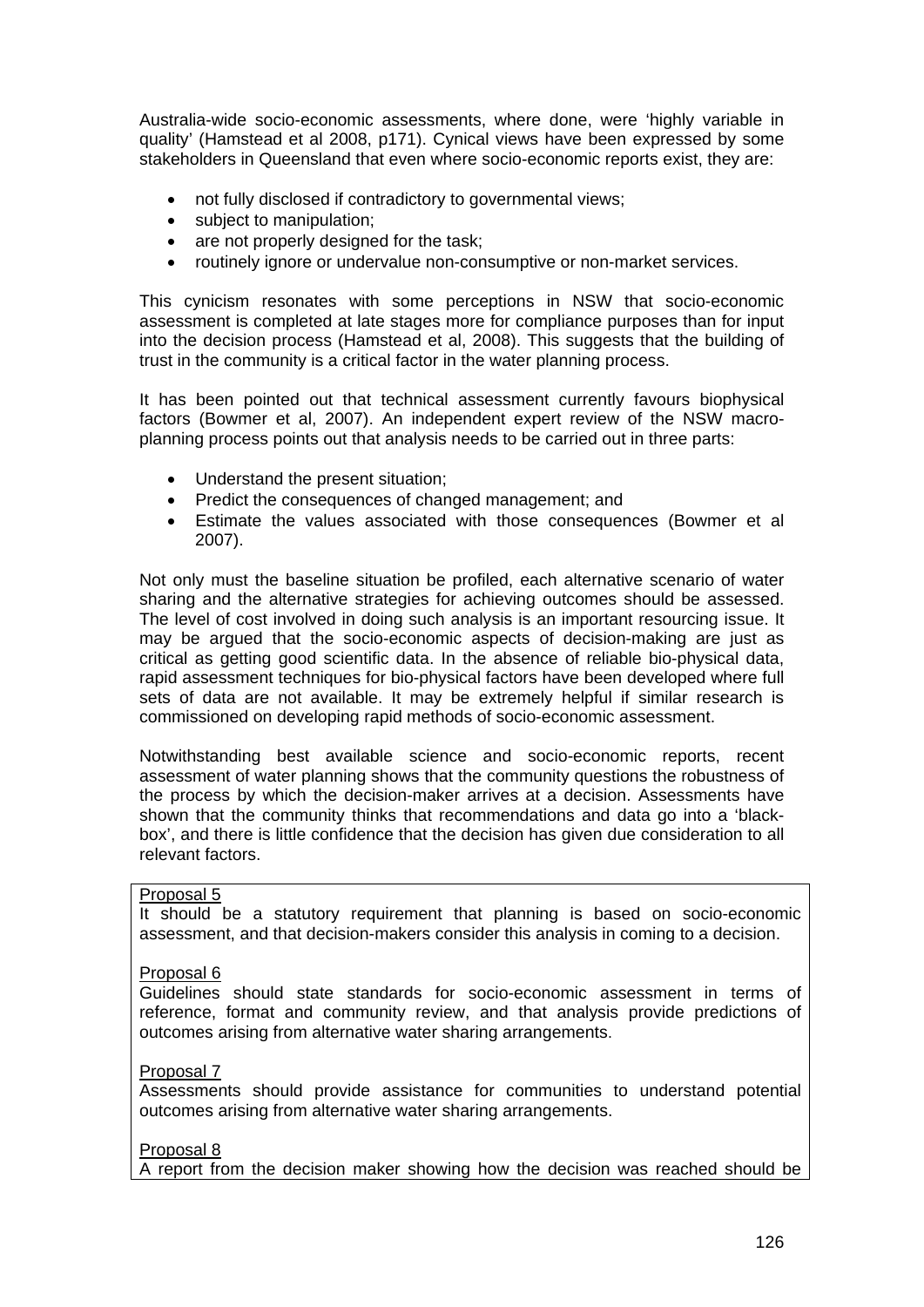made within 30 days of the decision. This report should show how the decision addresses socio-economic assessment and values identified by the community during the planning process.

## *Theme 5: Community engagement in gathering and assessing scientific data*

It is implicit that NWI-compliant water plans must be based on best available scientific data. It is hard to imagine otherwise. However the regime in NT is yet to provide for this. Strong support for this requirement is found in policy statements in WA and it is an express statutory requirement in Queensland. It is surprising to note that there is no statutory requirement for the best available science to be used in water planning in NSW. Nor does the NSW statute provide for an explicit technical assessment phase for plan making, although policy documents for macro-plans point expressly to this phase.

'Best available science' is a phrase that has yet to be interpreted by the Australian courts in the Natural Resource Management context. Interpretations of 'best available science' exist in other contexts examined by courts, for example, in child support cases,<sup>[64](#page-126-0)</sup> In New Zealand the *Fisheries Act* 1996 requires that the Minister bases his or her decisions on the 'best available information'.<sup>[65](#page-126-1)</sup> This is a different test, and the arguments in New Zealand have been framed around what constitutes best available information when there was a large amount of information available.

None of the jurisdictions require *new* scientific information to be gathered in order to ascertain the ecological requirements of a particular water system in plan preparation. In the context of forestry management, it has been argued by forest conservation groups that the decision maker should base his or her decision on approval of logging plans on *adequate information.[66](#page-126-2)* The test adopted by the court was that the decision-maker was not expected to gather or assemble information which is not readily accessible. Extrapolating their arguments from legal decisions over the adequacy of environmental impact assessments, Gardner and Bowmer argue that the test will require new research to be undertaken 'if the existing information is not specific enough to understand the likely environmental consequences' (2007 p47). This is an issue which needs to be clarified in policy documents as it is likely that litigation may well be launched to test the boundaries of what is meant by the phrase 'best available science'.

In the NSW macro-planning process it was pointed out by expert reviewers that there is often very limited appropriate regional and local information in peer-reviewed literature (Bowmer et al 2007). In these situations it appears important for local community input in gathering and assessing scientific data. In WA this extends expressly to Indigenous ecological knowledge. There is no guidance in the law or policy as to *how* local and Indigenous knowledge is incorporated in decision-making.

Independent scientific assessment of data is the preferred means of testing of scientific data and it appears that this is done in the majority of plans in Queensland and NSW which had water sharing committees appointed. Direct access to TAPs or to independent scientists by community panels or directly to community in public

<span id="page-126-0"></span> 64 See *TNL & CYT* [2005] FamCA 77 (23 February 2005) and F & Z [2005] FMCAfam 394 (11 August 2005) In the context of paternity suits, courts are to be furnished with the best available science which is taken to mean DNA testing.

<span id="page-126-1"></span><sup>65</sup> *NZ Recreational Fishing Council Inc v Minister Of Fisheries* HC AK CIV-2005-404-4495 [2007] NZHC 189 (21 March 2007)

<span id="page-126-2"></span><sup>66</sup> *Bridgetown/Greenbushes Friends of the Forest v Executive Director of Department of Conservation and Land Management* (1997) 94 LGERA 380.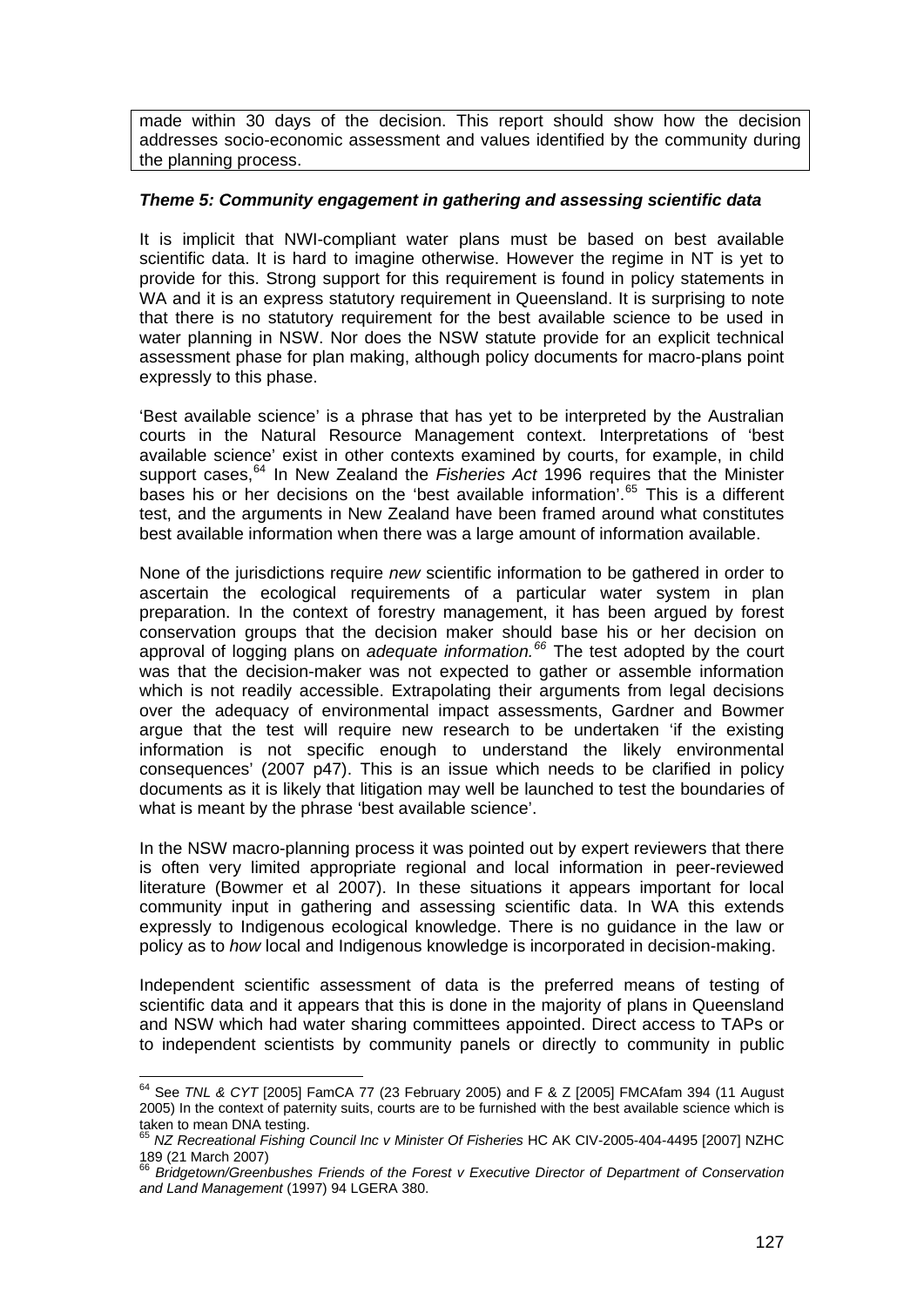meetings has received favourable feedback from agencies, scientists and the community (Hamstead 2008). Open access between scientists and the community sets up mutually meaningful engagement on several levels:

- The community is able to directly ask for clarification regarding matters that are unclear.
- Face to face meetings may help to build a deeper level of trust in scientific information.
- Face to face meetings may also provide for better communication regarding technical and complex matters for communities where literacy may not extend to high school levels.
- Scientists are able to tap directly into local knowledge.

#### Proposal 9

In compliance with the NWI, best available scientific data must form the basis of water planning. This should be a statutory requirement in all jurisdictions.

## Proposal 10

Policy guidelines should provide how the above requirement is implemented, and in what circumstances new information is required to be gathered.

#### Proposal 11

Stakeholders should have input early in the information gathering and issue setting stage, and this input should form the basis for technical assessment.

## Proposal 12

A public report by water agencies should give details as to whether recommendations of scientific reports have been incorporated into the environmental flow objectives of a water plan, and whether and how monitoring suggested by scientists is to be carried out.

## *Theme 6: Stakeholder engagement*

No other principle receives as consistent endorsement as stakeholder engagement in water planning in the NWI. Stakeholder engagement is most often termed as 'consultation' and sometimes as 'community input' by NWI provisions. A broad range of stakeholders are anticipated – those within or downstream of the plan area, affected water users, communities, industry and Indigenous peoples. The processes outlined in the NWI are discussed in Chapter 4.1. Table 2 uses the words

- open and transparent
- accurate and timely
- open and timely
- regular public reports.

There is no intention in the NWI to provide for decision-making by stakeholders. It is clear that stakeholder engagement in water planning is to provide public confidence in reform processes (cl 93, NWI) and openness and transparency in decision-making (cl 25, 93). It appears that at certain *key decision points* in the water planning stakeholders are meant to have a role which is closer to a deliberative than an advisory function. Clause 96 of the NWI gives examples of some key decision points, but this is an area where much more development of policy is required. In Volume 1, Chapter 3.1 of this report the authors found that stakeholder engagement receives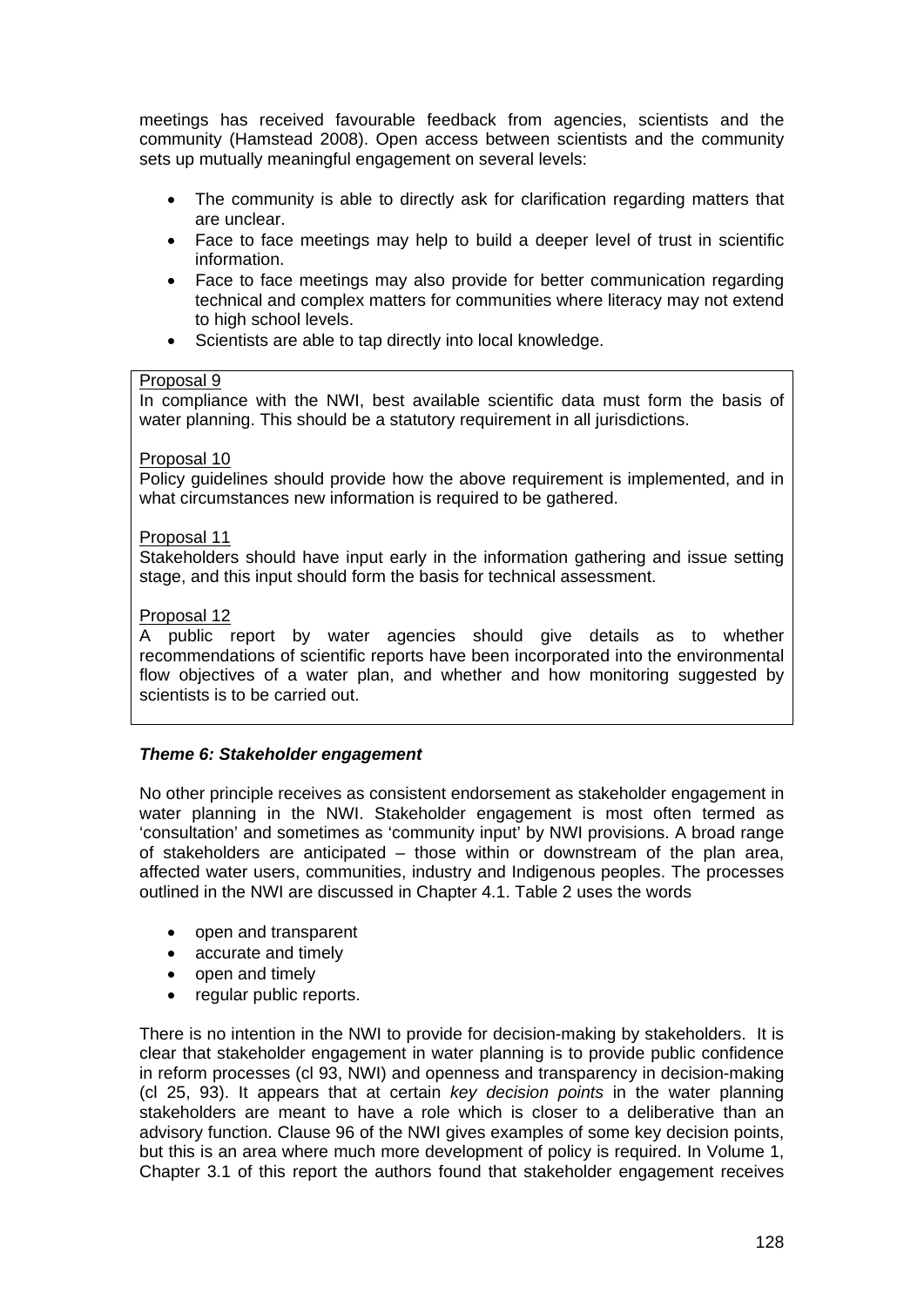only cursory attention in the content of the NWI compared to other elements such as water markets and trading.

It may be argued that when public benefit outcomes (including social values) need to be identified, the complexity of the task requires more than just the giving of information, and the taking of advice. Based on current formulation of the NWI the following principles may be drawn:

- (1) Consultation of stakeholder groups and the broader community must extend beyond perfunctory and symbolic measures.
- (2) Social values held by stakeholders should be identified in an appropriate manner and fed into socio-economic analysis.
- (3) Where significant decisions are made, alternative options must be canvassed with stakeholders – particularly in relation to reduction of water, sustainability, review of water plans, and identification of environmental and public benefit outcomes.
- (4) Trade-offs require judgements or assessments to be made. These judgements and assessments are to assist the decision maker. The NWI itself does not make clear who the assessors are. It is open to an interpretation that because the ultimate decision is required to be transparent, the assessments are made not just by the decision-maker.
- (5) Information needs to be supplied in a timely manner. What is timely depends on the circumstances and the nature of the information. For instance, it may be reasonable to expect that detailed technical reports should be supplied at least two weeks before they are required to be considered.

Because NWI's provisions on stakeholder engagement are inchoate (in the sense that they are not as fully developed), provisions found in states are highly variable. In Queensland, WA and NSW the role of the community in water planning is one that is expressly recognised in the objects of the water legislation. In the NT there are substantive measures that provide for stakeholder engagement but no statutory recognition of the concept.

It is apparent from the jurisdictional analysis, that measures for stakeholder engagement, and the timelines for provision of critical information are variable. In all jurisdictions most of the provisions are related to furnishing information, and obtaining public feedback on indicative decisions, ie decisions which are proposed.

Reports on which planning is based, eg hydrological reports, and socio-economic assessments if available, are generally available on-line to members of the public. However once a plan is finalised, these reports are withdrawn, and it is difficult then for a member of the public, stakeholder groups, or researchers to form a considered opinion on matters reported. Opportunities for dialogue, and engagement in monitoring of implementation of plans, both necessary components of adaptive management, are lessened.

Public notification of draft plans and the opportunity to make submissions on drafts are mandatory in all jurisdictions.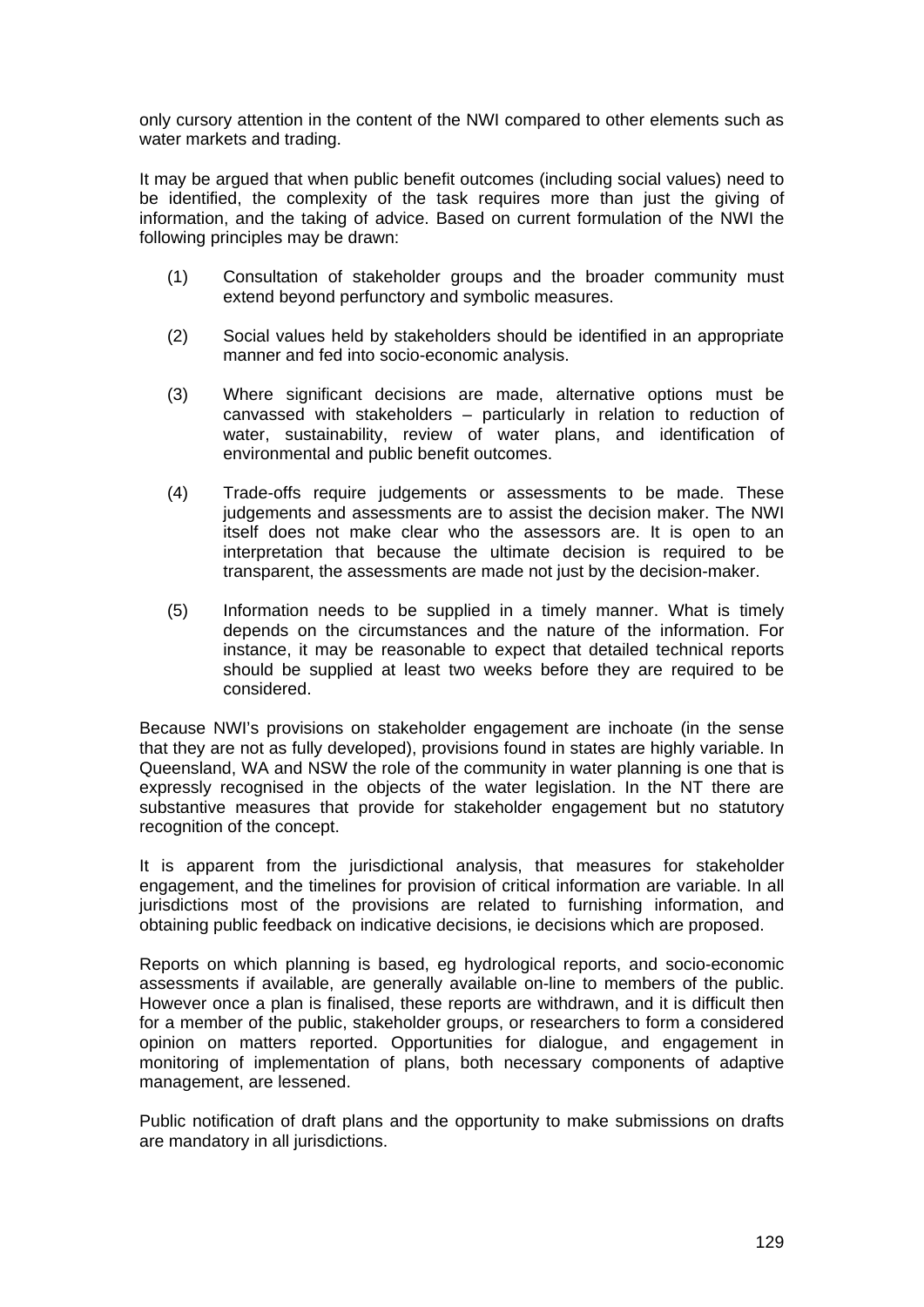In all jurisdictions the highest level of stakeholder engagement takes place through advisory committees. In the early days of water reform in NSW, water management committees appointed for inland rivers were charged with making decisions which would then be confirmed by the Minister. Processes were confused and decisions highly contested. Under the Water Management Act 2000 (NSW) these committees were renamed as water sharing committees, and given restricted advisory roles. The next reformulation of planning process in NSW – the macro-planning process – which has been put in place for mainly coastal rivers, has rather more limited formal stakeholder engagement. There is no community committee, and catchment management bodies provide a vehicle for stakeholder engagement. Independent review of the macro-planning process generally rates it as being inappropriate where water is overused or there is a high level of conflict. In addition, stakeholder engagement was seen to be not sufficiently representative in several aspects, particularly for early issue identification.

Measures are designed to provide certainty within the committee process. These include clear terms of reference for committees and administrative support for committee meetings and a report on the community consultation process. An outline of measures appears in the Table 3 below.

| Policy/                                                   | Queensland                                                                                       | <b>WA</b>                                                                                                    | <b>NT</b>            | <b>NSW</b>                                                     |
|-----------------------------------------------------------|--------------------------------------------------------------------------------------------------|--------------------------------------------------------------------------------------------------------------|----------------------|----------------------------------------------------------------|
| <b>Statutory</b><br>measures for<br>advisory<br>committee |                                                                                                  |                                                                                                              |                      |                                                                |
| Whether mandatory                                         | Yes                                                                                              | Discretionary                                                                                                | Discretionary        | Discretionary                                                  |
| Recruitment and<br>membership                             | Nominations taken.<br>committee to reflect<br>cultural, social and<br>environmental<br>interests | Committee to reflect<br>business in locality,<br>water users, local<br>government, and<br>public authorities | No guidance provided | Interest based<br>representation. Should<br>reside in locality |
| Terms of reference<br>required                            | Yes                                                                                              | Yes                                                                                                          | Yes                  | Yes                                                            |
| Vision Planning                                           | $\blacksquare$                                                                                   | $\blacksquare$                                                                                               | ۰                    | Yes, but no feedback<br>as to its efficacy                     |
| Guidance as to how<br>to reach<br>recommendations         | <b>None</b>                                                                                      | None                                                                                                         | None                 | By consensus                                                   |
| Report on<br>committee's work                             | Yes                                                                                              | Unclear                                                                                                      | Unclear              | Yes                                                            |
| Remuneration for<br>committee members                     | Yes                                                                                              | Unclear                                                                                                      | Unclear              | Yes                                                            |

## **Table 3: Provisions relating to advisory committees**

Helpful measures which may be taken to increase stakeholder understanding and promote engagement are identified as:

- An overview report on the issues to be addressed in proposed draft plan (Queensland).
- Public submissions at this pre-draft phase to allow for earlier issue identification (Queensland).
- Workshops run early to inform community what to expect from engagement process (not apparent in any jurisdiction).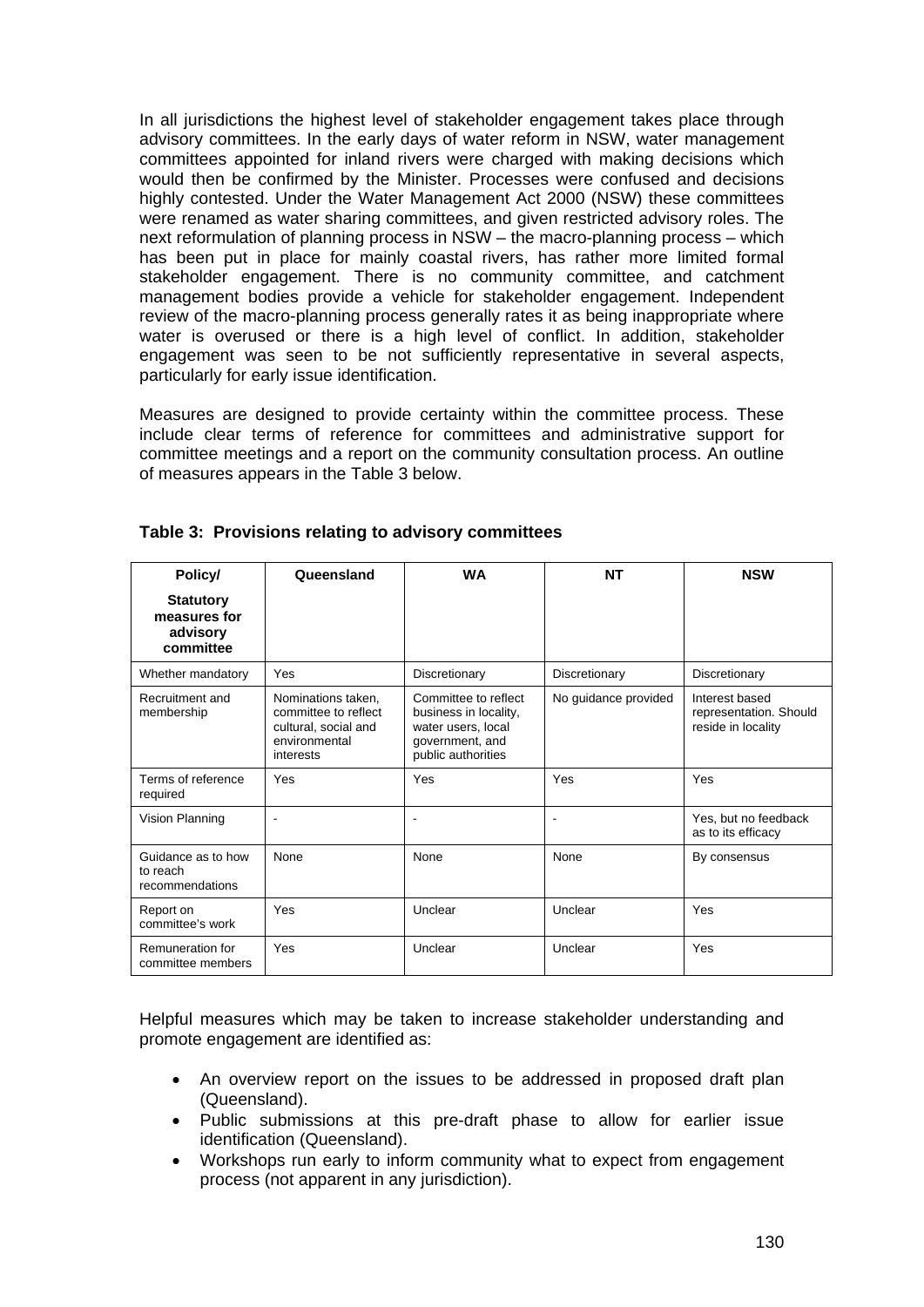- A flexible process that can be adapted for conflict as it arises (Queensland).
- Independent reviews of the process and of issues (NSW, and to a lesser extent Queensland, WA).

In summing up, the ideal of stakeholder engagement is supported by the NWI and statutorily recognised in most jurisdictions. It is seen as critical for creating and maintaining public confidence in water plans and their implementation. Yet there seems to be restraints on its implementation. The NT's efforts in stakeholder engagement are tentative. States have adopted a rather formulaic approach, with engagement occurring mainly through community panels which may or may not be representative of sectoral interests. NSW is seen to be retreating from a high level of engagement in the interests of pragmatism and time management. It is suggested that a lot of work remains to be done to develop a range of mechanisms suitable for adoption in a variety of contexts. National principles along the lines of those developed for provision of water for ecosystems would be helpful in this context (ARMCANZ and ANZECC 2001).

# Proposal 13

Principles for stakeholder engagement should be jointly developed by the NWC and all parties to national water reform. This is to provide a common understanding of the term 'stakeholder engagement', clarify the different contexts in which engagement can variously involve information provision all the way to more active deliberation and collaboration at key decision points. Policy-makers should support the formulation and adoption of collaborative and deliberative mechanisms for stakeholder engagement to better provide for transparency in decision-making.

## *Theme 7: Indigenous engagement and native title*

Another principle that receives consistent endorsement is that water management and planning should recognise the interests of Indigenous people and their connection with land and water. The NWI requires that states will provide for Indigenous access to water resources through planning processes that:

- include Indigenous representation in water planning wherever possible;
- incorporate Indigenous social, spiritual and customary objectives into planning and strategies for achieving these objectives wherever they can be developed;
- take account of the possible existence of native title rights to water in the catchment or aquifer area.

The NWI also requires that water allocated to native title holders for traditional cultural purposes be accounted for. This requirement should be seen in the context of Australia's international obligations to recognise Indigenous peoples in natural resource management. The UN *Convention on Biological Diversity* (1992) has been ratified by the Australian Government and it relates to the sustainable use and equitable benefit sharing of biodiversity. Articles 8(j) and 10(c) specifically address the rights of Indigenous people. The phrases 'wherever possible' and 'wherever they can be developed' in the NWI statements should not be taken as mere discretionary if strong commitment for Indigenous engagement is found in State policy and legislation. In this context the given phrases should be taken to refer to measures that are capable of happening, or having the potential to be developed.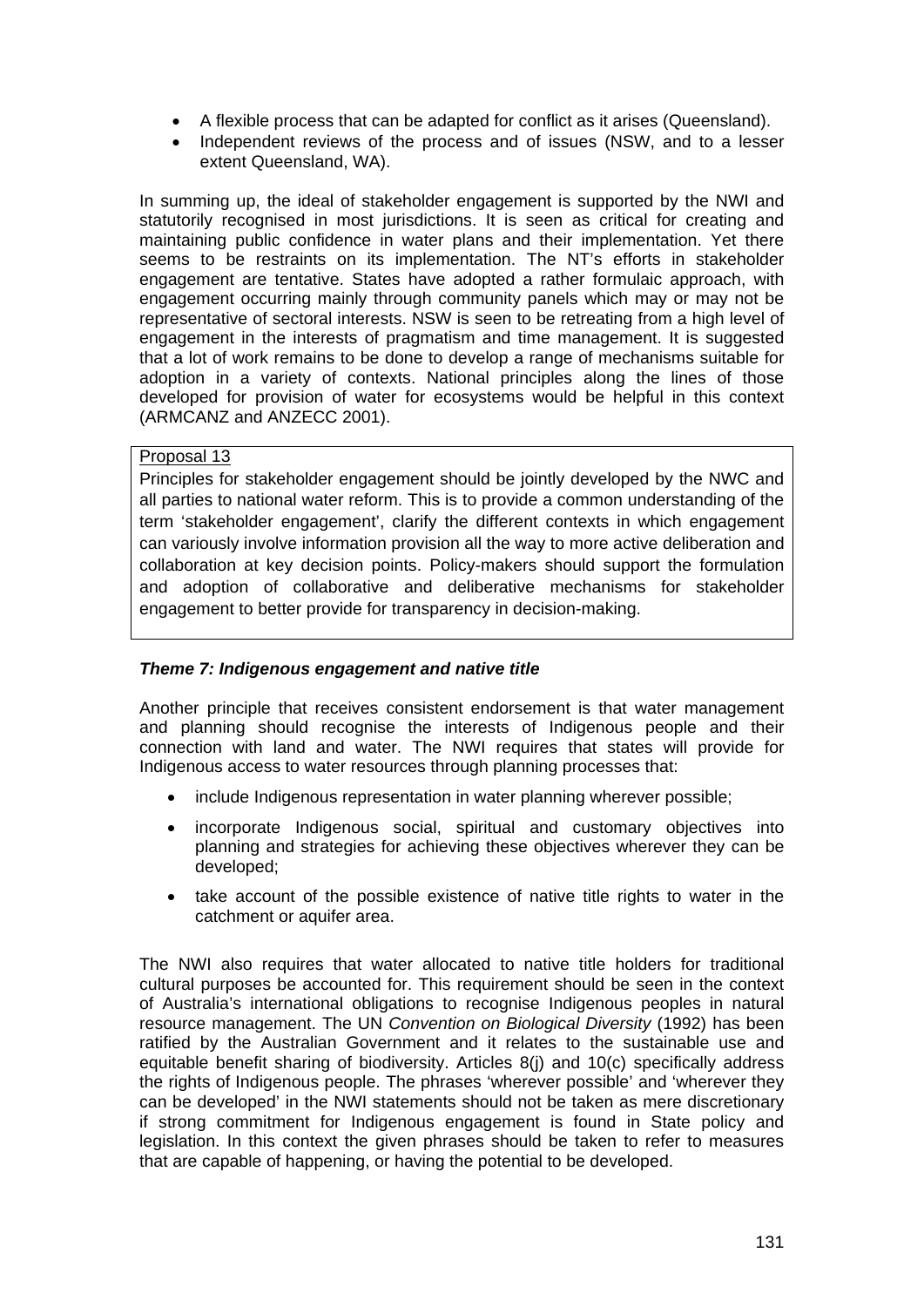The NWI requires that the *potential or possibility* of native title be considered in planning and to take account of water allocated to native title holders for traditional cultural purposes: para 54. Resolution of native title claims takes many years. Jurisdictions should not wait for native title to be proved in catchments before providing adequate opportunity for cultural benefits to be identified and considered in an open and transparent way.

This was the basis for NSW's approach – that native title rights may increase during the life of the WSPs, and that there should be provision of water for the satisfaction of these rights (Hamstead 2007,p172). However in almost every WSP in NSW for inland rivers, native title rights are currently allocated no water which a note that increase in use of native title rights may occur as a result of the granting of native title under the *Native Title Act* 1993 (Cth).

A range of measures have recently been adopted in NSW macro-plans for unregulated rivers where competition for water is less intense. These range from measures of low impact such as native title rights (which correlate to rights already existing under native title legislation) to measures which may in time prove useful, such as Aboriginal commercial licences. Perhaps the most innovative measure is the Aboriginal Water Trust for new businesses to purchase water. The Trust has \$5 million start up funds.

Principles and protocols for Indigenous engagement in planning processes are enhanced by the Boonmanulla statement in NSW. It would be appropriate for other States to develop and, more importantly, implement similar protocols for Indigenous engagement in water planning.<sup>[67](#page-131-0)</sup>

Provisions for Indigenous water reserves have been made in Queensland, in WRPs, in the Gulf and Mitchell at the end of 2007. These are set aside for helping Indigenous communities in the Cape York Peninsula Region to achieve their economic and social aspirations. The total of the annual volumetric limits for all water licences to take unallocated water to be held as Indigenous reserve from the Cape York Peninsula Region is 5000 ML which represents about 0.1% of water available in the 'general unallocated water' for future development. A similar provision appears in the Gulf WRP for the rivers in Cape York. These measures point to the success of a multi-party negotiated agreement in the Cape which a decade later was affirmed by the Queensland Government. Despite owing their existence to political and not water planning processes, and the conservative amounts allocated, these reserves show that much more can be done to give credence to the NWI requirement of providing for Indigenous water needs.

Ad-hoc measures have been adopted in Queensland for undertaking Indigenous engagement including setting up Indigenous working groups in several catchments. It is suggested that an evaluation be carried out of these measures.

Western Australia, Northern Territory and Queensland show commitment to engaging with Indigenous people with varying degrees of success. In the policy arena, WA has perhaps the strongest articulation of general policy in relation to

<span id="page-131-0"></span> $^{67}$  For example the Murray Lower Darling Rivers Indigenous Nations (MLDRIN) is a confederation of traditional owner groups from along the Murray River. MLDRIN have negotiated a Memorandum of Understanding (MoU) with the Murray Darling Basin Ministerial Council, signed in March 2006 at Albury. The MoU recognises the shared responsibilities of the MDBC and traditional owners in caring for land and water and provides a pathway for partnership.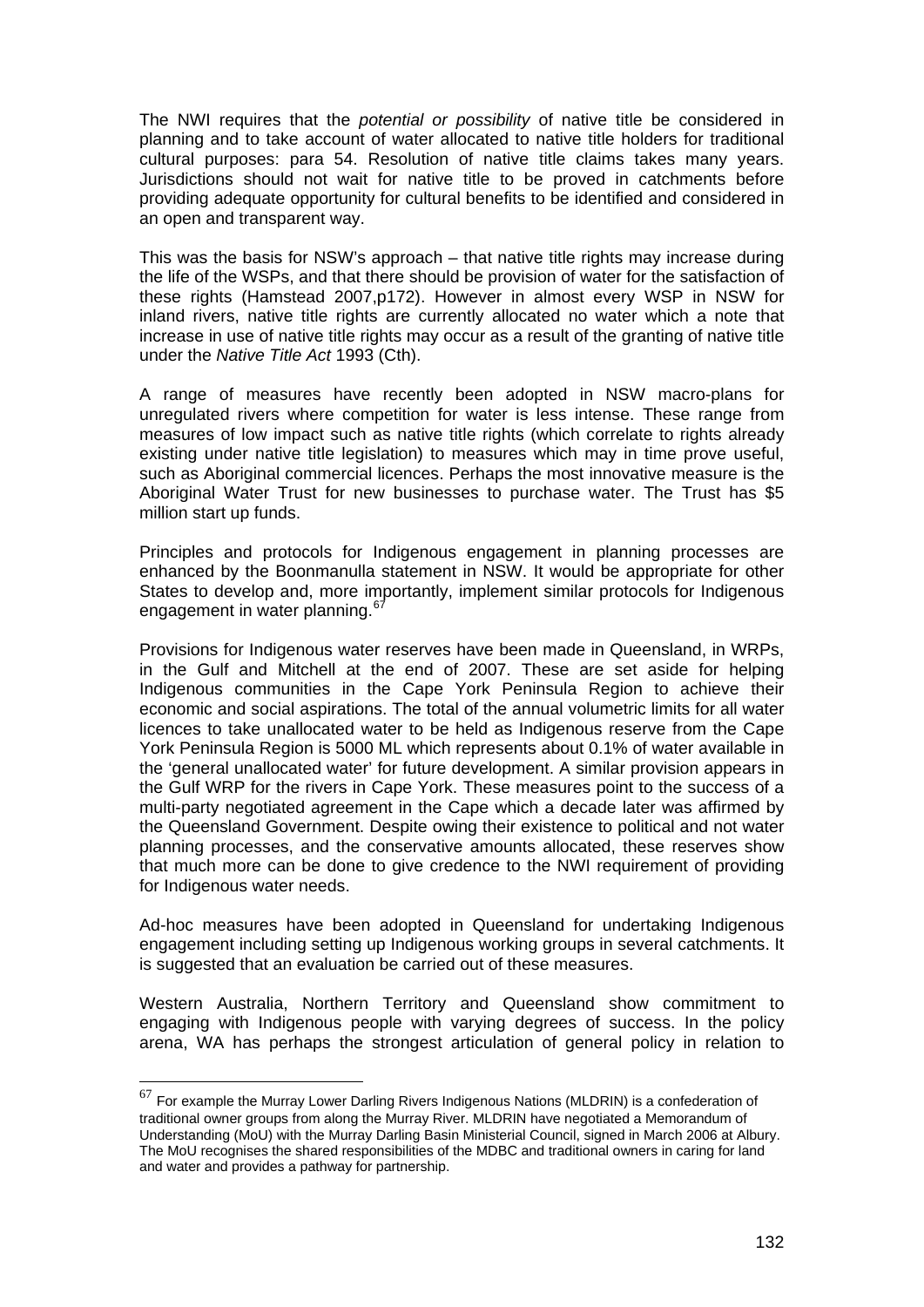Indigenous engagement developed in 2001. Through the WA Implementation Plan for the NWI, further commitments are found for the inclusion of Indigenous ecological knowledge in making appropriate water allocations for the environment. Yet in all these states there are no details on how these commitments will be implemented. It is clear that there are numerous research gaps in the implementation of policy in this area, a finding that finds support in the literature review in Volume 1 of this report (see chapter 4.2).

Besides NSW, it cannot be observed that there are consistent strategies for incorporating Indigenous social, spiritual and customary needs into water planning. Where these strategies exist, it should also be made clear how they are to be implemented. In NSW, a recent report referred to the Boonmanulla statement, and recommended its implementation in macro-planning (Bowmer et al 2007).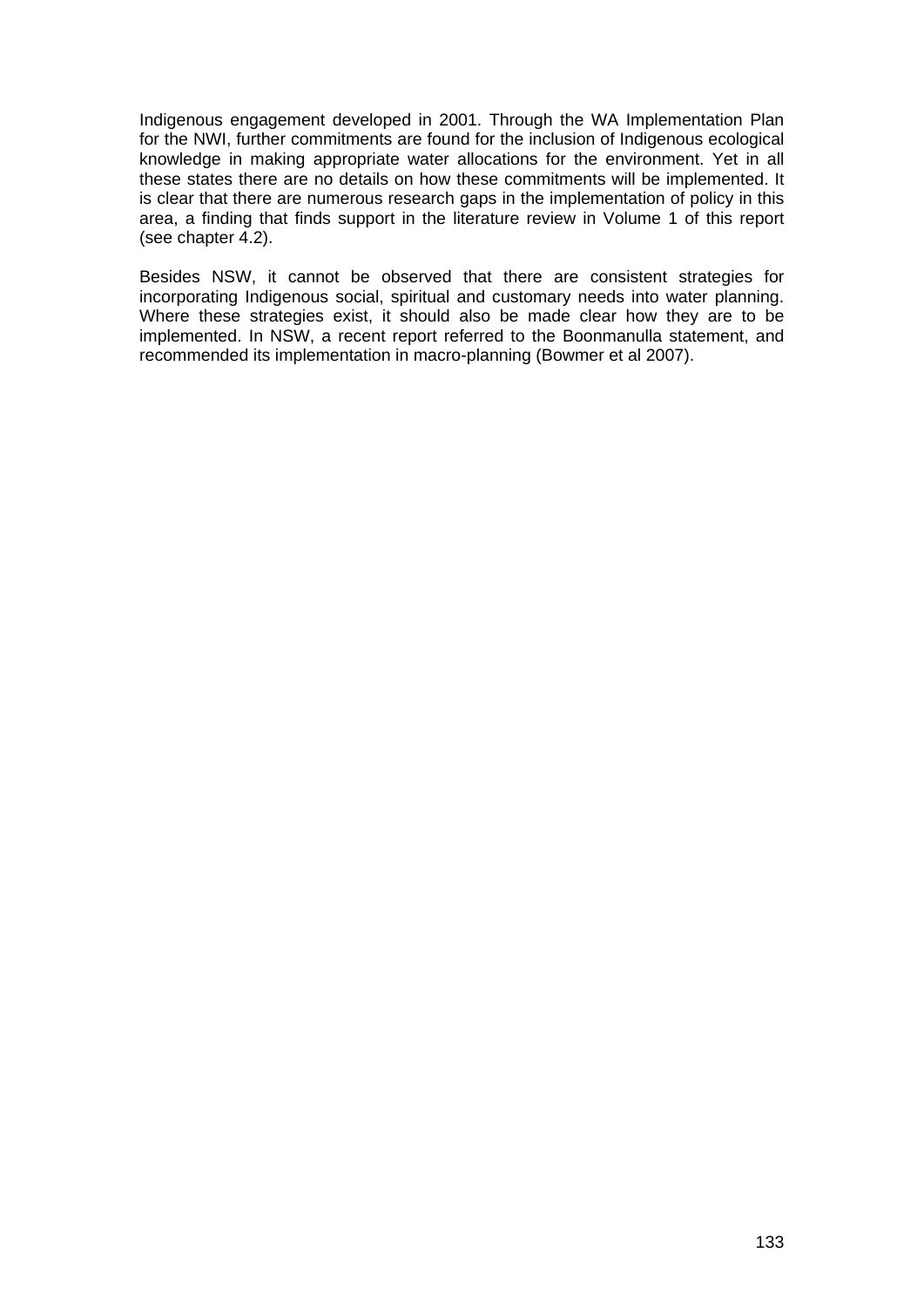## Proposal 14

Jurisdictions in Northern Australia should develop and implement principles and protocols for Indigenous engagement in water planning including monitoring performance against policy objectives.

## Proposal 15

 $\overline{a}$ 

Policy should be developed at the federal level to consider how access to water by Indigenous communities can be protected. This extends to a review of how cultural water requirements may be accommodated in jurisdictions; and commercial access encouraged.

## *Themes 8 and 9: Transparency in decision-making, and clarity in the relationship between planning and the political process.*

The NWI requires that decisions in planning are open and transparent. Thus theme 8 considers two questions  $-$  (1) the lowest minimum standard of transparency, which is whether there is a requirement that planning information is available to the public and (2) whether provisions allow for clarity in the making of trade-offs between competing interests.

Theme 9 considers whether (1) the legal and policy framework clearly identifies who the decision maker/s of the plan should be, and (2) the extent to which the plans are binding on the state. Although analysis of both themes has been separately carried out, the conclusions drawn are inter-related and will be dealt with collectively.

In NSW and NT, water plans are ultimately subject to political decisions made by the relevant Minister. Under existing WA legislation, the finalisation of a statutory water plan is both an administrative and political decision. In Queensland, the water resource plan is subject to a political decision, whereas the resource operation plan is subject to an administrative decision.<sup>[68](#page-133-0)</sup> This much is clear in the legislation itself.

Communication of this position to the public was not particularly successful in the early phase of water planning in NSW which was finalised in 2004. Planning had started in 1997-98 for river management. River management committees were set up to make draft river management plans. There were no statutory processes in place at that time. With the commencement of the *Water Management Act 2000 (NSW)* (*WMA*) these ad-hoc processes rolled into formal statutory processes, and some of these committees were reconstituted as water management committees. In that era there was a significant policy void, and members of those two types of committees and the general community were confused and angry when the Minister used his step-in powers under s 50 of the WMA to make a plan. With the Court of Appeal decision in the *Lower Murrumbidgee* case (see chapter 8.3 of this report) it is now clear that that the Minister may use his or her step-in powers at any time, bypassing any draft from committees whose role is now clarified as being merely advisory. More recent policy documents in that state for macro-planning clarify that the steps in the process led to a recommended plan which is forwarded for the Minister's decision. Macro plans are in effect Minister's plans made under s 50.

The NSW experience is a salutary lesson for other states, where policy documents have emphasised that the decision-maker on plans is the Minister.

<span id="page-133-0"></span> $68$  Where it is an administrative decision, the government agency is the decision-maker.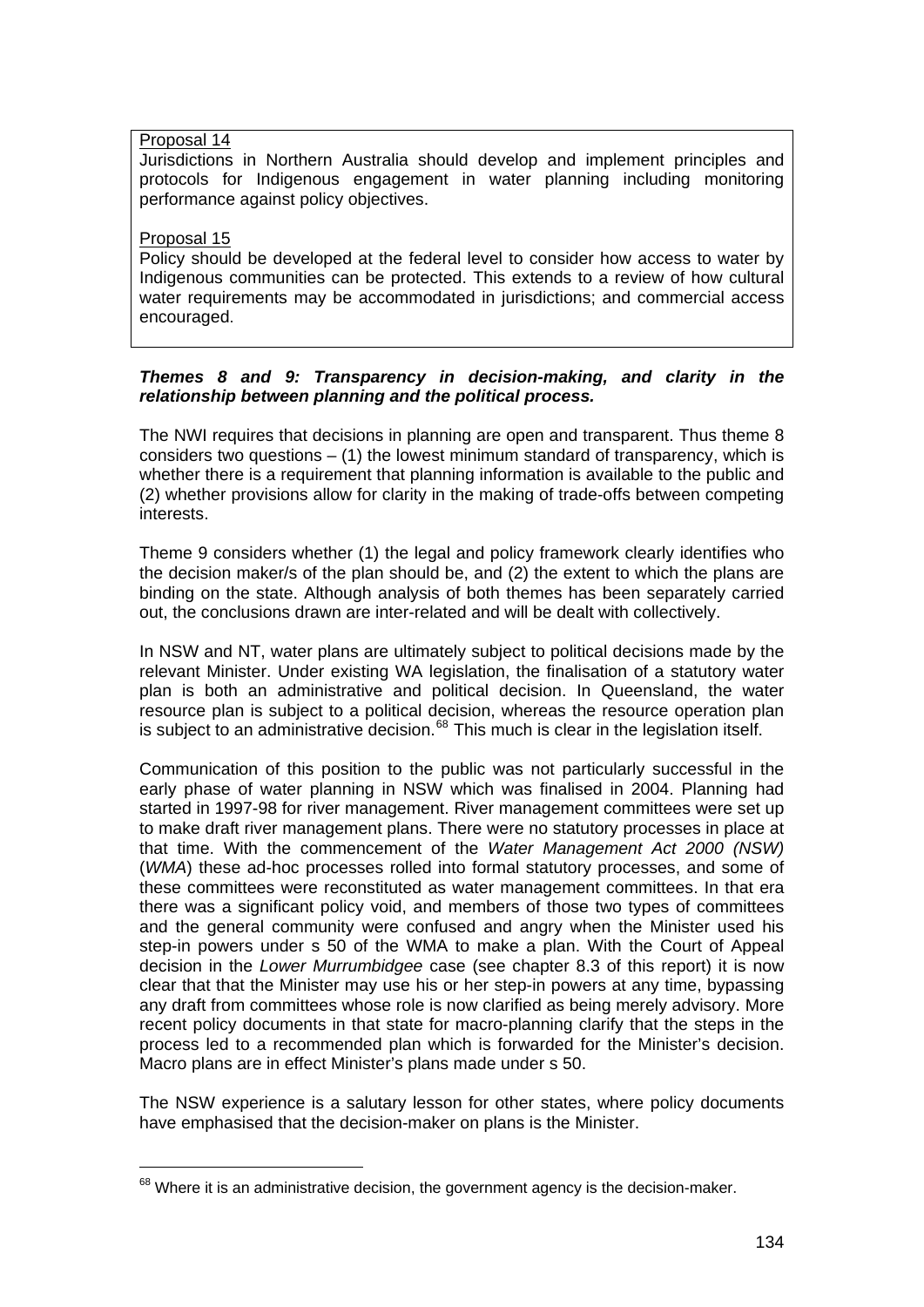The NWI's emphasis on technical assessments and socio-economic analysis are attempts to provide a sound basis for decisions. Where these are undertaken, all jurisdictions currently provide for the reports to be made publicly available. Satisfaction of this requirement in and of itself does not mean that decisions are transparent. Transparency in decision-making processes is a concept which is relatively new to the management of water, where decisions have long been the domain of administrators as experts. Previous generations of water and environmental legislation have conferred broad discretionary powers on administrators and decision-making particularly around election times featured political interference at high levels (Tan 2000, Tan 2001, Grant and Papadikis 2004). Where decision makers have broad discretion in weighing up competing interests in land planning matters, there is a persuasive argument that a structural bias can exist in favour of development proposals (Farrier et al 2007). It may be argued that this is no different for water planning. Thus the NWI requirement of transparency intends to curtail discretion, prevent narrowly-based decisions for short term political benefits, and prevent bias in favour of development.

How to best provide for transparency in decision making remains a continuing challenge in all states. The position varies across the field. At the extreme end of the range are NT policy and legislative processes which do not provide for transparency. All of the other jurisdictions are clumped around the middle of the range, where there is a desultory effort to provide for transparency. It is a major issue in overallocated catchments, and discussed in theme 1.

Legislative provisions to support transparency in decision making fall into four main categories:

- a decision maker is to act according to management principles (for example NSW);
- a deliberative duty for the decision maker is to consider a list of matters as relevant considerations under legislation (for example Queensland);
- the process allows for an element of public participation including public notice, submissions etc (all jurisdictions);
- reporting requirements as to how the decision maker has considered these submissions (NSW, Queensland, WA);
- public availability of reports (NSW, Queensland, WA).

The imposition of a deliberative duty on the decision-maker to consider a list of matters is a common feature of environmental and natural resource legislation (Bates 2006, Fisher 2003). In Queensland the list extends to 17 matters (see Chapter 5.3, Theme 8 of this volume), without any guidance as to how the Minister as decision maker is to weigh the matters. It is unclear how the Minister is to resolve tensions which may result from having (1) advice from a community reference panel which is unclear or may be internally conflicting; or (2) may contradict the technical assessments; or (3) which may further be complicated by the possible effects of the draft plan on water not covered by the plan; and (4) may include matters on which a large number of public submissions have been made. Although the deliberative duty does constrain decision making, the application of the principles of administrative law means that it is only in rare circumstances that decisions are set aside on the grounds of failure to properly carry out a deliberative duty.

It is suggested that other legal provisions e.g. a reporting on the consultation process, preparing a summary of all submissions made, are not adequate to provide for transparency in the Minister's own decision. The law is a blunt instrument in this area.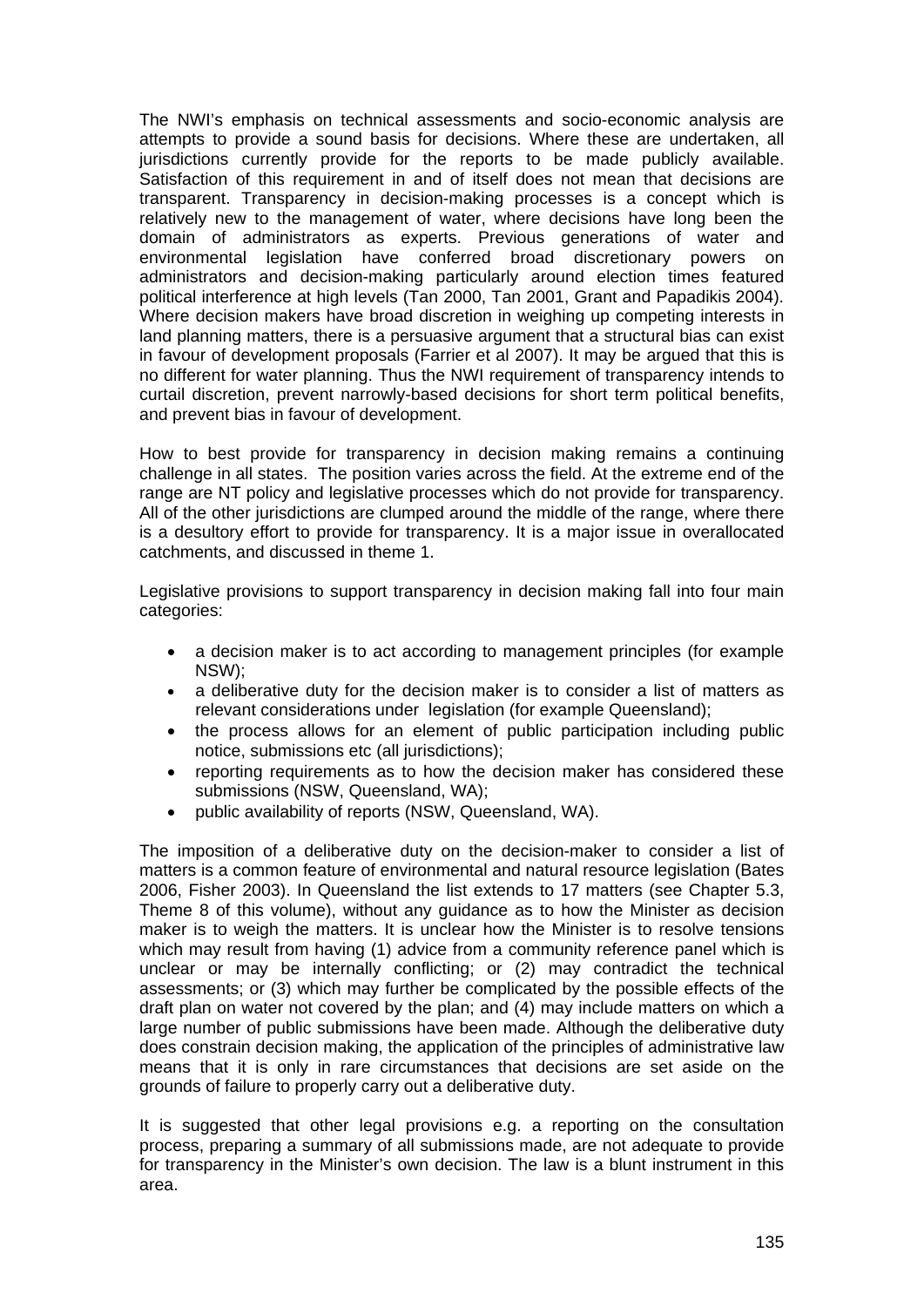It is further suggested that to achieve transparency it is appropriate to rely on policy which is capable of responding more readily to public demands, or to research outcomes, and which can be better tailored for different circumstances. Policy documents could provide for better public involvement in assessment of options, and the use of decision support systems (Hamstead et al 2008, also Bowmer et al 2007).<sup>[69](#page-135-0)</sup> Continued development of multi-criteria analysis tools is needed to bring together the myriad of factors needing to be considered.<sup>[70](#page-135-1)</sup> In addition to the traditional environmental and economic impacts, these should address such things as procedural and distributional fairness, community well-being and effect on social values (Hamstead et al, 2008, p171).

Just as important as transparency of decision making is the longevity of plans, and whether they are binding. The NWI's requirement that water plans be statutory is intended to ensure that governments are bound by their own plans, and that processes laid down are followed. In all jurisdictions water planning is a statutory requirement, with the exception of WA where new legislation will be providing for this. Statutory water plans are not immune from being overridden by other legislation, or amended. If this should happen outside of the statutory review period, provision for compensation protects the interests of holders of private water entitlements. There is no equivalent protection for environmental water allocations, or for any public benefits identified in the plans.

## *Theme 10: Guidelines for use of mediation and other conflict resolution techniques*

Policy makers in most jurisdictions have attempted to keep litigation over water planning out of the court's jurisdiction in relation to substantive matters, and making available only judicial review of the Minister's decision. The exception is the NT where it appears that the legislation leaves it open for any person to challenge the validity of a WAP either on its merits or on judicial review. In the judicial review of the Minister's decision in making a water allocation plan, courts apply administrative law principles on highly technical and complex issues.

There are several reasons why limiting access to the Courts is justified, including:

- (1) a legal challenge that succeeds in overturning a finalised plan will mean that the agency will have to go back to the drawing board, delaying implementation of measures, with significant cost implications;
- (2) the possibility of having plans overturned means that those issued entitlements have limited security, and will affect the water market and business plans;
- (3) planning involves the conciliation of competing interests, and the management of complex scientific information and courts are often not the appropriate forum to manage this;
- (4) in many jurisdictions plans are statutory instruments. An un-elected appeal body has no legitimacy to second-guess a political decision on plan adoption, and current judicial review is adequate to challenge the legal certainty of a plan's meaning.

<span id="page-135-0"></span><sup>&</sup>lt;sup>69</sup> See Glossary for an explanation of decision support system.

<span id="page-135-1"></span> $70$  See Glossary for an explanation of multi-criteria analysis.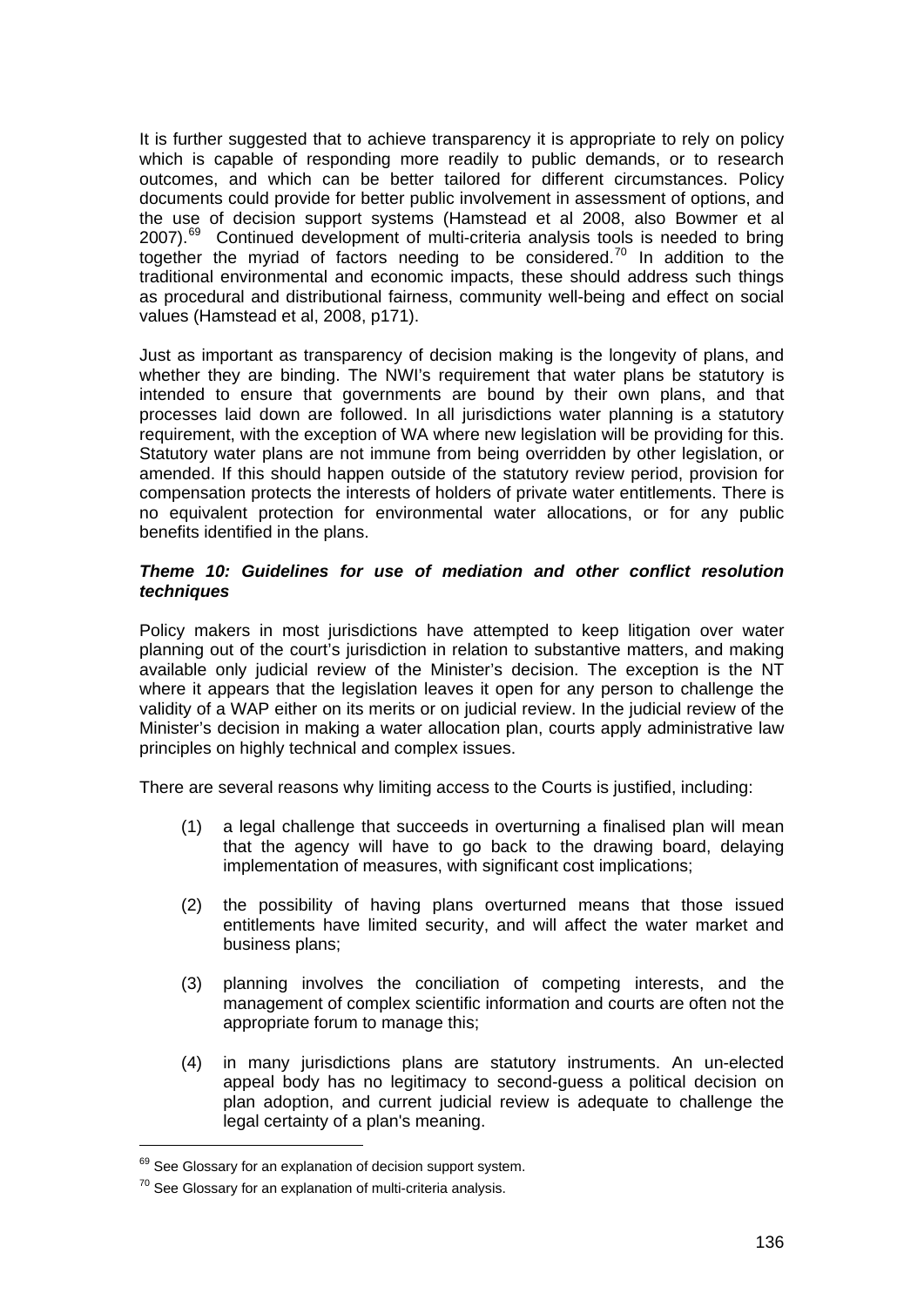However a lack of ability to have a higher dispute resolution body consider the merits of any water planning decisions has several implications on at least two levels. At the broader public level, it means that water plans (which in some cases may be completely inoperable if the literal meaning of some clauses is adopted) cannot be successfully challenged, and can only be changed by political means. This was the situation in the *Lower Murrumbidgee* case in NSW (see Chapter 8.3 Theme 9 of this report). It will be difficult to expect any level of community support for such a plan. Even more community disquiet will be engendered by water plans which may not comply with management principles, or may fail to properly fulfil the objectives of the legislation. This occurred in the *Gwydir River* case in NSW.

A lack of public support for water plans may have played a part in the NSW Minister's actions over five major inland groundwater water sharing plans. These were held in abeyance for four years. In that time the policy on cut-back in use which underpinned these plans was reversed, and plans were amended to reflect the new policy. A reversal in policy of this magnitude seldom occurs, and, it is suggested, highlights a lack of consideration regarding the socio-economic impacts of the initial policy decision. It also highlights that not providing an avenue for the consideration of the merits of a plan is a systemic flaw in the water planning process.

At the individual level, persons aggrieved by planning require their grievances addressed. Two mechanisms have been provided:

- A high level review panel is a statutory measure in the NT. The Panel has the broad power to review matters of substance. There is also potential for the Panel to be an important conflict resolution mechanism in water planning as argued earlier. Despite the obvious merits of this mechanism, no Panel has as yet been established in the NT.
- Referral members are appointed by the Minister in Queensland in relation to resolution of grievances arising from the imposition of a moratorium on waterrelated activities at the start of the water planning process or from the Resource Operations Planning process.

Few policy guidelines exist across the jurisdictions for mediation in disputes, or the use of conflict resolution mechanisms in water planning. Given that ability for parties to take disputes for judicial resolution has been limited, it would be reasonable to see development of more alternative dispute resolution mechanisms (ADR) in this area. In stark contrast with research, knowledge and practice of ADR in private and commercial disputes, environmental or public dispute resolution is in its early phases in Australia; and it is a research gap which needs addressing.

Where policy does exist for conflict resolution mechanisms, it appears to be underdeveloped. For example in WA, Statewide Policy No 12 deals with mediation between parties in a limited range of matters, none of which relate to water planning. In NSW, where two mechanisms have been adopted in water planning, that is, reaching agreement by consensus and visioning, (or goal setting), there are no well developed policy guidelines publicly available explaining the objectives intended to be achieved, how the mechanisms achieve the objectives, and the challenges that may lie in the way. There is also little evidence of training of staff to acquire new skills. Criticism of the implementation of the consensus process in NSW in the earlier phases of water reform has not resulted in clearer enunciation of this in the recent macro-planning process. This is not to be construed as criticism of consensus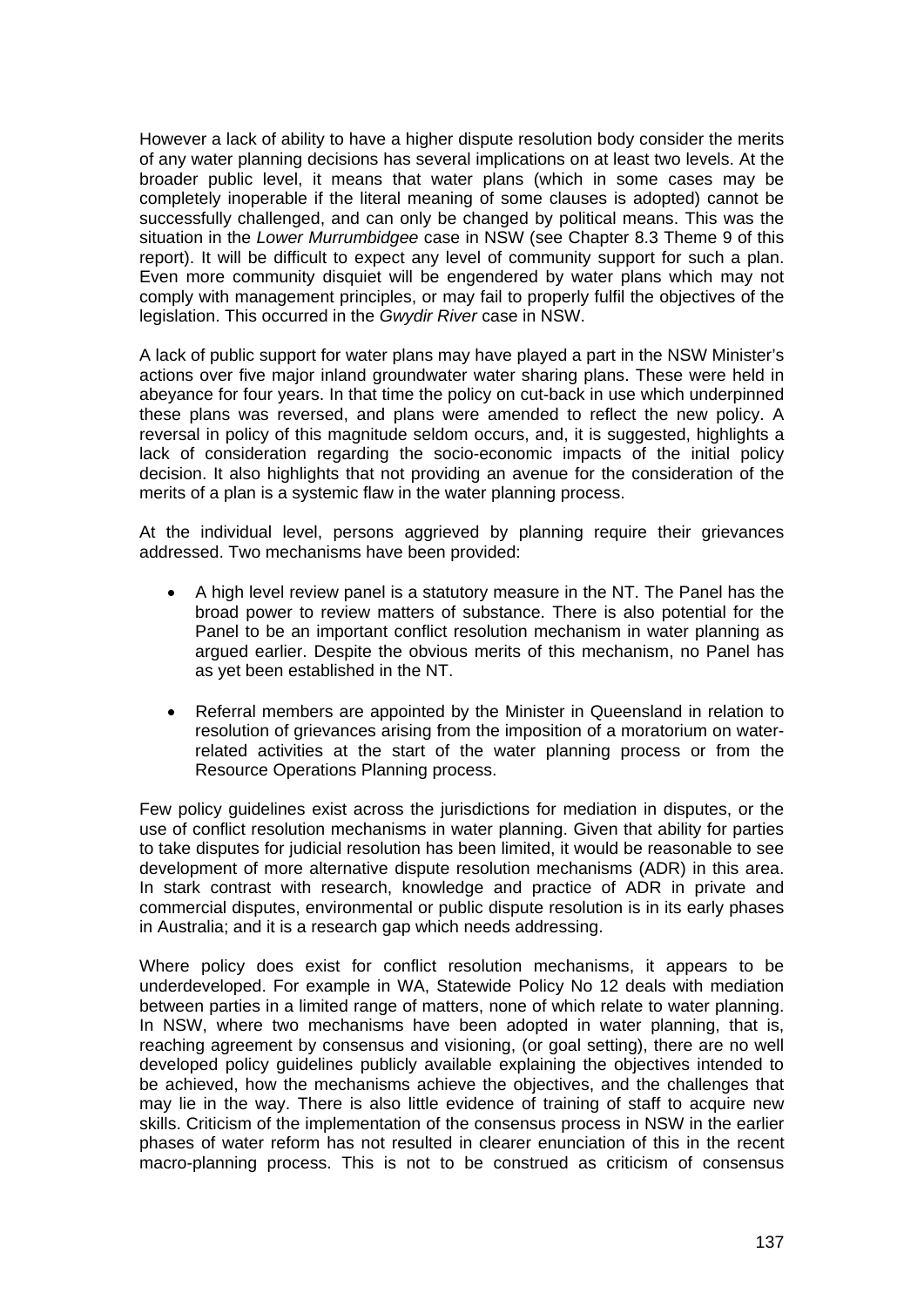building as a conflict resolution or deliberative decision-making mechanism, but rather a comment on how its implementation could be much improved.

## Proposal 16

Where conflict resolution mechanisms have been adopted in water planning processes, clear guidelines should be made publicly available to notify what the mechanisms are meant to achieve and how they operate.

Proposal 17

Training in conflict resolution mechanisms should be provided to agency staff.

# *Theme 11: Integration of plans*

The NWI requires water planning to have reference to broader, regional naturalresource management planning processes. This theme considers whether legislation and policy documents provide for multi-agency participation in processes leading to integration of various types of plans related to water; and whether water planning itself relates to land use plans and NRM plans.

Best practice in most jurisdictions involves agencies comprising agriculture and environment (Queensland, NSW) being represented in water planning committees. In NSW the role of agencies on these committees is clearer than other jurisdictions. For example in the macro-planning process, these multi-agency panels participate in technical assessment and formulate recommended water sharing rules. This is in accordance with a 'whole-of-government' approach.

The clearest provision for integration is found in current WA legislation. At a regional level, a management plan *must* provide for integration of water and land use planning and management.

Strategic mapping at best should not only provide for water management within a landscape context, – it should also have the potential of providing for urban, periurban $<sup>71</sup>$  $<sup>71</sup>$  $<sup>71</sup>$  and industrial water supply and development; natural resources issues such</sup> as riparian management, riverine structures, fish species, and native vegetation; water quality issues; and should take into account cumulative impacts on biological diversity. This perhaps is the intention of state level strategic plans, and these plans do provide for an overview of state water use and development. Integration however needs to occur at a catchment or regional level, and the WA model has much to commend.

This level of coordination is not yet available in all jurisdictions, despite the discourse of integrated land and water management planning. It is an ideal of planning that requires not only legislative and policy changes, but structural and cultural changes to agencies. Exploration of these issues requires research, regulatory and institutional design, and resources.

 $\overline{a}$ 

<span id="page-137-0"></span> $71$  See Glossary for an explanation of peri-urban.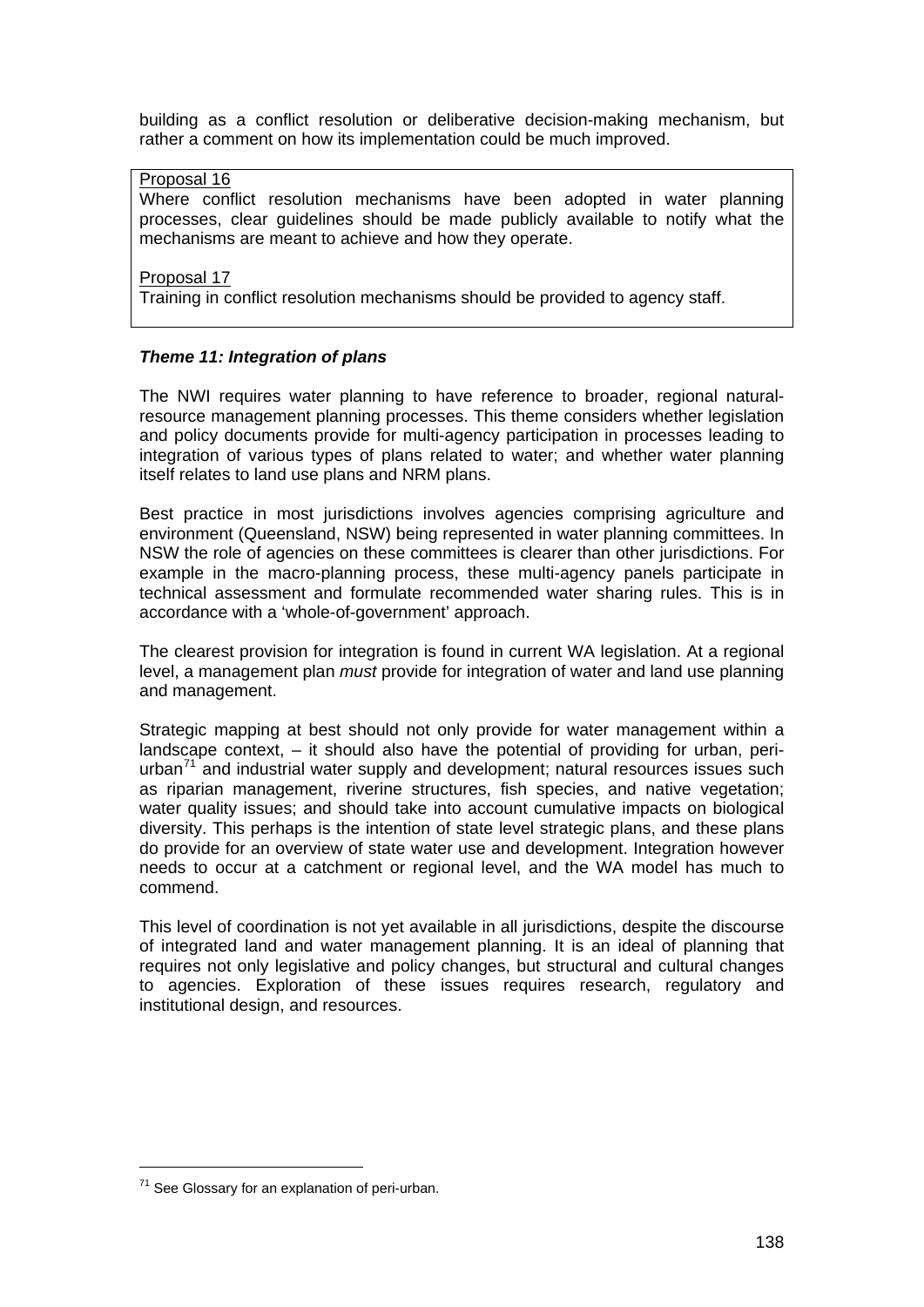# **10. Conclusion**

Water law can be seen as a fascinating reflection of history, as well as a society's culture and its relationship with nature (Wescoat 2005). An examination of the various legal regimes that have existed in Australia resonates with this observation. The Indigenous regime recognised spiritual, economic and communal rights to water, while the common law regime recognised that an individual's water use affected others and thus placed limitations on use. The regulatory regime imposed prior to federation was focused mostly on supplying the needs of irrigation; in that era irrigation was the foremost concern of the State. Other concerns have recently eroded irrigation's hold over water policy. Sustainable management of water and the establishment of markets for water now share foremost priority in water policy and law.

Australian policy-makers and legislatures have been able to work together for reform in ways that other countries have not been able to do. Underpinning the willingness to undertake reform is the recognition that this is a country that is wet *and* dry, that droughts and flooding rains occur in ways that are hard to predict; water has shaped our ecological systems, our irrigation systems need expensive maintenance, and our human actions have had great adverse impact on water and ecology. Economic, environmental, political, ideological and pragmatic forces built up a momentum that led to nation-wide reform in the mid 1990s to early 2000.

The National Water Initiative is now the pre-eminent statement of national water policy. Water planning has been assigned the thorny task of resolving tensions inherent in achieving a nationally compatible trading system and environmental sustainability, while maintaining social values. Water planning is not new; however in the past it adopted a technical approach, that is, planning for infrastructure (Sewell et al 1985, United Nations Department of Economic and Social Affairs 1974).

Assessments of water reform progress carried out by the National Water Commission, and before that the Productivity Commission, tell us that agencies in all jurisdictions have yet to adequately meet the challenge of water planning. On the substantive level, water plans have not met NWI standards of sustainability; over allocation remains a pressing concern. Matters of process have also been identified as a concern by the NWC and others (Gardner and Bowmer 2007, Hamstead et al 2008) particularly the engagement of Indigenous people in planning, and the transparency of decision-making.

Slow progress in water planning may partially be explained by the difficulties experienced by agencies realignment of strategies, priorities and skills. What is needed for improved water planning? The following have been identified:

- the involvement of a wider range of disciplines in water management;
- an adaptive or a resilient approach that provides for periodic or cyclic reviews every five years or earlier;
- the use of economic analysis in planning;
- a commitment to incorporate more thorough assessments of the social impact into water planning;
- the need to consult among agencies to align and integrate land and water planning;
- the importance of making it possible for minority groups (notably Indigenous peoples) to participate in an informed and meaningful way; and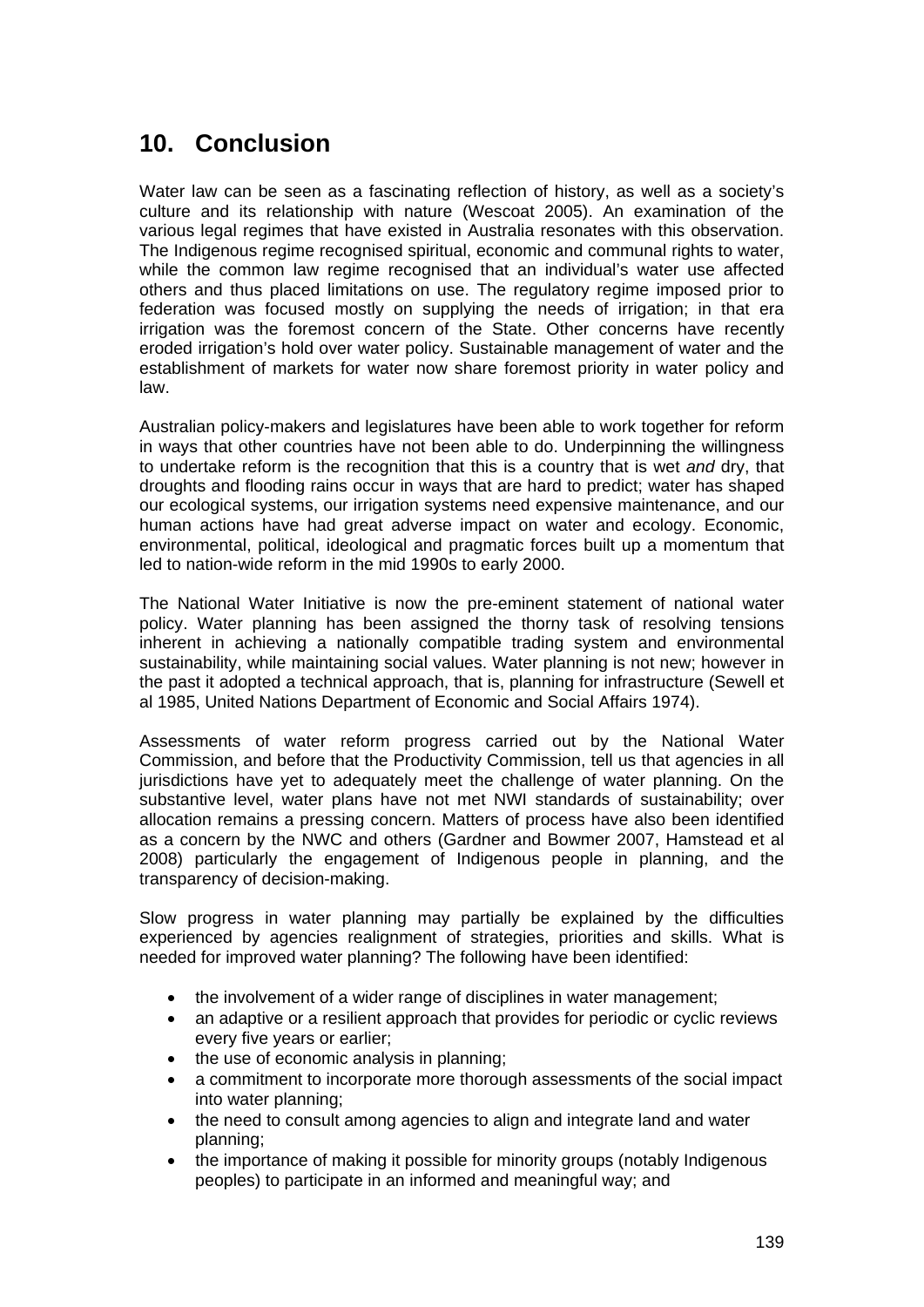• a general need for increased public involvement.

The last point requires elaboration – public involvement encourages the search for options, particularly in relation to environmental concerns; extensive consultation should occur especially at draft plan stage; measures to involve the public need to be explored and there should be forums for dialogue and rational evaluation of different goals. Techniques used have been fairly traditional, even though there are a wide range of possible methods. 'Typically a planning agency will focus on one or two, often the quickest and least expensive' (Sewell, 1983, Sewell et al 1985 p 245).

The above suggestions for improving water planning are not new. Professor Derrick Sewell, an international expert on water planning, made these statements as far back as 1985, drawing from a workshop contributed to by senior Australian water administrators. It is a sad indictment of those responsible for carrying out the task of reform that over twenty years after Professor Sewell's assessment of what was needed, these comments largely still apply to the current situation. This report finds eight major contemporary areas for improvement in collaborative processes in water planning.

Collaborative governance is a central reality of public problem solving for the foreseeable future. The change in the regulatory framework for water should be seen in this context of the 'profound change in the direction of environmental regulation and policy both within Australia and internationally'. This change has been acknowledged implicitly in the NWI, but as analysis earlier in this report and in Chapter 3.1.1 Volume One shows, the attention given to public participation is relatively shallow compared to that received by other issues, for example water markets and trading. Thus the first area for improvement in the implementation of collaborative water governance is that as yet the language and thinking of the NWI and of state policies on the subject is imprecise and inchoate. It would be helpful for all jurisdictions to adopt a common statement of principles relating to collaboration, outlining what it means, the objectives that collaboration is to achieve, and what levels of collaboration are required in different circumstances.

While there are several subsets of regulatory models in the literature ranging from responsive regulation (Ayres and Braithwaite 1992), smart regulation (Gunningham and Grabowsky 1998), to facilitative regulation (see Stewart 2002), nearly all recognise the importance of deliberative participatory processes for securing regulatory objectives. There is lack of reference to or requirement of deliberative participatory procedures within the Australian water policy and law. The second area of improvement is that regulatory design in water planning requires improvement in this regard. In all jurisdictions except for the NT, the objectives of water legislation acknowledge the role of the community in water planning. Beyond an inclusion in management principles calling for deliberative measures in decision making, it is not usually expected for legal frameworks to provide for this. Besides the formation of advisory committees, and the usual provisions allowing for information and submissions, the legislation does not clarify how the community's input is to be achieved, let alone how deliberative participation is to be carried out. This lack of detail on collaboration may allow for flexibility of the process, but where policy is underdeveloped, it often means that cost-cutting measures and short cuts are taken.

The third area for improvement has been frequently noted. In the context of this report on water planning, improved transparency supports collaboration. The NWI emphasises technical assessments and socio-economic analysis as important in providing a sound basis for decision-making. Where these are undertaken, all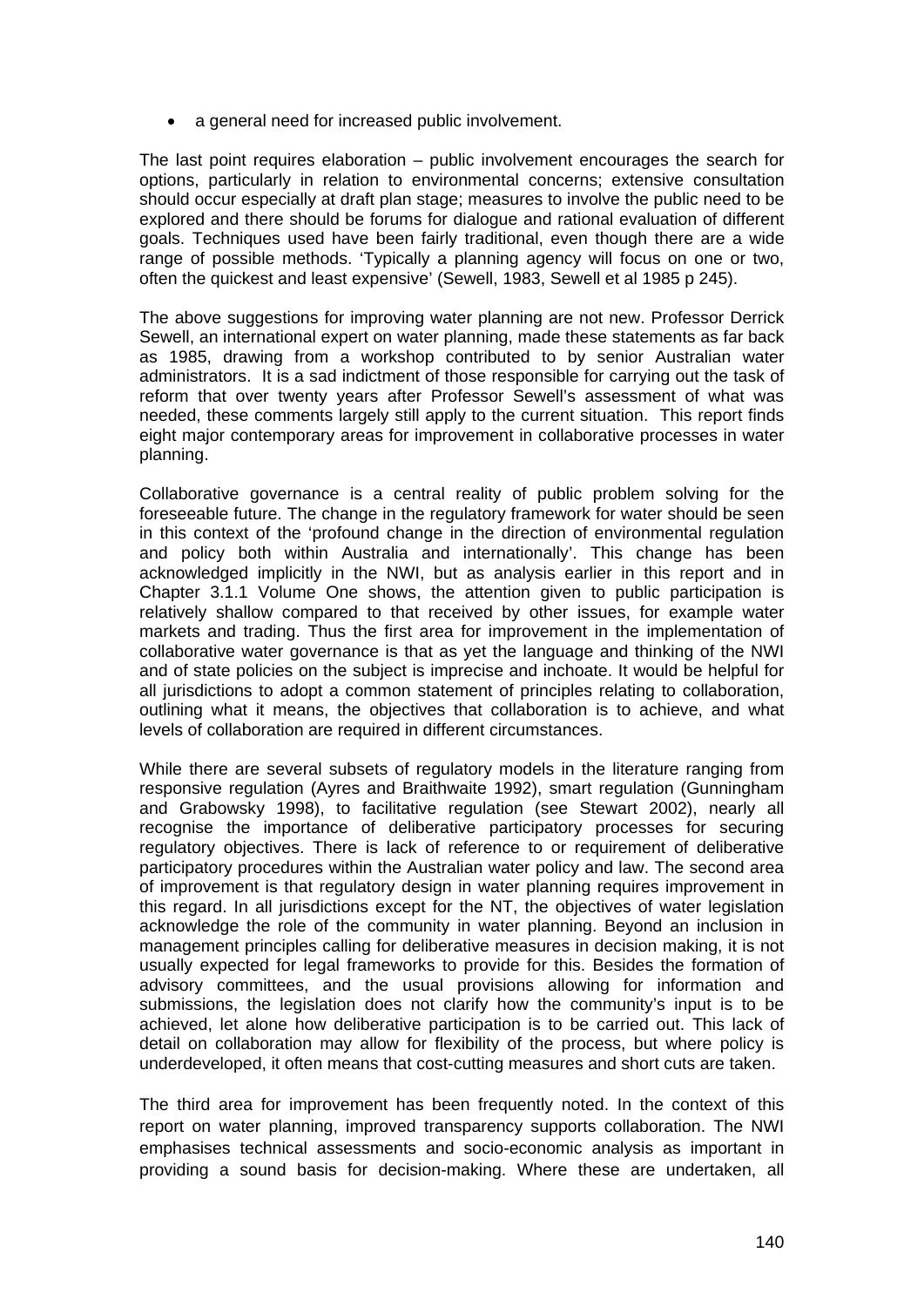jurisdictions currently provide for reports to be made publicly available. Satisfaction of this requirement in and of itself does not mean that decisions are transparent. Transparency in decision-making processes is a concept which is relatively new to the management of water, where decisions have long been the domain of administrators as experts. How best to provide for transparency in decision making remains a continuing challenge throughout Australia. The position varies across the jurisdictions of interest to this analysis.

Decision makers are now guided by a number of principles or objectives laid down in legislation but discretionary powers remain available. These discretionary aspects of the process provide for flexibility but may also introduce confusion and uncertainty into planning. Flexibility and discretion in decision making are features in a planning framework where, in the current era, final decisions are made by a Minister. Requiring ministers to justify a departure from the usual process, or the making of a decision that contradicts the aspirations of a community panel or technical (including socio-economic) assessments may contribute towards promoting public confidence in decision-makers.

Fourthly, decisions are need to be based on accurate information and analysis. Despite NWI provisions, requirements for technical assessment and their standards vary greatly across jurisdictions. The NWI provides that socio-economic analysis, community input and information from the best available science are pre-requisites for the settling of trade-offs between competing water uses. Gathering of base-line data for constructing the water-use profile of the planned area, understanding biophysical, social and economic conditions of the catchments and identifying community issues as they relate to water resource management are first steps in socio-economic analysis. The next step involves generating and evaluating options based on the above and assessing effects of changes arising from water use decisions. The use of these analyses enables decision makers to justify choices made between alternative scenarios.

Many of the jurisdictions do not mandate the use of socio-economic or other analysis. A recent national study of water planning found that if carried out at all, socioeconomic assessments were highly variable in quality (Hamstead et al 2008). This study further showed that the community has little confidence that the decision has given due consideration to all relevant factors and analyses.

Fifthly, how plans are written also needs to be improved. As mentioned earlier, Chief Justice McLellan of the NSW Land and Environment Court remarked on how regrettable it was that plans were written in such a complex way that anyone seeking to understand them had an extraordinary difficult task; moreover that if the literal meaning of some clauses were adopted, the plan could not operate. As a related point, plans often contain terms that are broad, imprecise or subjective; and performance indicators, even if present, may be so generalised that it is difficult to ascertain whether the indicators have been achieved. Specifically in relation to performance indicators of environmental flows, it is almost impossible to understand agency reporting on data without expert hydrological information and knowledge. 'Outcomes' stated in plans are also frequently not measurable, for example, the outcome of meeting Indigenous needs for water. Several suggestions have been given in this report as to how accountability of indicators may be improved.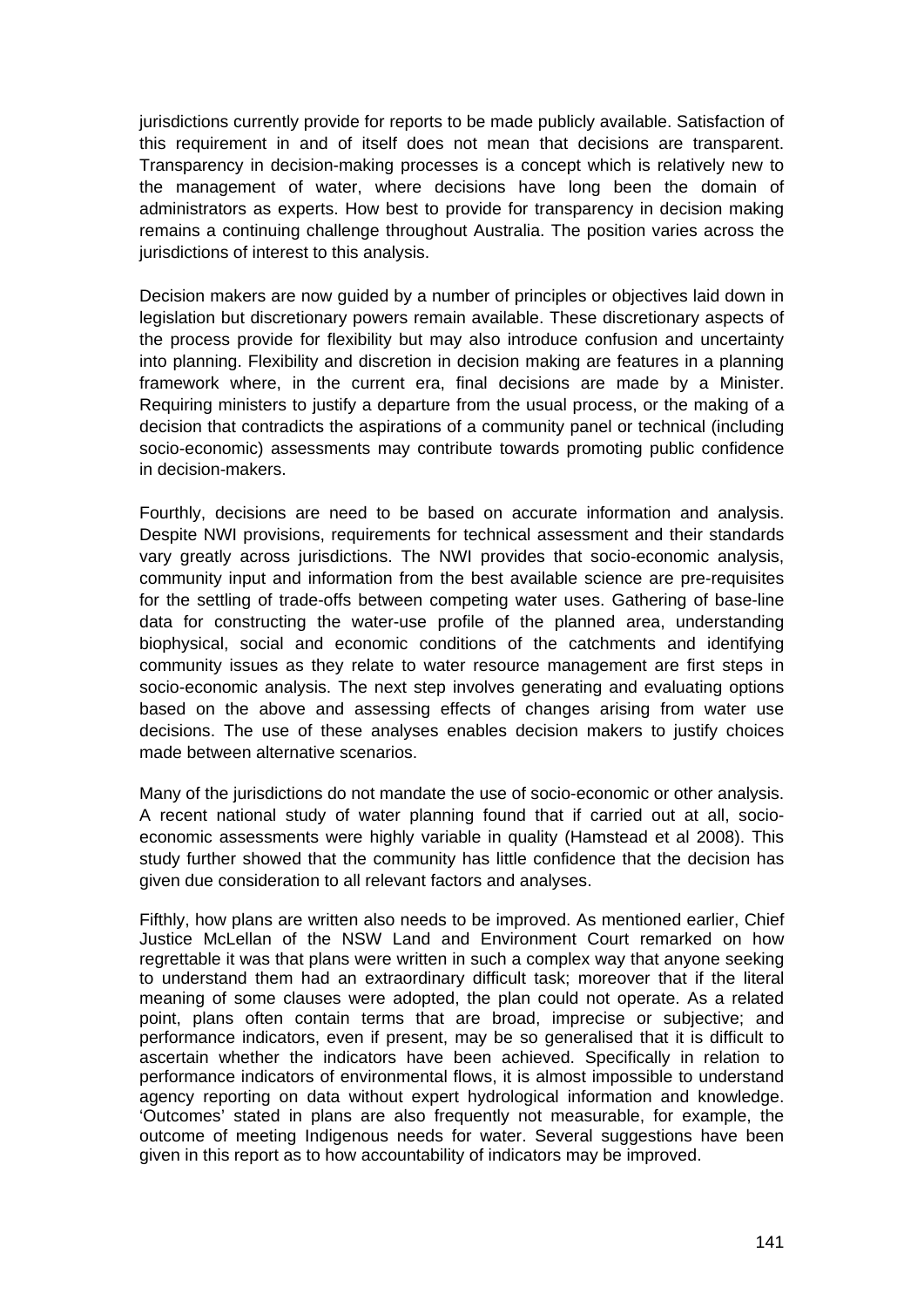The sixth area for improvement is that Indigenous interests are not adequately provided for in planning practice. Part of the reason for this is that NWI provisions are attempting to steer a difficult course between the strict legal requirements of native title, and the wider approach that Indigenous social, spiritual and customary objectives have intrinsic value and should be considered in planning. It is no surprise to most readers that the law on native title fails to address the contemporary needs of Indigenous people. This was the main finding of a recent report by the Human Rights and Equal Opportunity Commission in 2008. The crushing evidentiary burden required to prove native title can provide very few avenues for access to water by Indigenous communities. Negotiated outcomes for native title are preferable, but recommendations to reform the Native Act 1994 (Cth) to ease this process is beyond the scope of this report. Even though there is strong commitment for Indigenous engagement in some high level policy statements, in most jurisdictions there is shortfall between the policy and its implementation. Ad-hoc measures have been taken, but well-thought out comprehensive strategies are yet to be developed. Current government policy is limited in its scope according to many Indigenous groups who claim an inherent right to access water for commercial purposes. This is a critical issue in Northern Australia given that Indigenous communities form a significant proportion of the population in some catchments. For different reasons this is also an issue for southern states, where water may be almost fully-committed to non-Indigenous uses with extremely adverse effects on Indigenous livelihoods.

Conflict over water plans occurs in jurisdictions where there is strong competition over the resource. International literature on this point suggests that cooperation over water is more common than conflict, particularly for trans-boundary water resources. Where the stakes are high, there are more reasons to find creative solutions – 'positive-sum, integrative allocations of joint gains' (Wolf 2005, p132). Historically, cooperation typically prevails over conflict where resources cross national political boundaries, although there are some notable exceptions. We see this in Australia in the recent National Water Plan. Conflict on a smaller scale may not so easily produce the integrative allocations of joint gains that Wolf refers to, and conflict may need to be managed rather than resolved. There are several techniques currently adopted for conflict management in water resources, for example, facilitation. Yet it is apparent that few of the jurisdictions have developed policy that benefits from existing knowledge on a system-design approach to consensus building. This is the seventh area for improvement identified in this report.

Finally this report notes that despite the funding provided by the National Water Commission to develop policy-making and support water planning in various jurisdictions, there is a general deficiency in resourcing collaborative efforts in water planning. The two most recent formulations of national policy, the Howard government's National Plan for Water Security and the Rudd government's National Plan for Water, have allocated vast sums of money on capital works for modernising irrigation systems and other matters directly affecting consumptive use. Although no definite provisions are as yet available, it appears that despite the NWI identifying water plans as the key mechanism for delivery of national water reforms, there is limited support of the water planning efforts made in the states, in comparison with the very significant support given to infrastructure building in the Murray-Darling Basin.

Discussion in this report has not focussed on enforcement of the NWI. However it is worthwhile noting that while carrots are more important than sticks, there are no effective penalties or enforcement of NWI key actions and timelines.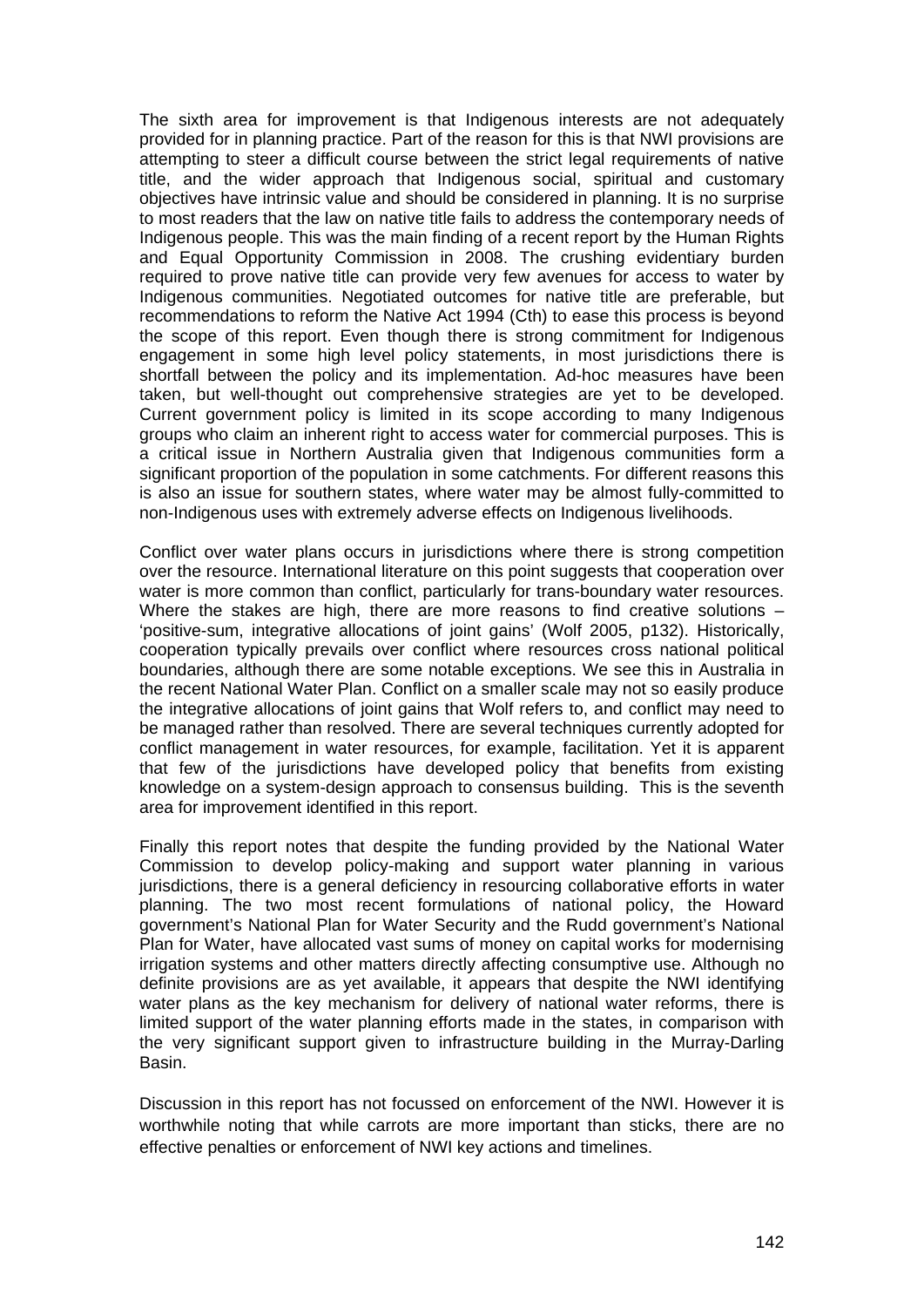Notwithstanding this critical assessment of the law and policy in water planning, it needs to be acknowledged that Australian states are at the forefront of planning for allocation and management of water by international standards. Our water managers made decisions which resulted in poor ecological health in rivers. Our political leaders made decisions to supply subsidised water for social policies which are now abandoned. Collectively we have in the past ignored the rights and needs of Indigenous people in relation to land and water. That has been this country's historical legacy. However few countries in the world have had this opportunity to address past mistakes, and to reverse such policies. The lessons that Australians are learning from our efforts at water reform are being shared with others around the world (Kenney 2005). If Australians are to do better at water reform in this era of uncertainty, there must be public confidence in reform measures. For this reason alone, collaborative water planning needs the full support of governments.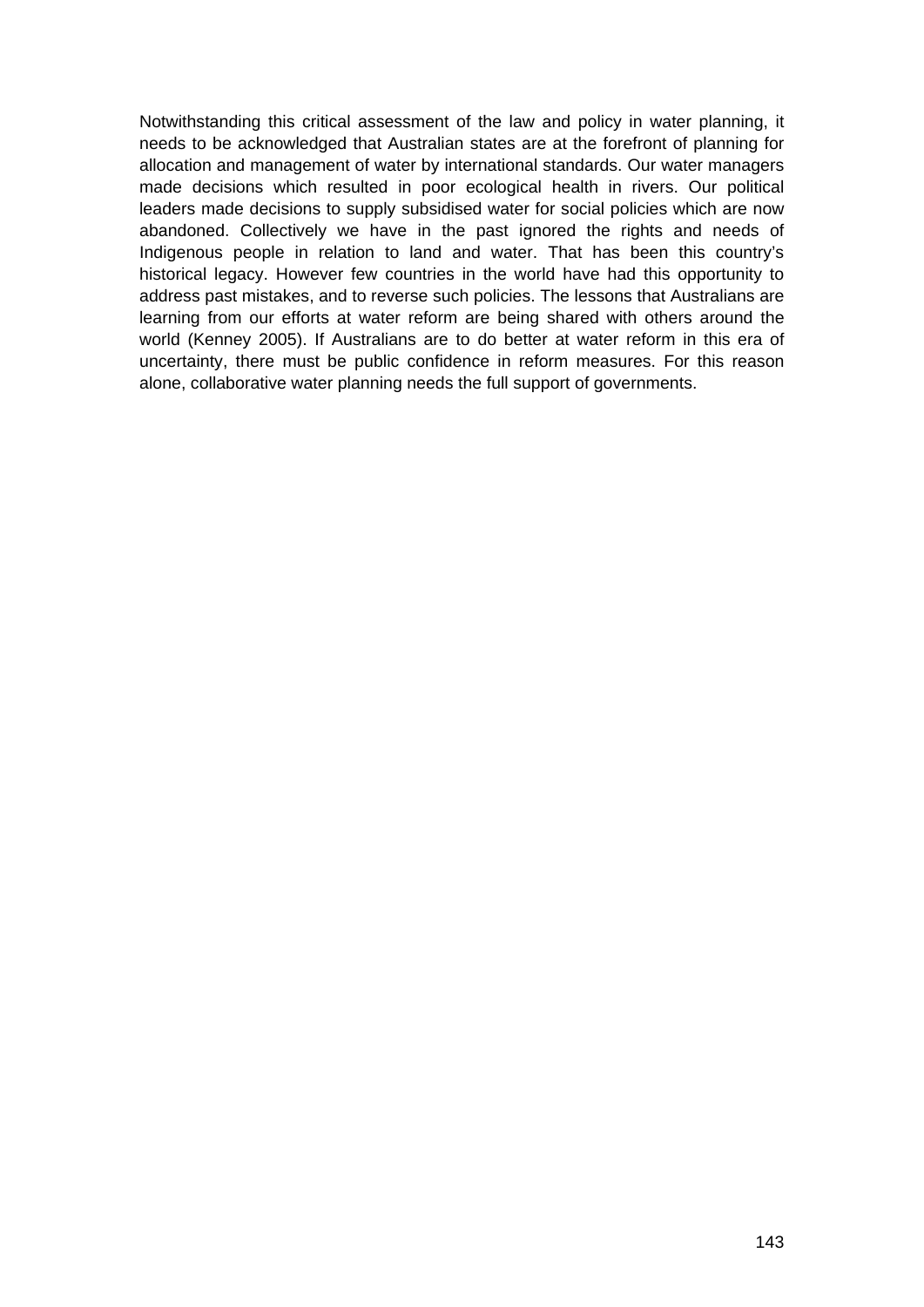# **Appendix 1: Summary of findings**

| <b>Theme</b>                             | Qld                                                                                                                                                          | <b>WA</b>                                                                         | <b>NT</b>                                                                            | <b>NSW</b>                                                                                |
|------------------------------------------|--------------------------------------------------------------------------------------------------------------------------------------------------------------|-----------------------------------------------------------------------------------|--------------------------------------------------------------------------------------|-------------------------------------------------------------------------------------------|
| 1. Planning<br>objectives                | Yes                                                                                                                                                          | Yes                                                                               | No                                                                                   | Yes                                                                                       |
| 2. Standards and<br>procedures           | Yes, but general<br>policy document                                                                                                                          | Unclear                                                                           | Discretionary                                                                        | High element of<br>discretion.                                                            |
|                                          | needed                                                                                                                                                       |                                                                                   |                                                                                      | Policy document<br>for macro-plans is<br>clear                                            |
| 3. Timelines                             | Most catchments<br>have WRP in<br>place, with ROPs<br>underway in<br>others                                                                                  | Planning<br>underway, new<br>legislation<br>required                              | Legislation to be<br>extensively<br>reviewed,<br>planning for some<br>areas underway | Tight timelines.<br><b>WSPs for almost</b><br>all water sources                           |
| 4.Socio-<br>economic<br>analysis         | Discretionary                                                                                                                                                | Passing statement<br>in policy                                                    | Not provided                                                                         | Mandatory in<br>some<br>circumstances                                                     |
| 5.Scientific data                        | Legislative<br>requirement,<br><b>TAPs</b><br>discretionary                                                                                                  | Strong statement<br>in policy                                                     | Not provided                                                                         | Patchy record,<br>early processes<br>included<br>Independent<br>scientist on<br>committee |
| 6.Stakeholder                            | Inform/consult                                                                                                                                               | Inform/consult                                                                    | Inform/consult                                                                       | Highly variable                                                                           |
| engagement                               | Committee<br>mandatory                                                                                                                                       | Committee<br>discretionary                                                        | Committee<br>discretionary                                                           | From deliberative<br>to information<br>provision,<br>Committee                            |
|                                          |                                                                                                                                                              |                                                                                   |                                                                                      | discretionary                                                                             |
| 7. Indigenous<br>engagement              | Indigenous water<br>reserves in two<br>catchments,<br>otherwise, ad hoc<br>special measures                                                                  | High level policy<br>and Indigenous<br>Advisory<br>Committee, no<br>other special | No specific<br>provisions but<br>committees<br>attempt to provide<br>appropriate     | New innovative<br>measures yet to<br>be tested                                            |
|                                          | available                                                                                                                                                    | measures                                                                          | engagement                                                                           |                                                                                           |
| 8. Transparency<br>in decision<br>making | Attempts made<br>but largely not<br>transparent                                                                                                              | Attempts made                                                                     | Not provided                                                                         | Attempts made<br>but largely not<br>transparent                                           |
| 9. Planning/<br>political process        | Final WRP is a<br>political decision.<br>A final ROP is an<br>administrative<br>decision. May be<br>over-ridden by<br><b>State</b><br>Development<br>agency. | Final plan is<br>administrative<br>/political.                                    | Final plan is<br>political                                                           | Community<br>confused in first<br>round of water<br>planning. Final<br>plan is political. |
| 10. Conflict<br>resolution               | Referral panel for<br>moratorium and<br><b>ROP</b>                                                                                                           | Yes                                                                               | High Level<br>Review Panel not<br>established                                        | Questionable<br>success of<br>consensus<br>building                                       |
| 11. Integration of<br>plans              | Not explicit                                                                                                                                                 | Process in place                                                                  | Not provided                                                                         | Multi-agency<br>process                                                                   |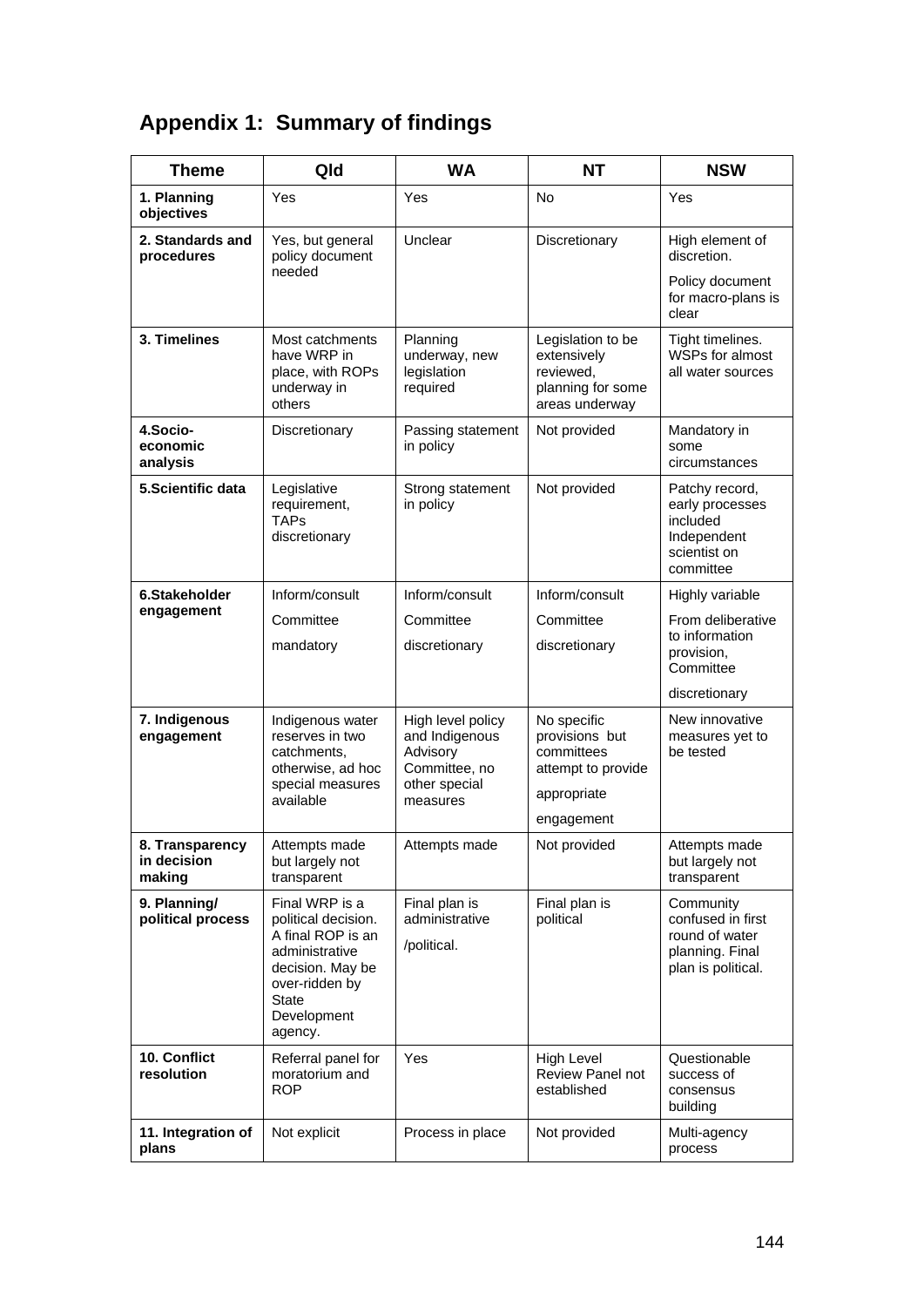|  |  |  | Appendix 2: Key Actions, Schedule A, NWI |  |
|--|--|--|------------------------------------------|--|
|--|--|--|------------------------------------------|--|

| <b>Key Actions</b>                                                                                                                                                                                                                                                                                                                      | for<br>Date<br>implemen<br>tation | <b>NWI</b><br>para-<br>graphs | Respon<br>sibility    |
|-----------------------------------------------------------------------------------------------------------------------------------------------------------------------------------------------------------------------------------------------------------------------------------------------------------------------------------------|-----------------------------------|-------------------------------|-----------------------|
| Water access entitlements and planning framework                                                                                                                                                                                                                                                                                        |                                   |                               |                       |
| Implementation of the framework:<br>substantial completion of plans to address<br>any existing overallocation for all river<br>systems and groundwater<br>resources<br>in.                                                                                                                                                              | end 2005                          | 26(ii)                        | <b>States</b>         |
| accordance with commitments under the<br>1994 COAG water reform framework<br>administrative<br>Legislative<br>and<br>regimes<br>amended to incorporate the elements of the<br>entitlements and allocation framework in this<br>Agreement                                                                                                | end 2006                          |                               | <b>States</b>         |
| Water access entitlements to be defined and<br>implemented                                                                                                                                                                                                                                                                              | immediate                         | $28 - 34$                     | <b>States</b>         |
| Water to meet environmental and other public<br>$\blacksquare$<br>benefit outcomes identified in water plans to be<br>defined, provided and managed.                                                                                                                                                                                    | immediate                         | $\overline{35}$               | <b>States</b>         |
| Water plans to be prepared along the lines of the<br>$\blacksquare$<br>characteristics and components at Schedule D<br>based on the following priorities:                                                                                                                                                                               |                                   |                               |                       |
| plans for systems that are overallocated, fully<br>allocated or approaching full allocation;                                                                                                                                                                                                                                            | end 2007                          | 39-40                         | <b>States</b>         |
| plans for<br>systems<br>that<br>are<br>not<br>yet<br>approaching full allocation                                                                                                                                                                                                                                                        | end 2009                          | 39-40                         | <b>States</b>         |
| Substantially complete addressing overallocation<br>as per NCC commitments.                                                                                                                                                                                                                                                             | 2005                              | 41                            | <b>States</b>         |
| substantial<br>progress<br>toward<br>adjusting<br>$\blacksquare$<br>all<br>overallocated and/or overused systems                                                                                                                                                                                                                        | end 2010                          | $43 - 45$                     | All<br><b>Parties</b> |
| Water plans to address indigenous water issues                                                                                                                                                                                                                                                                                          | immediate                         | $52 - 54$                     | <b>States</b>         |
| Community partnerships and adjustment<br>Open and timely consultation with all relevant<br>stakeholders in relation to: pathways for returning<br>overallocated systems to sustainable extraction<br>levels, periodic review of water plans, and other<br>significant decisions affecting the security of<br>water access entitlements. | ongoing                           | 95                            | <b>States</b>         |
| Provision of accurate and timely information to all<br>$\blacksquare$<br>relevant stakeholders in relation to the progress<br>of water plan implementation and other issues<br>relevant<br>to the security of water<br>access<br>entitlements.                                                                                          | ongoing                           | 96                            | <b>States</b>         |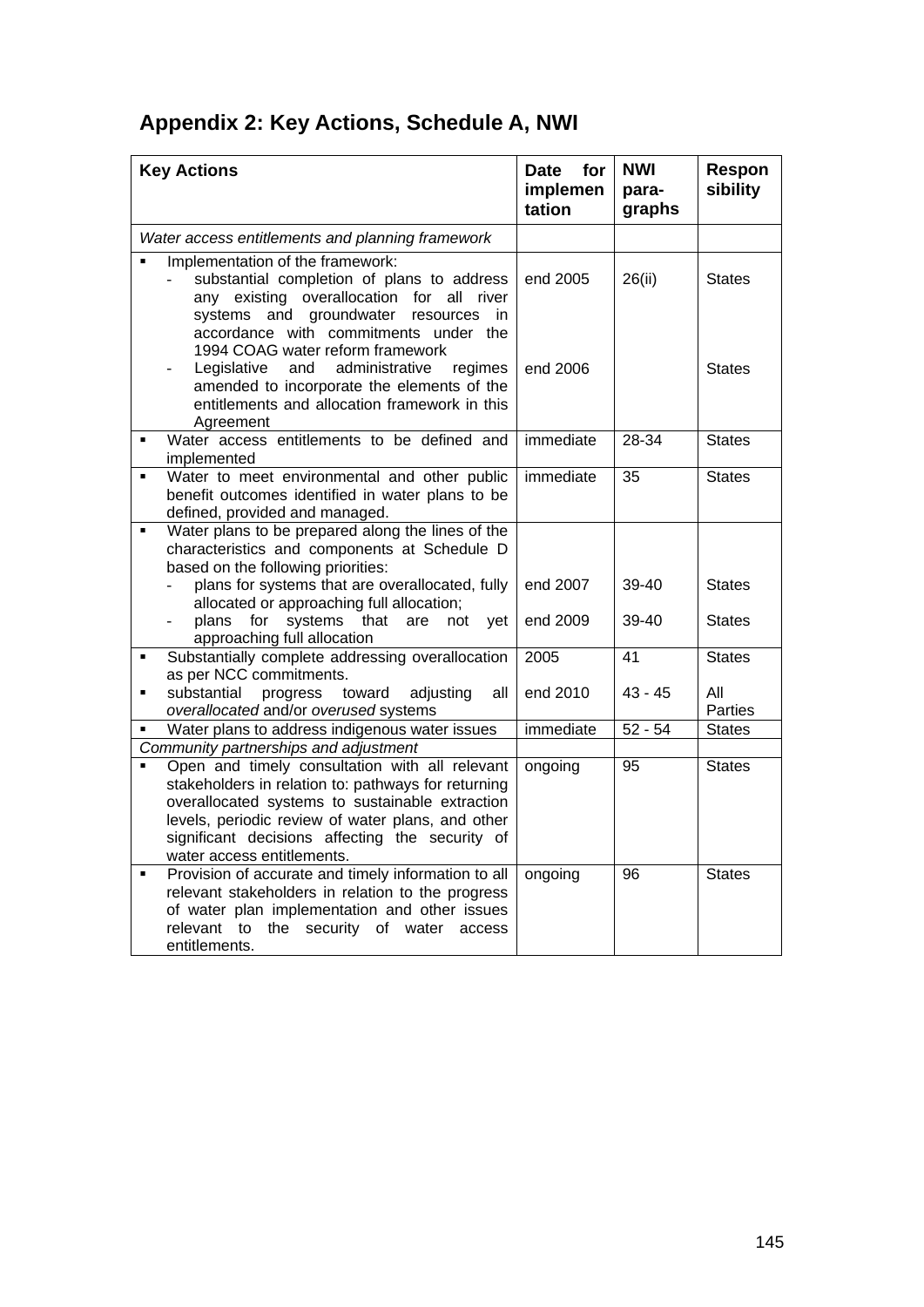## **References**

Aboriginal and Torres Strait Islander Social Justice Commissioner. (2008). *Native Title Report 2007*.

ACF, Environment Victoria, Total Environment Centre, Inland Rivers Network, Queensland Conservation, and Conservation Council of South Australia Inc. (2007). *Recommendations that will ensure the success of the National Plan for Water Security in the Murray Darling Basin*.

ACIL. (2002). *Economic Impacts of the Draft Water Sharing Plans: An Independent Assessment for the NSW Department of Land and Water Conservation*: ACIL Consulting.

Agricultural and Resource Management Council of Australia and New Zealand (ARMCANZ) and Australian and New Zealand Environment and Conservation Council (ANZECC) (2001). *National Principles for the Provision of Water for Ecosystems.* Revised edition, Canberra.

Aguis, P., J. Davies, R. Howitt, S. Jarvis and R. Williams (2004). Comprehensive Native Title Negotiations in South Australia. In M. Langton, M. Tehan, L. Palmer and K. Shain (Eds.), *Honour Among Nations? Treaties and Agreements with Indigenous People* (pp. 203-219). Melbourne: Melbourne University Press.

Altman, J. (2004). Indigenous Interests and Water Property Rights. *Dialogue, 23*, 29- 43.

Anderson, T. (Ed.). (1983). *Water Rights: Scarce Resource Allocation, Bureaucracy and the Environment*. San Francisco: Pacific Institute for Public Policy Research.

Anderson, T. (1991). The Market Process and Environmental Amenities. In J. Bennett and W. Block (Eds.), *Reconciling Economics and the Environment*. Perth: Australian Institute for Public Policy.

ARCHAEO Cultural Heritage Services. (2005). *Department of Natural Resources and Mines and Maroochy Shire Council: Mooloolaba Spit Futures Study, Preliminary Native Title, Built and Cultural Heritage Assessment*.

ARMCANZ. (1995). *Water Allocations and Entitlements: A National Framework for the Implementation of Property Rights in Water*. Canberra: Task Force on CoAG Water Reform, Agriculture and Resource Management Council of Australia and New Zealand.

ARMCANZ & ANZECC (1996). *Allocation and Use of Groundwater: A National Framework for Improved Groundwater Management in Australia*. Canberra: Task Force on CoAG Law Reform, Agriculture and Resource Management Council of Australia and New Zealand.

Arthington, A. (2006). *The Role of Science in Water Planning*. Paper presented at the International River Symposium. Brisbane, 4 September.

Arthington, A., & Pusey, B. (2003). "Flow Restoration and Protection in Australian Rivers." *River Research and Applications.* 19: 377.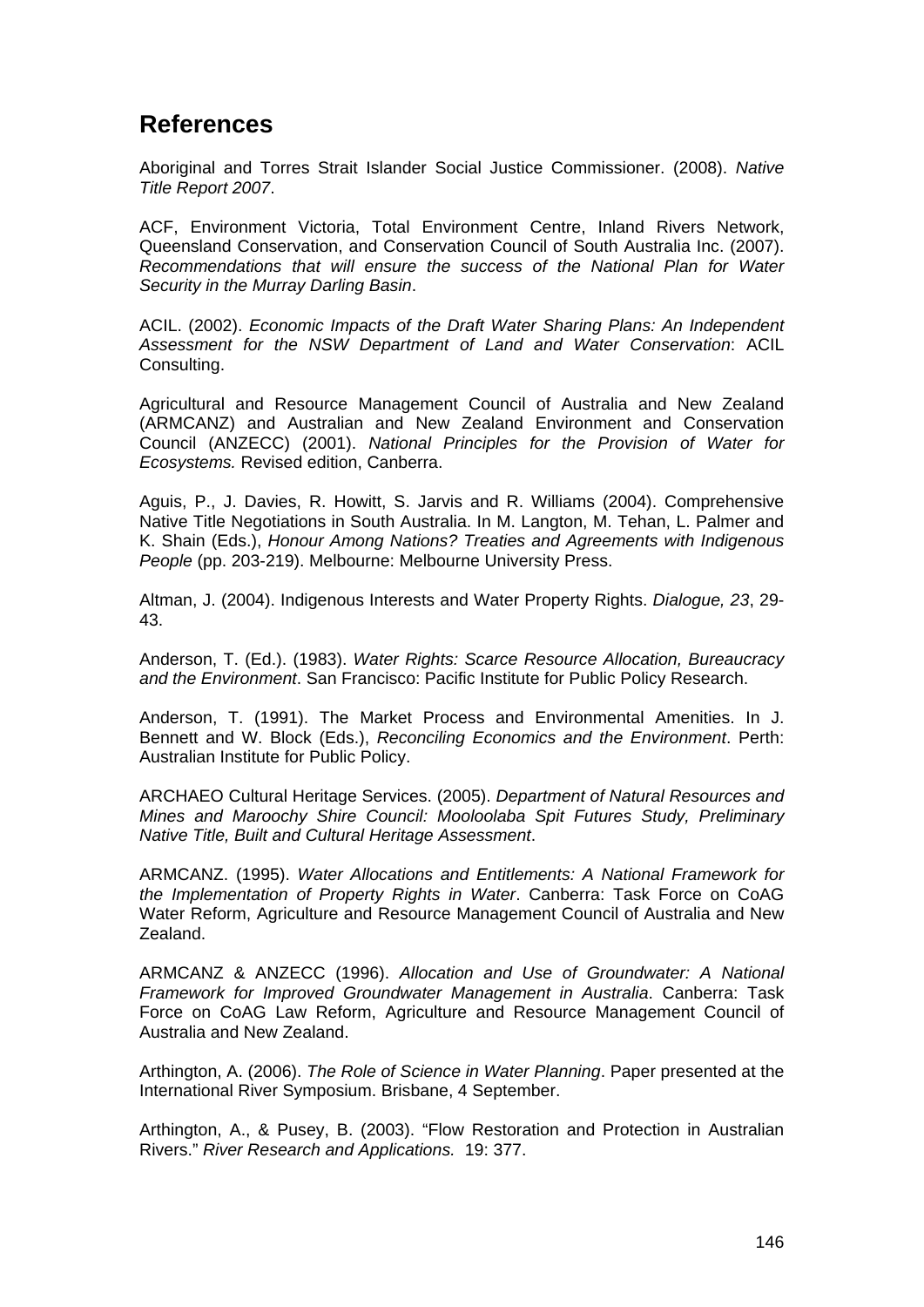ATSIC, (2005). *Engaging with Aboriginal Western Australians*. Perth: Department of Indigenous Affairs, Government of Western Australia.

Australian Chamber of Commerce (1991). *Market-based Approaches to Environmental Management.* Canberra: Australian Chamber of Commerce.

Australian Water Resources Council (1978). *A National Approach to Water Resources Management*. Canberra: AGPS.

Ayres and J. Braithwaite (1992). *Responsive Regulation: Transcending the Deregulation Debate.* Oxford University Press.

Babie, P.T. (1997). *The Implementation and Operation of Transferable Water Entitlement Systems in Victoria and Alberta*. East Melbourne: Department of Natural Resources and Environment.

Barber, K. and H. Rumley (2003). *Gunanurang: (Kunanurra) Big River. Aboriginal Cultural Values of the Ord River and Wetlands*. Perth: Western Australian Water and Rivers Commission.

Barnett, H. J. and C. Morse (1963). *Scarcity and Growth*. Washington: Resources for the Future.

Bartlett, R. (2004). *Native Title in Australia* (2nd ed.). Sydney: LexisNexis Butterworths.

Bartlett, R. H., A. Gardner and S. Mascher (1997). *Water Law in Western Australia: Comparative Studies and Options for Reform*. Perth: The University of Western Australia.

Bates, G. (2006). *Environmental Law in Australia* (6th ed.). Chatswood, N.S.W.: LexisNexis Butterworths.

Bennett, J. and W. Block (Eds.) (1991). *Reconciling Economics and the Environment.*  West Perth, W.A.: The Australian Institute for Public Policy.

Bjornlund, H. (1999). *Water Trade Policies as a Component of Environmentally, Socially and Economically Sustainable Water Use in Rural South Eastern Australia.* School of International Business (Thesis), University of South Australia, 293-295.

Blackburn, G. (2004). *Pioneering Irrigation in Australia to 1920*. Melbourne: Australian Scholarly Publishing.

Bogan, R. and S. Hicks (2006). *Lessons Learned: An Evaluation of the Framework of the Negotiations for the Ord Final Agreement 2006*. Office of Native Title, Government of Western Australia.

Bond, M. and M. Comino (1999). Environmental Justice and the Water Market. In B. J. Richardson & K. Bosselmann (Eds.), *Environmental Justice and Market Mechanisms: key challenges for environmental law and policy*. London: Kulwer Law.

Bowmer, K., P. Eberbach, T. Murphy and E. Harris (2007). *Science to Support Water Sharing Planning in New South Wales.* Paper presented at the 5th Australian Stream Management Conference, 21-25 May, Albury.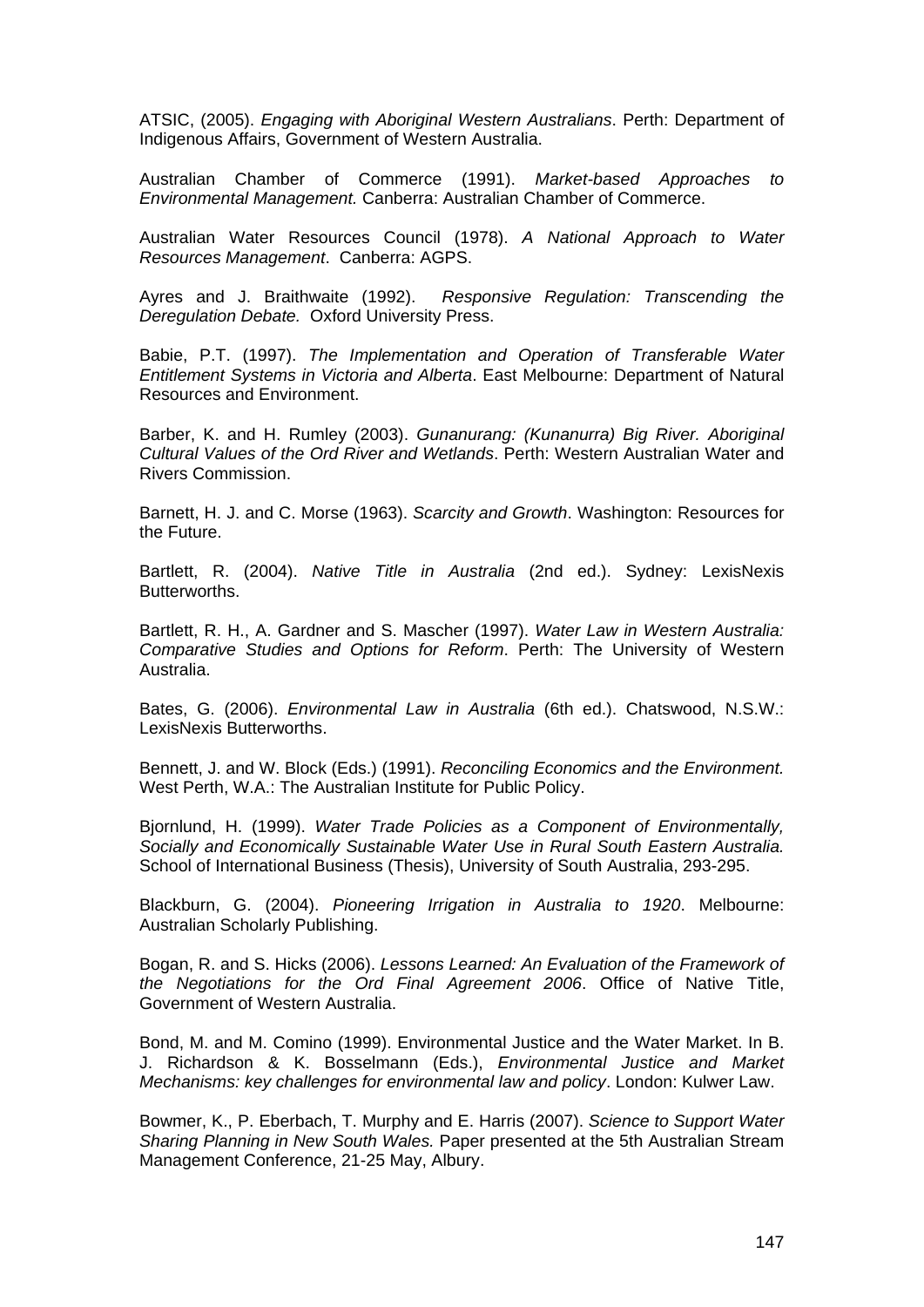Bowmer, K., J. Bennett, T. Hillman and D. Flett (2006). *Peer Review of the NSW Macro Water Sharing Planning Approach: Confidential Report to NSW Department of Natural Resources*: New South Wales Department of Natural Resources.

Bullen, E.M. (2006). Legislative limits on environmental decision-making: The application of the administrative law doctrines of jurisdictional fact and ultra vires. *Environmental and Planning Law Journal,* 23:4, pp 265-279.

Burchmore, J. (2000). "The Development of New Water Legislation for NSW - a Policy Perspective." *Environmental and Planning Law Journal, 17* (No 4), 309-314.

Burton, J. (1984). *Development and Implementation of Total Catchment Management Policy in NSW, Report for the Interdepartmental Committee on Total Catchment Management*. Sydney: Soil Conservation Service.

Carney, G. (2006). *The Constitutional Systems of the Australian States and Territories*. Melbourne: Cambridge University Press.

CBWC. (2001). *Condamine Balonne Water Quality Management Plan*. Dalby, Queensland: Condamine Balonne Water Committee Inc. Prepared by Sinclair Knight Merz.

CEO Group. (2003*). Report to the Council of Australian Governments*. Chief Executive Officers' Group on Water, Natural Resource Management Ministerial Council.

Challen, R. (2000). *Institutions, Transaction Costs and Environmental Policy*. Cheltenham: Edward Elgar.

Ciriacy-Wantrup, S. V. (1952). *Resource Conservation: Economies and Policies*. Berkeley: University of California Press.

Clark, S.D. and I.A. Renard (1972). *The Framework of Australian Water Legislation and Private Rights*. Melbourne: Australian Water Resources Council.

Clark, S.D. and I.A. Renard (1974). Constitutional, Legal and Administrative Problems. In H. Firth & G. Sawer (Eds.), *The Murray Waters: Man, Nature and a River System*. Sydney: Angus and Robertson.

Clark, S. D. and I.A. Renard (1972). *The Law of Allocation of Water for Private Use* (Vol. 1-3). Melbourne: AWRC.

CoAG. (1992). *National Strategy for Ecologically Sustainable Development*. Canberra: Australian Government Publishing Service.

CoAG. (1994). *Communique from the Meeting of 25 February 1994*. Canberra, Council of Australian Governments.

Coffey, F. (2001). "Assessment of Water Resource Plans under the Water Act 2000 (Qld): Ecological Outcomes and the Environmental Flow Objectives in the Context of the Precuationary Principle and Sustainable Management". *Environmental & Planning Law Journal* 18, 410.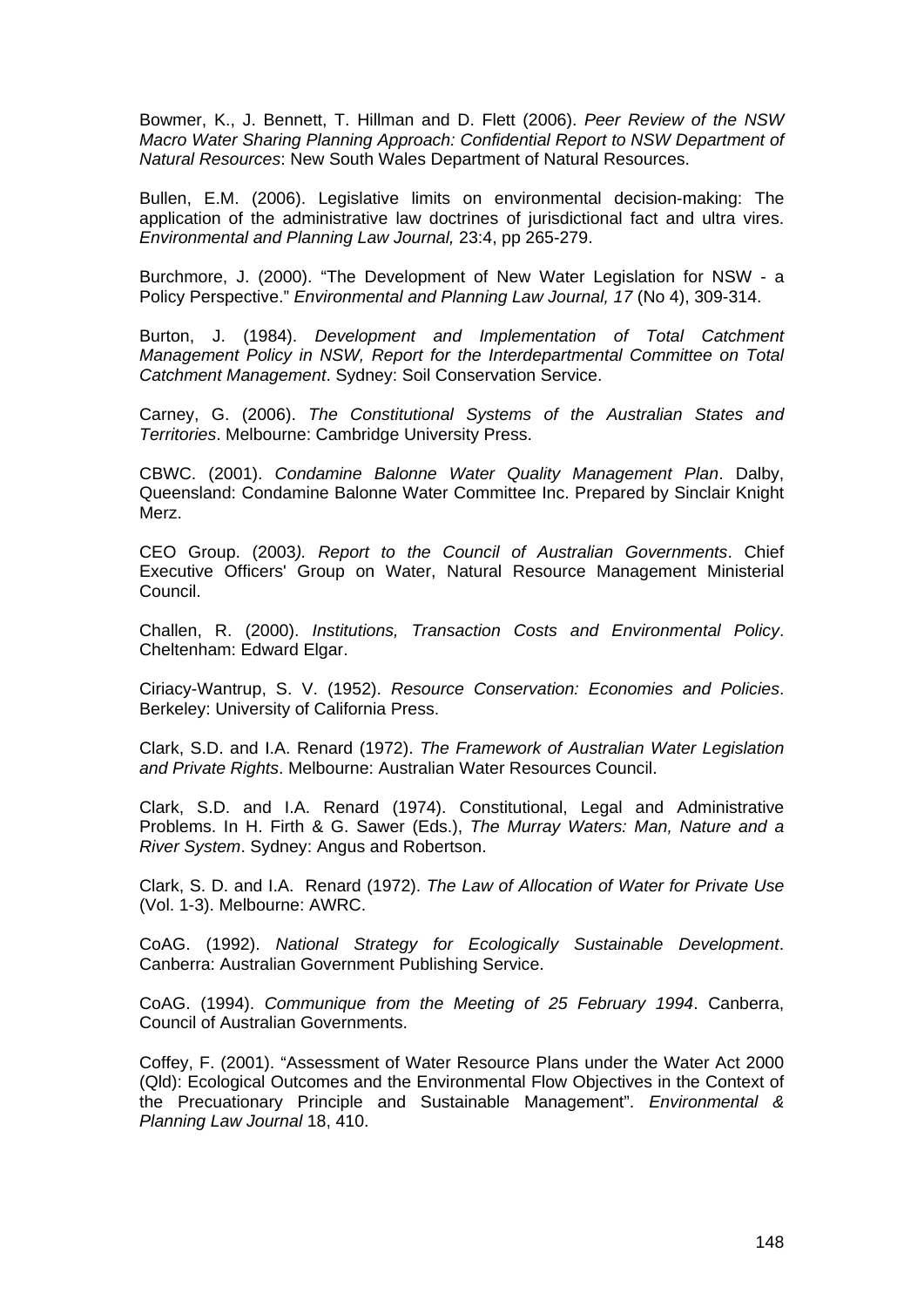Comino, M. (2002 ). *New Accountability Tools for Integrating Governance - The NSW Experience.* Paper presented at the Coast to Coast 2002: Australia's National Coastal Conference, 4-8 November, Tweed Heads, NSW.

Commonwealth Government of Australia. (2007b). *Communique: Resumed Water Summit,* 23 February 2007.

Commonwealth Government of Australia. (1992). *Inter-Governmental Agreement on the Environment*. Canberra: Australian Government Publishing Service.

Commonwealth Government of Australia. (2007a). *A National Plan for Water Security,* 25 January. Commonwealth Government of Australia.

Connell, D. (2007). *The Sustainability of Sustainable Limits to Extractions Informing the NWI*. Canberra: Land and Water Australia.

Connell, D. (2007). *Water Politics in the Murray-Darling Basin*. Sydney: The Federation Press.

Connell, D. and S. Dovers (2006). "Tail Wags Dog - Water Markets and the National Water Initiative." *Public Administration Today. 28:* 17-23.

Connell, D., S. Dovers and Q. Grafton (2006). A Critical Analysis of the National Water Initiative. *The Australasian Journal of Natural Resources Law and Policy,* 10 (1), 81-101.

Council of Australian Governments. (CoAG) (2004). "Intergovernmental Agreement on a National Water Initiative". Council of Australian Governments, (NWI).

Crooke, P., B. Harvey and M. Langton (2006). Implementing and Monitoring Indigenous Land Use Agreements in the Minerals Industry: The Western Cape Communities Co-existence Agreement. In M. Langton, O. Mazel, L. Palmer, K. Shain & M. Tehan (Eds.), *Settling with Indigenous People : modern treaty and agreementmaking* (pp. 95-114).

Cunningham, G. M. (1986). "Total Catchment Management: Resource Management for the Future." *Journal of Soil Conservation* 42 (1).

Davidson, B. R. (1969). *Australia Wet or Dry? The Physical and Economic Limits to the Expansion of Irrigation*. Melbourne: Melbourne University Press.

Davis, P. N. (1971). *Australian Irrigation Law and Administration: Development and Analysis.*SJD Thesis*,* University of Wisconsin.

Department of Land and Water Conservation. (1998). *Stressed Rivers Assessment Report: NSW State Summary*. Department of Land and Water Conservation, NSW Government.

Department of Natural Resources and Mines (DNRM) (2004). *C-6 Adaptive Management Framework*. [http://www.nrw.qld.gov.au/about/policy/documents/1980/lrp\\_c6.pdf](http://www.nrw.qld.gov.au/about/policy/documents/1980/lrp_c6.pdf)

Department of Natural Resources. (2007). *Draft Water Sharing Plan: Lower North Coast Unregulated and Alluvial Water Sources: Background document*. Department of Natural Resources.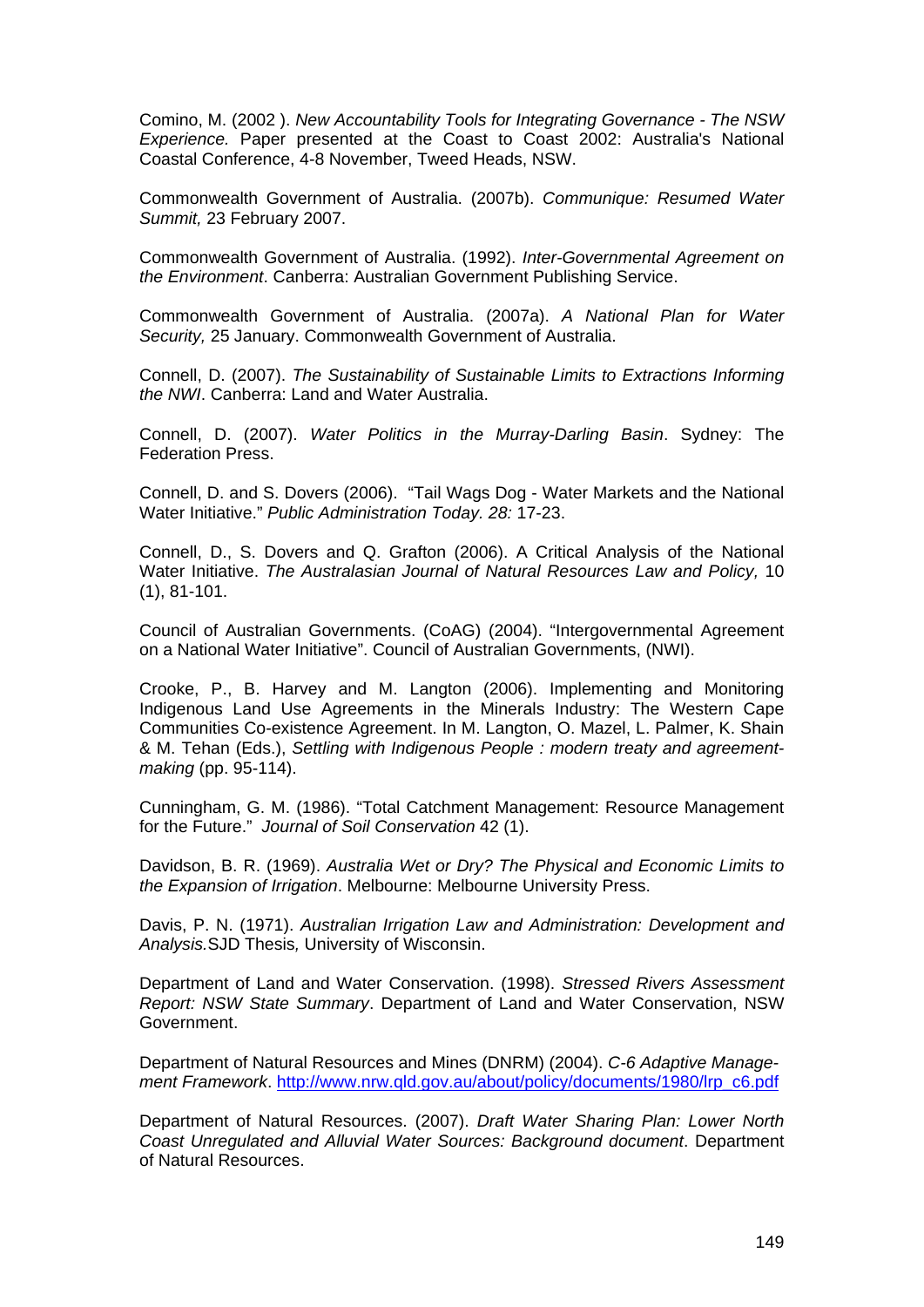Department of Natural Resources. (2006). *Macro Water Sharing Plans: The Approach for Unregulated Rivers: Report to Assist Community Consultation*. NSW Government. (July).

Department of Natural Resources and Water. (2006). *Gulf Draft Water Resource Plan: Overview Report and Draft Plan*. Department of Natural Resources and Water.

Department of Water. (2006). *Ord River Water Management Plan*. Department of Water, Government of Western Australia.

Department of Water. (2007). *Western Australia's Water Implementation Plan for the National Water Initiative*. Perth: Government of Western Australia.

Donovan, P. F. (1984). *At the Other End of Australia : the Commonwealth and the Northern Territory, 1911-1978* St. Lucia ; New York: University of Queensland Press.

Durette, M. (2008). *Indigenous Legal Rights to Freshwater: Australia in the International Context*. Unpublished. Centre for Aboriginal Economic Policy Research Working Paper No 42/2008.

Dzurik, A. (1990). *Water Resources Planning*. Savage, Maryland: Rowman & Little.

Eckersley, R. (Ed.). (1995). *Markets, the State and the Environment: Towards Integration*. Melbourne: Macmillan.

Edmunds, M. and D. Smith (undated). "Members' Guide to Mediation and Agreement-Making under the Native Title Act."

Farrier, D., A. Kelly and A. Langdon (2007). Biodiversity Offsets and Native Vegetation Clearance in New South Wales: The Rural/Urban Divide in the Pursuit of Ecologically Sustainable Development *Environmental and Planning Law Journal, 24*, 427.

Farrier, D. and C. Mooney (1999). *Legal Models for Integrated Land and Water Planning and Management*. Paper presented at the Second International River Management Symposium. Brisbane River Festival: 112-116.

Fisher, D. E. (2000). *Water Law* North Ryde, N.S.W: LBC Information Services.

Fisher, D. E. (2003). *Australian Environmental Law* Pyrmont, N.S.W.: Lawbook.

Freehills, & Gardner, A. (2005). *Aspects of Laws Relating to Irrigated Agriculture in Western Australia: report prepared for the Irrigation Review Steering Committee*. Perth: Irrigation Review Steering Committee.

R. Froend, R. Loomes, P. Horwitz, M. Bertuch, A. Storey and M. Bamford, *Study of Ecological Water Requirements on the Gnangara and Jandakot Mounds under Section 46 of the Environmental Protection Act: Task 2: Determination of Ecological Water Requirements, Prepared for The Water and Rivers Commission*, September 2004,

[http://portal.water.wa.gov.au/portal/page/portal/PlanningWaterFuture/AllocationPlanni](http://portal.water.wa.gov.au/portal/page/portal/PlanningWaterFuture/AllocationPlanning/Content/Gnangara/S46_EWR_GnangaraJandakot_Task2.pdf) [ng/Content/Gnangara/S46\\_EWR\\_GnangaraJandakot\\_Task2.pdf](http://portal.water.wa.gov.au/portal/page/portal/PlanningWaterFuture/AllocationPlanning/Content/Gnangara/S46_EWR_GnangaraJandakot_Task2.pdf)

Gardner, A. (1998) 15 (6). "Water Resources Law Reform." *Environmental and Planning Law Journal,* 377-400.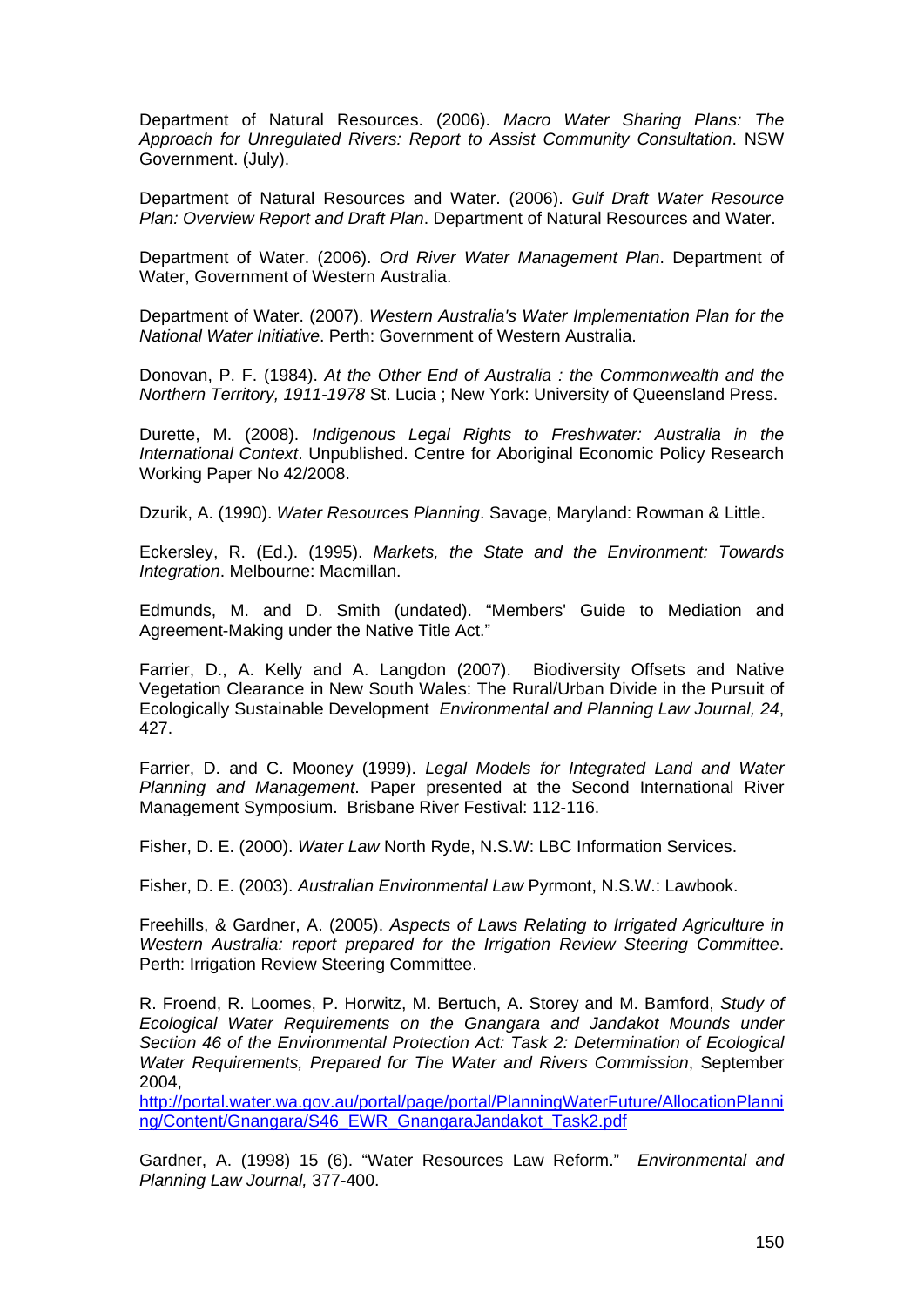Gardner, A. (2002). "Water Resources Law Reform in Western Australia – Implementing the CoAG Water Reforms." *Environmental and Planning Law Journal,*  19, (6).

Gardner, A. (2006). "Environmental Water Allocations in Australia." *Environmental and Planning Law Journal, 23*, 208-235.

Gardner, A. and K. Bowmer (2007). Environmental Water Allocations and Their Governance. In K. Hussey & S. Dovers (Eds.). *Managing Water for Australia: the Social and Institutional Challenges*. Collingwood CSIRO.

Gentle, G. and C. Olszak (2007). Water Planning: Principles, Practices and Evaluation. In K. Hussey & S. Dovers (Eds.). *Managing Water for Australia: the Social and Institutional Challenges*. K. Hussey and S. Dovers. Collingwood, Vic: CSIRO Publishing.

Getches, D. H. and S.B. Van de Wetering (2005). Integrating Environmental and Other Public Values in Water Allocation and Management Decisions. In D. S. Kenney (Ed.), *Search of Sustainable Water Management*. Cheltenham, UK: Edward Elgar.

Government of NSW. (2006). *NSW Implementation Plan for the National Water Initiative*.

Government of Western Australia. (2007a). *Government Response to A Blueprint for Water Reform in Western Australia*. Perth.

Government of Western Australia. (2007b). *Western Australia's Implementation Plan for the National Water Initiative*. Government of Western Australia, Department of **Water** 

Grant, R. and E. Papadakis (2004). "Transforming environmental governance in a 'laggard' state." *Environmental and Planning Law Journal,* 21(2): 114-160.

Grey, F. (1998). *Taxpayer Support of the Irrigation Industry*. Sydney: Nature Conservation Council of New South Wales.

Gunningham, N. and P. Grabosky (1998). *Smart Regulation: Designing environmental Policy.* Oxford: Clarendon Press; New York: Oxford University Press.

Hall, N. and D. Poulter (1993). "The Economic Impact of Alternative Irrigation Management Policies - A Case Study in the West Berriquin Irrigation District". *Symposium on the future of irrigation farming in the Murray-Darling Basin, Griffith*. Canberra: ABARE.

Hamilton, S.K. and P.C. Gehrke (2005). "Australia's Tropical River systems: Current Scientific Understanding and Critical Knowledge Gaps for Sustainable Management." *Marine and Freshwater Research.* 56: 243-252.

Hamstead, M., C. Baldwin and V. O'Keefe (2008). *Water Allocation Planning in Australia – Current Practices and Lessons Learned*. Waterlines Occasional Paper No. 6, April 2008, Canberra: National Water Commission.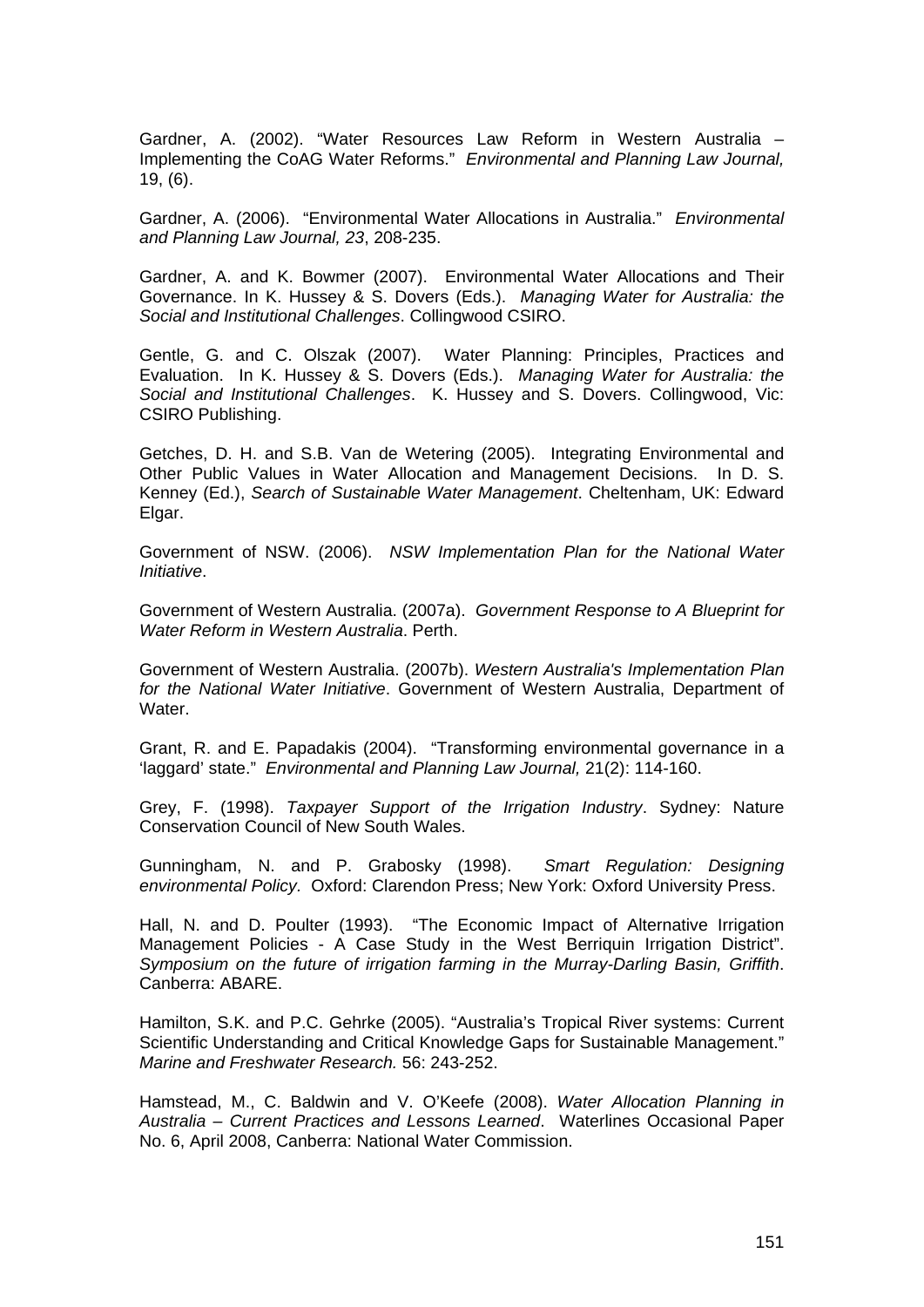Handmer, J. W., A.H. Dorcey and D.I. Smith (1985). *Negotiating Water: Conflict Resolution in Australian Water Management*. Canberra: CRES, ANU.

Hanks, P. (1996 ). *Constitutional Law in Australia* (2nd ed.). Sydney Butterworths.

Harris, E., E. Hatfield, M. Healey, D. Miller and D. Schroder (2006). *Macro Approach for Water Sharing in Unregulated Rivers*. Paper presented at the 9th International River Symposium, Brisbane.

Hartman, L. M. and D. Seastone (1970). *Water Transfers: Economic Efficiency and Alternative Institutions*. Baltimore: Johns Hopkins.

Hill, C. (1992). Property Rights in Australia: Their Status and Future Direction. NSW Department of Water Resources.

Hirschleifer, J., J.C. De-haven and J.W. Milliman (1960). *Water Supply: Economics, Technology and Policy*. Chicago and London: University of Chicago Press.

House of Representatives Standing Committee on Legal and Constitutional Affairs. (2007). *The Long Road to Statehood: Report of the Inquiry into the Federal Implications of Statehood for the Northern Territory*. Parliament of the Commonwealth of Australia.

Howarth, W. (1992). *Wisdom's Law of Watercourses.* 5th ed. Crayford, Kent: Shaw and Sons.

Howe, C. W., D.R. Schurmeier and W.D. Shaw (1986). Innovative Approaches to Water Allocation: The Potential for Water Markets. *Water Resources Research,* 22, 439.

Hussey, K. and S. Dovers (2006). "Trajectories in Australian Water Policy." *Journal of Contemporary Water Research and Education* (135), 36-50.

Independent Advisory Committee on Socio-economic Analysis (IACSA) (1998). *Socio-economic Assessment Guidelines for River, Groundwater and Water Management Committees*. Retrieved 20 January 2005 <http://www.dlwc.nsw.gov.au/care/water/wr/pdfs/!15broch.pdf>

Industry Commission. (1992). *Water Resources and Waste Water Disposal*. Canberra: AGPS.

Irrigation Review Steering Committee. (2005). *State Water Strategy: Irrigation Review Final Report*. Perth: Government of Western Australia.

Jackson, S. (2004). "Maritime Agreements and the Recognition of Customary Marine Tenure in the Northern Territory." In M. Langton, M. Tehan, L. Palmer & K. Shain (Eds.), *Honour Among Nations* (pp. 220-236). Melbourne: Melbourne University Press.

Jackson, S. (2006). "Compartmentalising Culture: The Articulation and Consideration of Indigenous Values in Water Resource Management. *Australian Geographer,*  37(1), 19-31.

Jackson, S. and J. Morrison (2007). "Indigenous Perspectives in Water Management, Reforms and Implementation." In K. Hussey and S. Dovers (Eds.),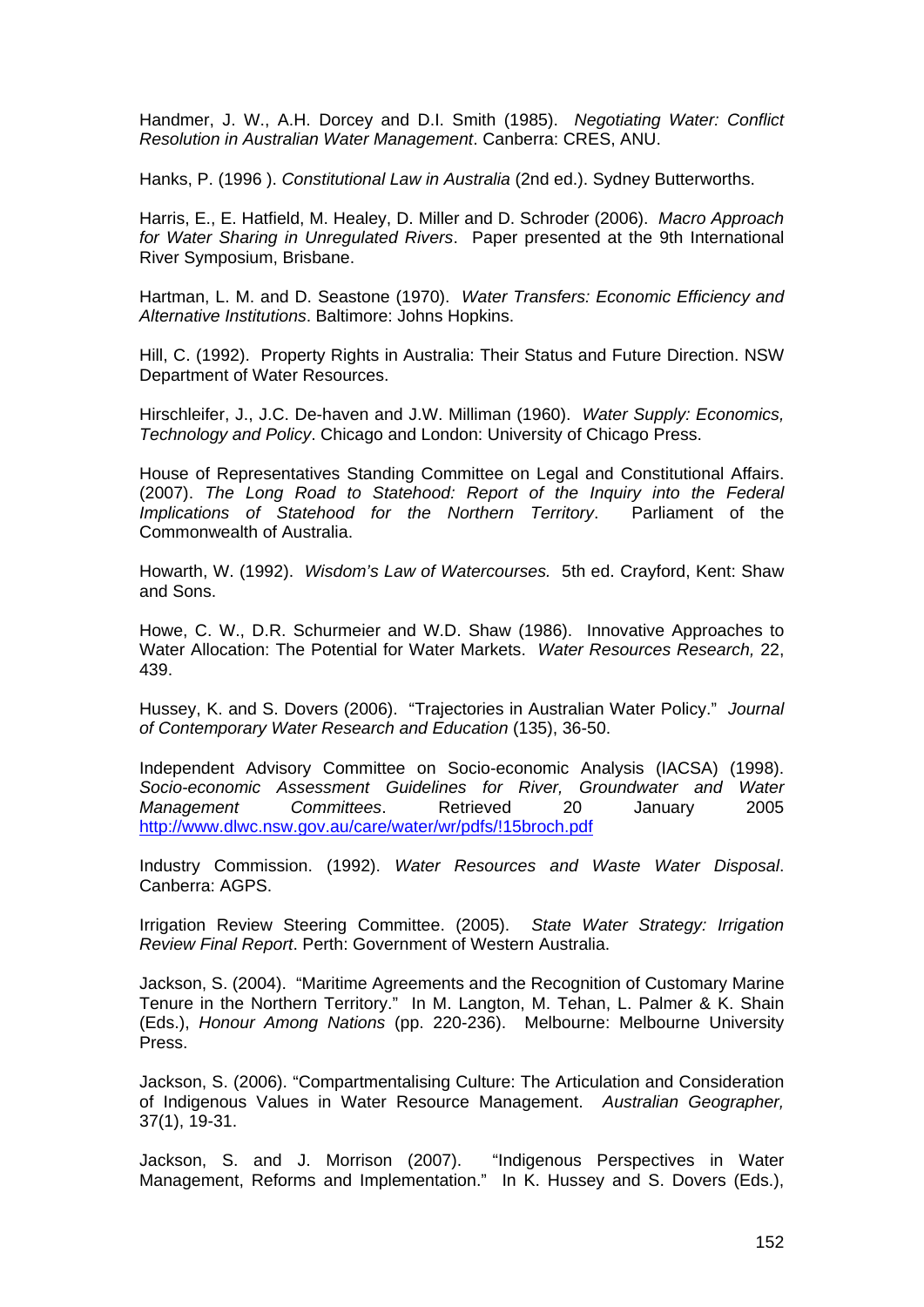*Managing Water for Australia: The Social and Institutional Challenges*. Collingwood: CSIRO Publishing.

Jackson, S. and P. O'Leary (2006). *Indigenous Interests in Tropical Rivers: Research and Management Issues*: CSIRO, North Australian Indigenous Land and Sea Management Alliance, Tropical Savannas CRC.

Jacobs, M. (1995). "Sustainability and 'the Market': A Typology of Environmental Economics. In R. Eckersley (Ed.), *Markets, the State and the Environment: Towards Integration*. Melbourne: Macmillan.

Jepson, P. and S. Canney (2003). "Values-led Conservation." *Global Ecology & Biogeography, 12*, 271-274.

Johnson, M. and S. Rix (Eds.) (1993). *Water in Australia: Managing Economic, Environmental and Community Reform*. Sydney: Pluto Press.

Kenney, D.S. (Ed.) (2005). *In Search of Sustainable Water Management: International Lessons for the American West and Beyond.* Cheltenham: Edward Elgar Publishing.

Kinrade, P. (1995). "Towards Ecologically Sustainable Developments: The Role and Shortcomings of Markets." In R. Eckersley (Ed.), *Markets, the State and the Environment: Towards Integration*. Melbourne: Macmillan.

Land and Water Australia (LWA) (2006). *Water Perspectives: Knowledge for Managing Australian Landscapes*. Canberra: Land and Water Australia.

Langton, M. (2002). "Freshwater." In Lingiari Foundation (Ed.), *Background Briefing Papers: Indigenous Rights to Waters*. Broome: Lingiari Foundation, 43-64.

Langton, M., O. Mazel, K. Shain, L. Palmer and M. Tehan (Eds.) (2006). *Settling with Indigenous People*. Sydney: The Federation Press.

Langton, M., M. Tehan, L. Palmer and K. Shain (Eds.) (2004). *Honour Among Nations? Treaties and Agreements with Indigenous People*. Melbourne: Melbourne University Press.

Legislative Assembly of the Northern Territory. Standing Committee on Legal and Constitutional Affairs. (2002). *Northern Territory Constitutional Development and Statehood: A chronology of events* (No. 1): Legislative Assembly of the Northern Territory.

Lloyd, C. J. (1988). *Either Drought or Plenty: Water Development and Management in NSW*. Sydney: Department of Land and Water Conservation.

MacDonald, C., L. McCrimmon, A. Wallace and M. Weir (2005). *Real Property Law in Queensland*. Sydney: Lawbook Co.

Maher, M., J. Nevill and P. Nichols (2001). *Improving the Legislative Basis for River Management in Australia - Stage 2 Report*. Canberra: Land and Water Australia.

Major, D. C. (1977). *Multi-Objective Water Resource Planning*. Washington DC: American Geophysical Union.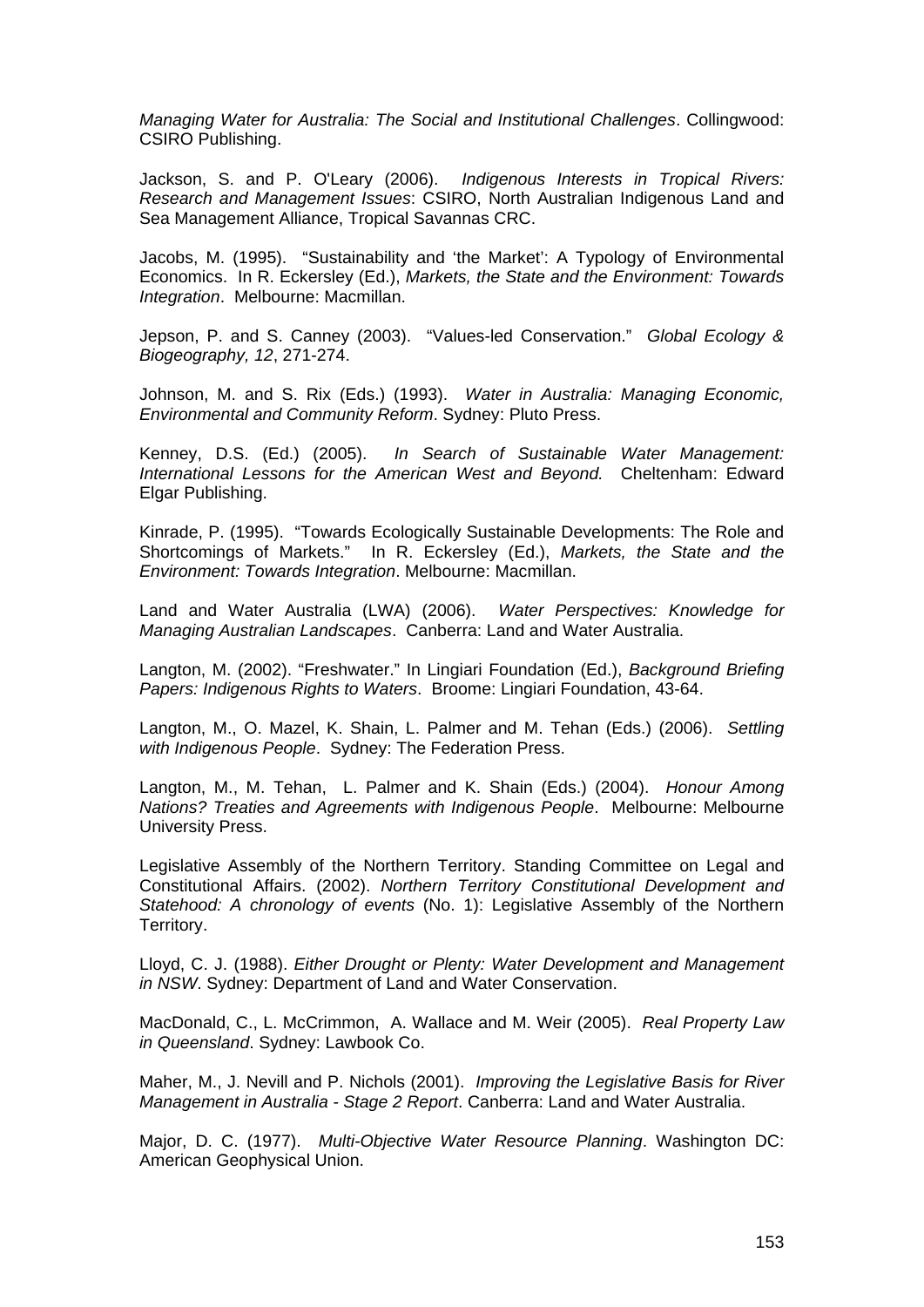Maloney, F. (1972). *A Model Water Code with Commentary*. Gainesville: University of Florida Press.

Marsden Jacob Associates. (2006). *Water Entitlements, Water Plans & Trading for Western Australia: A blueprint and discussion paper prepared by Marsden Jacob Associates for the Department of Water, Government of Western Australia*. Melbourne: Marsden Jacob Associates.

McKay, J. (2006). "Issues for CEOs of Water Utilities with the Implementation of Australian Water Laws." *Journal of Contemporary Water Research and Education, 135*, 115-130.

Murray-Darling Basin Ministerial Council (1996). *Setting the Cap: Report of the Independent Audit Group*. Canberra: Murray-Darling Basin Ministerial Council.

Mercer, D., L. Christesen and M. Buxton (2007). "Squandering the Future – Climate Change, Policy Failure and the Water Crisis in Australia." *Futures, 39*, 272-287.

Meyers, C. J. and R.A. Posner (1971). *Market Transfers for Water Rights: Towards an Improved Market in Water Resources*. Arlington: National Water Commission.

Michael Frankel & Company, & T. Janke (1998). *Our Culture Our Future: A Report on Australian Indigenous Cultural and Intellectual Property Rights*. Retrieved from <http://www.austlii.edu.au/cgi-bin/sinodisp/au/journals/AILR/1999/51.html>.

Michelsen, A., M. (1994). "Administrative, Institutional and Structural Characteristics of an Active Water Market." *Water Resources Bulletin, 30*.

Millar, I. (2003). "Legal Aspect of Environmental Allocations In Water Management Planning." *National Environmental Law Review, December* (4), 35-45.

Millar, I. (2005). "Testing the Waters: Legal Challenges to Water Sharing Plans in NSW." Retrieved from

[http://www.edo.org.au/edonsw/site/pdf/subs05/edowa\\_water\\_paper\\_final\\_050706.pdf](http://www.edo.org.au/edonsw/site/pdf/subs05/edowa_water_paper_final_050706.pdf)

Milliman, J. W. (1959). "Water Law and Private Decision Making: A Critique." *Journal of Law and Economics* (41).

Mitchell, B. (Ed.) (1990). *Integrated Water Management: International Experiences and Perspectives*. London and New York: Bellhaven Press.

Mooney, C. (2005). *Evolution, Devolution, Revolution? An analysis of the legal and administrative arrangements for catchment and water planning in South Australia and New South Waters.* University of Wollongong. PhD.

Moran, A., A. Chisholm and M. Porter (Eds.) (1991). *Markets, Resources and the Environment*. Sydney: Allen and Unwin in association with the Tasman Institute.

Mulligan, H. K. and J.J. Pigram (1989). *Water Administration in Australia : Agenda for Change*. Armidale: Centre for Water Policy Research, University of New England.

Munro, C. H. (1974). *Australian Water Resources and their Development*. Sydney: Angus and Robertson.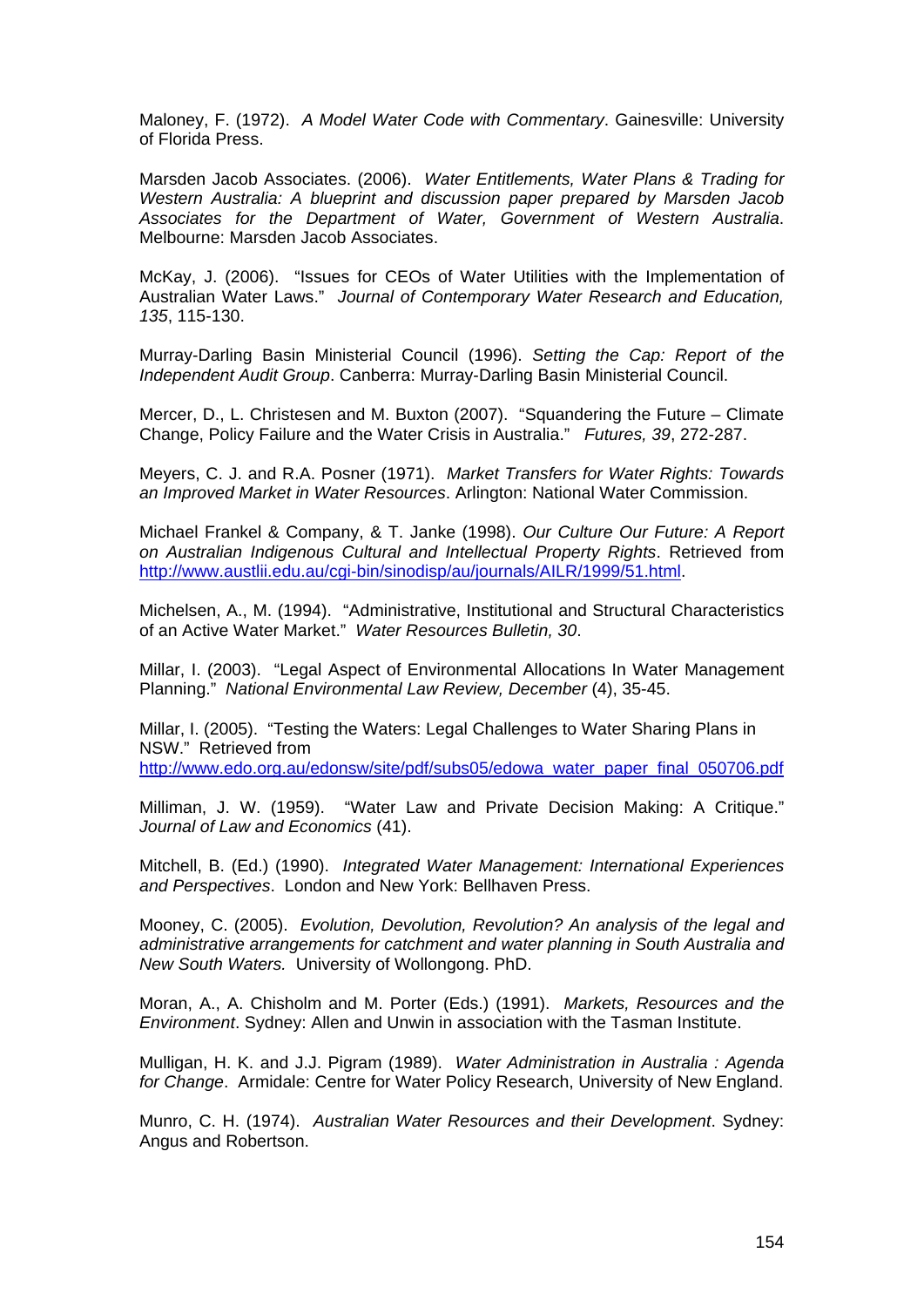National Water Commission (2006). *2005 National Competition Policy Asessment of Water Reform in Progress*. Canberra: National Water Commission.

National Water Commission. (2007a). *2005 National Competition Policy: Follow-up Assessment of Water Reform Progress: Water Planning in New South Wales*. Canberra: National Water Commission.

National Water Commission. (2007b). *National Water Initiative: First Biennial Assessment of Progress in Implementation*. Canberra: Commonwealth of Australia.

Natural Resource Management Ministerial Council (2006). *Australian National Programme of Action for the Protection of the Marine Environment from Land-Based Activities.* Department of Environment and Heritage, Australian Government, Canberra. Retrieved from

[www.environment.gov.au/coasts/pollution/npa/pubs/npa.pdf](http://www.environment.gov.au/coasts/pollution/npa/pubs/npa.pdf) on 10/06/08.

NCC. NSW (2007). *Assessment of Government Progress in Implementing the National Competition Policy and Related Reforms: Murray-Darling Basin Commission Water Reform*: National Competition Council.

Neate, G. (2004). Agreement Making and the *Native Title* Act. In M. Langton, M. Tehan, L. Palmer & K. Shain (Eds.), *Honour Among Nations? Treaties and Agreements with Indigenous People* (pp. 176-188). Melbourne: Melbourne University Press.

NGO Water Group convened by Nature Conservation Council of NSW, *Caring for our rivers report: A report on the operation of the Water Management Act* (2000), *Associated Legislation and Policies*, November 2007.

Nheu, N. (2002). "The Continuing Challenge of Water Management Reform in NSW." *Environmental and Planning Law Journal, 19*(3), 217-225.

Northern Territory Government (1988?). *The Territory on the Move: Northern Territory Economic Development Strategy: a Framework for Progress in the 1990s.*  Department of the Chief Minister, N.T.

Northern Territory Government and Department of Natural Resources, Environment and the Arts. (2007). *Values and Issues Report: Water Allocation Plan Tindall Limestone Aquifer (Katherine)*. Northern Territory Government.

NSW Government (2006). *NSW Implementation Plan for the National Water Initiative*. Department of Natural Resources.

NSW Irrigators' Council. (September 2005). "2005 Water Reform Assessment Framework." Retrieved from <http://www.nwc.gov.au/nwi/docs/NSW%20Irrigators%20Council.pdf> on 24 January, 2006.

O'Donnell, M. (2002). *Briefing Paper for the Water Rights Project by the Lingiari Foundation and ATSIC*: Australian Institute of Aboriginal and Torres Strait Islander Studies.

Palmer, L. (2004). "Agreement Making, Outcomes, Constraints and Possibilities." In M. Langton, M. Tehan, L. Palmer and K. Shain (Eds.), *Honour Among Nations?*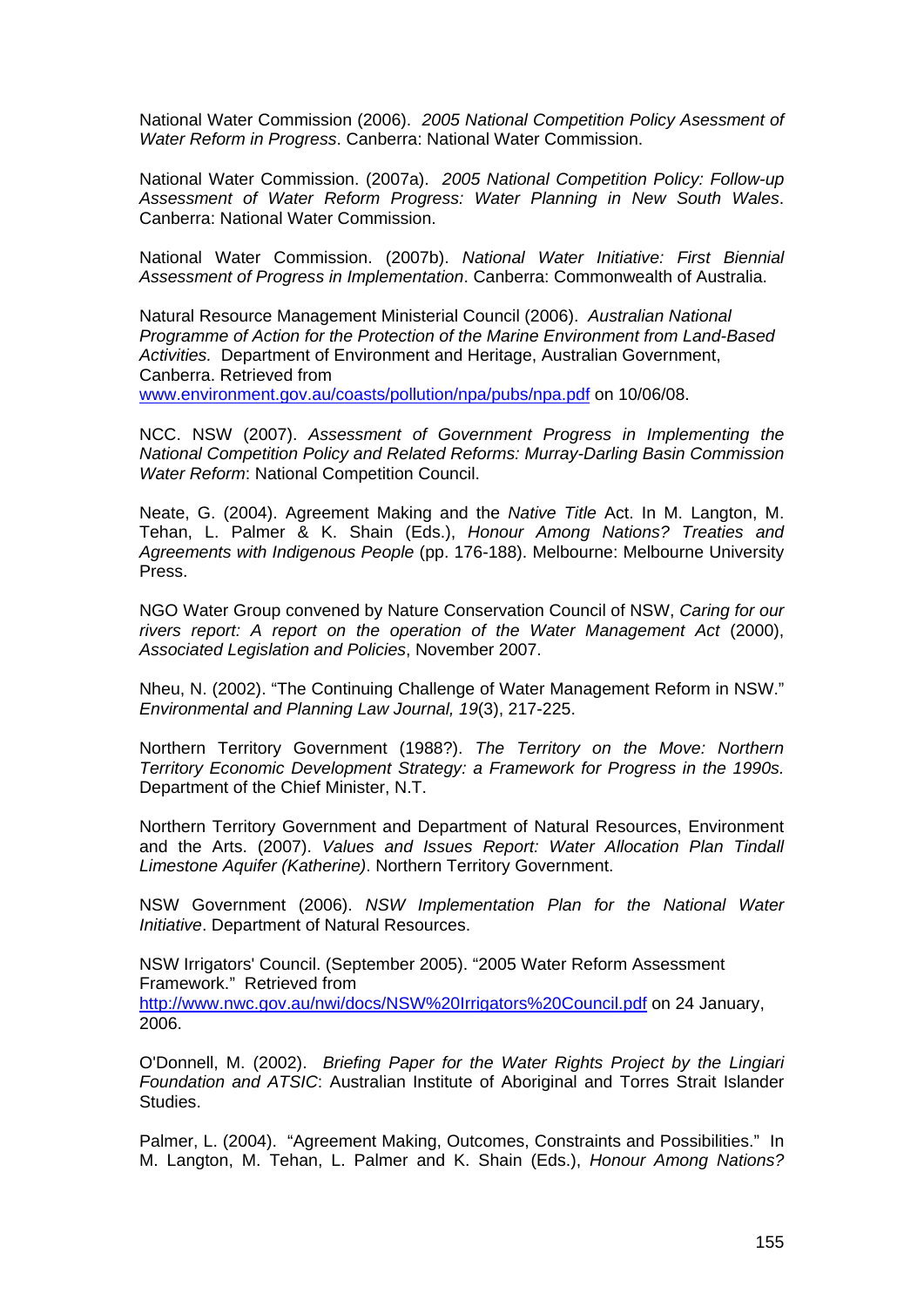*Treaties and Agreements with Indigenous People* (pp. 251-253). Melbourne: Melbourne University Press.

Parker, S. and L. Catton (2000). "Water Reform in Queensland: A Background and Summary." *Queensland Environmental Practice Reporter,* 6 (Water Issue): 196-202.

Paterson, J. (1987). *Law and Water Rights for Improved Water Resource Management*. Melbourne: Department of Water Resources.

Pearce, D. and R. Geddes (1996). *Statutory Interpretation in Australia, 4th ed*. Sydney: Butterworths.

Pigram, J.J. (1993). "Property Rights and Water Markets in Australia: An Evolutionary Process Towards Institutional Reform." *Water Resources Research,* 29 (4): 1313-1319.

Pigram, J. J. (2006). *Australia's Water Resources: From Use to Management*. Collingwood: CSIRO Publishing.

Pigram, J. J. and B. Hooper (Eds.) (1990). *Transferability of Water Entitlements, Proceeding of an International Seminar and Workshop*. Armidale: Centre for Water Policy Research.

Pigram, J. J. and W.F. Musgrave (1990). "Transferability of Water Entitlements in Australia." *Regulated Rivers: Research and Management,* 5: 391-399.

Powell, J. (1998). *Watering the Western Third: Water, Land and Community in Western Australia 1826-1998*. Perth, W.A.: Water and Rivers Commission.

Powell, J. M. (1976). *Environmental Management in Australia, 1877 - 1914*. Melbourne: Oxford University Press.

Powell, J. M. (1989). *Watering the Garden State: Water, Land and Community in Victoria 1824-1988*. Sydney: Allen & Unwin.

Powell, J. M. (1991). *Plains of Promise, Rivers of Destiny: Water Management and the Development of Queensland 1824-1990.* Brisbane: Boolarong Publications.

Pritchard, B. and C. Gibson (1996). *The Black Economy : Regional Development Strategies in the Northern Territory* (No. 1). Casuarina, N.T.: North Australia Research Unit, Australian National University.

Queensland Government. (2005). *QLD Water Plan 2005-2010*. Queensland Government.

Queensland Government. (2006). *Queensland's National Water Initiative State Implementation Plan*.

Queensland Government. Department of Natural Resources and Mines. (2003). *Barron Water Resource Plan: Consultation Report*.

Ratnapala, S. (2006). *Australian Constitutional Law: Foundations and Theory* (2nd ed.). Melbourne, Vic.: Oxford University Press.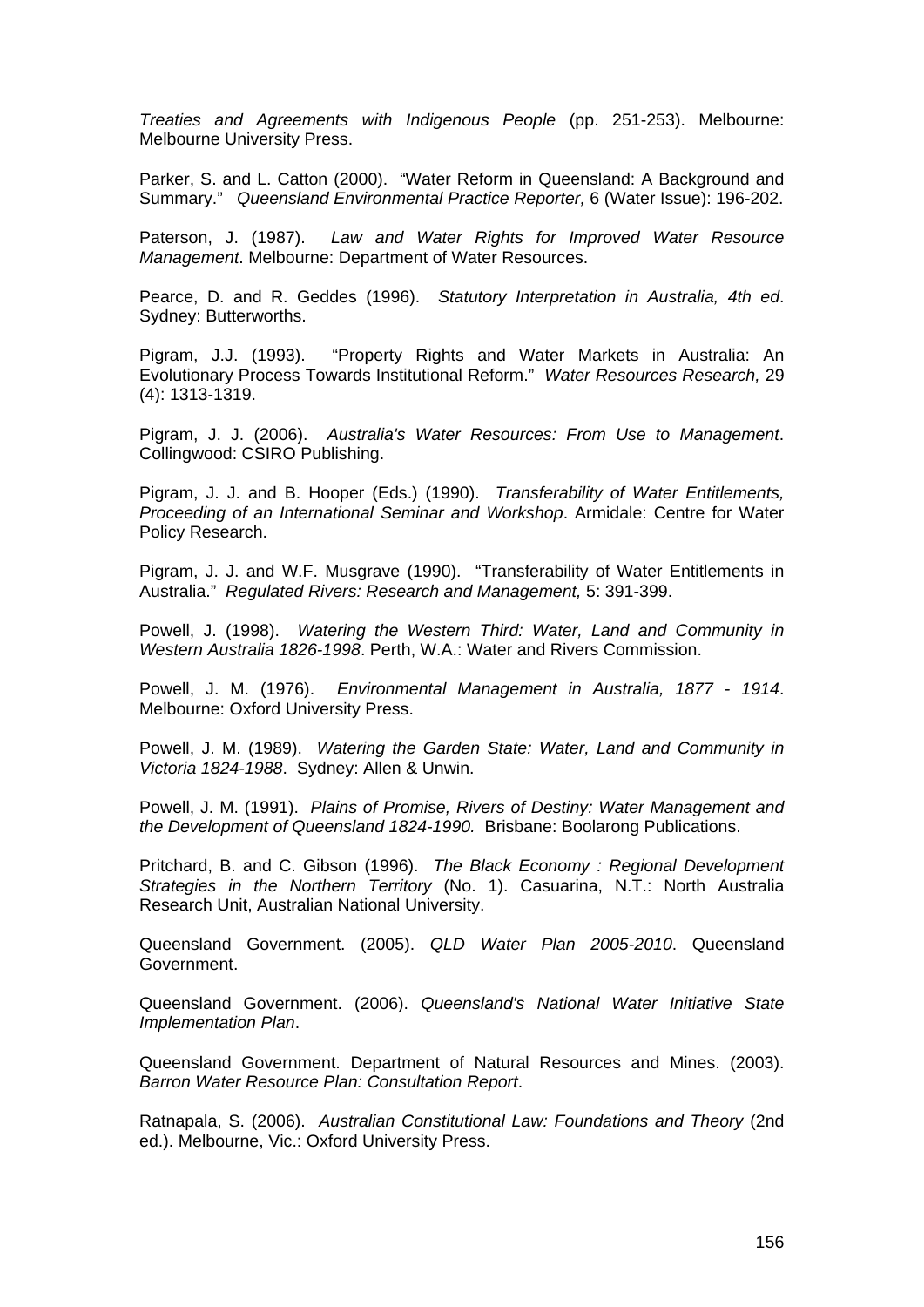Roberts, A. and A. Gardner (2005). "Challenges for the Management of Water Resources in Western Australia: A Legal Response to Findings of the Public Sector Performance Report, 2003." *Environmental and Planning Law Journal* (22): 40.

Salamon, L.M. (2002). "The Tools Approach and the New Governance: Conclusion and Implications". In O.V. Elliott (Ed.) *The Tools of Government: a Guide to the New Governance*. Oxford, New York, Oxford University Press.

Saliba, B. C. and D.B. Bush (1987). *Water Markets in Theory and Practice: Market Transfers, Water Values and Public Policy*. Boulder: Westview Press.

Saunders, C. (2000). *The Australian Constitution (annotated)* (3rd ed.). Carlton, Vic.: Constitutional Centenary Foundation.

Scott, A. (1955). *Natural Resources: The Economics of Conservation*. Toronto: University of Toronto Press.

Sewell, W.R.D., D.I. Handmer, and D.I. Smith (1985). *Water Planning in Australia: From Myths to Reality*. Canberra: Centre for Resource and Environmental Studies, Australian National University.

Shi, T. (2005). *Simplifying Complexity: A Framework for the Rationalisation of Water Entitlements in the Southern Connected River Murray System*. Adelaide: CSIRO.

Singleton, S. (2003/2004). The Aboriginal Cultural Heritage Act 2003 in Practice. *Queensland Environmental Practice Reporter, 9*(45), 190-200.

Smith, D. I. (1998). *Water in Australia*. Melbourne: Oxford University Press.

Snow, D. (2007, March 10). Farmer's Fight Goes to Water*. Sydney Morning Herald*.

Spriggs, S. (1999). *Participatory Decision Making: New Democracy or New Delirium.* University of Western Sydney, Hawkesbury.

Strelein, L. (2004). Symbolism and Function: From Native Title to Aboriginal and Torres Strait Islander Self-Government. In M. Langton, M. Tehan, L. Palmer and K. Shain (Eds.). *Honour Among Nations? Treaties and Agreements with Indigenous People* (pp. 189-202). Melbourne: Melbourne University Press.

Sturgess, G. L. and M. Wright (1993). *Water Rights in Rural NSW: The Evolution of a Property Rights System*. Sydney: Centre for Independent Studies.

Susskind, L., S. McKearnan and J. Thomas-Larmer (1999). *The Consensus Building Handbook: A Comprehensive Guide to Reaching Agreement*. California: Sage Publications.

Tan, P-L. (2000). "Conflict Over Water Resources in Queensland: All Eyes on the Lower Balonne." *Environmental and Planning Law Journal,* 17(6), 545-568.

Tan, P-L. (2001). "Irrigators Come First: A Study of the Conversion of Existing Allocations to Bulk Entitlements in the Goulburn and Murray Catchments, Victoria." *Environmental and Planning Law Journal,* 18*,* 154-187.

Tan, P-L. (2002). *Legal Issues Relating to Water Use*: Issues Paper No. 1, Murray-Darling Commission Project, MP2002.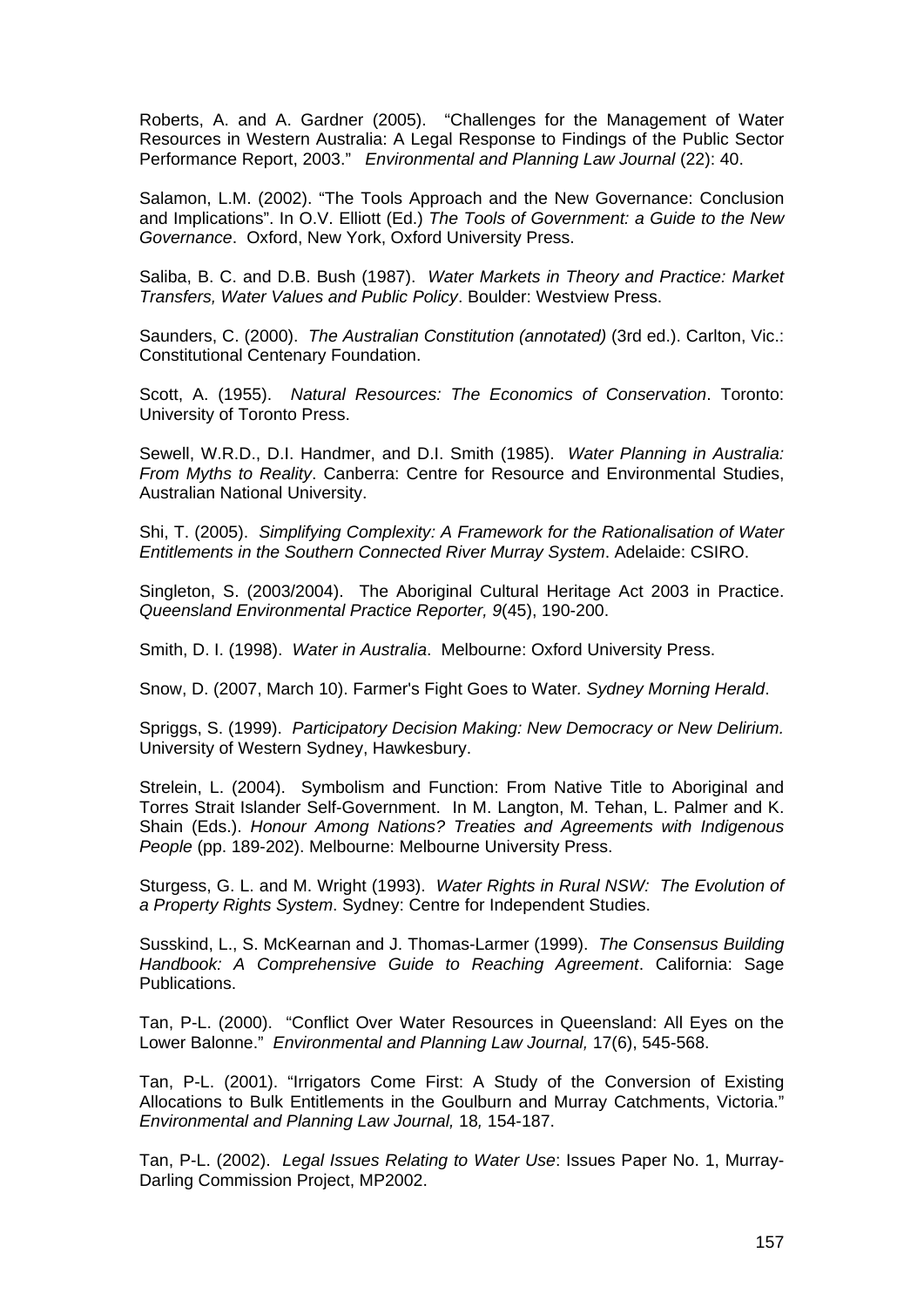Tan, P-L. (2003). Water Law Reform in NSW - 1995 to1999. *Environmental and Planning Law Journal,* 20(3), 165-194.

Tan, P-L., S. Jackson, P. Oliver, J. Mackenzie, W. Proctor and M. Ayre (2008). *Collaborative Water Planning: Context and Practice, Literature Review.* Report to the Tropical Rivers and Coastal Knowledge (TRaCK) program. Land and Water Australia, Canberra.

Tan, P.-L., and J. Bragg (2000). "From Recognition to Implementation: The New Queensland Water Act 2000." *Queensland Environmental Practice Reporter.* 6, 212-225

Tarlock, A. D., J.N. Corbridge and D.H. Getches (2002). *Water Resource Management : A Casebook in Law and Public Policy* (5th ed.). New York: Foundation Press.

Tisdell, J., J. Ward and T. Grudzinski (2002). *The Development of Water Reform in Australia*: Technical Report. Cooperative Research Centre for Catchment Hydrology.

Trelease, F. (1965). "Policies for Water Law: Property Rights, Economic Forces and Public Regulation. *Natural Resources Journal. 5*.

Tyrell, I. (1999). *True Garden of the Gods: Californian-Australian Environmental Reform, 1860-1930*. Berkeley: University of California Press.

Vanderbyl, T. and L. Boully (2004). *Rising to the Challenge - Developing a Community-Based Solution to Water Sharing in the Lower Balonne in Queensland*. Paper presented at the Impact Assessment Conference.

Water Reform Implementation Committee 2006, *A blueprint for water reform in Western Australia: Final advice to the Western Australian Government,* Perth, December.

Water and Rivers Commission. (2000). *Environmental Water Provisions Policy for Western Australia*. Retrieved. from Water Reform Implementation Committee. (2006). *A Blueprint for Water Reform in Western Australia: Final Advice to the Western Australian Government*. Perth.

Watson, A. (1996). Conceptual Issues in the Pricing of Water for Irrigation. In J. J. Pigram (Ed.), *Security and Sustainability in a Mature Water Economy: A Global Perspective* (pp. 213-227). Armidale: Centre for Water Policy Research.

Watson, B. (1990). "An Overview of Water Sector Issues and Initiatives in Australia." In J. J. Pigram and B. Hooper (Eds.), *Transferability of Water Entitilements: An International Seminar and Workshop* (pp. 11-44). Armidale: Centre for Water Policy Research: 11-44.

Wescoat, J. (2005). Water Policy and Cultural Exchange: Transferring Lessons from Around the World to the Western United States. In D. Kenney (Ed.), *In Search of Sustainable Water Management: International Lessons for the American West and Beyond*. Cheltenham: Edward Elgar.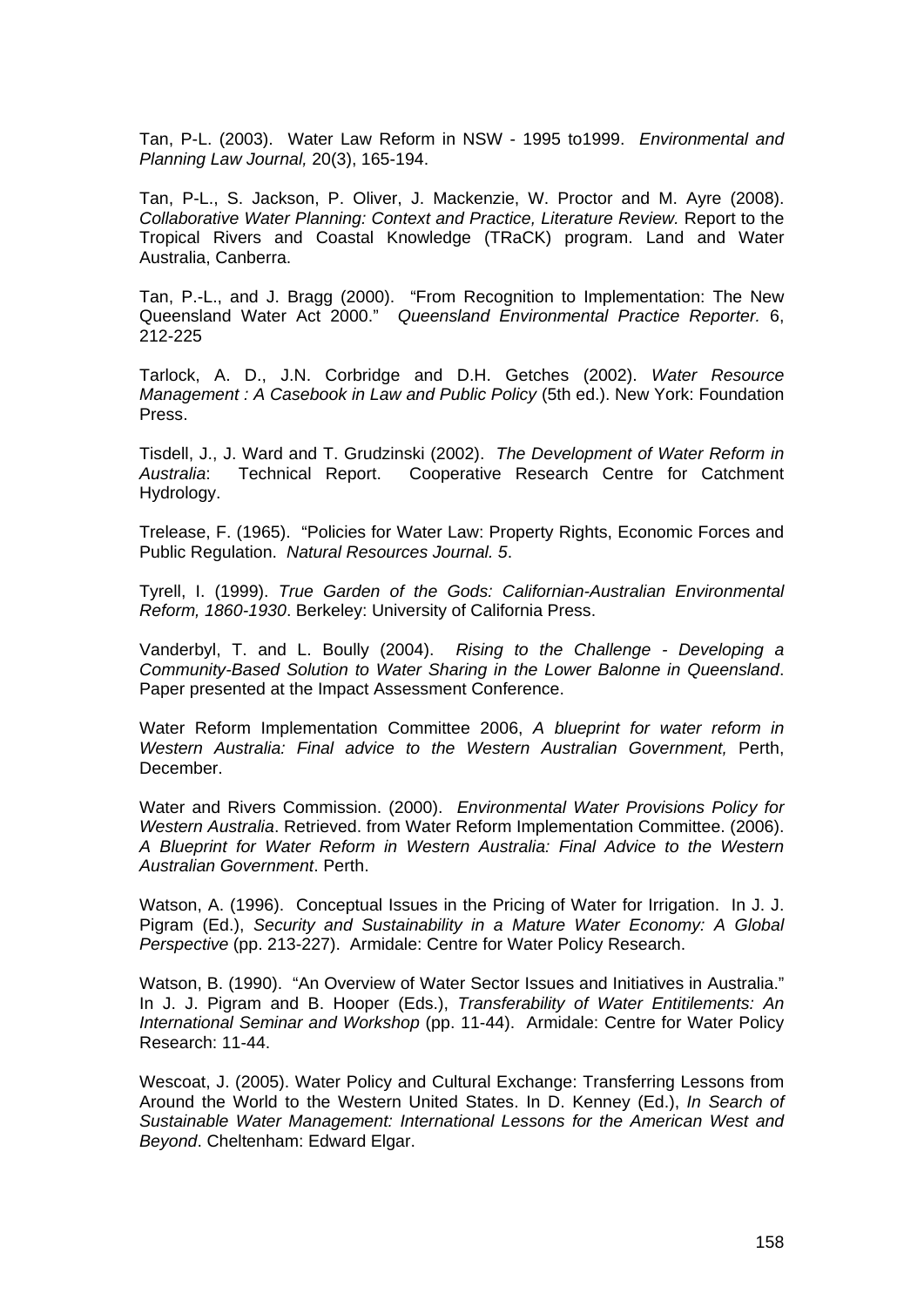World Commission on Environment and Development (WCED) (1987). *Our Common Future*. Oxford: Oxford University Press.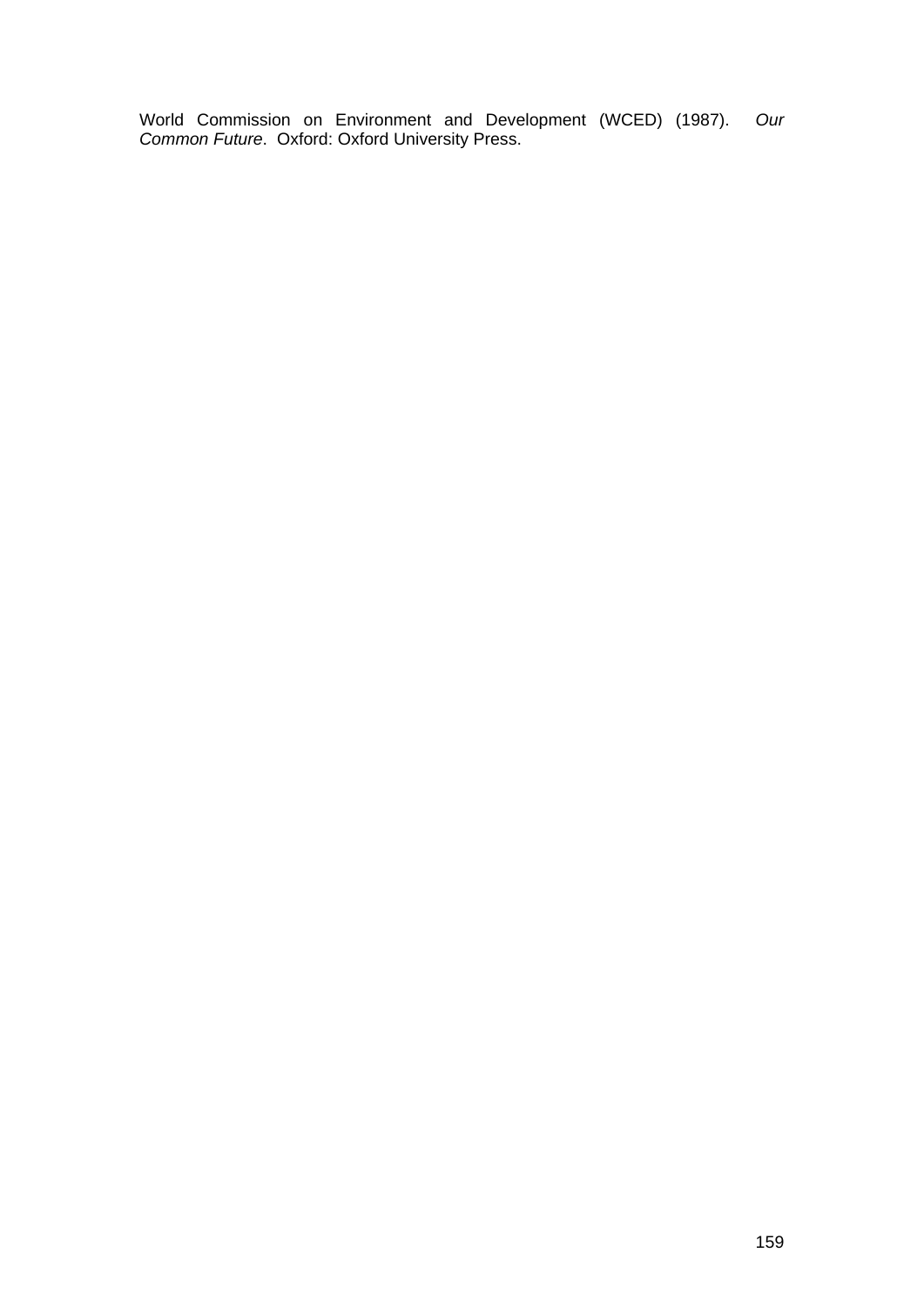## **GLOSSARY**

- **Adaptive Management** An approach that recognises natural systems are complex and dynamic. As our understanding of catchment processes is often limited, periodic reviews of management actions are required. Feedback from reviews is used to improve the next stage of management.
- Algal bloom **Rapid growth of algae in surface waters due to an** increase in nutrients such as nitrogen and phosphorus and availability of light.
- **Allocation** Water users hold a legal entitlement, or licence, to a share of the available water. An allocation is the specific volume of water made available to the holder of an entitlement in a given season. Allocations in each water system are set by the managing authority at intervals throughout the irrigation season after assessment of the available water resources.
- **Aquifer** An underground layer of soil, rock or gravel able to hold and transmit water.
- **Beneficial use of water** A term in the Northern Territory to refer agriculture, aquaculture, and for maintaining the health of aquatic ecosystems.
- **Biodiversity** The variety of life forms, plants, animals and microorganisms; the genes they contain; the ecosystems they form; and ecosystem processes.
- **Bulk entitlement** The right to water held by water and other authorities defined in the *Water Act 1989* (Vic). The bulk entitlement defines the amount of water from a river or storage to which an authority is entitled, and may include the rate at which it may be taken and the reliability of the entitlement.
- **Bulk entitlement conversion order** The statutory instrument used to issue the bulk entitlement under the provisions in the *Water Act 1989*  (Vic).
- **Cap An upper limit for the volume of water available for use** from a waterway, catchment, basin or aquifer.
- **Catchment** The area of land drained by a river and its tributaries.
- **Catchment management** Statutory bodies established under state legislation.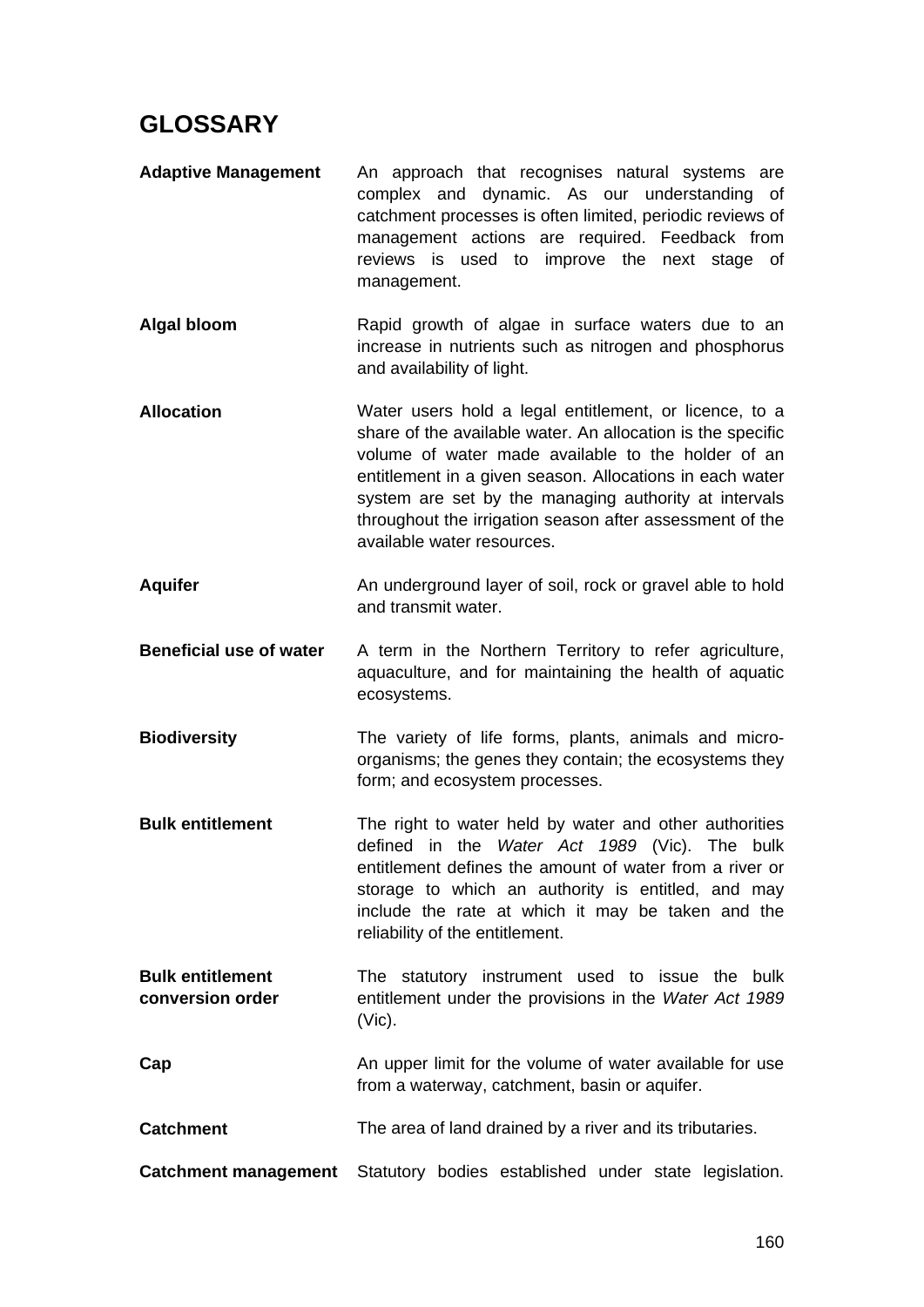- **authorities (CMAs):** They have responsibilities that may include river health, regional and catchment planning and coordination, and waterway, floodplain, salinity and water quality management.
- **CoAG** The Council of Australian Governments is the peak intergovernmental forum in Australia. It comprises the Prime Minister, State Premiers, Chief Ministers of the two Territories, and the President of the Australian Local Government Association.
- **Collaboration** Means people working actively together. A 'ladder of citizen participation' is frequently used to classify the various forms of public participation. Specific modes of participation are suitable for different objectives, but there is not a commonly accepted set of terms. A fuller discussion is given in Volume 1, chapter 3.1.2.
- **Consumptive pool** The amount of water resource that can be made available for *consumptive use* in a given water system under the rules of the relevant water plan.
- **Consumptive use Water that is used by other than natural processes by** human beings and not returned to streams or groundwater. This includes water used in farm irrigation, industry, urban and stock and domestic use.
- **Critical human needs** This concept refers to the 'minimum amount of water that can only reasonably be provided to meet (a) core human consumption requirements in urban and rural areas; and (b) those non-human consumption requirements that a failure to meet would cause prohibitively high social, economic or national security costs'.
- **Dam** A structure built across a drainage system to store surface water flow. It may refer to both small and large structures.
- **Decision support system** A tool which helps to synthesise information and make it more readily understandable for decision-making. It may or may not be computer based, and is particularly useful in natural resource management where many differing factors (also called variables) need to be considered.
- **Diversion** Water extracted for use from waterways (including storages) by means of pumping or gravity channels.

**Due diligence assessment** Due diligence means to take appropriate care. The level of care depends on the context in which an assessment is required. Assessments are often the first step taken to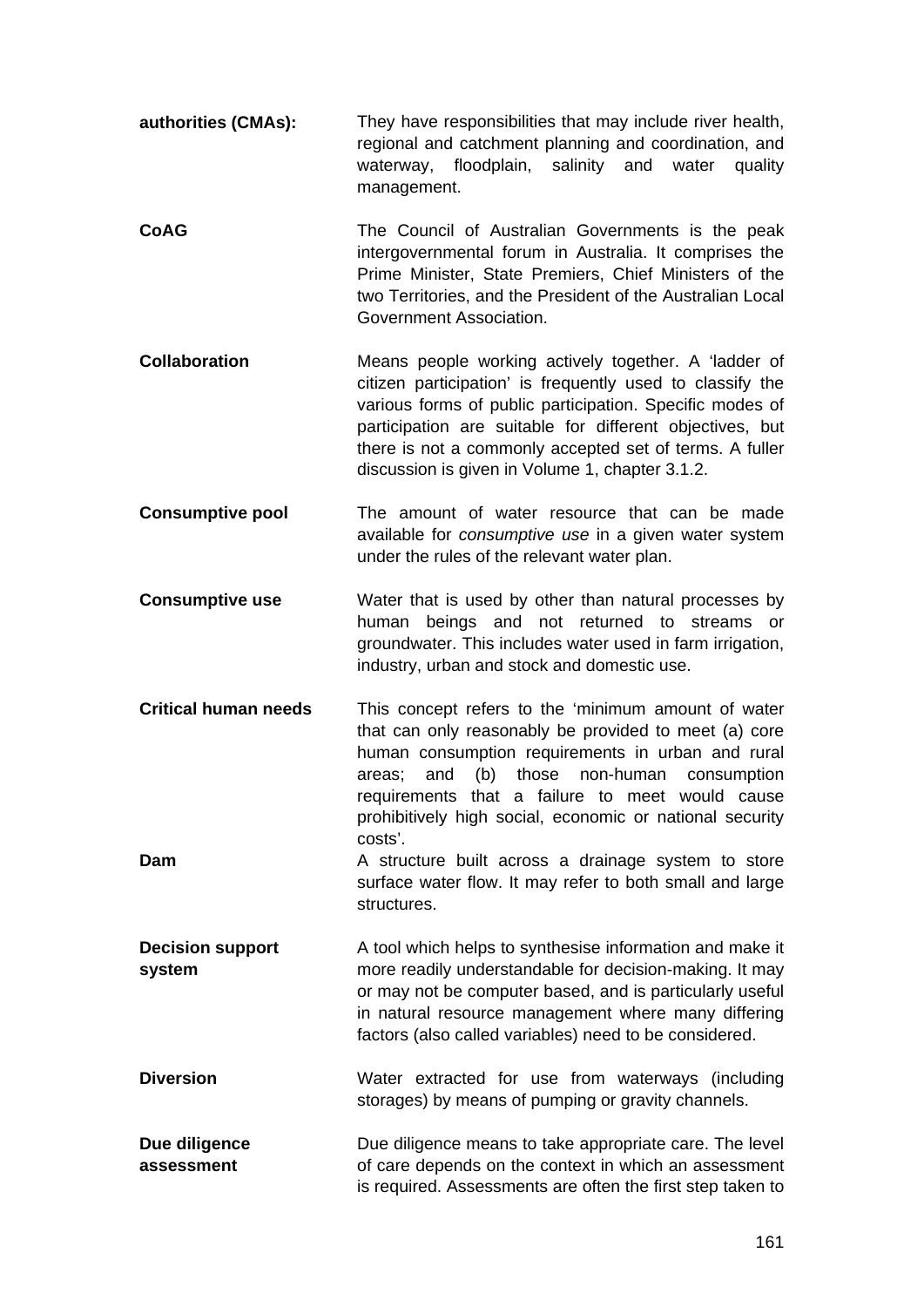consider risk in environmental or development or health and safety contexts.

| <b>Environmental and other</b> Environmental and other public benefit outcomes are |
|------------------------------------------------------------------------------------|
| <b>public benefit outcomes</b> defined as part of the water planning process, are  |
| specified in water plans and may include a number of                               |
| aspects, including:                                                                |

- *environmental outcomes*: maintaining ecosystem function (eg. through periodic inundation of floodplain wetlands); biodiversity, water quality; river health targets;
	- *other public benefits*: mitigating pollution, public health (eg. limiting noxious algal blooms). indigenous and cultural values, recreation, fisheries, tourism, navigation and amenity values.
- **Ecologically sustainable** Activities that meet present needs without compromising the ability to meet future needs because of damage to the environment. The National Strategy for Ecologically Sustainable Development defines ecologically sustainable development as 'using, conserving and enhancing the community's resources so that ecological processes, on which life depends, are maintained, and the total quality of life, now and in the future, can be increased'. There are various versions of definitions in federal and state legislation.
- **Entitlements** Used in the context of 'water access entitlement' refers to an right to access to a share of water from a specified 'consumptive pool' as defined in a 'water plan'.
- **Environmental allocation** An amount of water allocated for the ecological needs of a given area eg a wetland or forest.
- **Environmental flow** Any river flow pattern provided with the intention of maintaining or improving river health.

**Environmentally sustainable level of extraction** The level of water extraction from a particular system which, if exceeded would compromise key environmental assets, or ecosystem functions and the productive base of the resource.

**Environmental water requirements** Descriptions of flow regimes (e.g. volume, timing, seasonality, duration) that are needed to sustain the ecological values of aquatic ecosystems and aquifers, including the processes and biological diversity, and that are designed to provide environmental outcomes.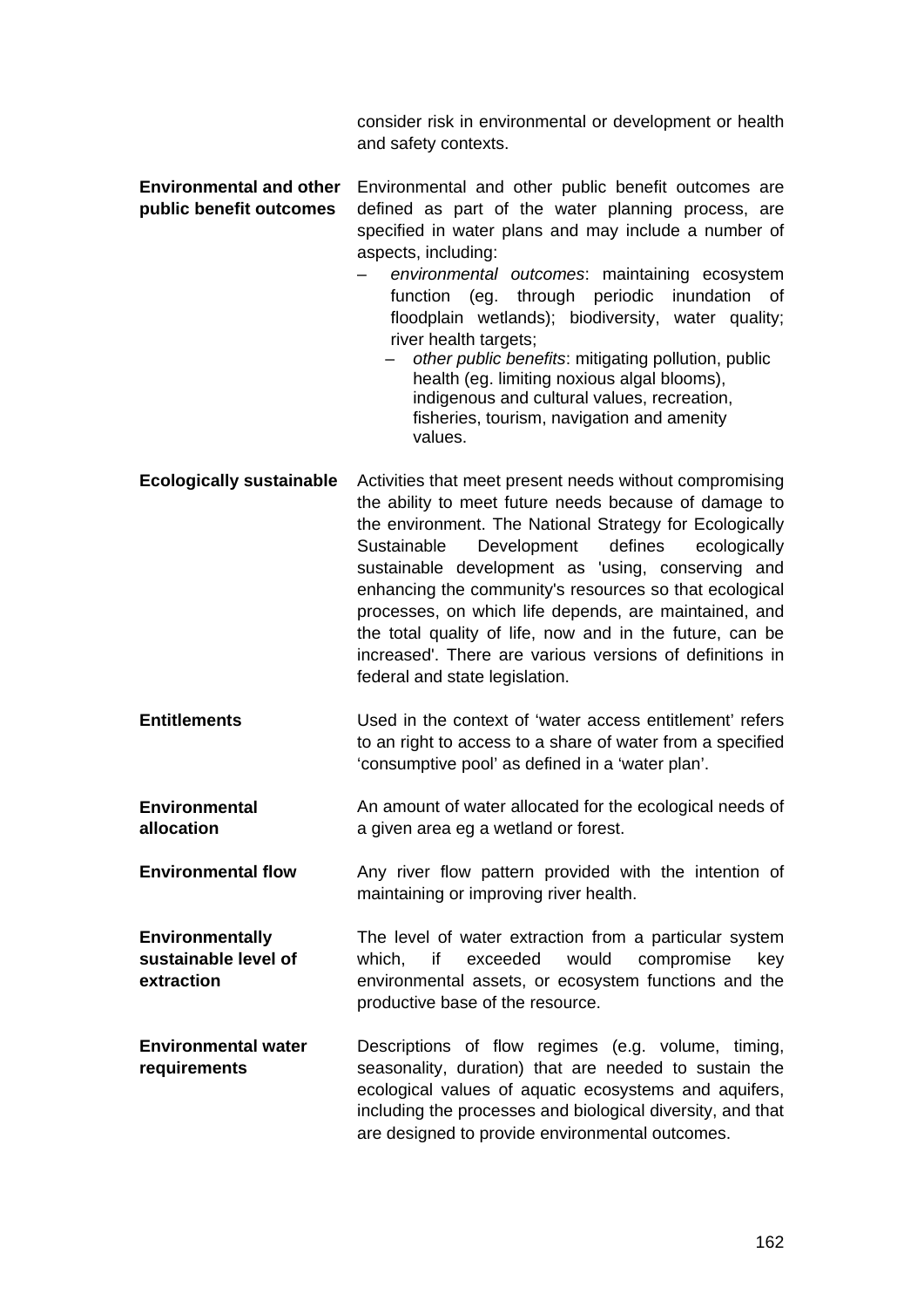| <b>Environmental water</b><br>provisions | Water that is provided through water plans to meet (in<br>part or in full) the environmental water requirements.                                                                                                                                                                                    |
|------------------------------------------|-----------------------------------------------------------------------------------------------------------------------------------------------------------------------------------------------------------------------------------------------------------------------------------------------------|
| <b>Extinguishment of</b><br>native title | To bring rights and obligations to an end. The High<br>Court in the Mabo decision declared that a 'clear and<br>intention' to extinguish must be<br>found.<br>plain<br>Amendments to Native Title Act 1993 (Cth), passed in<br>1997 now allows states and territories to confirm<br>extinguishment. |
| Fee simple                               | A form of estate in land which is the largest known. For<br>practical purposes it equates to ownership of land, and<br>is commonly referred to as freehold title.                                                                                                                                   |
| <b>Flow regime</b>                       | The spatial and temporal pattern of flows in a river.                                                                                                                                                                                                                                               |
| <b>Future act</b>                        | a term used in the Native Title Act 1993 (Cth) to refer to<br>either legislation passed after 1 July 1993 or any other<br>activity taking place after 1 January 1994 which 'affects'<br>native title. Title is 'affected' where native title rights are<br>extinguished or compromised.             |
| <b>Gauging station</b>                   | A site on a stream, lake, reservoir or other body of water<br>where observations and hydrologic data are obtained.                                                                                                                                                                                  |
| <b>Gigalitre</b>                         | A metric measurement unit for liquids. Equates to one<br>billion (1,000,000,000) litres.                                                                                                                                                                                                            |
| <b>Grandfather</b>                       | A colloquial term referring to a situation where existing<br>licences are validated by a new titling system.                                                                                                                                                                                        |
| Groundwater                              | Water that is held in the rocks and soil beneath the<br>earth's surface.                                                                                                                                                                                                                            |
| <b>Grants of Estate</b>                  | The Crown giving title to land usually by way of a long<br>term lease, or freehold title.                                                                                                                                                                                                           |
| <b>Groundwater</b><br>management plan    | A management plan prepared for a water supply<br>protection area to manage the groundwater resources of<br>the area.                                                                                                                                                                                |
| Groundwater<br>management unit           | A hydraulically connected groundwater system that is<br>defined and recognised by state and territory agencies.                                                                                                                                                                                     |
| <b>Hydrology</b>                         | The study of the distribution and movement of water.                                                                                                                                                                                                                                                |
| <b>Inflows</b>                           | Surface water run-off and deep drainage to groundwater<br>and transfers into the water system (both surface and                                                                                                                                                                                     |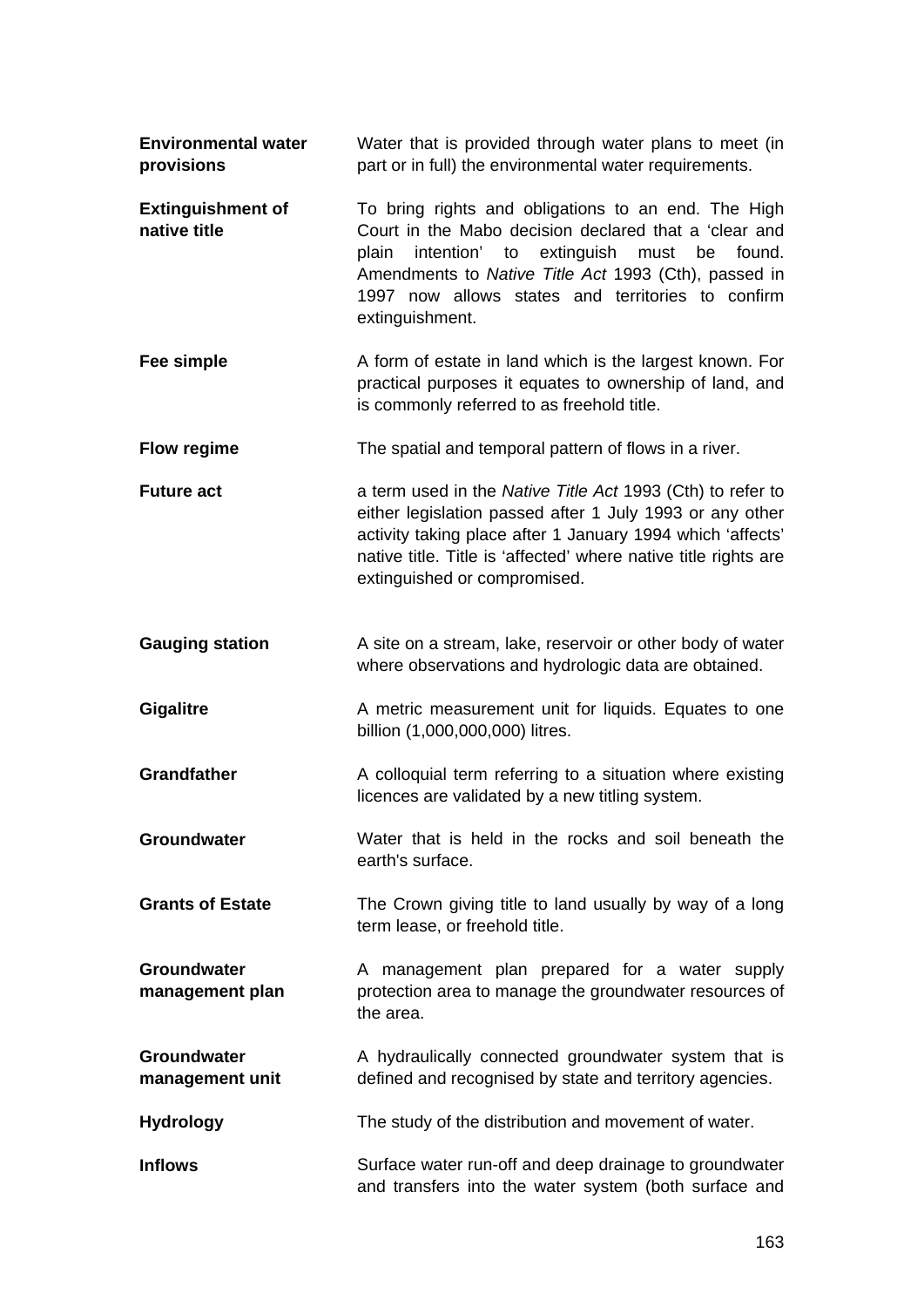groundwater) for a defined area.

- **Integrated natural resource management**  A way to ensure that uses of natural resources are ecologically sustainable. It is integrated because it attempts to manage all the activities that could affect natural resources, taking natural processes into account as well. It combines managing uses of natural resources with conservation. To do this it cuts across artificial distinctions such as government agency responsibilities, government or property boundaries, industry sectors and scientific disciplines. In defining management areas it gives priority to natural over human boundaries, for example using river catchments or bioregions as the primary basis for planning and management.
- **Macro planning process** An abbreviated process adopted in NSW with the intention of planning for large areas in a cost-effective and timely manner.
- **Megalitre Cone million litres (about one Olympic-sized swimming** pool).
- **Monitoring The State of An ongoing testing program to assess potential changes** in circumstances.
- **Multi-criteria analysis** A methodology by which the relative merit of different proposals can be compared using a range of criteria. For a fuller discussion see Chapter 4.3 of Volume 1, Collaborative Water Planning: Context and Practice, Literature Review. Also referred to as multi-criteria evaluation.
- **National Water Initiative (NWI)**  In June 2004 the Council of Australian Governments reached agreement on a National Water Initiative to improve the security of water access entitlements, ensure ecosystem health, expand water trading, and encourage water conservation in our cities.
- **Non-statutory Refers to a situation where no statute or legal** requirements are in place. 'Non-statutory water plans' comply with administrative or departmental requirements which may be easily changed with no or few consequences.
- **Outputs Products or immediate consequences of a program's** activities.
- **Overland flows** A term used particularly in Queensland, referring to water flowing over land other than in a river, stream or lake. It includes floodwater, and water rising to the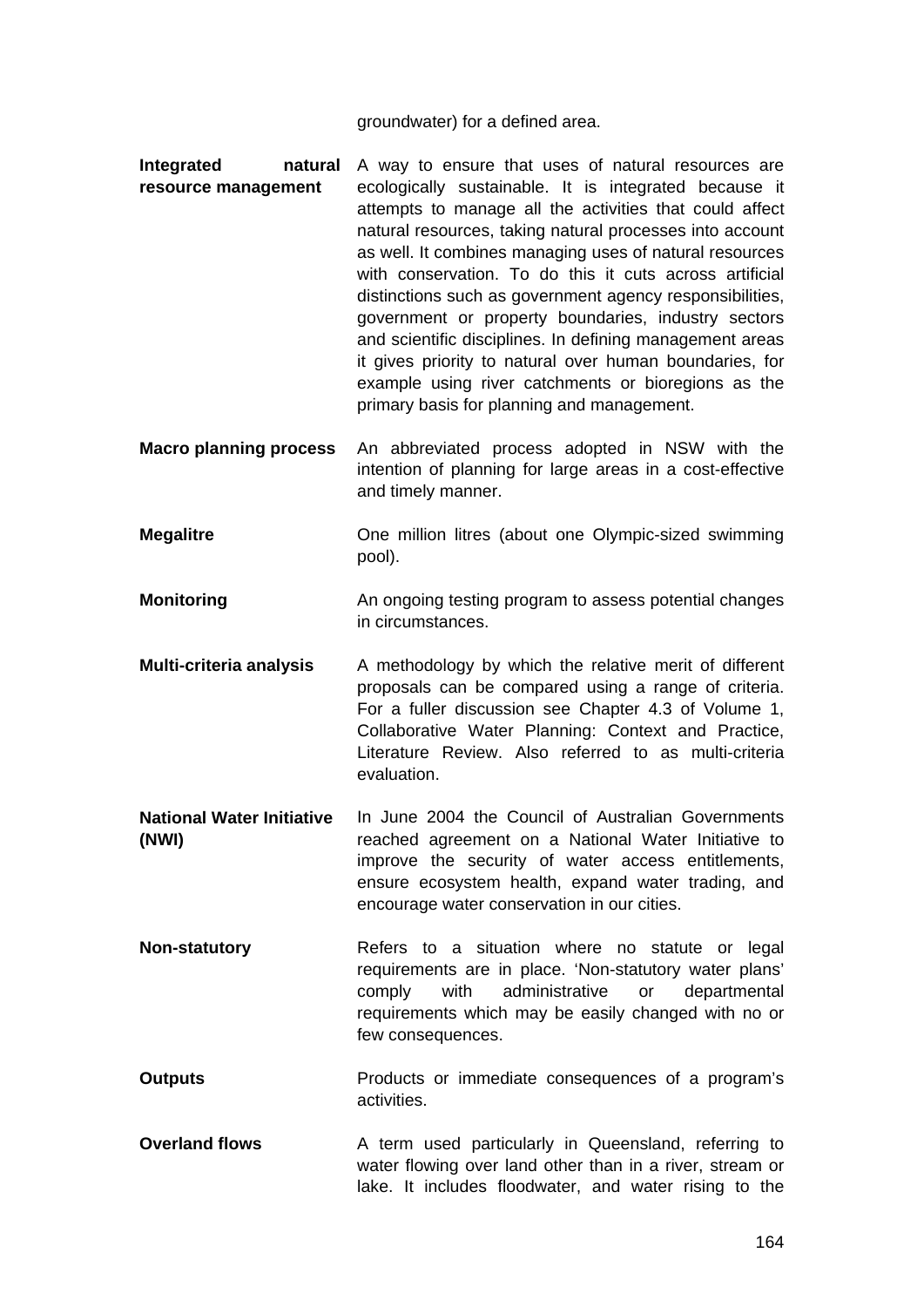surface from groundwater.

- **Overallocation Refers to situations where with full development of water** access entitlements in a particular system, the total volume of water able to be extracted by *entitlement holders* at a given time exceeds the *environmentally sustainable level of extraction* for that system.
- **Overused Refers to situations where the total volume of water** actually extracted for consumptive use in a particular system at a given time exceeds the *environmentally sustainable level of extraction* for that system. Overuse may arise in systems that are overallocated, or it may arise in systems where the planned allocation is exceeded due to inadequate monitoring and accounting.
- **Peri-urban** This term refers to non-urban land that forms a belt around metropolitan centres. The land is often neither fully urban nor rural but put to a jumble of different, often unplanned uses.
- **Recharge Inflow of water to a groundwater reservoir from the** surface.
- **Regulated system** River system where the flow of the river is regulated through the operation of large dams or weirs.
- **Reliability** The frequency with which water allocated under a *water access entitlement* is able to be supplied in full. Referred to in some jurisdictions as "high security, general security", or in Victoria, either high reliability or low reliability water shares.
- **Return flows** Water that has been diverted by industry or an irrigator and then returned to the river after use.
- **Runoff** That part of precipitation (rainfall) in a given area and period of time that appears as streamflow.
- **Socio-economic assessment of water planning**  A document written for the community, a community panel and decision-maker. The intention is to provide enough information to determine a suitable course of action in the water plan. To do this readers are presented with current data relating social and economic issues in the plan area, important values of the community, and the positive and negative effects of various management options on the community.
- **Surface water** Water that flows over land and in water courses or artificial channels and is able to be captured and stored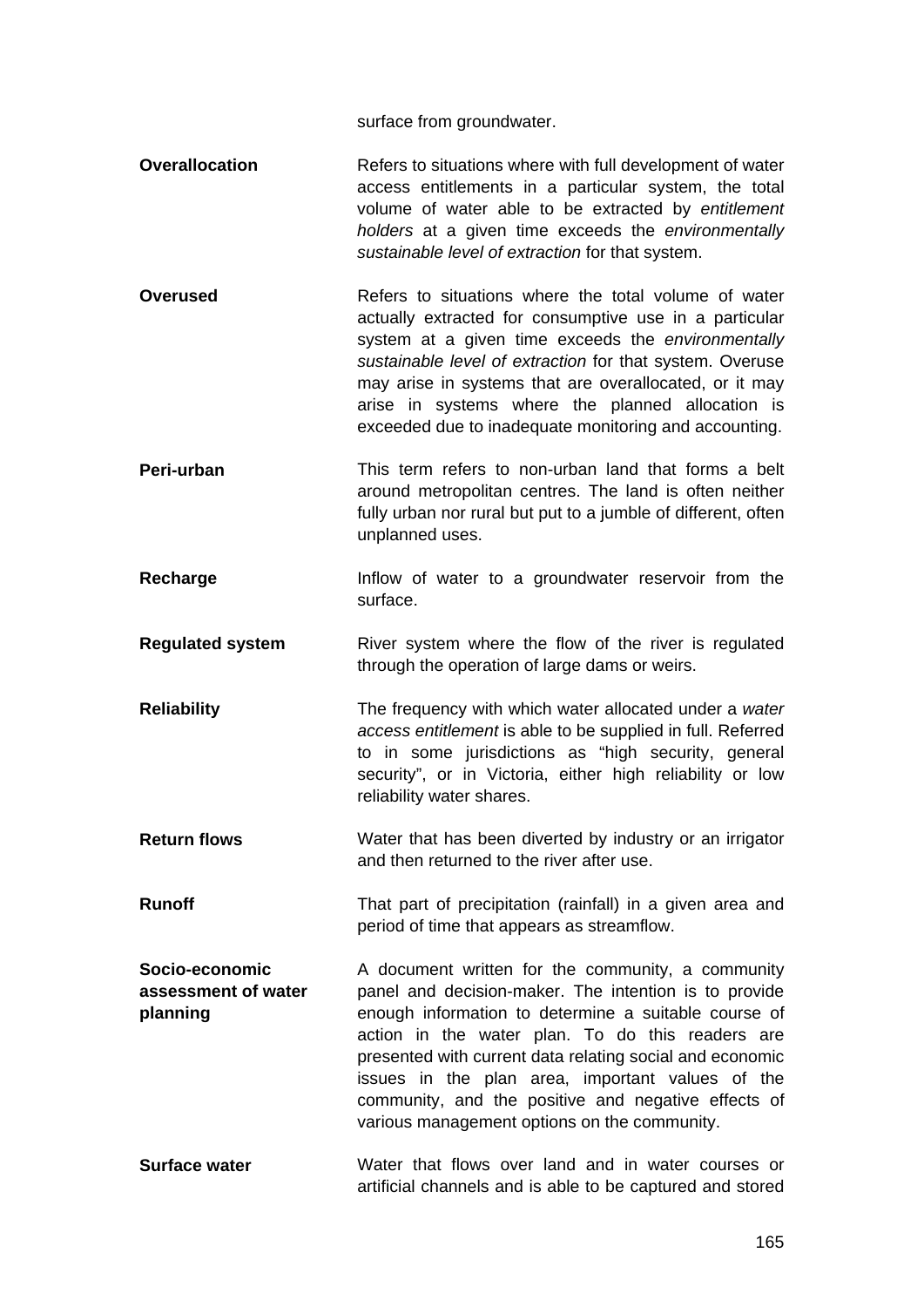and supplemented from dams and reservoirs.

- **Statutory Relating to a statute or legislation eg a statutory plan** refers to a plan that complies with requirements of legislation. See also non-statutory above.
- **Trading zones** Zones established to simplify administration of a trade by setting out the known supply source or management arrangements and the physical realities of relevant supply systems within the zone. Trade can occur within and between zones without first having to investigate and establish the details and rules of the system in each zone.
- **Unregulated system River** system where flows are not regulated by the operation of structures such as major dams or weirs.

**Water access entitlement**  A perpetual or ongoing entitlement to exclusive access to a share of water from a specified consumptive pool as defined in the relevant water plan.

- **Water allocation** The specific volume of water allocated to water access entitlements in a given season, defined according to rules established in the relevant water plan.
- **Water plan** Statutory plans for surface and/or ground *water systems*, consistent with the *Regional Natural Resource Management Plans,* developed in consultation with all relevant stakeholders on the basis of best scientific and socio-economic assessment, to provide secure ecological outcomes and resource security for users.
- **Water resource accounting**  Systems to provide information about water availability, measurement and use, either at a national or regional level. A National Water Accounting Model is being developed to support public and investor confidence in the amount of water being traded, extracted for consumptive use, and recovered and managed for environmental and other public benefit outcomes.
- **Water system A** system that is hydrologically connected and described at the level desired for management purposes (eg subcatchment, catchment, basin or drainage division and/or groundwater management unit, sub-aquifer, aquifer, groundwater basin).
- **Wetland A** low-lying area often covered by shallow water, such as marshes, mangroves, swamps, bogs or billabongs. Rich in biodiversity, they store and filter water and replenish underground water supplies.